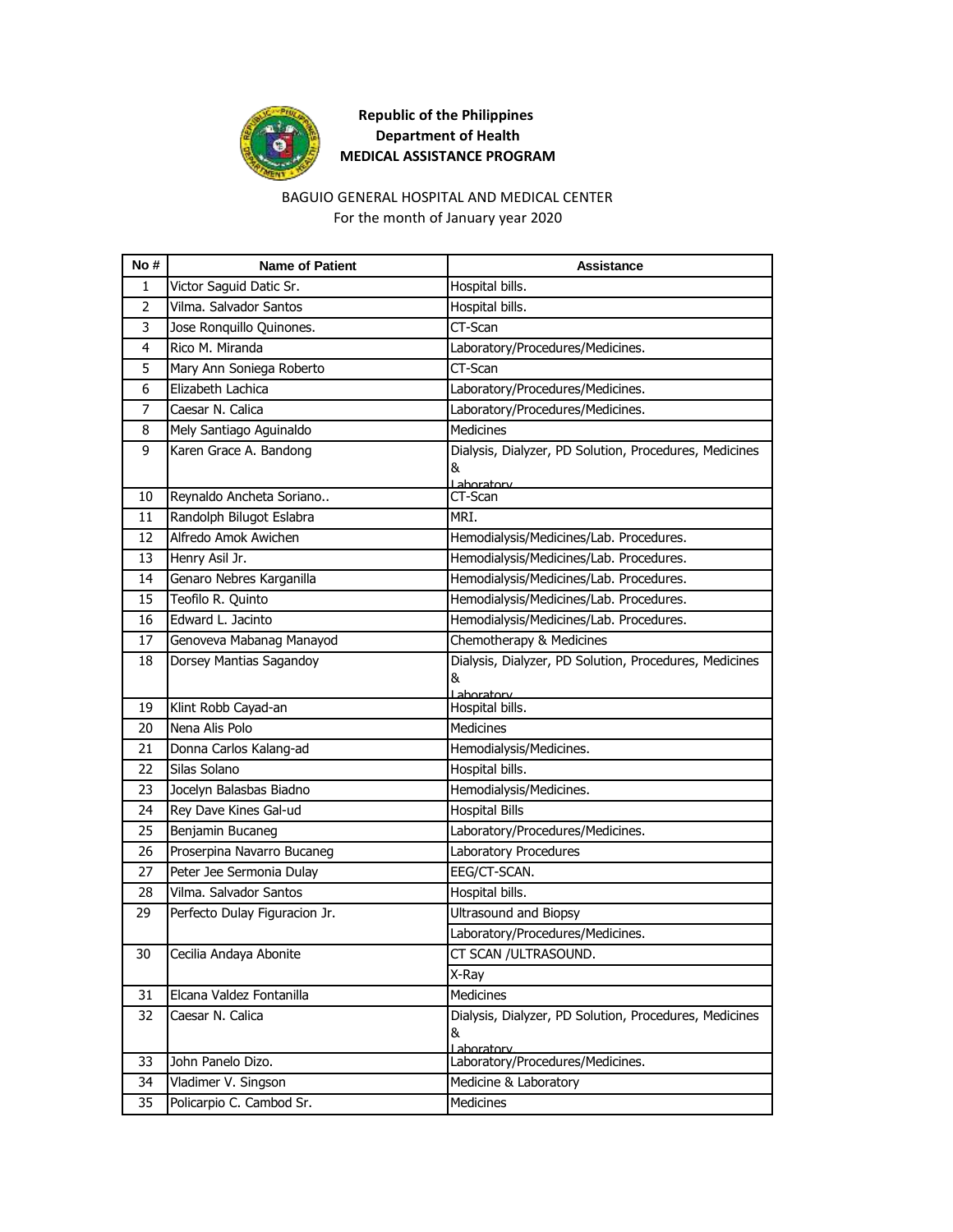| 36 | Teresita G. De Asis            | Hospital Bill / Laboratory / Procedures / Medicine.                  |
|----|--------------------------------|----------------------------------------------------------------------|
| 37 | Lovely Emperador Allera        | CT-Scan                                                              |
| 38 | Maria Gina Yago Baysa          | Hospital Bill / Laboratory / Procedures / Medicine.                  |
| 39 | Fausta Biadno Hipolito         | Hemodialysis/Medicines.                                              |
| 40 | Cesario Besara Sapdit          | Hemodialysis/Medicines.                                              |
| 41 | Oliver Castillo Bedana         | CT-Scan                                                              |
| 42 | Yolanda Galdones Aquino        | <b>Medical Assistance</b>                                            |
| 43 | Ray Cawas Binnong              | CT-Scan                                                              |
| 44 | Romeo Dante Hubalde            | Hospital bills.                                                      |
| 45 | Judee Lou Amora Martinez       | Hospital bills.                                                      |
| 46 | Judee Lou Amora Martinez       | Laboratory/Procedures/Medicines.                                     |
| 47 | Magdalena Nacis Balanag        | MRI.                                                                 |
| 48 | Esmaelita Cresencia Dalumay    | CT-Scan                                                              |
| 49 | Dick Docyapeo                  | <b>Medicines</b>                                                     |
| 50 | May M. Bendito                 | Dialysis, Dialyzer, PD Solution, Procedures, Medicines               |
|    |                                | &                                                                    |
| 51 | Rico M. Miranda                | Laboratory<br>Dialysis, Dialyzer, PD Solution, Procedures, Medicines |
|    |                                | &                                                                    |
|    |                                | Laboratory                                                           |
| 52 | Noel Fermato                   | Dialysis, Dialyzer, PD Solution, Procedures, Medicines               |
|    |                                | &<br>Laboratory                                                      |
| 53 | Wilma Igos Balen               | <b>Medicines</b>                                                     |
| 54 | Chritie Ayn T. Cayad-an        | Laboratory/Procedures/Medicines.                                     |
| 55 | Addison Falisong Tumapang      | MRI.                                                                 |
| 56 | Basil Prado Quinto             | Hospital bills.                                                      |
| 57 | Josephine Rivero Collado       | <b>Medicines</b>                                                     |
|    |                                | <b>ECG</b>                                                           |
| 58 | Manuel Ritumalta               | Lab. Procedures/Diagnostic                                           |
|    |                                | Procedures/Medicines/Dialysis/Hospital Bills.                        |
| 59 | Annabel Alicando               | <b>Medicines</b>                                                     |
| 60 | Agustin Ciano Panisigan        | CT-Scan                                                              |
| 61 | Kathalea Grace Collado Londres | MRI.                                                                 |
| 62 | Mario P. Patero                | Hospital Bill / Laboratory / Procedures / Medicine.                  |
| 63 | Medic Ambrocio Esteban         | Laboratory/Procedures/Medicines.                                     |
| 64 | Concepcion E. Doles            | Hospital Bill / Laboratory / Procedures / Medicine.                  |
| 65 | Ferdinand M. Tapiz             | Hospital Bill / Laboratory / Procedures / Medicine.                  |
| 66 | Dante Soriano Rivera           | Laboratory/Procedures/Medicines.                                     |
| 67 | Celso Cajulao Jose             | chemotherapy/laboratory/medicines.                                   |
| 68 | Imelda T. Patero               | Hospital bills / Medicines.                                          |
| 69 | David Olippo                   | Chemotherapy / Medicines / Laboratory / Hospital Bills.              |
| 70 | Marie Joy Ligudon              | Medicines                                                            |
| 71 | Martina B. Garcia              | Hemodialysis/Medicines/Lab. Procedures.                              |
| 72 | Christopher Aguilar            | Medicines                                                            |
| 73 | Adela B. Enrade                | Laboratory/Procedures/Medicines.                                     |
| 74 | Rogelio Asuncion Geneta        | CT-Scan                                                              |
| 75 | Rufino B. Garcia Jr.           | Dialysis, Dialyzer, PD Solution, Procedures, Medicines               |
|    |                                | &                                                                    |
| 76 | Donald Frank Tamiray           | Laboratory<br>Medicines                                              |
| 77 | Gomez G. Dacmay                | Hospital bills.                                                      |
|    |                                |                                                                      |
| 78 | Rafael. Montes                 | Medicines                                                            |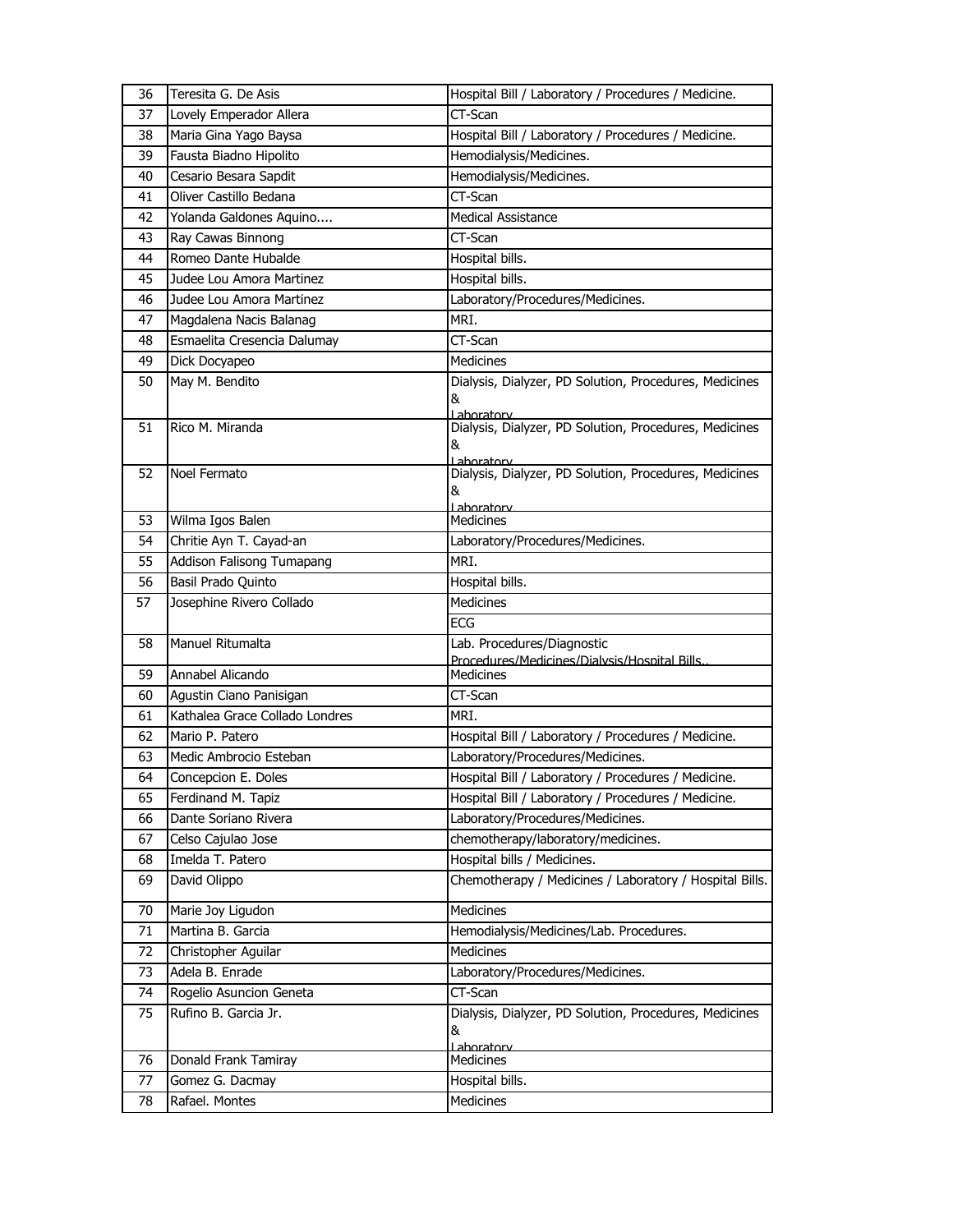| 79         | Joanna Marie Maage Minglana                        | CT-Scan                                                          |
|------------|----------------------------------------------------|------------------------------------------------------------------|
| 80         | Kristine Rose Dioses Mejia                         | Medicines                                                        |
| 81         | Elcana Valdez Fontanilla                           | Laboratory/Procedures/Medicines.                                 |
| 82         | Virginia Valdez Loman                              | Laboratory/Procedures/Medicines.                                 |
| 83         | Cynthia P. Oliva                                   | Laboratory/Procedures/Medicines.                                 |
| 84         | Crisanto Biado Mejia                               | Laboratory/Procedures/Medicines.                                 |
| 85         | Manuel Agyao Cangyas                               | <b>Medicines</b>                                                 |
| 86         | Renato Soriano Del Rosario.,                       | Laboratory Procedures                                            |
| 87         | Alfredo Tamino Ringor                              | ct scan with contrast/laboratory & radiological                  |
|            |                                                    | procedures.                                                      |
| 88         | Jovito Alzadon Redon                               | CT-Scan                                                          |
| 89         | Irene Wenta Bading                                 | <b>Medicines</b>                                                 |
| 90         | Juliana Z. Narag                                   | Chemotheraphy/Hospital Bills/Medicines/Laboratory<br>Procedures. |
| 91         | Dan Dexter Bustamante Fernandez                    | CT-Scan                                                          |
| 92         | Rebecca Aguilar Galvez                             | CT-Scan                                                          |
| 93         | Violeta S. Gatchalian                              | Hemodialysis/Medicines/Lab. Procedures.                          |
| 94         | Jenielyn Glemao Borja                              | Operation, Laboratory and Medicine                               |
| 95         | Marie Joy Ligudon                                  | Dialysis, Dialyzer, PD Solution, Procedures, Medicines           |
|            |                                                    | &                                                                |
| 96         | Rowena Divina Santiago.                            | Laboratory<br><b>Hospital Bills</b>                              |
| 97         | Lily Ancheta Carnate                               | CT-Scan                                                          |
| 98         | Alexander. Aspuria Leonor                          | Laboratory Procedures                                            |
| 99         | Cabalbag Ubongen Evelyn                            | Hospital bills.                                                  |
| 100        | Imelda De Guzman Laureta                           | CT-Scan                                                          |
| 101        | Rowena Ollero Mangga                               | CT-Scan                                                          |
| 102        | Glaiza. Corpuz Dela Cruz.                          | CT-Scan                                                          |
| 103        | Cedric Rulloda Fernandez                           | MRI.                                                             |
| 104        | Marilyn C. Fernandez,                              | Laboratory/Procedures/Medicines.                                 |
| 105        | Marichu Joy Callejo                                | Hospital Bill / Laboratory / Procedures / Medicine.              |
| 106        | Marrietta Carriedo Hidalgo                         | MRI.                                                             |
| 107        | Artemio Dorot Doman                                | Hospital bills.                                                  |
| 108        | Rodel Celino Carino                                | <b>Hospital Bills</b>                                            |
| 109        | George Tuliao Fontanilla                           | Laboratory/Procedures/Medicines.                                 |
| 110        | Jose G. Bangwa                                     | Dialysis                                                         |
| 111        | Rogelio Fernandez Carnate                          | Medicines                                                        |
|            | Leonida C. Barrientos                              |                                                                  |
| 112<br>113 | Jema Alipio Madio                                  | Laboratory/Procedures/Medicines.<br>Hospital bills.              |
| 114        |                                                    | Laboratory/Procedures/Medicines.                                 |
|            | Joshua Suyon Bowaken                               |                                                                  |
| 115        |                                                    |                                                                  |
|            | Dominador Tersol Lagliva                           | Laboratory/Procedures/Medicines.                                 |
| 116        | Marlon Kimbongan Milo                              | Medicines                                                        |
| 117        | Eduardo Sotto Barrientos                           | Laboratory/Procedures/Medicines.                                 |
| 118        | Marichu Joy Callejo                                | Hospital Bill / Laboratory / Procedures / Medicine.              |
| 119        | Daisylyn Salamanca Herrera                         | Laboratory/Procedures/Medicines.                                 |
| 120        | Olga Ocampo Licuanan                               | Laboratory/Procedures/Medicines.                                 |
| 121        | Samuel. Mauricio Dela Cruz.                        | Medicines                                                        |
| 122        | Luzviminda Aquino Porlit                           | Laboratory/Procedures/Medicines.                                 |
| 123        | Xyron Asher Estioco Diaz                           | <b>Hospital Bills</b>                                            |
| 124<br>125 | Rodolfo Molina Castillo<br>Gavino Jaramilla Corpuz | Medicines<br>Glaucoma screening / Medicines                      |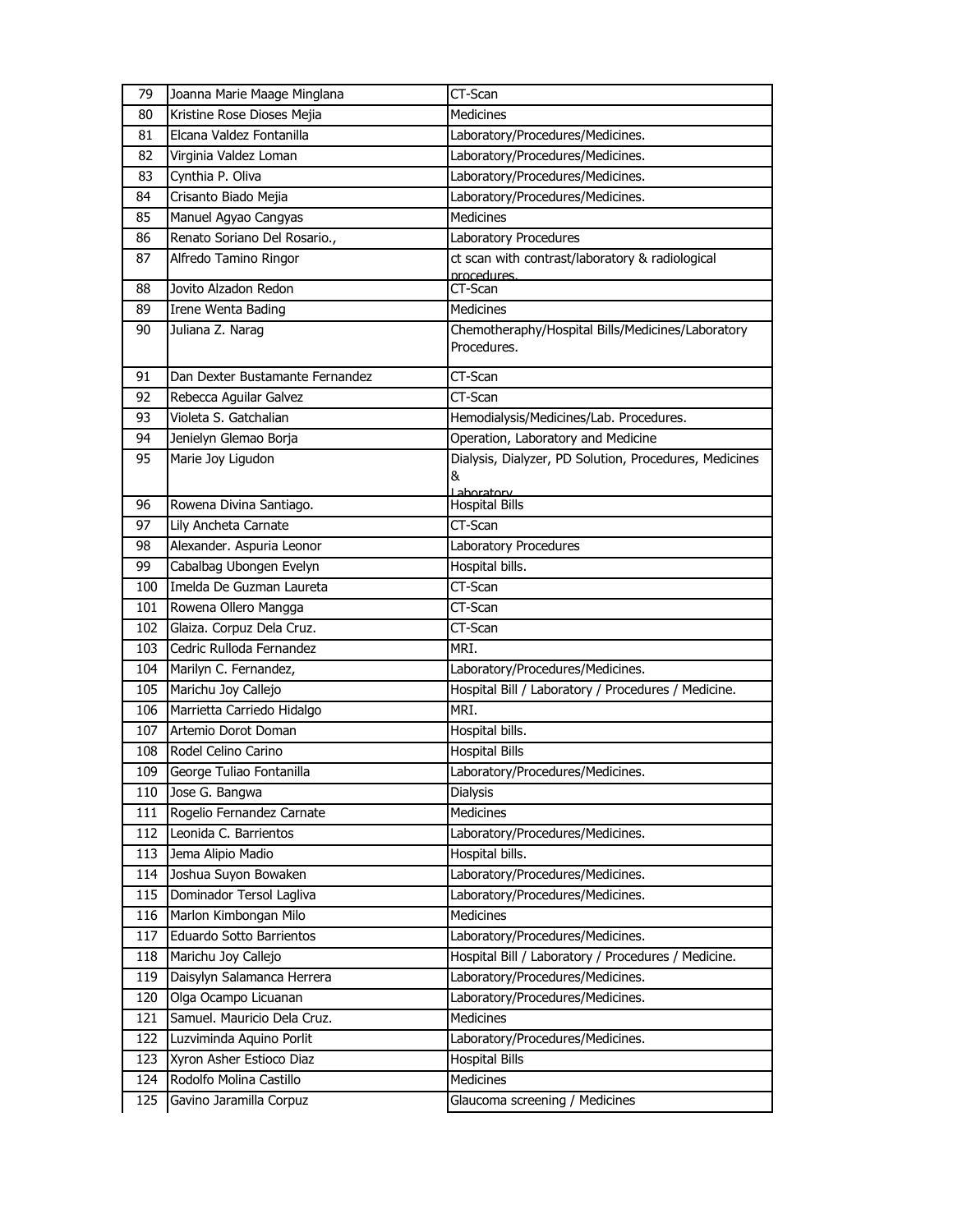|     |                             | Perimetry Test                   |
|-----|-----------------------------|----------------------------------|
| 126 | Jan Archiepel Garcia Acosta | Hospital bills.                  |
| 127 | Eduardo Mangilit Valdez.    | <b>Hospital Bills</b>            |
| 128 | Rocky C. Recile             | Laboratory/Procedures/Medicines. |
| 129 | Ireneo Gerona Buenavista    | Laboratory/Procedures/Medicines. |
| 130 | Francisco Custudio Naral    | CT-Scan                          |
| 131 | Jenielyn Glemao Borja       | Laboratory/Procedures/Medicines. |
| 132 | Elijah Chase Layug          | <b>Medicines</b>                 |
| 133 | Melody Mendi Cachero        | Hospital bills.                  |
| 134 | Dorsey Mantias Sagandoy     | Laboratory/Procedures/Medicines. |
| 135 | Adhem Miranda Cabaldo       | <b>Medicines</b>                 |
| 136 | Rodolfo Quevedo Rullan      | CT-Scan                          |
| 137 | Leonardo Caberto Balagot    | CT-Scan                          |
| 138 | Francisco Simbol Narca      | Laboratory Procedures            |
| 139 | Linda Agonan Severo         | Laboratory/Procedures/Medicines. |
| 140 | Felicidad Frianeza Garcia.  | CT-Scan                          |
| 141 | Vicente L. Ekwey            | Laboratory/Procedures/Medicines. |
| 142 | Yel Dalmacio Sibaen         | <b>Medicines</b>                 |
| 143 | Reynaldo Viscaya Ticuan     | Laboratory/Procedures/Medicines. |
| 144 | Raffy Sahiddin Bulong       | CT-Scan                          |
| 145 | Clarita Barroga Carbonell   | <b>Hospital Bills</b>            |

Total Patient: 145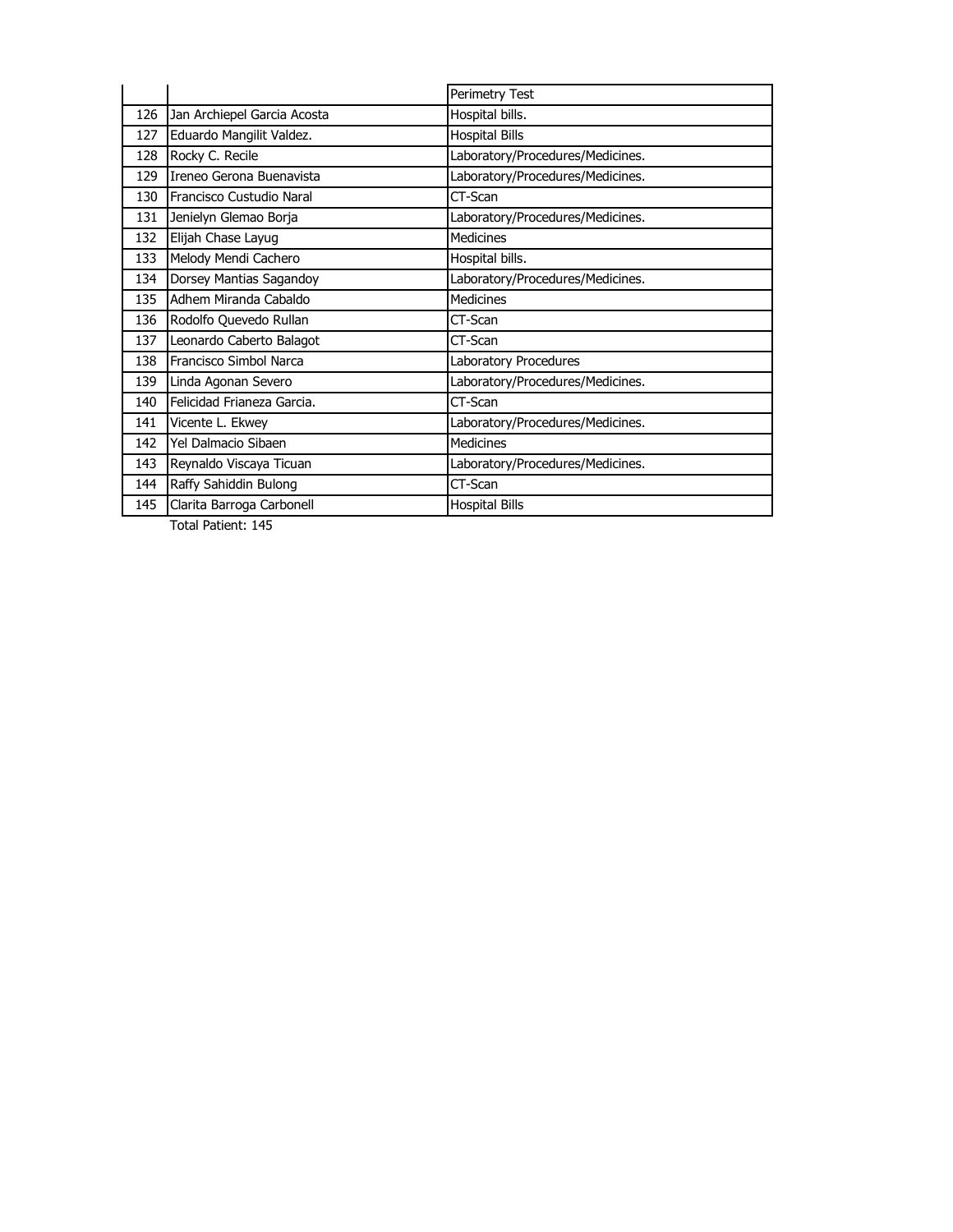

# **Republic of the Philippines Department of Health MEDICAL ASSISTANCE PROGRAM**

### BAGUIO GENERAL HOSPITAL AND MEDICAL CENTER For the month of February year 2020

| No# | <b>Name of Patient</b>        | <b>Assistance</b>                                                         |
|-----|-------------------------------|---------------------------------------------------------------------------|
| 1   | Precy Sulang Celzo            | <b>Hospital Bills</b>                                                     |
| 2   | Lolita Afan Montoya           | Ultrasound                                                                |
| 3   | Julieta Britanico             | Laboratory/Procedures/Medicines.                                          |
| 4   | Danny Sacla Tagapan           | Laboratory/Procedures/Medicines.                                          |
| 5   | Reynaldo Viscaya Ticuan       | Laboratory/Procedures/Medicines.                                          |
| 6   | Peter Adame Bugatti           | Laboratory/Procedures/Medicines.                                          |
| 7   | Dominador Piniohan Mindanao   | Hospital bills.                                                           |
| 8   | Teresita Sarga                | CT-Scan                                                                   |
| 9   | Tessie I. Salazar             | Laboratory/Procedures/Medicines.                                          |
| 10  | Violeta S. Gatchalian         | <b>Medicines</b>                                                          |
| 11  | Franklin Ackut Manganip       | Laboratory/Procedures/Medicines.                                          |
| 12  | Rowena Quinto Rebutoc         | Laboratory/Procedures/Medicines.                                          |
| 13  | Edgar Balmonte Ducusin        | Hemodialysis/Medicine                                                     |
| 14  | <b>Edward Olat</b>            | Hemodialysis/Medicine                                                     |
| 15  | Marie Joy Ligudon             | Dialysis/Medicine.                                                        |
| 16  | Rosalina Ibanez Camua         | Hospital Bill / Laboratory / Procedures / Medicine.                       |
| 17  | Donald Frank Tamiray          | Hemodialysis/Laboratory/Medicines.                                        |
| 18  | James Cablinan Ballogat       | Dialysis/Medicines/Laboratory.                                            |
| 19  | Donna D. Sarol                | Dialysis/Medicine.                                                        |
| 20  | Linda Agonan Severo           | Dialysis/Medicine.                                                        |
| 21  | Veneranda Murillo             | Dialysis/Medicine.                                                        |
| 22  | <b>Bernard Basilio</b>        | Dialysis/Medicine.                                                        |
| 23  | Jane Padsongay Martin         | Dialysis/Medicines/Laboratory.                                            |
| 24  | Juanito Bangwagan Cawilan     | Dialysis, Dialyzer, PD Solution, Procedures, Medicines<br>&<br>Laboratory |
| 25  | Kennedy Olman                 | Hemodialysis/Medicines/Lab. Procedures.                                   |
| 26  | April Sakiwat                 | Dialysis/Medicines/Laboratory.                                            |
| 27  | Rafael P. Montes              | Dialysis, Dialyzer, PD Solution, Procedures, Medicines<br>&<br>Laboratory |
| 28  | Chritie Ayn T. Cayad-an       | Hemodialysis/Medicines/Injection.                                         |
| 29  | Sidnie Leones Cabrera         | Ultrasound                                                                |
| 30  | Tomas Binocyad Buclay         | Hemodialysis/Medicines/Laboratory.                                        |
| 31  | Daniel Pontino                | Hemodialysis/Medicines.                                                   |
| 32  | Segundo Bekesan               | Hemodialysis/Medicines.                                                   |
| 33  | Ervin Antonio S. Rondaris Jr. | Dialysis                                                                  |
| 34  | Genaro Nebres Karganilla      | Medicines                                                                 |
| 35  | Julius Cesar Ventura Mendoza  | Medicines                                                                 |
| 36  | Krystin Joyce Ramos Albay     | Hospital bills.                                                           |
| 37  | Abe Tacdoy Aplasen            | Laboratory/Procedures/Medicines.                                          |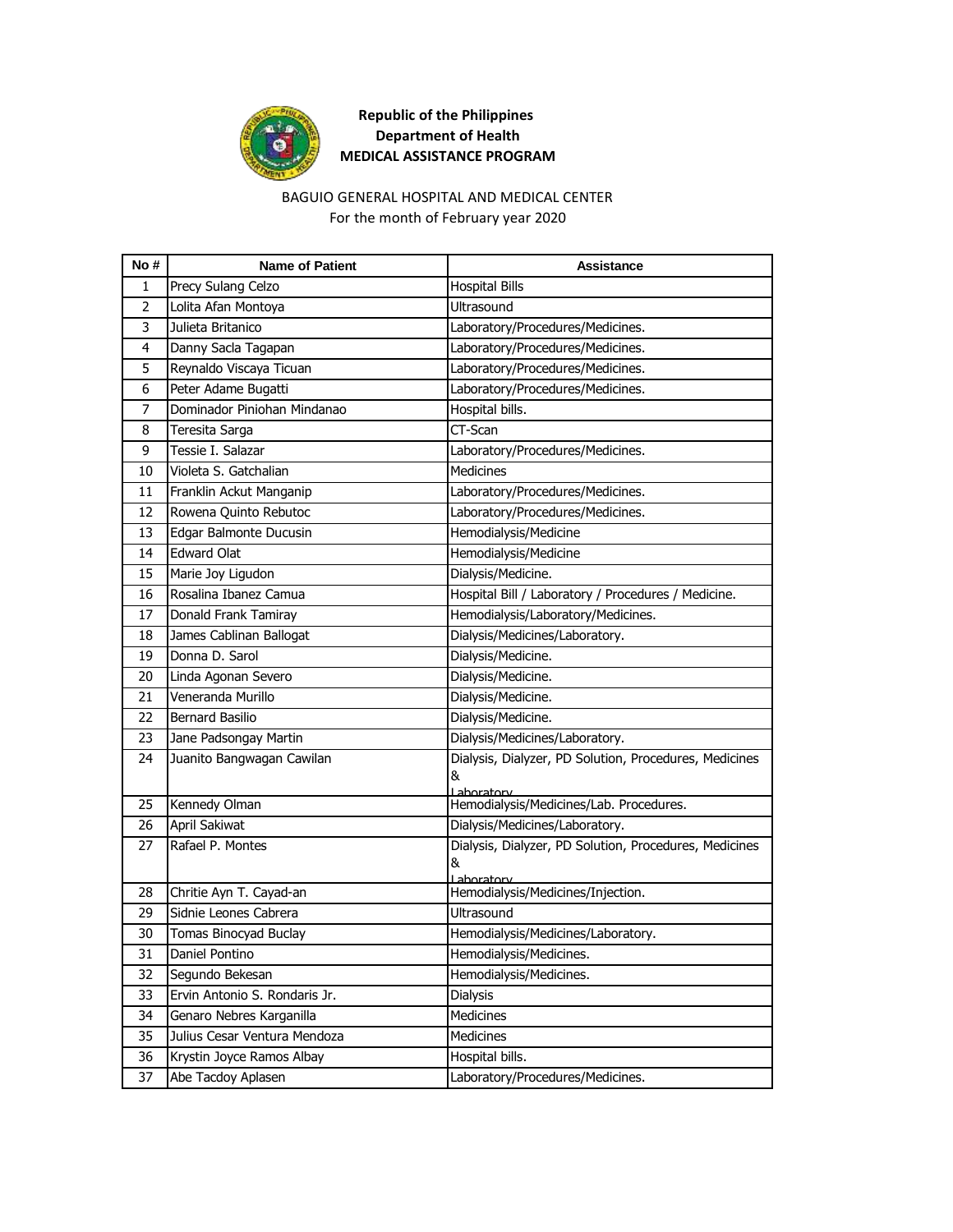| 38 | Arnel Laruan Demot         | Dialysis, Dialyzer, PD Solution, Procedures, Medicines<br>&                  |
|----|----------------------------|------------------------------------------------------------------------------|
|    |                            | Lahoratory                                                                   |
| 39 | Genaro Nebres Karganilla   | Hemodialysis/Medicines/Lab. Procedures.                                      |
| 40 | Pascual Benbenen Jr        | Hemodialysis/Medicines/Lab. Procedures.                                      |
| 41 | Robert Arciaga             | Dialysis/Medicine.                                                           |
| 42 | Jones Siegred Jueves       | Hemodialysis/Medicines/Lab. Procedures.                                      |
| 43 | Abe Tacdoy Aplasen         | Hemodialysis/Medicines/Lab. Procedures.                                      |
| 44 | Marlyn Saguid Macario      | Dialysis/Medicine.                                                           |
| 45 | Romeo Cera                 | Hemodialysis/Medicines/Lab. Procedures.                                      |
| 46 | Quakelyn Lisayen           | Hemodialysis/Medicines/Lab. Procedures.                                      |
| 47 | Myracle Cawi Caloscos      | Hemodialysis/Medicines/Lab. Procedures.                                      |
| 48 | Jinky Libalib Vicente      | Dialysis/Laboratory/Medicines.                                               |
| 49 | Florante O. Astudillo      | Dialysis, Dialyzer, PD Solution, Procedures, Medicines                       |
|    |                            | &                                                                            |
| 50 | Bernad Bell Basilio        | Laboratory<br>Dialysis, Dialyzer, PD Solution, Procedures, Medicines         |
|    |                            | &                                                                            |
| 51 | Edgar Balmonte Ducusin     | Laboratory<br>Dialysis, Dialyzer, PD Solution, Procedures, Medicines         |
|    |                            | &                                                                            |
|    |                            | l aboratory                                                                  |
| 52 | James Cablinan Ballogat    | Dialysis, Dialyzer, PD Solution, Procedures, Medicines                       |
|    |                            | &<br>Laboratory                                                              |
| 53 | <b>Edward Olat</b>         | Dialysis, Dialyzer, PD Solution, Procedures, Medicines                       |
|    |                            | &                                                                            |
| 54 | Jane Padsongay Martin      | Laboratory<br>Dialysis, Dialyzer, PD Solution, Procedures, Medicines         |
|    |                            | &                                                                            |
| 55 | Marie Joy Ligudon          | <u>l aboratorv</u><br>Dialysis, Dialyzer, PD Solution, Procedures, Medicines |
|    |                            | &                                                                            |
|    |                            | Laboratorv                                                                   |
| 56 | Veneranda Murillo          | Dialysis, Dialyzer, PD Solution, Procedures, Medicines<br>&                  |
|    |                            | Laboratorv                                                                   |
| 57 | Chritie Ayn T. Cayad-an    | Dialysis, Dialyzer, PD Solution, Procedures, Medicines                       |
|    |                            | &<br><u>l aboratorv</u>                                                      |
| 58 | Donald Frank K. Tamiray    | Dialysis, Dialyzer, PD Solution, Procedures, Medicines                       |
|    |                            | &                                                                            |
| 59 | Linda Agonan Severo        | Laboratory<br>Dialysis, Dialyzer, PD Solution, Procedures, Medicines         |
|    |                            | &                                                                            |
|    |                            | Laboratory                                                                   |
| 60 | Annaliza Ramos Alinsunurin | Ultrasound                                                                   |
| 61 | Raulito Macaraeg Bulatao   | CT-Scan                                                                      |
| 62 | Evelyn Ubongen Cabalbag    | <b>Hospital Bills</b>                                                        |
| 63 | Hipolito Gapuz Ramos       | Laboratory/Procedures/Medicines.                                             |
| 64 | Angelica Cayog Labiano     | Laboratory/Procedures/Medicines.                                             |
| 65 | Haneslei Caliboso Corpuz   | CT-Scan                                                                      |
| 66 | May Millare Benedito       | <b>Medicines</b>                                                             |
| 67 | Lee P. Beswayan            | Laboratory/Procedures/Medicines.                                             |
| 68 | Ruth Allibang Bakilog      | Hemodialysis/Medicines/Lab. Procedures.                                      |
| 69 | Rico M. Miranda            | Hemodialysis/Medicines/Lab. Procedures.                                      |
| 70 | Rosemary Agustin.          | Laboratory/Procedures/Medicines.                                             |
| 71 | Quakelyn Canutab Lisayen   | Hemodialysis/Medicines/Lab. Procedures.                                      |
| 72 | Florante O. Astudillo      | Hemodialysis/Medicines/Lab. Procedures.                                      |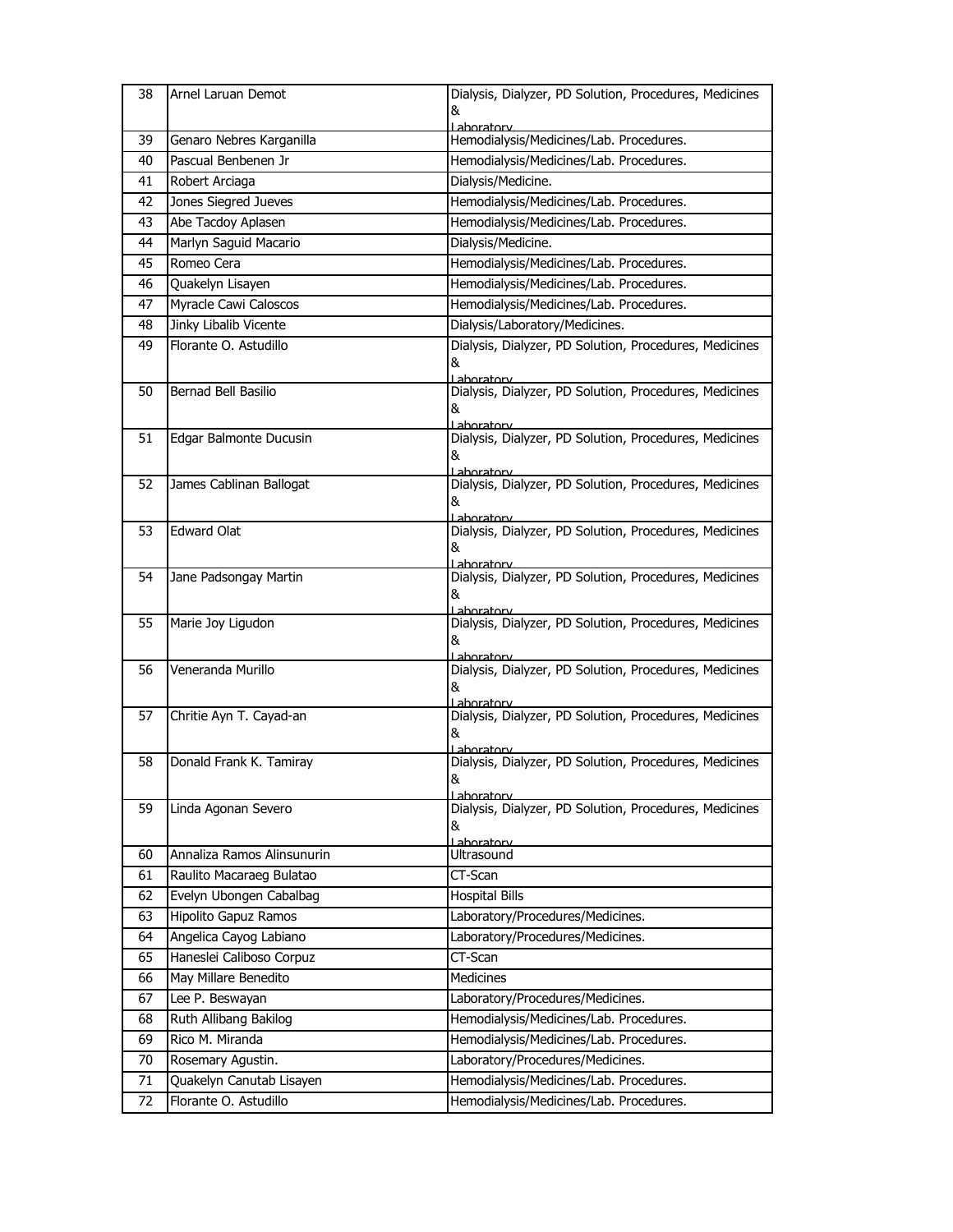| 73  | Abe Tacdoy Aplasen             | Hemodialysis/Medicines/Lab. Procedures.                               |
|-----|--------------------------------|-----------------------------------------------------------------------|
| 74  | Christie Ayn Cayad-an          | <b>Medicines</b>                                                      |
| 75  | Cheryll Chinyuna               | Chemotherapy & Medicines                                              |
| 76  | Belinda De Vera Cayetano       | Chemotherapy & Medicines                                              |
| 77  | Aaron T. Gal-o                 | Hemodialysis/Medicines/Lab. Procedures.                               |
| 78  | Sonny Omanio Coraza            | <b>Medicines</b>                                                      |
| 79  | Fritzie Herradura Gasmido      | Hospital Bills                                                        |
| 80  | Beatriz Calaunan Salguet       | CT-Scan                                                               |
| 81  | Vlademir V. Singson            | Hospital Bill / Laboratory / Procedures / Medicine.                   |
| 82  | Tessie Tong-an                 | Hospital bills.                                                       |
| 83  | Florencia Tonang Daniel        | Dialysis, Dialyzer, PD Solution, Procedures, Medicines                |
|     |                                | &                                                                     |
| 84  | Noario L. Bumatnong            | Lahoratory<br>Dialysis, Dialyzer, PD Solution, Procedures, Medicines  |
|     |                                | &                                                                     |
| 85  | Marites A. Felipe              | I aboratory<br>Dialysis, Dialyzer, PD Solution, Procedures, Medicines |
|     |                                | &                                                                     |
|     |                                | Laboratory                                                            |
| 86  | John Cawayan                   | Dialysis, Dialyzer, PD Solution, Procedures, Medicines                |
|     |                                | &<br>l aboratory                                                      |
| 87  | Satornino M. Balabal           | Dialysis, Dialyzer, PD Solution, Procedures, Medicines                |
|     |                                | &                                                                     |
| 88  | Crisaldo B. Sagayo             | Laboratorv<br>Dialysis, Dialyzer, PD Solution, Procedures, Medicines  |
|     |                                | &                                                                     |
| 89  | Joselito C. Patacsil           | Laboratory<br>Dialysis, Dialyzer, PD Solution, Procedures, Medicines  |
|     |                                | &                                                                     |
|     |                                | Laboratory                                                            |
| 90  | Perry A. Agustin Jr.           | Dialysis, Dialyzer, PD Solution, Procedures, Medicines<br>&           |
|     |                                | aboratory                                                             |
| 91  | Belinda De Vera Cayetano       | Chemotheraphy/Hospital Bills/Medicines/Laboratory                     |
|     |                                | Procedures.                                                           |
| 92  | Alfonso Wagsingan Jr.          | Dialysis, Dialyzer, PD Solution, Procedures, Medicines                |
|     |                                | &                                                                     |
| 93  | Erly Walinchan Dumansi         | aboratory<br>Dialysis, Dialyzer, PD Solution, Procedures, Medicines   |
|     |                                | &                                                                     |
| 94  | Federico E. Galvey             | Laboratory<br>Dialysis, Dialyzer, PD Solution, Procedures, Medicines  |
|     |                                | &                                                                     |
|     |                                | Laboratory                                                            |
| 95  | John Dale T. Cadava            | MRI                                                                   |
| 96  | Arthur Binay-an Dolinas        | <b>Hospital Bills</b>                                                 |
| 97  | Elizabeth Dalmin Lachica       | Medicines                                                             |
| 98  | Roger C. Alsaen Sr.            | Laboratory/Procedures/Medicines.                                      |
| 99  | Bernardino Tejero Jr.          | Medicines                                                             |
| 100 | Edgar Balmonte Ducusin         | Laboratory/Procedures/Medicines.                                      |
| 101 | Judee Lou Amora Martinez       | <b>Hospital Bills</b>                                                 |
| 102 | Melvin Evangelista Torres      | Medicines                                                             |
| 103 | Quakelyn Canutab Lisayen       | Laboratory/Procedures/Medicines.                                      |
| 104 | Noel Fermato                   | Medicines                                                             |
| 105 | Flora Mayo Dangbis             | Medicines                                                             |
| 106 | Czarina Camille Nalos          | Medicines                                                             |
| 107 | Raihanie Dirampaton Datumanong | Hospital bills.                                                       |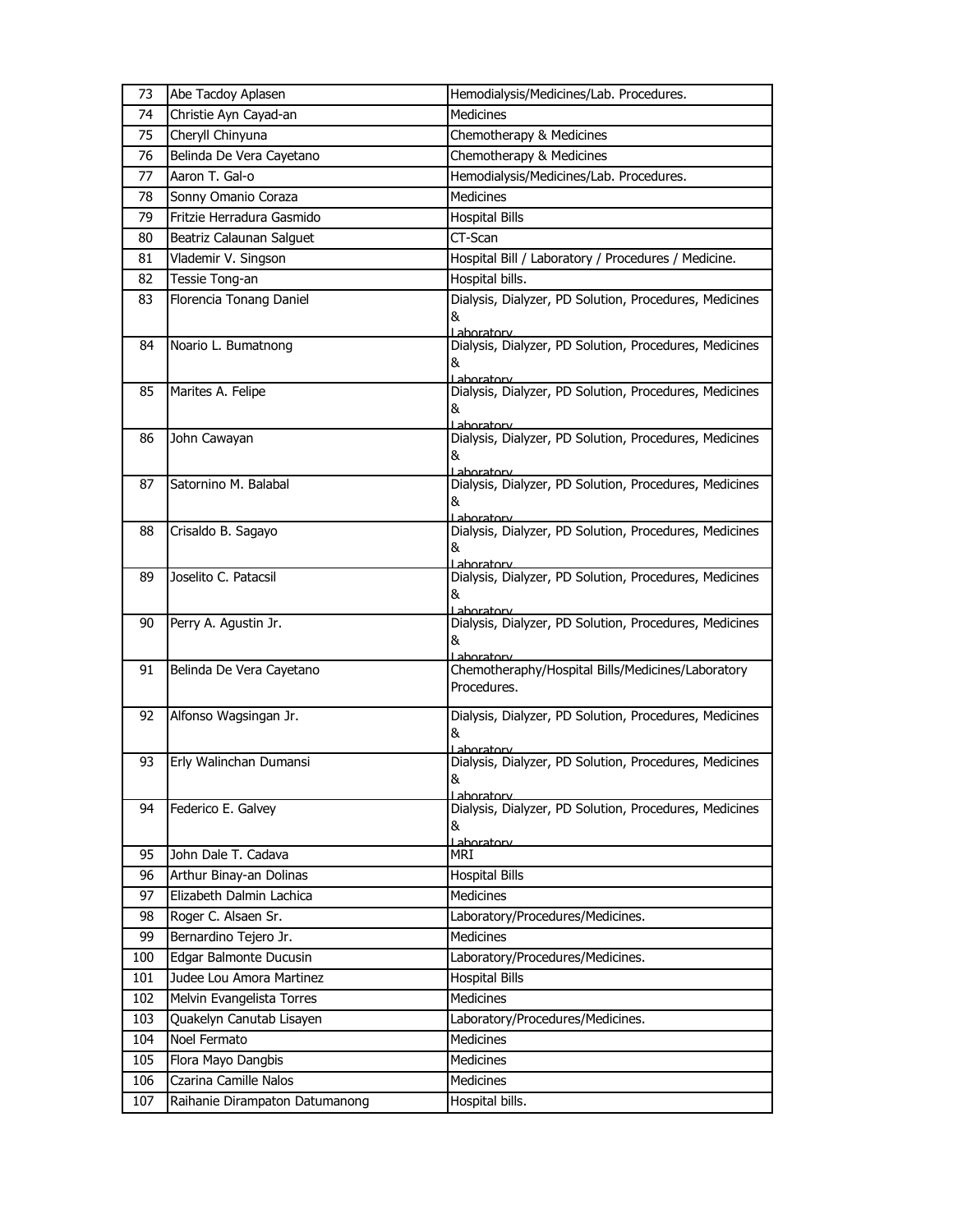| 108              | Judee Lou Amora Martinez                               | <b>Hospital Bills</b>                                                                                     |
|------------------|--------------------------------------------------------|-----------------------------------------------------------------------------------------------------------|
| 109              | Precy Sulang Celzo                                     | <b>Hospital Bills</b>                                                                                     |
| 110              | Judee Lou Amora Martinez                               | <b>Medicines</b>                                                                                          |
| 111              | Peter Bucasan                                          | Laboratory/Procedures/Medicines.                                                                          |
| 112              | Fe Duran Rimando                                       | Laboratory/Procedures/Medicines.                                                                          |
| 113              | Marlyn Saguid Macario                                  | Laboratory/Procedures/Medicines.                                                                          |
| 114              | Albert Andres Del Rosario.                             | Hospital bills.                                                                                           |
| 115              | Teresita G. De Asis                                    | Hospital Bill / Laboratory / Procedures / Medicine.                                                       |
| 116              | Priscilla Bongdoen Ayeo-eo                             | <b>Hospital Bills</b>                                                                                     |
| $11\overline{7}$ | Magdalina Valicocha Lagon                              | Hospital bills.                                                                                           |
| 118              | Annie Andawi David                                     | Medicines                                                                                                 |
| 119              | Marina Rosana Alayon                                   | CT-Scan                                                                                                   |
| 120              | Eileen Joan David                                      | <b>Medicines</b>                                                                                          |
| 121              | Rex O. Balangitan                                      | <b>Medicines</b>                                                                                          |
| 122              | Paulino Reside Catabay                                 | <b>Medicines</b>                                                                                          |
| 123              | Raymundo Mariano Francisco                             | CT-Scan                                                                                                   |
| 124              | Mark Quicho.                                           | Implant                                                                                                   |
| 125              | Ernesto Bravo Baraoid                                  | <b>Hospital Bills</b>                                                                                     |
| 126              | Donna D. Sarol                                         | <b>Medicines</b>                                                                                          |
| 127              | Florencio Castillo Estrada                             | <b>Laboratory Procedures</b>                                                                              |
| 128              | Precy Sulang Celzo                                     | radiotherapy/ct scan                                                                                      |
| 129              | James Ivan Cabalitazan Balolong                        | 2 D echo.                                                                                                 |
| 130              | Imelda Tiago.                                          | Chemotherapy / Medicines / Laboratory / Hospital Bills.                                                   |
| 131              | Guillermo D. Manuel                                    | Medicines                                                                                                 |
| 132              | Arsenia Machacon Cuaresma                              | MRI.                                                                                                      |
| 133              | Jose G. Bangwa                                         | Dialysis/Laboratory/Medicines.                                                                            |
| 134              | Alberto B. Beninsig                                    | Dialysis, Dialyzer, PD Solution, Procedures, Medicines<br>&<br>Laboratory                                 |
| 135              | Michael Alacdis Aglasi                                 | Laboratory/Procedures/Medicines.                                                                          |
| 136              | Mercedita Cacanando Dumo                               | CT-Scan                                                                                                   |
| 137              | Florante O. Astudillo                                  | Medicines                                                                                                 |
| 138              | Asunta Caliw-et Yang-i                                 | <b>Hospital Bills</b>                                                                                     |
| 139              | Richard G. Aniban                                      | Hospital Bill / Laboratory / Procedures / Medicine.                                                       |
| 140              | Kimoden B. Gambican                                    | Hospital Bill / Laboratory / Procedures / Medicine.                                                       |
| 141              | Asunta Caliw-et Yang-i                                 | CT-Scan                                                                                                   |
| 142              | Juanito B. Buh-ling                                    | Laboratory/Procedures/Medicines.                                                                          |
| 143              | Eliza D. Paydoen                                       | Laboratory/Procedures/Medicines.                                                                          |
| 144              | Ricardo Quiroz Quinto                                  | medical assistance(bills, laboratory<br>procedures, medicines                                             |
| 145              | Bernie Depollo Pangisban                               | radiological procedures and other needs)<br>medical assistance(bills, laboratory<br>procedures, medicines |
| 146              | Patricia G. Cat-ag                                     | radiological procedures and other needs)<br>Hemodialysis/Medicines/Lab. Procedures.                       |
| 147              | Maureen Olowan Pangisban                               | medical assistance(bills, laboratory                                                                      |
|                  |                                                        | procedures, medicines<br>radiological procedures and other needs)                                         |
| 148              | Diana Gonzales De Guzman                               | Laboratory/Procedures/Medicines.                                                                          |
| 149              |                                                        | Hospital Bill / Laboratory / Procedures / Medicine.                                                       |
|                  | Vladimer Vicente Singson                               |                                                                                                           |
| 150              | Piamita Laureta                                        | Hospital bills / Medicines.                                                                               |
| 151<br>152       | Chritie Ayn T. Cayad-an<br>Lharize Valerie Diaz Calado | Laboratory/Procedures/Medicines.<br>Medicines                                                             |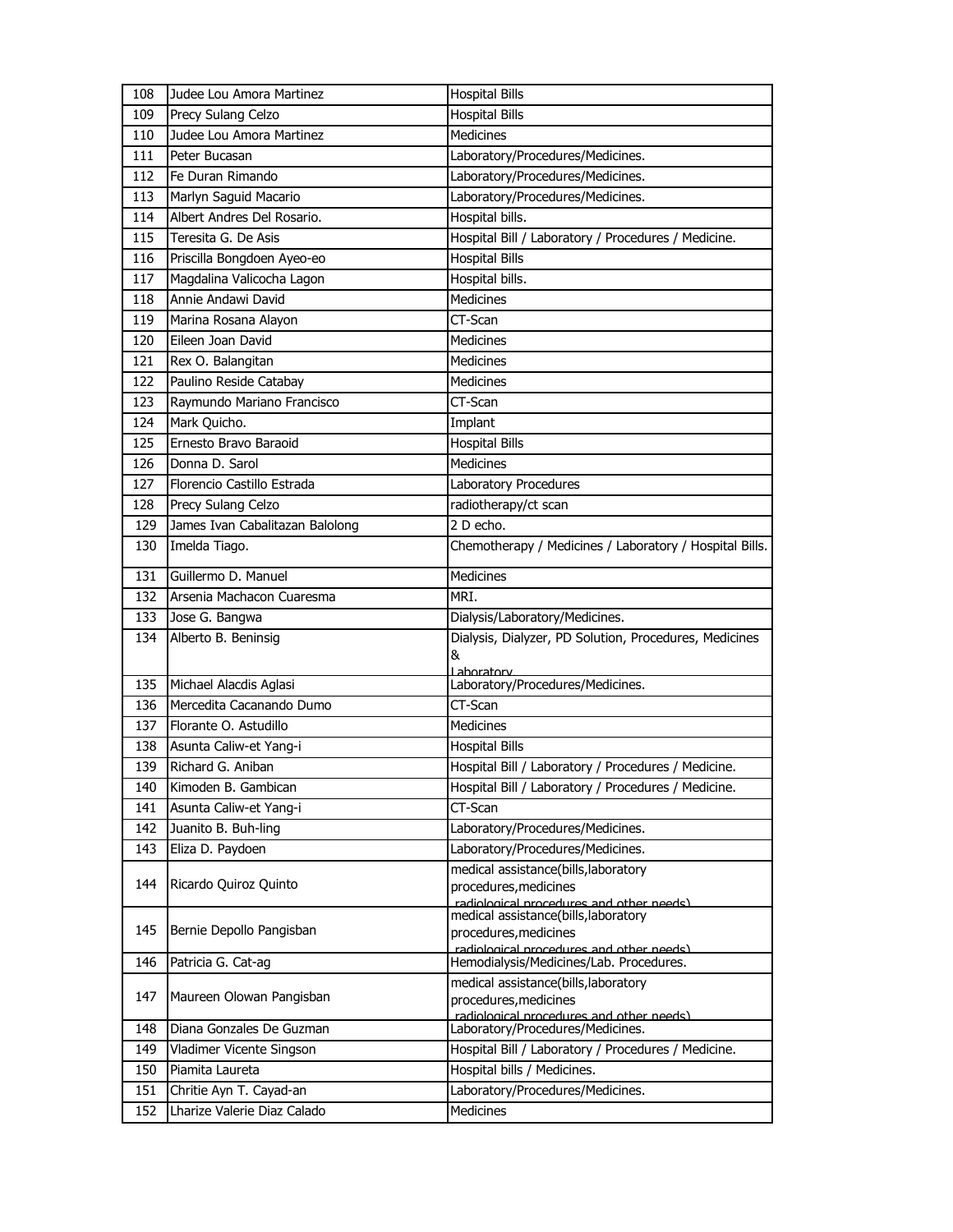| 153 | Jinky Libalib Vicente           | Laboratory/Procedures/Medicines.                                  |
|-----|---------------------------------|-------------------------------------------------------------------|
| 154 | Jinky Libalib Vicente           | <b>Medicines</b>                                                  |
| 155 | Noel Chiday Galong              | <b>Medicines</b>                                                  |
| 156 | Lalyn P. Abellera               | <b>Medicines</b>                                                  |
| 157 | Lalyn P. Abellera               | <b>Medicines</b>                                                  |
| 158 | Rogelio Fernandez Carnate       | <b>Medicines</b>                                                  |
| 159 | Willy Mariano Agnawa            | Dialysis, Dialyzer, PD Solution, Procedures, Medicines            |
|     |                                 | &                                                                 |
| 160 | Joy Alfonso Pasco.              | Laboratory<br><b>Medicines</b>                                    |
| 161 | Precy Sulang Celzo              | Radiotherapy                                                      |
| 162 | Andrea Ferrer Segundo           | Laboratory/Procedures/Medicines.                                  |
| 163 | Marivic Antonio                 | <b>Medicines</b>                                                  |
| 164 | Narciso Ejercito Liad           | MRI.                                                              |
|     | Dorothy Padilla Esden           |                                                                   |
| 165 |                                 | Hospital Bill / Laboratory / Procedures / Medicine.               |
| 166 | Ma. Cecilia Esteban Erandio     | Laboratory Procedures                                             |
| 167 | Neil Stephen N. Camba           | Medicines                                                         |
| 168 | Denmark Dayag Ilarde            | 2 D echo.                                                         |
| 169 | Dieter Ferrer Torralba          | Laboratory Procedures                                             |
| 170 | Rowena Quinto Rebutoc           | Hemodialysis/Medicines/Lab. Procedures.                           |
| 171 | Renato Francisco Viray Catolico | <b>Medicines</b>                                                  |
| 172 | Jones C. Jueves                 | <b>Medicines</b>                                                  |
| 173 | Robert Arciaga                  | <b>Medicines</b>                                                  |
| 174 | Valeriano Pedrozo Palapar       | Laboratory/Procedures/Medicines.                                  |
| 175 | Robert Arciaga                  | <b>Medicines</b>                                                  |
| 176 | Patricio Gayudan Cat-ag         | Dialysis/Medicines/injection                                      |
| 177 | <b>Edward Polinec Edwas</b>     | <b>Hospital Bills</b>                                             |
| 178 | Francisco Ng Fung               | Hospital Bill / Laboratory / Procedures / Medicine.               |
| 179 | Marisa Totanes                  | Dialysis                                                          |
| 180 | Myracle C. Caloscos             | <b>Medicines</b>                                                  |
| 181 | Myracle Cawi Caloscos           | Laboratory/Procedures/Medicines.                                  |
| 182 | Bonifacio Yackengon             | Medicines                                                         |
| 183 | Virginia Corpuz Manaloto        | Laboratory/Procedures/Medicines.                                  |
| 184 | James Lorenz Tac-an Frias       | Laboratory & Radiological Procedures                              |
| 185 | Maximo Versola Narito           | CT-Scan                                                           |
| 186 | Bromeo Banugon Nagal            | Laboratory/Procedures/Medicines.                                  |
| 187 | Marcela Baw-an Balutoc          | CT-Scan.                                                          |
| 188 | Florencia Tonang Daniel         | Medicines                                                         |
| 189 | <b>Cristita Sacolles</b>        | Hospital Bill / Laboratory / Procedures / Medicine.               |
| 190 | Rizalyn Tayoco Erico            | Hospital bills.                                                   |
| 191 | Jordan D. Mico                  | Dialysis, Dialyzer, PD Solution, Procedures, Medicines            |
|     |                                 | &                                                                 |
|     |                                 | Laboratory<br>Hospital Bill / Laboratory / Procedures / Medicine. |
| 192 | Dorothy Padilla Esden           |                                                                   |
| 193 | Karen Bautista Baday            | Laboratory/Procedures/Medicines.                                  |
| 194 | Wilson Agapito Ingson           | Dialysis, Dialyzer, PD Solution, Procedures, Medicines<br>&       |
|     |                                 | Laboratory                                                        |
| 195 | Awal Tacay Bernardo             | Dialysis, Dialyzer, PD Solution, Procedures, Medicines            |
|     |                                 | &<br>Laboratory                                                   |
| 196 | Jenilyn Y. Tenias               | Hospital Bill / Laboratory / Procedures / Medicine.               |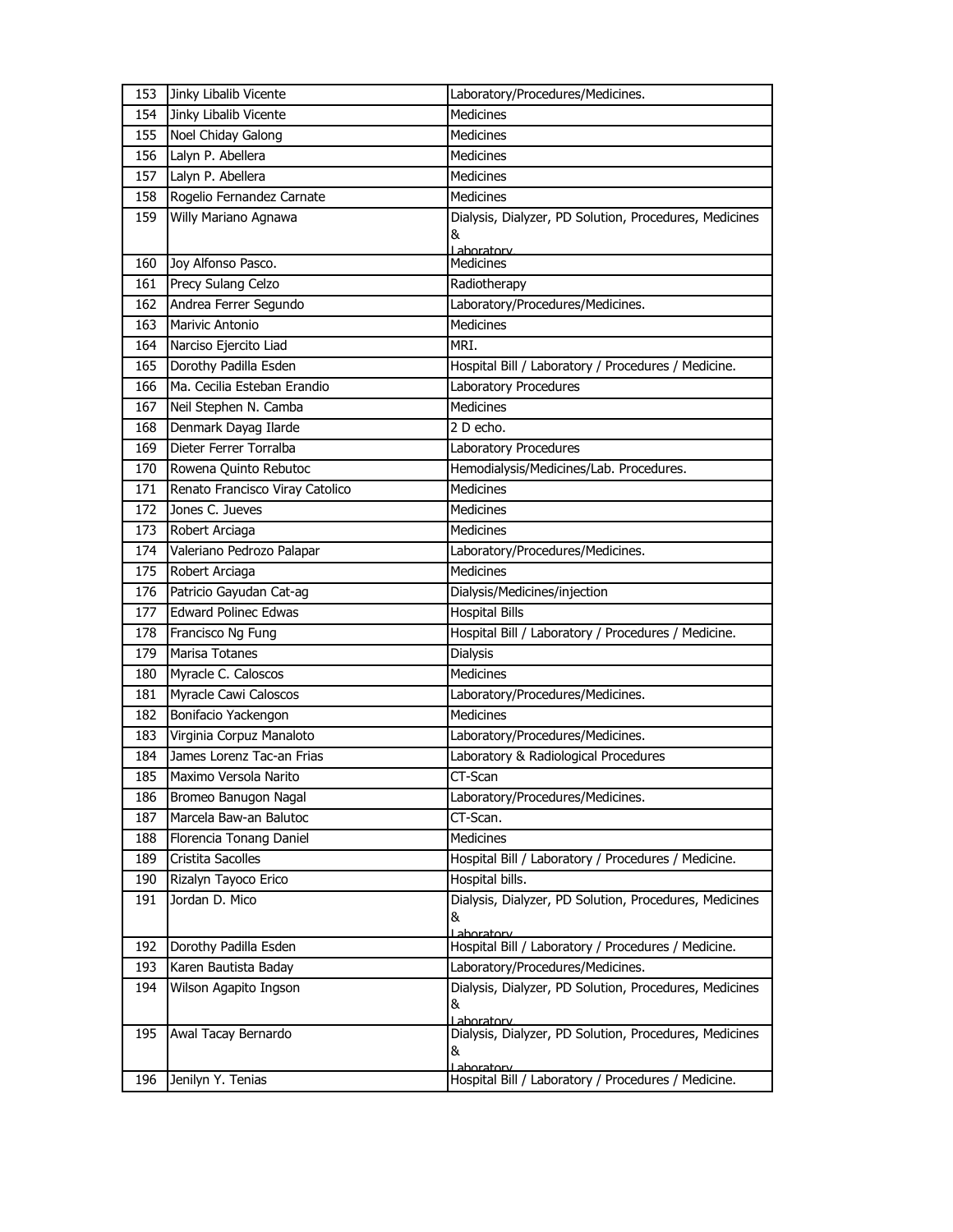| 197 | Renato Francisco Viray Catolico | Dialysis, Dialyzer, PD Solution, Procedures, Medicines                      |
|-----|---------------------------------|-----------------------------------------------------------------------------|
|     |                                 | &                                                                           |
| 198 | Oscar T. Pineda                 | Laboratory<br>Hospital Bill / Laboratory / Procedures / Medicine.           |
| 199 | Helen Esden                     | Laboratory/Procedures/Medicines.                                            |
| 200 | Huberto Ollay Huag              | Laboratory/Procedures/Medicines.                                            |
| 201 | Josephine Tillama Medez         | 2 D echo.                                                                   |
| 202 | Dalton Taplin Aglasi            | Laboratory/Procedures/Medicines.                                            |
| 203 | Macaria Tavas Ninalga           | Laboratory/Procedures/Medicines.                                            |
| 204 | Dainty Claire Ollagon Lupa-e    | <b>Hospital Bills</b>                                                       |
| 205 | Arnel Bayanes Astudillo         | Hospital bills.                                                             |
| 206 | Kobe Dwight Ollogan Lupa-e      | <b>Hospital Bills</b>                                                       |
| 207 | Norhanifa Naga Usman            | Hospital bills.                                                             |
| 208 | Esmin Anno Calado               | CT-Scan.                                                                    |
| 209 | Denver Manew Fetalan            | <b>Medicines</b>                                                            |
| 210 | Noel Fermato                    | Dialysis, Dialyzer, PD Solution, Procedures, Medicines                      |
|     |                                 | &                                                                           |
| 211 | <b>Edward Olat</b>              | Lahoratory<br>Dialysis, Dialyzer, PD Solution, Procedures, Medicines        |
|     |                                 | &                                                                           |
|     |                                 | Laboratory                                                                  |
| 212 | Bernad Bell Basilio             | Dialysis, Dialyzer, PD Solution, Procedures, Medicines<br>&                 |
|     |                                 | Lahoratory                                                                  |
| 213 | Rafael P. Montes                | Dialysis, Dialyzer, PD Solution, Procedures, Medicines                      |
|     |                                 | &<br>Lahoratory                                                             |
| 214 | Donna D. Sarol                  | Dialysis, Dialyzer, PD Solution, Procedures, Medicines                      |
|     |                                 | &                                                                           |
| 215 | Elizabeth Lachica               | Lahoratory<br>Dialysis, Dialyzer, PD Solution, Procedures, Medicines        |
|     |                                 | &                                                                           |
| 216 | Edgar Balmonte Ducusin          | Laboratory<br>Dialysis, Dialyzer, PD Solution, Procedures, Medicines        |
|     |                                 | &                                                                           |
|     |                                 | l ahoratorv                                                                 |
| 217 | Kennedy Olman                   | Dialysis, Dialyzer, PD Solution, Procedures, Medicines<br>&                 |
|     |                                 | Laboratory                                                                  |
| 218 | Alfonso Wagsingan Jr.           | Laboratory/Procedures/Medicines.                                            |
| 219 | Alberto B. Beninsig             | DIALYZER/DIALYSIS/MEDICINES/LABORATORY                                      |
| 220 | Hilda Solano                    | PROCEDURES.<br><b>Medicines</b>                                             |
| 221 | Linda Agonan Severo             | Dialysis, Dialyzer, PD Solution, Procedures, Medicines                      |
|     |                                 | &                                                                           |
| 222 | James Cablinan Ballogat         | <u>Laboratorv</u><br>Dialysis, Dialyzer, PD Solution, Procedures, Medicines |
|     |                                 | &                                                                           |
|     |                                 | Laboratory                                                                  |
| 223 | Marie Joy Ligudon               | Dialysis, Dialyzer, PD Solution, Procedures, Medicines                      |
|     |                                 | &<br>Laboratory                                                             |
| 224 | Chritie Ayn Cayad-an            | Dialysis, Dialyzer, PD Solution, Procedures, Medicines                      |
|     |                                 | &<br>Laboratory                                                             |
| 225 | Donald Frank K. Tamiray         | Dialysis, Dialyzer, PD Solution, Procedures, Medicines                      |
|     |                                 | &                                                                           |
| 226 | Veneranda Murillo               | Lahoratory<br>Dialysis, Dialyzer, PD Solution, Procedures, Medicines        |
|     |                                 | &                                                                           |
|     |                                 | Laboratory                                                                  |
| 227 | Rufino B. Garcia Jr.            | Laboratory/Procedures/Medicines.                                            |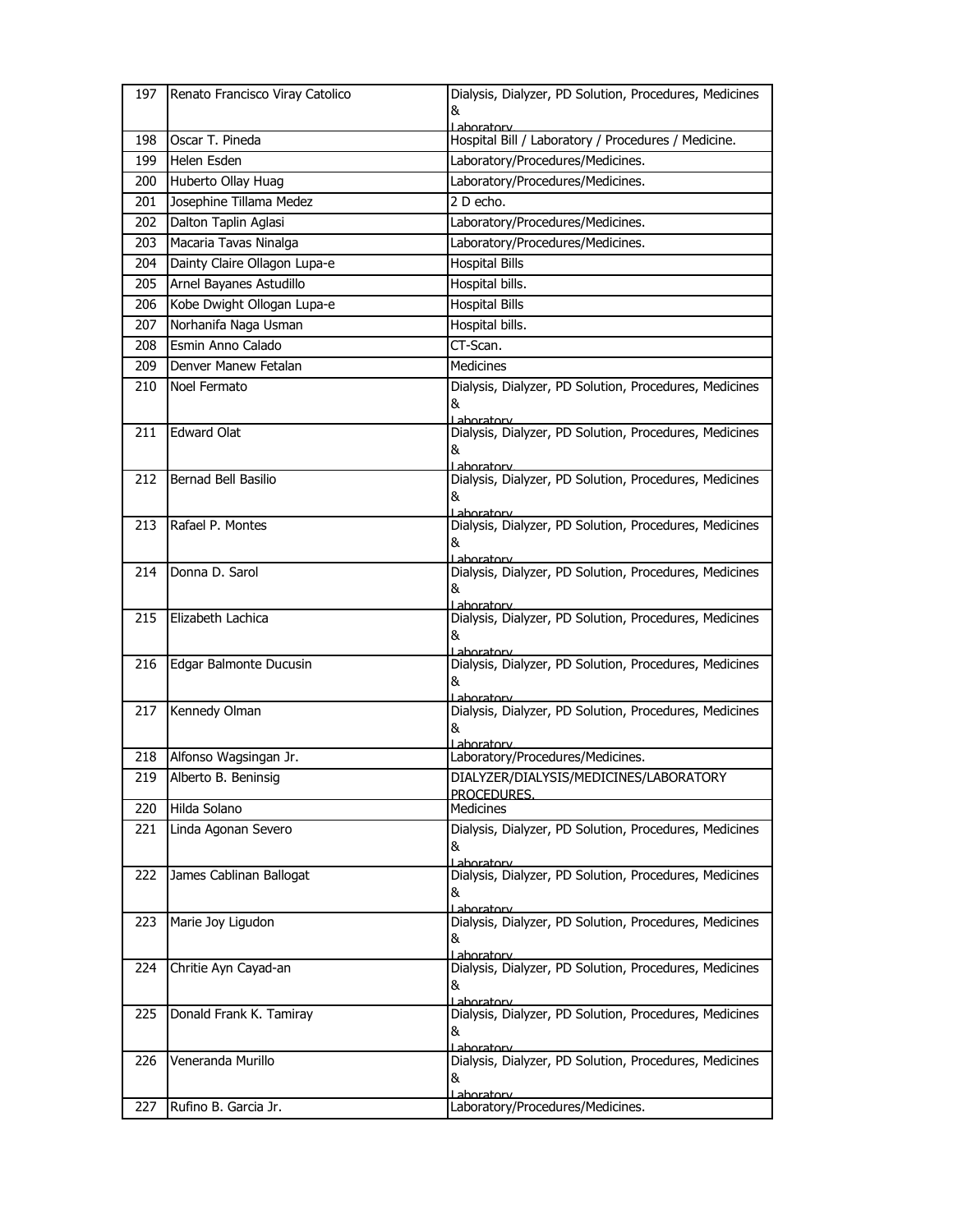| 228 | Chary Bitot Gallardo            | Laboratory Procedures                                                  |
|-----|---------------------------------|------------------------------------------------------------------------|
| 229 | Luisito Tapinio Aquino.         | <b>Hospital Bills</b>                                                  |
| 230 | Andrew Cor-os Nawen Sr.         | CT-Scan                                                                |
| 231 | Emily Kasalhay Serrano.         | CT-Scan                                                                |
| 232 | Beatrice Bomowey Dacwag         | <b>Hospital Bills</b>                                                  |
| 233 | Vergel Grospe Verdoz            | CT-Scan                                                                |
| 234 | Edward L. Jacinto               | <b>Medicines</b>                                                       |
| 235 | Teofilo R. Quinto               | <b>Medicines</b>                                                       |
| 236 | Ronaldo Andres Venturina        | Laboratory/Procedures/Medicines.                                       |
| 237 | Juliet Meliton Venturina        | Laboratory/Procedures/Medicines.                                       |
| 238 | Dick Docyapeo                   | <b>Medicines</b>                                                       |
| 239 | Genaro Nebres Karganilla        | Laboratory/Procedures/Medicines.                                       |
| 240 | Imelda Dacanay Roma             | <b>Medicines</b>                                                       |
| 241 | Julie Lang-iw Bugtong           | MRI.                                                                   |
| 242 | Marcos Buscaino Mones           | CT-Scan                                                                |
| 243 | Eduardo Mangilit Valdez.        | <b>Hospital Bills</b>                                                  |
| 244 | Abe Tacdoy Aplasen              | Laboratory/Procedures/Medicines.                                       |
| 245 | Rosalina P. Perez               | <b>Medicines</b>                                                       |
| 246 | Humphrey U. Anuden              | Diagnostic & Lab. Procedures, Dialysis, Medicines &<br>Hospital Bills. |
| 247 | Estrellita Nisperos Jacob       | Diagnostic & Lab. Procedures, Dialysis, Medicines &<br>Hospital Bills. |
| 248 | Renato Francisco Viray Catolico | Diagnostic & Lab. Procedures, Dialysis, Medicines &<br>Hospital Bills. |
|     |                                 |                                                                        |
| 249 | Levy Tirso                      | Diagnostic & Lab. Procedures, Dialysis, Medicines &<br>Hospital Bills. |
| 250 | Caesar N. Calica                | Diagnostic & Lab. Procedures, Dialysis, Medicines &<br>Hospital Bills. |
| 251 | Dorsey Mantias Sagandoy         | Diagnostic & Lab. Procedures, Dialysis, Medicines &<br>Hospital Bills. |
| 252 | Sonny Coraza                    | Diagnostic & Lab. Procedures, Dialysis, Medicines &<br>Hospital Bills. |
| 253 | Bonifacio Yackengon             | Diagnostic & Lab. Procedures, Dialysis, Medicines &<br>Hospital Bills. |
| 254 | Chester O. Esteban              | Diagnostic & Lab. Procedures, Dialysis, Medicines &<br>Hospital Bills. |
| 255 | Annabel Alicando                | Diagnostic & Lab. Procedures, Dialysis, Medicines &<br>Hospital Bills. |
| 256 | Violeta S. Gatchalian           | Diagnostic & Lab. Procedures, Dialysis, Medicines &<br>Hospital Bills. |
| 257 | Manuel Agyao Cangyas            | Diagnostic & Lab. Procedures, Dialysis, Medicines &<br>Hospital Bills. |
| 258 | Dick Docyapeo                   | Diagnostic & Lab. Procedures, Dialysis, Medicines &<br>Hospital Bills. |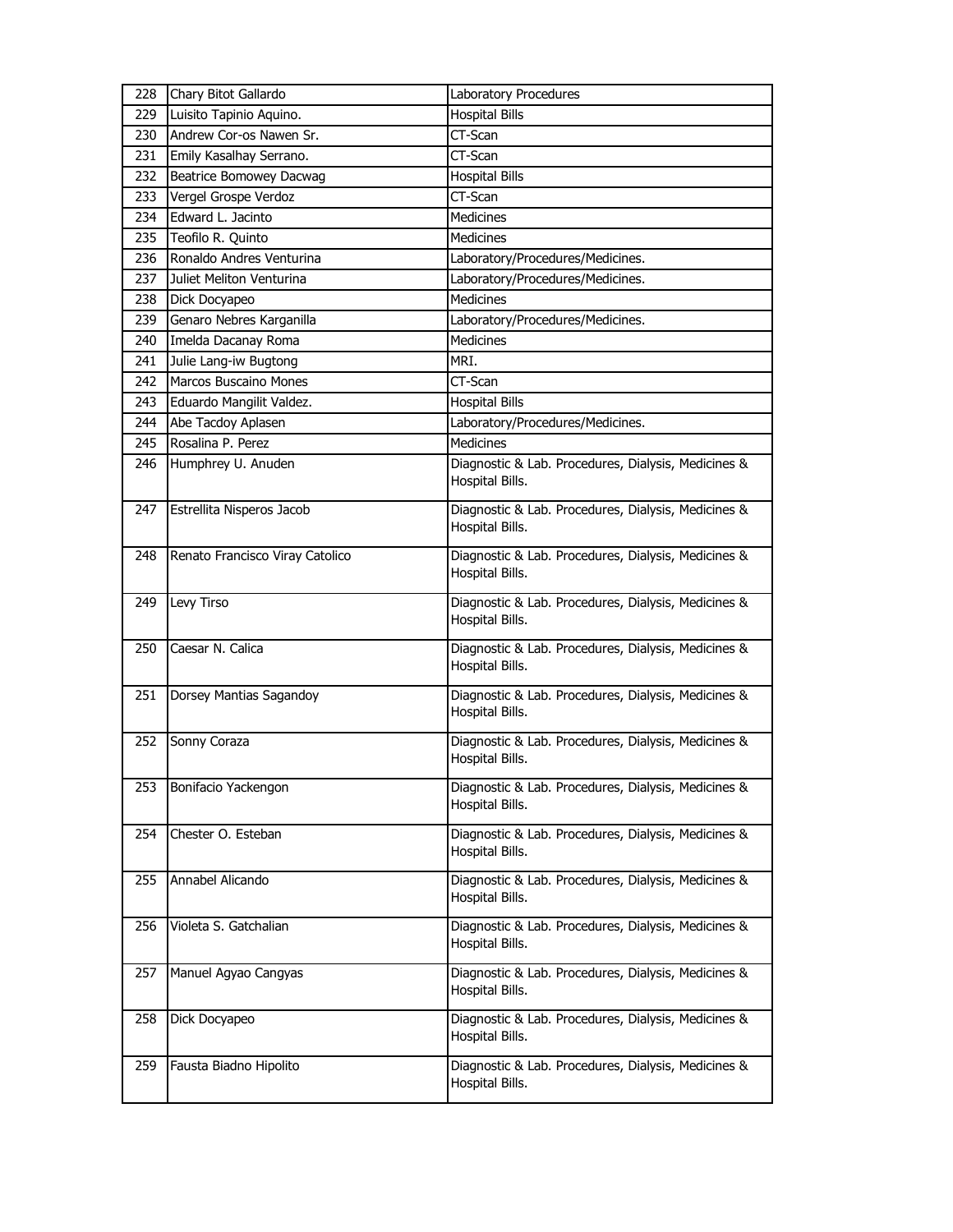| 260 | James C. Ballongat       | Diagnostic & Lab. Procedures, Dialysis, Medicines &<br>Hospital Bills.    |
|-----|--------------------------|---------------------------------------------------------------------------|
| 261 | <b>Edward Olat</b>       | Diagnostic & Lab. Procedures, Dialysis, Medicines &<br>Hospital Bills.    |
| 262 | Marie Joy Ligudon        | Diagnostic & Lab. Procedures, Dialysis, Medicines &<br>Hospital Bills.    |
| 263 | Julio A. Olsim           | Diagnostic & Lab. Procedures, Dialysis, Medicines &<br>Hospital Bills.    |
| 264 | Rafael P. Montes         | Diagnostic & Lab. Procedures, Dialysis, Medicines &<br>Hospital Bills.    |
| 265 | Marlon Kimbongan Milo    | Diagnostic & Lab. Procedures, Dialysis, Medicines &<br>Hospital Bills.    |
| 266 | Remedios Mamerto Nares   | Laboratory/Procedures/Medicines.                                          |
| 267 | Policarpio C. Cambod     | Diagnostic & Lab. Procedures, Dialysis, Medicines &<br>Hospital Bills.    |
| 268 | Arnulfo. Idulgo Ibanez   | Diagnostic & Lab. Procedures, Dialysis, Medicines &<br>Hospital Bills.    |
| 269 | April Vicente Sakiwat    | Diagnostic & Lab. Procedures, Dialysis, Medicines &<br>Hospital Bills.    |
| 270 | Ortega T. Landocan       | Diagnostic & Lab. Procedures, Dialysis, Medicines &<br>Hospital Bills.    |
| 271 | Glory D. Eban            | Diagnostic & Lab. Procedures, Dialysis, Medicines &<br>Hospital Bills.    |
| 272 | Anita Abalos             | Diagnostic & Lab. Procedures, Dialysis, Medicines &<br>Hospital Bills.    |
| 273 | Elizabeth Dalmin Lachica | Diagnostic & Lab. Procedures, Dialysis, Medicines &<br>Hospital Bills.    |
| 274 | Donald Frank K. Tamiray  | Diagnostic & Lab. Procedures, Dialysis, Medicines &<br>Hospital Bills.    |
| 275 | Segundo Bekesan          | Diagnostic & Lab. Procedures, Dialysis, Medicines &<br>Hospital Bills.    |
| 276 | Bebeth Manalo            | Chemotherapy & Medicines                                                  |
| 277 | Jenilyn Y. Tenias        | Chemotheraphy/Medicine.                                                   |
| 278 | Magdalena M. Balisong    | Diagnostic & Lab. Procedures, Dialysis, Medicines &<br>Hospital Bills.    |
| 279 | Precy Sulang Celzo       | Radiotherapy<br>Laboratory Procedures                                     |
| 280 | Tita Oriel Tabigne       | Laboratory/Procedures/Medicines.                                          |
| 281 | Abe Tacdoy Aplasen       | Dialysis, Dialyzer, PD Solution, Procedures, Medicines                    |
|     |                          | &<br>Laboratory                                                           |
| 282 | Anita Abalos             | Dialysis, Dialyzer, PD Solution, Procedures, Medicines<br>&<br>Laboratory |
| 283 | Annabel Alicando         | Dialysis, Dialyzer, PD Solution, Procedures, Medicines<br>&<br>aboratory  |
|     |                          |                                                                           |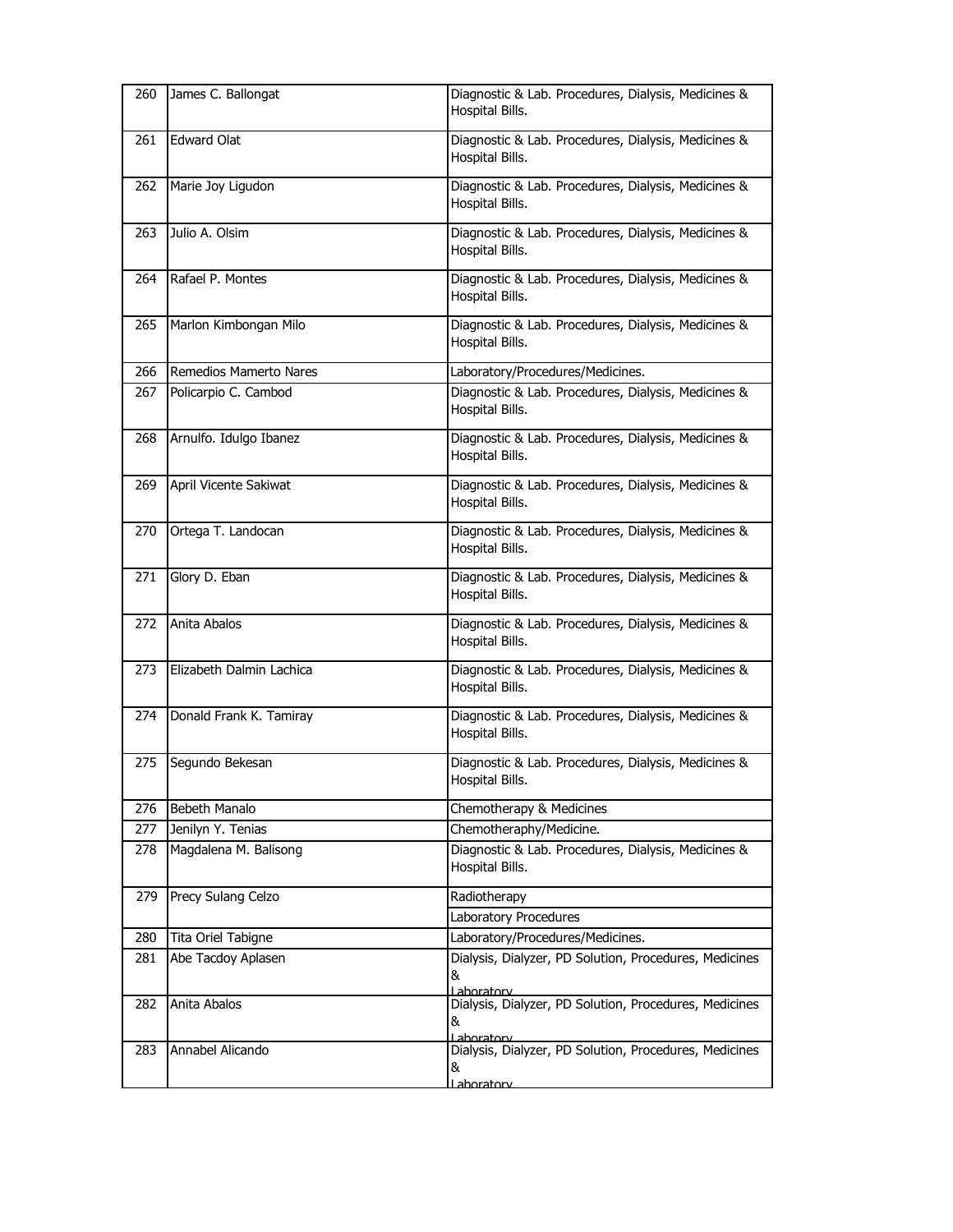| 284 | April Sakiwat             | Dialysis, Dialyzer, PD Solution, Procedures, Medicines<br>&<br>ahoratory          |
|-----|---------------------------|-----------------------------------------------------------------------------------|
| 285 | Ar-vi S. Daus             | Chemotherapy & Medicines                                                          |
| 286 | Awal Tacay Bernardo       | Dialysis, Dialyzer, PD Solution, Procedures, Medicines<br>&<br>Laboratory         |
| 287 | Bonifacio Yackengon       | Dialysis, Dialyzer, PD Solution, Procedures, Medicines<br>8.<br>Laboratory        |
| 288 | Caesar N. Calica          | Dialysis, Dialyzer, PD Solution, Procedures, Medicines<br>&<br>Lahoratory         |
| 289 | Chester O. Esteban        | Dialysis, Dialyzer, PD Solution, Procedures, Medicines<br>8.<br>Laboratory        |
| 290 | Czarina Camille Say Nalos | Dialysis, Dialyzer, PD Solution, Procedures, Medicines<br>&<br>Lahoratory         |
| 291 | Dick Docyapeo             | Dialysis, Dialyzer, PD Solution, Procedures, Medicines<br>&<br>Lahoratory         |
| 292 | Donald Frank K. Tamiray   | Dialysis, Dialyzer, PD Solution, Procedures, Medicines<br>&<br>Laboratory         |
| 293 | Dorsey Mantias Sagandoy   | Dialysis, Dialyzer, PD Solution, Procedures, Medicines<br>&<br>Laboratory         |
| 294 | Edgar Balmonte Ducusin    | Dialysis, Dialyzer, PD Solution, Procedures, Medicines<br>&<br>l aboratory        |
| 295 | Elvis Kitan Salio         | Dialysis, Dialyzer, PD Solution, Procedures, Medicines<br>&<br>Laboratory         |
| 296 | Genaro Nebres Karganilla  | Dialysis, Dialyzer, PD Solution, Procedures, Medicines<br>&<br>Laboratory         |
| 297 | Glory D. Eban             | Dialysis, Dialyzer, PD Solution, Procedures, Medicines<br>&<br>Laboratorv         |
| 298 | James C. Ballogat         | Dialysis, Dialyzer, PD Solution, Procedures, Medicines<br>&<br><u>l aboratorv</u> |
| 299 | Jinky Libalib Vicente     | Dialysis, Dialyzer, PD Solution, Procedures, Medicines<br>&<br><u>Laboratorv</u>  |
| 300 | Jones C. Jueves           | Dialysis, Dialyzer, PD Solution, Procedures, Medicines<br>&<br>Laboratory         |
| 301 | Julia Licao Cabintos      | Dialysis, Dialyzer, PD Solution, Procedures, Medicines<br>&<br>Laboratory         |
| 302 | Julio A. Olsim            | Dialysis, Dialyzer, PD Solution, Procedures, Medicines<br>&<br><u>Laboratory</u>  |
| 303 | Lee Padalla Beswayan      | Dialysis, Dialyzer, PD Solution, Procedures, Medicines<br>&<br>Laboratory         |
| 304 | Manuel Agyao Cangyas      | Dialysis, Dialyzer, PD Solution, Procedures, Medicines<br>&<br><u>l aboratorv</u> |
| 305 | Marie Joy Ligudon         | Dialysis, Dialyzer, PD Solution, Procedures, Medicines<br>&<br>Laboratory         |
| 306 | Mario Labonete Ringor     | Dialysis, Dialyzer, PD Solution, Procedures, Medicines<br>&<br><u>l aboratorv</u> |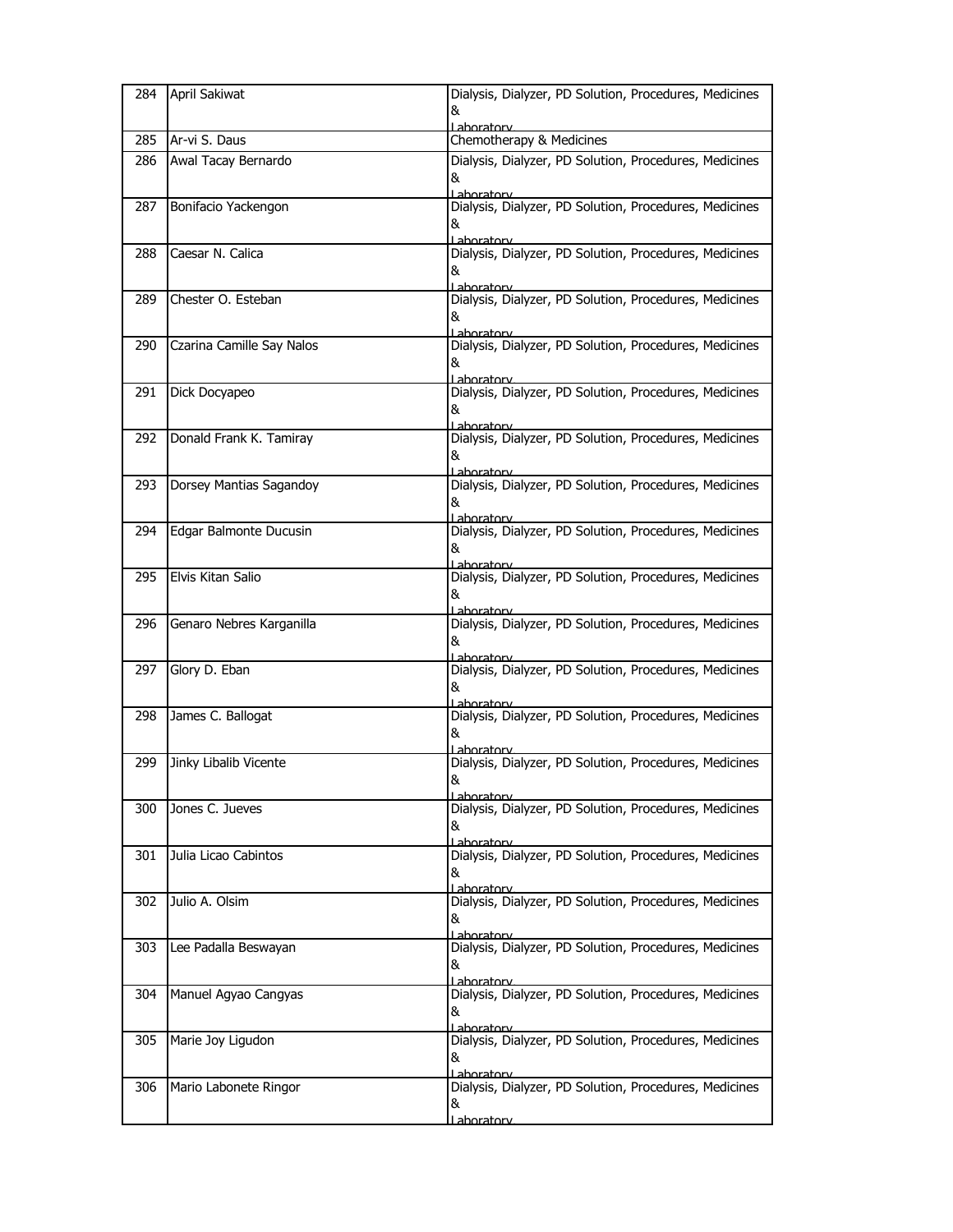| 307 | Marlon Kimbongan Milo           | Dialysis, Dialyzer, PD Solution, Procedures, Medicines<br>&                             |
|-----|---------------------------------|-----------------------------------------------------------------------------------------|
| 308 | Marlyn Saguid Macario           | aboratory<br>Dialysis, Dialyzer, PD Solution, Procedures, Medicines<br>&<br>I aboratory |
| 309 | May Millare Benedito            | Dialysis, Dialyzer, PD Solution, Procedures, Medicines<br>&<br>Lahoratory               |
| 310 | Myracle Cawi Caloscos           | Dialysis, Dialyzer, PD Solution, Procedures, Medicines<br>&<br>Laboratory               |
| 311 | Neil Stephen N. Camba           | Dialysis, Dialyzer, PD Solution, Procedures, Medicines<br>&<br>Laboratory               |
| 312 | Ortega T. Landocan              | Dialysis, Dialyzer, PD Solution, Procedures, Medicines<br>&<br><u>l aboratory</u>       |
| 313 | Oscar T. Pineda                 | Dialysis, Dialyzer, PD Solution, Procedures, Medicines<br>&<br>Laboratory               |
| 314 | Policarpio C. Cambod Sr.        | Dialysis, Dialyzer, PD Solution, Procedures, Medicines<br>&<br>Laboratory               |
| 315 | Quakelyn Canutab Lisayen        | Dialysis, Dialyzer, PD Solution, Procedures, Medicines<br>&<br>Laboratorv               |
| 316 | Rafael P. Montes                | Dialysis, Dialyzer, PD Solution, Procedures, Medicines<br>&<br><u>l aboratorv</u>       |
| 317 | Renato Francisco Viray Catolico | Dialysis, Dialyzer, PD Solution, Procedures, Medicines<br>&<br>Laboratory               |
| 318 | Rico M. Miranda                 | Dialysis, Dialyzer, PD Solution, Procedures, Medicines<br>&<br>Laboratory               |
| 319 | Robert K. Arciaga               | Dialysis, Dialyzer, PD Solution, Procedures, Medicines<br>&<br><u>l aboratorv</u>       |
| 320 | Diane Faye Manzanillo David     | Hemodialysis / Lab. Procedures / Medicines / Supplies                                   |
| 321 | Romeo Cera                      | Dialysis, Dialyzer, PD Solution, Procedures, Medicines<br>&<br>Lahoratory               |
| 322 | Segundo Bekesan                 | Dialysis, Dialyzer, PD Solution, Procedures, Medicines<br>&<br>I aboratory              |
| 323 | Sonny Omanio Coraza             | Dialysis, Dialyzer, PD Solution, Procedures, Medicines<br>&<br>Laboratory               |
| 324 | Violeta S. Gatchalian           | Dialysis, Dialyzer, PD Solution, Procedures, Medicines<br>&<br>l aboratory              |
| 325 | Diane Faye Manzanillo David     | Hemodialysis / Lab. Procedures / Medicines / Central<br>Supplies                        |
| 326 | Wilson Agapito Ingson           | Dialysis, Dialyzer, PD Solution, Procedures, Medicines<br>&<br><u>l aboratory</u>       |
| 327 | Manuel Agyao Cangyas            | <b>Dialysis</b>                                                                         |
| 328 | Humphrey U. Anuden              | Medicines                                                                               |
| 329 | Arnulfo Tormino Eligado         | Hospital bills.                                                                         |
| 330 | Linda Deo-ay Gatudan            | Hemodialysis/Medicines/Lab. Procedures.                                                 |
| 331 | Joey Lumdang Dumal-in           | Hemodialysis/Medicines/Lab. Procedures.                                                 |
| 332 | Virginia C. Monteagudo          | Hospital bills.                                                                         |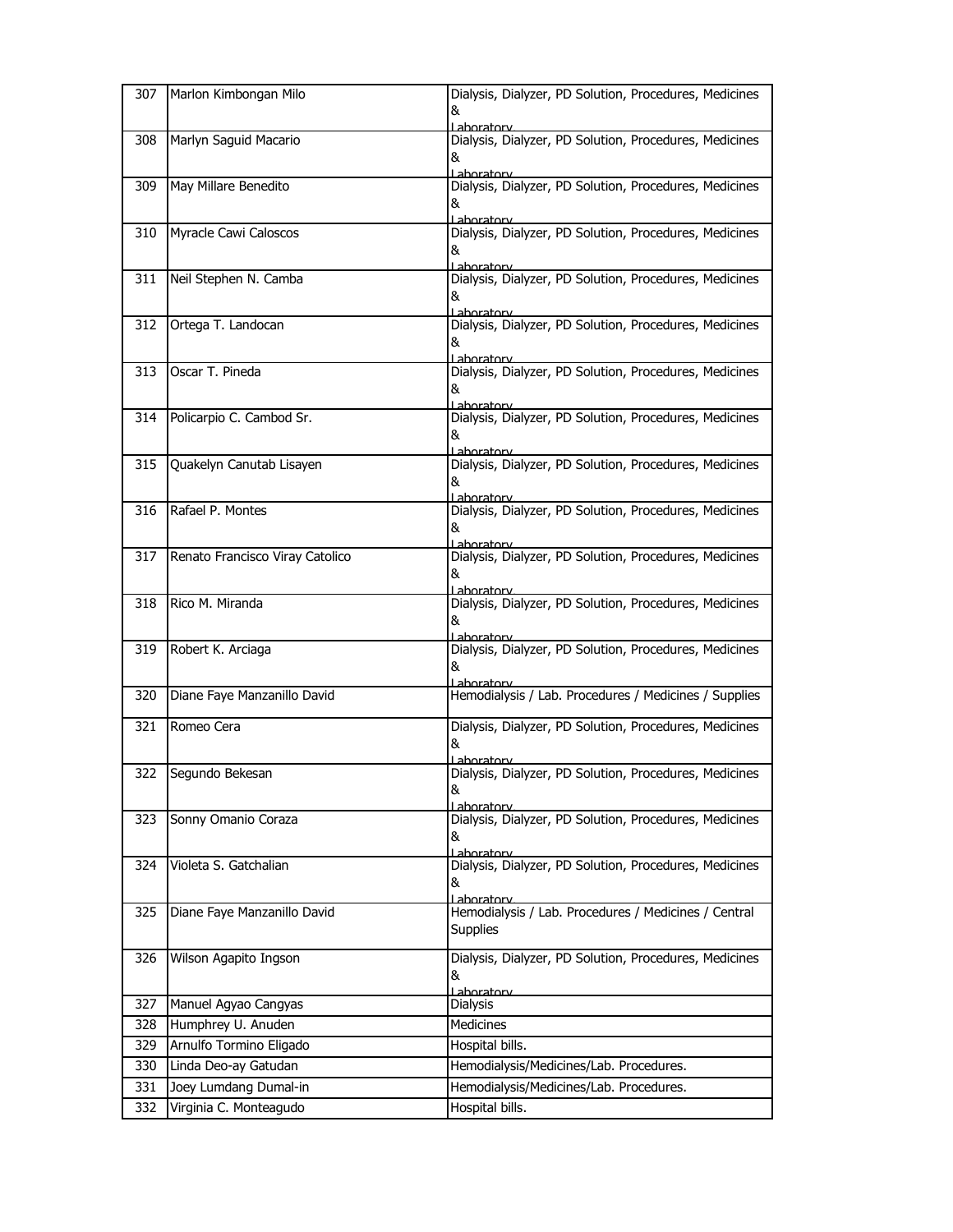| 333 | Patricio Gayudan Cat-ag      | Dialysis, Dialyzer, PD Solution, Procedures, Medicines<br>&                          |
|-----|------------------------------|--------------------------------------------------------------------------------------|
| 334 | Danny Sacla Tagapan          | Laboratory<br>Diagnostic & Lab. Procedures, Dialysis, Medicines &<br>Hospital Bills. |
| 335 | Arnulfo Idulog Ibanez        | Dialysis, Dialyzer, PD Solution, Procedures, Medicines                               |
|     |                              | &<br>Laboratory                                                                      |
| 336 | Belinda Cayetano             | Hospital Bill / Laboratory / Procedures / Medicine.                                  |
| 337 | Kyle Jie Lumawig Lesino      | Hemodialysis/Medicines/Lab. Procedures.                                              |
| 338 | Doris Butali                 | Dialysis, Dialyzer, PD Solution, Procedures, Medicines<br>&<br>Lahoratory            |
| 339 | Saturnina Ma-aw Iguet        | Hemodialysis and Medicines.                                                          |
| 340 | Rolando Cara Domingo         | Dialysis, Dialyzer, PD Solution, Procedures, Medicines<br>&<br>Laboratory            |
| 341 | Jocelyn Nalbog Laigo         | Laboratory/Procedures/Medicines.                                                     |
| 342 | <b>Bryll Manandeg Corpuz</b> | Hospital Bill / Laboratory / Procedures / Medicine.                                  |
| 343 | Joann I. Caguioa             | Hemodialysis/Medicines/Lab. Procedures.                                              |
| 344 | Alex Pasag Pangillinan       | <b>Operating Room Expenses</b>                                                       |
| 345 | Cristina Ann Tejada Flores   | X-Ray                                                                                |
| 346 | Connie De Vera Soriano       | Laboratory Procedures                                                                |
| 347 | Pablo Resultay De Guzman.    | MRI.                                                                                 |
| 348 | Rosita Abaya Dela Pasion     | Laboratory Procedures                                                                |
| 349 | Imelda Soriano Callos        | Laboratory Procedures                                                                |
| 350 | Zedric Joi Tangco Banez      | Laboratory Procedures.                                                               |
| 351 | Madeline Immoliap Tubaran    | <b>Hospital Bills</b>                                                                |
| 352 | Imelda Soriano Callos        | <b>ECG</b>                                                                           |
| 353 | Erlinda Mina Siblag          | <b>Hospital Bills</b>                                                                |
| 354 | Jharry Lorena Dalisdis       | <b>Hospital Bills</b>                                                                |
| 355 | Lorgio Banayat Gomez         | Laboratory Procedures                                                                |
| 356 | Prizy Pulido Espanola        | 2 D echo.                                                                            |
| 357 | Jay Ar Lozano Supsup         | Ultrasound                                                                           |
| 358 | Anthony Iballo Faustino      | <b>Hospital Bills</b>                                                                |
| 359 | Elvis Kitan Salio            | Laboratory/Procedures/Medicines.                                                     |
| 360 | Rhodora Roa Martinez         | Laboratory Procedures.                                                               |
| 361 | Joseph M. Martinez           | Laboratory Procedures                                                                |
| 362 | Imee Gaddang Canihob         | Laboratory Procedures                                                                |
|     |                              | Laboratory Procedures                                                                |
| 363 | Florita Madansi Langpawen    | Ultrasound.                                                                          |
|     |                              | <b>ECG</b>                                                                           |
| 364 | Beatriz Terte Valdez         | Laboratory Procedures                                                                |
| 365 | Clarita P. Gamboa            | X-Ray                                                                                |
| 366 | Nilo Salceda Sabaybay        | Ultrasound                                                                           |
| 367 | Mercedes Olande              | Laboratory Procedures                                                                |
| 368 | Dominga Lapa-an Ticag        | ER Bill                                                                              |
| 369 | Generoso Hufalar Almirol     | Medicines                                                                            |
| 370 | Alex Gan Ong.                | Medicines                                                                            |
| 371 | Lorna Maliones               | Laboratory Procedures<br>MRI.                                                        |
| 372 | Reynaldo Viscaya Ticuan      | Medicines                                                                            |
| 373 | Winnie Esperame              | <b>Hospital Bills</b>                                                                |
|     |                              |                                                                                      |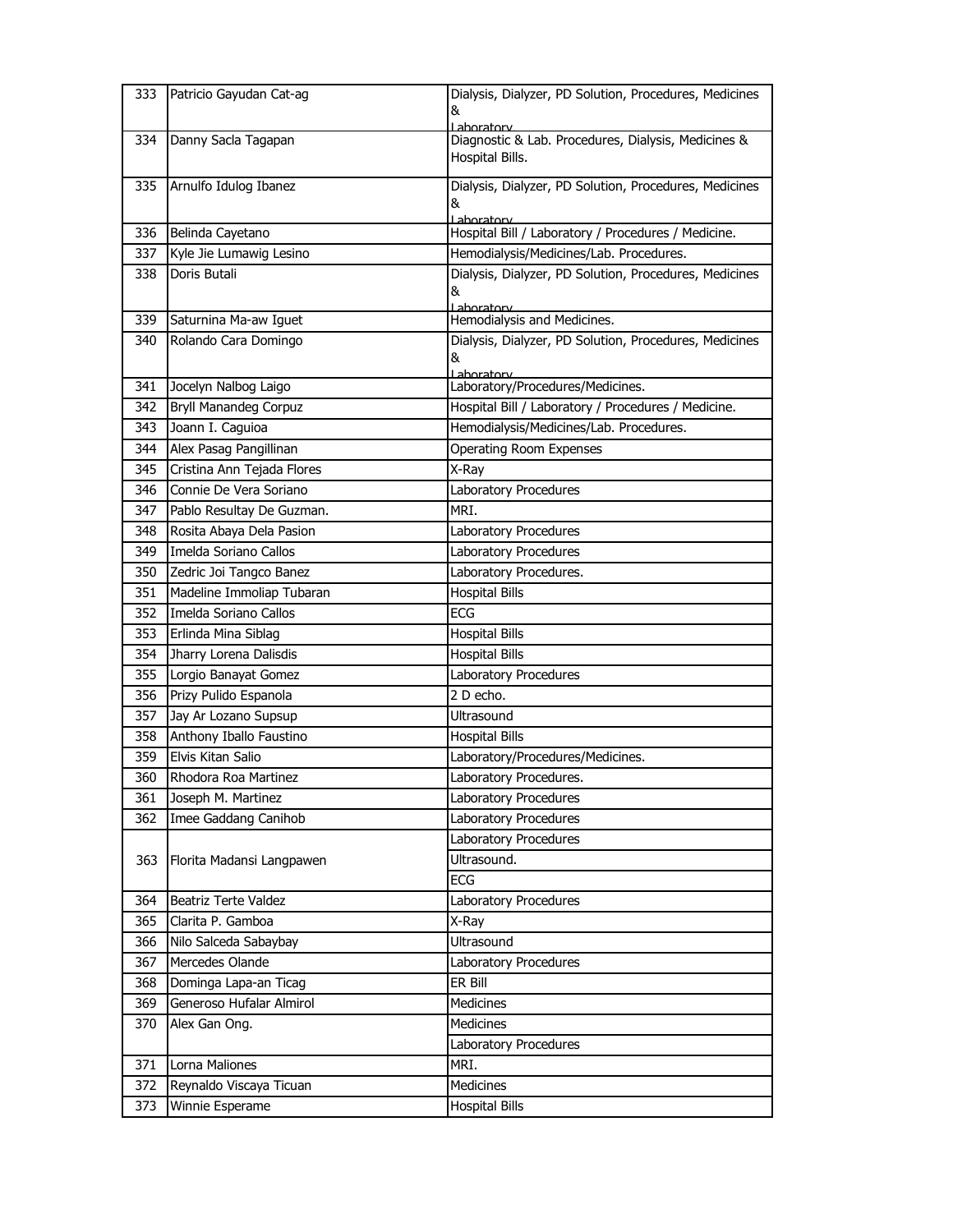| 374 | Dominga Benjamin Elegado       | Laboratory Procedures                                                 |
|-----|--------------------------------|-----------------------------------------------------------------------|
| 375 | Teodora Rangel Humilde         | CT-Scan                                                               |
| 376 | Orlando Soriano Ayson.         | <b>Medicines</b>                                                      |
| 377 | Marcela Binangad Pug-go        | Laboratory Procedures                                                 |
| 378 | Guillermo Sumalag Banasan Iii. | Dialysis, Dialyzer, PD Solution, Procedures, Medicines                |
|     |                                | &<br>Laboratory                                                       |
| 379 | Zenaida Pascua Dalisay.        | Laboratory / Ultrasound / Check up                                    |
| 380 | Nena Refuerzo Abril.           | Laboratory Procedures                                                 |
|     |                                | ECG                                                                   |
| 381 | Brian Joshua Racca Merlin      | X-Ray                                                                 |
| 382 | Norwel Nacino Fontanilla       | CT-Scan                                                               |
| 383 | Clarito B. Orque               | <b>Hospital Bills</b>                                                 |
| 384 | Bernadette Ferrer Alicna       | <b>Hospital Bills</b>                                                 |
| 385 | Magdalena Nacis Balanag        | MRI.                                                                  |
| 386 | Abygail Llorin Camitan         | <b>Hospital Bills</b>                                                 |
| 387 | Soriano Soriano Romulo         | Laboratory/Procedures/Medicines.                                      |
| 388 | Martial Dongggayao Soga-ang    | ER Bill                                                               |
| 389 | Gregorio Olivares Pejo         | <b>Hospital Bills</b>                                                 |
| 390 | Alex Miguel Alhambra           | <b>Hospital Bills</b>                                                 |
| 391 | Florencio Cater Bo             | <b>Hospital Bills</b>                                                 |
| 392 | Fernando Liampo Lepting        | <b>Hospital Bills</b>                                                 |
| 393 | Vilma Paulino Jacildo          | <b>Hospital Bills</b>                                                 |
| 394 | Elenita Marty Galang           | <b>Hospital Bills</b>                                                 |
| 395 | Antero Ferrer Huliganga Jr     | <b>Hospital Bills</b>                                                 |
| 396 | Nazma None Arif                | <b>Hospital Bills</b>                                                 |
| 397 | Primitivo Jr. D. Borabo        | Laboratory Procedures                                                 |
| 398 | Jemaima A. Gac-oy              | Dialysis, Dialyzer, PD Solution, Procedures, Medicines                |
|     |                                |                                                                       |
|     |                                | &<br>Laboratory                                                       |
| 399 | Karen Bautista Baday           | Dialysis, Dialyzer, PD Solution, Procedures, Medicines                |
|     |                                | &                                                                     |
| 400 | Reynaldo Viscaya Ticuan        | l aboratory<br>Dialysis, Dialyzer, PD Solution, Procedures, Medicines |
|     |                                | &                                                                     |
|     |                                | aboratory                                                             |
| 401 | Estrellita Nisperos Jacob      | Dialysis, Dialyzer, PD Solution, Procedures, Medicines<br>&           |
|     |                                | <u>l aboratorv</u>                                                    |
| 402 | Doris Butali                   | Dialysis, Dialyzer, PD Solution, Procedures, Medicines                |
|     |                                | &<br>Laboratory                                                       |
| 403 | Conchito Rojo Gamboa.          | Laboratory Procedures                                                 |
| 404 | Julius Cesar Ventura Mendoza   | Dialysis, Dialyzer, PD Solution, Procedures, Medicines                |
|     |                                | &<br>Laboratory                                                       |
| 405 | Carino Segundo Yabes           | Dialyzer                                                              |
| 406 | Amalia Llavore Paneda          | Laboratory/Procedures/Medicines.                                      |
| 407 | Pascual Benbenen Jr            | Dialysis, Dialyzer, PD Solution, Procedures, Medicines                |
|     |                                | &                                                                     |
| 408 | Lei Nicole Tabios              | Laboratory<br>Medicines                                               |
| 409 | Clarita Pagaduan Pais          | Laboratory Procedures                                                 |
| 410 | Perto Bagangan Gudio           | Laboratory Procedures.                                                |
|     |                                | Ultrasound                                                            |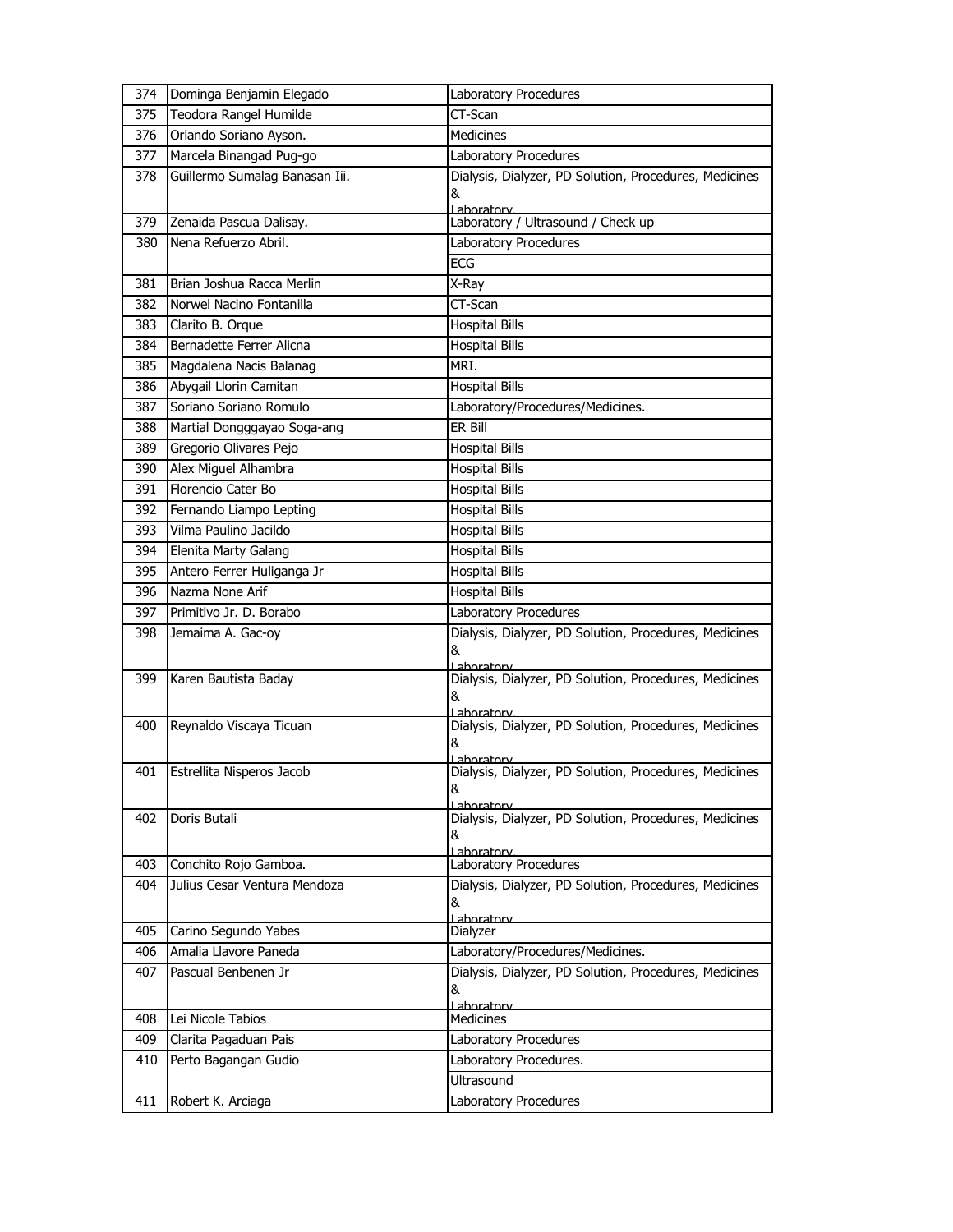| 412 | Manuel Nanam Boaging         | Laboratory/Procedures/Medicines.                                     |
|-----|------------------------------|----------------------------------------------------------------------|
| 413 | Eden Roque Casuga.           | X-Ray                                                                |
| 414 | Jocelyn Balasbas Biadno      | Medical Assistance / Medicines.                                      |
| 415 | Allan Samson Ledesma         | Laboratory Procedures                                                |
|     |                              | <b>EEG</b>                                                           |
| 416 | Domingo Talicab Macyon       | Laboratory Procedures                                                |
| 417 | Robert Soriano Hidalgo       | Ultrasound.                                                          |
|     |                              | X-Ray                                                                |
| 418 | Jessa Peduca Ymana           | <b>Hospital Bills</b>                                                |
| 419 | Aurora De Vera Durante.      | Laboratory and Medicines                                             |
| 420 | George Andres Durante.       | Laboratory Procedures                                                |
| 421 | Lydia Juralbal Soriano.      | Laboratory/Ultrasound                                                |
| 422 | Christian MariÑas Parto      | Laboratory Procedures.                                               |
| 423 | Lilia Tejada Viado           | Laboratory Procedures                                                |
| 424 | Flora Sally Galasa           | <b>Hospital Bills</b>                                                |
| 425 | Norma Domingo De Guzman      | X-Ray                                                                |
| 426 | Elizabeth Manlongat Jacob.   | Laboratory Procedures                                                |
| 427 | Dorsey Mantias Sagandoy      | Laboratory/Procedures/Medicines.                                     |
| 428 | Bella D. Dela Cruz.          | <b>ERPR HER2</b>                                                     |
| 429 | Alixhier-cate Gaspar Gerardo | 2 D echo.                                                            |
| 430 | Antonio Marzo Zita           | <b>Hospital Bills</b>                                                |
| 431 | Amor Aviles Cahanap          | Laboratory Procedures                                                |
| 432 | Janeth Paganao Biares        | <b>Medicines</b>                                                     |
| 433 | Henry Asil Jr.               | Dialysis, Dialyzer, PD Solution, Procedures, Medicines               |
|     |                              | &                                                                    |
| 434 | Evelyn. Cruz Villanueva      | Laboratory<br>OT Therapy                                             |
|     |                              | PT Rehab                                                             |
| 435 | Segundo S. Bekesan           | Dialysis, Dialyzer, PD Solution, Procedures, Medicines               |
|     |                              | &                                                                    |
| 436 | Anita T. Celzo               | Lahoratory                                                           |
|     |                              |                                                                      |
|     |                              | Dialysis, Dialyzer, PD Solution, Procedures, Medicines<br>&          |
|     |                              | Lahoratory                                                           |
| 437 | Rolando Cara Domingo         | Dialysis, Dialyzer, PD Solution, Procedures, Medicines               |
|     |                              | &<br>Laboratory                                                      |
| 438 | Nina Angela Blanco           | Chemotherapy & Medicines                                             |
| 439 | Gemma Yuson Esmabe           | Laboratory Procedures                                                |
|     |                              | Ultrasound                                                           |
| 440 | Rose Lo-oy Bugtong           | Dialysis, Dialyzer, PD Solution, Procedures, Medicines               |
|     |                              | &                                                                    |
| 441 | Roel Laquipo Cruz            | Laboratory<br>Dialysis, Dialyzer, PD Solution, Procedures, Medicines |
|     |                              | &                                                                    |
|     |                              | Laboratory                                                           |
| 442 | Cristita Sacolles            | Chemotherapy & Medicines                                             |
| 443 | Amalia Llavore Paneda        | Chemotherapy & Medicines                                             |
| 444 | Donald Frank K. Tamiray      | Dialysis, Dialyzer, PD Solution, Procedures, Medicines<br>&          |
|     |                              | Laboratory                                                           |
| 445 | Elizabeth Dalmin Lachica     | Dialysis, Dialyzer, PD Solution, Procedures, Medicines               |
| 446 | Gil Dayrit Basa Sr.          | &<br>Laboratorv<br>Ultrasound                                        |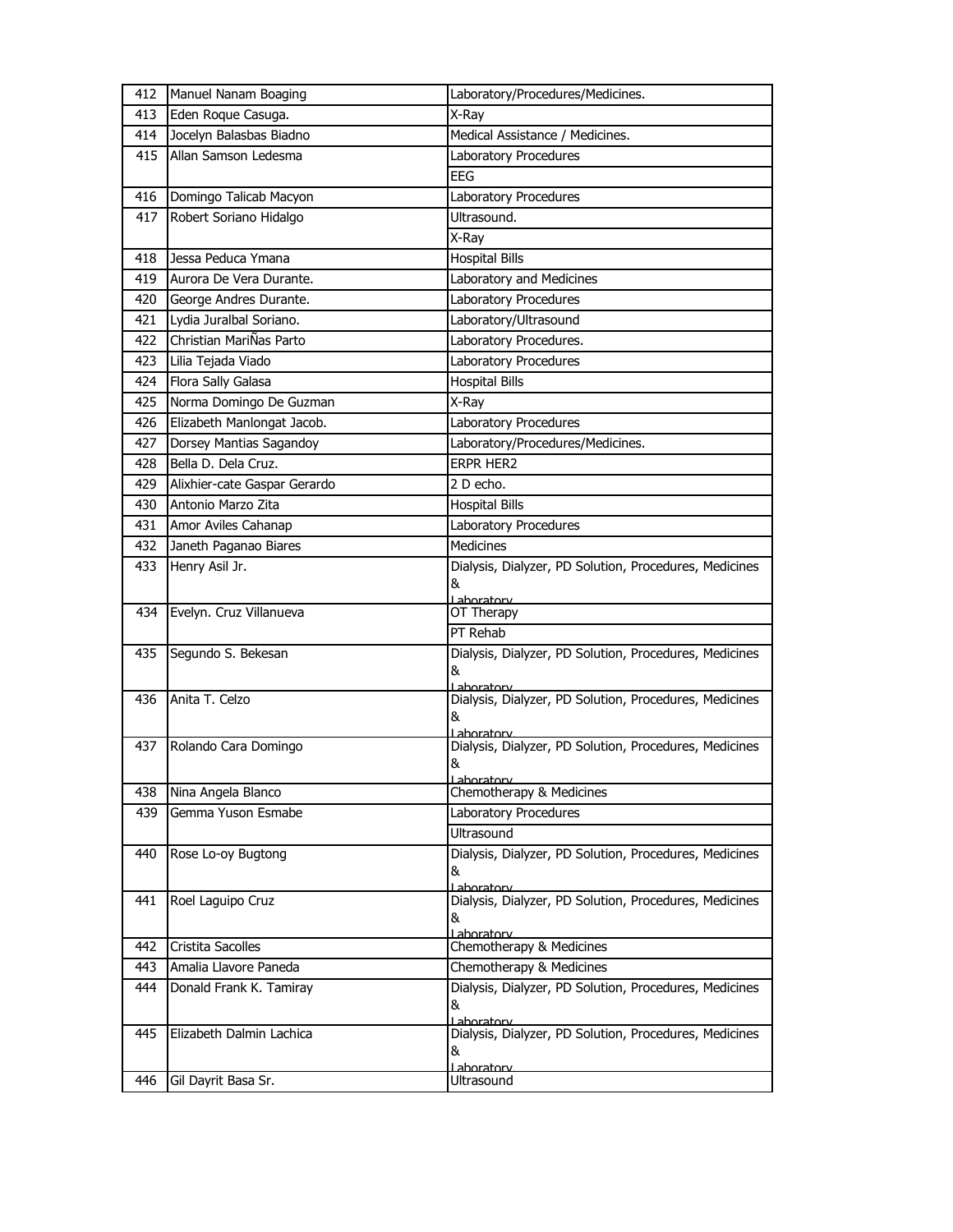| 447 | Ortega T. Landocan      | Dialysis, Dialyzer, PD Solution, Procedures, Medicines<br>&                             |
|-----|-------------------------|-----------------------------------------------------------------------------------------|
| 448 | Glory D. Eban           | Lahoratory<br>Dialysis, Dialyzer, PD Solution, Procedures, Medicines<br>&<br>Laboratory |
| 449 | Humphrey U. Anuden      | Dialysis, Dialyzer, PD Solution, Procedures, Medicines<br>&<br>Laboratory               |
| 450 | April Vicente Sakiwat   | Dialysis, Dialyzer, PD Solution, Procedures, Medicines<br>&<br>Laboratory               |
| 451 | Anita Abalos            | Dialysis, Dialyzer, PD Solution, Procedures, Medicines<br>&<br>Laboratory               |
| 452 | Annabel L. Alicando     | Dialysis, Dialyzer, PD Solution, Procedures, Medicines<br>&<br>Laboratory               |
| 453 | Chester O. Esteban      | Dialysis, Dialyzer, PD Solution, Procedures, Medicines<br>&<br>Lahoratory               |
| 454 | Violeta S. Gatchalian   | Dialysis, Dialyzer, PD Solution, Procedures, Medicines<br>&                             |
| 455 | Vilma Lucino Peletina   | Laboratory<br>X-Ray                                                                     |
| 456 | Arnulfo Idulog Ibanez   | Dialysis, Dialyzer, PD Solution, Procedures, Medicines<br>&<br>Laboratory               |
| 457 | Policarpio C. Cambod    | Dialysis, Dialyzer, PD Solution, Procedures, Medicines<br>&<br>Laboratory               |
| 458 | Magdalena M. Balisong   | Dialysis, Dialyzer, PD Solution, Procedures, Medicines<br>&<br>Laboratory               |
| 459 | Marlon Kimbongan Milo   | Dialysis, Dialyzer, PD Solution, Procedures, Medicines<br>&<br><u>Laboratorv</u>        |
| 460 | Marie Joy Ligudon       | Dialysis, Dialyzer, PD Solution, Procedures, Medicines<br>&<br>Laboratorv               |
| 461 | Fausta B. Hipolito      | Dialysis, Dialyzer, PD Solution, Procedures, Medicines<br>&<br>Laboratory               |
| 462 | James Cablinan Ballogat | Dialysis, Dialyzer, PD Solution, Procedures, Medicines<br>8<br>Laboratory               |
| 463 | <b>Edward Olat</b>      | Dialysis, Dialyzer, PD Solution, Procedures, Medicines<br>&<br><u>Laboratory</u>        |
| 464 | Dick Docyapeo           | Dialysis, Dialyzer, PD Solution, Procedures, Medicines<br>&<br>Laboratory               |
| 465 | Manuel Agyao Cangyas    | Dialysis, Dialyzer, PD Solution, Procedures, Medicines<br>&<br>Laboratorv               |
| 466 | Rafael P. Montes        | Dialysis, Dialyzer, PD Solution, Procedures, Medicines<br>&<br><u>l aboratorv</u>       |
| 467 | Francis L. Wailan       | <b>Medicines</b>                                                                        |
| 468 | Bonifacio Yackengon     | Dialysis, Dialyzer, PD Solution, Procedures, Medicines<br>&<br>Laboratory               |
| 469 | Renato Borilla Molines  | Laboratory Procedures                                                                   |
| 470 | Sonny Omanio Coraza     | Dialysis, Dialyzer, PD Solution, Procedures, Medicines<br>&<br><u>Laboratory</u>        |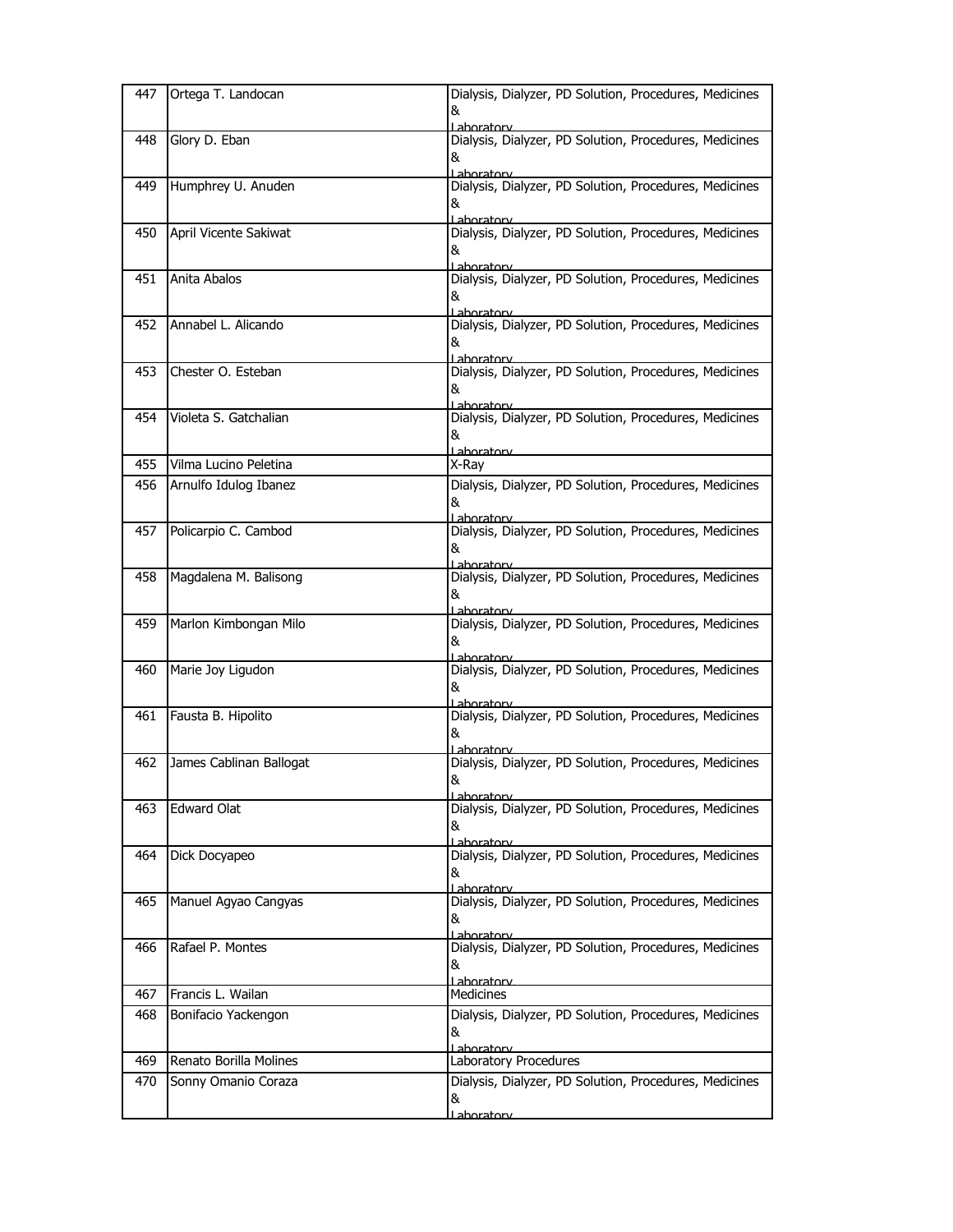| 471 | Noel Fermato                    | Dialysis, Dialyzer, PD Solution, Procedures, Medicines<br>&                             |
|-----|---------------------------------|-----------------------------------------------------------------------------------------|
| 472 | Willy Mariano Agnawa            | Lahoratory<br>Dialysis, Dialyzer, PD Solution, Procedures, Medicines<br>&<br>Laboratory |
| 473 | Mario Labonete Ringor           | Dialysis, Dialyzer, PD Solution, Procedures, Medicines<br>&<br>ahoratory                |
| 474 | Pauline Fontanilla              | Chemotherapy & Medicines                                                                |
| 475 | Genevieve C. Pacyaya            | Dialysis, Dialyzer, PD Solution, Procedures, Medicines<br>&<br>Laboratory               |
| 476 | Caesar N. Calica                | Dialysis, Dialyzer, PD Solution, Procedures, Medicines<br>&<br>Lahoratory               |
| 477 | Dorsey Mantias Sagandoy         | Dialysis, Dialyzer, PD Solution, Procedures, Medicines<br>&<br>Laboratory               |
| 478 | Rico M. Miranda                 | Dialysis, Dialyzer, PD Solution, Procedures, Medicines<br>&<br>Laboratory               |
| 479 | Renato Francisco Viray Catolico | Dialysis, Dialyzer, PD Solution, Procedures, Medicines<br>&<br>Laboratorv               |
| 480 | Arvi Simeon Daus                | CHEMOTHRAPY/MEDICINE/LABORATORY.                                                        |
| 481 | Wilson Agapito Ingson           | Dialysis, Dialyzer, PD Solution, Procedures, Medicines<br>&<br>Laboratory               |
| 482 | Agnes Delos Santos Morales.,.,  | Hospital Bill / Laboratory / Procedures / Medicine.                                     |
| 483 | Patricio Gayudan Cat-ag         | Dialysis, Dialyzer, PD Solution, Procedures, Medicines<br>&<br>Laboratory               |
| 484 | Danny Sacla Tagapan             | Dialysis, Dialyzer, PD Solution, Procedures, Medicines<br>&<br>Laboratory               |
| 485 | John Paul Pablo Siblon          | Dialysis, Dialyzer, PD Solution, Procedures, Medicines<br>&<br>Lahoratory               |
| 486 | Christino Gueneden Baniguen     | Dialysis, Dialyzer, PD Solution, Procedures, Medicines<br>&<br>Lahoratory               |
| 487 | Alberto B. Beninsig             | Dialysis, Dialyzer, PD Solution, Procedures, Medicines<br>&<br>Laboratory               |
| 488 | Tomas Binocyad Buclay           | Dialysis, Dialyzer, PD Solution, Procedures, Medicines<br>&<br>Lahoratory               |
| 489 | May Millare Benedito            | Dialysis, Dialyzer, PD Solution, Procedures, Medicines<br>&<br>Laboratory               |
| 490 | Cristian R. Nisperos            | Dialysis, Dialyzer, PD Solution, Procedures, Medicines<br>&<br>Laboratory               |
| 491 | Michael Alacdis Aglasi          | Dialysis, Dialyzer, PD Solution, Procedures, Medicines<br>&<br>Laboratorv               |
| 492 | Rosario Decino Babsaay          | Medicines                                                                               |
| 493 | Nelson Polinney                 | Laboratory Procedures                                                                   |
| 494 | Virginia C. Gonab               | <b>Hospital Bills</b>                                                                   |
| 495 | Augusto Isip Alvarado           | Medicines                                                                               |
| 496 | Fermin M. Himmuldang            | CT-Scan                                                                                 |
| 497 | Bernad Bell Basilio             | LABORATORY/MEDICINES/DIALYSIS.                                                          |
| 498 | Emma B. Ancheta                 | Laboratory Procedures                                                                   |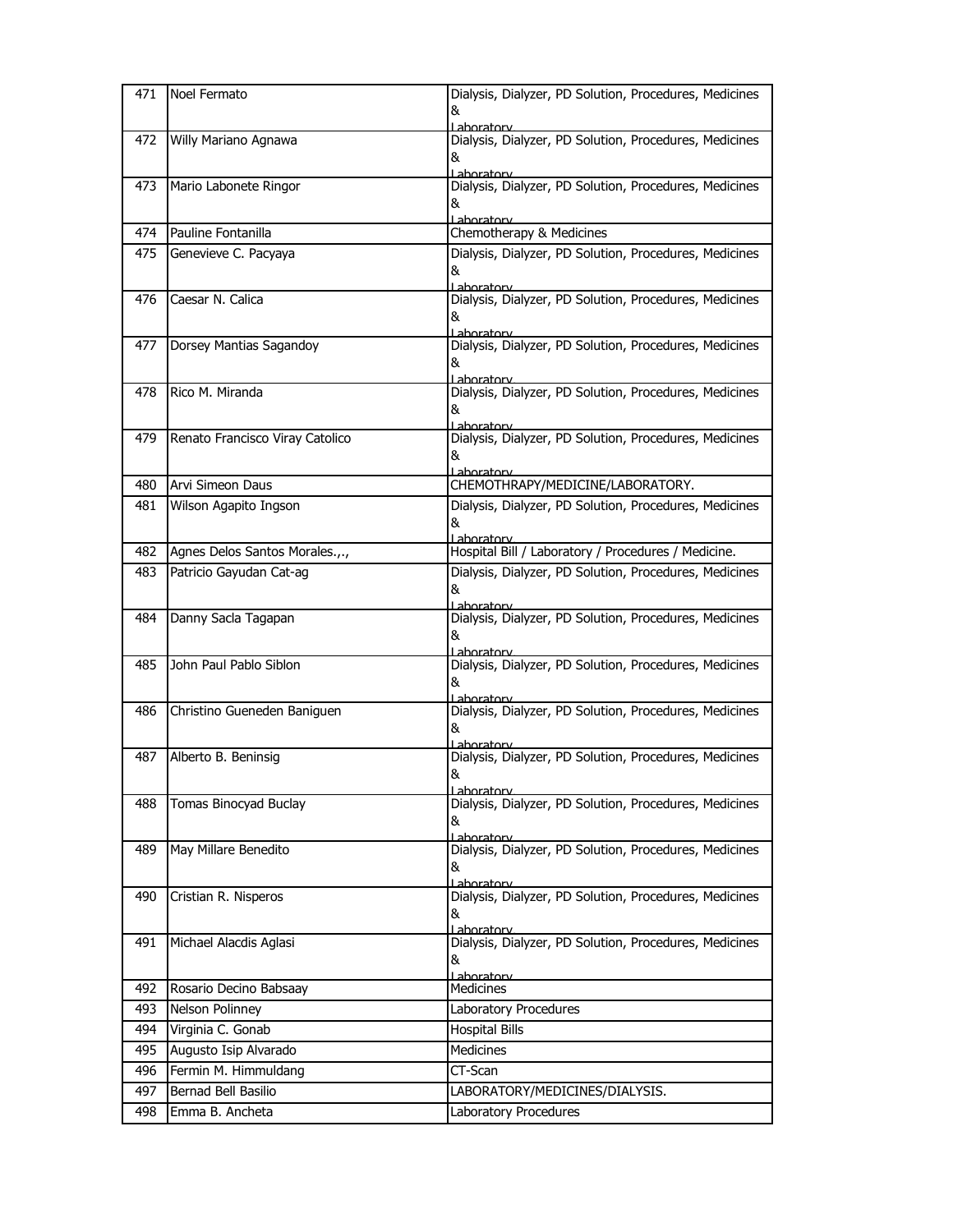| 499 | Marie Grace Hagunos Gerardo | <b>MRI</b>                                          |
|-----|-----------------------------|-----------------------------------------------------|
| 500 | Marie Grace Hagunos Gerardo | <b>MRI</b>                                          |
| 501 | Maricel Ferrer Briones      | Laboratory Procedures                               |
| 502 | Napoleon Napadawan          | Laboratory/Procedures/Medicines.                    |
| 503 | Hilda Solano                | <b>Laboratory Procedures</b>                        |
| 504 | Jose Manuel Dagarag         | Laboratory Procedures                               |
|     |                             | <b>Medicines</b>                                    |
| 505 | Alfredo M. Liad             | CT-Scan                                             |
| 506 | Carlos S. Arida Sr.         | LABORATORY/MEDICINES/DIALYSIS.                      |
| 507 | Rosalina Paz Reyes          | Medicines                                           |
| 508 | Junar Dulay Palma           | <b>Hospital Bills</b>                               |
| 509 | Cesario B. Sapdit           | LABORATORY/MEDICINES/DIALYSIS.                      |
| 510 | Shekeina Mae Balaez Sacay   | <b>Hospital Bills</b>                               |
| 511 | Jefferson Genove            | <b>Hospital Bills</b>                               |
| 512 | Charmagne Caranto Villarias | <b>Hospital Bills</b>                               |
| 513 | Chritie Ayn T. Cayad- An    | LABORATORY/MEDICINES/DIALYSIS.                      |
| 514 | Donald Frank Tamiray        | LABORATORY/MEDICINES/DIALYSIS.                      |
| 515 | Donna D. Sarol              | LABORATORY/MEDICINES/DIALYSIS.                      |
| 516 | Elizabeth Lachica           | LABORATORY/MEDICINES/DIALYSIS.                      |
| 517 | Ruben Halos Inaldo          | Medicines                                           |
| 518 | Conchita Baradi Duque       | Laboratory Procedures                               |
| 519 | Erfie Ap-ap Gapasin         | Laboratory/Procedures/Medicines.                    |
| 520 | Rodolfo. Fernando Flores.   | Laboratory/Procedures/Medicines.                    |
| 521 | Algeline Nebrida Fernandez  | <b>Medicines</b>                                    |
| 522 | Florante O. Astudillo       | LABORATORY/MEDICINES/DIALYSIS.                      |
|     |                             |                                                     |
| 523 | Norma Domingo De Guzman.    | <b>Medicines</b>                                    |
| 524 | Marivic Antonio             | <b>Medicines</b>                                    |
| 525 | Jane P. Martin              | LABORATORY/MEDICINES/DIALYSIS.                      |
| 526 | Imelda Dapli Buslayan       | Laboratory Procedures                               |
| 527 | John Paul Pablo Siblon      | LABORATORY/MEDICINES/DIALYSIS.                      |
| 528 | Jordan Docallas Mico        | LABORATORY/MEDICINES/DIALYSIS.                      |
| 529 | Varbielle Danes Cruz        | Hospital Bill / Laboratory / Procedures / Medicine. |
| 530 | Kennedy Olman               | LABORATORY/MEDICINES/DIALYSIS.                      |
| 531 | Bernardino Tejero Jr.       | Laboratory Procedures.                              |
| 532 | Licinia Estoque Ducalang    | LABORATORY/MEDICINES/DIALYSIS.                      |
| 533 | Gloria Orega Rimando        | Laboratory Procedures.                              |
| 534 | Linda A. Severo             | LABORATORY/MEDICINES/DIALYSIS.                      |
| 535 | Cherlyn Orfinada Poblete    | Laboratory Procedures                               |
|     |                             | ECG                                                 |
| 536 | Carmen Medina Aspilan       | Laboratory Procedures                               |
| 537 | Antonio Garoy Francisco     | Ultrasound                                          |
| 538 | Morris Panhon Binumnga.     | Laboratory Procedures                               |
| 539 | Manuel Agyao Cangyas        | LABORATORY/MEDICINES/DIALYSIS.                      |
| 540 | Zenaida Miguel Balintag     | Laboratory Procedures                               |
| 541 | Artemio Dorot Doman         | Laboratory Procedures                               |
| 542 | Rosalinda E. Iserio         | Medicines                                           |
| 543 | Rose Doro Banban            | Laboratory Procedures                               |
| 544 | Zedric Joi Tangco Banez     | Peritoneal Dialysis                                 |
|     |                             | EPOETIN ALPHA 4000IU / Medicines.                   |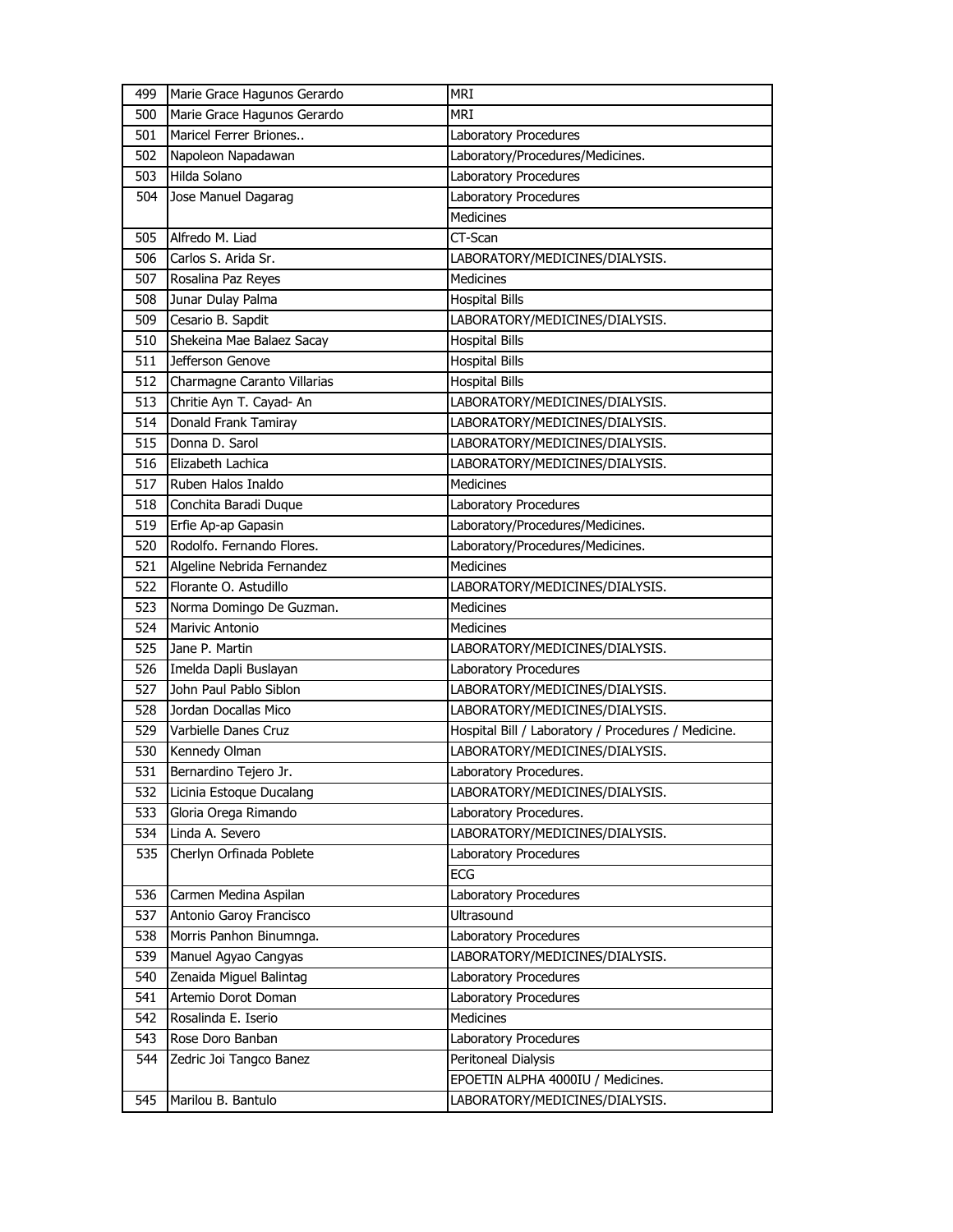| 546 | Patricio G. Cat-ag                    | LABORATORY/MEDICINES/DIALYSIS.                               |
|-----|---------------------------------------|--------------------------------------------------------------|
| 547 | Violeta Montemayor Manalansan         | Laboratory Procedures.                                       |
| 548 | Aquino Ambasing Balintag              | Laboratory Procedures                                        |
| 549 | Rafael P. Montes                      | LABORATORY/MEDICINES/DIALYSIS.                               |
| 550 | Felix. Bravo Ramos                    | Laboratory Procedures                                        |
| 551 | Rambo Laguiwed Ebbes                  | LABORATORY/MEDICINES/DIALYSIS.                               |
| 552 | Reymael Belagan Balajo                | Laboratory/Procedures/Medicines.                             |
| 553 | Fatima Mallari Maliwat                | <b>Hospital Bills</b>                                        |
| 554 | Mark Inigo Castillo Erguiza           | MRI.                                                         |
| 555 | Saturnina Ma-aw Iguet                 | LABORATORY/MEDICINES/DIALYSIS.                               |
| 556 | Veneranda Murillo                     | LABORATORY/MEDICINES/DIALYSIS.                               |
| 557 | Mark Inigo Castillo Erguiza           | <b>MRI</b>                                                   |
| 558 | Maria Consuelo Puzon Rillera          | Laboratory Procedures                                        |
| 559 | Delia D. Robinson                     | <b>Medicines</b>                                             |
|     |                                       | Laboratory Procedures                                        |
| 560 | Jovito Bandolin                       | Surgery/Implant/Hospital Bill                                |
| 561 | James Tenorio Tayas                   | Laboratory Procedures                                        |
| 562 | Warren Killi Biag                     | Medicines                                                    |
| 563 | Roland Macaraeg Novillos              | CT-Scan                                                      |
| 564 | Remedios O. Insas                     | <b>Medicines</b>                                             |
| 565 | Freddie Timboloy Dela Cruz            | Laboratory Procedures                                        |
| 566 | Czarina Camille Nalos                 | <b>Medicines</b>                                             |
| 567 | Zheena Kindao Sison                   | <b>Hospital Bills</b>                                        |
| 568 | Alberto B. Beninsig                   | Medicine & Laboratory                                        |
| 569 | Jay Ar Lozano Supsup                  | Laboratory Procedures                                        |
|     |                                       |                                                              |
| 570 | Teresita Velasco Pasillao             | Laboratory Procedures                                        |
| 571 | Adelaida Gamboa Necesito.             | X-ray / ECG / Laboratory Procedures                          |
| 572 | Ar-vi S. Daus                         | Medicines                                                    |
| 573 | Tomas Binocyad Buclay                 | <b>Dialysis</b>                                              |
| 574 | Emma S. Frigillana                    | Laboratory Procedures                                        |
| 575 | Aizel E. Carino                       | Medicines                                                    |
| 576 | Salvacion Vanessa Villamor Ordinario. | <b>Ultrasound</b>                                            |
| 577 | Maricris Dayrit Chinayeo              | <b>Hospital Bills</b>                                        |
| 578 | Bee Jay Joseph Santos Gavino          | Medicines                                                    |
| 579 | Rochelle Bianan Aquino.               | Ultrasound                                                   |
| 580 | Liza Chiday Galong.                   | Ultrasound                                                   |
| 581 | Delfin C. Calayon                     | Medicines                                                    |
| 582 | Luisa Tangalin Ulalan                 | Medicines                                                    |
|     |                                       | Laboratory Procedures                                        |
| 583 | Humphrey U. Anuden                    | Laboratory Procedures                                        |
| 584 | Victoria G. Decano                    | Laboratory Procedures                                        |
|     |                                       | Ultrasound                                                   |
| 585 | Prisca Balucating Gabrillo            | Laboratory Procedures                                        |
| 586 | Juan Torbela Tamin.                   | Ultrasound                                                   |
|     |                                       | Laboratory Procedures                                        |
| 587 | Alicia Rongo Zabala                   | Laboratory / Ultrasound / Check up                           |
| 588 | Louisa U. Cuanguey                    | Laboratory/Procedures/Medicines.                             |
| 589 | Edward Quinto La Torre,               | X-Ray                                                        |
| 590 | Antonia Calim Ulalan                  | Laboratory Procedures<br>Laboratory, Medicines, and 2D Echo. |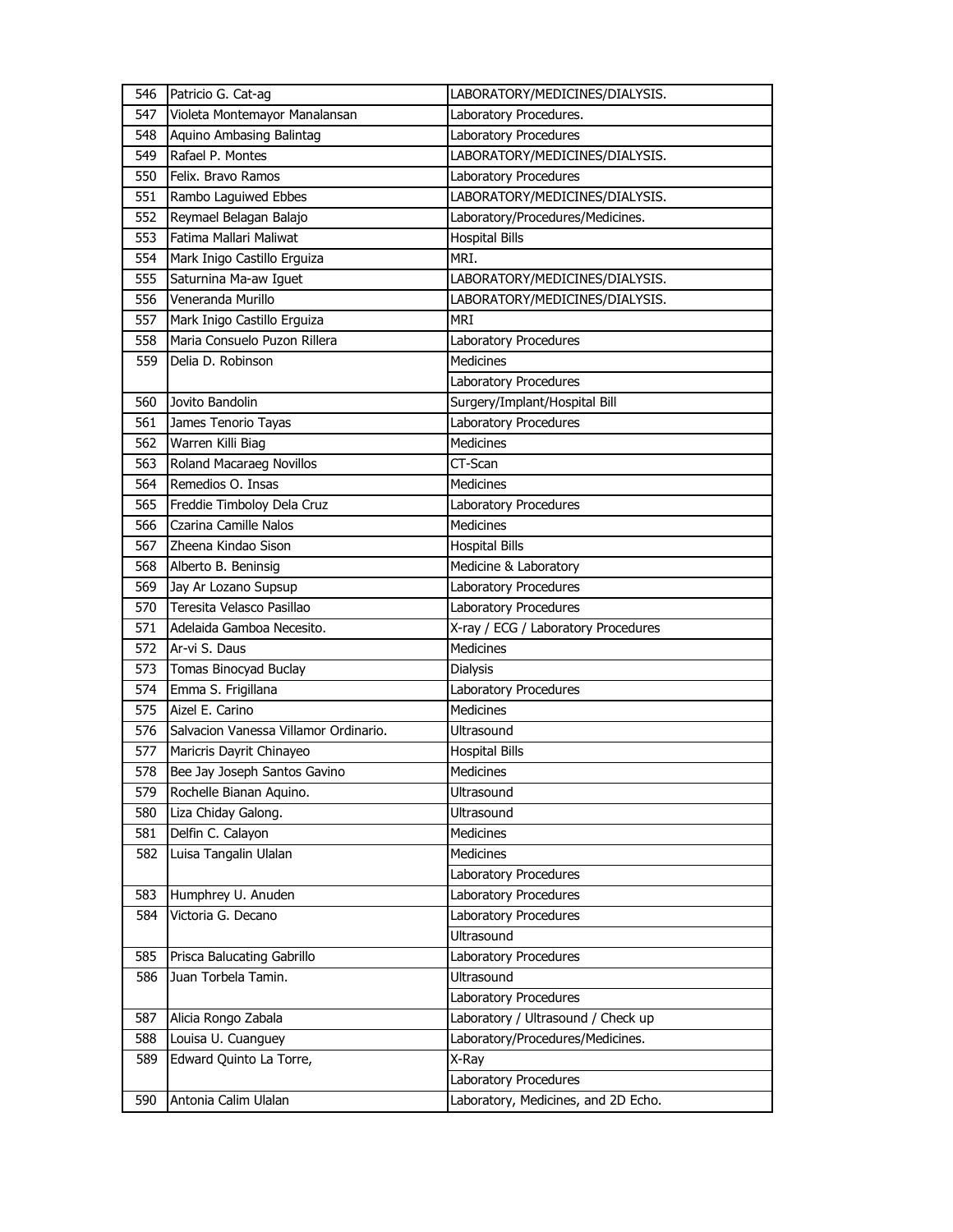| 591 | Carolino Payao Galia         | Laboratory Procedures                                  |
|-----|------------------------------|--------------------------------------------------------|
| 592 | Basiledes C. Flores          | <b>Medicines</b>                                       |
| 593 | Aurea D. Escopete            | <b>Hospital Bills</b>                                  |
| 594 | Juliana Rivera Jacob         | <b>Medicines</b>                                       |
|     |                              | Laboratory Procedures                                  |
| 595 | Virginia C. Gonab            | <b>Medicines</b>                                       |
| 596 | Jenny Claire A. Rores        | Dialysis, Dialyzer, PD Solution, Procedures, Medicines |
|     |                              | &<br>Laboratory                                        |
| 597 | Requino Todlem               | <b>Medicines</b>                                       |
| 598 | Virginia Bautista Coronia    | Laboratory Procedures                                  |
| 599 | Carmen Ubusan Sibug          | <b>Medicines</b>                                       |
| 600 | Marta Gamilot Wandagan       | <b>Hospital Bills</b>                                  |
| 601 | Luz Orodio Douglas.          | Laboratory Procedures.                                 |
| 602 | Roland Rillera Salazar       | Laboratory Procedures                                  |
| 603 | Jordan Docallas Mico         | Laboratory Procedures                                  |
| 604 | Maria Victoria Lim           | Laboratory Procedures                                  |
| 605 | Teresita R. Nakvanich        | <b>Hospital Bills</b>                                  |
| 606 | Larry Rimando Aguilar        | Laboratory Procedures                                  |
| 607 | Marcelino Jacob Gorospe.     | Laboratory Procedures.                                 |
| 608 | Judee Lou Amora Martinez     | <b>Hospital Bills</b>                                  |
| 609 | Virgilio P. Madayag          | <b>Medicines</b>                                       |
|     |                              | Laboratory Procedures                                  |
| 610 | Olga Sanchez Quinto          | Laboratory Procedures                                  |
| 611 | Lourdes Valdez Arellano.     | Laboratory Procedures                                  |
| 612 | Ma. Theresa Bacolcol Orquiza | <b>LABORATORY AND ECG</b>                              |
| 613 | Rose L. Saculles             | Laboratory Procedures                                  |
| 614 | Vicente Bad-e Biniahan       | Laboratory Procedures                                  |
| 615 | Janet Kimakim Lopez.         | Laboratory Procedures                                  |

Total Patient: 615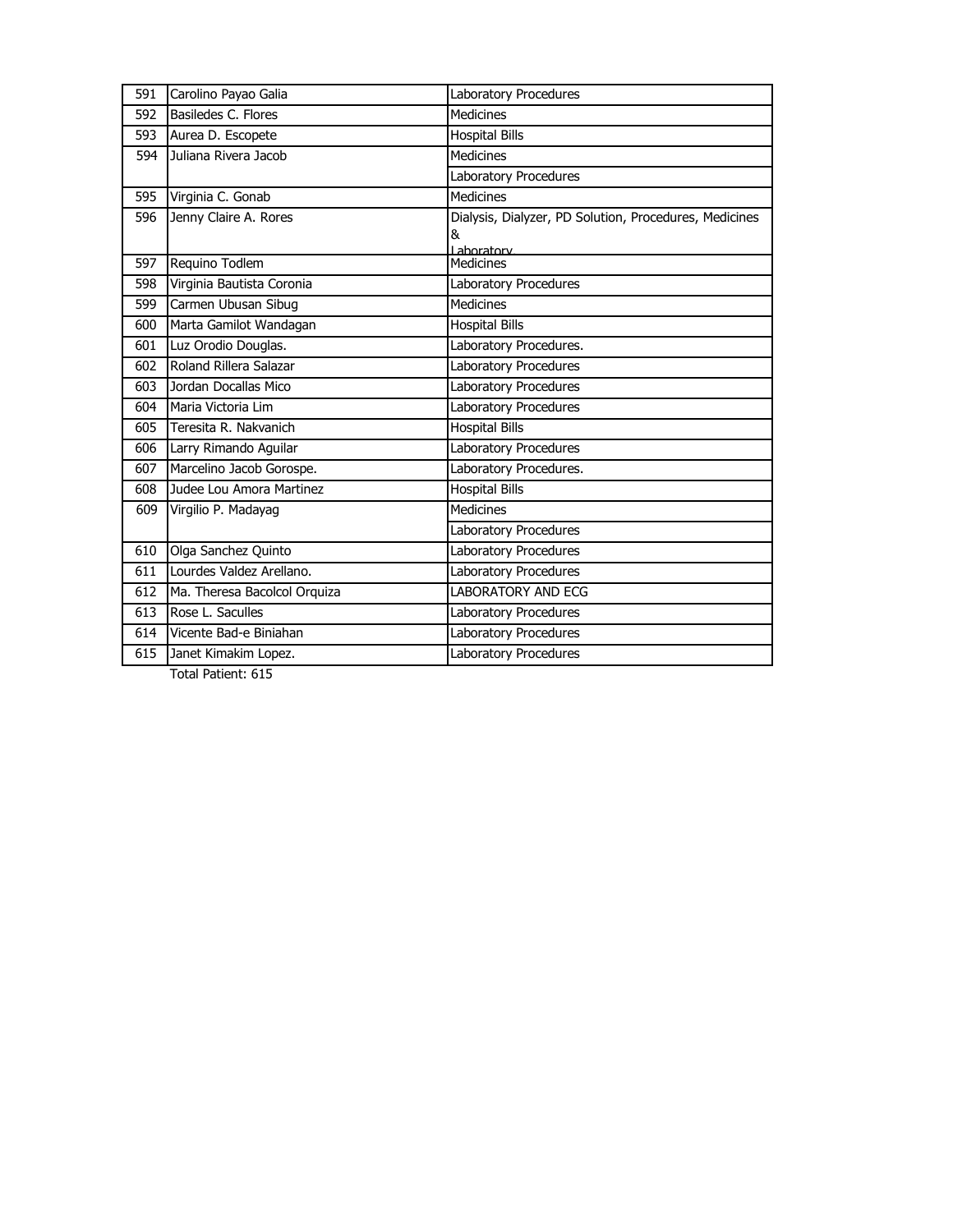

# **Republic of the Philippines Department of Health MEDICAL ASSISTANCE PROGRAM**

#### BAGUIO GENERAL HOSPITAL AND MEDICAL CENTER For the month of March year 2020

| No#            | <b>Name of Patient</b>           | Assistance                                           |
|----------------|----------------------------------|------------------------------------------------------|
| 1              | Ramil Dimayhag Mejares           | <b>Hospital Bills</b>                                |
| $\overline{2}$ | Eduardo Madayag Sakiwat          | <b>Hospital Bills</b>                                |
| 3              | Yociel Orias Pandita             | <b>Hospital Bills</b>                                |
| $\overline{4}$ | Laurence Cris Barlolong Balanza  | <b>Hospital Bills</b>                                |
| 5              | Teofilo R. Quinto                | <b>Hospital Bills</b>                                |
| 6              | Jefty Madayong Teofilo           | <b>Hospital Bills</b>                                |
| $\overline{7}$ | Hazel Ann Dalino Gatong-o        | <b>Hospital Bills</b>                                |
| 8              | Felicidad Macadangdang Bulatao   | <b>Hospital Bills</b>                                |
| 9              | James Pisyocong Bacayan          | <b>Hospital Bills</b>                                |
| 10             | Prince Alexis Bulatao Catoto     | <b>Hospital Bills</b>                                |
| 11             | Arsenia L. Bantasan              | Laboratory Procedures                                |
| 12             | Angela Soriano Kungo.            | Diagnostic Procedures, Laboratory Test and Medicines |
| 13             | John Lamen Tumapang              | Laboratory Procedures.                               |
| 14             | Patrick C. Fachichi              | Laboratory/Procedures/Medicines.                     |
| 15             | Jenelyn Balatero Umali           | X-ray / ECG / Laboratory Procedures                  |
| 16             | Mariano A. Carbonell             | Ultrasound                                           |
| 17             | Antonio Andrada Ramirez          | Ultrasound                                           |
| 18             | Jeffrey Ladyong Tocdaan          | <b>Hospital Bills</b>                                |
| 19             | Shenovy Axel None Cruz           | Laboratory/Diagnostic Procedure                      |
| 20             | Renato B. Agpay                  | Medicines                                            |
| 21             | Evol Serquina Caguioa            | <b>Hospital Bills</b>                                |
| 22             | Jeffrey Sr Dalmin Darines        | Laboratory Procedures                                |
| 23             | Conchita Guimbongan Tabones      | Laboratory Procedures                                |
| 24             | Sonia Omesto Wong                | Laboratory Procedures                                |
|                |                                  | Medicines                                            |
| 25             | Arnold Simeon Ngileg             | Laboratory/Procedures/Medicines.                     |
| 26             | Myrna Almazan Ulpindo            | Laboratory Procedures                                |
| 27             | Guillermo Sumalag Banasan Iii.   | Laboratory Procedures                                |
| 28             | Merlyn Patricio Cabanilla.       | <b>Medicines</b>                                     |
|                |                                  | Medicines                                            |
| 29             | Teresita Mendoza Delizo          | <b>ECG</b>                                           |
|                |                                  | Laboratory Procedures                                |
|                | 30 Imelda Ignacio Wales          | Hospital bills.                                      |
| 31             | Erlinda De Vera Alforja          | Laboratory Procedures                                |
| 32             | Roel Laguipo Cruz                | Laboratory Procedures                                |
| 33             | Ronnie Guipon Sister             | <b>Hospital Bills</b>                                |
| 34             | Nancy Alma Dacanay Resurreccion. | Medicines                                            |
| 35             | Alex C. Pedile                   | Laboratory Procedures                                |
| 36             | Karen Bautista Baday             | Laboratory/Procedures/Medicines.                     |
| 37             | Efren Faycho Skit                | <b>Hospital Bills</b>                                |
| 38             | Josephine Annaway Naweywey       | Laboratory/Procedures/Medicines.                     |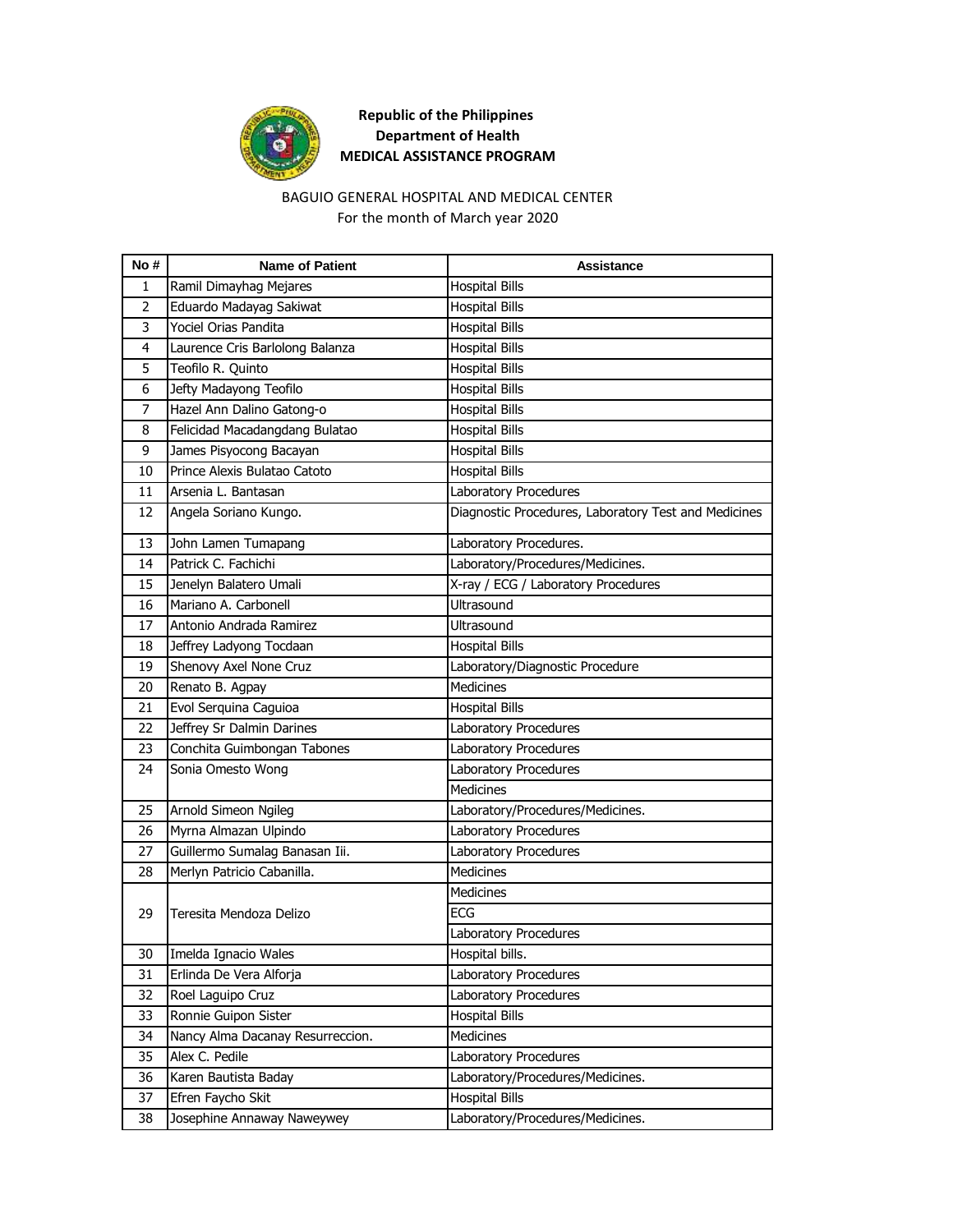| 39 | Lorraine Malabad Towanna    | CT-Scan                                                |
|----|-----------------------------|--------------------------------------------------------|
| 40 | Anastacio Cagayan Cajigan   | Laboratory Procedures                                  |
|    |                             | X-Ray                                                  |
| 41 | Jo-ann Velasco Mula Cruz    | <b>Hospital Bills</b>                                  |
| 42 | Jhon Ryan Leopardas Baladad | Laboratory/Procedures/Medicines.                       |
| 43 | Virgilio Padaoan Madayag.   | Laboratory Procedures                                  |
| 44 | Mylin Rivera Peralta        | Hospitals Bills / Procedures                           |
| 45 | Glory D. Eban               | Laboratory Procedures                                  |
| 46 | Rodolfo Estrada Matias, Sr  | CT-Scan                                                |
| 47 | Jean Marcos Dulagan         | <b>Ultrasound</b>                                      |
|    |                             | CT-Scan                                                |
| 48 | Bella Riz Valencia Oredina  | ER Bill                                                |
| 49 | Rose Doro Banban            | <b>Ultrasound</b>                                      |
| 50 | Leonardo Punasen Dulay.     | Laboratory and Abdominal Ultrasound                    |
| 51 | Lito P. Waclin              | Laboratory Procedures                                  |
| 52 | Robert Serafica Pasamon     | <b>Hospital Bills</b>                                  |
| 53 | Abdon P. Ampal              | Laboratory/Procedures/Medicines.                       |
| 54 | Wally Padong Dupais         | Laboratory/Procedures/Medicines.                       |
| 55 | Esperanza Marpa Gonzales.   | Laboratory Procedures                                  |
| 56 | Patricio Gayudan Cat-ag     | Laboratory/Procedures/Medicines.                       |
| 57 | Estarly Mendoza Potot       | <b>Biopsy</b>                                          |
| 58 | Violeta Obena Lee           | Laboratory Procedures                                  |
| 59 | Arnulfo Idulog Ibanez       | Dialysis, Dialyzer, PD Solution, Procedures, Medicines |
|    |                             | &                                                      |
| 60 | Noli Paypon Ducalas         | Laboratory<br>Medicines                                |
|    |                             | Peritoneal Dialysis                                    |
| 61 | Hipolito Gapuz Ramos        | Laboratory Procedures                                  |
| 62 | Meynardo Velasco Celestino  | Laboratory Procedures                                  |
| 63 | Alberto Mandinguiado Salas  | Laboratory Procedures                                  |
| 64 | Godofredo Garcia            | Dialysis, Dialyzer, PD Solution, Procedures, Medicines |
|    |                             | &                                                      |
| 65 | Rosana Buyagan Bat-oy       | I aboratory<br>Laboratory Procedures.                  |
| 66 | Federico Daiwey             | Laboratory Procedures                                  |
| 67 | Nicholas Kongoy Oyangwa     | Laboratory/Procedures/Medicines.                       |
| 68 | Johayra Lumidao Panhon      | <b>Medicines</b>                                       |
| 69 | Rosendo Lorenzana Castro    | Medicines                                              |
| 70 | Alexander Aspuria Leonor.   | Laboratory Procedures.                                 |
| 71 | Carino Segundo Yabes        | Laboratory Procedures                                  |
| 72 | Generoso M. Artos           | Laboratory/Procedures/Medicines.                       |
| 73 | Florencia Tonang Daniel     | Laboratory Procedures                                  |
| 74 | Novelyn Lih-ubon Pagaddut   | Laboratory/Procedures/Medicines.                       |
| 75 | Jocelyn Balasbas Biadno     | Laboratory Procedures                                  |
| 76 | Delfin C. Calayon           | Diagnostic Procedure/ Laboratory Procedures/           |
|    |                             | Medicines/<br><b>Hospital Rill</b>                     |
| 77 | Vicente Bad-e Biniahan      | <b>Medicines</b>                                       |
| 78 | Virginia. Viray Ramirez     | Laboratory Procedures                                  |
| 79 | Connie De Vera Soriano.     | Laboratory Procedures                                  |
| 80 | Benjamin Ledda Dacumos      | Medicines                                              |
| 81 | Kevin Gallarde Rulloda      | X-Ray                                                  |
| 82 | Mariano Padua Noces Jr.     | Hospital Bill / Laboratory / Procedures / Medicine.    |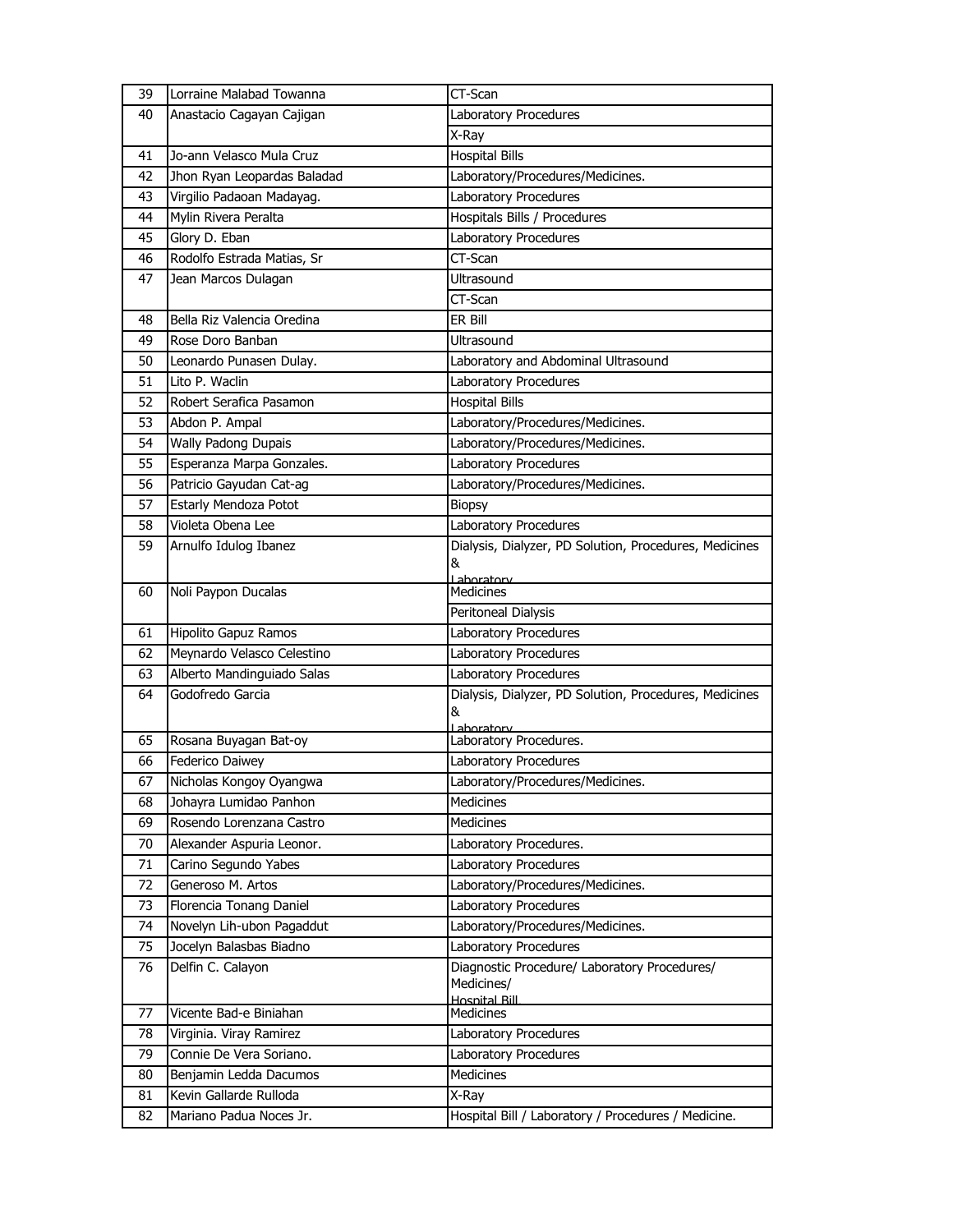| 83  | Teresa Rapisora Aquino.       | Laboratory Procedures.                                           |
|-----|-------------------------------|------------------------------------------------------------------|
| 84  | Mary Pudsok.                  | Hemodialysis/Medicines/Lab. Procedures.                          |
| 85  | Rosalinda F. Laron            | Laboratory/Procedures/Medicines.                                 |
| 86  | Gilbert Wangli Kinomes        | <b>Hospital Bills</b>                                            |
| 87  | Brent Bastian Balusdan        | Laboratory/Procedures/Medicines.                                 |
| 88  | Renato Cabacero Trinidad      | <b>Hospital Bills</b>                                            |
| 89  | <b>Edward Melton Nabusan</b>  | Laboratory/Procedures/Medicines.                                 |
| 90  | Susana Vergara Fontanos       | Laboratory Procedures.                                           |
| 91  | Willy Mariano Agnawa          | Laboratory/Procedures/Medicines.                                 |
| 92  | Rafael P. Montes              | Laboratory/Procedures/Medicines.                                 |
| 93  | Perla Cayabyab Sabado         | <b>Hospital Bills</b>                                            |
| 94  | Bernice Tambiac Salon         | <b>Hospital Bills</b>                                            |
| 95  | Antonio Ligmay Paggi          | CT-Scan                                                          |
| 96  | Bonifacio Tomas Plaida        | Laboratory Procedures                                            |
| 97  | Jenny Claire A. Rores         | Laboratory Procedures                                            |
| 98  | Bernardo Mangoyac             | <b>Hospital Bills</b>                                            |
| 99  | Myrna G. Ochinang             | Laboratory/Procedures/Medicines.                                 |
| 100 | Lito Payagen Waclin Sr.       | Dialysis, Dialyzer, PD Solution, Procedures, Medicines<br>&      |
|     |                               | Lahoratory                                                       |
| 101 | Rodolfo De Vera Evaristo      | Laboratory Procedures                                            |
| 102 | Marinel D. Gabriel            | CT-Scan                                                          |
| 103 | Carlos S. Arida Sr            | Hospital Bills, Laboratory Procedures, Medicines and<br>Dialysis |
| 104 | Rico M. Miranda               | Laboratory Procedures                                            |
| 105 | Meriam Cristina O. Padilla    | Laboratory Procedures                                            |
| 106 | Maria Genie Carganilla Anatil | Medicines                                                        |
| 107 | Geraline N. Carino            | Laboratory Procedures                                            |
| 108 | Evelyn R. Bustamante          | Laboratory Procedures                                            |
| 109 | Fausta Biadno Hipolito        | Dialysis, Dialyzer, PD Solution, Procedures, Medicines           |
|     |                               | &                                                                |
| 110 | Erlinda T. Megal              | Lahoratory<br>Laboratory Procedures                              |
|     |                               | <b>ECG</b>                                                       |
| 111 | Juanito Bangwagan Cawilan     | Laboratory Procedures                                            |
| 112 | Helen Duntugan Esden          | Laboratory Procedures                                            |
| 113 | Reymark Viduya Domondon       | <b>Hospital Bills</b>                                            |
| 114 | Ireneo G. Buenavista          | Laboratory/Procedures/Medicines.                                 |
| 115 | Nenita Suz Paulino            | Laboratory/Procedures/Medicines.                                 |
| 116 | Linda Deo-ay Gatudan          | Laboratory Procedures                                            |
| 117 | Reymark Viduya Domondon       | Laboratory Procedures                                            |
|     |                               | Ultrasound                                                       |
| 118 | Melanie Orcales Itliong       | Ultrasound                                                       |
| 119 | Romualdo Hingpit Guibone      | Medicines                                                        |
| 120 | Rosario Eugenio Lacsamana     | Medicines                                                        |
|     |                               | Physical Therapy                                                 |
| 121 | Magdalena Montero Racsa       | EYE PROCEDURES/DIALYSIS/PROCEDURES.                              |
| 122 | Aaron T. Gal-o                | Medicines                                                        |
| 123 | Danilo Ancheta Copa           | Laboratory/Procedures/Medicines.                                 |
| 124 | Pacita Anonong Alakyang       | Medicines                                                        |
| 125 | Ireneo G. Buenavista          | Medicines/Laboratory/Dialysis                                    |
| 126 | Anita T. Celzo                | Laboratory/Procedures/Medicines.                                 |
|     |                               |                                                                  |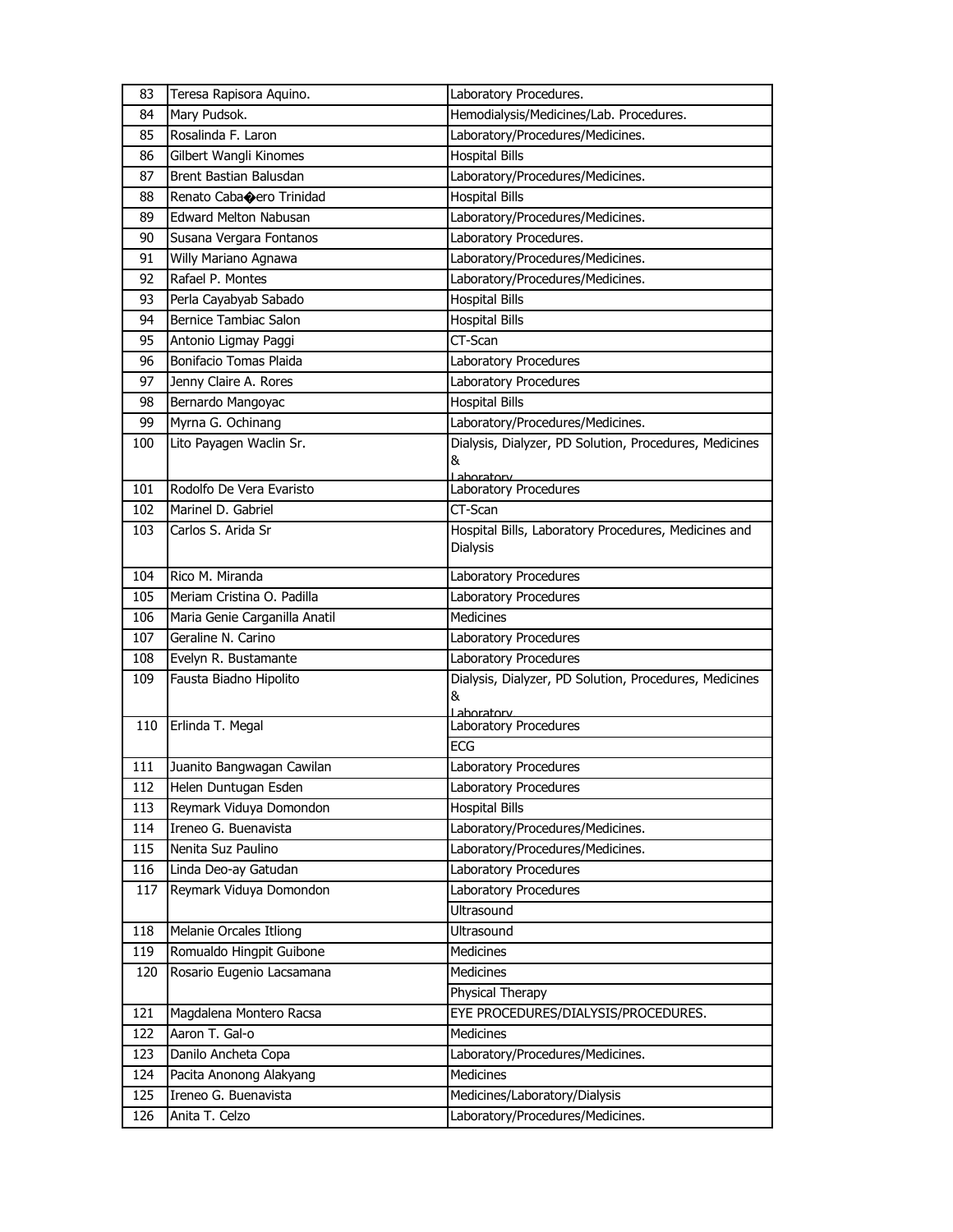| 127 | Yel Dalmacio Sibaen            | Laboratory Procedures                                             |
|-----|--------------------------------|-------------------------------------------------------------------|
| 128 | Edgar Dagasdas                 | <b>Hospital Bills</b>                                             |
| 129 | Rodriga Navalta Agtarap        | Laboratory Procedures                                             |
| 130 | Nicolas A. Agtarap             | Laboratory Procedures                                             |
| 131 | Edgar Olalia Aguas.            | <b>Hospital Bills</b>                                             |
| 132 | Caesar N. Calica               | Dialysis, Dialyzer, PD Solution, Procedures, Medicines            |
|     |                                | &                                                                 |
| 133 | Reynaldo Viscaya Ticuan        | Laboratory<br>Medicines/Laboratory/Dialysis                       |
| 134 | Cleotilde R. Dela Cruz         | Laboratory Procedures                                             |
| 135 | Domingo Ollano Jimenez         | Laboratory/Procedures/Medicines.                                  |
| 136 | Rita Wakat                     | Laboratory/Procedures/Medicines.                                  |
| 137 | Lani Dagang Acuar              | Laboratory and Medicines                                          |
| 138 | John Aldrick T. Tayaban        | <b>Medicines</b>                                                  |
| 139 | Cristina C. Chan               | Ultrasound                                                        |
| 140 | Maricris Dayrit Chinayeo       | Chemotherapy Medicines                                            |
| 141 | Marina Aguindang Galaty        | Dialisis/bill/lab/meds                                            |
| 142 | Jocelyn A. Remollino           | Ultrasound                                                        |
| 143 | Christopher Aguilar            | Laboratory/Procedures/Medicines.                                  |
| 144 | Marisa Totanes                 | Laboratory/Procedures/Medicines.                                  |
| 145 | Michael A. Galaty              | Dialysis, Dialyzer, PD Solution, Procedures, Medicines            |
|     |                                | &                                                                 |
| 146 | Novelyn Lih-ubon Pagaddut      | Laboratory<br>Hospital Bill / Laboratory / Procedures / Medicine. |
| 147 | Carlos S. Arida Sr.            | Dialysis, Dialyzer, PD Solution, Procedures, Medicines            |
|     |                                | &                                                                 |
|     |                                | <u>l aboratorv</u>                                                |
| 148 | Ruth Tukiad                    | Dialysis, Dialyzer, PD Solution, Procedures, Medicines<br>&       |
|     |                                | Laboratory                                                        |
| 149 | Rolito S. Tugay- An            | Dialysis, Dialyzer, PD Solution, Procedures, Medicines            |
|     |                                | &<br>Laboratory                                                   |
| 150 | Rosalinda Perez,               | Laboratory Procedures                                             |
| 151 | Garry B. Maynite               | <b>Hospital Bills</b>                                             |
| 152 | Delfin C. Calayon              | Laboratory/Procedures/Medicines.                                  |
| 153 | Jocelyn Oras Singson           | Dietary Supplement                                                |
| 154 | Arnel Laruan Demot             | Laboratory/Procedures/Medicines.                                  |
| 155 | Diosa Napiza                   | Laboratory Procedures                                             |
| 156 | Joey L. Dumal- In              | Dialisis/bill/lab/meds                                            |
| 157 | Jerry Amoroso                  | Laboratory Procedures                                             |
| 158 | Angelyn Jade Augusto           | Ultrasound                                                        |
| 159 | Rex Boncis Dimot.              | Dialysis, Dialyzer, PD Solution, Procedures, Medicines            |
|     |                                | &                                                                 |
| 160 | Jose Paragas.                  | Laboratory<br><b>Medicines</b>                                    |
| 161 | Rex O. Balangitan              | Laboratory/Procedures/Medicines.                                  |
| 162 | Varbielle Danes Cruz           | Hospital Bill / Laboratory / Procedures / Medicine.               |
| 163 | Danilo R. Del Rosario.         | Laboratory/Procedures/Medicines.                                  |
| 164 | Peejay Mina Siblag             | Laboratory Procedures                                             |
| 165 | Sammy Damagon Corpuz           | <b>Hospital Bills</b>                                             |
| 166 | Florencio G. Rosales           | X-Ray                                                             |
| 167 | Mary Jane Salazar Dela Cruz.,. | CT-Scan                                                           |
| 168 | Brigido Fernandez Galvez       | <b>Hospital Bills</b>                                             |
| 169 | Janice Bermudez Patriarca      | Laboratory Procedures                                             |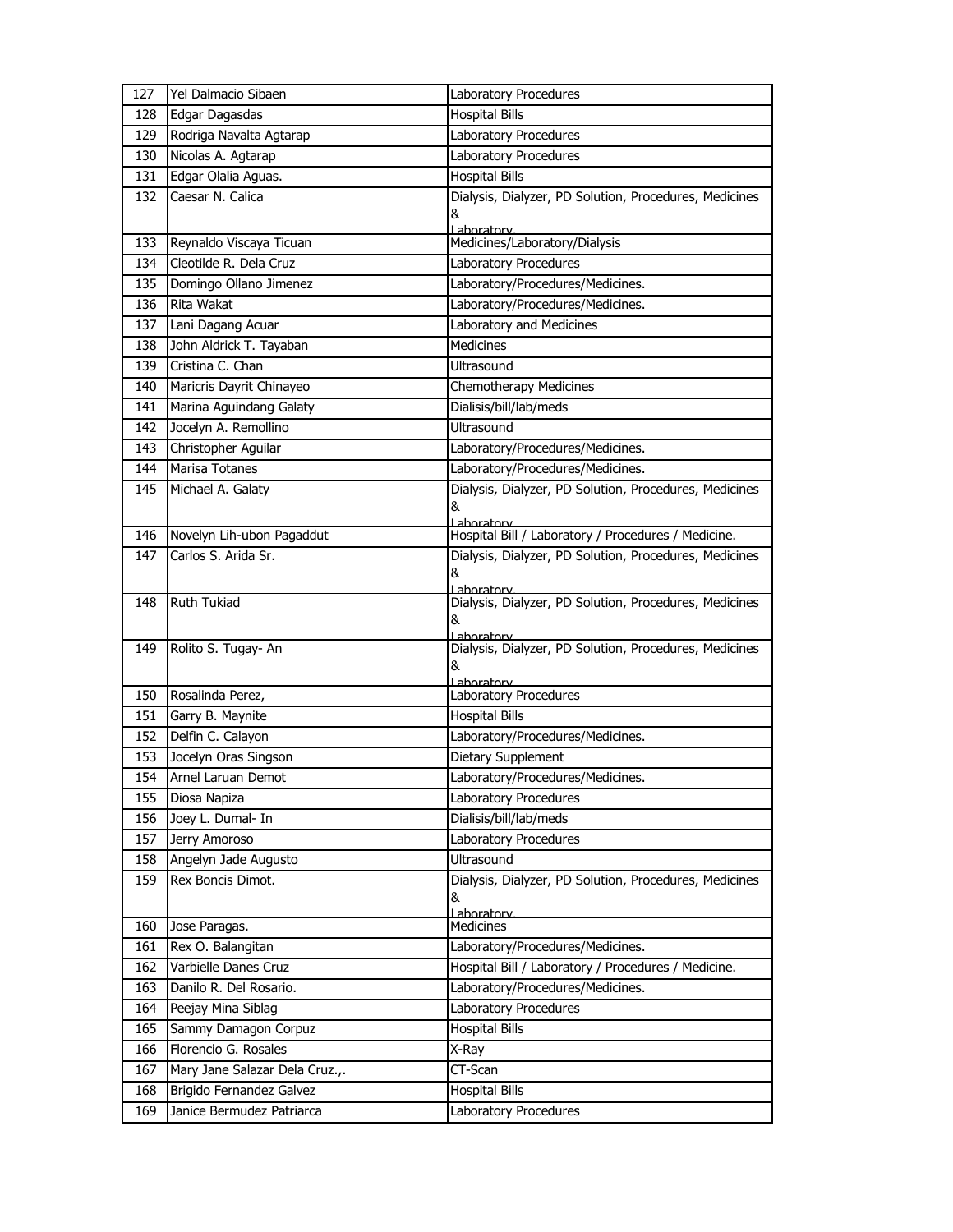| 170        | Mamerto Zamora Edades                         | Laboratory Procedures                                  |
|------------|-----------------------------------------------|--------------------------------------------------------|
| 171        | Kim Ballesteros Lising                        | Laboratory/Procedures/Medicines.                       |
| 172        | Maria Cuya Bueza                              | Laboratory Procedures                                  |
| 173        | Juanito B. Buh- Ling                          | Dialysis, Dialyzer, PD Solution, Procedures, Medicines |
|            |                                               | &                                                      |
| 174        | Charito Mercado Mabalot                       | Laboratory<br>Ultrasound / Mammography                 |
| 175        | Rosita Paragas Egido                          | <b>Medicines</b>                                       |
| 176        | Roland Macaraeg Novillos                      | CT-Scan                                                |
| 177        | Marivic Antonio                               | Laboratory Procedures                                  |
|            |                                               | <b>Medicines</b>                                       |
| 178        | Mharnette Cecil Ekid Gayados                  | ER Bill                                                |
| 179        | Nora Banos Lopez.                             | Laboratory/Procedures/Medicines.                       |
| 180        | Quintin Liken Masaad                          | Laboratory/Procedures/Medicines.                       |
| 181        | Cristine Faith Velasco Domingo                | Laboratory/Procedures/Medicines.                       |
| 182        | Aileen Valera Ventura                         | Laboratory Procedures                                  |
| 183        | Linda D. Gatudan                              | Dialysis / Medicine                                    |
| 184        | Rolando Aguaris Dulay                         | X-Ray                                                  |
| 185        | John Michael Tomas Mamoyac                    | Laboratory Procedures                                  |
| 186        | Estela O. Callanta                            | CT-Scan                                                |
| 187        | Lydia B. De Castro                            | Dialysis, Dialyzer, PD Solution, Procedures, Medicines |
|            |                                               | &                                                      |
| 188        | Jeoram C. Marasigan                           | Laboratory<br>Physical Therapy                         |
| 189        | Estela O. Callanta                            | CT-Scan                                                |
| 190        | Bella Riz Valencia Oredina                    | ER Bill                                                |
| 191        | Jarel Jee Baldaen Omalio                      | Laboratory Procedures                                  |
| 192        | Paulino Reside Catabay                        | Laboratory/Procedures/Medicines.                       |
| 193        | Lharize Valerie Diaz Calado                   | Dialysis, Dialyzer, PD Solution, Procedures, Medicines |
|            |                                               | &                                                      |
| 194        | Vilma Camia Morla                             | Laboratory<br><b>Hospital Bills</b>                    |
| 195        | Noario L. Bumatnong                           | Diagnostic & Lab. Procedures, Dialysis, Medicines &    |
|            |                                               | Hospital Bills.                                        |
| 196        | Aristotle Olayan Oide                         | Laboratory Procedures                                  |
| 197        | Gloria Dulay Pating                           | Laboratory Procedures                                  |
| 198        | Wilson P. Lopez                               | Dialysis, Dialyzer, PD Solution, Procedures, Medicines |
|            |                                               | &                                                      |
|            |                                               | Laboratory                                             |
| 199        | Antonio P. Alvarado                           | Laboratory Procedures                                  |
| 200        | Hipolito Gapuz Ramos<br>Teresita O. Veridiano | Medicines                                              |
| 201        | Denver Manew Fetalan                          | Laboratory Procedures<br>Laboratory Procedures         |
| 202<br>203 | Veronica Aquino Tagulao                       | Laboratory Procedures                                  |
| 204        | Maureen Heidi Mangaoang                       | Laboratory Procedures                                  |
| 205        | Lolita A. Lagadan                             | Laboratory/Procedures/Medicines.                       |
| 206        | Jemaima Gac-oy                                | Diagnostic & Lab. Procedures, Dialysis, Medicines &    |
|            |                                               | Hospital Bills.                                        |
|            |                                               |                                                        |
|            |                                               | X-Ray<br>ECG                                           |
| 207        | Judith Quirante Bergavera                     | Laboratory Procedures                                  |
| 208        | Wally Jem Gamayon Padilla                     | Laboratory/Procedures/Medicines.                       |
| 209        | Moriel H. Marasigan                           | Laboratory/Procedures/Medicines.                       |
|            |                                               |                                                        |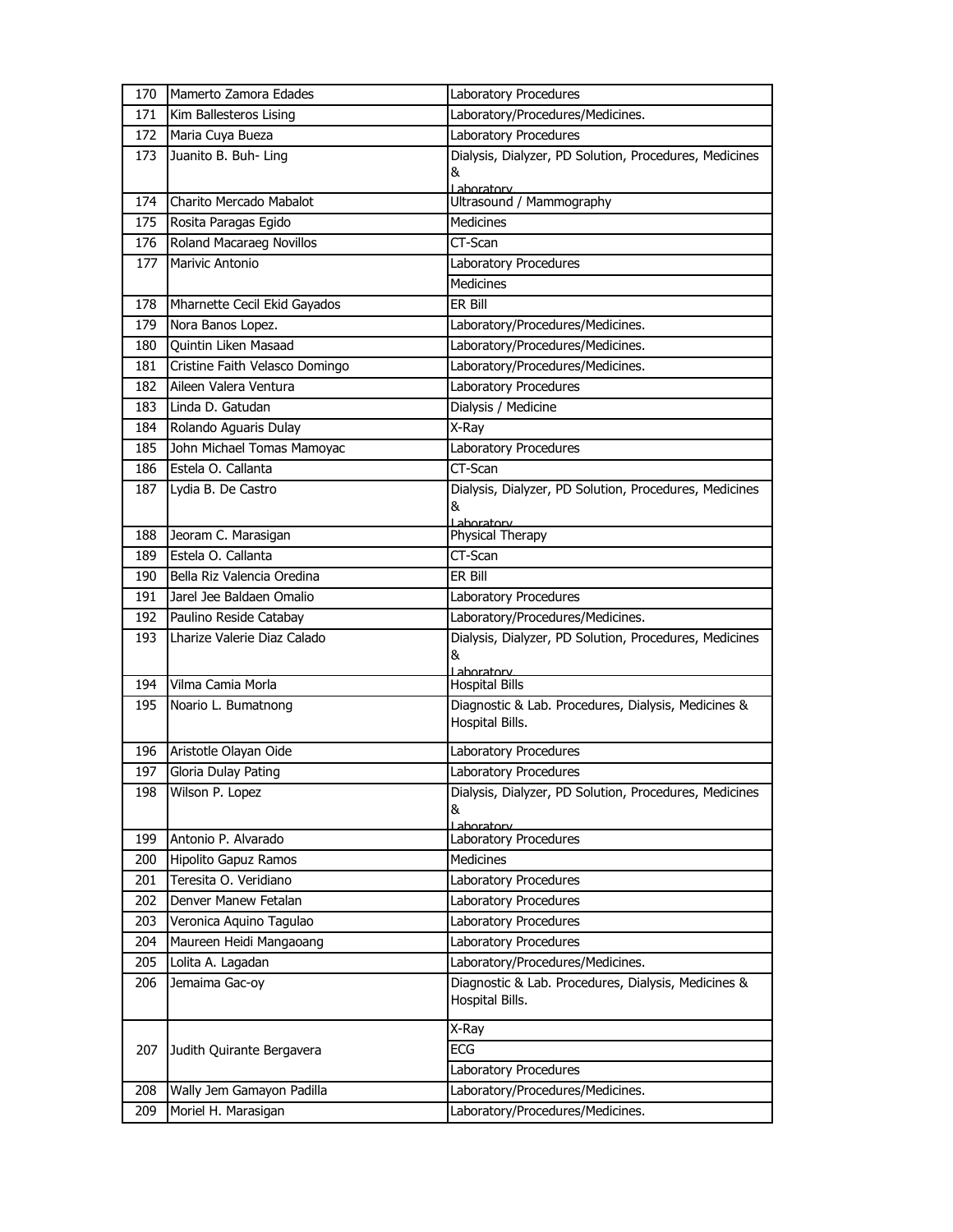| 210 | Angelito Velasco Amurao           | Laboratory Procedures                                                           |
|-----|-----------------------------------|---------------------------------------------------------------------------------|
| 211 | Roberto P. Navarette              | Laboratory/Procedures/Medicines.                                                |
| 212 | Basiledes C. Flores               | Laboratory Procedures                                                           |
| 213 | Michael Raymundo Abrazaldo Santos | <b>Medicines</b>                                                                |
| 214 | Lydia Garcia Pasag                | Laboratory Procedures                                                           |
| 215 | Ana Akuking Ragudo                | CT-Scan                                                                         |
| 216 | Elsie Duran Hagunos               | Medicines                                                                       |
| 217 | Gloria Madegyem Amollot           | Laboratory Procedures                                                           |
| 218 | Charito Mercado Mabalot           | Laboratory/Procedures/Medicines.                                                |
| 219 | Johnny D. Sucao                   | Laboratory/Procedures/Medicines.                                                |
| 220 | Norma G. Pilor                    | Laboratory Procedures                                                           |
| 221 | Merlyn M. Pintasan                | CHEMOTHRAPY/MEDICINE/LABORATORY.                                                |
| 222 | Tomas Binocyad Buclay             | Hosptial Bills/Dialyzer/Diagnostic<br>Procedures/Dialysis/Medicines/Laboratory. |
| 223 | Amalia Llavore Paneda             | 1) Chemotheraphy/Diagnostic Procedures/Hospital<br>Bills/Laboratory/Medicines   |
| 224 | Jocelyn Nalbog Laigo              | Dialysis, Dialyzer, PD Solution, Procedures, Medicines<br>&<br>Laboratory       |
| 225 | Ireneo G. Buenavista              | Dialysis, Dialyzer, PD Solution, Procedures, Medicines<br>&<br>Laboratory       |
| 226 | Lito P. Waclin                    | Dialysis, Dialyzer, PD Solution, Procedures, Medicines<br>&<br>Laboratory       |
| 227 | Maria Cynthia Padilla Murillo     | <b>Hospital Bills</b>                                                           |
| 228 | Ruth Tukiad                       | Dialysis, Dialyzer, PD Solution, Procedures, Medicines<br>&<br>Laboratory       |
| 229 | Erwin Padora Dela Pena            | ER Bill                                                                         |
| 230 | Rudy Api-it Mendoza               | Diagnostic Procedures                                                           |
| 231 | Delfin C. Calayon                 | Dialysis, Dialyzer, PD Solution, Procedures, Medicines<br>&<br>ahoratory        |
| 232 | Alexander Peypeyan Quinio         | Laboratory Procedures                                                           |
| 233 | Gela Paiso Durante                | <b>LABORATORY AND ECG</b>                                                       |
| 234 | Merlyn Patricio Cabanilla         | <b>ECG</b>                                                                      |
| 235 | Nida Nabarte Relator              | ER Bill                                                                         |
| 236 | Irma Escobido Silverio            | ER Bill                                                                         |
| 237 | Marjorie Manipon Nimer            | ER Bill                                                                         |
| 238 | Cristita Gacad Onoza              | ER Bill                                                                         |
| 239 | Vilma Paulino Jacildo             | <b>Hospital Bills</b>                                                           |
| 240 | Remedios Guitabao Ledchi          | Medicines                                                                       |
| 241 | Denver Manew Fetalan              | Medicines                                                                       |
| 242 | Benita A. Omaweng                 | Laboratory/Procedures/Medicines.                                                |
| 243 | Mercedes Duclan Gomgom-o          | Laboratory Procedures                                                           |
| 244 | Edna S. Cayabyab                  | Laboratory/Procedures/Medicines.                                                |
| 245 | Gina Cabana,                      | Hospital Bill / Laboratory / Procedures / Medicine.                             |
| 246 | Sixto Caballero Perez             | Medicines                                                                       |
| 247 | Dominga Benjamin Elegado          | Laboratory Procedures                                                           |
| 248 | Robert L. Malipe                  | Laboratory Procedures                                                           |
| 249 | Isabel B. Bocway                  | <b>Medicines</b>                                                                |
| 250 | Jenibert Tobias Galema            | <b>Hospital Bills</b>                                                           |
| 251 | Lucia Bolla Tinaza                | MRI.                                                                            |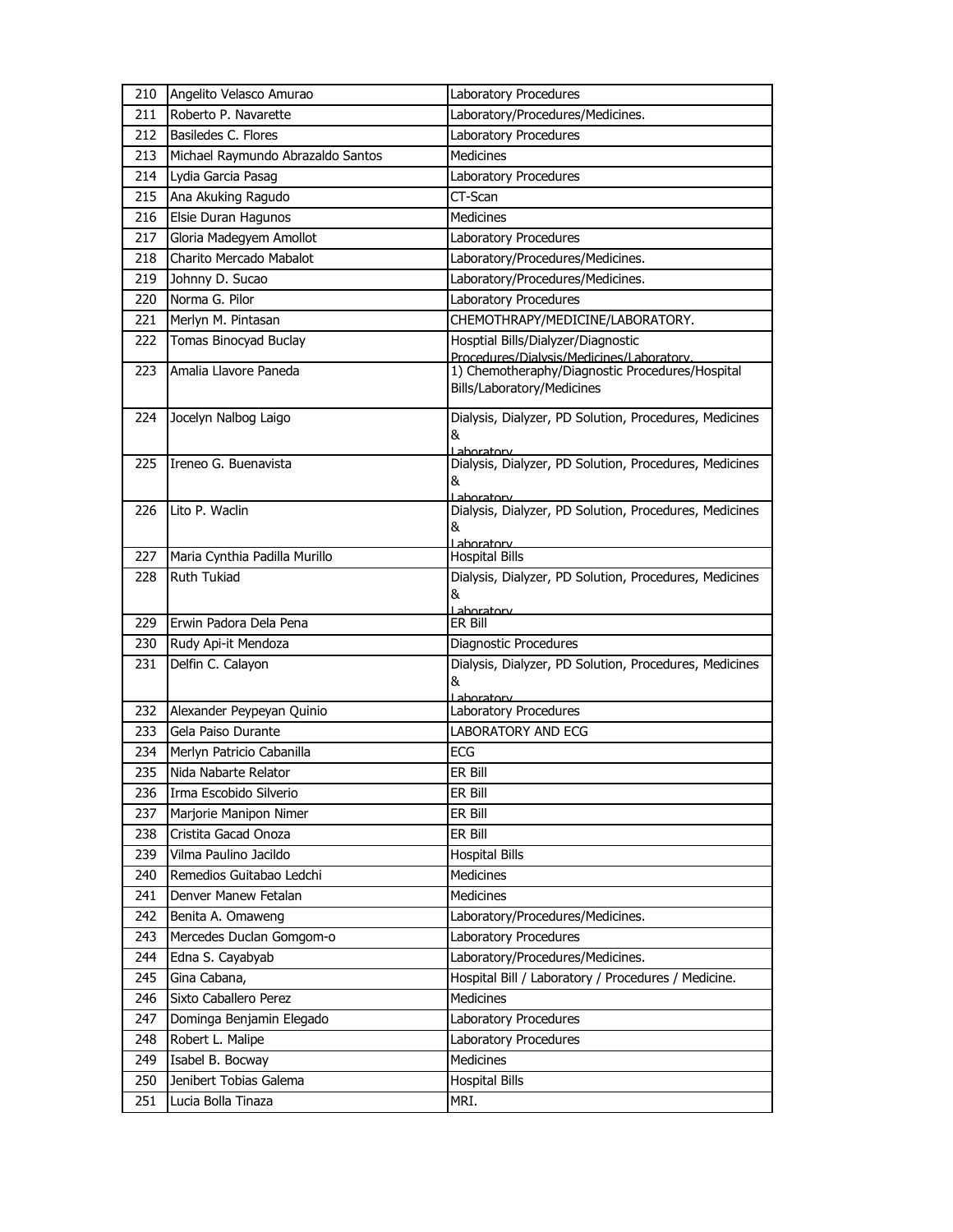| 252        | Juliet B. Bacayan                             | Venous Duplex Scan                             |
|------------|-----------------------------------------------|------------------------------------------------|
| 253        | Cecilia C. Galvan                             | $CT-Scan$                                      |
| 254        | Arnel Laruan Demot                            | Laboratory Procedures                          |
| 255        | Marilyn D. Sobrepena                          | <b>Hospital Bills</b>                          |
| 256        | Lerna A. Urtiz                                | Laboratory Procedures                          |
| 257        | Guillermo D. Manuel                           | Laboratory Procedures                          |
| 258        | Luisita C. Encarnacion                        | <b>EYE EXAMINATIONS</b>                        |
| 259        | Errol T. Logawe                               | Laboratory Procedures                          |
|            |                                               | Laboratory Procedures                          |
| 260        | Danilo B. Buccat                              | Ultrasound                                     |
|            |                                               | <b>ECG</b>                                     |
| 261        | Inocencia L. Saculles                         | Laboratory Procedures                          |
|            |                                               | <b>ECG</b>                                     |
| 262        | Rosalinda E. Iserio                           | <b>Medicines</b>                               |
| 263        | Anita Abalos                                  | Laboratory/Procedures/Medicines.               |
| 264        | Roy C. Tinangpap                              | <b>Hospital Bills</b>                          |
| 265        | Daniel P. Bannagao Jr.                        | Laboratory Procedures                          |
| 266        | Juvy Obia Estiller                            | Laboratory Procedures                          |
| 267        | Carlito Mala                                  | Laboratory Procedures                          |
| 268        | Enriqueta Carpiano Apdon                      | Minor OR                                       |
| 269        | Nelson Sanchez Bangasan                       | Laboratory Procedures                          |
| 270        | Aida D. Guevarra.                             | Laboratory/Procedures/Medicines.               |
| 271        | Carlos S. Arida Sr                            | Laboratory Procedures                          |
| 272        | Angelino Tidula Soliva                        | <b>EYE EXAMINATIONS</b>                        |
| 273        | Nicholas Kongoy Oyangwa                       | <b>Medicines</b>                               |
| 274        | Marvin Tablazon Sabado.                       | Hospital bills.                                |
|            |                                               |                                                |
| 275        | Mark Joseph Alvarado Tayoan                   | Laboratory Procedures                          |
| 276        | Freddie Timboloy Dela Cruz                    | Laboratory Procedures                          |
| 277        | Virginia Cerezo Landingin.                    | Laboratory Procedures                          |
| 278        | Daisy Ganoy Arguelles.                        | Laboratory Procedures                          |
| 279        | Flordeliza Montemayor                         | Laboratory Procedures                          |
| 280        | Rey Dave Kines Gal-ud                         | Laboratory Procedures                          |
|            |                                               | Laboratory Procedures                          |
| 281        | Brent Bastian Balusdan                        | Dialyzer                                       |
|            |                                               | Medicines                                      |
| 282        | Feliza L. Lamadrid                            | Laboratory/Procedures/Medicines.               |
| 283        | Federico E. Galvey                            | Laboratory/Procedures/Medicines.               |
| 284        | Jesler Catores Cadwising                      | Laboratory Procedures                          |
| 285        | Leonora Manangan Dangle                       | MRI.                                           |
| 286        | Joseph Diones Cura                            | Laboratory Procedures                          |
| 287        | Manuel Samson Concepcion,                     | 2 D echo.                                      |
| 288        | Arsenia Ballugo Cuenca                        | CT-Scan                                        |
| 289        | Crisanto Gutierrez De Casto                   | Medicines                                      |
| 290        | Editha Cabunias Parrocha                      | Laboratory Procedures                          |
| 291        | Annabel L. Alicando                           | Medicines / Dialysis.                          |
| 292        | Ireneo Abedania Dulay                         | Laboratory Procedures                          |
| 293        | Mary Ann Arguelles                            | Laboratory Procedures                          |
| 294        | Chester O. Esteban                            | Medicines / Dialysis.                          |
| 295<br>296 | Jocelyn Calindas Darapiza<br>Rafael P. Montes | <b>Hospital Bills</b><br>Medicines / Dialysis. |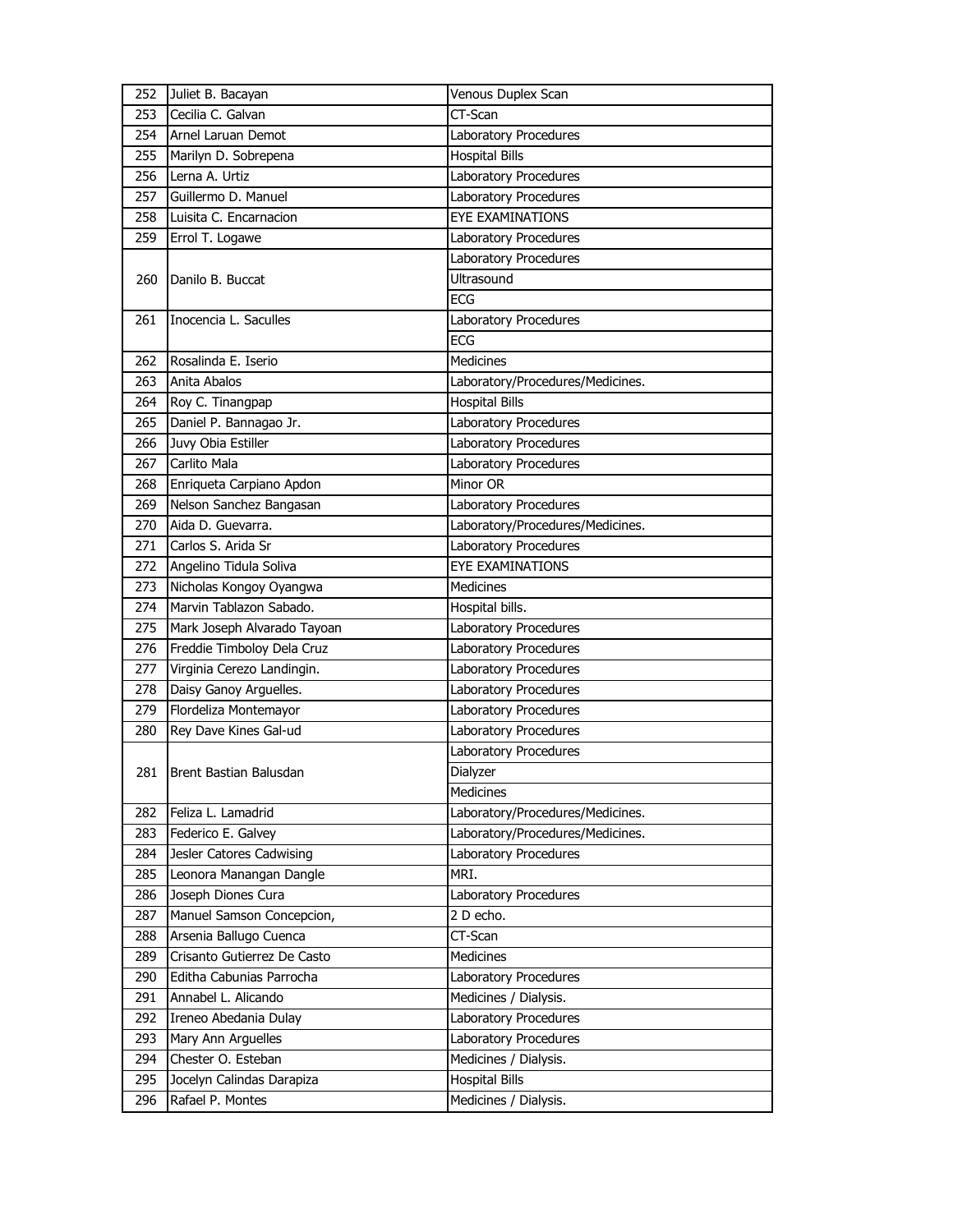| 297 | Dick Docyapeo                   | Medicines / Dialysis.                                  |
|-----|---------------------------------|--------------------------------------------------------|
| 298 | Lourdes Fernandez Cerezo.       | Laboratory Procedures                                  |
| 299 | Manuel Agyao Cangyas            | Medicines / Dialysis.                                  |
| 300 | Fausta B. Hipolito              | Medicines / Dialysis.                                  |
| 301 | James Cablinan Ballogat         | Medicines / Dialysis.                                  |
| 302 | <b>Edward Olat</b>              | Medicines / Dialysis.                                  |
| 303 | Oscar T. Pineda                 | <b>Medicines</b>                                       |
| 304 | Marie Joy Ligudon               | Medicines / Dialysis.                                  |
| 305 | Renato Francisco Viray Catolico | Medicines / Dialysis.                                  |
| 306 | Marlon Kimbongan Milo           | Medicines / Dialysis.                                  |
| 307 | Lee Padalla Beswayan            | Medicines / Dialysis.                                  |
| 308 | Glory D. Eban                   | Medicines / Dialysis.                                  |
| 309 | Ortega Taran Landocan           | Medicines                                              |
| 310 | Humphrey U. Anuden              | Medicines / Dialysis.                                  |
| 311 | Silvana Vergara Dagyapen        | <b>Hospital Bills</b>                                  |
| 312 | April Vicente Sakiwat           | Medicines / Dialysis.                                  |
| 313 | Connie De Vera Soriano          | Laboratory Procedures.                                 |
| 314 | Garry Oria Luminario.           | Laboratory Procedures                                  |
| 315 | Randy Limangan Acangan          | Peritoneal Dialysis                                    |
| 316 | Anita Saldivar Abalos           | Medicines / Dialysis.                                  |
| 317 | Basiledes Cecolarez Flores.     | <b>Medicines</b>                                       |
| 318 | Gloria Garcia Pascua.           | Laboratory Procedures                                  |
| 319 | Anabel Ritarita Bustarde        | 2 D echo.                                              |
| 320 | Elizabeth Dalmin Lachica        | Medicines / Dialysis.                                  |
| 321 | Donald Frank K. Tamiray         | Medicines / Dialysis.                                  |
| 322 | Noel Fermato                    | Medicines / Dialysis.                                  |
| 323 | Karen Grace A. Bandong          | Laboratory Procedures                                  |
| 324 | Evangeline Langit Navarro.      | Laboratory/Procedures/Medicines.                       |
| 325 | Rowena Quinto Rebutoc           | Laboratory Procedures                                  |
| 326 | Willy Mariano Agnawa            | Medicines / Dialysis.                                  |
| 327 | Joshua Suyon Bowaken            | Laboratory/Procedures/Medicines.                       |
| 328 | Delfin C. Calayon               | Medicines / Dialysis.                                  |
| 329 | Patricio Gayudan Cat-ag         | Medicines / Dialysis.                                  |
| 330 | Mario Labonete Ringor           | Medicines / Dialysis.                                  |
| 331 | Ar-vi S. Davs                   | Medicines                                              |
| 332 | Wilson Agapito Ingson           | Medicines / Dialysis.                                  |
| 333 | Elvira Martin Suba              | Laboratory Procedures                                  |
| 334 | Jordan D. Mico                  | Medicines / Dialysis.                                  |
| 335 | Danny Sacla Tagapan             | Medicines / Dialysis.                                  |
| 336 | Amalia Llavore Paneda           | Radiation / Medicines.                                 |
| 337 | Noel Chiday Galong              | Laboratory Procedures                                  |
| 338 | Caesar N. Calica                | Medicines / Dialysis.                                  |
| 339 | Marina Domsang Anchong          | Laboratory Procedures                                  |
| 340 | Marissa I. Totanes              | Laboratory Procedures                                  |
| 341 | Dorsey Mantias Sagandoy         | Medicines / Dialysis.                                  |
| 342 | Carmen Medina Aspilan           | Dialysis, Dialyzer, PD Solution, Procedures, Medicines |
|     |                                 | &                                                      |
| 343 | Evangeline Bag- Ongan Palaoag   | Laboratory<br>Laboratory Procedures                    |
| 344 | Carlos S. Arida Sr              | Medicines / Dialysis.                                  |
| 345 | Leah Trivino Abanto             | Laboratory/Procedures/Medicines.                       |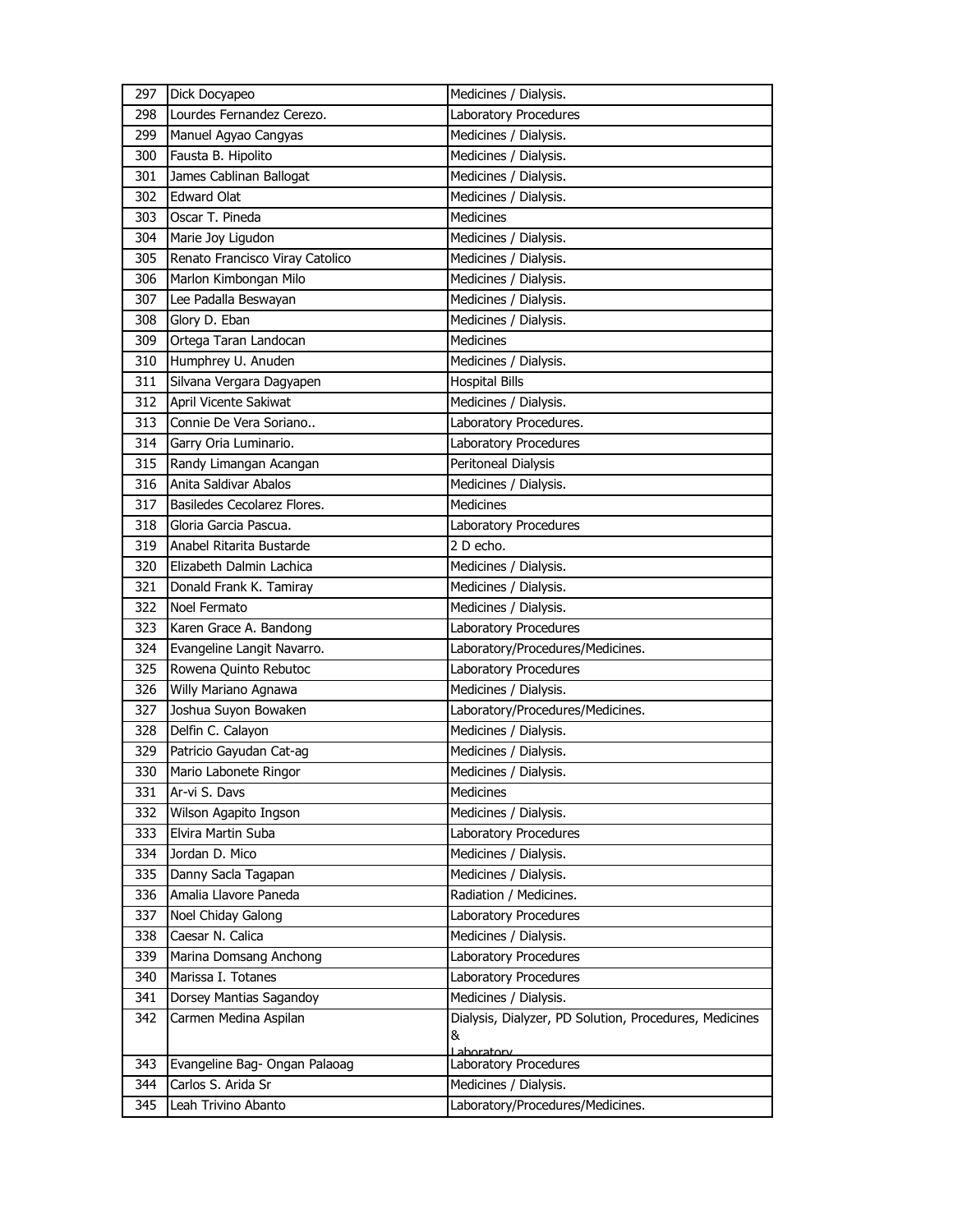| 346        | Wilson O. Bacod                      | Laboratory Procedures                                  |
|------------|--------------------------------------|--------------------------------------------------------|
| 347        | Karen Grace A. Bandong               | Medicines / Dialysis.                                  |
| 348        | Emily Banda-ay Dionisio              | Laboratory Procedures                                  |
|            |                                      | <b>ECG</b>                                             |
| 349        | Dave Villanueva De Vera              | Medicines / Dialysis.                                  |
| 350        | Marilou B. Bantulo                   | Medicines / Dialysis.                                  |
| 351        | Jocelyn Oras Singson                 | Medicines / Dialysis.                                  |
| 352        | John Paul Pablo Siblon               | Medicines / Dialysis.                                  |
| 353        | Julita Mintac Ochinang               | CT-Scan                                                |
| 354        | Loreta Bilog Sito                    | Laboratory Procedures                                  |
| 355        | Marcelo A. Bacud Sr                  | Laboratory Procedures                                  |
| 356        | Ivanie Chazel Nalica Coloma          | 2 D echo.                                              |
| 357        | Alberto B. Beninsig                  | Medicines / Dialysis.                                  |
| 358        | Oliver Gallardo Caluza               | Laboratory Procedures                                  |
| 359        | Liza Chiday Galong.                  | Laboratory Procedures                                  |
| 360        | Rolito Sacpa Tugay-an                | Medicines / Dialysis.                                  |
| 361        | Ashley Norielle Ussam Aglugub        | 2 D echo.                                              |
| 362        | Annie Andawi David                   | <b>Hospital Bills</b>                                  |
| 363        | Emilio M. Liwanen                    | <b>Medicines</b>                                       |
| 364        | Christino Baniguen                   | Laboratory Procedures                                  |
| 365        | Merlyn M. Pintasan                   | Chemotherapy                                           |
| 366        | <b>Rumar Manzon Martinez</b>         | CT-Scan                                                |
| 367        | Dominga Lubo-ud Baniguen             | Laboratory Procedures                                  |
| 368        | Ruth Tukiad                          | Dialysis, Dialyzer, PD Solution, Procedures, Medicines |
|            |                                      | &                                                      |
| 369        | Juliana Rivera Jacob                 | Laboratory<br>Laboratory Procedures                    |
| 370        | Thomas Omengan Wangdali              | MRI.                                                   |
|            | Alma Cacho Eusebio                   |                                                        |
| 371        |                                      |                                                        |
|            |                                      | Laboratory Procedures                                  |
| 372        | Linda Agonan Severo                  | Medicines / Dialysis.                                  |
| 373        | Juliet Dulnuan Palubo                | CT-Scan                                                |
| 374        | Redilla Nitura Guray                 | Diagnostic Procedures                                  |
| 375        | Marissa Cholinas Bengwayan           | $\overline{2}$ D echo.                                 |
| 376        | Erlinda L. Daniel                    | 2 D echo.                                              |
| 377        | Awal Tacay Bernardo                  | Medicines / Dialysis.                                  |
| 378        | Concepcion Bao-an Oredina            | Ultrasound                                             |
| 379        | Judith Avila Guinta                  | Laboratory, Medicines, Xray, ECG, 2D echo              |
| 380        | Sonny Omanio Coraza                  | Medicines / Dialysis.                                  |
| 381        | Riniel Elijah G. Chatoy              | <b>Hospital Bills</b>                                  |
| 382        | Oliza Miralles Hanopol               | Laboratory Procedures                                  |
| 383        | Jayflor Sarabia Asuncion             | Ultrasound                                             |
| 384        | Tiana Nekey Dapnisan.                | <b>Hospital Bills</b>                                  |
| 385        | Bonifacio B. Yackengon               | Medicines / Dialysis.                                  |
| 386        | Rolando Guevarra Fonacier            | CT-Scan                                                |
| 387        | Doris Butali                         | Laboratory Procedures                                  |
| 388        | Agnes Boto-og Malidom                | Ultrasound                                             |
|            |                                      | Laboratory Procedures.                                 |
| 389        | Tessie I. Salazar                    | Laboratory Procedures                                  |
| 390        | Noli Paypon Ducalas                  | Laboratory Procedures                                  |
| 391<br>392 | Requino Todlem<br>Roger Cales Simeon | Laboratory Procedures<br>Laboratory Procedures         |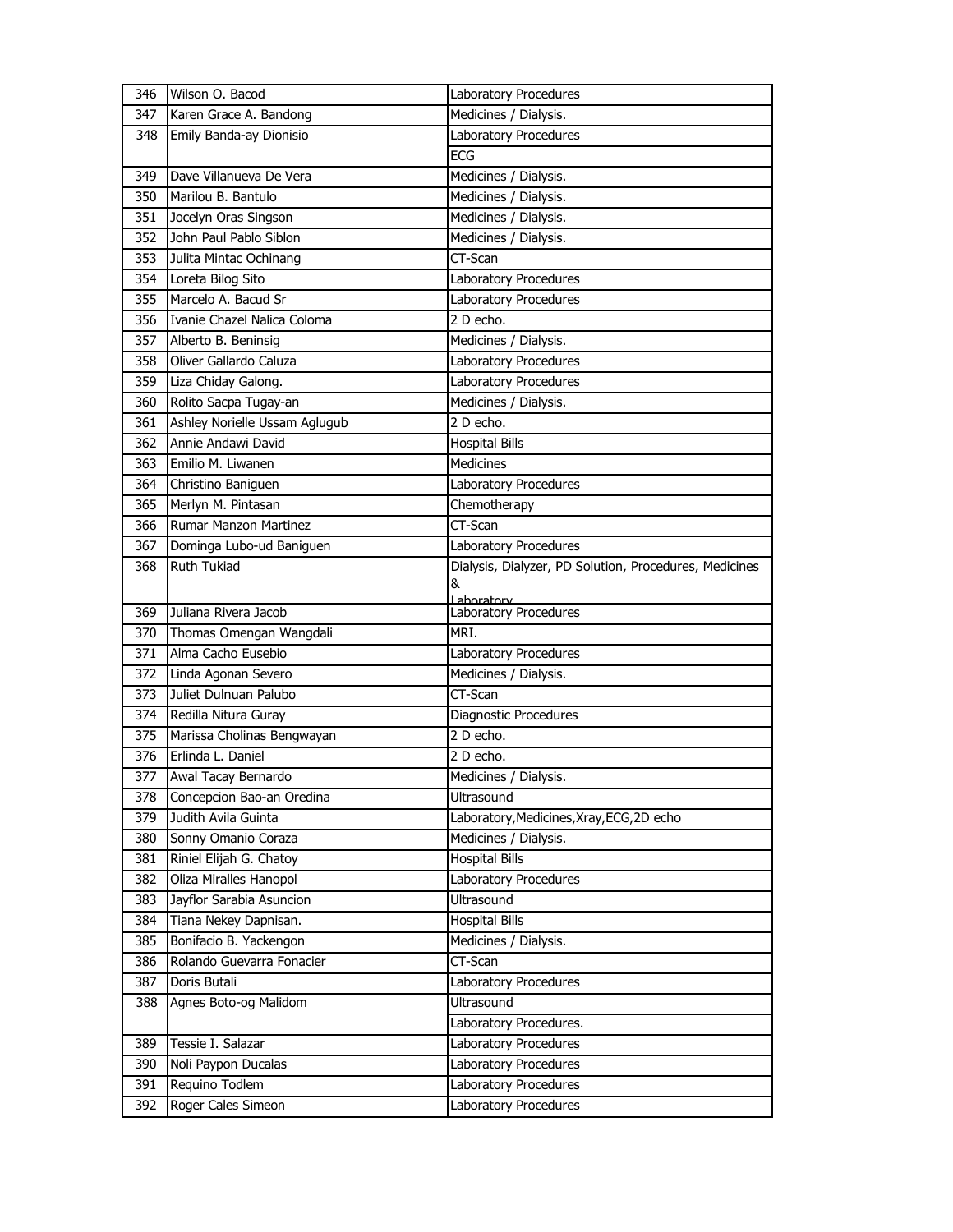| 393 | Evelyn Lubrin Nicer           | Minor OR                                                                  |
|-----|-------------------------------|---------------------------------------------------------------------------|
| 394 | Renato Salguet Ignacio        | CT-Scan.                                                                  |
| 395 | Arnel Dayagan Ballod          | <b>Ultrasound</b>                                                         |
| 396 | Yel Dalmacio Sibaen           | Dialysis, Dialyzer, PD Solution, Procedures, Medicines                    |
|     |                               | &                                                                         |
| 397 | Allan Lagman Pangilinan       | Laboratory<br>ER Bill                                                     |
| 398 | Virginia Agetyeng Bomogao     | ER Bill                                                                   |
| 399 | Ervin Antonio S. Rondaris Jr. | Laboratory Procedures                                                     |
| 400 | Rogelio Lopez Marquez.        | <b>ECG</b>                                                                |
|     |                               | Laboratory Procedures                                                     |
| 401 | Joey L. Dumal-in              | Laboratory Procedures                                                     |
| 402 | Tessie Tong-an                | Hospital Bills                                                            |
| 403 | Tenisha Mei Lomboy            | Laboratory/Procedures/Medicines.                                          |
| 404 | Reynaldo. Yabut Rivera.       | Hospital Bills                                                            |
| 405 | Christopher C. Diaz           | Laboratory/Procedures/Medicines.                                          |
| 406 | Daniel Coyepyep               | Laboratory Procedures                                                     |
| 407 | Aristotle Olayan Oide         | Dialysis, Dialyzer, PD Solution, Procedures, Medicines                    |
|     |                               | &                                                                         |
|     |                               | Laboratory                                                                |
| 408 | Jean Marcos Dulagan           | Ultrasound                                                                |
| 409 | Cynthia P. Oliva              | Laboratory Procedures                                                     |
| 410 | <b>Ruth Tukiad</b>            | <b>Medicines</b>                                                          |
| 411 | Imelda Dacanay Roma           | Laboratory Procedures                                                     |
| 412 | Marites Felipe                | Laboratory Procedures                                                     |
| 413 | Evangeline Bag- Ongan Palaoag | <b>Medicines</b>                                                          |
| 414 | Julita D. Marquez             | Laboratory Procedures                                                     |
|     |                               | <b>ECG</b>                                                                |
| 415 | Jocelyn Nalbog Laigo          | Laboratory Procedures                                                     |
| 416 | Carlos Arida Sr.              | Dialysis, Dialyzer, PD Solution, Procedures, Medicines<br>&               |
| 417 | Oscar T. Pineda               | l aboratory<br>Dialysis, Dialyzer, PD Solution, Procedures, Medicines     |
|     |                               | &                                                                         |
|     |                               | aboratory                                                                 |
| 418 | Victoria Narcise Cunanan.     | Laboratory Procedures                                                     |
| 419 | Alberto Camases Moran         | <b>Medicines</b>                                                          |
| 420 | Gemma Bananal                 | Laboratory Procedures                                                     |
| 421 | Marcia Padalla Beswayan       | Laboratory Procedures                                                     |
| 422 | Pacita Tawas Douglas.         | LABORATORY/BILL/MEDICINE/2DECHO/ULTRASOUND                                |
| 423 | Cesar. Ramirez                | Laboratory Procedures                                                     |
| 424 | Benny Sante Diaz              | EYE EXAMINATIONS                                                          |
| 425 | Lyra M. Allig                 | Laboratory Procedures                                                     |
| 426 | Rosalinda E. Iserio           | Laboratory Procedures                                                     |
| 427 | Donna D. Sarol                | Laboratory Procedures                                                     |
| 428 | Arvin Tom Andaya De Guzman    | CT-Scan                                                                   |
| 429 | Francis Jr. G. Casilen        | Dialysis, Dialyzer, PD Solution, Procedures, Medicines<br>&<br>Laboratory |
| 430 | Emilio Rivera                 | Laboratory Procedures                                                     |
| 431 | Danny Sacla Tagapan           | Laboratory/Procedures/Medicines.                                          |
| 432 | Arvin Tom Andaya De Guzman.   | $CT-Scan$                                                                 |
| 433 | Christine Joy Nava Centeno    | <b>Hospital Bills</b>                                                     |
| 434 | Carmelita Lacdao Lipa         | Laboratory Procedures                                                     |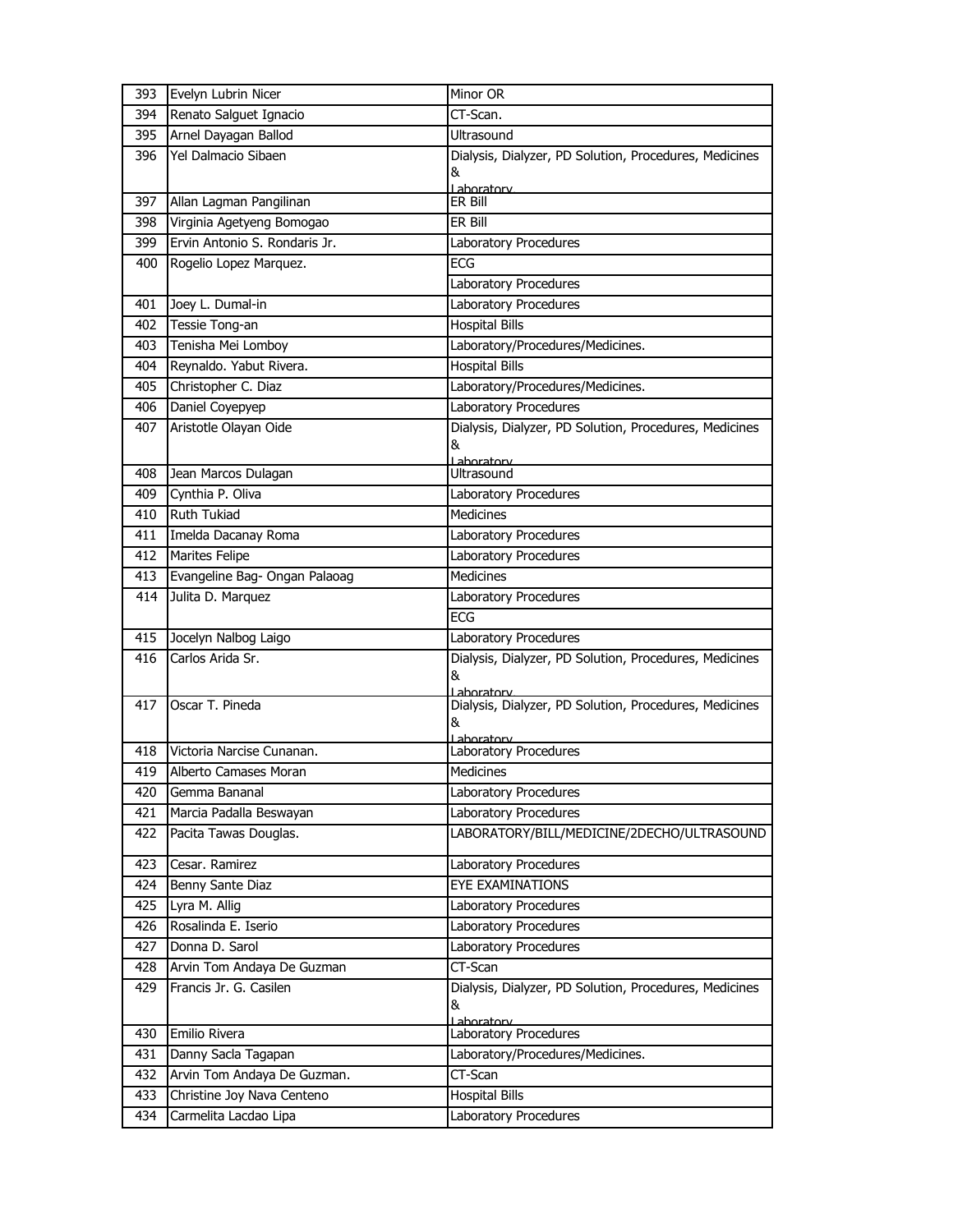|            | 435 Arlene Lyn F. Dario                           | Ultrasound                                                           |
|------------|---------------------------------------------------|----------------------------------------------------------------------|
|            |                                                   | Laboratory Procedures                                                |
| 436        | Melly C. Gaton                                    | Laboratory Procedures                                                |
| 437        | Bernalyn Dammog Songaab                           | Laboratory Procedures.                                               |
| 438        | Annabelle A. Bergavera                            | Laboratory Procedures                                                |
| 439        | Elsie Duran Hagunos                               | Laboratory Procedures                                                |
| 440        | Gemma Continente Ladia                            | Laboratory Procedures                                                |
| 441        | Judith Patyang Madongit                           | Laboratory Procedures                                                |
| 442        | Iluminada Lipa Cacas                              | Laboratory Procedures                                                |
| 443        | Aurora M. Inopia                                  | <b>Hospital Bills</b>                                                |
| 444        | Alberto B. Beninsig                               | Hemodialysis/Medicines/Lab. Procedures.                              |
| 445        | Evangeline Bag- Ongan Palaoag                     | <b>Medicines</b>                                                     |
| 446        | Roger Magalong Billosillo.                        | Laboratory Procedures.                                               |
| 447        | Anabelle Lalong Rodriguez.                        | Medical Assistance / Medicines                                       |
| 448        | Angelica Flores Mendoza                           | Laboratory/Procedures/Medicines.                                     |
| 449        | Linda Agonan Severo                               | <b>Hospital Bills</b>                                                |
|            |                                                   | <b>Ultrasound</b>                                                    |
| 450        | Chris Haley S. Ancheta                            | Laboratory Procedures                                                |
|            |                                                   | Physical Therapy                                                     |
| 451        | Cristobal Pasamic                                 | CT-Scan                                                              |
| 452        | Gladys Regacho Espejo                             | Laboratory/Procedures/Medicines.                                     |
| 453        | Felisa Ngippol Dela Cruz.                         | Laboratory Procedures                                                |
| 454        | Ma. Dolores Cordero Boado                         | Laboratory Procedures                                                |
| 455        | Porifirio D. Duque                                | <b>Hospital Bills</b>                                                |
| 456        | Reynaldo Caluza Dela Paz Iii                      | <b>Hospital Bills</b>                                                |
| 457        | Bobby Aquino Versoza                              | Ultrasound                                                           |
|            |                                                   |                                                                      |
| 458        | Joshua Ico Robeves                                | <b>Hospital Bills</b>                                                |
| 459        | Mary Pallera Makiling.                            | Laboratory/Procedures/Medicines.                                     |
| 460        | Jovelyn Africano Alinan                           | Laboratory/Procedures/Medicines.                                     |
| 461        | Gela Paiso Durante                                | <b>Ultrasound</b>                                                    |
| 462        | Gregorio Pejo Jr                                  | <b>Hospital Bills</b>                                                |
| 463        | Noel Piamonte Tampican                            | Laboratory/Procedures/Medicines.                                     |
| 464        | Jimmy Anciano Leonin                              | CT-Scan                                                              |
| 465        | Alberto P. Pascua.                                | Ultrasound                                                           |
|            |                                                   | <b>ECG</b>                                                           |
| 466        | Elpidio Laungayan Tamayo.                         | Laboratory/Procedures/Medicines.                                     |
| 467        | Romeo Flores.                                     | <b>Medicines</b>                                                     |
| 468        | Editha G. Rosal                                   | Laboratory Procedures                                                |
| 469        | Junjun Pader De Asis                              | Laboratory/Procedures/Medicines.                                     |
| 470        | Janice Montes                                     | Chest X-ray / ECG / Laboratory                                       |
| 471        | Noeme Pio Cadiogan                                | Laboratory Procedures                                                |
| 472        | Donald Lawan                                      | Laboratory Procedures                                                |
| 473        | Jocelyn Francisco Macasaya                        | Laboratory Procedures                                                |
| 474        | Domingo Dulag                                     | <b>Hospital Bills</b>                                                |
| 475        | Annabelle A. Bergavera                            | Laboratory Procedures                                                |
| 476        | Imelda D. Tiago                                   | Chemotherapy Drugs / Hospital Bills/ Medicines /                     |
|            |                                                   | Laboratory Procedures                                                |
| 477        | Lorenzo Cayanan David.                            | Ultrasound                                                           |
| 478<br>479 | Virginia Fernandez Vendiola<br>Heramie W. Padsico | Medicines<br>Chemotherapy / Medicines / Laboratory / Hospital Bills. |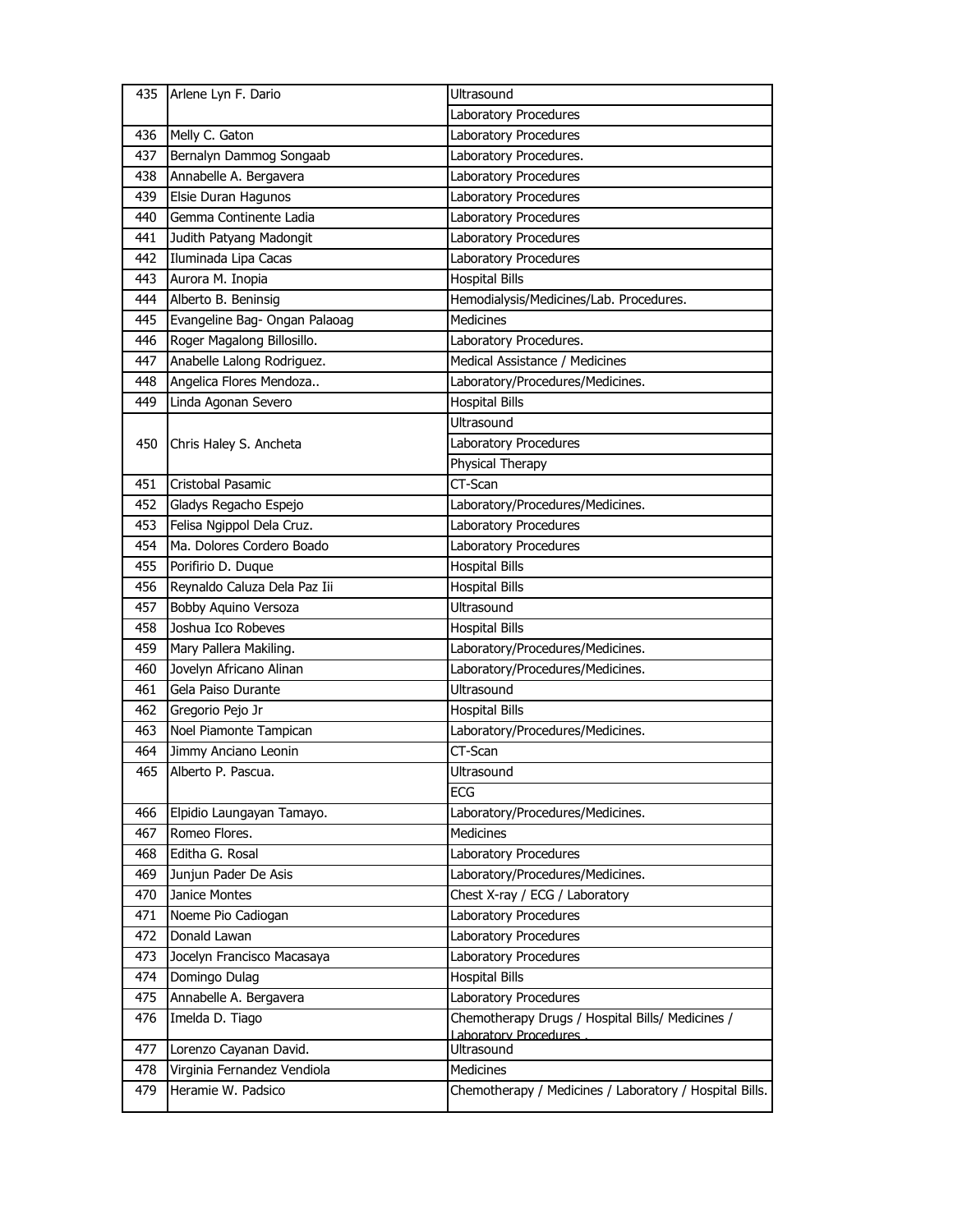| 480        | <b>Alvin Estacio</b>             | CT-Scan                                                                          |
|------------|----------------------------------|----------------------------------------------------------------------------------|
| 481        | Czarina Camille Nalos            | Laboratory Procedures                                                            |
| 482        | Sonny Coraza                     | Laboratory Procedures                                                            |
| 483        | Pascual Benbenen Jr              | Dialyzer                                                                         |
| 484        | <b>Francis Wailan</b>            | Laboratory Procedures                                                            |
| 485        | Satornino Mariano Balabal        | Laboratory/Procedures/Medicines.                                                 |
| 486        | Godofredo Jr Delmas Domilies     | Laboratory Procedures                                                            |
| 487        | <b>Edward Olat</b>               | Laboratory Procedures                                                            |
| 488        | Paul Steve Bueno                 | Laboratory Procedures                                                            |
| 489        | Roger Angway                     | Laboratory Procedures                                                            |
| 490        | Rosalia Balanay Sili.            | Laboratory / Ultrasound / Check up                                               |
| 491        | Delfin D Abad                    | CT-Scan                                                                          |
| 492        | Anita Mercado Macatangay         | Laboratory Procedures                                                            |
| 493        | James May-og Paggi               | <b>Medicines</b>                                                                 |
| 494        | Renato Cabacero Trinidad         | 2 D echo.                                                                        |
| 495        | Remedios Muyano Espino.          | <b>Hospital Bills</b>                                                            |
| 496        | Paula Baccay Basilio             | <b>Ultrasound</b>                                                                |
| 497        | Yuri Lev Sumadchat Kothapally    | Laboratory Procedures                                                            |
| 498        | Shella Mae Paguio                | Laboratory Procedures                                                            |
| 499        | Pedro Tantay Abalos              | Laboratory/Procedures/Medicines.                                                 |
| 500        | Jimelyn Galve Fernandez          | Laboratory/Procedures/Medicines.                                                 |
| 501        | Columbus Langayan                | CT-Scan                                                                          |
| 502        | Hope Elizabeth Balindan          | 2D ECHO / ECG / X-RAY / Medicines                                                |
| 503        | Rosalina Pepino                  | 2 D echo.                                                                        |
| 504        | Lolita Lumague                   | Laboratory/Procedures/Medicines.                                                 |
| 505        | Helen Tayaban Dulnuan            | Laboratory Procedures                                                            |
| 506        | Mercedes Dela Pena Baraoid.      | Laboratory Procedures                                                            |
|            |                                  | Hospital Bill/Laboratory                                                         |
| 507        | Lilibeth 59 Fajardo              | Procedures/Medicines/Diagnostic, Therapeutic &                                   |
| 508        | Beverly Balbina But-ogan Subilla | Rebabilitative Procedures<br>Hospital Bill / Laboratory / Procedures / Medicine. |
| 509        | Tresina Labbot Macario           | Laboratory Procedures                                                            |
| 510        | Saturnino C. De Mesa             | <b>Hospital Bills</b>                                                            |
|            |                                  | <b>Medicines</b>                                                                 |
|            | 511 Medalla Obtinalla Belarmino  | Laboratory Procedures                                                            |
|            |                                  | Ultrasound                                                                       |
| 512        | Rose Lo-oy Bugtong               | Laboratory/Procedures/Medicines.                                                 |
| 513        | Delfin C. Calayon                | Laboratory/Procedures/Medicines.                                                 |
| 514        | Velianueva Ramos Alfonso         | EYE EXAMINATIONS                                                                 |
| 515        | Noemi Erguiza Ladia              | Laboratory Procedures                                                            |
| 516        | Jean-april Luy Dasing            | Laboratory Procedures                                                            |
| 517        | Lito P. Waclin                   | Medicines / Dialysis.                                                            |
|            | Estela Beltran Villanueva        | Dental Procedure                                                                 |
| 518        | Julius Cesar Mendoza             |                                                                                  |
| 519<br>520 | Violeta Carlos Sambrana          | Medicines / Dialysis.<br>CT-Scan                                                 |
| 521        | Violeta Carlos Sambrana          | CT-Scan                                                                          |
| 522        | Edelisa A. Yeban                 | Ultrasound                                                                       |
|            |                                  |                                                                                  |
| 523        | Jose Dasalla                     | MRI.                                                                             |
| 524        | Rowena Galas Valdez              | Laboratory/Procedures/Medicines.                                                 |
| 525        | Juanito Bumahit Buh-ling.        | Laboratory Procedures                                                            |
| 526        | Valentino Lagmay Madera          | <b>Hospital Bills</b>                                                            |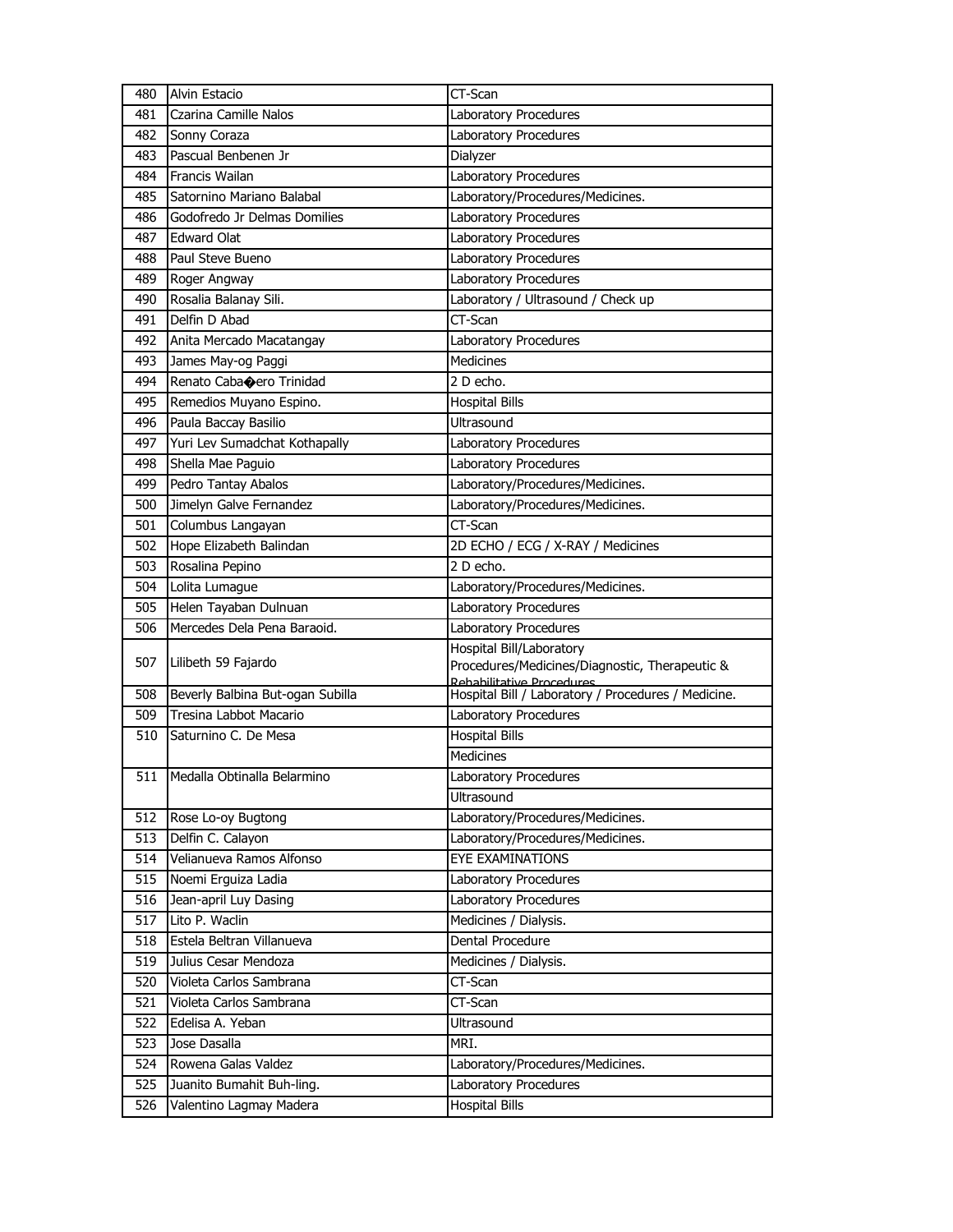| 527 | Augusto Domoguen Bagsan      | Medicines                                              |
|-----|------------------------------|--------------------------------------------------------|
| 528 | Geraldine Perez Farinas      | <b>Ultrasound</b>                                      |
| 529 | Ma. Dolores Cordero Boada    | Ultasound/Laboratory                                   |
| 530 | Rosalinda Rismondo Nardo.    | Laboratory Procedures                                  |
| 531 | Trisha Mae Mejia Plasencia   | Ultrasound.                                            |
| 532 | Randy Limangan Acangan       | Dialysis, Dialyzer, PD Solution, Procedures, Medicines |
|     |                              | &                                                      |
| 533 | Benito Mangaoang Gonzales    | Lahoratory<br>Laboratory Procedures                    |
|     |                              | Ultrasound                                             |
| 534 | Imelda Tiago.                | 3. Chemotherapy / Hospital Bill / Laboratory /         |
|     |                              | Procedures                                             |
|     |                              | / Medicines                                            |
| 535 | Heramie W. Padsico           | Hospital Bill / Laboratory / Procedures / Medicine.    |
| 536 | Ricardo O. Wasing            | Laboratory Procedures                                  |
| 537 | Leonardo Dulnuan Binwag      | <b>Hospital Bills</b>                                  |
| 538 | Norly Frias De Guzman        | CT-Scan                                                |
| 539 | Rosalia Balanay Sili         | Laboratory / Ultrasound / Check up                     |
| 540 | Girlie Bulan Lim             | Laboratory Procedures                                  |
| 541 | Nicodemo Marianog            | Laboratory / Ultrasound / Check up                     |
| 542 | Nicodemo Marianog            | Laboratory / Ultrasound / Check up                     |
| 543 | Francisca Dela Cruz Ico      | Hospital Bill / Laboratory / Procedures / Medicine.    |
| 544 | Roel Camba Baustista         | Hospital Bill / Laboratory / Procedures / Medicine.    |
| 545 | Irene Damasco Balgua         | <b>Hospital Bills</b>                                  |
| 546 | <b>Bertson Tacio Guives</b>  | ER Bill                                                |
| 547 | Wilma P. Laoangen            | <b>Hospital Bills</b>                                  |
| 548 | Josefino Valdepeoa Estimada  | ER Bill                                                |
| 549 | Dionisio Santayana Tondo     | er Bill                                                |
| 550 | Raymond Pira Pableo          | <b>Hospital Bills</b>                                  |
| 551 | Marynade Martinez Granadozin | <b>Hospital Bills</b>                                  |
| 552 | Benjamin Ledda Dacumos       | <b>Medicines</b>                                       |
| 553 | Debbie Bangsilat Bayo        | <b>Hospital Bills</b>                                  |
| 554 | Fatima B. Quema              | <b>Medicines</b>                                       |
| 555 | Bardo D. Bumacas             | Laboratory Procedures                                  |
| 556 | Frederick Esteban Boadilla   | CT-Scan.                                               |
| 557 | Inocencio Pahicnadon         | Medicines                                              |
| 558 | Carlos Flores Campos         | Medicines                                              |
| 559 | Debbie Bangsilat Bayo        | Medicines                                              |
| 560 | Rosalie Mejia Maiquez        | CT-Scan                                                |
| 561 | Rosalie Mejia Maiquez        | CT-Scan                                                |
| 562 | Ma. Dolores Cordero Boado    | Medicines                                              |
| 563 | Lyra Manigo Allig            | Medicines                                              |
| 564 | Teofista Custodio Ambrocio   | <b>Hospital Bills</b>                                  |
| 565 | Honorato Teodoro Domingo     | <b>Hospital Bills</b>                                  |
| 566 | Jovanie Lovisteros Apostol   | <b>Hospital Bills</b>                                  |
| 567 | Jalilah Naga Dipatuan        | <b>Hospital Bills</b>                                  |
| 568 | Teresita Sajor Lindain       | Medicines                                              |
| 569 | Alejandro Rulloda Galang Jr. | <b>Hospital Bills</b>                                  |
| 570 | Virginia Balmonte Gaudia     | CT-Scan                                                |
| 571 | Ruth Tukiad                  | Laboratory Procedures                                  |
| 572 | Helen Bangaoil Sano.         | Ct Simulation / LINAC Treatment.                       |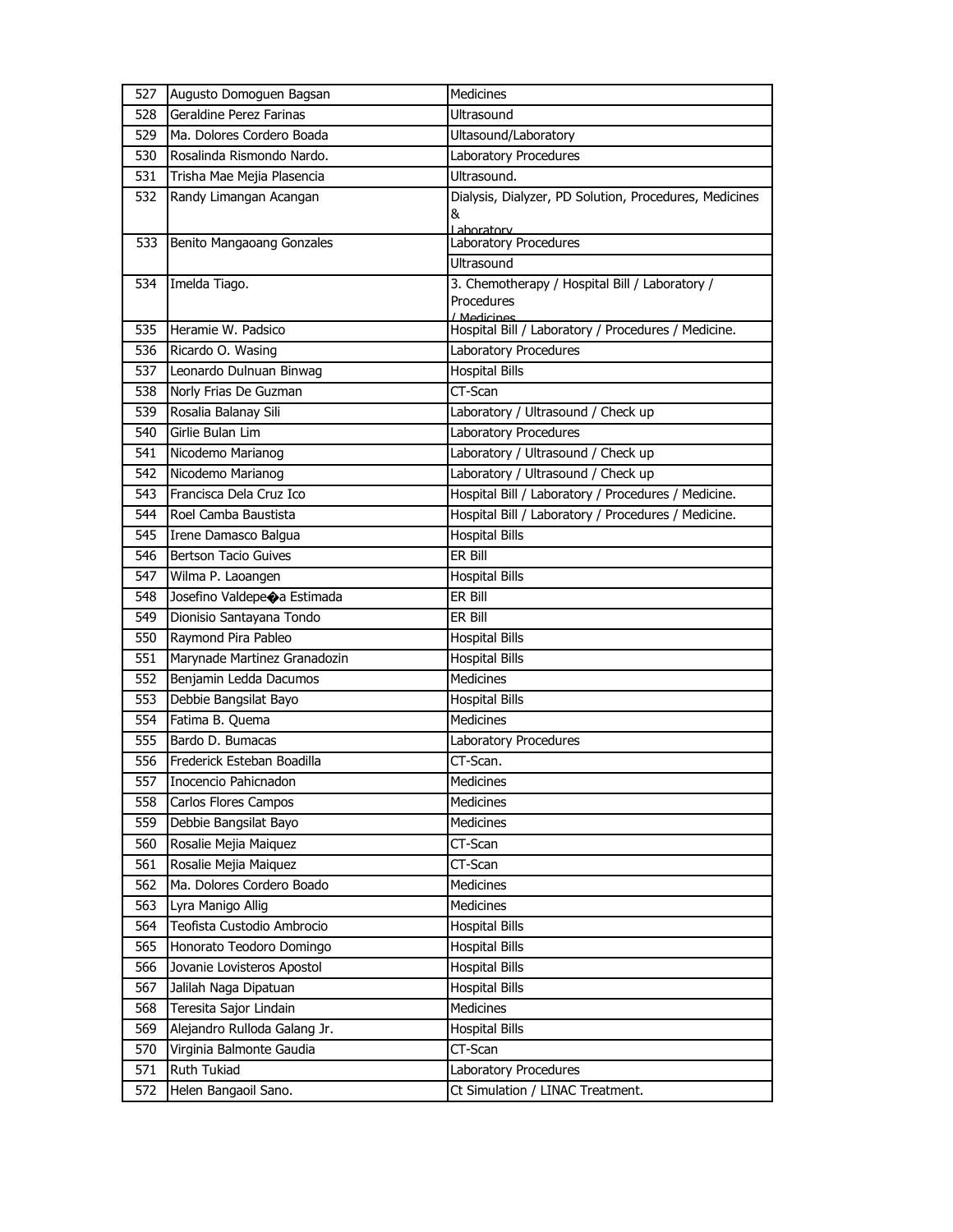| 573 | Gaspar Kinnag Malondon          | Dialysis, Dialyzer, PD Solution, Procedures, Medicines |
|-----|---------------------------------|--------------------------------------------------------|
|     |                                 | &                                                      |
| 574 | Edelisa A. Yeban                | Laboratory<br>Laboratory Procedures.                   |
| 575 | Romeo Cera                      | Laboratory Procedures                                  |
| 576 | Harry F. Aspuria                | Laboratory Procedures                                  |
| 577 | Arnold S. Ngileg                | Dialisis/bill/lab/meds                                 |
| 578 | Napoleon Napadawan              | Dialysis and Medicines.                                |
| 579 | Esther Bitog Balancio           | Laboratory Procedures                                  |
| 580 | Rolando Santos Sese             | Laboratory/Procedures/Medicines.                       |
| 581 | Daniel T. Pontino               | Dialysis and Medicines.                                |
| 582 | Rowena Sumiquiab Domingo        | <b>Hospital Bills</b>                                  |
| 583 | Christopher Raspado             | Laboratory Procedures                                  |
| 584 | Joseph M. Liclic                | <b>Hospital Bills</b>                                  |
| 585 | Valeriano Pedrozo Palapar       | Laboratory Procedures                                  |
| 586 | Felipa Rivera Estacio           | Laboratory/Procedures/Medicines.                       |
| 587 | Felipa Rivera Estacio           | Laboratory/Procedures/Medicines.                       |
| 588 | Elmon Sadcoyan Adiwang          | <b>Hospital Bills</b>                                  |
| 589 | Felipa Rivera Estacio           | Laboratory/Procedures/Medicines.                       |
| 590 | Sherylle Yvonne Hufana Singayan | Laboratory Procedures                                  |
| 591 | Angelita Bagalay Chorachor      | CT-Scan                                                |
| 592 | Bernardo Tacay Awal             | Minor OR/Hospital bill.                                |
| 593 | Zenaida Riola Sampilo           | Laboratory / Ultrasound / Check up                     |
| 594 | Leopoldo Mundo Pascua           | Laboratory Procedures                                  |
| 595 | Donna C. Kalang-ad              | Hemodialysis/Medicines/Lab. Procedures.                |
| 596 | Nena Alis Polo                  | Hemodialysis/Medicines/Lab. Procedures.                |
| 597 | Cesario B. Sapdit               | Hemodialysis/Medicines/Lab. Procedures.                |
| 598 | Sandra Forag                    | Ultrasound                                             |
|     |                                 | X-Ray                                                  |
| 599 | Renato Delos Santos Barlin      | Laboratory Procedures                                  |
| 600 | Vilma Paulino Jacildo           | <b>Ultrasound</b>                                      |
| 601 | Danilo Ancheta Copa             | Laboratory/Procedures/Medicines.                       |
| 602 | Marina Lambinicio Vibas         | Laboratory/Procedures/Medicines.                       |
| 603 | Artemio Dorot Doman             | Medicines                                              |
| 604 | Christian Dave Clores Canero    | Implant                                                |
| 605 | Joana M. Dulay                  | <b>Hospital Bills</b>                                  |
| 606 | Maribel C. Palpagon             | <b>Hospital Bills</b>                                  |
| 607 | Ruel T. Napoles                 | Laboratory/Procedures/Medicines.                       |
| 608 | William Dominguez Petras        | Laboratory Procedures                                  |
| 609 | Rommel Garces Barrientos        | Laboratory Procedures                                  |
| 610 | Ariel Cayabas Rigonan           | <b>Hospital Bills</b>                                  |
| 611 | Eduardo Viloria                 | X-Ray                                                  |
| 612 | Rogelio Pacquing Ancheta.       | Medicines                                              |
| 613 | Ernesto Javier Tamayo.          | <b>Hospital Bills</b>                                  |
| 614 | Perla Data Aquino               | <b>Hospital Bills</b>                                  |
| 615 | Lemar M. Basco                  | <b>Hospital Bills</b>                                  |
| 616 | Gloria Madegyem Amollot         | <b>Hospital Bills</b>                                  |
| 617 | Denver Manew Fetalan            | Medicines                                              |
| 618 | Precy Sulang Celzo              | <b>Hospital Bills</b>                                  |
| 619 | Lyra Manigo Allig               | Laboratory Procedures                                  |
| 620 | Farelane Roldan                 | Laboratory Procedures                                  |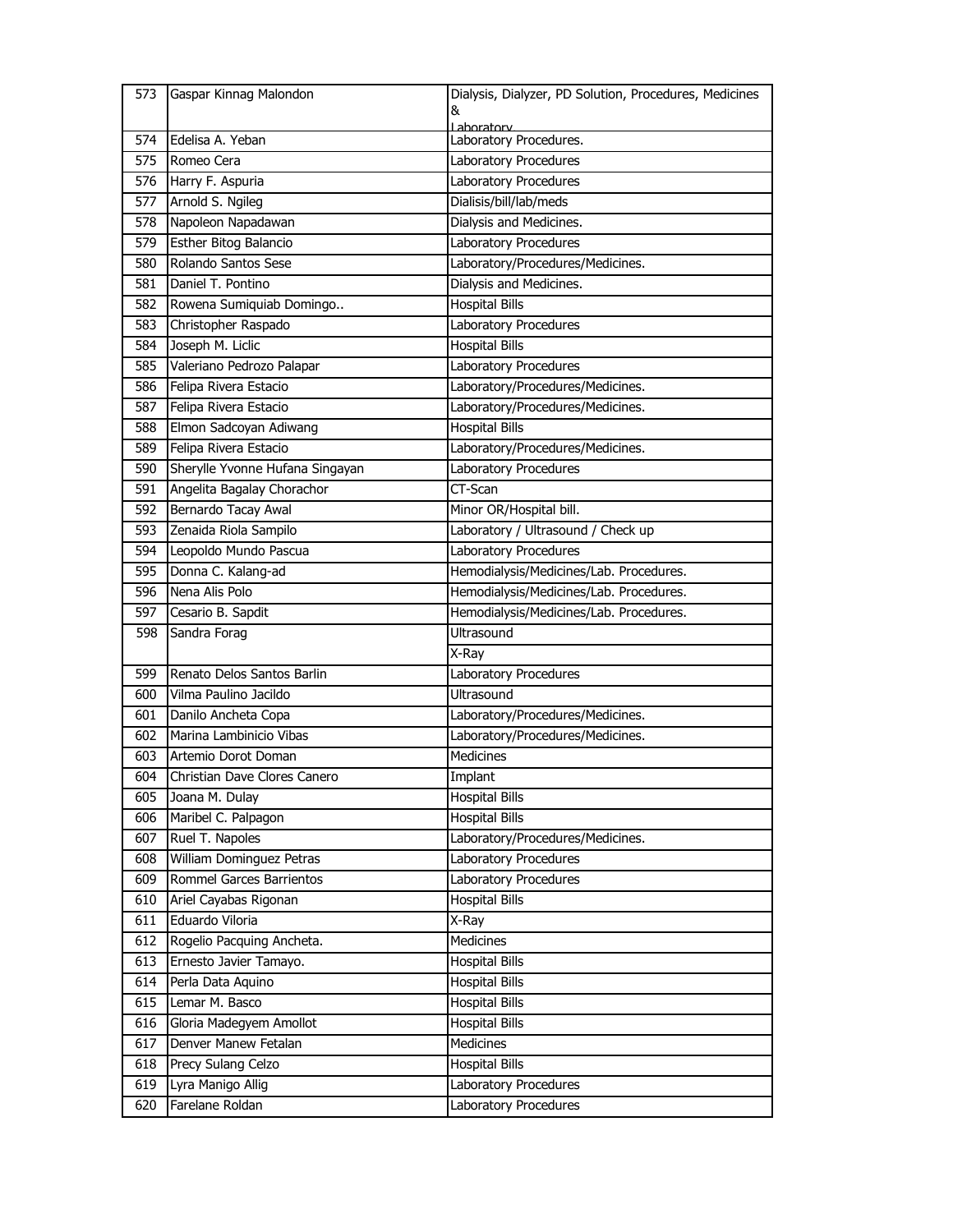| 621 | Nellie Saniatan Salarzon       | <b>Hospital Bills</b>                                                     |
|-----|--------------------------------|---------------------------------------------------------------------------|
| 622 | Arcadio B. Sunico              | Laboratory/Procedures/Medicines.                                          |
| 623 | Nellie Saniatan Salarzon       | <b>Hospital Bills</b>                                                     |
| 624 | Narcisa R. Sunico              | Laboratory/Procedures/Medicines.                                          |
| 625 | Amrah Carisse Pol              | 2 D echo.                                                                 |
| 626 | Flordeliza C. Peralta          | CT-Scan                                                                   |
| 627 | Rosalinda E. Iserio            | Laboratory Procedures                                                     |
| 628 | Aurora Laurence Solis Sese     | X-Ray                                                                     |
| 629 | Mae Ann Cay-as Keligto         | <b>Hospital Bills</b>                                                     |
| 630 | Dick Docyapeo                  | Dialysis, Dialyzer, PD Solution, Procedures, Medicines<br>&<br>Laboratory |
| 631 | Joseph Diones Cura             | Dialysis, Dialyzer, PD Solution, Procedures, Medicines<br>&<br>Laboratory |
| 632 | <b>Remedios Mamerto Nares</b>  | Peritoneal Dialysis                                                       |
| 633 | Jacinta L. Baniasen            | CT-Scan                                                                   |
| 634 | Cristita Obra Ferrer           | Laboratory Procedures                                                     |
| 635 | Edison Malan-os Olod Sr.       | Laboratory Procedures                                                     |
| 636 | Frederick T. Douglas           | Laboratory/Procedures/Medicines.                                          |
| 637 | Francisco I. Misono            | Medicines                                                                 |
| 638 | David Nimer Mangaoang          | Laboratory/Procedures/Medicines.                                          |
| 639 | Juliet Palitayan Aquien        | <b>Hospital Bills</b>                                                     |
| 640 | Asuncion D. Liked              | Laboratory Procedures                                                     |
| 641 | Jaime B. Almonte               | Laboratory Procedures                                                     |
| 642 | Rose Ann Antonio Padaco        | <b>Hospital Bills</b>                                                     |
| 643 | Rashid Andrie F. Partible      | <b>Medicines</b>                                                          |
| 644 | Felisa Olsim Cabaling          | <b>Hospital Bills</b>                                                     |
| 645 | Abner Marc Manangan Rahim      | Laboratory/Procedures/Medicines.                                          |
| 646 | Dalton Taplin Aglasi           | Diagnostic & Lab. Procedures, Dialysis, Medicines &<br>Hospital Bills.    |
| 647 | Lucrecia M. Prieto             | Laboratory/Procedures/Medicines.                                          |
| 648 | Francisco Paquinto Camaluna    | Therapy                                                                   |
| 649 | Eduardo Viloria                | X-Ray                                                                     |
| 650 | Allan Secretario Malaguino     | <b>Hospital Bills</b>                                                     |
| 651 | Renato Salguet Ignacio         | CT Scan.                                                                  |
| 652 | Emilio Monkatang Liwanen       | Medicines                                                                 |
| 653 | Felipe Bao-an Bag-oyen         | Laboratory/Procedures/Medicines.                                          |
| 654 | Edgar Pagaduan Mabitasan       | <b>Hospital Bills</b>                                                     |
| 655 | Jaime Bazan Lamigo             | Laboratory Procedures.                                                    |
| 656 | Dennis Marcos Atiwag           | <b>Hospital Bills</b>                                                     |
| 657 | Gloria. Agbuya Juan.           | <b>Hospital Bills</b>                                                     |
| 658 | Zairene Miel Estrada Paren     | <b>Medicines</b>                                                          |
| 659 | Anaceto Laguardia Gabutero     | CT Scan / Laboratory / Medicine.                                          |
| 660 | Laurence Flores Merlin         | <b>Hospital Bills</b>                                                     |
| 661 | Angela Soriano Kungo           | CT-Scan                                                                   |
| 662 | Alfredo Veniegas Nogales       | X-Ray                                                                     |
| 663 | Warly Lubongan Ancheta, Jr     | <b>Hospital Bills</b>                                                     |
| 664 | Lupe Ribo Quimbo               | Ultrasound                                                                |
| 665 | Kizea Avril Morales Bartocillo | <b>Hospital Bills</b>                                                     |
| 666 | Tony Alo Castro                | Medicines                                                                 |
| 667 | Jaclyn Jade Gamayon Padilla    | Ultrasound.                                                               |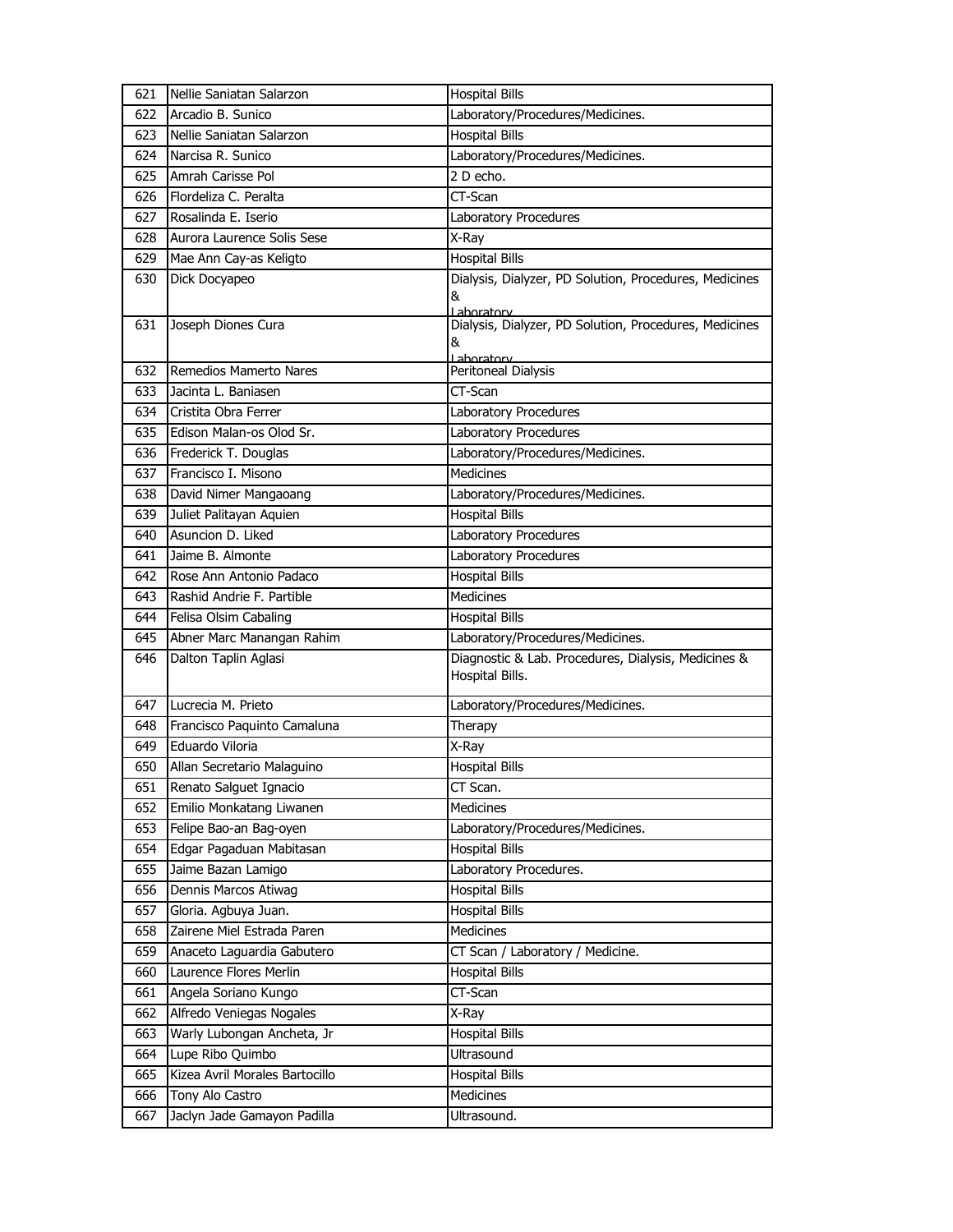|     | Talban Comedes Bitayan                                | CT-Scan                                         |
|-----|-------------------------------------------------------|-------------------------------------------------|
| 669 | John Angyab Wallang                                   | Laboratory Procedures                           |
| 670 | Edison Malan-os Olod Sr.                              | <b>Medicines</b>                                |
| 671 | Roland Macaraeg Novillos                              | Laboratory/Procedures/Medicines.                |
| 672 | Marcelo Ceverza Cereno                                | Laboratory Procedures                           |
| 673 | Gorospe Licudo Liberty                                | <b>Medicines</b>                                |
| 674 | Hydee Ricardo Delos Reyes                             | Laboratory Procedures                           |
| 675 | Manny De Vera Caldito                                 | Laboratory Procedure / Diagnostic Procedures    |
|     |                                                       | Ultrasound / Mammography                        |
| 676 | Rowena Mabiasan Quiadez                               | Laboratory Procedures                           |
| 677 | Mechaiah Mangay-at Sicdadoy                           | X-Ray                                           |
| 678 | Mercedes Rosario                                      | Laboratory Procedures                           |
| 679 | Lea Acebuche Lipata                                   | <b>Hospital Bills</b>                           |
| 680 | Charlene Joice Malinas Akia                           | Laboratory/Procedures.                          |
| 681 | Lydia Payo-os Ruiz                                    | Laboratory/Procedures/Medicines.                |
| 682 | Kenneth Lloyd Adriano Fortes                          | <b>Ultrasound</b>                               |
| 683 | Sharon Dalida Esplana                                 | Laboratory Procedures                           |
| 684 | John Dipas Balasya                                    | <b>Hospital Bills</b>                           |
| 685 | John Dipas Balasya                                    | <b>Hospital Bills</b>                           |
| 686 | Jennifer Dig-awan Cabalfin                            | <b>Medicines</b>                                |
| 687 | Renato Borilla Molines                                | Laboratory Procedures                           |
| 688 | Julie Olowan Atiwag                                   | <b>Hospital Bills</b>                           |
| 689 | Marcos Napiza                                         | Ultrasound                                      |
| 690 | Bella Munoz Arenas                                    | Laboratory Procedures                           |
| 691 | Rosario Guadamor                                      | Laboratory Procedures                           |
| 692 | Ma. Cecilia Romarate Lomboy                           | Peritoneal Dialysis                             |
|     |                                                       |                                                 |
| 693 | Johnard Antonio Palasi                                | <b>Medicines</b>                                |
| 694 | Jacildo Paulino Vilma                                 | <b>HOSPITAL BILLS*</b>                          |
| 695 | Leonida Carlos Bacsal                                 | Laboratory Procedures                           |
| 696 |                                                       | <b>EEG</b>                                      |
| 697 | Zhenley Kyle Ordono Andaya<br>Analyn Doblon Francisco | CT-Scan                                         |
| 698 | Nida Quezon Ronquillo                                 | <b>Hospital Bills</b>                           |
| 699 | Carlito Bustarde Ferrer.                              | Laboratory Procedures                           |
| 700 | Aida Reyes Fernando.                                  | Laboratory and Medicines                        |
| 701 | Melyn Rose Rizaga Dela Cruz                           | X-Ray                                           |
| 702 | Eduviges Petras Corona                                | Laboratory Procedures                           |
| 703 | Alberto Mandinguiado Salas                            | Laboratory and Medicines                        |
| 704 | Angelito Refullesa Espago                             | Medicines                                       |
| 705 | Christian Capua Zamudlo                               | Laboratory Procedures                           |
| 706 | Jane Ann Domingo Arevalo                              | Laboratory/Diagnostic Procedure                 |
| 707 | Rhenabel V. Caguioa                                   | Chemotherapy, Dietary, Laboratory and Medicines |
| 708 | Marciana Tomeg Balusdan                               | Laboratory Procedures                           |
| 709 | Amielyn Paganao Linggayo                              | <b>Hospital Bills</b>                           |
| 710 | Lolita Evangelista Fomocod                            | <b>Hospital Bills</b>                           |
| 711 | Marlon Almenario Tuscano                              | Laboratory Procedures                           |
| 712 | Nida Dela Pena Daniel                                 | Laboratory Procedures                           |
| 713 | Domingo Talicab Macyon                                | Laboratory Procedures                           |
| 714 | Juliet Rabang Asuncion                                | CT-Scan                                         |
| 715 | Mario Eslao                                           | Laboratory Procedures                           |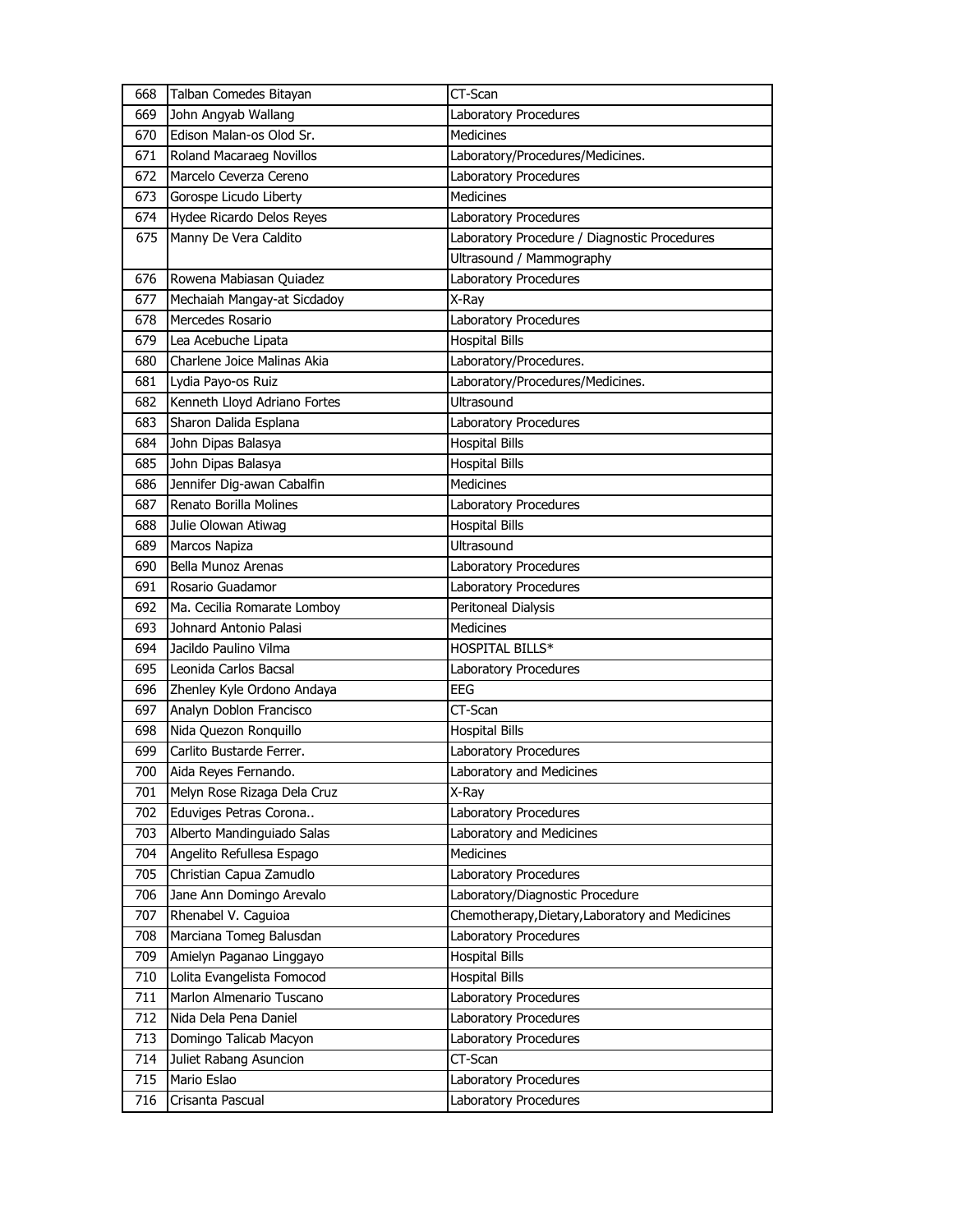| 717 | Marie Gina Atilano De Guzman   | Laboratory Procedures                               |
|-----|--------------------------------|-----------------------------------------------------|
| 718 | Editha Cabunias Parrocha       | Laboratory Procedures                               |
| 719 | Paul Nelson Fideles            | Hospital Bill / Laboratory / Procedures / Medicine. |
| 720 | Mharnette Cecil Ekid Gayados   | Laboratory Procedures                               |
| 721 | Jean Marcos Dulagan            | Laboratory Procedures                               |
| 722 | Leonie Rimando                 | Laboratory Procedures                               |
| 723 | Elena Rivera Octaviano         | Laboratory/Procedures/Medicines.                    |
| 724 | Manny De Vera Caldito          | <b>Medicines</b>                                    |
| 725 | Francis Dungo Nery             | <b>Medicines</b>                                    |
| 726 | Delfina Francisco Nemedez      | Laboratory Procedures                               |
| 727 | Pacita T. Douglas              | <b>Medicines</b>                                    |
| 728 | Ofelia Sapi Tanguilig          | Chest CT-Scan with Contrast                         |
| 729 | Generoso Hufalar Almirol       | <b>Medicines</b>                                    |
| 730 | Ofelia Sapi Tanguilig          | Chest CT-Scan with Contrast                         |
| 731 | Bernadette Ferrer Alicna       | <b>Hospital Bills</b>                               |
| 732 | Patricia Copas Maiyao          | <b>Hospital Bills</b>                               |
| 733 | Donabelle M. Abo-abo           | <b>Hospital Bills</b>                               |
| 734 | Merly Selisana Notap Amoguis   | <b>Hospital Bills</b>                               |
| 735 | Rodolfo De Vera Evaristo       | Peritoneal Dialysis                                 |
| 736 | Francis Dungo Nery             | Medicines                                           |
| 737 | Grey C. Bie                    | <b>Hospital Bills</b>                               |
| 738 | Pacita Padilla Bernales        | <b>Medicines</b>                                    |
| 739 | Julie Bangtowan Utang          | <b>Hospital Bills</b>                               |
| 740 | Felomina Bague Bausa           | <b>Hospital Bills</b>                               |
| 741 | Jorge Avila Camba              | Laboratory Procedures                               |
| 742 | Andres Jr. Mana-a Agetyeng     | Laboratory Procedures                               |
| 743 | Pacita D. Masing               | <b>Medical Assistance</b>                           |
| 744 | George B. Calara               | Laboratory Procedures                               |
| 745 | Frances Tabangcura Tinaza      | Laboratory/Blood Chem/BUN/Mammogram/Breast          |
|     |                                | Ultrasound                                          |
| 746 | Lito P. Waclin                 | Hemodialysis/Medicines/Lab. Procedures.             |
| 747 | Teresa Gatchalian Eslao        | Laboratory Procedures                               |
| 748 | Bernadette Cristobal Lucero    | <b>Hospital Bills</b>                               |
| 749 | Lydia Paredes Esteban          | <b>Hospital Bills</b>                               |
| 750 | Rodrigo Revila Diamale         | <b>Hospital Bills</b>                               |
| 751 | Josephine Marie Cornel La Pena | <b>Hospital Bills</b>                               |
| 752 | Jerrymay Palitog Baldo         | <b>Hospital Bills</b>                               |
| 753 | Jonel B. Crispin               | <b>Medicines</b>                                    |
| 754 | Godofredo Garcia               | Dialyzer                                            |
| 755 | Marciana Pasingan Sabado       | CT-Scan                                             |
| 756 | Sixto Caballero Perez          | Medicines                                           |
| 757 | Bobby Piguro Doroteo           | <b>Hospital Bills</b>                               |
| 758 | Precy Sulang Celzo             | Radiation / Laboratory Procedure / Medicines.       |
| 759 | Marcela Baw-an Balutoc         | Laboratory/Procedures/Medicines.                    |
| 760 | Rex O. Balangitan              | X-RAY.                                              |
| 761 | Felipa Canipas Bawing          | Xray / ECG / Ultrasound                             |
| 762 | Jomel Serquina Garcia          | Laboratory Procedures.                              |
| 763 | Kizea Avril Morales Bartocillo | <b>Hospital Bills</b>                               |
| 764 | Jocelyn Miguel                 | Medicines                                           |
| 765 | Jocelyn Miguel                 | <b>Hospital Bills</b>                               |
| 766 | Kenneth Vladimir Coronacion    | <b>Hospital Bills</b>                               |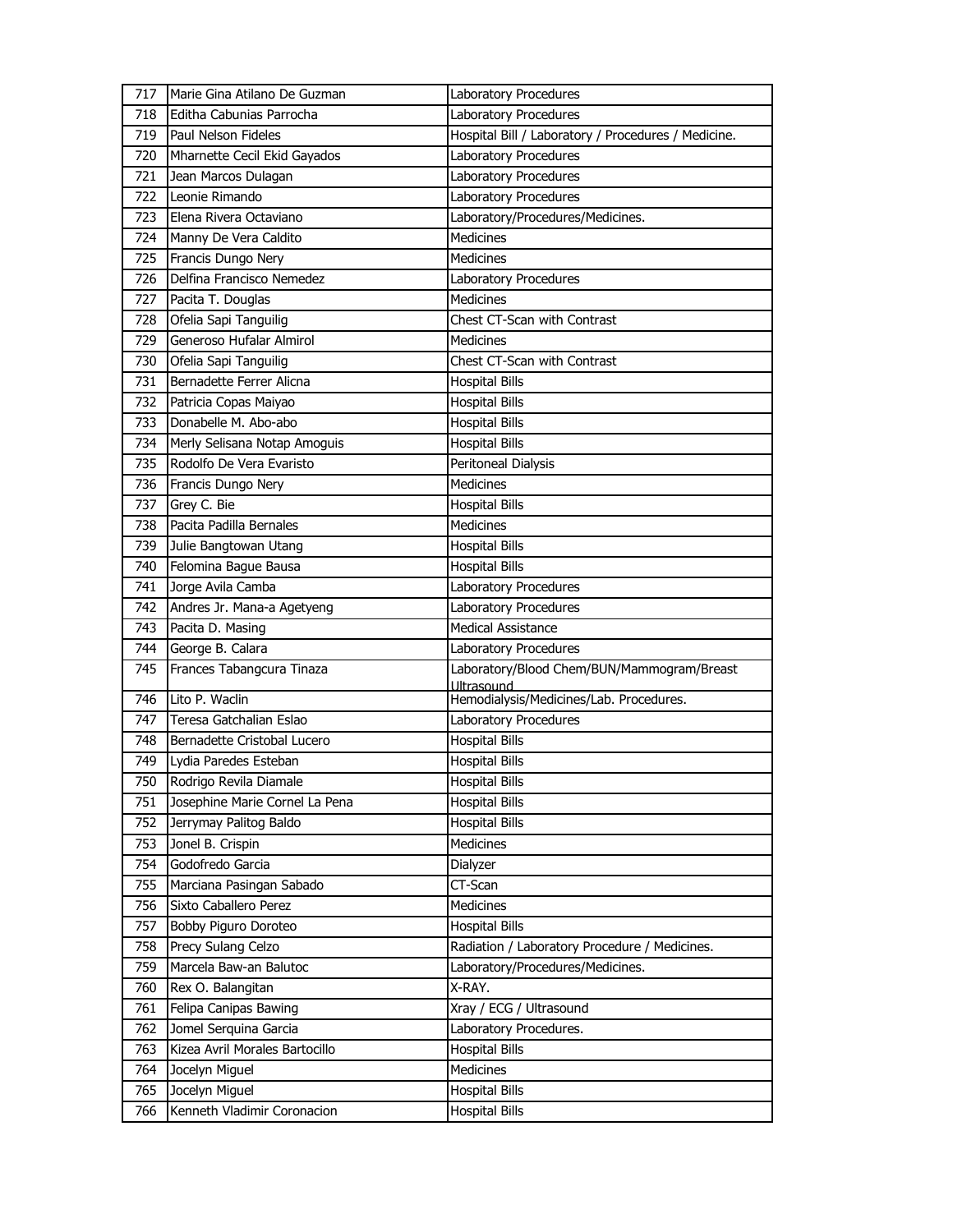| 767 | Galo Tadina Penaflor          | <b>Hospital Bills</b>                                                |
|-----|-------------------------------|----------------------------------------------------------------------|
| 768 | Melinda Rejuso Enosa          | <b>Hospital Bills</b>                                                |
| 769 | Israel Lapitan Balase         | <b>Hospital Bills</b>                                                |
| 770 | Jackson P. Ossic              | Laboratory/Procedures/Medicines.                                     |
| 771 | Artemio Dorot Doman           | <b>Medicines</b>                                                     |
| 772 | Inocencio Pahicnadon          | Laboratory/Procedures/Medicines.                                     |
| 773 | Lin Yu Tsair-yunn             | <b>Medicines</b>                                                     |
| 774 | Lin Yu Tsair-yunn             | <b>Hospital Bills</b>                                                |
| 775 | Belinda Luis Eteng            | Laboratory/Procedures/Medicines.                                     |
| 776 | Madeline P. Labuni            | Medicines                                                            |
| 777 | Madeline P. Labuni            | <b>Hospital Bills</b>                                                |
| 778 | Juliet Banayos Batara         | Laboratory Procedures                                                |
| 779 | Ariston Asio Beting           | Laboratory Procedures                                                |
| 780 | Editha Cabunias Parrocha      | Laboratory Procedures                                                |
| 781 | Daniel Falag-ey               | Laboratory Procedures                                                |
| 782 | Ross Adrian Malinao Benavidez | <b>Hospital Bills</b>                                                |
| 783 | Mary Ann Ferrer Sagurit       | Laboratory Procedures                                                |
| 784 | Paula Baccay Basilio          | Laboratory/Procedures/Medicines.                                     |
| 785 | Connie De Vera Soriano.       | Laboratory Procedures                                                |
| 786 | Julie Ann Urap Bergado        | <b>Hospital Bills</b>                                                |
| 787 | Jovita Lopez Ringais          | <b>Hospital Bills</b>                                                |
| 788 | Jhunas U. Castro              | <b>Medicines</b>                                                     |
| 789 | Joseph Reyes Tadano           | <b>Hospital Bills</b>                                                |
| 790 | Christino Gueneden Baniguen   | <b>Medicines</b>                                                     |
| 791 | Dominga Lubo-ud Baniguen      | <b>Medicines</b>                                                     |
| 792 | Solina B. Alalag              | Medicines                                                            |
| 793 | Ma. Cecilia Romarate Lomboy   | Peritoneal Dialysis                                                  |
| 794 | John B. Mang-usan             | Peritoneal Dialysis                                                  |
| 795 | Irene Ekid Agustin.           | Laboratory Procedures                                                |
| 796 | Fareed Navarra Oquendo        | Medicines                                                            |
| 797 | David Tamayo Vallente.        | X-Ray                                                                |
| 798 | Fe Encio Antolin              | <b>Hospital Bills</b>                                                |
| 799 | Alberto Suing Dungca Jr.      | Dialysis, Dialyzer, PD Solution, Procedures, Medicines               |
|     |                               | &                                                                    |
| 800 | Allan N. Vidad                | Dialysis, Dialyzer, PD Solution, Procedures, Medicines               |
|     |                               | &                                                                    |
|     |                               | l ahoratory                                                          |
| 801 | Amor Cahanap                  | Dialysis, Dialyzer, PD Solution, Procedures, Medicines<br>&          |
|     |                               | Laboratory                                                           |
| 802 | April Vicente Sakiwat         | Dialysis, Dialyzer, PD Solution, Procedures, Medicines               |
|     |                               | &<br>Laboratory                                                      |
| 803 | Bernard Basilio               | Dialysis, Dialyzer, PD Solution, Procedures, Medicines               |
|     |                               | &                                                                    |
| 804 | Chritie Ayn Cayad-an          | Lahoratory<br>Dialysis, Dialyzer, PD Solution, Procedures, Medicines |
|     |                               | &                                                                    |
|     |                               | Laboratory                                                           |
| 805 | Daniel Coyepyep               | Dialysis, Dialyzer, PD Solution, Procedures, Medicines<br>&          |
|     |                               | Laboratory                                                           |
| 806 | Daniel Ta-ao Pontino Sr.      | Dialysis, Dialyzer, PD Solution, Procedures, Medicines               |
|     |                               | &<br><u>Lahoratorv</u>                                               |
|     |                               |                                                                      |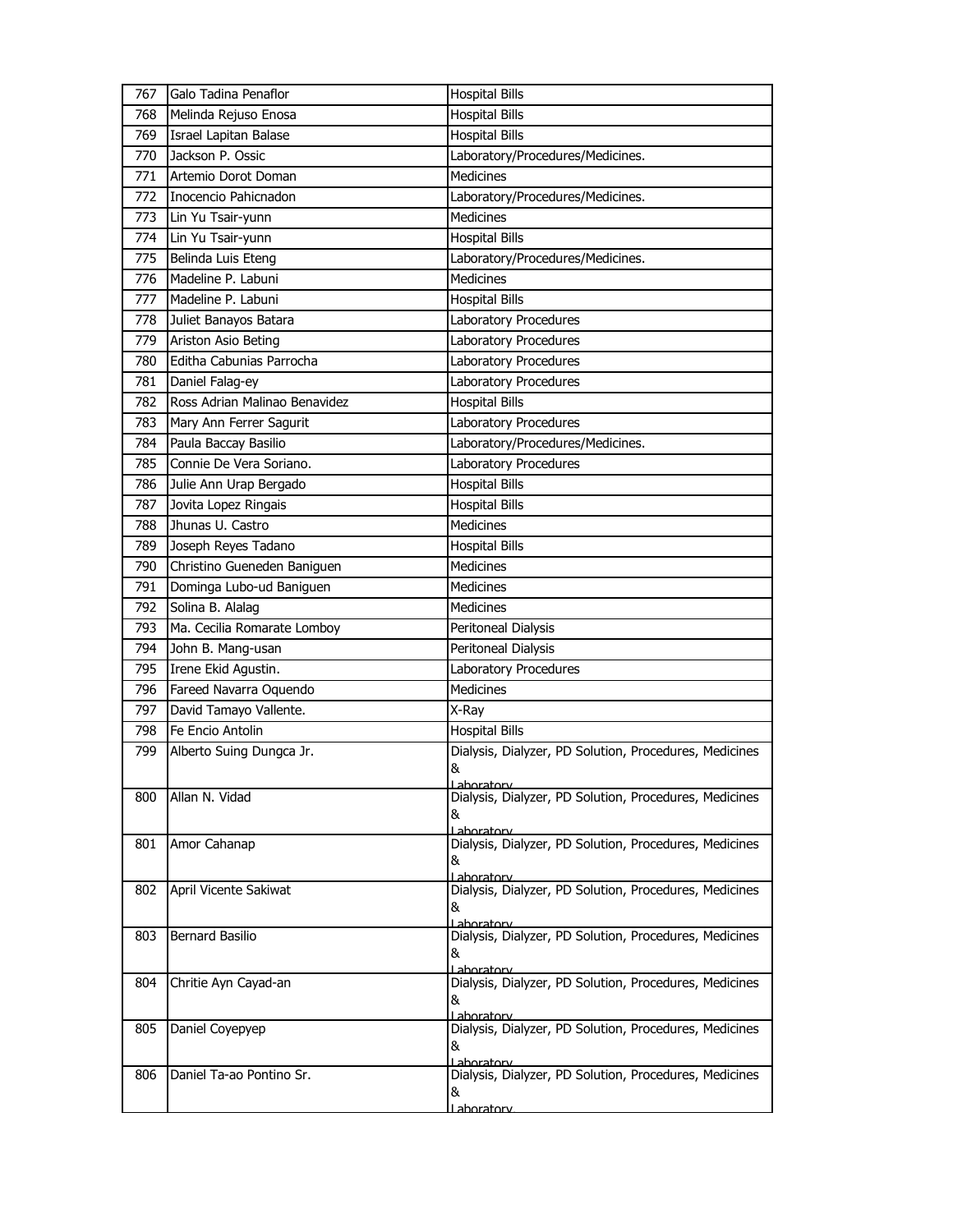| 807 | Danny Sacla Tagapan             | Dialysis, Dialyzer, PD Solution, Procedures, Medicines<br>&<br>aboratory          |
|-----|---------------------------------|-----------------------------------------------------------------------------------|
| 808 | Donald Frank K. Tamiray         | Dialysis, Dialyzer, PD Solution, Procedures, Medicines<br>&<br>Laboratory         |
| 809 | Donna D. Sarol                  | Dialysis, Dialyzer, PD Solution, Procedures, Medicines<br>&<br>Laboratory         |
| 810 | Edgar Balmonte Ducusin          | Dialysis, Dialyzer, PD Solution, Procedures, Medicines<br>&<br>Laboratory         |
| 811 | Julian Mella Elequin            | ECG                                                                               |
| 812 | <b>Edward Olat</b>              | Dialysis, Dialyzer, PD Solution, Procedures, Medicines<br>&<br>Laboratory         |
| 813 | Elizabeth Dalmin Lachica        | Dialysis, Dialyzer, PD Solution, Procedures, Medicines<br>&<br>Laboratory         |
| 814 | Erly Walinchan Dumansi          | Dialysis, Dialyzer, PD Solution, Procedures, Medicines<br>&<br>Laboratory         |
| 815 | Estrellita Nisperos Jacob       | Dialysis, Dialyzer, PD Solution, Procedures, Medicines<br>&<br>Laboratory         |
| 816 | Federico Espiritu Jr.           | Dialysis, Dialyzer, PD Solution, Procedures, Medicines<br>&<br>Laboratory         |
| 817 | Leonardo Sr. De Guzman Celindro | <b>Hospital Bills</b>                                                             |
| 818 | Felipe D. Bagbag Sr.            | Dialysis, Dialyzer, PD Solution, Procedures, Medicines<br>&<br>Laboratory         |
| 819 | Florante O. Astudillo           | Dialysis, Dialyzer, PD Solution, Procedures, Medicines<br>&<br>Lahoratory         |
| 820 | James Cablinan Ballogat         | Dialysis, Dialyzer, PD Solution, Procedures, Medicines<br>&<br>l ahoratorv        |
| 821 | Jane Martin                     | Dialysis, Dialyzer, PD Solution, Procedures, Medicines<br>&<br>Laboratory         |
| 822 | Jordan D. Mico                  | Dialysis, Dialyzer, PD Solution, Procedures, Medicines<br>&<br><u>l aboratorv</u> |
| 823 | Karen Grace A. Bandong          | Dialysis, Dialyzer, PD Solution, Procedures, Medicines<br>&<br>I aboratory        |
| 824 | Kennedy Olman                   | Dialysis, Dialyzer, PD Solution, Procedures, Medicines<br>&<br>Laboratory         |
| 825 | Licinia Estoque Ducalang        | Dialysis, Dialyzer, PD Solution, Procedures, Medicines<br>&<br>Laboratory         |
| 826 | Linda Pedrito                   | Dialysis, Dialyzer, PD Solution, Procedures, Medicines<br>&<br><u>l aboratorv</u> |
| 827 | Linda Agonan Severo             | Dialysis, Dialyzer, PD Solution, Procedures, Medicines<br>&<br>Laboratory         |
| 828 | Mariejoy Ligudon                | Dialysis, Dialyzer, PD Solution, Procedures, Medicines<br>&<br>Laboratory         |
| 829 | Marilou B. Bantulo              | Dialysis, Dialyzer, PD Solution, Procedures, Medicines<br>&<br>Laboratory         |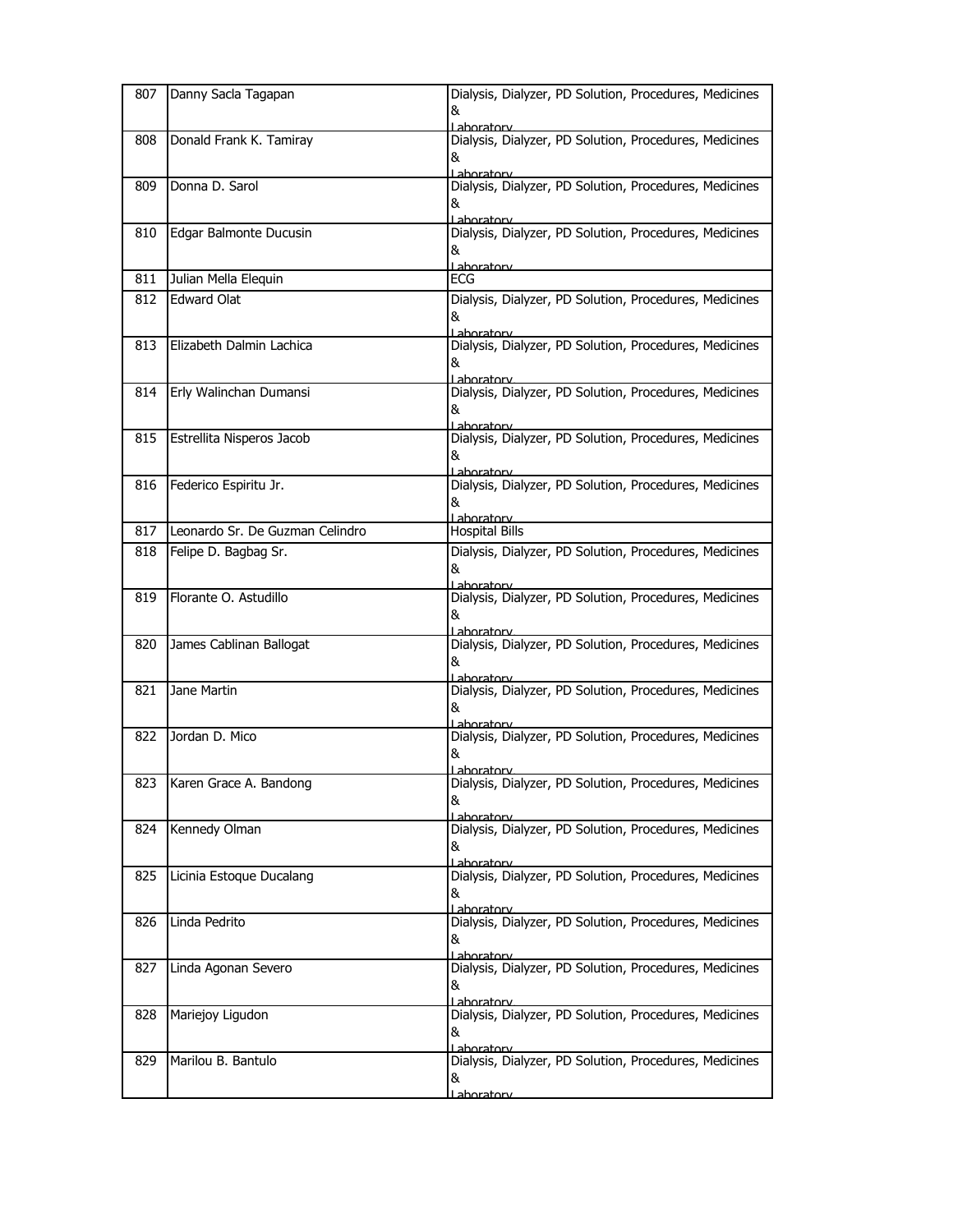| 830        | Patricio Gayudan Cat-ag                             | Dialysis, Dialyzer, PD Solution, Procedures, Medicines                     |
|------------|-----------------------------------------------------|----------------------------------------------------------------------------|
|            |                                                     | &                                                                          |
| 831        | Rafael P. Montes                                    | l aboratory<br>Dialysis, Dialyzer, PD Solution, Procedures, Medicines      |
|            |                                                     | &                                                                          |
|            |                                                     | Laboratory<br>Dialysis, Dialyzer, PD Solution, Procedures, Medicines       |
| 832        | Saturmina M. Iguet                                  | &                                                                          |
|            |                                                     | Laboratory                                                                 |
| 833        | Sonny Omanio Coraza                                 | Dialysis, Dialyzer, PD Solution, Procedures, Medicines                     |
|            |                                                     | &<br>l aboratory                                                           |
| 834        | Veneranda Murillo                                   | Dialysis, Dialyzer, PD Solution, Procedures, Medicines                     |
|            |                                                     | &                                                                          |
| 835        | Henry Dela Pena Sansano                             | Laboratory<br>Laboratory/Procedures/Medicines.                             |
| 836        | Wilma P. Laoangen                                   | Dialyzer                                                                   |
| 837        | Rosemarie Tulio Munar                               | Laboratory/Procedures/Medicines.                                           |
| 838        | Ignacio Elwas Luken                                 | Laboratory Procedures                                                      |
| 839        | Czarina Camille Nalos                               | Medicines                                                                  |
| 840        | Reynaldo Salinas Ebatados                           | <b>Hospital Bills</b>                                                      |
| 841        | Julie Dang-i Atiwag                                 | <b>Hospital Bills</b>                                                      |
| 842        | Ronald Pasag Marigmen                               | <b>Medicines</b>                                                           |
| 843        | Antonio Ngoy-ngoy Hummiwat                          | <b>Hospital Bills</b>                                                      |
| 844        | Jay-r Gam-a                                         | Medicines                                                                  |
| 845        | Jose Dasalla                                        | <b>Hospital Bills</b>                                                      |
| 846        | Hordan Willy Montino                                | <b>Hospital Bills</b>                                                      |
| 847        | Fausta Modesto Montes                               | <b>Hospital Bills</b>                                                      |
| 848        | Sonia Omesto Wong                                   | <b>Medicines</b>                                                           |
| 849        | Hipolito Gapuz Ramos                                | <b>Medicines</b>                                                           |
|            |                                                     | <b>ECG and Medicine</b>                                                    |
|            |                                                     |                                                                            |
|            |                                                     |                                                                            |
| 850        | Bless Jingle Anden Garcia                           | Laboratory/Procedures/Medicines.                                           |
|            |                                                     | X-Ray                                                                      |
| 851        | Dalton Taplin Aglasi                                | 2. Dialysis/Dialyzer/Medicines/Laboratory/Hospital Bill.                   |
| 852        | Robert K. Arciaga                                   | Laboratory/Procedures/Medicines.                                           |
| 853        | Jamilah Tondogun Gampong                            | <b>Ultrasound</b>                                                          |
| 854        | Narciso Autida Keliste                              | <b>Hospital Bills</b>                                                      |
| 855        | Beverly Hill Delos Santos                           | Medicines                                                                  |
| 856        | Marlon Almenario Tuscano                            | Minor OR/Medicine/Supplies.                                                |
| 857        | Aurora De Vera Durante                              | Medicines                                                                  |
| 858        | Sophia Loren Cruz                                   | 2 D echo.                                                                  |
| 859        | Beverly Hill Delos Santos                           | Laboratory Procedures                                                      |
| 860        | Lydia Bautista Francisco                            | <b>Hospital Bills</b>                                                      |
| 861        | Rosemarie Acena                                     | Laboratory/Procedures/Medicines.                                           |
| 862        | Warren Killi Biag                                   | Medicines                                                                  |
| 863        | Jomar W. Pagat                                      | Laboratory/Procedures/Medicines.                                           |
| 864        | Bella D. Dela Cruz.                                 | 2 D echo.                                                                  |
|            |                                                     | Laboratory/Procedures/Medicines.                                           |
| 865        | Joselito Samson Mangahas                            | <b>Operating Room Expenses</b>                                             |
| 866        | Bella D. Dela Cruz.                                 | 2 D echo.                                                                  |
|            |                                                     | Laboratory/Procedures/Medicines.                                           |
| 867        | Joseph Diones Cura                                  | <b>Medical Assistance</b>                                                  |
| 868<br>869 | Estilita Mayames<br>Sarah Dulce Caningning Bautista | <b>Hospital Bills</b><br>Hospital Bill / Laboratory Procedures / Medicines |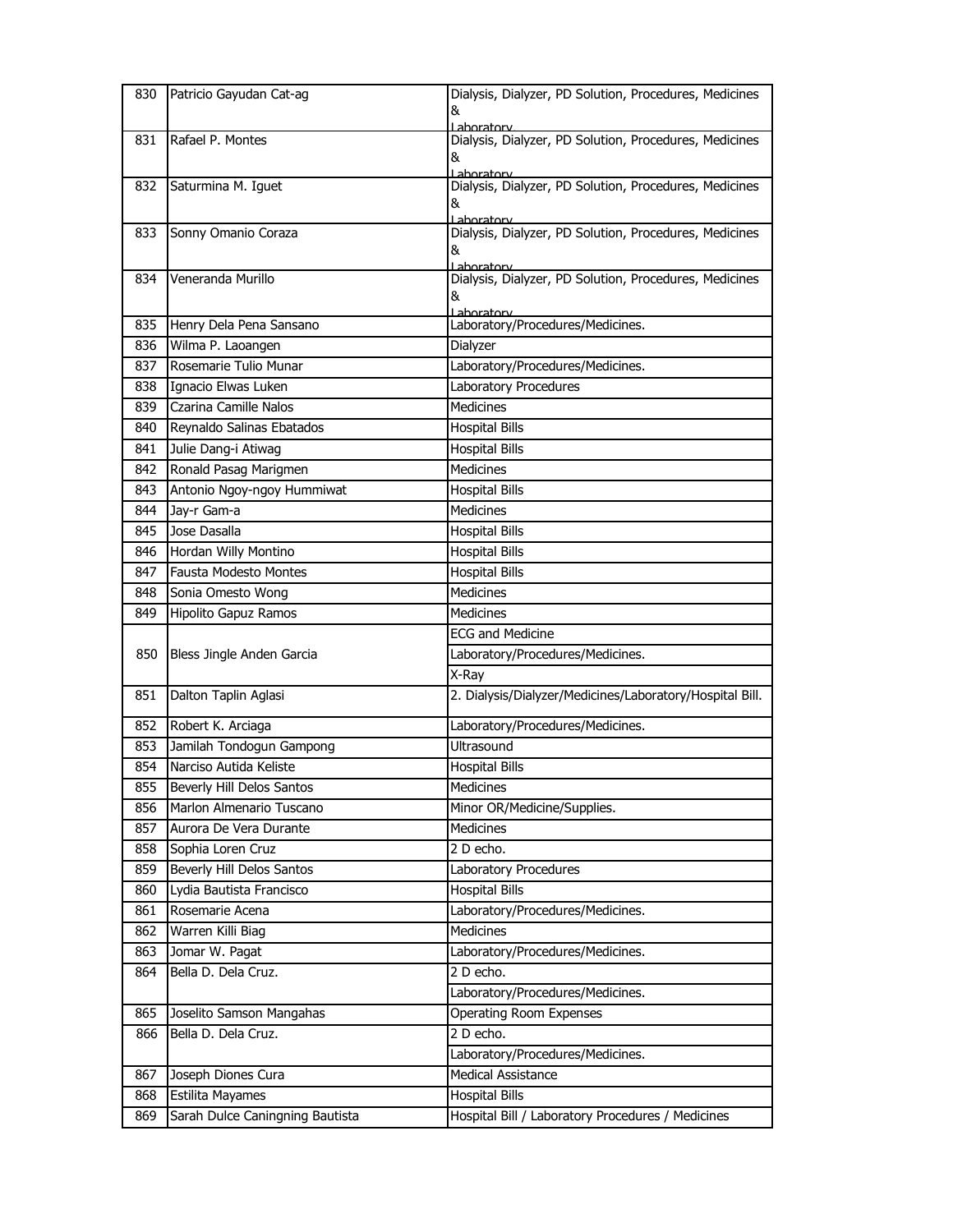| 870 | Aurora De Vera Durante        | Medicines                                                                  |
|-----|-------------------------------|----------------------------------------------------------------------------|
| 871 | Faustino Lamarca Jadormio     | <b>Hospital Bills</b>                                                      |
| 872 | Patricia Copas Maiyao         | <b>Hospital Bills</b>                                                      |
| 873 | Jemil Ticangen Marcelo        | <b>Ultrasound</b>                                                          |
| 874 | Aurora M. Inopia              | <b>Hospital Bills</b>                                                      |
| 875 | Rosalina P. Perez             | <b>Medicines</b>                                                           |
| 876 | Rosalina P. Perez             | Laboratory Procedures                                                      |
| 877 | Ginalyn Misclangt Lagos       | Medicines                                                                  |
| 878 | Ma. Victroria Gonzales Lim    | Laboratory/Procedures/Medicines.                                           |
| 879 | Jenny Claire A. Rores         | Dialysis, Dialyzer, PD Solution, Procedures, Medicines<br>&<br>Laboratory  |
| 880 | Dalton Taplin Aglasi          | Dialysis, Dialyzer, PD Solution, Procedures, Medicines<br>&<br>l aboratory |
| 881 | Noel Chiday Galong            | Dialysis, Dialyzer, PD Solution, Procedures, Medicines<br>&<br>Laboratory  |
| 882 | Leonida C. Barrientos         | Medicines                                                                  |
| 883 | Florence Cu Aguedan           | Radiotherapy / Laboratory / Medicines / Diagnostic<br>Procedures.          |
| 884 | Roger C. Alsaen Sr.           | Dialysis, Dialyzer, PD Solution, Procedures, Medicines<br>&<br>Lahoratory  |
| 885 | Leonald Cruz Lalas            | <b>Medicines</b>                                                           |
| 886 | Victor Buseley Ego            | Medicines                                                                  |
| 887 | Max Beluan Ayao-ao            | <b>Hospital Bills</b>                                                      |
| 888 | <b>Mhel Bustillos Arwales</b> | <b>Hospital Bills</b>                                                      |
| 889 | Juan E. Lumanglas Jr.         | <b>Hospital Bills</b>                                                      |
| 890 | Leopoldo C. Parungao Jr       | Laboratory/Procedures/Medicines.                                           |
| 891 | Janeth D. Calub               | Medicines                                                                  |
| 892 | Florence Aguedan Cu           | Radiotherapy                                                               |
|     |                               | CT-Scan                                                                    |
| 893 | Dely Layaog Jumola            | Laboratory Procedures.                                                     |
| 894 | Jed Salting Comendal          | <b>Hospital Bills</b>                                                      |
| 895 | Bernadette Rosido Fontanos    | <b>Hospital Bills</b>                                                      |
| 896 | Bernadette Rosido Fontanos    | Medicines                                                                  |
| 897 | Esperanza Billoned Vergara    | <b>Hospital Bills</b>                                                      |
| 898 | Elizabeth Qvan So             | <b>Medicines</b>                                                           |
| 899 | Requino Francisco Todlem      | Laboratory Procedures                                                      |
| 900 | Daniel. Lupian Coyepyep       | Laboratory Procedures                                                      |
| 901 | Humphrey U. Anuden            | Medicines                                                                  |
| 902 | Larry Rimando Aguilar         | Laboratory Procedures                                                      |
| 903 | Elizabeth Lachica             | Laboratory Procedures                                                      |
| 904 | Jhon Ryan Leopardas Baladad   | Laboratory Procedures                                                      |
| 905 | Carmen Medina Aspilan         | Laboratory Procedures                                                      |
| 906 | Jhon Ryan Leopardas Baladad   | Laboratory and Medicines                                                   |
| 907 | Gaudioso Hermida Villanueva   | Medicines                                                                  |
| 908 | Alexander Buenafe             | Medicines                                                                  |
| 909 | Wilson P. Lopez               | Laboratory Procedures                                                      |
| 910 | Reynaldo Viscaya Ticuan       | Laboratory Procedures                                                      |
| 911 | Alex C. Pedile                | Laboratory Procedures                                                      |
| 912 | Myrna Aoas Gopeng             | Peritoneal Dialysis                                                        |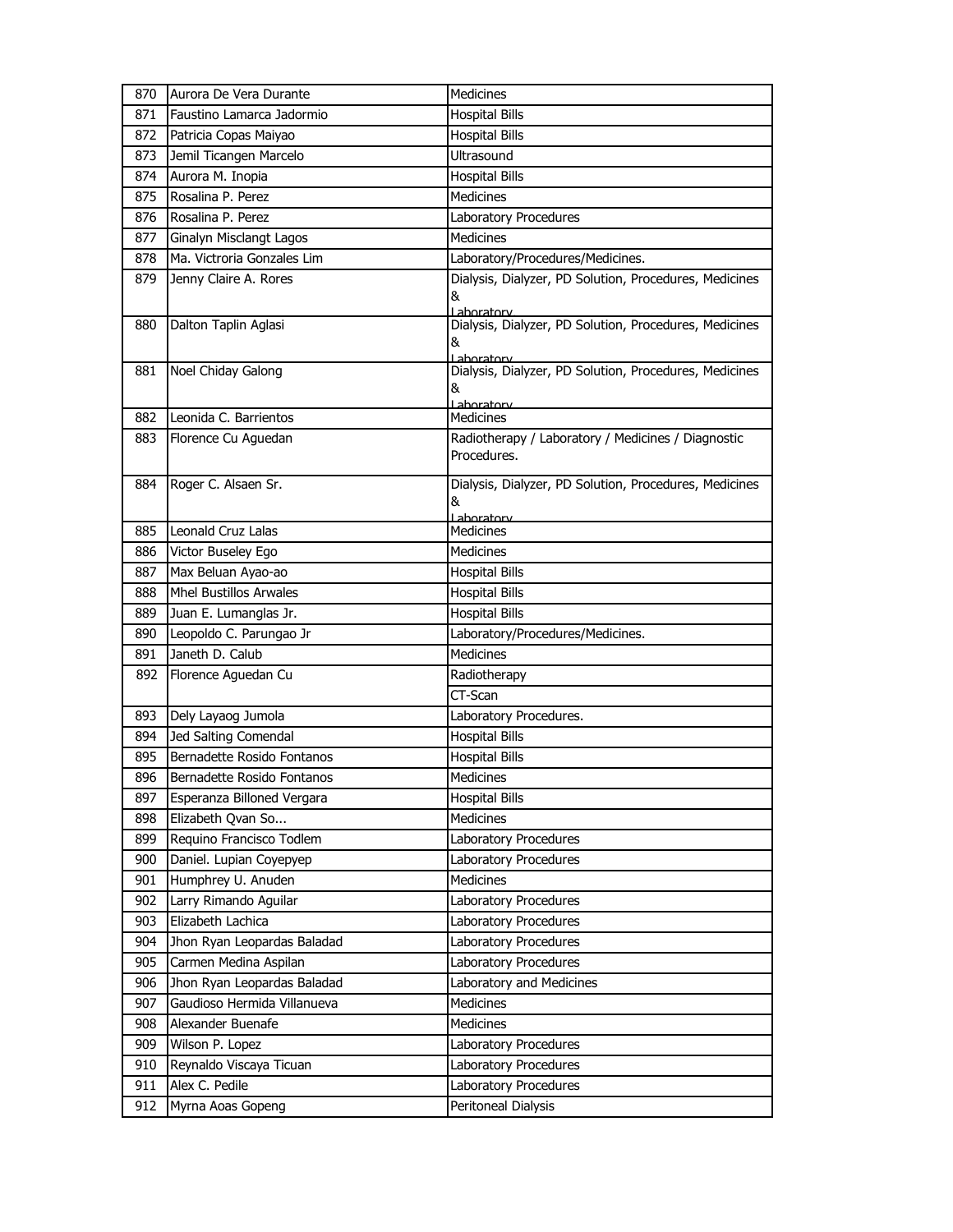| 913 | Geraldyn Palma Batara        | Laboratory Procedures                                                       |
|-----|------------------------------|-----------------------------------------------------------------------------|
| 914 | John Dipas Balasya           | Peritoneal Dialysis                                                         |
| 915 | Donna Dulnuan, Sarol         | Laboratory Procedures                                                       |
| 916 | Mariano Padua Noces Jr.      | Laboratory Procedures                                                       |
| 917 | Danilo Navarro Dalus         | <b>Medicines</b>                                                            |
| 918 | Rosita Biag Almirol          | <b>Hospital Bills</b>                                                       |
| 919 | Jinky Libalib Vicente        | Laboratory Procedures                                                       |
| 920 | Jordan Docallas Mico         | Laboratory/Procedures/Medicines.                                            |
| 921 | Joseph Diones Cura           | Laboratory/Procedures/Medicines.                                            |
| 922 | Gemma Continente Ladia       | Laboratory/Procedures/Medicines.                                            |
| 923 | Juliet Ciano                 | 3. Chemotherapy / Hospital Bill / Laboratory /<br>Procedures<br>/ Medicines |
| 924 | Marie Joy Laguidon           | Hemodialysis/Medicines/Lab. Procedures.                                     |
| 925 | Jemil Ticangen Marcelo       | <b>Medicines</b>                                                            |
| 926 | Belinda De Vera Cayetano     | Chemotherapy & Medicines                                                    |
| 927 | Wilson Agapito Ingson        | Hemodialysis/Medicines/Lab. Procedures.                                     |
| 928 | Francis L. Lumiwan Wailan    | Hemodialysis/Medicines/Lab. Procedures.                                     |
| 929 | Delfin C. Calayon            | Hemodialysis/Medicines/Lab. Procedures.                                     |
| 930 | Magdalena M. Balisong        | Hemodialysis/Medicines/Lab. Procedures.                                     |
| 931 | Loreta Bilog Sito            | Hemodialysis/Medicines/Lab. Procedures.                                     |
| 932 | Lee P. Beswayan              | Hemodialysis/Medicines/Lab. Procedures.                                     |
| 933 | Guillermo Delos Reyes Manuel | Hemodialysis/Medicines/Lab. Procedures.                                     |
| 934 | Estrelita Jacob              | <b>Medicines</b>                                                            |
| 935 | Glory D. Eban                | Dialysis / Hospital Bill / Procedures / Medicines /<br>Laboratory.          |
| 936 | Dalton Taplin Aglasi         | .Dialysis / Hospital Bill / Procedures / Medicines /<br>Laboratorv.         |
| 937 | Noel Chiday Galong           | Dialysis / Hospital Bill / Procedures / Medicines /<br>Laboratory.          |
| 938 | Jenny Claire A. Rores        | Dialysis / Hospital Bill / Procedures / Medicines /<br>I aboratory.         |
| 939 | Wilma P. Laoangen            | .Dialysis / Hospital Bill / Procedures / Medicines /<br>I aboratory.        |
| 940 | Christino Gueneden Baniguen  | Laboratory Procedures                                                       |
| 941 | Monaleah Bayanes             | <b>Hospital Bills</b>                                                       |
| 942 | Dominga Lubo-ud Baniguen     | Laboratory Procedures                                                       |
| 943 | Dolly Ocampo Viernes         | Laboratory Procedures                                                       |
| 944 | Humphrey U. Anuden           | Laboratory Procedures                                                       |
| 945 | Bernardino Tejero Jr.        | Laboratory Procedures                                                       |
| 946 | Elizabeth Qvan So            | <b>Hospital Bills</b>                                                       |
| 947 | Gemma Bananal                | Laboratory Procedures                                                       |
| 948 | Augusto Isip Alvarado        | <b>Medicines</b>                                                            |
| 949 | Hipolito Gapuz Ramos         | Laboratory Procedures                                                       |
| 950 | Marcelino Sadyoc Salvador    | Laboratory Procedures                                                       |
| 951 | Precy Sulang Celzo           | Laboratory Procedures                                                       |
| 952 | Jomar Mayos                  | X-Ray                                                                       |
| 953 | Mario Labonete Ringor        | Laboratory Procedures                                                       |
| 954 | Ma. Cecilia Romarate Lomboy  | Peritoneal Dialysis                                                         |
|     |                              | Medicines                                                                   |
| 955 | Jhonalyn Bautista Manalansan | Hospital Bills                                                              |
| 956 | Augusto Isip Alvarado        | Medicines                                                                   |
| 957 | Genaro Nebres Karganilla     | Laboratory Procedures                                                       |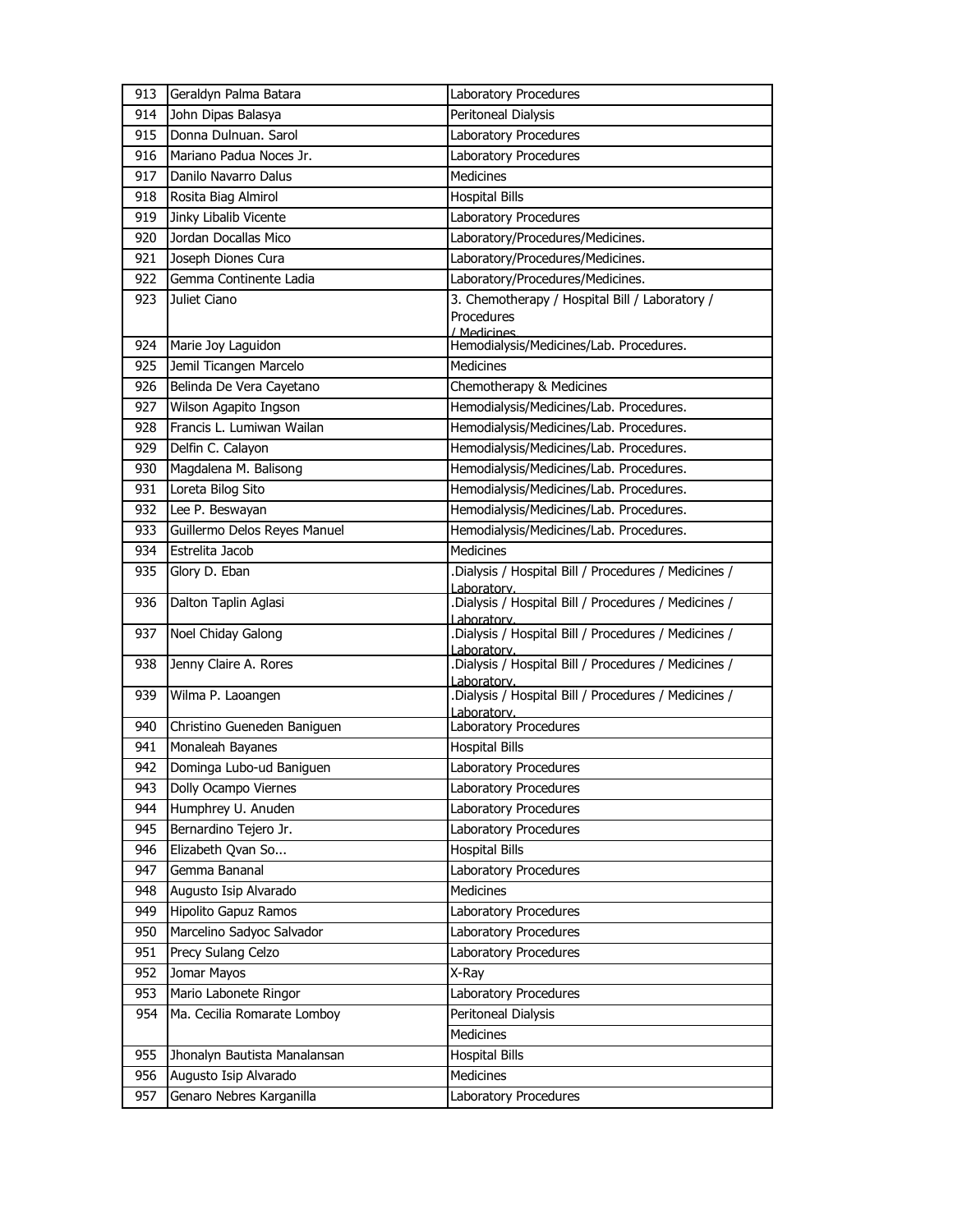| 958             | Doris Butali                   | Dialysis, Dialyzer, PD Solution, Procedures, Medicines<br>& |
|-----------------|--------------------------------|-------------------------------------------------------------|
|                 |                                | Lahoratory                                                  |
| 959             | Precy Sulang Celzo             | Radiotherapy                                                |
| 960             | Rey Sabaoan Joseph             | Laboratory Procedures                                       |
| 961             | Rodolfo De Vera Evaristo       | Peritoneal Dialysis                                         |
|                 |                                | Medicines                                                   |
| 962             | Ricardo O. Wasing              | Laboratory Procedures                                       |
| 963             | John Kennedy Solang Sagmayao   | Laboratory Procedures                                       |
| 964             | Via Maree Francisco Perez      | Laboratory Procedures                                       |
| 965             | Jemil Ticangen Marcelo         | <b>Medicines</b>                                            |
| 966             | Marcia Padalla Beswayan        | Laboratory Procedures                                       |
| 967             | Russello Ballena Sarte         | Laboratory Procedures                                       |
| 968             | Eddie P. Amuasen               | Laboratory Procedures                                       |
| 969             | Rogelio Kange-et               | Laboratory Procedures                                       |
| 970             | Beverly Hills Delos Santos     | <b>Medicines</b>                                            |
| 971             | Guillermo Sumalag Banasan Iii. | Laboratory Procedures                                       |
| 972             | Guigeon Falingchan Tumingeb    | Laboratory Procedures                                       |
| 973             | Alfredo Evangelista Espejo     | X-ray and Laboratory                                        |
| 974             | Clarita Pagaduan Pais          | Medicines                                                   |
| 975             | Noel Chiday Galong             | Laboratory/Procedures/Medicines.                            |
| 976             | Jomar Mayos                    | <b>Medical Assistance</b>                                   |
| 977             | Federico E. Galvey             | Laboratory Procedures                                       |
| 978             | Margarita Puking Liddawa       | <b>Hospital Bills</b>                                       |
| $\frac{979}{ }$ | <b>Colley Kelly Porin</b>      | Laboratory Procedures                                       |
| 980             | Noel Chiday Galong             | <b>Medicines</b>                                            |
| 981             | Jenny Claire A. Rores          | Laboratory Procedures.                                      |
| 982             | Generoso M. Artos              | Laboratory Procedures                                       |
| 983             | Noel Pugal Fermato             | Laboratory Procedures                                       |
| 984             | Dick Docyapeo                  | Laboratory and Medicines                                    |
| 985             | Marites Felipe                 | Laboratory Procedures                                       |
| 986             | Artemio Dorot Doman            | Laboratory Procedures                                       |
| 987             | Rufino Jr Bantic Garcia        | Laboratory Procedures                                       |
| 988             | Delfin Boteng Dayao            | <b>Hospital Bills</b>                                       |
| 989             | Arnel Laruan Demot             | Laboratory Procedures                                       |
| 990             | Lharize Valerie Diaz Calado    | Dialyzer                                                    |
| 991             | Eliza Dongail Paydoen          | Medicines                                                   |
| 992             | Manny De Vera Caldito          | Medicines                                                   |
| 993             | Enrique Gozum Salalila         | Medicines                                                   |
|                 | Total Patient: 993             |                                                             |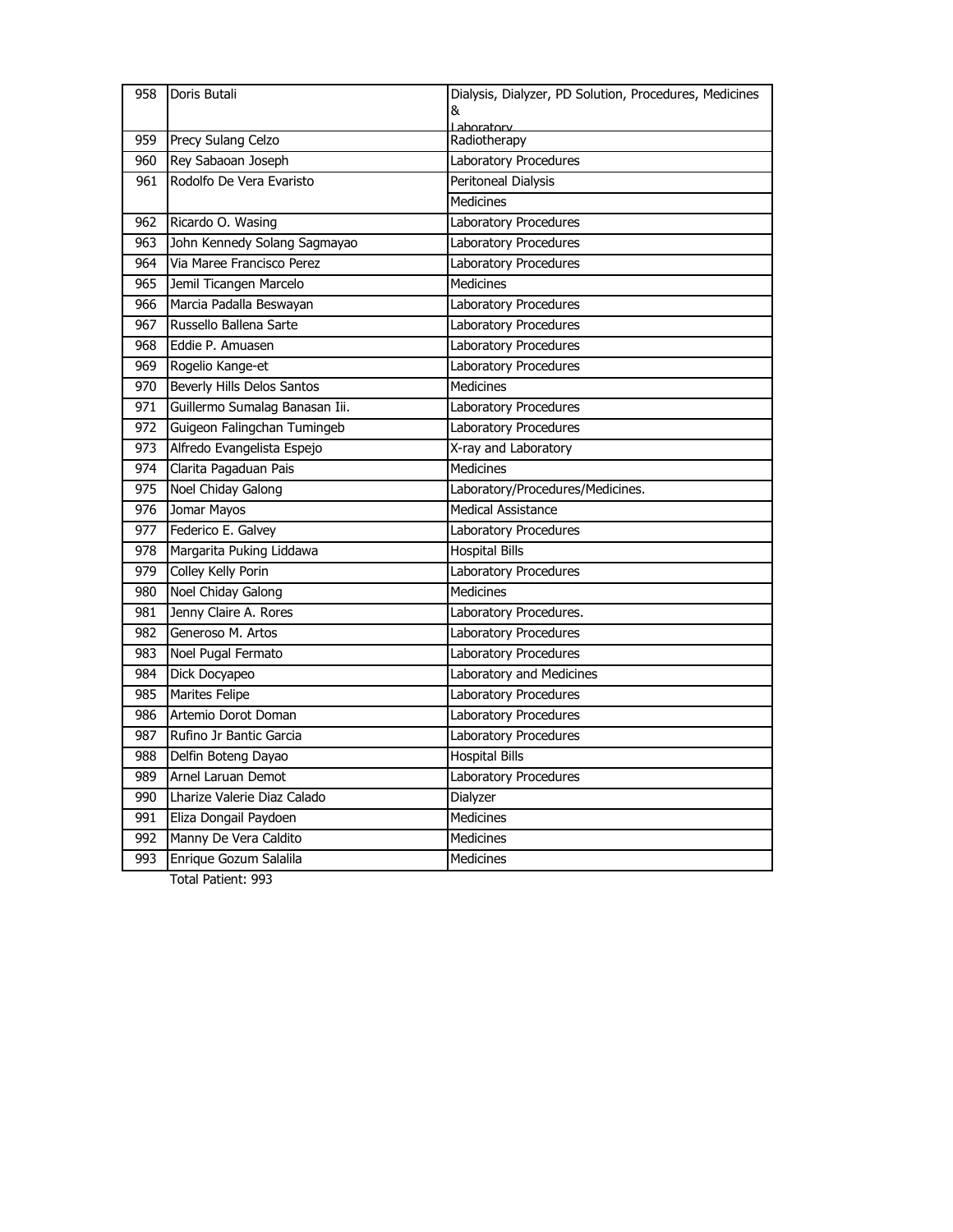

# **Republic of the Philippines Department of Health MEDICAL ASSISTANCE PROGRAM**

### BAGUIO GENERAL HOSPITAL AND MEDICAL CENTER For the month of April year 2020

| No#            | <b>Name of Patient</b>       | <b>Assistance</b>     |
|----------------|------------------------------|-----------------------|
| 1              | Francis L. Lumiwan Wailan    | <b>Medicines</b>      |
| $\overline{2}$ | Marcela Manzanero Lee        | Laboratory Procedures |
| 3              | Larry Santiago               | Laboratory Procedures |
| 4              | Edward Melton Nabusan        | Laboratory Procedures |
| 5              | Joshua Suyon Bowaken         | Laboratory Procedures |
| 6              | Rolando Cara Domingo         | Laboratory Procedures |
| 7              | Nora S. Quiambao             | Laboratory Procedures |
| 8              | Louisa U. Cuanguey           | <b>Medicines</b>      |
| 9              | Louisa U. Cuanguey           | Laboratory Procedures |
| 10             | Roel Laguipo Cruz            | Laboratory Procedures |
| 11             | Anita Abalos                 | Laboratory Procedures |
| 12             | Arlien Pelon Bagyan          | Laboratory Procedures |
| 13             | Conchito Rojo Gamboa.        | Laboratory Procedures |
| 14             | Federico Espiritu            | Laboratory Procedures |
| 15             | Elena Rivera Octaviano       | Laboratory Procedures |
| 16             | Napoleon Napadawan           | Laboratory Procedures |
| 17             | Augusto Domoguen Bagsan      | Laboratory Procedures |
|                |                              | <b>Medicines</b>      |
| 18             | Cristian Rivera Nisperos     | <b>Medicines</b>      |
| 19             | Hipolito Gapuz Ramos         | <b>Medicines</b>      |
| 20             | Precy Sulang Celzo           | Radiotherapy          |
| 21             | Martina B. Garcia            | Laboratory Procedures |
| 22             | Abdon P. Ampal               | Laboratory Procedures |
| 23             | Jasmin Bernal Delgado.       | <b>Hospital Bills</b> |
| 24             | Federico Daiwey              | Laboratory Procedures |
| 25             | Mark Joseph Alvarado Tayoan  | Laboratory Procedures |
| 26             | Roger Cales Simeon           | Laboratory Procedures |
| 27             | Norma G. Pilor               | Laboratory Procedures |
| 28             | Brent Bastian Balusdan       | Laboratory Procedures |
| 29             | Nicholas Kongoy Oyangwa      | Laboratory Procedures |
| 30             | Anastacio Cagayan Cajigan    | <b>Medicines</b>      |
| 31             | Tomas Binocyad Buclay        | Laboratory Procedures |
| 32             | Godofredo Jr Delmas Domilies | Laboratory Procedures |
| 33             | Romualdo Hingpit Guibone     | Medicines             |
| 34             | Nicholas Kongoy Oyangwa      | Laboratory Procedures |
| 35             | Raymart Ringor Mabuhay       | Medicines             |
| 36             | Benjamin Andizo Liwan        | Laboratory Procedures |
| 37             | Conchito Rojo Gamboa.        | <b>Hospital Bills</b> |
| 38             | Raymart Ringor Mabuhay       | Medicines             |
| 39             | Sonny Omanio Coraza          | Laboratory Procedures |
| 40             | Ramil Dimayhag Mejares       | Medicines             |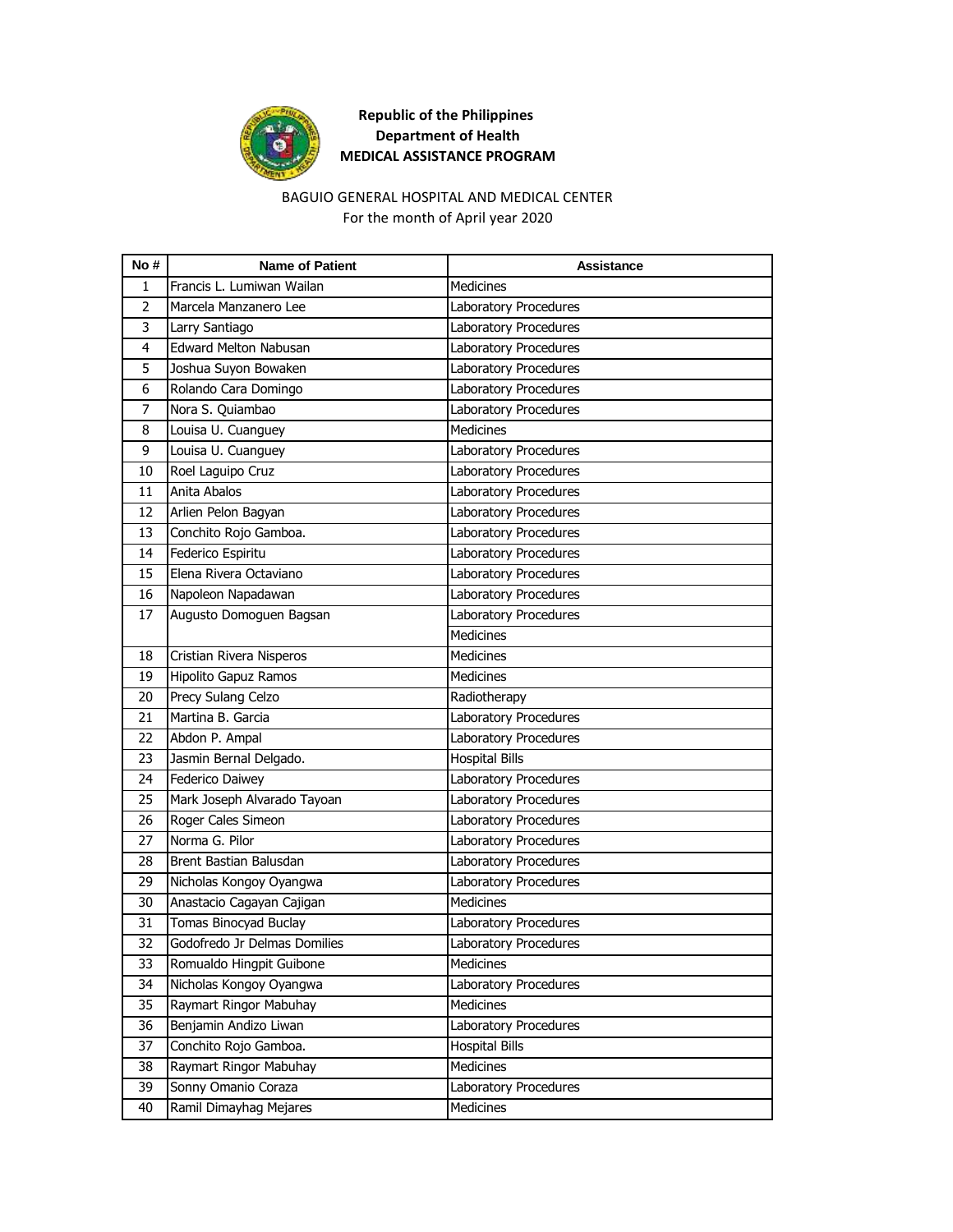| 41 | Vanessa Esperanza Zarate Ellorin | Laboratory Procedures    |
|----|----------------------------------|--------------------------|
| 42 | Rose L. Bugtong                  | Laboratory Procedures    |
| 43 | Jenalyn Melorin Nodalo           | Ultrasound               |
| 44 | Denver M. Fetalan                | <b>Medicines</b>         |
| 45 | Huberto Ollay Huag               | Laboratory Procedures    |
|    |                                  | <b>Medicines</b>         |
| 46 | Ireneo Gerona Buenavista         | Laboratory Procedures    |
| 47 | Girlie Bulan Lim                 | Laboratory Procedures    |
| 48 | Jimmy Adcoyan Anapen             | Laboratory Procedures    |
| 49 | Roger Cales Simeon               | <b>Medicines</b>         |
| 50 | Benjamin Guillermo Almazan       | X-RAY.                   |
| 51 | Juan Mangibin Valdez, Jr         | Laboratory Procedures    |
| 52 | Helen Duntugan Esden             | Laboratory Procedures    |
| 53 | Marivic Antonio                  | Laboratory and Medicines |
| 54 | Juanita Colas Valdez             | ER Bill                  |
| 55 | Rhensy Mapili Bautista           | <b>Hospital Bills</b>    |
| 56 | Edna Silao Sibayan               | Ultrasound               |
| 57 | Rhensy Mapili Bautista           | <b>Hospital Bills</b>    |
| 58 | Ester Konger Tabliago            | <b>Hospital Bills</b>    |
| 59 | Rowena Quinto Rebutoc            | Laboratory Procedures    |
| 60 | Awal Tacay Bernardo              | Laboratory Procedures    |
| 61 | Tessie I. Salazar                | Laboratory Procedures    |
| 62 | Rose L. Saculles                 | Laboratory Procedures    |
| 63 | Ronald Delson Lawan              | Laboratory Procedures    |
| 64 | Ervin Somera Rondaris Jr.        | Laboratory Procedures    |
| 65 | Dolores A. Pultz                 | CT-Scan                  |
| 66 | Jonalyn Licawen Fawagan          | Laboratory Procedures    |
| 67 | Alfredo Evangelista Espejo       | Laboratory Procedures    |
| 68 | Karen Bautista Baday             | Laboratory Procedures    |
| 69 | Madel Cunanan Moscoso            | <b>Ultrasound</b>        |
| 70 | Lyra M. Allig                    | Laboratory Procedures    |
| 71 | Francis Jr. G. Casilen           | Laboratory Procedures    |
| 72 | Luis Paje Sabio                  | <b>Ultrasound</b>        |
| 73 | Rex Olban Balangitan             | Laboratory Procedures    |
| 74 | Novelyn Lih-ubon Pagaddut        | Laboratory and Medicines |
| 75 | Lyra M. Allig                    | Medicines                |
| 76 | Rex Boncis Dimot.                | <b>Hospital Bills</b>    |
| 77 | Leni Dizon Padilla.              | Medicines                |
| 78 | Jovelyn Africano Alinan          | <b>Hospital Bills</b>    |
| 79 | Elmer Fangonilo Dolormente       | Ultrasound               |
| 80 | Joseph Diones Cura               | Medicines                |
| 81 | John Pacio Cawayan               | Laboratory Procedures    |
| 82 | Bella Munoz Arenas               | Laboratory Procedures    |
| 83 | Jenalyn Melorin Nodalo           | HOSPITAL BILLS*          |
| 84 | Helen Duntugan Esden             | Laboratory Procedures    |
| 85 | Arnold Simeon Ngileg             | Laboratory Procedures    |
| 86 | Benjamin Ledda Dacumos           | Medicines                |
| 87 | Marlon Kimbongan Milo            | Laboratory Procedures    |
| 88 | Bonifacio Tomas Plaida           | Laboratory Procedures    |
| 89 | Divina Bagbago Gatong-o          | ER Bill                  |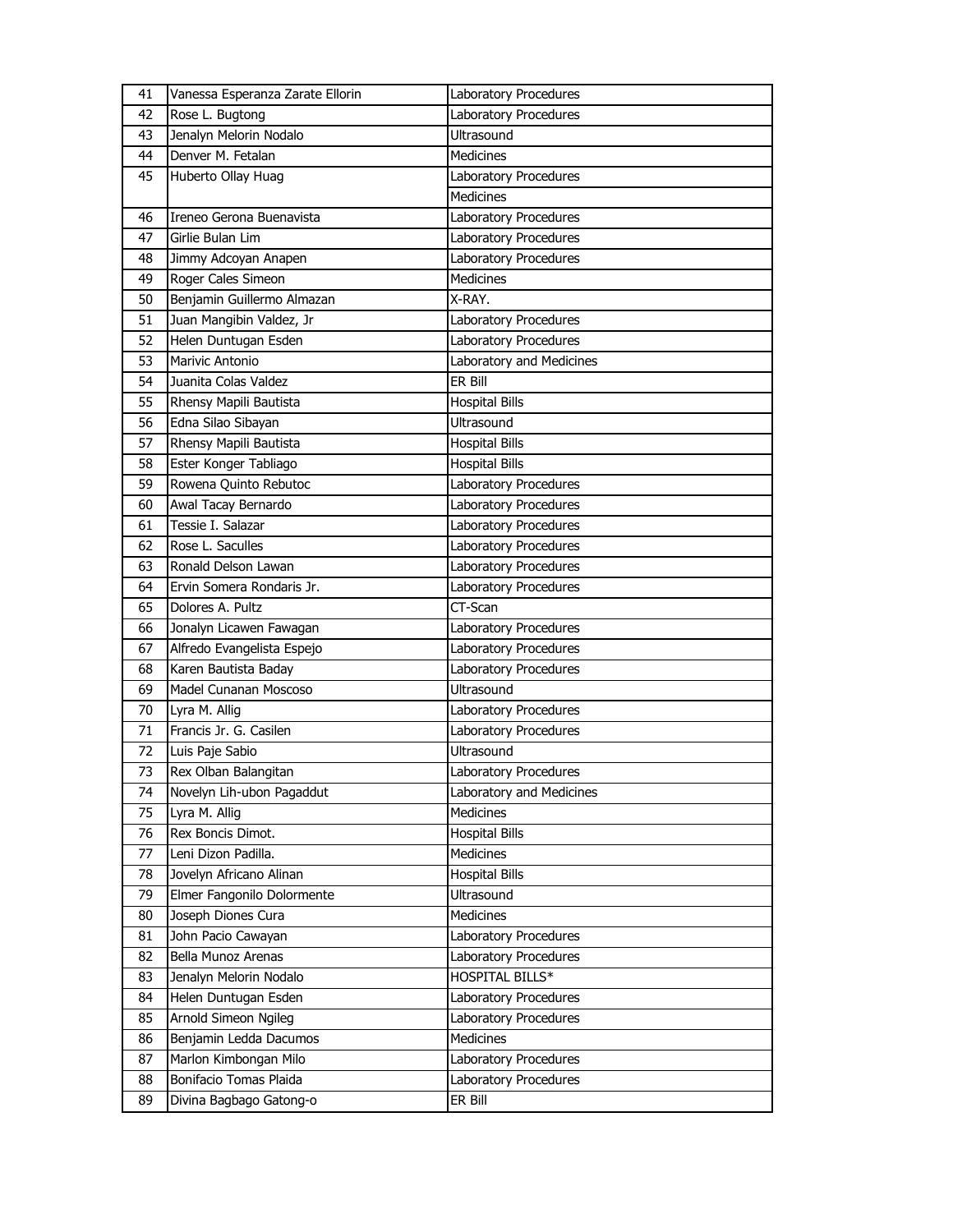| 90  | Marissa I. Totanes                 | Laboratory Procedures                                                                          |
|-----|------------------------------------|------------------------------------------------------------------------------------------------|
| 91  | Daniel Topen Lacqueen              | ER Bill                                                                                        |
| 92  | Brenda Bautista Lasala             | Laboratory Procedures                                                                          |
| 93  | Rufino Sr. Guzman Garcia           | <b>LABORATORY AND X-RAY</b>                                                                    |
| 94  | Roger Angway                       | Laboratory Procedures                                                                          |
| 95  | Manuel B. Quemado Jr               | Laboratory Procedures                                                                          |
| 96  | Myracle C. Caloscos                | Laboratory Procedures                                                                          |
| 97  | Sandra Chumil-ang Folag            | LABORATORY/ULTRASOUND/MEDICINES                                                                |
| 98  | John Kennedy Solang Sagmayao       | <b>Medicines</b>                                                                               |
| 99  | Loreta Bilog Sito                  | Laboratory Procedures                                                                          |
| 100 | Conchita Guimbongan Tabones        | Laboratory Procedures                                                                          |
| 101 | Shirley Camba Mangay-ayam          | <b>Hospital Bills</b>                                                                          |
| 102 | John Dipas Balasya                 | <b>Medicines</b>                                                                               |
|     |                                    | Peritoneal Dialysis.                                                                           |
| 103 | Roland. R. Salazar                 | Laboratory Procedures                                                                          |
| 104 | Rocky C. Recile                    | Laboratory Procedures                                                                          |
| 105 | Christopher Aguilar                | Laboratory Procedures                                                                          |
| 106 | Cristian R. Nisperos               | Laboratory Procedures                                                                          |
| 107 | Carl Sheldon Mulang Lumiwan        | <b>Medicines</b>                                                                               |
| 108 | Wagner Wagayan                     | Laboratory Procedures                                                                          |
| 109 | Kate Claire Bilong Talewan         | ER Bill                                                                                        |
| 110 | Joseph Diones Cura                 | Laboratory/Procedures                                                                          |
| 111 | Godofredo Jr Delmas Domilies       | MEDICINE AND MEDICAL SUPPLIES                                                                  |
| 112 | Claire Badongen Moyamoy            | <b>Hospital Bills</b>                                                                          |
| 113 | Leoncio Sab-it Cosme               | <b>Hospital Bills</b>                                                                          |
| 114 | Robert Young Toledo                | Laboratory Procedures                                                                          |
| 115 | Betty Guzman Bengwayan             | <b>Hospital Bills</b>                                                                          |
| 116 | Betty Guzman Bengwayan             | Medicines                                                                                      |
| 117 | Bradford Sotelo Urbien             | <b>Hospital Bills</b>                                                                          |
| 118 | Kylie Eunice Ruiz Lopez            | <b>Hospital Bills</b>                                                                          |
| 119 | Cho Hung Susan De Vera Poon        | <b>Hospital Bills</b>                                                                          |
| 120 | Dante Ramos Ocampo                 | <b>Hospital Bills</b>                                                                          |
| 121 | Arnel Colhi Bulayo                 | <b>Hospital Bills</b>                                                                          |
| 122 | Mary Christine Cordova Del Rosario | <b>Medicines</b>                                                                               |
| 123 | Lolita Portajada Del Rosario.      | Laboratory Procedures                                                                          |
| 124 | Glory D. Eban                      | Diagnostic Procedure / Hospital Bill / Chemotheraphy /<br>Laboratory / Procedures / Medicines. |
| 125 | Geraldyn Batara                    | Diagnostic Procedure / Hospital Bill / Chemotheraphy /<br>Laboratory / Procedures / Medicines. |
| 126 | Norma G. Pilor                     | <b>Medicines</b>                                                                               |
| 127 | Susan Belwa Dulnuan                | Laboratory and Medicines                                                                       |
| 128 | Arlene Maure Nanez                 | <b>Hospital Bills</b>                                                                          |
| 129 | Reynaldo,., Viscaya Ticuan         | Medicines                                                                                      |
| 130 | Guillermo Delos Reyes Manuel       | Laboratory Procedures                                                                          |
| 131 | Leon A. Comicho                    | Laboratory Procedures                                                                          |
| 132 | Ma. Victroria Gonzales Lim         | Laboratory Procedures                                                                          |
| 133 | Bless Jingle Anden Garcia          | <b>Medicines</b>                                                                               |
|     |                                    | Laboratory Procedures                                                                          |
| 134 | Elena Rivera Octaviano             | Laboratory Procedures                                                                          |
| 135 | Daniel P. Bannagao Jr.             | Laboratory Procedures                                                                          |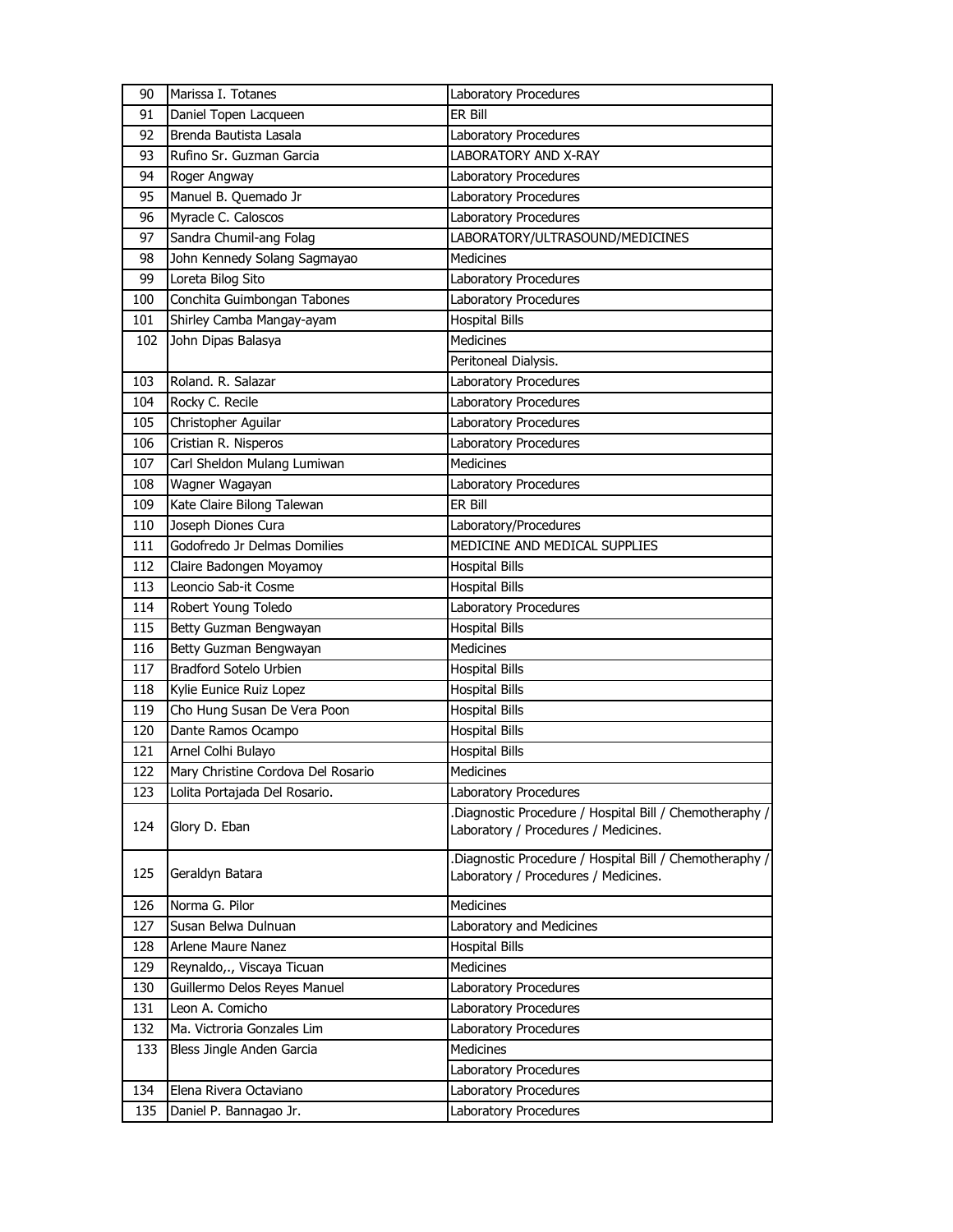| 136 | Ireneo Abedania Dulay       | Laboratory Procedures          |
|-----|-----------------------------|--------------------------------|
| 137 | Emmanuel Orante Ventura     | Laboratory Procedures          |
| 138 | Helen Tacloy Ingosan        | <b>Medicines</b>               |
| 139 | Precy Sulang Celzo          | LABORATORY AND X-RAY           |
| 140 | Merlita Gracia              | Laboratory Procedure / CT-Scan |
| 141 | Alfonso Wagsingan Jr.       | <b>Hospital Bills</b>          |
| 142 | Anita Saldivar Abalos       | <b>Medicines</b>               |
| 143 | Aida Viloria Dampag         | <b>Hospital Bills</b>          |
| 144 | Alfonso Wagsingan Jr.       | Laboratory Procedures          |
| 145 | Fatima B. Quema             | <b>Medicines</b>               |
| 146 | Crispulo Ventura Villanueva | ER Bill                        |
| 147 | Apple Angeles               | Medicines                      |
| 148 | Nicolasa L. Macabenta       | <b>Medicines</b>               |
| 149 | Joselito Samson Mangahas    | Laboratory Procedures          |
| 150 | Aida Barani Didaagun        | <b>Hospital Bills</b>          |
| 151 | Karen Bautista Baday        | <b>Medicines</b>               |
| 152 | Jimelyn Galve Fernandez     | Laboratory Procedures          |
|     |                             | <b>Medicines</b>               |
| 153 | Alberto B. Beninsig         | Hemodialysis/Medicine          |
| 154 | Marie Joy Ligudon           | Hemodialysis/Medicine          |
| 155 | Ricardo O. Wasing           | <b>Medicines</b>               |
| 156 | Noel Chiday Galong          | Laboratory Procedures          |
| 157 | Rolando Cara Domingo        | Ultrasound                     |
|     |                             | Laboratory Procedures          |
| 158 | Hipolito Gapuz Ramos        | Laboratory Procedures          |
| 159 | Van Dan Flores              | <b>Medicines</b>               |
| 160 | Serafin Ombao               | <b>Hospital Bills</b>          |
| 161 | Denn Mark Pucay Ociones     | <b>Medicines</b>               |
| 162 | Serafin Ombao               | <b>Medicines</b>               |
| 163 | Jimmy Adcoyan Anapen        | Laboratory Procedures          |
| 164 | Errol Tao-ey Logawe         | Laboratory Procedures          |
| 165 | Elizabeth Palos Canuto      | <b>Hospital Bills</b>          |
| 166 | Federico Daiwey             | Medicines                      |
| 167 | John B. Mang-usan           | Medicines                      |
|     |                             | Peritoneal Dialysis            |
| 168 | Gera Jane A. Razon          | X-Ray                          |
| 169 | Denver Manew Fetalan        | Laboratory Procedures          |
| 170 | <b>Wally Dupais</b>         | Laboratory Procedures          |
| 171 | Roger Cales Simeon          | Laboratory Procedures          |
|     |                             | Medicines                      |
| 172 | Jimmy Parocha Liwanag       | <b>Hospital Bills</b>          |
| 173 | Czarina Camille Nalos       | Laboratory Procedures          |
| 174 | Cherry-ann Alam-am Pondare  | <b>Hospital Bills</b>          |
| 175 | Mark Joseph Alvarado Tayoan | Laboratory Procedures          |
| 176 | Nelson Sanchez Bangasan     | Laboratory Procedures          |
| 177 | Cynthia P. Oliva            | Laboratory Procedures          |
| 178 | Ayesha Cayabas Dela Cruz.   | Medicines                      |
| 179 | Florante Villegas Regua     | Medicines                      |
| 180 | Rhea Leonora Santos Garapan | <b>Hospital Bills</b>          |
| 181 | Romeo Cera.                 | Laboratory Procedures          |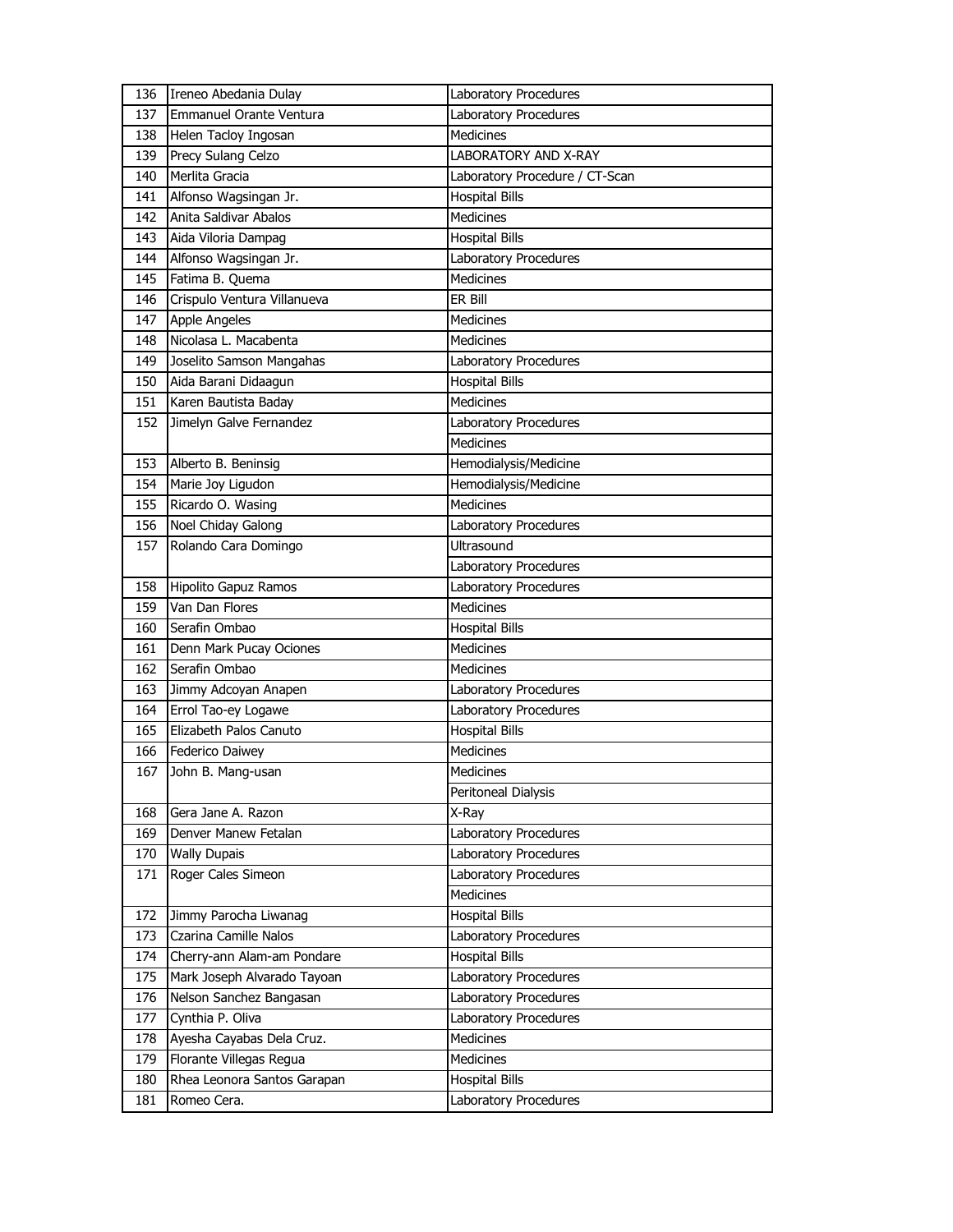| 182 | Jeffrey Roca Generosa          | <b>Hospital Bills</b>            |
|-----|--------------------------------|----------------------------------|
| 183 | Keith Martin Ignacio Guillermo | <b>Hospital Bills</b>            |
| 184 | Justin Kyle Ceralde Sales      | Medicines                        |
| 185 | Augusto Domoguen Bagsan        | <b>Medicines</b>                 |
| 186 | Clemencia Macayda Leo          | Laboratory Procedures            |
| 187 | Juanita Colas Valdez           | <b>Medicines</b>                 |
| 188 | Josephine Camarillo Buscagan   | Medicines                        |
| 189 | <b>Hilda Gatus</b>             | X-Ray                            |
| 190 | <b>Hilda Gatus</b>             | Medicines                        |
| 191 | Josephine Camarillo Buscagan   | Laboratory Procedures            |
| 192 | <b>Hilda Gatus</b>             | <b>Medicines</b>                 |
| 193 | Marlon Reyes Lagera            | MRI.                             |
| 194 | Louie. Forio Uy                | Medicines                        |
| 195 | Benito Quimson Leano           | <b>Hospital Bills</b>            |
| 196 | Benito Quimson Leano           | <b>Medicines</b>                 |
| 197 | Angelita Castro Soriano        | <b>Hospital Bills</b>            |
| 198 | Arnel Laruan Demot             | <b>Medicines</b>                 |
| 199 | Alberto Lejero Zulueta Jr.     | Medicines                        |
| 200 | Jordan Docallas Mico           | <b>Hospital Bills</b>            |
| 201 | Pedro Mana-a                   | <b>Hospital Bills</b>            |
| 202 | Korren Liwag Cayabyab          | <b>Hospital Bills</b>            |
| 203 | Luis Paje Sabio                | <b>Medicines</b>                 |
| 204 | Ronald Delson Lawan            | Laboratory Procedures            |
| 205 | Artemio Dorot Doman            | <b>Medicines</b>                 |
| 206 | Jacquiline Wageyan Benzon      | <b>Ultrasound</b>                |
| 207 | Geneva Ann Mamaril Guillermo   | <b>Hospital Bills</b>            |
| 208 | Reynaldo Busitan Basilio       | <b>Hospital Bills</b>            |
| 209 | Beverly Hill Delos Santos      | <b>Hospital Bills</b>            |
| 210 | Beverly Hill Delos Santos      | Medicines                        |
| 211 | Remedios Domingo Tamondong     | Medicines                        |
| 212 | Jenny Lag-asan Sapillio        | <b>Hospital Bills</b>            |
| 213 | <b>Ruth Tukiad</b>             | <b>Hospital Bills</b>            |
| 214 | Benson Agaton Domsing          | <b>Hospital Bills</b>            |
| 215 | Rufino Sr. Guzman Garcia       | Medicines                        |
| 216 | Rhobelyn Villaduz Picart       | Medicines                        |
| 217 | Errol Tao-ey Logawe            | Laboratory Procedures            |
|     |                                | Laboratory Procedures            |
| 218 | Clarissa Guillermo Dumlao      | Medicines                        |
| 219 | Ligaya Alviar Dela Cruz        | Medicines                        |
| 220 | Josephine Camarillo Buscagan   | Medicines                        |
| 221 | George Sabado Paragas          | Medicines                        |
| 222 | Jay Ungria Orbello             | Laboratory/Procedures/Medicines. |
| 223 | Eduard Tyler B. Fonacier       | <b>Hospital Bills</b>            |
| 224 | Darren John F. Rapajon         | Medicines                        |
| 225 | Alberto C. Janer               | <b>Hospital Bills</b>            |
| 226 | Carmencita L. Lutis            | <b>Hospital Bills</b>            |
| 227 | Carmencita L. Lutis            | Medicines                        |
| 228 | Jenny Selorio Alvarez.         | X-Ray                            |
|     |                                | <b>Supplies</b>                  |
| 229 | Angelo Himmiwat Pocopio        | Laboratory Procedures            |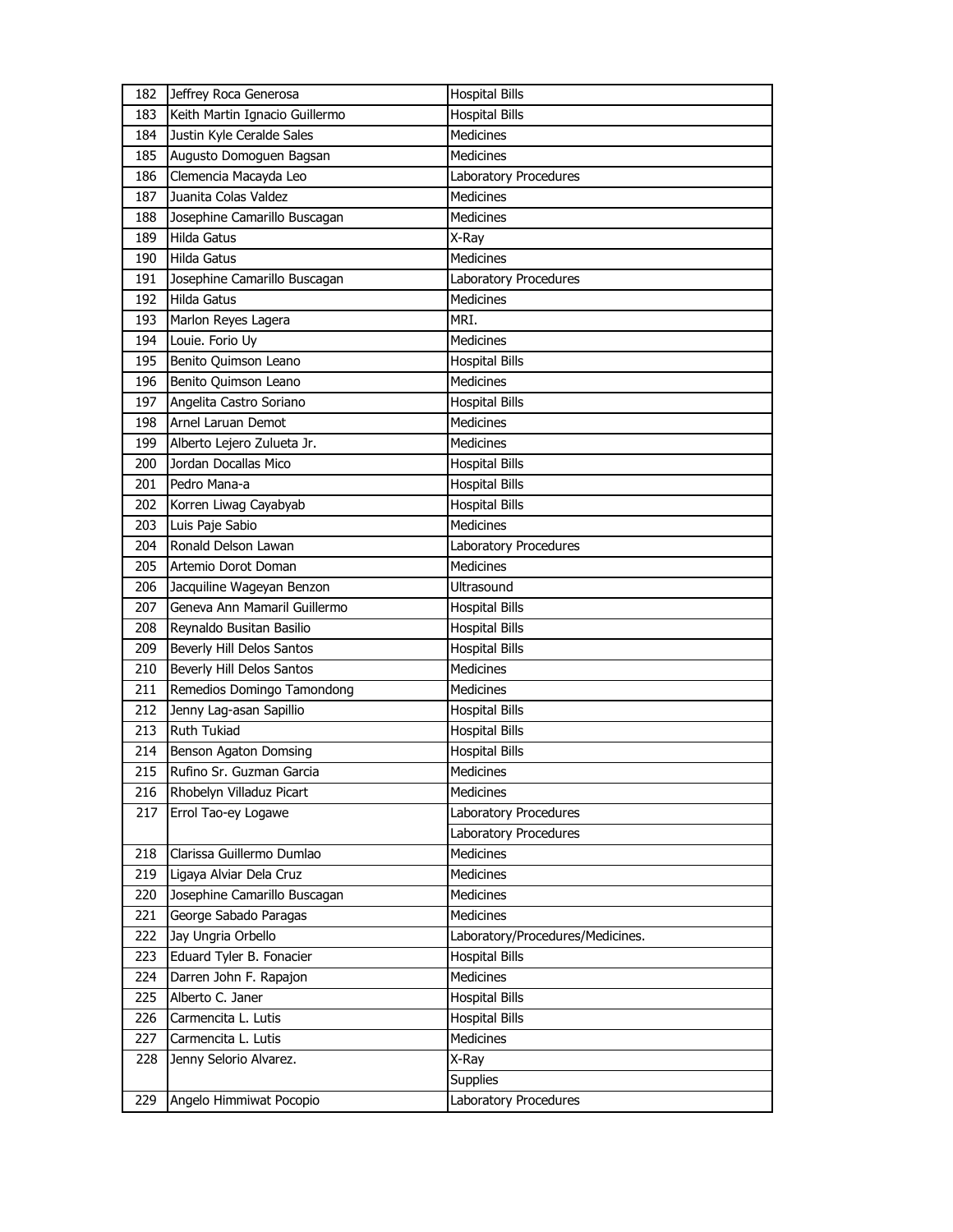| 230        | Ernesto Visperas Ausena                               | <b>Hospital Bills</b>                          |
|------------|-------------------------------------------------------|------------------------------------------------|
| 231        | Allan Secretario Malaguino                            | <b>Hospital Bills</b>                          |
| 232        | Hipolito Gapuz Ramos                                  | Laboratory Procedures.                         |
| 233        | Aida Barani Didaagun                                  | Ultrasound                                     |
| 234        | Mark Joseph Alvarado Tayoan                           | <b>Medicines</b>                               |
| 235        | Farelane Roldan                                       | Laboratory Procedures                          |
| 236        | Conchito Rojo Gamboa.                                 | Supplies                                       |
| 237        | Roger Cales Simeon                                    | <b>Medicines</b>                               |
| 238        | Myrna Aoas Gopeng                                     | Peritoneal Dialysis                            |
| 239        | Richie Sombrano Prado                                 | <b>Medicines</b>                               |
| 240        | Richie Sombrano Prado                                 | <b>Medicines</b>                               |
| 241        | Chester O. Esteban                                    | Laboratory Procedures                          |
| 242        | Vicente L. Ekwey                                      | <b>Medicines</b>                               |
| 243        | Guigeon Falingchan Tumingeb                           | Medicines                                      |
| 244        | Julius Cesar Mendoza                                  | <b>Medicines</b>                               |
| 245        | Humphrey U. Anuden                                    | <b>Medicines</b>                               |
| 246        | Joseph Diones Cura                                    | <b>Medicines</b>                               |
| 247        | Jimelyn Galve Fernandez                               | Laboratory Procedures                          |
| 248        | Guigeon Falingchan Tumingeb                           | <b>Medicines</b>                               |
| 249        | Maureen Heidi Jose Mangaoang                          | Laboratory Procedures                          |
| 250        | Conchito Rojo Gamboa.                                 | <b>Hospital Bills</b>                          |
| 251        | Rebecca Caasi Corpuz.                                 | Laboratory Procedures.                         |
| 252        | Anita Saldivar Abalos                                 | <b>Medicines</b>                               |
| 253        | Mary Christine Cordova Del Rosario                    | Medicines                                      |
| 254        | Elena Rivera Octaviano                                | Laboratory/Diagnostic Procedure                |
| 255        | Elena Rivera Octaviano                                | Laboratory Procedures.                         |
|            |                                                       |                                                |
| 256        |                                                       |                                                |
|            | Ma. Cecilia Romarate Lomboy                           | Peritoneal Dialysis<br><b>Medicines</b>        |
|            |                                                       |                                                |
| 257        | Bella Munoz Arenas                                    | Laboratory Procedures<br><b>ECG</b>            |
|            |                                                       |                                                |
|            |                                                       | X-Ray                                          |
| 258        | Rosemarie Domaguing Acena                             | <b>Hospital Bills</b>                          |
| 259        | Carmen Medina Aspilan                                 | Medicines<br>Medicines                         |
| 260        | Jomar D. Hagnaya                                      |                                                |
| 261<br>262 | Mariano A. Carbonell                                  | Medicines                                      |
|            | Amielyn Paganao Linggayo                              | <b>Hospital Bills</b>                          |
| 263<br>264 | Magdalena M. Balisong<br>Remedios Ramos Sindayen      | Laboratory Procedures                          |
|            |                                                       | <b>Hospital Bills</b><br><b>Hospital Bills</b> |
| 265        | Kenneth Lloyd Adriano Fortes                          |                                                |
| 266<br>267 | Precy Sulang Celzo                                    | Laboratory Procedures<br>Ultrasound, X-ray     |
|            | Bennett Dangsi Delos Santos                           | Laboratory Procedures                          |
| 268        | Andres Jr. Mana-a Agetyeng                            | Laboratory Procedures                          |
| 269        | Remedios Domingo Tamondong                            | <b>Medicines</b>                               |
| 270        | Rodolfo De Vera Evaristo                              | Medicines                                      |
|            |                                                       | Peritoneal Dialysis                            |
| 271        |                                                       | Medicines                                      |
|            | Jennifer Tenaynan Aronney                             |                                                |
| 272        |                                                       | Laboratory Procedures<br><b>Hospital Bills</b> |
| 273        | Jonie Wag-iyen Enomes<br>Marie Gina Atilano De Guzman | CT-Scan.                                       |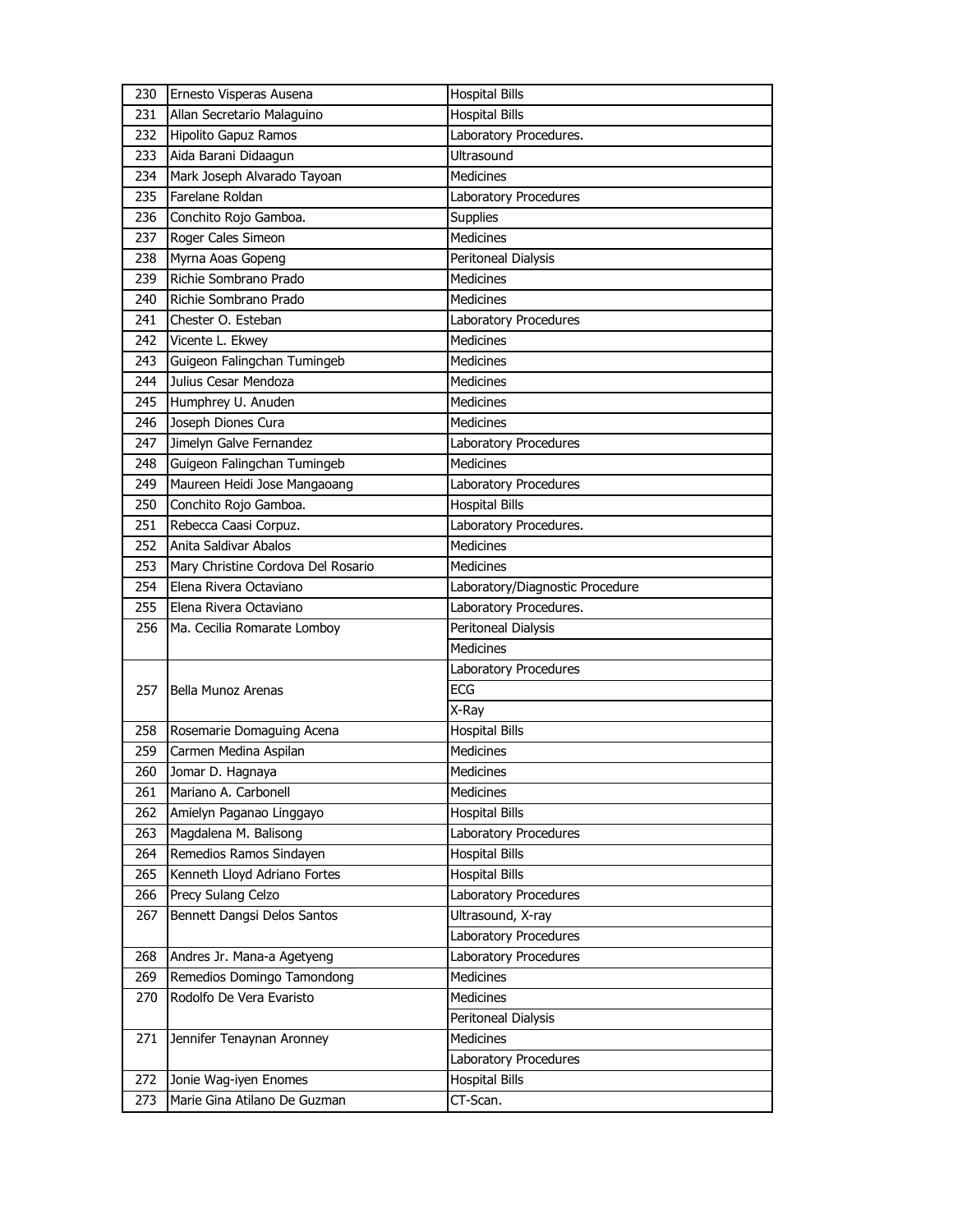| 274 | Jayford Basing-at Cammagay      | CT-Scan                                                          |
|-----|---------------------------------|------------------------------------------------------------------|
| 275 | Roger C. Alsaen Sr.             | Medicines / Dialysis.                                            |
| 276 | Elmer Cabarloc Sumbad           | Ultrasound                                                       |
| 277 | Thelma Dangcalan Tiangao        | Laboratory Procedures                                            |
| 278 | Geraldyn Batara                 | Hospital Bill / Laboratory Procedure / Medicine /<br>Procedures. |
|     |                                 | ECG                                                              |
| 279 | Angelita Bagalay Chorachor      | <b>Medicines</b>                                                 |
|     |                                 | Laboratory Procedures                                            |
| 280 | Mariano A. Carbonell            | Medicines                                                        |
| 281 | Bella Munoz Arenas              | ECG                                                              |
| 282 | Rowena Quinto Rebutoc           | Medicines                                                        |
| 283 | Paul Steve Bueno                | .Dialysis / Hospital Bill / Procedures / Medicines /             |
| 284 | Ireneo Gerona Buenavista        | Laboratory.<br><b>Medicines</b>                                  |
| 285 | Mario Fanusan                   | HOSPITAL BILL.                                                   |
| 286 | Daniel P. Bannagao Jr.          | Medicines                                                        |
| 287 | Geraldyn Batara                 | Medicines / Dialysis.                                            |
| 288 | Wilma P. Laoangen               | DIALYSIS, LABORATORY, MEDICINES, PROCEDURES.                     |
|     |                                 |                                                                  |
| 289 | Daniel Bannagao Jr.             | Dialysis, Laboratory Procedures, Medicines.                      |
| 290 | Richie Sombrano Prado           | <b>Medicines</b>                                                 |
| 291 | Bella Munoz Arenas              | Laboratory Procedures                                            |
| 292 | Aries Dulatre Dulatre           | <b>Hospital Bills</b>                                            |
| 293 | Van Dan Flores                  | <b>Hospital Bills</b>                                            |
| 294 | Roberto Taduran Sacbayana       | <b>Hospital Bills</b>                                            |
| 295 | Carl Sheldon Mulang Lumiwan     | <b>Medicines</b>                                                 |
| 296 | Diana Gonzales De Guzman        | Laboratory Procedures                                            |
| 297 | Marivic M. Antonio              | <b>Medicines</b>                                                 |
| 298 | Azil Rav Pamadulan Villanueva   | Medicines                                                        |
| 299 | Melinda Rejuso Enosa            | Laboratory Procedures                                            |
| 300 | Daniel Falag-ey                 | <b>Medicines</b>                                                 |
| 301 | Arnel Laruan Demot              | Laboratory Procedures                                            |
| 302 | Kenneth Lloyd Adriano Fortes    | <b>Medicines</b>                                                 |
| 303 | Maureen Heidi Jose Mangaoang    | <b>Medicines</b>                                                 |
| 304 | Juliet Patungan Ibay            | <b>Hospital Bills</b>                                            |
| 305 | Dalton Taplin Aglasi            | Laboratory & Diagnostic Procedures, Medicine/Dialysis            |
| 306 | Crispin Mangulabnan Javier      | <b>Hospital Bills</b>                                            |
| 307 | Iluminado L. Felicidario        | <b>Hospital Bills</b>                                            |
| 308 | Jimmy. Ganzon Garcia            | Laboratory Procedures                                            |
| 309 | Edwin Santos Bugarin            | Laboratory Procedures                                            |
| 310 | Delia Larida Arcangel           | Laboratory Procedures                                            |
| 311 | Cristian Rivera Nisperos        | Medicines                                                        |
| 312 | Fatima Bantiles Bocales         | Medicines                                                        |
| 313 | Megnonette Amparo               | Medicines                                                        |
| 314 | Megnonette Amparo               | Medicines                                                        |
| 315 | Madeline P. Labuni              | Laboratory Procedures                                            |
| 316 | Maricris. Peralta Reyes.        | <b>Hospital Bills</b>                                            |
| 317 | Maricris. Peralta Reyes.        | Medicines                                                        |
| 318 | Marites Racquel Estiller Corpuz | <b>Hospital Bills</b>                                            |
| 319 | Emerson CastaÑeda Segundo       | <b>Hospital Bills</b>                                            |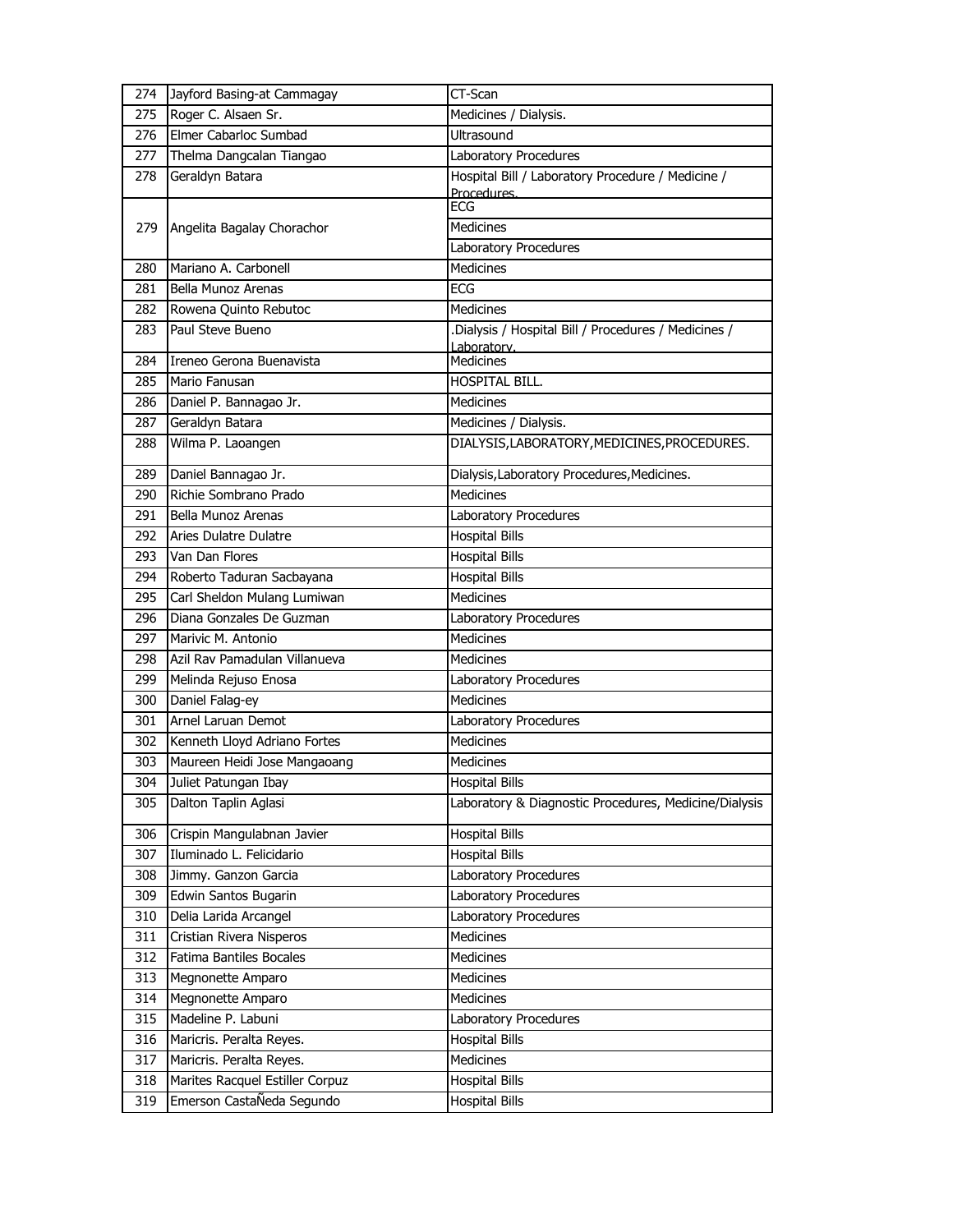|     | 320 Cj Arcelle Valantin                 | <b>Hospital Bills</b>                                                                 |
|-----|-----------------------------------------|---------------------------------------------------------------------------------------|
|     |                                         | Medicines                                                                             |
| 321 | Merly Selisana Notap Amoguis            | <b>Hospital Bills</b>                                                                 |
| 322 | Walter Manuel Bang-agan                 | <b>Hospital Bills</b>                                                                 |
| 323 | Sabayna N. Erio                         | Injectables/Medicines/Laboratory/Dialysis/Dialyzer                                    |
| 324 | Saturnina M. Iquet                      | Injectables/Medicines/Laboratory/Dialysis/Dialyzer                                    |
| 325 | Segundo S. Bekesan                      | Injectables/Medicines/Laboratory/Dialysis/Dialyzer                                    |
| 326 | Shiela Olban                            | Injectables/Medicines/Laboratory/Dialysis/Dialyzer                                    |
| 327 | Virgina P. Pataras                      | Injectables/Medicines/Laboratory/Dialysis/Dialyzer                                    |
| 328 | Warden Biag                             | Injectables/Medicines/Laboratory/Dialysis/Dialyzer                                    |
| 329 | Warden Cawilan Cosme Sr.                | Injectables/Medicines/Laboratory/Dialysis/Dialyzer                                    |
| 330 | Wilson Agapito Ingson                   | Injectables/Medicines/Laboratory/Dialysis/Dialyzer                                    |
| 331 | Yolanda D. Calixto                      | Injectables/Medicines/Laboratory/Dialysis/Dialyzer                                    |
| 332 | Marciana Pasingan Sabado                | <b>Ultrasound</b>                                                                     |
| 333 | Vladimer V. Singson                     | Laboratory Procedures                                                                 |
| 334 | Juanito Baldo Andrada                   | <b>Hospital Bills</b>                                                                 |
| 335 | Juanito Baldo Andrada                   | Hospital bills.                                                                       |
| 336 | Bella D. Dela Cruz.                     | Laboratory Procedures                                                                 |
| 337 | Tresina Labbot Macario                  | <b>Medicines</b>                                                                      |
| 338 | Irish Kate Coteng Paltican              | <b>Medicines</b>                                                                      |
| 339 | Ervin Antonio S. Rondaris Jr.           | Medicines                                                                             |
| 340 | Flordeliza Montemayor                   | Laboratory Procedures                                                                 |
| 341 | Alberto B. Benlusig                     | Injectables/Medicines/Laboratory/Dialysis/Dialyzer                                    |
| 342 | Arnold Simeon Ngileg                    | Injectables/Medicines/Laboratory/Dialysis/Dialyzer                                    |
| 343 | Benjamin Andizo Liwan                   | Injectables/Medicines/Laboratory/Dialysis/Dialyzer                                    |
| 344 | Carlito Sally Mala                      | Injectables/Medicines/Laboratory/Dialysis/Dialyzer                                    |
| 345 | Carlos S. Arida Sr.                     | Injectables/Medicines/Laboratory/Dialysis/Dialyzer                                    |
| 346 | Daniel B. Lacdao Jr.                    | Injectables/Medicines/Laboratory/Dialysis/Dialyzer                                    |
| 347 | Alfonso Wagsingan Jr.                   | Laboratory Procedures                                                                 |
| 348 | Dyvogne Liam Caburnay                   | Injectables/Medicines/Laboratory/Dialysis/Dialyzer                                    |
| 349 | Fausto C. Guibson Jr.                   | Injectables/Medicines/Laboratory/Dialysis/Dialyzer                                    |
| 350 | Francisca E. Kantala                    | Injectables/Medicines/Laboratory/Dialysis/Dialyzer                                    |
| 351 | Francisca G. Lunes                      | Injectables/Medicines/Laboratory/Dialysis/Dialyzer                                    |
| 352 | Guilermo D. Manuel                      | Injectables/Medicines/Laboratory/Dialysis/Dialyzer                                    |
| 353 | John Paul Pablo Siblon                  | Injectables/Medicines/Laboratory/Dialysis/Dialyzer                                    |
| 354 | Julia Licao Cabintos                    | Injectables/Medicines/Laboratory/Dialysis/Dialyzer                                    |
| 355 | Manuel Nanam Boaging                    | Injectables/Medicines/Laboratory/Dialysis/Dialyzer                                    |
| 356 | Marilou B. Bantulo                      | Injectables/Medicines/Laboratory/Dialysis/Dialyzer                                    |
| 357 | Marciana Pasingan Sabado                | Laboratory Procedures                                                                 |
| 358 | Mary An Idorot Adlawan                  | <b>Hospital Bills</b>                                                                 |
| 359 | Marina Aguindang Galaty                 | Injectables/Medicines/Laboratory/Dialysis/Dialyzer                                    |
| 360 | Max D. Bandao                           | DIALYSIS/DIALYZER/HOSPITAL                                                            |
|     |                                         | BILLS/MEDICINES/LAB.PROCEDURES.                                                       |
| 361 | Dominador Flores Carranza               | <b>Hospital Bills</b>                                                                 |
| 362 | Michael A. Galaty                       | Injectables/Medicines/Laboratory/Dialysis/Dialyzer                                    |
| 363 | Naden B. Bate                           | Injectables/Medicines/Laboratory/Dialysis/Dialyzer                                    |
| 364 | Norma M. Dampulay                       | DIALYSIS/DIALYZER/HOSPITAL                                                            |
|     |                                         | BILLS/MEDICINES/LAB.PROCEDURES.<br>Dialysis/Dialyzer/Laboratory/Procedures/Medicines. |
| 365 | Odemar M. Cawis<br>Rambo Laguiwed Ebbes | Injectables/Medicines/Laboratory/Dialysis/Dialyzer                                    |
| 366 |                                         |                                                                                       |
| 367 | Rey Yag-o Bendoza                       | Injectables/Medicines/Laboratory/Dialysis/Dialyzer                                    |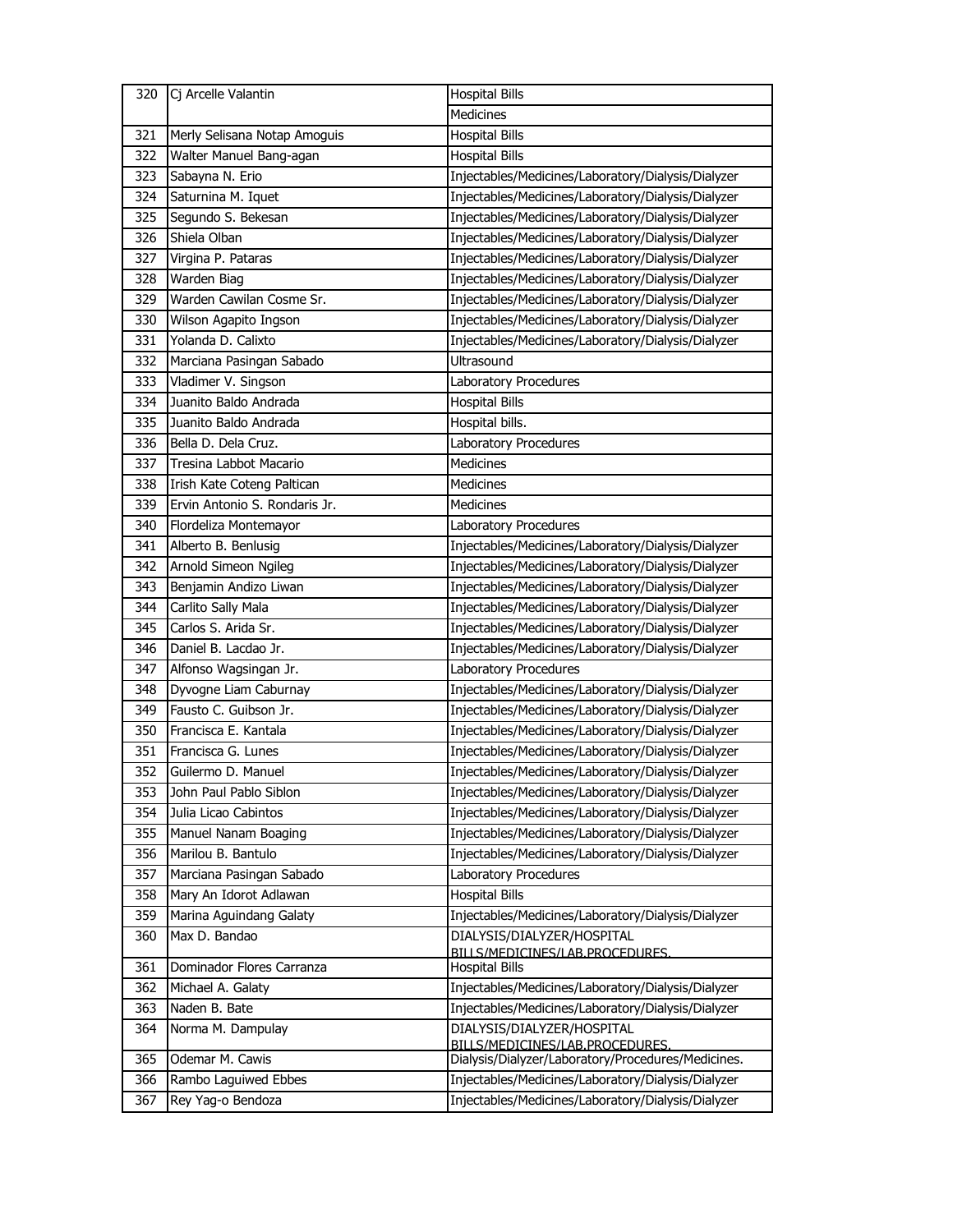| 368 | Richard Bilog Langpawen       | Injectables/Medicines/Laboratory/Dialysis/Dialyzer     |
|-----|-------------------------------|--------------------------------------------------------|
| 369 | Romeo P. Asan                 | Injectables/Medicines/Laboratory/Dialysis/Dialyzer     |
| 370 | Rowena Quinto Rebutoc         | Injectables/Medicines/Laboratory/Dialysis/Dialyzer     |
| 371 | Brendon Ukkong Batoon         | <b>Hospital Bills</b>                                  |
| 372 | Arnulfo Tormino Eligado       | <b>Hospital Bills</b>                                  |
| 373 | Rowena Mabiasan Quiadez       | Laboratory Procedures                                  |
|     |                               | Dialyzer                                               |
| 374 | John Kennedy Solang Sagmayao  | <b>Medicines</b>                                       |
| 375 | Heramie W. Padsico            | <b>Medicines</b>                                       |
| 376 | Arnold Simeon Ngileg          | Hemodialysis and Medicines.                            |
| 377 | Marlon Kimbongan Milo         | Hemodialysis and Medicines.                            |
| 378 | Napoleon Napadawan            | Hemodialysis and Medicines.                            |
| 379 | Noel Chiday Galong            | Hemodialysis and Medicines.                            |
| 380 | Jocelyn Balasbas Biadno       | Hemodialysis and Medicines.                            |
| 381 | Rocky C. Recile               | Hemodialysis and Medicines.                            |
| 382 | Denver Manew Fetalan          | Medicines                                              |
| 383 | Yel Sibaen                    | Hemodialysis and Medicines.                            |
| 384 | Reynaldo Viscaya Ticuan       | Hemodialysis and Medicines.                            |
| 385 | Julius Cesar Ventura Mendoza  | Hemodialysis and Medicines.                            |
| 386 | Vicente L. Ekwey              | Hemodialysis and Medicines.                            |
| 387 | Chester O. Esteban            | Hemodialysis and Medicines.                            |
| 388 | Anita Saldivar Abalos         | Hemodialysis and Medicines.                            |
| 389 | Glory D. Eban                 | Dialysis, Dialyzer, PD Solution, Procedures, Medicines |
|     |                               | &                                                      |
| 390 | Ricardo O. Wasing             | Laboratory<br>Medicines                                |
| 391 | Tomas Binocyad Buclay         | Hemodialysis and Medicines.                            |
|     |                               |                                                        |
|     |                               |                                                        |
| 392 | Crisanto Gutierrez De Castro. | <b>Medicines</b>                                       |
| 393 | Marivic M. Antonio            | Dialysis, Dialyzer, PD Solution, Procedures, Medicines |
|     |                               | &<br>Laboratory                                        |
| 394 | Alberto B. Beninsig           | Hemodialysis and Medicines.                            |
| 395 | Concepcion Dumapis Labon      | Laboratory Procedures                                  |
| 396 | Gloria Javillonar Gudio       | Laboratory Procedures                                  |
| 397 | Josie Galang Caniezo          | <b>Hospital Bills</b>                                  |
| 398 | Richie Sombrano Prado         | Medicine / Medical Supplies.                           |
| 399 | Precy Sulang Celzo            | Ultrasound                                             |
| 400 | Rolly Jose Ticangan Lawek     | <b>Hospital Bills</b>                                  |
| 401 | Rey Dave Kines Gal-ud         | Laboratory Procedures                                  |
| 402 | Jimmy Adcoyan Anapen          | Medicines                                              |
| 403 | John Angyab Wallang           | Laboratory Procedures                                  |
| 404 | Imelda Dacanay Roma           | Laboratory Procedures                                  |
| 405 | Josie Galang Caniezo          | <b>Hospital Bills</b>                                  |
| 406 | Nilda Baay Serame             | Laboratory Procedures                                  |
| 407 | Jenelyn Tenias                | CHEMOTHERAPY/CHEMO DRUGS                               |
| 408 | Marie Joy Ligudon             | Hemodialysis and Medicines.                            |
| 409 | Daniel Bilalay Lacdao Jr.     | Hemodialysis and Medicines.                            |
| 410 | Manuel Nanam Boaging          | Hemodialysis and Medicines.                            |
| 411 | Rowena Quinto Rebutoc         | Hemodialysis and Medicines.                            |
| 412 | Violeta S. Gatchalian         | Hemodialysis and Medicines.                            |
| 413 | <b>Edward Olat</b>            | Hemodialysis and Medicines.                            |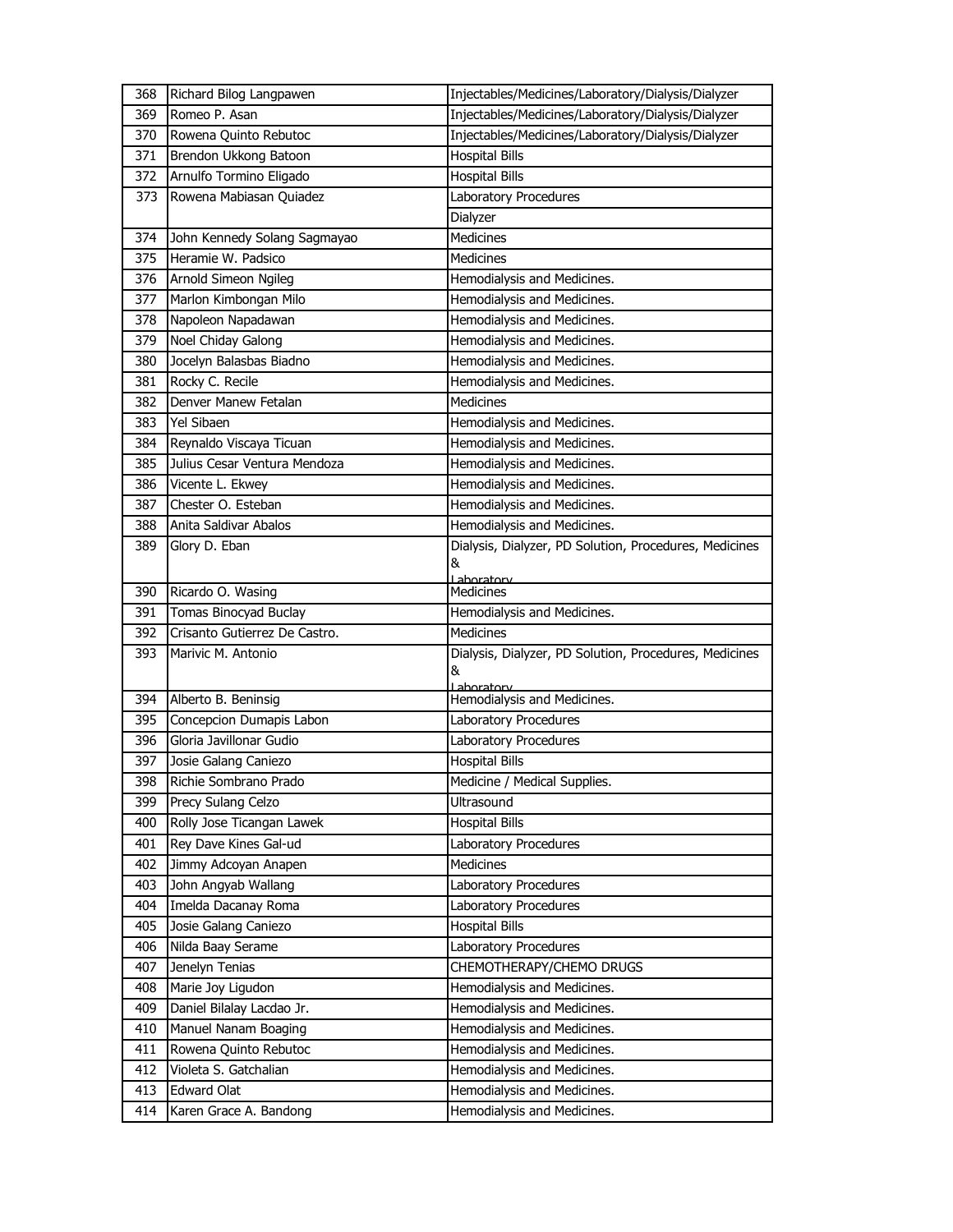| 415 | Herickson Tapu Tabangcura     | <b>Hospital Bills</b>                                       |
|-----|-------------------------------|-------------------------------------------------------------|
| 416 | Alperito Yap Almaquio         | <b>Hospital Bills</b>                                       |
| 417 | Virginia Ungria               | <b>Hospital Bills</b>                                       |
| 418 | Elena Rivera Octaviano        | Laboratory Procedures                                       |
| 419 | Ramil Dimayhag Mejares        | <b>Hospital Bills</b>                                       |
| 420 | Angela Soriano Kungo          | Laboratory Procedures                                       |
| 421 | Rodolfo Evaristo Jr.          | Peritoneal Dialysis                                         |
| 422 | Jovelyn Africano Alinan       | Hospital Bills                                              |
| 423 | Rose Belmomte Bondoc          | Medicines                                                   |
| 424 | Gerardo R. Poon               | <b>Hospital Bills</b>                                       |
| 425 | Dalton Taplin Aglasi          | Injectables/Medicines/Laboratory/Dialysis/Dialyzer          |
| 426 | Jemil Ticangen Marcelo        | <b>Medicines</b>                                            |
| 427 | Benjamin Ledda Dacumos        | <b>Medicines</b>                                            |
| 428 | John B. Mang-usan             | Medicines                                                   |
|     |                               | Peritoneal Dialysis                                         |
| 429 | Almera Mae Pasaoa Cabloy      | Medicines                                                   |
| 430 | Quinn Edrei Agpasa Sarmiento  | <b>Hospital Bills</b>                                       |
| 431 | Carmen Medina Aspilan         | Dialysis, Dialyzer, PD Solution, Procedures, Medicines      |
|     |                               | &<br>Laboratory                                             |
| 432 | Edgardo. C. Garcia            | Medicines                                                   |
| 433 | Karen Bautista Baday          | <b>Medicines</b>                                            |
| 434 | <b>Elfrel Sanchez Ramos</b>   | <b>Hospital Bills</b>                                       |
| 435 | Faustino Baroy Calvo          | <b>Hospital Bills</b>                                       |
|     |                               | <b>Medicines</b>                                            |
| 436 | Jarel Jee Baldaen Omalio      | Laboratory Procedures                                       |
| 437 | Roberto Valdez Elefante       | <b>Medicines</b>                                            |
| 438 | Aileen Valera Ventura         | <b>Hospital Bills</b>                                       |
| 439 | Aileen Valera Ventura         | <b>Medicines</b>                                            |
| 440 | Aurora M. Inopia              | Laboratory Procedures                                       |
|     |                               | Ultrasound                                                  |
| 441 | Iza Miriam Lao-ing Dumawing   | CT-Scan                                                     |
| 442 | Gian Carla D. Matias          | <b>Medicines</b>                                            |
| 443 | Magdalena B. Poquiz           | <b>Hospital Bills</b>                                       |
| 444 | Bobby L. Castro               | Medicines                                                   |
| 445 | Myrna Aoas Gopeng             | Peritoneal Dialysis                                         |
| 446 | Ruth Tukiad                   | Laboratory Procedures                                       |
| 447 | Precy Sulang Celzo            | Laboratory/Procedures/Medicines.                            |
| 448 | Rey Dave Kines Gal-ud         | <b>Hospital Bills</b>                                       |
| 449 | Clyde Justine Manzano Oxciano | <b>Hospital Bills</b>                                       |
| 450 | Marie Gina Atilano De Guzman  | Laboratory Procedures                                       |
|     |                               | 2D ECHO / ECG / X-RAY / Medicines                           |
| 451 | Joshua Suyon Bowaken          | Dialysis, Dialyzer, PD Solution, Procedures, Medicines<br>& |
|     |                               | Laboratory                                                  |
| 452 | Joel Vodega Rivera            | <b>Hospital Bills</b>                                       |
| 453 | Joel Vodega Rivera            | Hospital Bill/Medical Assistance                            |
| 454 | Marilou Maravillas Doculan    | <b>Hospital Bills</b>                                       |
| 455 | Tresina Labbot Macario        | Medicines                                                   |
| 456 | Tresina Labbot Macario        | Medicines                                                   |
| 457 | Marjorie Bangtowan Utang      | <b>Hospital Bills</b>                                       |
| 458 | Rico Mones Merin              | <b>Hospital Bills</b>                                       |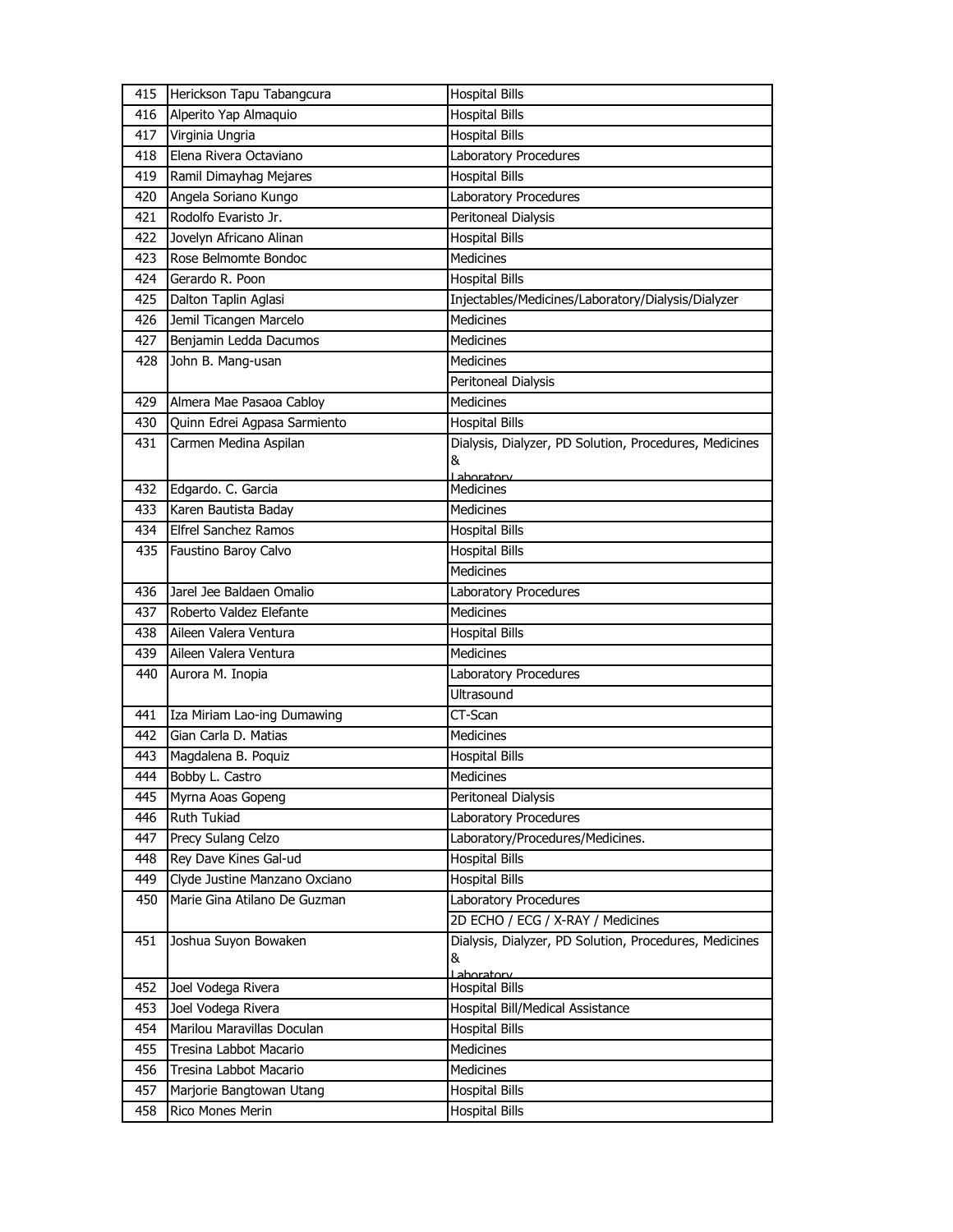| 459 | Ambrocio Doctolero Bunoan        | <b>Hospital Bills</b>                   |
|-----|----------------------------------|-----------------------------------------|
| 460 | Juning Fiakwachang Ayangdan      | <b>Hospital Bills</b>                   |
| 461 | Victoria Indino Miranda          | <b>Medicines</b>                        |
| 462 | Aurora. Biason Aquino.           | Laboratory Procedures                   |
| 463 | Abegail Dulay Abellera           | <b>Hospital Bills</b>                   |
| 464 | Ador De Castro Vendiola          | <b>Hospital Bills</b>                   |
| 465 | Adam D. Galagal                  | <b>Hospital Bills</b>                   |
| 466 | Leonarda Fontanilla Pinol        | Medicines                               |
| 467 | Alvin Obana Pugal                | <b>Medicines</b>                        |
| 468 | Jocelyn Nalbog Laigo             | Hemodialysis/Medicines/Lab. Procedures. |
| 469 | Cremalyn Beroy Cabiao            | <b>Hospital Bills</b>                   |
| 470 | Melinda Bumanlag Rizano          | Laboratory Procedures                   |
| 471 | Rafael P. Montes                 | Hemodialysis and Medicines.             |
| 472 | Hipolito Gapuz Ramos             | Laboratory Procedures                   |
| 473 | Donald Frank K. Tamiray          | Hemodialysis and Medicines.             |
| 474 | Marilou Bantulo                  | Hemodialysis and Medicines.             |
| 475 | Linda Agonan Severo              | Hemodialysis and Medicines.             |
| 476 | Ma. Cecilia Romarate Lomboy      | Peritoneal Dialysis                     |
|     |                                  | <b>Medicines</b>                        |
| 477 | Erick Bibon Francisco.           | <b>Hospital Bills</b>                   |
| 478 | Freddie Timboloy Dela Cruz       | Laboratory Procedures                   |
|     |                                  | <b>Medicines</b>                        |
| 479 | Freddie Timboloy Dela Cruz       | Dialyzer                                |
| 480 | Beverly Pumihic Manghi           | <b>Hospital Bills</b>                   |
| 481 | Connie De Vera Soriano           | Laboratory Procedures                   |
| 482 | Glory Dela Cruz Dulnuan          | <b>Hospital Bills</b>                   |
| 483 | Joshua Jess Ysrael Samonte Apron | <b>Hospital Bills</b>                   |
| 484 | Jane Padsongay Martin            | Hemodialysis/Medicines/Lab. Procedures. |
| 485 | Segundo Bekesan                  | Hemodialysis/Medicines/Lab. Procedures. |
| 486 | April Sakiwat                    | Hemodialysis/Medicines/Lab. Procedures. |
| 487 | Elizabeth Lachica                | Hemodialysis/Medicines/Lab. Procedures. |
| 488 | Kennedy Olman                    | Hemodialysis/Medicines/Lab. Procedures. |
| 489 | Veneranda Murillo                | Hemodialysis/Medicines/Lab. Procedures. |
| 490 | Edgar Balmonte Ducusin           | Hemodialysis/Medicines/Lab. Procedures. |
| 491 | Firorante Astudillo              | Hemodialysis/Medicines/Lab. Procedures. |
| 492 | Donna D. Sarol                   | Hemodialysis/Medicines/Lab. Procedures. |
| 493 | James C. Ballogat                | Hemodialysis/Medicines/Lab. Procedures. |
| 494 | Bernad Bell Basilio              | Hemodialysis/Medicines/Lab. Procedures. |
| 495 | Jocelyn Nalbog Laigo             | Laboratory Procedures                   |
| 496 | Elmer Caluza Bananal             | <b>Hospital Bills</b>                   |
| 497 | Daniel Falag-ey                  | <b>Medicines</b>                        |
| 498 | Daniel P. Bannagao Jr.           | Medicines / Dialysis.                   |
| 499 | Roger Cales Simeon               | <b>Medicines</b>                        |
| 500 | Angela Sina-oy Albis             | <b>Hospital Bills</b>                   |
| 501 | Angela Sina-oy Albis             | Medicines                               |
| 502 | Mariano A. Carbonell             | Medicines                               |
| 503 | Bryan E. Carbonell               | <b>Medicines</b>                        |
| 504 | Myracle Cawi Caloscos            | <b>Medicines</b>                        |
| 505 | Erlinda Bren Merlin              | <b>Hospital Bills</b>                   |

Total Patient: 505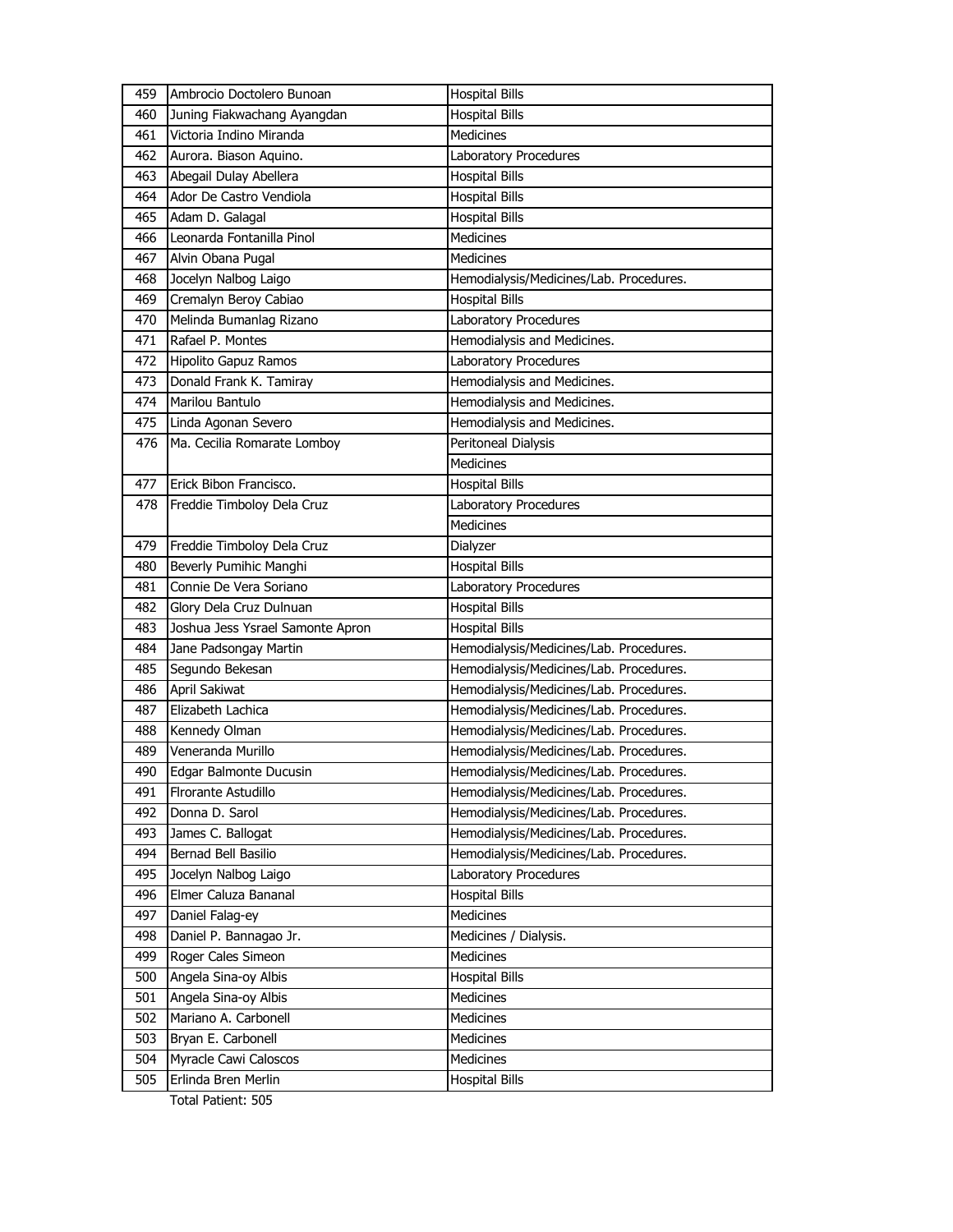

# **Republic of the Philippines Department of Health MEDICAL ASSISTANCE PROGRAM**

### For the month of May year 2020 BAGUIO GENERAL HOSPITAL AND MEDICAL CENTER

| No#            | <b>Name of Patient</b>            | Assistance                     |
|----------------|-----------------------------------|--------------------------------|
| 1              | Julio Placido Sab-it              | <b>Hospital Bills</b>          |
| $\overline{2}$ | Ronnie Sr Mabanta Aucena          | <b>Hospital Bills</b>          |
| 3              | Romeo Abarquez Agbuya             | Laboratory Procedures          |
| 4              | Rosie Jade Guindalos Cosme        | <b>Medicines</b>               |
| 5              | Melanie Donato Floresca           | <b>Medicines</b>               |
| 6              | Frances Bernadette Quinto Caramat | <b>Medicines</b>               |
| 7              | Luz Tolentino Constancio          | <b>Medicines</b>               |
| 8              | <b>Winnie Ramos</b>               | <b>Medicines</b>               |
| 9              | Erwin Paog Soliman                | <b>Medicines</b>               |
| 10             | Romeo Villanueva Arzadon.         | <b>Hospital Bills</b>          |
| 11             | Nora Caluza Madrid                | <b>Hospital Bills</b>          |
| 12             | Rex Balangitan                    | LABORATORY/MEDICINES/DIALYSIS. |
| 13             | Vladimer V. Singson               | Laboratory Procedures          |
| 14             | Mary Kris Tamondon Buenafe        | <b>Hospital Bills</b>          |
| 15             | Ryan Joseph Loyola Melchor        | <b>Medicines</b>               |
| 16             | Melody Tomen Frias                | <b>Medicines</b>               |
| 17             | Rose Keryao Apa-an                | <b>Medicines</b>               |
| 18             | Allan Urmaza Factora              | <b>Medicines</b>               |
| 19             | Lordelie Camarao Terredano        | <b>Medicines</b>               |
| 20             | Granda Lipao Consuelo             | <b>Hospital Bills</b>          |
| 21             | Van Colleen Akia Manis            | <b>Hospital Bills</b>          |
|                |                                   | <b>Medicines</b>               |
| 22             | Judith Cabading Barasbaras        | <b>Hospital Bills</b>          |
|                |                                   | <b>Medicines</b>               |
| 23             | Flora Tonang Lumas-e              | Laboratory Procedures          |
| 24             | Terence Yting Pagadut             | <b>Medicines</b>               |
| 25             | May Ignacio Manalo                | <b>Hospital Bills</b>          |
| 26             | May Ignacio Manalo                | <b>Medicines</b>               |
| 27             | Selverio Alida Saysayap           | <b>Medicines</b>               |
|                |                                   | <b>Hospital Bills</b>          |
| 28             | Charles Cabaccang Valdez          | <b>Medicines</b>               |
| 29             | Marvin Cruz Reyes                 | Medicines                      |
| 30             | Fatima Mohammed Elsaleh           | Medicines                      |
| 31             | Don Dave Alip Dela Pena           | Medicines                      |
| 32             | Florentino Idos Paragas           | Medicines                      |
| 33             | Jemalyn Seli Comesario            | <b>Hospital Bills</b>          |
| 34             | Jemalyn Seli Comesario            | Medicines                      |
| 35             | Noble Bati-il                     | <b>Hospital Bills</b>          |
| 36             | Bucahan Puha Alex                 | <b>Hospital Bills</b>          |
| 37             | Francisco Sibtang Damilig         | Medicines                      |
| 38             | Roland Rillera Salazar            | Laboratory Procedures          |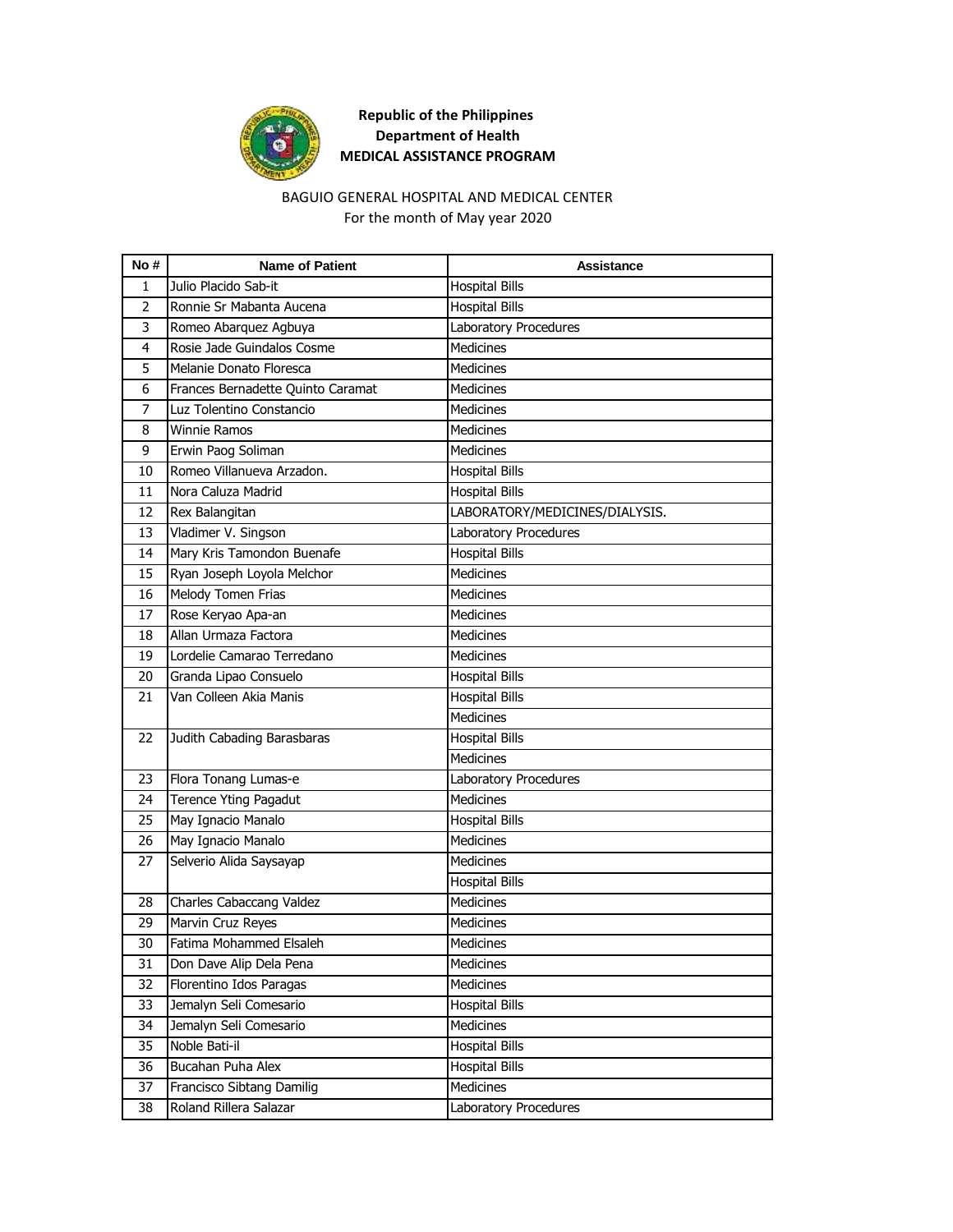| 39 | Marcia Padalla Beswayan        | Laboratory Procedures        |
|----|--------------------------------|------------------------------|
| 40 | Roland Rillera Salazar         | <b>Medicines</b>             |
| 41 | Jonalyn Manyam Hermocilla      | <b>Hospital Bills</b>        |
| 42 | Conchita Baradi Duque          | <b>Hospital Bills</b>        |
| 43 | Boni Francisco Bantillo        | <b>Hospital Bills</b>        |
|    |                                | <b>Medicines</b>             |
| 44 | Rodolfo Padua Eustaquio        | <b>Medicines</b>             |
| 45 | Raul Bautista Tejero           | Laboratory Procedures        |
| 46 | Precy Sulang Celzo             | Laboratory Procedures        |
| 47 | Roger Cales Simeon             | Laboratory Procedures        |
|    |                                | <b>Medicines</b>             |
| 48 | Marites Felipe                 | Laboratory Procedures        |
| 49 | Gina Agong                     | <b>ECG</b>                   |
| 50 | Alexander Buenafe              | <b>Medicines</b>             |
| 51 | Amielyn Paganao Linggayo       | <b>Hospital Bills</b>        |
| 52 | Rey Angelo Espanol Aurelio     | CT-Scan                      |
| 53 | Gemma Continente Ladia         | Laboratory Procedures        |
| 54 | Sophia Loren Cruz              | <b>Hospital Bills</b>        |
| 55 | Rosemary Agustin               | Laboratory Procedures        |
| 56 | Wilson Pascua Dalisay          | Laboratory Procedures        |
| 57 | Florencio Cater Bo             | Laboratory Procedures        |
| 58 | Allan Secretario Malaguino     | Hospital Bills               |
| 59 | Geraldyn Palma Batara          | Laboratory Procedures        |
| 60 | Danilo Padua Farnacio          | <b>Hospital Bills</b>        |
| 61 | Martina B. Garcia              | Laboratory Procedures        |
|    |                                |                              |
| 62 | Denver Manew Fetalan           | <b>Medicines</b>             |
| 63 | Danilo Padua Farnacio          | Medicines                    |
| 64 | Danilo Padua Farnacio          | <b>Hospital Bills</b>        |
| 65 | Zion Abednego Misola Pinto     | Laboratory Procedures        |
| 66 | Russelle Solomon Ngao-i        | <b>Medicines</b>             |
| 67 | Fernando Ballesteros Najera    | <b>Hospital Bills</b>        |
|    |                                | <b>Medicines</b>             |
| 68 | Jimelyn Galve Fernandez        | <b>Medicines</b>             |
| 69 | Shellan Matino Mauricio        | <b>Hospital Bills</b>        |
| 70 | Maria Theresa Kitan Tomas      | Medicines                    |
| 71 | Leon. Dolinas Manalo           | <b>Hospital Bills</b>        |
| 72 | Karen Bautista Baday           | Medicine & Laboratory        |
| 73 | Ervin Somera Rondaris Jr.      | <b>Laboratory Procedures</b> |
| 74 | Polyne Shangrila Ebanio Taqued | <b>Hospital Bills</b>        |
| 75 | Ronalyn Matias Cabatic         | <b>Hospital Bills</b>        |
| 76 | Diana Pumeg-as Teofilo         | <b>Hospital Bills</b>        |
| 77 | Bernardo Narag Torcedo         | Laboratory Procedures        |
| 78 | John Carlo Serafica Lacuata    | Medicines                    |
| 79 | Maria Theresa Guron Raquel     | <b>Hospital Bills</b>        |
| 80 | Hadji Vicente Bulayungan       | <b>Hospital Bills</b>        |
| 81 | Cristian R. Nisperos           | Laboratory Procedures        |
| 82 | Ma. Cecilia Romarate Lomboy    | Peritoneal Dialysis          |
|    |                                | Medicines                    |
| 83 | Federico E. Galvey             | Laboratory Procedures        |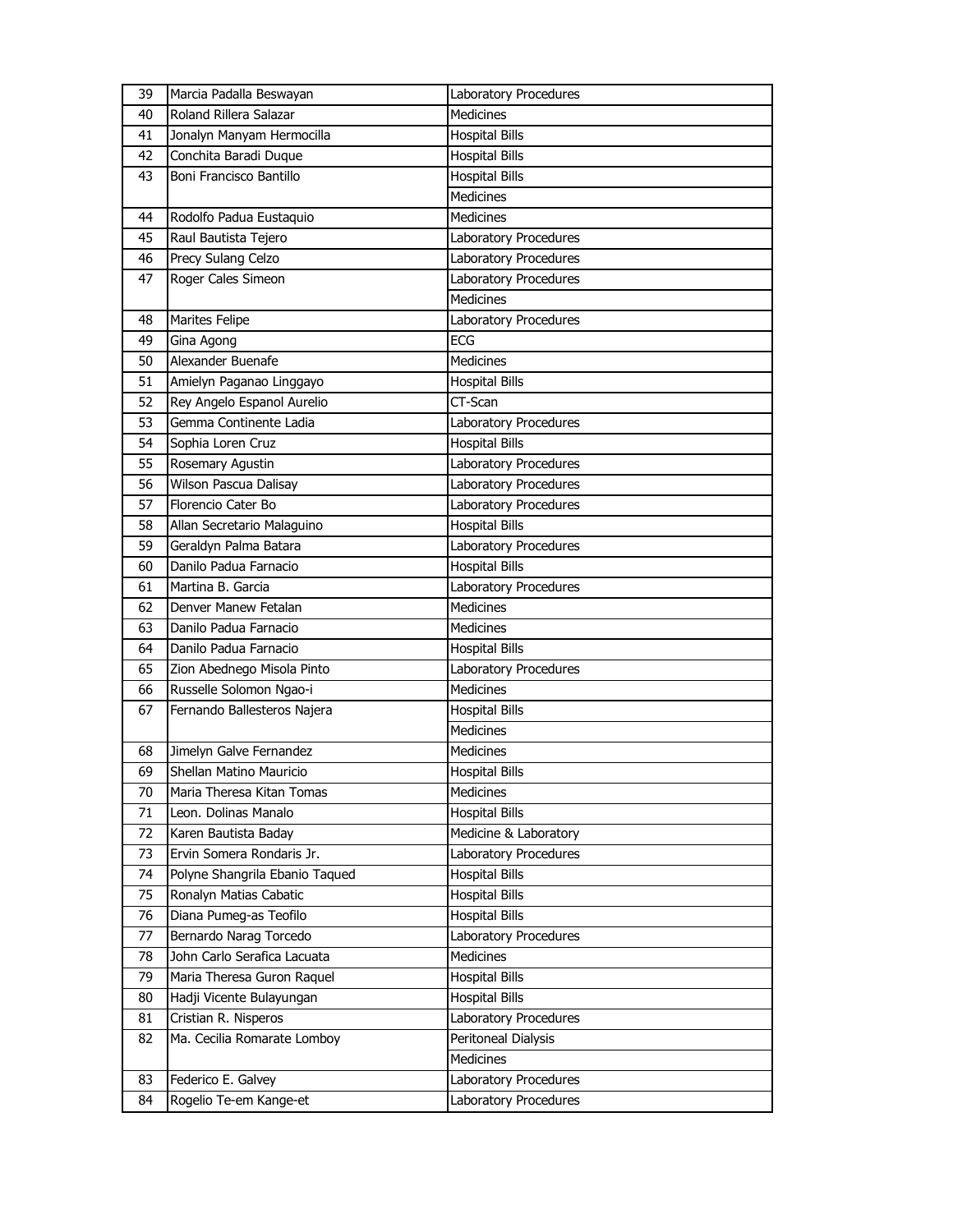| 85  | Helen Tacloy Ingosan           | Medicines                                              |
|-----|--------------------------------|--------------------------------------------------------|
| 86  | Diana Gonzales De Guzman       | <b>Medicines</b>                                       |
| 87  | Roger Angway                   | Laboratory Procedures                                  |
| 88  | Joshua Suyon Bowaken           | Laboratory Procedures                                  |
| 89  | Doris Paggad Butali            | <b>Medicines</b>                                       |
| 90  | Napoleon Napadawan             | Laboratory Procedures                                  |
|     |                                | Laboratory Procedures                                  |
| 91  | Jhemuel Wendell Camillo Javier | <b>Hospital Bills</b>                                  |
|     |                                | <b>Medicines</b>                                       |
| 92  | Rolando Cara Domingo           | Laboratory Procedures                                  |
| 93  | Girlie Bulan Lim               | <b>Medicines</b>                                       |
| 94  | Robert Young Toledo            | Laboratory Procedures                                  |
|     |                                | MRI / Laboratory Procedure.                            |
| 95  | Jane P. Martin                 | Hemodialysis and Medicines.                            |
| 96  | Richard Awingan Justo          | Laboratory Procedures                                  |
| 97  | <b>Edward Melton Nabusan</b>   | Laboratory Procedures                                  |
| 98  | Generosa Boado Carbonell       | Laboratory Procedures                                  |
| 99  | Juvylyn Calusa Polido          | <b>Medicines</b>                                       |
| 100 | Rocky Comila Recile            | Laboratory Procedures                                  |
| 101 | Rose L. Saculles               | <b>Medicines</b>                                       |
| 102 | Jonathan Tavara                | <b>Hospital Bills</b>                                  |
| 103 | Cedolia Fias-eo Cruz           | <b>Hospital Bills</b>                                  |
| 104 | Antonio F Fernandez Ursua      | <b>Hospital Bills</b>                                  |
| 105 | Saturnina Ma-aw Iguet          | Laboratory Procedures                                  |
| 106 | Denver Manew Fetalan           | Laboratory Procedures                                  |
| 107 | Sherilyn Tolentino Fernandez   | <b>Hospital Bills</b>                                  |
|     |                                | Medicines                                              |
| 108 | Aurora. Biason Aquino.         | <b>Hospital Bills</b>                                  |
| 109 | Freamarie Garcia Flores        | <b>Hospital Bills</b>                                  |
| 110 | Maureen Heidi Jose Mangaoang   | <b>Laboratory Procedures</b>                           |
| 111 | Rodolfo De Vera Evaristo       | Peritoneal Dialysis                                    |
| 112 | Gemma Continente Ladia         | <b>Hospital Bills</b>                                  |
| 113 | Gemma Continente Ladia         | <b>Hospital Bills</b>                                  |
| 114 | Elvis Kitan Salio              | Laboratory Procedures                                  |
| 115 | Edward L. Jacinto              | Laboratory Procedures                                  |
| 116 | Mark Joseph Alvarado Tayoan    | Laboratory Procedures                                  |
|     |                                | <b>Medicines</b>                                       |
| 117 | Hilda Solano                   | Laboratory Procedures                                  |
| 118 | Belinda Luis Eteng             | Laboratory Procedures                                  |
| 119 | Danilo Ancheta Copa            | <b>Hospital Bills</b>                                  |
| 120 | Joseph Diones Cura             | Laboratory Procedures                                  |
| 121 | John Pacio Cawayan             | Laboratory Procedures                                  |
| 122 | Roger C. Alsaen Sr.            | Injectables/Dialysis/Dialyzer/Laboratory/Medicines/Hos |
|     |                                | pit<br>al Rill                                         |
| 123 | Allan Bayani Lumba             | <b>Medicines</b>                                       |
|     |                                | X-Ray                                                  |
| 124 | Bernardino H. Tejero Jr.       | Laboratory Procedures                                  |
| 125 | Wilson P. Lopez                | Laboratory Procedures                                  |
| 126 | Rose L. Bugtong                | Dialysis/Laboratory/Diagnostic                         |
|     |                                | Procedures/Medicine/Hospital Bill                      |
| 127 | Louie. Forio Uy                | Medicines                                              |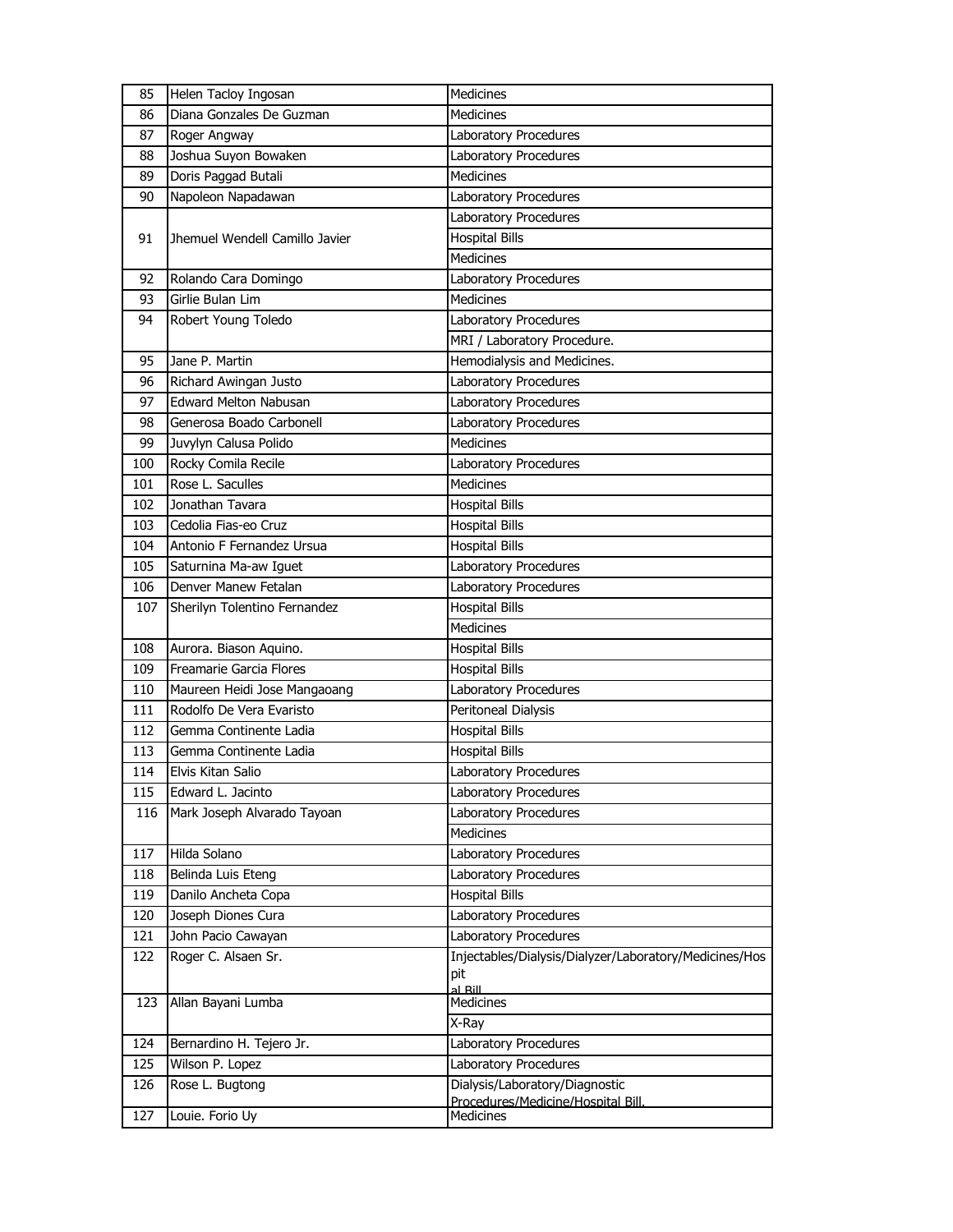| 128 | Arnold Simeon Ngileg             | Laboratory Procedures |
|-----|----------------------------------|-----------------------|
| 129 | Guigeon Falingchan Tumingeb      | Laboratory Procedures |
| 130 | Violeta S. Gatchalian            | Laboratory Procedures |
| 131 | Katherine Buenavista Aromin      | <b>Medicines</b>      |
| 132 | Rey Angelo Espanol Aurelio       | $\overline{CT}$ -Scan |
| 133 | Ruth Allibang Bakilog            | Laboratory Procedures |
| 134 | Rey Dave Kines Gal-ud            | Laboratory Procedures |
|     |                                  | <b>Medicines</b>      |
| 135 | Precy Sulang Celzo               | <b>Hospital Bills</b> |
| 136 | Awal Tacay Bernardo              | Laboratory Procedures |
|     |                                  | <b>Medicines</b>      |
| 137 | Nicholas Kongoy Oyangwa          | Laboratory Procedures |
| 138 | Marisa Issican Totanes           | Laboratory Procedures |
| 139 | Joseph Tingbao Lang-ayan         | Laboratory Procedures |
| 140 | Randolph Lamug Enriquez          | <b>Medicines</b>      |
| 141 | Zaldy Luna Duyao                 | <b>Hospital Bills</b> |
| 142 | Guillermo Delos Reyes Manuel     | Laboratory Procedures |
| 143 | Juanito Bangwagan Cawilan        | Laboratory Procedures |
| 144 | Ma. Victroria Gonzales Lim       | Laboratory Procedures |
| 145 | Christopher Rimando Aguilar      | Laboratory Procedures |
| 146 | Carmen Medina Aspilan            | Laboratory Procedures |
| 147 | Rey Sabaoan Joseph               | Laboratory Procedures |
| 148 | Clemencia Macayda Leo            | Laboratory Procedures |
| 149 | Elizabeth Cawed Chocowen         | <b>Medicines</b>      |
| 150 | Girlie Bulan Lim                 | Laboratory Procedures |
|     |                                  |                       |
| 151 | Rio Espiritu Del Rosario         | <b>Medicines</b>      |
| 152 | Jay Jay Jayco Malecdan           | <b>Medicines</b>      |
| 153 | Humphrey Udan Anuden             | Laboratory Procedures |
|     |                                  | <b>Medicines</b>      |
| 154 | Gil Dela Cruz Miguel             | Medicines             |
|     |                                  | <b>Hospital Bills</b> |
| 155 | Noel Chiday Galong               | Laboratory Procedures |
| 156 | Lorena Flores Lapig              | <b>Medicines</b>      |
|     |                                  | Laboratory Procedures |
|     | 157 Lyra Manigo Allig            | Laboratory Procedures |
|     |                                  | Medicines             |
| 158 | Raiven Ezekiel Ladria Aguinaldo  | Medicines             |
| 159 | Raveena Scarlet Lardia Aguinaldo | Medicines             |
| 160 | Ma. Concepcion Cordova Lardia    | Medicines             |
| 161 | Keidhen Deandre Flores Apari     | <b>Hospital Bills</b> |
| 162 | Reynaldo Fernandez Vasquez       | Laboratory Procedures |
| 163 | Reynaldo Viscaya Ticuan          | Laboratory Procedures |
| 164 | Jay-r De Guzman Aquino           | Medicines             |
| 165 | Lorena Flores Lapig              | Medicines             |
| 166 | Keidhen Deandre Flores Apari     | <b>Hospital Bills</b> |
| 167 | Jimmy Adcoyan Anapen             | Laboratory Procedures |
| 168 | Enrique Gozum Salalila           | Medicines             |
| 169 | Jerico Bayacsan Miranda          | Medicines             |
| 170 | Julio Cabanela Fontanilla        | Medicines             |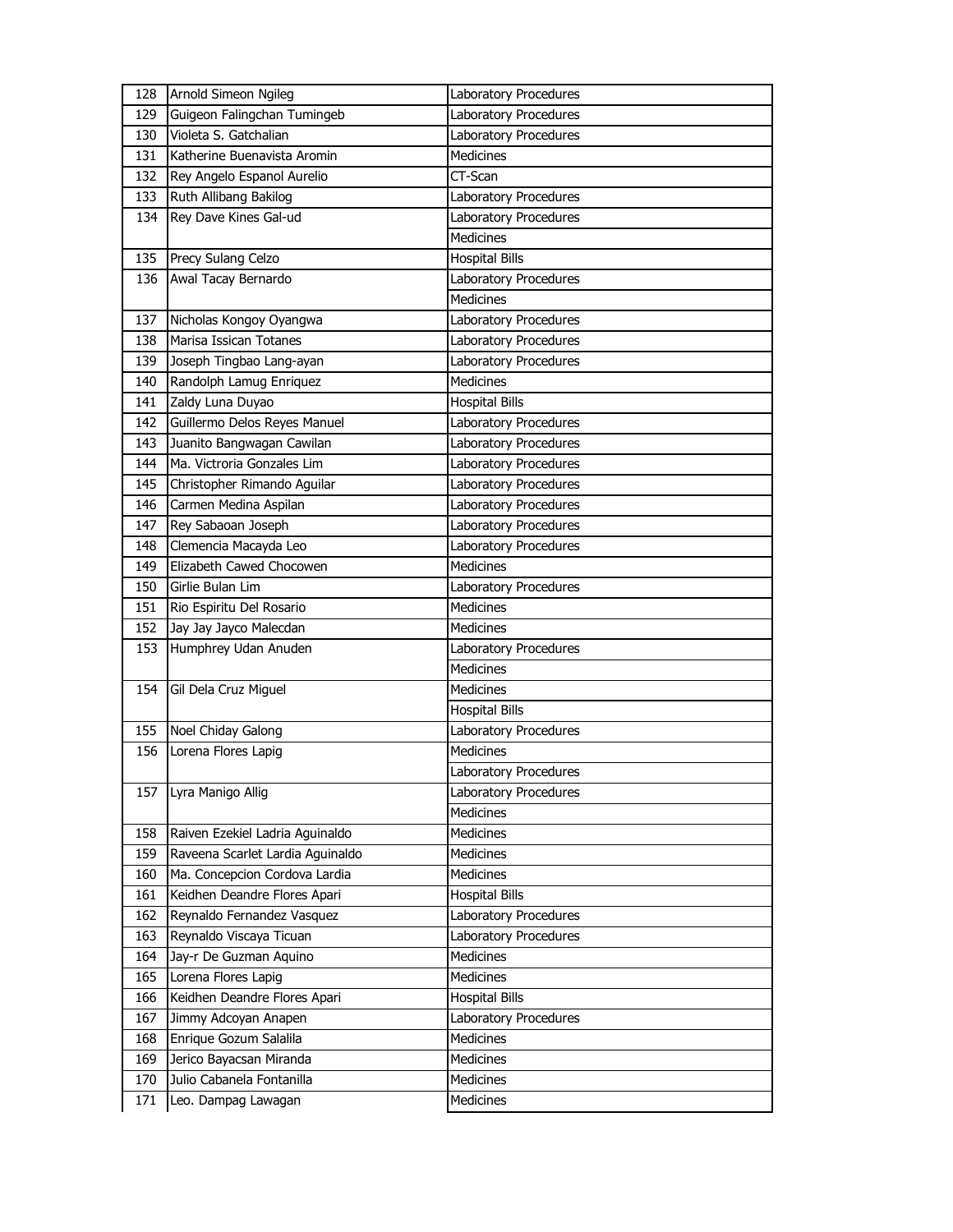| <b>Hospital Bills</b><br>172<br>Marlyn Blanes Aleguas<br>Jennifer Mabras Sarsola<br><b>Hospital Bills</b><br>173<br><b>Medicines</b><br><b>Aries Soratos Viernes</b><br>CT-Scan<br>174<br>175<br>Lee Boneng Piluden<br><b>Hospital Bills</b><br>176<br>Lee Boneng Piluden<br><b>Medicines</b><br>Nora Santiago Quiamabo<br>Laboratory Procedures<br>177<br>Richard Delima Pecson<br>Medicines<br>178<br>Ma. Asil Gorgonio Orden<br>Laboratory Procedures<br>179<br><b>Hospital Bills</b><br>180<br>Dominga Sicdawag<br>Laboratory Procedures<br>181<br>Roel Laguipo Cruz<br>Enrique Gozum Salalila<br>CT-Scan<br>182<br>Noel Fermato<br>Laboratory Procedures<br>183<br>Willy Agnawa<br>Laboratory Procedures<br>184<br>Edwina Baliosan Silam<br>185<br><b>Medicines</b> |
|--------------------------------------------------------------------------------------------------------------------------------------------------------------------------------------------------------------------------------------------------------------------------------------------------------------------------------------------------------------------------------------------------------------------------------------------------------------------------------------------------------------------------------------------------------------------------------------------------------------------------------------------------------------------------------------------------------------------------------------------------------------------------|
|                                                                                                                                                                                                                                                                                                                                                                                                                                                                                                                                                                                                                                                                                                                                                                          |
|                                                                                                                                                                                                                                                                                                                                                                                                                                                                                                                                                                                                                                                                                                                                                                          |
|                                                                                                                                                                                                                                                                                                                                                                                                                                                                                                                                                                                                                                                                                                                                                                          |
|                                                                                                                                                                                                                                                                                                                                                                                                                                                                                                                                                                                                                                                                                                                                                                          |
|                                                                                                                                                                                                                                                                                                                                                                                                                                                                                                                                                                                                                                                                                                                                                                          |
|                                                                                                                                                                                                                                                                                                                                                                                                                                                                                                                                                                                                                                                                                                                                                                          |
|                                                                                                                                                                                                                                                                                                                                                                                                                                                                                                                                                                                                                                                                                                                                                                          |
|                                                                                                                                                                                                                                                                                                                                                                                                                                                                                                                                                                                                                                                                                                                                                                          |
|                                                                                                                                                                                                                                                                                                                                                                                                                                                                                                                                                                                                                                                                                                                                                                          |
|                                                                                                                                                                                                                                                                                                                                                                                                                                                                                                                                                                                                                                                                                                                                                                          |
|                                                                                                                                                                                                                                                                                                                                                                                                                                                                                                                                                                                                                                                                                                                                                                          |
|                                                                                                                                                                                                                                                                                                                                                                                                                                                                                                                                                                                                                                                                                                                                                                          |
|                                                                                                                                                                                                                                                                                                                                                                                                                                                                                                                                                                                                                                                                                                                                                                          |
|                                                                                                                                                                                                                                                                                                                                                                                                                                                                                                                                                                                                                                                                                                                                                                          |
|                                                                                                                                                                                                                                                                                                                                                                                                                                                                                                                                                                                                                                                                                                                                                                          |
| 186<br>Jordan Docallas Mico<br><b>Medicines</b>                                                                                                                                                                                                                                                                                                                                                                                                                                                                                                                                                                                                                                                                                                                          |
| <b>Medicines</b><br>187<br>Angelito Esperanza                                                                                                                                                                                                                                                                                                                                                                                                                                                                                                                                                                                                                                                                                                                            |
| Generoso M. Artos<br>188<br>Laboratory Procedures                                                                                                                                                                                                                                                                                                                                                                                                                                                                                                                                                                                                                                                                                                                        |
| <b>Hospital Bills</b><br>189<br>Maeyenne Taquio Acofo                                                                                                                                                                                                                                                                                                                                                                                                                                                                                                                                                                                                                                                                                                                    |
| Jhoric Bankin Cabigat<br><b>Medicines</b><br>190                                                                                                                                                                                                                                                                                                                                                                                                                                                                                                                                                                                                                                                                                                                         |
| Laboratory Procedures                                                                                                                                                                                                                                                                                                                                                                                                                                                                                                                                                                                                                                                                                                                                                    |
| 191<br>Federico Daiwey<br>Laboratory Procedures                                                                                                                                                                                                                                                                                                                                                                                                                                                                                                                                                                                                                                                                                                                          |
|                                                                                                                                                                                                                                                                                                                                                                                                                                                                                                                                                                                                                                                                                                                                                                          |
| Laboratory Procedures<br>Loreta Bilog Sito<br>192                                                                                                                                                                                                                                                                                                                                                                                                                                                                                                                                                                                                                                                                                                                        |
| <b>Medicines</b>                                                                                                                                                                                                                                                                                                                                                                                                                                                                                                                                                                                                                                                                                                                                                         |
| Maeyenne Taquio Acofo<br>Medicines<br>193                                                                                                                                                                                                                                                                                                                                                                                                                                                                                                                                                                                                                                                                                                                                |
| 194<br>Ortega Taran Landocan<br>Medicines                                                                                                                                                                                                                                                                                                                                                                                                                                                                                                                                                                                                                                                                                                                                |
| Patricia Nicole Altamera Gabertan<br>195<br>Laboratory Procedures                                                                                                                                                                                                                                                                                                                                                                                                                                                                                                                                                                                                                                                                                                        |
| Laboratory Procedures<br>196<br>Nelson Sanchez Bangasan                                                                                                                                                                                                                                                                                                                                                                                                                                                                                                                                                                                                                                                                                                                  |
| Rhoda Paz Siachongco<br>2D ECHO.<br>197                                                                                                                                                                                                                                                                                                                                                                                                                                                                                                                                                                                                                                                                                                                                  |
| Emily Clarina Cristoria<br><b>Medicines</b><br>198                                                                                                                                                                                                                                                                                                                                                                                                                                                                                                                                                                                                                                                                                                                       |
| Laboratory Procedures                                                                                                                                                                                                                                                                                                                                                                                                                                                                                                                                                                                                                                                                                                                                                    |
| Olivia Alcido Subaday<br>Laboratory Procedures<br>199                                                                                                                                                                                                                                                                                                                                                                                                                                                                                                                                                                                                                                                                                                                    |
| 200<br>Anita Saldivar Abalos<br>Medicines                                                                                                                                                                                                                                                                                                                                                                                                                                                                                                                                                                                                                                                                                                                                |
| Jimelyn Galve Fernandez<br>201<br>Laboratory Procedures                                                                                                                                                                                                                                                                                                                                                                                                                                                                                                                                                                                                                                                                                                                  |
| <b>Medicines</b><br>John B. Mang-usan<br>202                                                                                                                                                                                                                                                                                                                                                                                                                                                                                                                                                                                                                                                                                                                             |
| <b>Peritoneal Solutions</b>                                                                                                                                                                                                                                                                                                                                                                                                                                                                                                                                                                                                                                                                                                                                              |
| John Paul Pablo Siblon<br>203<br>Laboratory/Procedures/Medicines.                                                                                                                                                                                                                                                                                                                                                                                                                                                                                                                                                                                                                                                                                                        |
| 204<br>Juanito Bumahit Buh-ling.<br>Laboratory Procedures                                                                                                                                                                                                                                                                                                                                                                                                                                                                                                                                                                                                                                                                                                                |
| Medicines<br>205<br>Jomar D. Hagnaya                                                                                                                                                                                                                                                                                                                                                                                                                                                                                                                                                                                                                                                                                                                                     |
| Laboratory Procedures                                                                                                                                                                                                                                                                                                                                                                                                                                                                                                                                                                                                                                                                                                                                                    |
| Jenilyn Y. Tenias<br>Laboratory Procedures<br>206                                                                                                                                                                                                                                                                                                                                                                                                                                                                                                                                                                                                                                                                                                                        |
| 2 D echo.                                                                                                                                                                                                                                                                                                                                                                                                                                                                                                                                                                                                                                                                                                                                                                |
| 207<br>Florencia Tonang Daniel<br>Laboratory Procedures                                                                                                                                                                                                                                                                                                                                                                                                                                                                                                                                                                                                                                                                                                                  |
| <b>Hospital Bills</b><br>208<br>Josie Galang Caniezo                                                                                                                                                                                                                                                                                                                                                                                                                                                                                                                                                                                                                                                                                                                     |
| 209<br>Eddie P. Amuasen<br>Laboratory Procedures                                                                                                                                                                                                                                                                                                                                                                                                                                                                                                                                                                                                                                                                                                                         |
| Laboratory/Procedures/Medicines.<br>210<br>Gemma Bananal                                                                                                                                                                                                                                                                                                                                                                                                                                                                                                                                                                                                                                                                                                                 |
| Medicines<br>211<br>Ervin Somera Rondaris Jr.                                                                                                                                                                                                                                                                                                                                                                                                                                                                                                                                                                                                                                                                                                                            |
| 212<br>Jimmy Adcoyan Anapen<br>Medicines                                                                                                                                                                                                                                                                                                                                                                                                                                                                                                                                                                                                                                                                                                                                 |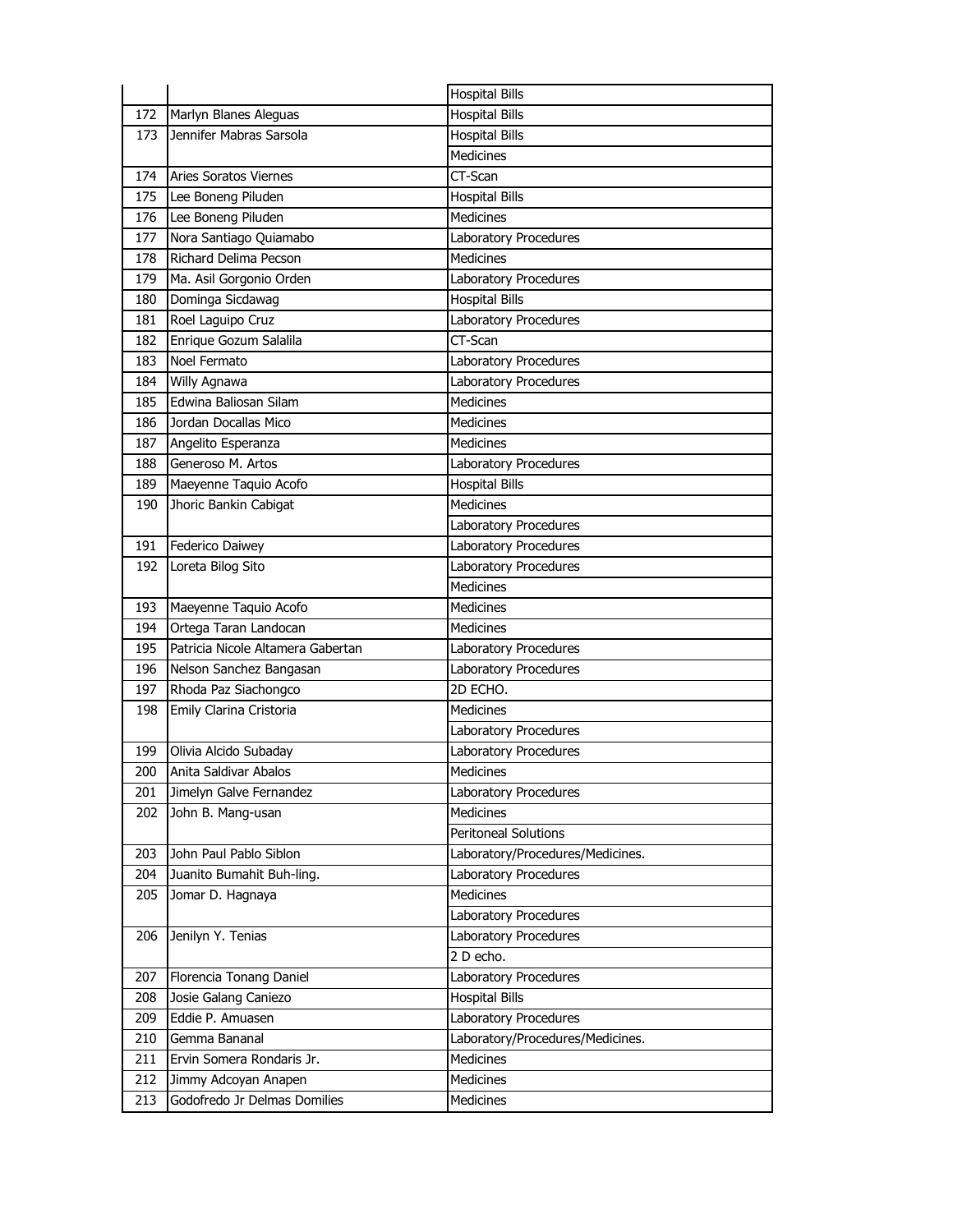| 214        | Simeon Coring Cayboen                             | Laboratory/Procedures/Medicines.                                     |
|------------|---------------------------------------------------|----------------------------------------------------------------------|
| 215        | Rudy Matias Aguinsod                              | <b>Medicines</b>                                                     |
| 216        | Artemio Dorot Doman                               | <b>Medicines</b>                                                     |
| 217        | Joseph Diones Cura                                | Laboratory Procedures                                                |
| 218        | Gemma Bananal                                     | <b>Medicines</b>                                                     |
| 219        | Daniel Bilalay Lacdao Jr.                         | Laboratory Procedures                                                |
|            |                                                   | <b>Hospital Bills</b>                                                |
| 220        | Angela Guban Mittay                               | <b>Medicines</b>                                                     |
|            |                                                   | Laboratory Procedures                                                |
| 221        | Magdalena M. Balisong                             | Laboratory Procedures.                                               |
| 222        | Conchita Guimbongan Tabones                       | Laboratory/Procedures/Medicines.                                     |
| 223        | Jonalyn Licawen Fawagan                           | Medicines                                                            |
|            |                                                   | Laboratory Procedures                                                |
| 224        | Leon A. Comicho                                   | Laboratory Procedures.                                               |
| 225        | Warren Killi Biag                                 | <b>Medicines</b>                                                     |
| 226        | Mariano Akilith Quito                             | <b>Hospital Bills</b>                                                |
|            |                                                   | <b>Medicines</b>                                                     |
| 227        | Rodolfo Evaristo Jr.                              | Laboratory/Procedures/Medicines.                                     |
| 228        | John Joshua De Guzman Pua                         | <b>Hospital Bills</b>                                                |
| 229        | Marcela Araceli Manzanero Lee                     | Laboratory/Procedures/Medicines.                                     |
| 230        | Girlie Bulan Lim                                  | Laboratory Procedures                                                |
| 231        | Aurora M. Inopia                                  | <b>Hospital Bills</b>                                                |
| 232        | Arlien Pelon Bagyan                               | Laboratory/Procedures/Medicines.                                     |
| 233        | Thelma Dangcalan Tiangao                          | Laboratory/Procedures/Medicines.                                     |
| 234        | Charles Edison Enriquez Ogoy                      | <b>Hospital Bills</b>                                                |
| 235        | Rey Sabaoan Joseph                                | <b>Medicines</b>                                                     |
|            |                                                   |                                                                      |
| 236        |                                                   |                                                                      |
|            | Riza Patawaran Adrias                             | Hospital Bills / Medicines                                           |
| 237        | Federico Espiritu                                 | Laboratory Procedures<br><b>Medicines</b>                            |
| 238        | Aurea Aurelia Camarao                             | <b>Medicines</b>                                                     |
| 239<br>240 | Romualdo Hingpit Guibone<br>Leticia Abalos Abalos | CT-Scan                                                              |
|            |                                                   |                                                                      |
| 241<br>242 | Bonifacio Caragay Pablo                           | Laboratory Procedures<br><b>Medicines</b>                            |
|            | Hipolito Gapuz Ramos                              |                                                                      |
| 243        | Nilda Baay Serame                                 | Laboratory/Procedures/Medicines.                                     |
| 244        | Mark Joseph Alvarado Tayoan                       | Medicines                                                            |
| 245        | Genaro Nebres Karganilla                          | Laboratory/Procedures/Medicines.                                     |
| 246        | Emily Clarina Cristoria                           | Hospital Bills / Medicines                                           |
| 247        | Raisah P. Tocalo                                  | Laboratory Procedures                                                |
| 248        | Emily Clarina Cristoria                           | <b>Hospital Bills</b>                                                |
| 249        | Susana Boado Catacutan                            | <b>Hospital Bills</b><br><b>Hospital Bills</b>                       |
| 250        | Cesar Rodriguez Macadaeg                          |                                                                      |
|            |                                                   | Medicines                                                            |
| 251<br>252 | Benjamin Tilos Lara                               | Medicines                                                            |
|            | Wally Padong Dupais                               | Laboratory Procedures                                                |
| 253<br>254 | Noario L. Bumatnong                               | Laboratory/Procedures/Medicines.<br>Laboratory/Procedures/Medicines. |
|            | Sonny Omanio Coraza                               |                                                                      |
| 255        | Eduard T. Cuilan Jr.                              | Hospital bills.                                                      |
| 256        | James Kimmot                                      | Laboratory/Procedures/Medicines.                                     |
| 257        | Henry Asil Jr.                                    | Injectables/Medicines/Laboratory/Dialyzer/Dialysis.<br>Medicines     |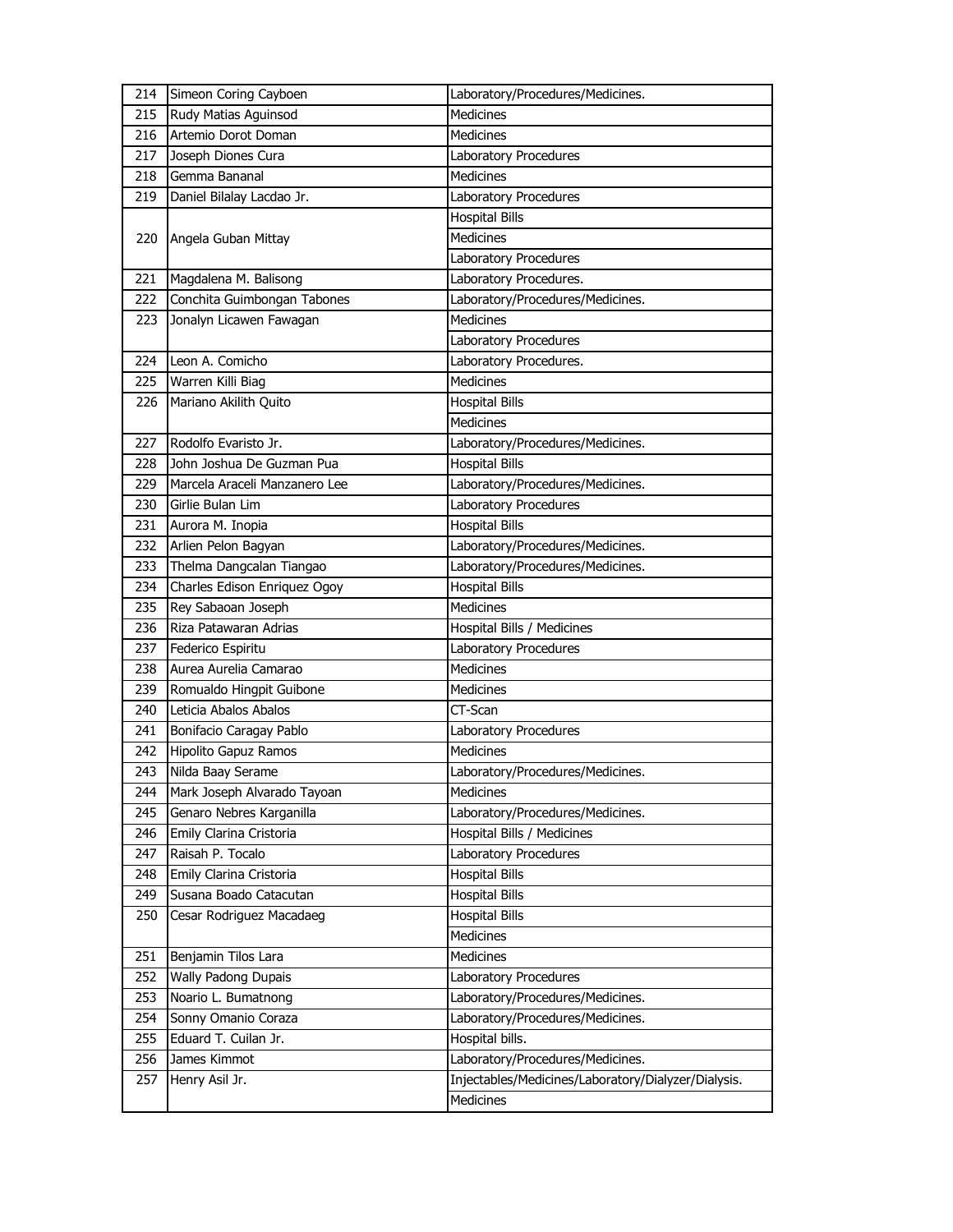| 258 | Marilou B. Bantulo              | Laboratory/Procedures/Medicines.                                 |
|-----|---------------------------------|------------------------------------------------------------------|
| 259 | Rose Lo-oy Bugtong              | Injectables/Medicines/Laboratory/Dialyzer/Dialysis.              |
| 260 | Satornino Mariano Balabal       | Injectables/Medicines/Laboratory/Dialyzer/Dialysis.              |
|     |                                 | Dietary Supplement                                               |
| 261 | Abdon P. Ampal                  | Laboratory Procedures                                            |
| 262 | Arnel Laruan Demot              | <b>Medicines</b>                                                 |
| 263 | Jovelyn Africano Alinan         | <b>Hospital Bills</b>                                            |
| 264 | Jose Matnao Liddawa             | Medicines                                                        |
| 265 | Ferlyn Joy Singlao Balais       | <b>Hospital Bills</b>                                            |
| 266 | Roger Cales Simeon              | Medicines                                                        |
| 267 | Yolanda Asprec Naui             | <b>Medicines</b>                                                 |
| 268 | Myracle Cawi Caloscos           | Laboratory Procedures                                            |
| 269 | Christino Gueneden Baniguen     | Laboratory Procedures                                            |
| 270 | Dominga Lubo-ud Baniguen        | Laboratory Procedures                                            |
| 271 | Elmer Caluza Bananal            | Hospital Bills / Medicines                                       |
| 272 | Freda Docallas Capis            | Hospital Bills / Medicines                                       |
| 273 | Wilson Ganagan Bucao            | <b>Hospital Bills</b>                                            |
| 274 | Chester O. Esteban              | Laboratory Procedures                                            |
| 275 | Eduard T. Cuilan, Jr            | Hospital bills.                                                  |
| 276 | Roel Laguipo Cruz               | Medicines                                                        |
| 277 | Anita Saldivar Abalos           | <b>Medicines</b>                                                 |
| 278 | Wilson P. Lopez                 | Injectables/Laboratory/Medicines/Dialysis/Dialyzer/Proc          |
|     |                                 | e                                                                |
| 279 | Daniel P. Bannagao Jr.          | dures<br>Injectables/Laboratory/Medicines/Dialysis/Dialyzer/Proc |
|     |                                 | е                                                                |
|     |                                 |                                                                  |
| 280 | Geraldyn Batara                 | Injectables/Laboratory/Medicines/Dialysis/Dialyzer/Proc          |
|     |                                 | е<br>dures                                                       |
| 281 | Viviana Viray Guban             | Hospital Bills / Medicines                                       |
| 282 | Ramil Dimayhag Mejares          | Laboratory Procedures                                            |
| 283 | Joselito Samson Mangahas        | <b>Hospital Bills</b>                                            |
| 284 | Dominga Binwag Ananayo          | Laboratory Procedures                                            |
|     |                                 | <b>Medicines</b>                                                 |
| 285 | May Millare Benedito            | Laboratory Procedures                                            |
| 286 | Larry Rimando Aguilar           | Laboratory Procedures                                            |
| 287 | Imelda D. Roma                  | Laboratory Procedures                                            |
| 288 | Jimelyn Galve Fernandez         | Medicines                                                        |
| 289 | Diana Gonzales De Guzman        | Laboratory Procedures                                            |
| 290 | Summer Riz Q. Campos            | <b>Hospital Bills</b>                                            |
| 291 | Shiela Malate Nuelan            | Medicines                                                        |
| 292 | Ofelia Pascua Tilos             | <b>Medicines</b>                                                 |
| 293 | Ronces Bangguiyao Wadason       | <b>Hospital Bills</b>                                            |
|     |                                 | Medicines                                                        |
| 294 | Romel Ferrer Mejia              | <b>Hospital Bills</b>                                            |
|     |                                 | Medicines                                                        |
| 295 | Magdalena Forones Rengel        | Medicines                                                        |
| 296 | Christian Vaughn Miranda Valdez | Medicines                                                        |
| 297 | Ma. Cecilia Romarate Lomboy     | Medicines                                                        |
|     |                                 | Peritoneal Dialysis                                              |
| 298 | Madeline P. Labuni              | <b>Hospital Bills</b>                                            |
|     |                                 | Medicines                                                        |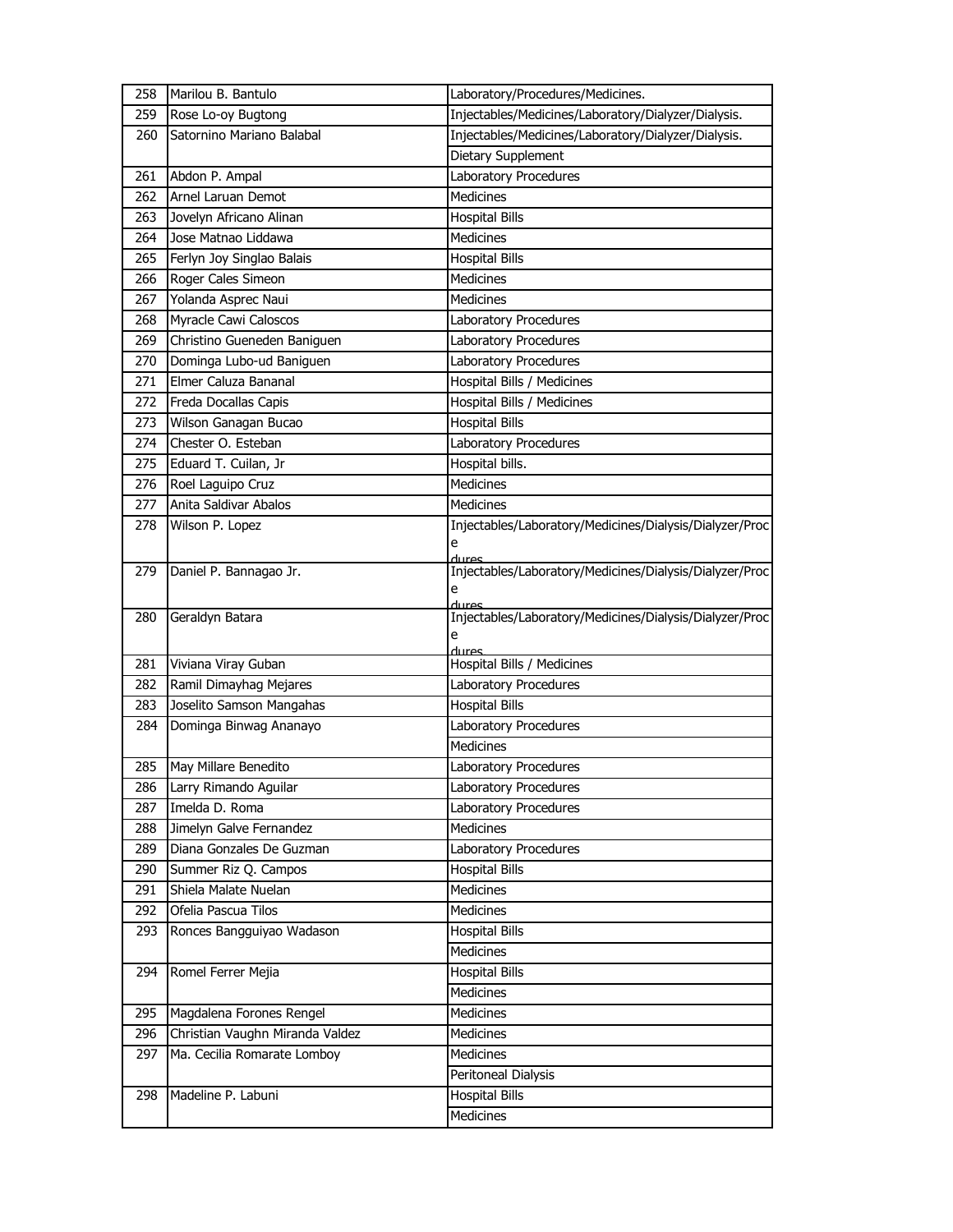| 299 | Zubair Mohammad Disoma         | <b>Hospital Bills</b>                            |
|-----|--------------------------------|--------------------------------------------------|
| 300 | Delia Santos Lao-ing           | <b>Hospital Bills</b>                            |
|     |                                | Medicines                                        |
| 301 | Robert Jr. Lagwasi Daw-angan   | <b>Hospital Bills</b>                            |
| 302 | Concepcion Bambico Viray       | Laboratory/Procedures/Medicines.                 |
| 303 | Tessie I. Salazar              | Laboratory/Procedures/Medicines.                 |
| 304 | Rosalinda Calub Espino         | <b>Hospital Bills</b>                            |
| 305 | Concepcion Bambico Viray       | <b>Hospital Bills</b>                            |
| 306 | Florita Panarngon Machis       | <b>Hospital Bills</b>                            |
| 307 | Renzo Christ De Guzman Miraran | Medicines                                        |
| 308 | Amy Mangay-ayam Tayaban        | Ultrasound                                       |
| 309 | Jarel Jee Baldaen Omalio       | Laboratory/Procedures/Medicines.                 |
| 310 | Ofelia Rafanan Fabian.         | Laboratory/Procedures/Medicines.                 |
| 311 | Jose Solomon Galera            | Medicines                                        |
| 312 | Adela Manglib Aydinan          | 2D ECHO / ECG / X-RAY / Medicines                |
| 313 | Anastacio Cagayan Cajigan      | Hospital bills / Medicines.                      |
| 314 | Arlyn Acena Landingin          | CT-Scan                                          |
| 315 | Franklin Ackut Manganip        | Laboratory Procedures                            |
| 316 | Fausta Biadno Hipolito         | Laboratory/Procedures/Medicines.                 |
| 317 | Mary Amor De Guzman Alanzalon  | <b>Hospital Bills</b>                            |
| 318 | Roselyn Bacod Aglasi           | <b>Hospital Bills</b>                            |
|     |                                | <b>Medicines</b>                                 |
| 319 | Romeo Zeta Relativo            | <b>Hospital Bills</b>                            |
|     |                                | Medicines                                        |
| 320 | Ofelia Aquino Orbello          | <b>Ultrasound</b>                                |
| 321 | Florita Panarngon Machis       | ECG                                              |
| 322 | Eduard T. Cuilan, Jr           | Hospital bills.                                  |
| 323 | Cherry Mae Perdonio Sapao      | Medicines/Laboratory/Ultrasound/Mammogram/X-ray. |
| 324 | Julio A. Olsim                 | Laboratory/Procedures/Medicines.                 |
| 325 | Karen Bautista Baday           | Laboratory/Procedures/Medicines.                 |
| 326 | Maria Kathrina Mendoza Inopia  | Laboratory/Procedures/Medicines.                 |
| 327 | Rico M. Miranda                | Laboratory Procedures                            |
| 328 | Sonia Omesto Wong              | Medicines                                        |
| 329 | Maria Corazon Aslor Rabuya     | Laboratory/Procedures/Medicines.                 |
|     |                                | 2D Echo / Laboratory.                            |
| 330 | Marissa Aquino Cansino         | CT-Scan                                          |
|     |                                | Laboratory Procedures                            |
| 331 | Crisanto Gutierrez De Castro.  | <b>Medicines</b>                                 |
|     |                                | Laboratory Procedures                            |
| 332 | Christita Cabangdi Pitas       | Ultrasound                                       |
| 333 | May Ignacio Manalo             | <b>Hospital Bills</b>                            |
|     |                                | Medicines                                        |
| 334 | Eduard T. Cuilan Jr.           | Hospital bills.                                  |
| 335 | Anabelle Lalong Rodriguez.     | Ultrasound                                       |
|     |                                | CT-Scan                                          |
| 336 | Beverly Hill Delos Santos      | LABORATORY AND X-RAY                             |
| 337 | Rosalie Coilan Binan           | Medicines                                        |
| 338 | Jemil Ticangen Marcelo         | Medicines                                        |
| 339 | Renalyn Lopez Beswayan         | Medicines                                        |
| 340 | Jon Eric Basco Golingab        | Medicines                                        |
|     |                                |                                                  |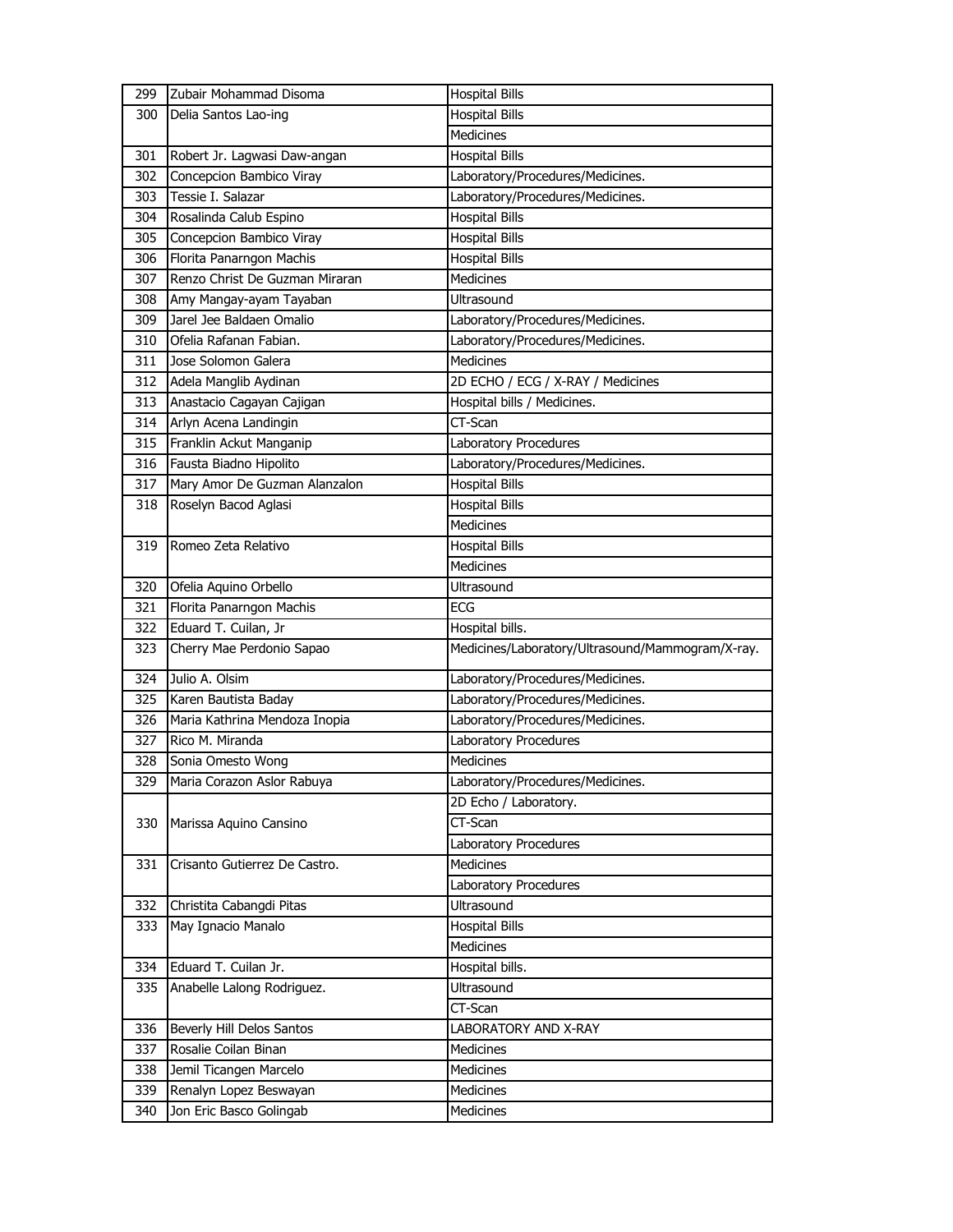| 341 | Isadora Cabusoy Pudlao          | Medicines                                                            |
|-----|---------------------------------|----------------------------------------------------------------------|
| 342 | Ferdinand Navarro Quitola       | <b>Medicines</b>                                                     |
| 343 | <b>Robert Caditeng Morales</b>  | Medicines                                                            |
| 344 | Shadrach Focanog Afidchao       | CT-Scan                                                              |
| 345 | Alan Sapaen Napeek              | Medicines                                                            |
| 346 | Cheryll Guway Chinyuna          | 2 D echo.                                                            |
| 347 | Rafael Antonio Gardose          | Medicines                                                            |
| 348 | Ervin Antonio Rondaris          | Medicines                                                            |
| 349 | Emily Clarina Cristoria         | <b>Hospital Bills</b>                                                |
| 350 | April Grace Merino Moreno       | <b>Hospital Bills</b>                                                |
| 351 | April Grace Merino Moreno       | <b>Hospital Bills</b>                                                |
| 352 | Carmelita Nadiahan Riotigrado   | <b>Hospital Bills</b>                                                |
| 353 | Junie Doligas Kio-isen          | <b>Hospital Bills</b>                                                |
| 354 | Victor Jr. Onongen Mayocyoc     | <b>Hospital Bills</b>                                                |
| 355 | Artemio Dorot Doman             | Laboratory Procedures                                                |
| 356 | Rosemarie Carbonilla Monteverde | <b>Medicines</b>                                                     |
| 357 | Anthony Agner Vazquez           | <b>Hospital Bills</b>                                                |
|     |                                 | <b>Medicines</b>                                                     |
| 358 | Felisa Operana Estigoy          | <b>Hospital Bills</b>                                                |
| 359 | Felisa Estigoy                  | Medicines                                                            |
| 360 | Beverly Hill Delos Santos       | <b>Medicines</b>                                                     |
| 361 | Rose L. Bugtong                 | Laboratory Procedures                                                |
| 362 | Mary Jean Jimenez Martisano     | <b>Medicines</b>                                                     |
| 363 | Rona Miranda Acosta             | <b>Medicines</b>                                                     |
| 364 | Jane Agtulao Lee                | Laboratory Procedures                                                |
|     |                                 | <b>Ultrasound</b>                                                    |
| 365 | Evangeline Biore Surigao        | Laboratory Procedures                                                |
| 366 | Edison Malan-os Olod Sr         | <b>Medicines</b>                                                     |
| 367 | Daniel Ventura Estoque          | 2D ECHO/ LABORATORY                                                  |
| 368 | Lydia Calderon Morales          | Ultrasound.                                                          |
|     |                                 | 2D ECHO.                                                             |
| 369 | Bernardino H. Tejero Jr.        | Dialysis, Dialyzer, PD Solution, Procedures, Medicines               |
|     |                                 | &                                                                    |
| 370 | Mark Joseph A. Tayaon           | Laboratory<br>Dialysis, Dialyzer, PD Solution, Procedures, Medicines |
|     |                                 | &                                                                    |
|     |                                 | ahoratory                                                            |
| 371 | Eliza D. Paydoen                | Laboratory Procedures                                                |
| 372 | Ma. Gloria Cabangdi Bato        | Laboratory Procedures                                                |
|     |                                 | ECG                                                                  |
| 373 | Rolando Cara Domingo            | <b>Medicines</b>                                                     |
| 374 | Ernesto Balanga Edades          | Laboratory Procedures                                                |
|     |                                 | ECG                                                                  |
| 375 | Marlon Gracia De Guzman         | Medicines                                                            |
|     |                                 | <b>Hospital Bills</b>                                                |
| 376 | Vikey Rivera Peralta            | Laboratory Procedures.                                               |
| 377 | Jinky Libalib Vicente           | Laboratory Procedures                                                |
| 378 | Ricky Fernandez Baltazar        | CT-Scan                                                              |
| 379 | Richard Bautista Agpalasin      | <b>Hospital Bills</b>                                                |
| 380 | Noario L. Bumatnong             | Medicines                                                            |
|     |                                 | Laboratory Procedures                                                |
| 381 | Czarina Camille Say Nalos       | Dialysis/Medicine.                                                   |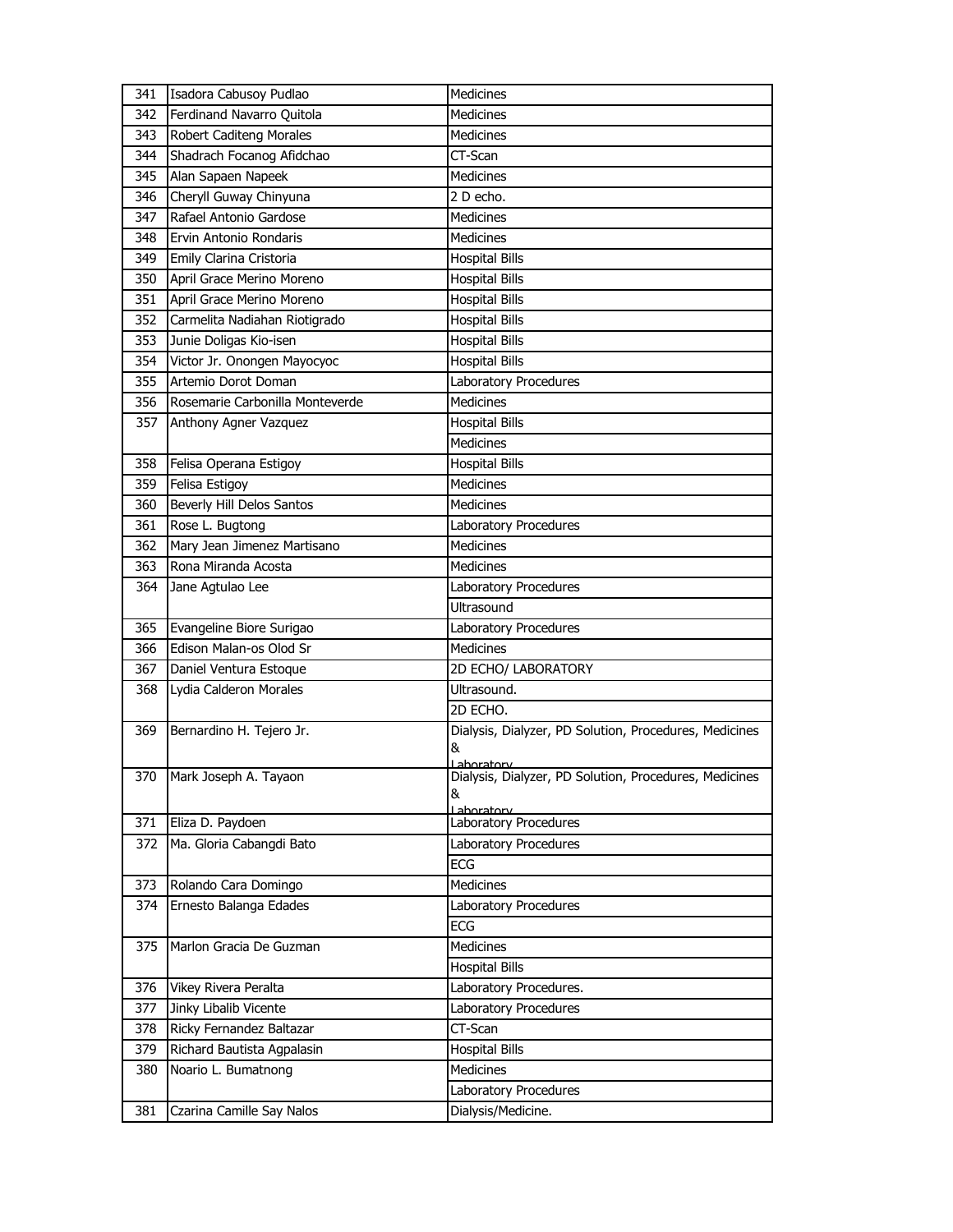| 382 | Eduardo Ancheta Cariaso.      | <b>Medicines</b>                                                                        |
|-----|-------------------------------|-----------------------------------------------------------------------------------------|
| 383 | Senelador Meglory Resano      | Laboratory Procedures                                                                   |
| 384 | Ricardo O. Wasing             | <b>Medicines</b>                                                                        |
| 385 | Jonathan Varona Docejo        | Laboratory Procedures                                                                   |
|     |                               | <b>ECG</b>                                                                              |
| 386 | Ana Marie Gabuat Calpito      | <b>Hospital Bills</b>                                                                   |
|     |                               | Laboratory Procedures                                                                   |
| 387 | Librado Ebale Bation          | <b>ECG</b>                                                                              |
|     |                               | <b>Medicines</b>                                                                        |
| 388 | Aurora Duatin Manzon          | Laboratory Procedures                                                                   |
| 389 | Judith P. Madongit            | <b>Medicines</b>                                                                        |
| 390 | Larry Rimando Aguilar         | Dialyzer                                                                                |
| 391 | John Pacio Cawayan            | Dialysis, Dialyzer, PD Solution, Procedures, Medicines                                  |
|     |                               | &                                                                                       |
|     |                               | Laboratory                                                                              |
| 392 | Rolando Cara Domingo          | <b>Medicines</b>                                                                        |
| 393 | Mary Roselle Guevara Luna     | <b>Medicines</b>                                                                        |
| 394 | Lydia Calderon Morales        | Hospital Bills                                                                          |
| 395 | Wilma P. Laoangen             | hospital bills/procedures/diagnostic                                                    |
| 396 | Eduard T. Cuilan, Jr.         | procedures/laboratory/medicines.<br>Hospital Bill / Laboratory / Procedures / Medicine. |
| 397 | Mateo Tugay Villar            | Medicines                                                                               |
| 398 | Alex Saturno Melegrito        | Laboratory/Procedures/Medicines.                                                        |
| 399 | Lito P. Waclin                | Hemodialysis/Medicines/Lab. Procedures.                                                 |
| 400 | Myracle C. Caloscos           | Dialysis, Dialyzer, PD Solution, Procedures, Medicines                                  |
|     |                               | &                                                                                       |
|     |                               | Laboratory                                                                              |
| 401 | Violeta S. Gatchalian         | Dialysis, Dialyzer, PD Solution, Procedures, Medicines<br>&                             |
|     |                               | Lahoratory                                                                              |
| 402 | Martina B. Garcia             | Dialysis, Dialyzer, PD Solution, Procedures, Medicines                                  |
|     |                               | &<br>Laboratory                                                                         |
| 403 | Alberto Suing Dungca, Jr      | Laboratory Procedures                                                                   |
| 404 | Salvador Narciso Gacad        | Ultrasound                                                                              |
| 405 | Richard Aquino Boado          | MRI.                                                                                    |
| 406 | Aeron Thoren Oticao           | Medicines                                                                               |
| 407 | Lucia C. Banheh               | <b>Hospital Bills</b>                                                                   |
| 408 | Gary Ferdinand Quinto Dizon   | Laboratory Procedures                                                                   |
| 409 | Henry Asil Jr.                | Hospital Bill / Laboratory / Procedures / Medicine.                                     |
| 410 | Zenaida Canengneng Abarabar   | <b>Medicines</b>                                                                        |
|     |                               | Supplies/Dialysis/Hospital Bill/Medicines                                               |
| 411 | Eduard T. Cuilan Jr.          | Hospital bills.                                                                         |
| 412 | Baby Boy Sotelo Urbien        | Medicines                                                                               |
| 413 | Maria Joy Bianca Rato Lasibal | Medicines                                                                               |
|     |                               | Laboratory Procedures                                                                   |
| 414 | John Tumaling Tudlong         | 2D Echo / Laboratory.                                                                   |
| 415 | Novelyn Lih-ubon Pagaddut     | Laboratory Procedures                                                                   |
| 416 | Iza Miriam Lao-ing Dumawing   | CT-Scan                                                                                 |
| 417 | Federico Galvey               | Medicines                                                                               |
| 418 | Anastacio Cagayan Cajigan     | Laboratory Procedures                                                                   |
| 419 | Girlie Bulan Lim              | Medicines                                                                               |
| 420 | Jeffrey Pamitan Damian        | <b>Hospital Bills</b>                                                                   |
|     |                               |                                                                                         |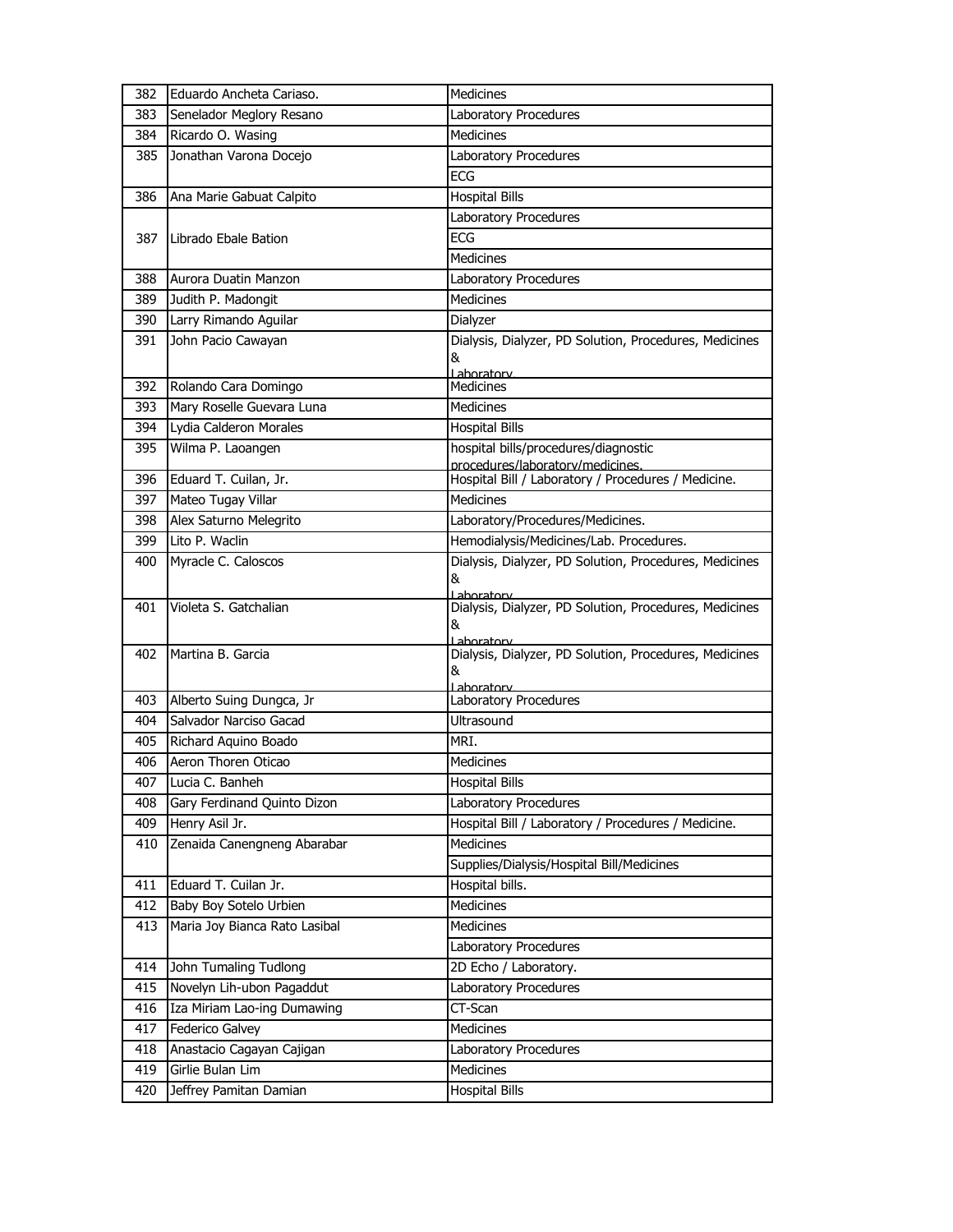|     | 421 Nelson Sanchez Bangasan      | Dialysis, Dialyzer, PD Solution, Procedures, Medicines               |
|-----|----------------------------------|----------------------------------------------------------------------|
|     |                                  | &<br>Laboratory                                                      |
| 422 | Emily Booc Yabo                  | X-Ray                                                                |
| 423 | Jocelyn Dug-a Bad-i              | Laboratory Procedures                                                |
| 424 | John Kennedy Solang Sagmayao     | <b>Medicines</b>                                                     |
| 425 | Dennison Basilio Rimando         | Ultrasound                                                           |
| 426 | Elpidio Pangusban Dongayao       | <b>Medicines</b>                                                     |
| 427 | Lourdes Manangan Marquez.        | CT-Scan                                                              |
| 428 | Rona Miranda Acosta              | <b>Medicines</b>                                                     |
| 429 | Rex Olban Balangitan             | Dialysis, Dialyzer, PD Solution, Procedures, Medicines               |
|     |                                  | &                                                                    |
| 430 | Augusto Domoguen Bagsan          | Laboratory<br>Dialysis, Dialyzer, PD Solution, Procedures, Medicines |
|     |                                  | &                                                                    |
|     |                                  | Lahoratory                                                           |
| 431 | Nelson Sanchez Bangasan          | Dialysis, Dialyzer, PD Solution, Procedures, Medicines<br>&          |
|     |                                  | Laboratory                                                           |
| 432 | Jeyson Agapito Laoad             | <b>Medicines</b>                                                     |
| 433 | Krizle Ann Arciga Leung          | Medicines                                                            |
|     |                                  | 2 D echo.                                                            |
| 434 | Emily Booc Yabo                  | Laboratory Procedures                                                |
|     |                                  | Ultrasound / Mammography                                             |
|     |                                  | X-Ray                                                                |
| 435 | Alladin Marinas Patacsil         | <b>Hospital Bills</b>                                                |
| 436 | Czarina Camille Say Nalos        | <b>Medicines</b>                                                     |
| 437 | John Mark Carbonell Rodriguez.   | <b>Hospital Bills</b>                                                |
|     |                                  |                                                                      |
| 438 | Abdul Rahman Aliponto Macaumbang | <b>Hospital Bills</b>                                                |
| 439 | Joyce Gumide Dulnuan             | Laboratory Procedures.                                               |
| 440 | Erolino Aquino Reyes             | <b>Hospital Bills</b>                                                |
| 441 | Remelin Castilla Nabua           | Laboratory Procedures                                                |
| 442 | Mary Ann Ferrer Sagurit          | Laboratory Procedures                                                |
| 443 | Annaliza Libwaten Mano           | <b>Medicines</b>                                                     |
| 444 | Jennifer Mantilla Tubera         | Laboratory Procedures                                                |
| 445 | Gloria Javillonar Gudio          | <b>ECG</b>                                                           |
| 446 | Rachel Calaycay Ipac             | Laboratory Procedures                                                |
| 447 | Modesto Doculan Dela Cruz        | Laboratory Procedures                                                |
| 448 | Rolando Cara Domingo             | Medicines                                                            |
| 449 | Asanor Datumanong Casanguan      | <b>Hospital Bills</b>                                                |
|     |                                  | Medicines                                                            |
| 450 | Anne Salinbay Lalis              | <b>Hospital Bills</b>                                                |
| 451 | Henry Ii Aguinaldo Fernando      | <b>Medicines</b>                                                     |
| 452 | Michael M. Lobchoy               | <b>Hospital Bills</b>                                                |
| 453 | Abegail Bermillo Tabarera        | Ultrasound.                                                          |
| 454 | Perto Bagangan Gudio             | Laboratory Procedures                                                |
| 455 | Diana Joy Mapile Acosta          | Medicines                                                            |
|     |                                  | Laboratory Procedures                                                |
| 456 | Reysan Patores Oliveros          | Medicines                                                            |
|     |                                  | <b>Hospital Bills</b>                                                |
| 457 | Reysan Patores Oliveros          | Medicines                                                            |
|     | Precy Sulang Celzo               | <b>Hospital Bills</b><br><b>Hospital Bills</b>                       |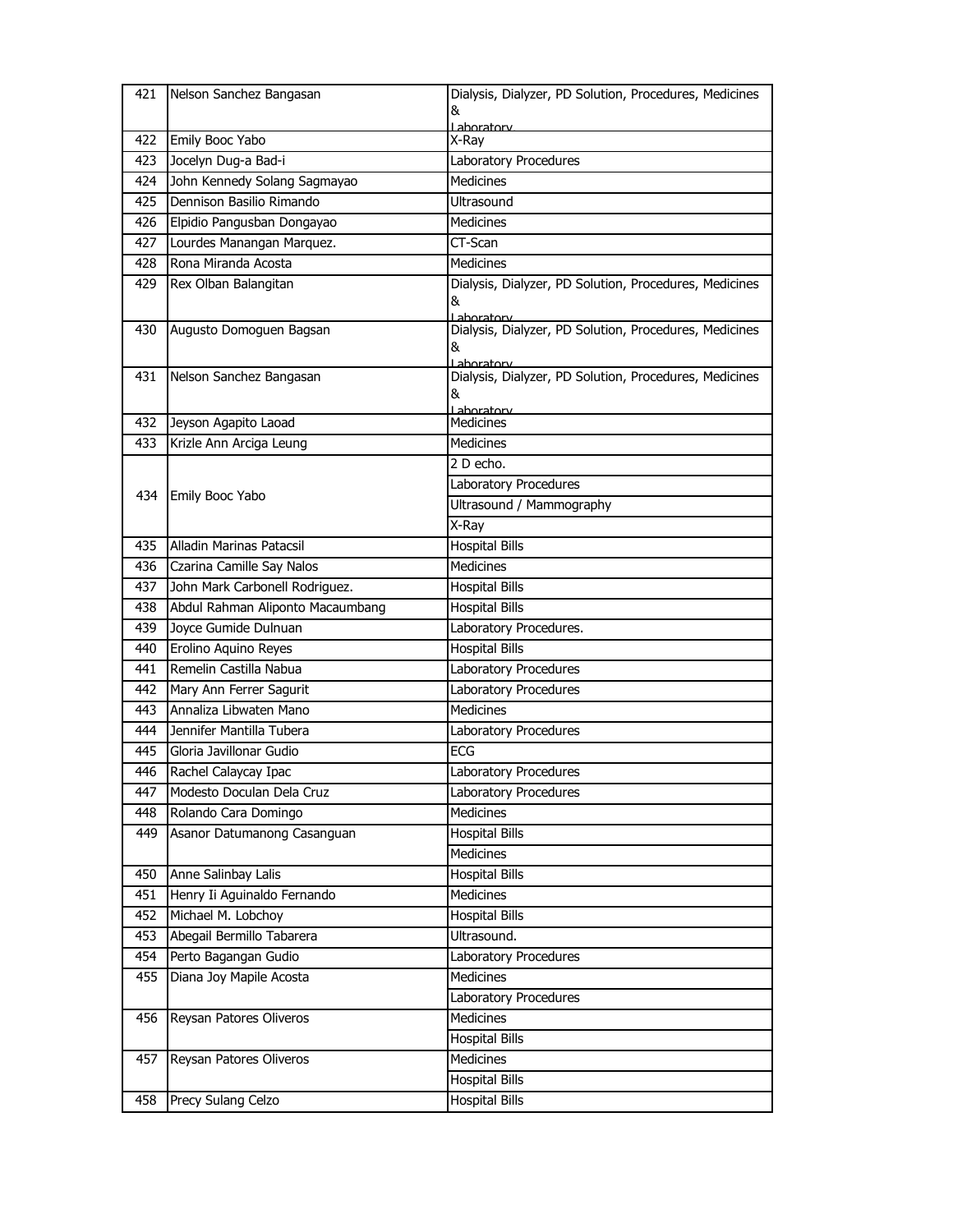| 459 | Jackson Rosario Bakidan                    | <b>Hospital Bills</b>                                  |
|-----|--------------------------------------------|--------------------------------------------------------|
| 460 | <b>Concepcion Pacis Alvester</b>           | CT-Scan                                                |
| 461 | Amielyn Paganao Linggayo                   | Laboratory Procedures                                  |
| 462 | Palman Mamalao Lumatac                     | <b>Hospital Bills</b>                                  |
| 463 | Rommel Mangliwan Banguisan                 | <b>Hospital Bills</b>                                  |
| 464 | Warren Howard Garcia Bagcal                | <b>Hospital Bills</b>                                  |
| 465 | Renato Borilla Molines                     | CT-Scan                                                |
| 466 | Gemma Continente Ladia                     | Laboratory Procedures                                  |
| 467 | Josephine Landicho Catapang                | <b>Hospital Bills</b>                                  |
|     |                                            | <b>Medicines</b>                                       |
| 468 | Norma G. Pilor                             | Medicines                                              |
|     |                                            | Laboratory Procedures                                  |
| 469 | Abdon P. Ampal                             | Dialyzer                                               |
| 470 | Angelo Cassiw Bumad-ong                    | <b>Hospital Bills</b>                                  |
| 471 | Sophia Loren Cruz                          | <b>Hospital Bills</b>                                  |
| 472 | Jimmy Adcoyan Anapen                       | <b>Medicines</b>                                       |
|     |                                            | ECG                                                    |
|     |                                            | Laboratory Procedures                                  |
| 473 | Maeline Puyao Ulayan                       | Ultrasound / Mammography                               |
|     |                                            | 2 D echo.                                              |
| 474 | Gil Dela Cruz Miguel                       | <b>Medicines</b>                                       |
| 475 | Marissa Aquino Cansino                     | X-Ray                                                  |
| 476 | Mariano A. Carbonell                       | <b>Medicines</b>                                       |
| 477 | Arnel Laruan Demot                         | <b>Medicines</b>                                       |
| 478 | Henry Disierto Asil                        | Dialyzer                                               |
| 479 | Tresina Labbot Macario                     | Laboratory Procedures                                  |
| 480 | Lharize Valerie Diaz Calado                | Dialyzer                                               |
| 481 | Trisha Mae Pataray Benites                 | <b>Hospital Bills</b>                                  |
| 482 | Minda Barlaan Ayson                        | <b>Hospital Bills</b>                                  |
| 483 | Martina B. Garcia                          | Diagnostic & Lab. Procedures, Dialysis, Medicines &    |
|     |                                            | Hospital Bills.                                        |
| 484 | Noel Alvar Laranang                        | <b>Hospital Bills</b>                                  |
| 485 | Rex O. Balangitan                          | Diagnostic & Lab. Procedures, Dialysis, Medicines &    |
|     |                                            | Hospital Bills.                                        |
| 486 | Freddie Timboloy Dela Cruz                 | Laboratory Procedures                                  |
| 487 | Susana Boado Catacutan                     | <b>Hospital Bills</b>                                  |
| 488 | Baby Boy Sotelo Urbien                     | <b>Medicines</b>                                       |
| 489 | John B. Mang-usan                          | Medicines                                              |
|     |                                            | Peritoneal Dialysis/Assistance                         |
| 490 | Remedios Domingo Tamondong                 | CT-Scan                                                |
|     |                                            | X-Ray                                                  |
| 491 | Ma. Andrea Alcantara Marcelino             | CT-Scan                                                |
| 492 | John Pacio Cawayan                         | Dialysis, Dialyzer, PD Solution, Procedures, Medicines |
|     |                                            | &                                                      |
| 493 |                                            | Laboratory<br>CT-Scan                                  |
| 494 | Josie Galang Caniezo<br>Precy Sulang Celzo | Laboratory Procedures                                  |
|     |                                            | <b>Hospital Bills</b>                                  |
| 495 | Wilson On-onod Laguiwed                    | Medicines                                              |
| 496 | Erolino Aquino Reyes                       | Laboratory Procedures                                  |
| 497 | Joe Vincent Aguilar Galang                 | CT-Scan                                                |
|     |                                            |                                                        |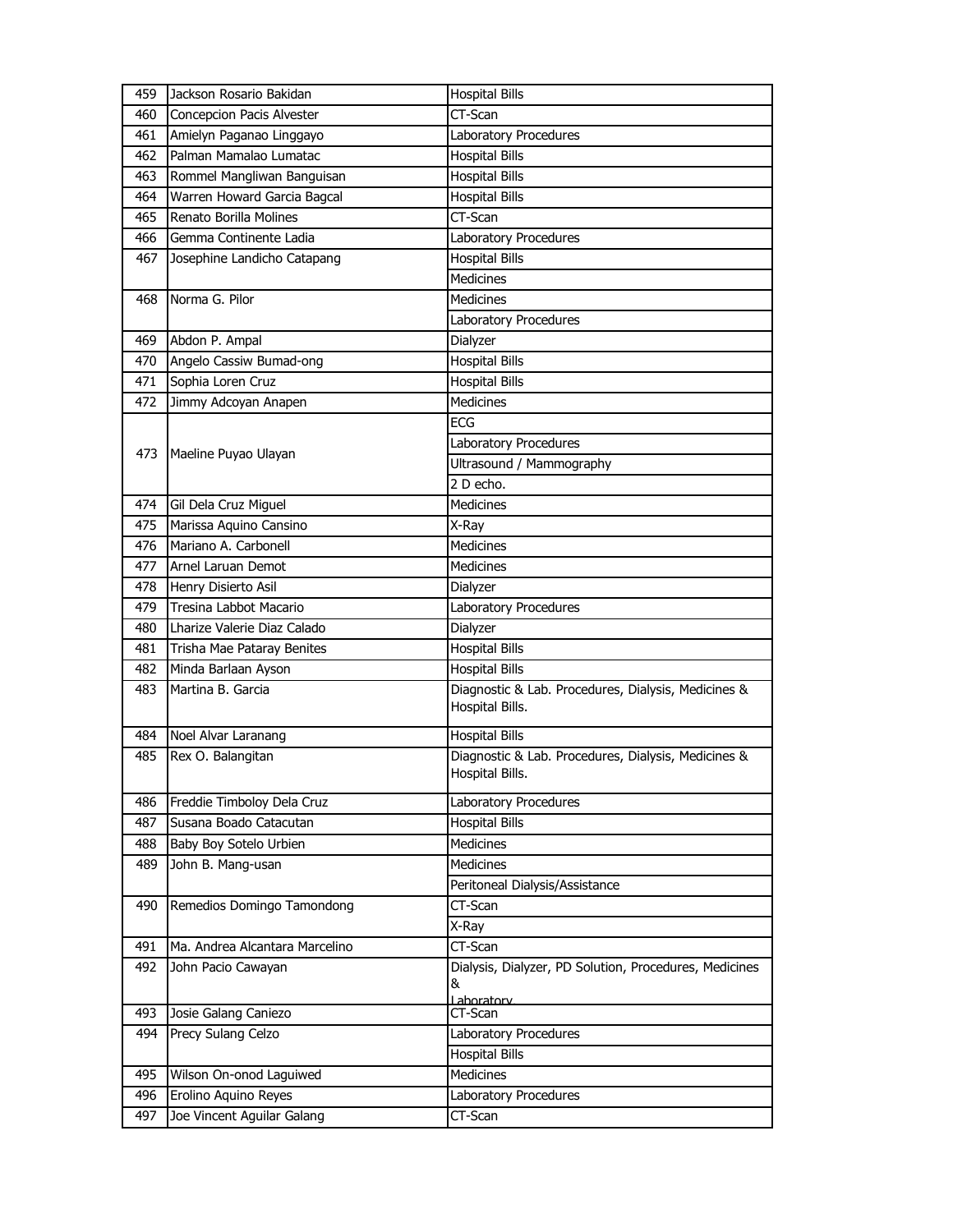| 498        | Liezel Alacto Almario                                  | <b>Hospital Bills</b>                               |
|------------|--------------------------------------------------------|-----------------------------------------------------|
| 499        | Aurora Duatin Manzon                                   | Laboratory Procedures                               |
| 500        | Victoriano Hidalgo Nantes                              | <b>Medicines</b>                                    |
| 501        | Jane Nazareth Tilde Cortiguerra                        | Medicines                                           |
| 502        | Felipe Bao-an Bag-oyan                                 | CT-Scan                                             |
| 503        | Victoriano Hidalgo Nantes                              | <b>Medicines</b>                                    |
| 504        | Agnes. Abrazaldo Santos                                | <b>Medicines</b>                                    |
| 505        | Bella Dela Pena Dela Cruz.                             | Laboratory Procedures                               |
| 506        | Agnes. Abrazaldo Santos                                | <b>Medicines</b>                                    |
| 507        | Selverio Alida Saysayap                                | <b>Medicines</b>                                    |
| 508        | Ma. Cecilia Romarate Lomboy                            | <b>Medicines</b>                                    |
| 509        | Rona Miranda Acosta                                    | <b>Medicines</b>                                    |
| 510        | Diana Joy Mapile Acosta                                | <b>Ultrasound</b>                                   |
| 511        | Reynaldo Viscaya Ticuan                                | Laboratory Procedures                               |
| 512        | Manuel Nanam Boaging                                   | Laboratory Procedures                               |
| 513        | Jacinta Guinyang Angayon                               | <b>Medicines</b>                                    |
| 514        | Renato Bandera Hingco                                  | <b>Medicines</b>                                    |
|            |                                                        | Ultrasound.                                         |
| 515        | Hipolito Gapuz Ramos                                   | Laboratory Procedures                               |
| 516        | Connie De Vera Soriano                                 | Laboratory Procedures                               |
| 517        | Joshua Suyon Bowaken                                   | Dialyzer                                            |
| 518        | Gemma Continente Ladia                                 | <b>Hospital Bills</b>                               |
| 519        | Yadwinder Santos Singh Toor                            | <b>Medicines</b>                                    |
| 520        | Anita Saldivar Abalos                                  | Laboratory Procedures                               |
| 521        | Flordeliza Bambico Montemayor                          | Laboratory Procedures                               |
| 522        | Rose Mendigorin Jaca                                   | Laboratory Procedures                               |
|            |                                                        |                                                     |
|            |                                                        |                                                     |
| 523        | Concepcion Dumapis Labon                               | Laboratory Procedures                               |
| 524        | Marjo Casilla Malapit                                  | <b>Medicines</b>                                    |
| 525        | Jane Nazareth Tilde Cortiguerra                        | Laboratory Procedures                               |
| 526        | Amelita Cruz Santiago                                  | <b>Medicines</b>                                    |
|            |                                                        | Laboratory Procedures                               |
| 527        | Norma G. Pilor                                         | Dialyzer                                            |
| 528        | Jane Nazareth Tilde Cortiguerra                        | Laboratory Procedures                               |
| 529        | Augusto Isip Alvarado                                  | Medicines                                           |
| 530        | Conchito Rojo Gamboa.                                  | Laboratory Procedures                               |
| 531        | Allan Secretario Malaguino                             | <b>Hospital Bills</b>                               |
| 532        | Manuel R. Tagulino                                     | Medicines                                           |
| 533        | Aeron Thoren Oticao                                    | Medicines                                           |
| 534        | Julius Cesar V. Mendoza                                | Medicines                                           |
| 535        | Zach Stefan Manlapaz Sangil                            | <b>Hospital Bills</b>                               |
| 536        | Maribel. Pineda Garcia                                 | Laboratory Procedures                               |
| 537        | Eva Melissa Fontanilla Navarette                       | Hospital Bill / Laboratory / Procedures / Medicine. |
| 538        | <b>Edward Ulat Gumaro</b>                              | <b>Hospital Bills</b>                               |
| 539        | Jessica Cerico Carbonell                               | Medicines                                           |
| 540        | Jessica Cerico Carbonell                               | Medicines                                           |
| 541        | Josephine Campos Ranchez                               | <b>Medicines</b>                                    |
| 542        | Noemi Bantawan Angihan                                 | Laboratory/Procedures/Medicines.                    |
| 543        | Zolaika Macaslag Ampaso                                | <b>Hospital Bills</b>                               |
| 544<br>545 | Nicholas Kongoy Oyangwa<br>Abdul Malek Macaslag Ampaso | Medicines<br><b>Hospital Bills</b>                  |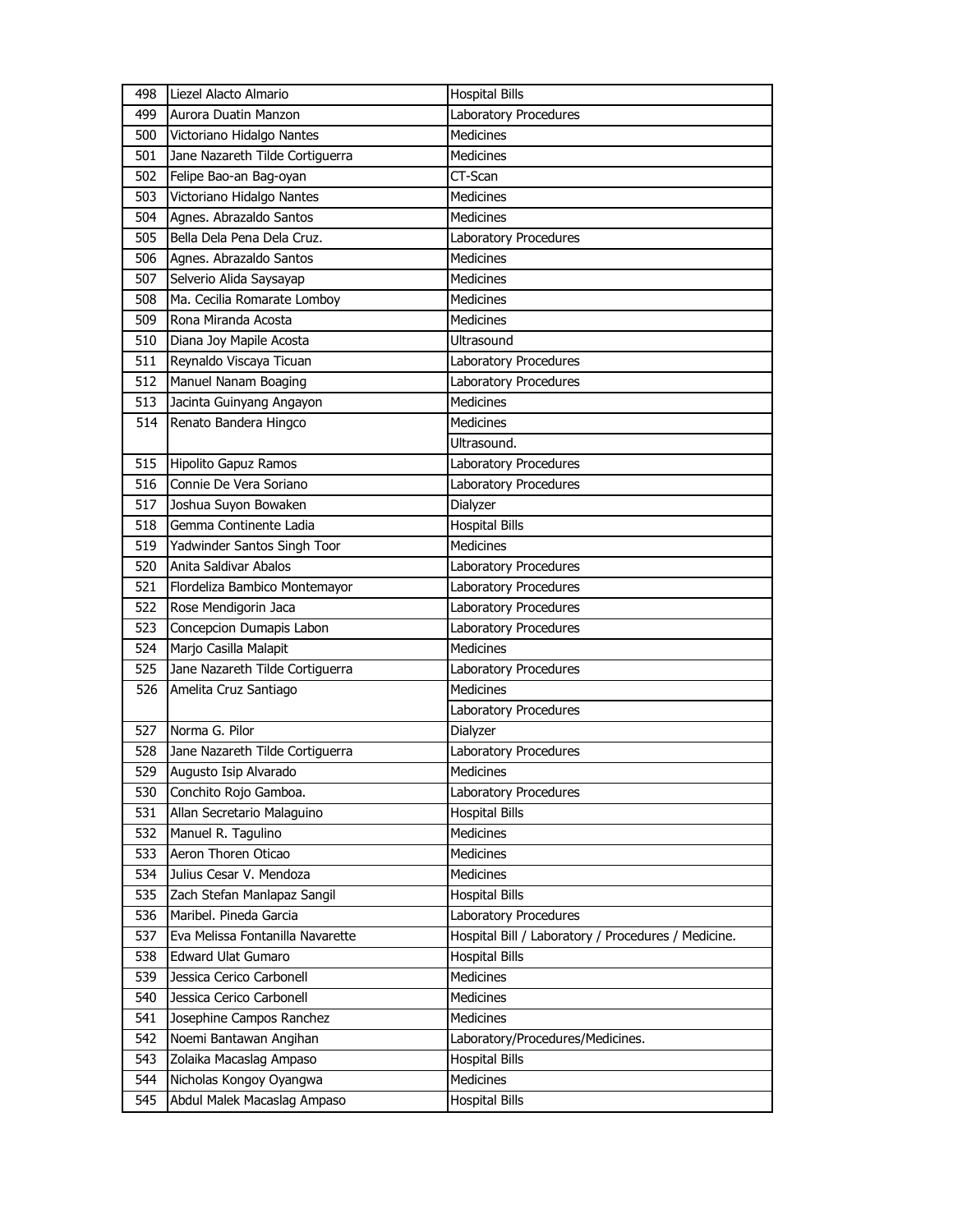| 546 | Sonny Omanio Coraza              | Dialyzer                                               |
|-----|----------------------------------|--------------------------------------------------------|
| 547 | Martina B. Garcia                | Dialysis, Dialyzer, PD Solution, Procedures, Medicines |
|     |                                  | &                                                      |
| 548 | <b>Elsie Tena Menis</b>          | Laboratory<br>Laboratory/Procedures/Medicines.         |
| 549 | Amielyn Paganao Linggayo         | <b>Hospital Bills</b>                                  |
| 550 | Danilo Ancheta Copa              | <b>Hospital Bills</b>                                  |
| 551 | Marcelo Sr Ambunag Bacud         | Medicines                                              |
| 552 | Alex C. Pedile                   | Dialysis, Dialyzer, PD Solution, Procedures, Medicines |
|     |                                  | &                                                      |
|     |                                  | Laboratory                                             |
| 553 | Genoveva Mabanag Manayod         | CT-Scan                                                |
| 554 | Maria Victoria Matias Sioson     | Laboratory/Procedures/Medicines.                       |
| 555 | Dominador Perez Itliong          | CT-Scan                                                |
| 556 | Benjamin Ledda Dacumos           | <b>Medicines</b>                                       |
| 557 | Marylene Uberita Fontanilla      | LABORATORY/MEDICINES/DIALYSIS.                         |
| 558 | Jenyline Lumas-e Gomez           | CT-Scan                                                |
| 559 | Napoleon Napadawan               | Dialyzer                                               |
| 560 | Vilma Ramos Garcillano           | Xray/ECG                                               |
| 561 | Mary Dianne Berame               | CT-Scan                                                |
| 562 | Renato Bandera Hingco            | Medicines                                              |
| 563 | Gloria Soriano Laguisma          | Medicines                                              |
| 564 | Noel Gonzales Camid              | <b>Medicines</b>                                       |
| 565 | Emily Booc Yabo                  | Laboratory/Procedures/Medicines.                       |
| 566 | Reynaldo Batac Lamadrid          | <b>Medicines</b>                                       |
| 567 | Castora Simbajon Ramos           | Laboratory Procedures                                  |
| 568 | Edward L. Jacinto                | Laboratory Procedures.                                 |
| 569 | Jerome Damasco Anamong           | <b>Hospital Bills</b>                                  |
| 570 | Daniel Falag-ey                  | Laboratory Procedures                                  |
| 571 | Faustino Baroy Calvo             | <b>Medicines</b>                                       |
| 572 | Delia Bueno Cachero              | Medicines                                              |
| 573 | Rodelio Jacob Agbuya             | <b>Hospital Bills</b>                                  |
| 574 | Victor Lagradilla Torres         | <b>Hospital Bills</b>                                  |
| 575 | Reynaldo Viscaya Ticuan          | Dialyzer                                               |
| 576 | Bardo D. Bumacas                 | Laboratory Procedures                                  |
| 577 | Abdul Rahman Aliponto Macaumbang | MRI.                                                   |
| 578 | Roger Alsaen Jr                  | Hemodialysis/Medicines.                                |
| 579 | May Millare Benedito             | Hemodialysis/Medicines.                                |
| 580 | Edgar Ducusin.                   | Hemodialysis/Medicines/Lab. Procedures.                |
| 581 | Genaro Nebres Karganilla         | Hemodialysis/Medicines/Lab. Procedures.                |
| 582 | Elvis Kitan Salio                | Hemodialysis/Medicines.                                |
| 583 | Myracle Cawi Caloscos            | Hemodialysis/Medicines.                                |
| 584 | Abe T. Aplasen.                  | Medicine & Laboratory                                  |
| 585 | Ricardo Omaweng Wasing           | Laboratory Procedures                                  |
| 586 | Guillermo Gurro Ampo             | <b>Hospital Bills</b>                                  |
| 587 | Julia Cabintos                   | Dialysis, Dialyzer, PD Solution, Procedures, Medicines |
|     |                                  | &                                                      |
| 588 | Fausta B. Hipolito               | Laboratory<br>Hemodialysis/Medicines/Lab. Procedures.  |
| 589 | Bonifacio Yackenon               | Hemodialysis/Medicines.                                |
| 590 | Dick Docyapeo,                   | Hemodialysis/Medicines.                                |
| 591 | Noel Fermato                     | Hemodialysis/Medicines.                                |
| 592 | Cristian R. Nisperos             | Hemodialysis/Medicines/Lab. Procedures.                |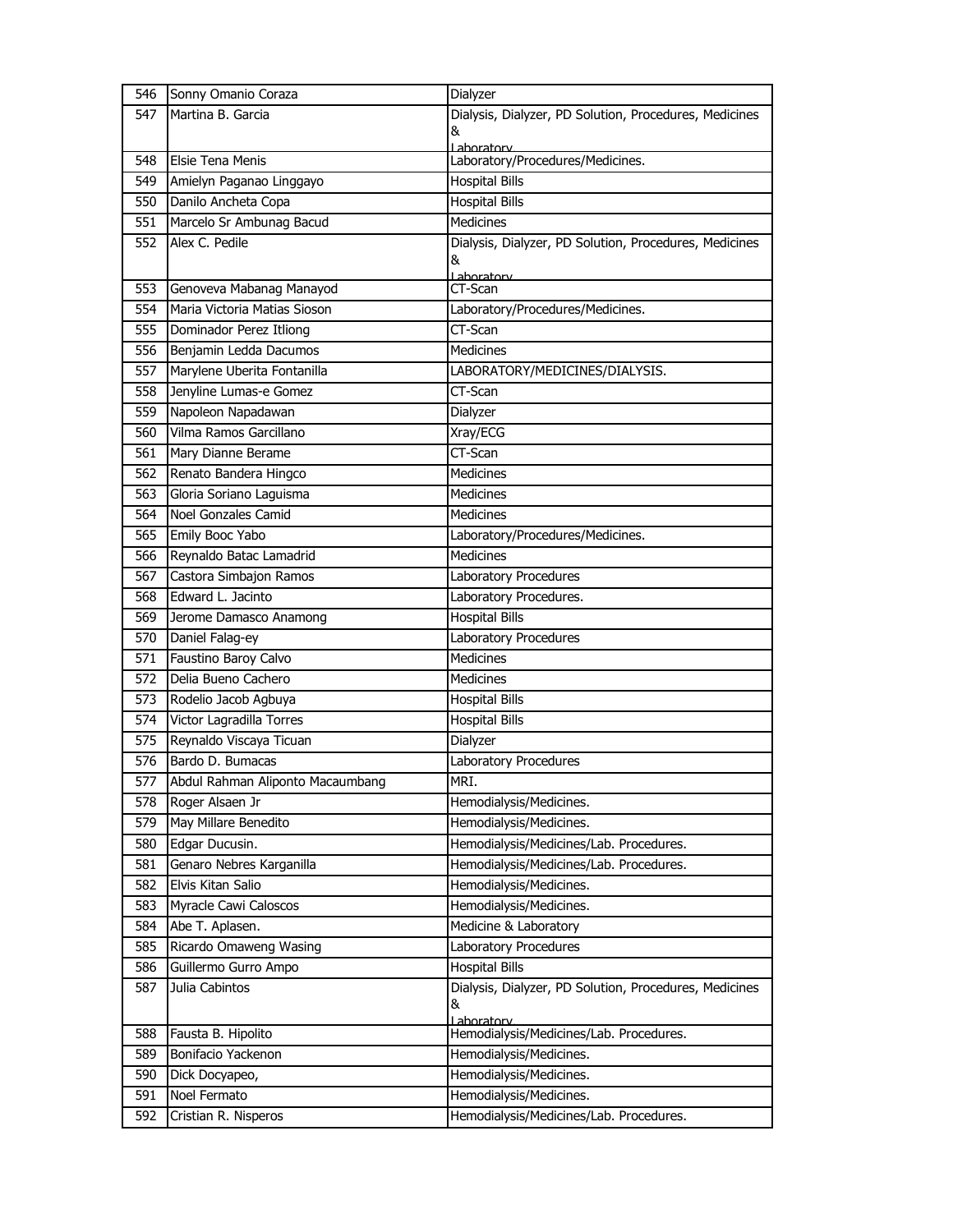| 593 | Romeo Cera.                     | Hemodialysis/Medicines/Lab. Procedures. |
|-----|---------------------------------|-----------------------------------------|
| 594 | Saturnina Ma-aw Iguet           | Laboratory Procedures                   |
| 595 | Angelito Velasco Amurao         | Laboratory Procedures                   |
|     |                                 | Ultrasound                              |
| 596 | Arnold Suniega Camba            | <b>Hospital Bills</b>                   |
|     |                                 | Medicines                               |
| 597 | Romeo Flores.                   | <b>Medicines</b>                        |
|     |                                 | Laboratory Procedures                   |
| 598 | Requino Francisco Todlem        | Laboratory Procedures                   |
| 599 | Princess Cherry Kis-ing Undalos | Laboratory Procedures                   |
| 600 | Emily Booc Yabo                 | CT-Scan                                 |
| 601 | Jayson Bugnay Bayacsan          | <b>Hospital Bills</b>                   |
| 602 | Anne Salinbay Lalis             | MRI.                                    |
| 603 | Joseph Daguya Darang            | <b>Hospital Bills</b>                   |
| 604 | Rosemarie Carbonilla Monteverde | <b>Hospital Bills</b>                   |
|     |                                 | Medicines                               |
| 605 | Rolando Cara Domingo            | Laboratory Procedures                   |
|     |                                 | Dialyzer                                |
| 606 | Carino Segundo Yabes            | Laboratory Procedures                   |
| 607 | Rose L. Saculles                | Laboratory Procedures                   |
| 608 | Ronnie Libua Rillera            | Laboratory Procedures                   |
| 609 | Maricel Villamor Melegrito      | Laboratory Procedures                   |
|     |                                 | <b>Ultrasound</b>                       |
| 610 | Chadie Aliddem Sanchez          | <b>Medicines</b>                        |
|     |                                 | Ultrasound                              |
| 611 | Augusto Domoguen Bagsan         | Laboratory/Procedures/Medicines.        |
| 612 | Aeron De Jesus Mercado          | Laboratory Procedures.                  |
| 613 | Aeron De Jesus Mercado          | Ultrasound                              |
| 614 | Lope Jr. Juliano Milo           | Laboratory Procedures                   |
|     |                                 | Ultrasound                              |
| 615 | John Zamora Vergara             | <b>Medicines</b>                        |
| 616 | Mark Banez Gallano              | <b>Medicines</b>                        |
| 617 | Belinda Luis Eteng              | Laboratory/Procedures/Medicines.        |
| 618 | Jemaima Aginawang Bangadon      | <b>Medicines</b>                        |
| 619 | Jemaima Aginawang Bangadon      | <b>Hospital Bills</b>                   |
|     |                                 |                                         |

Total Patient: 619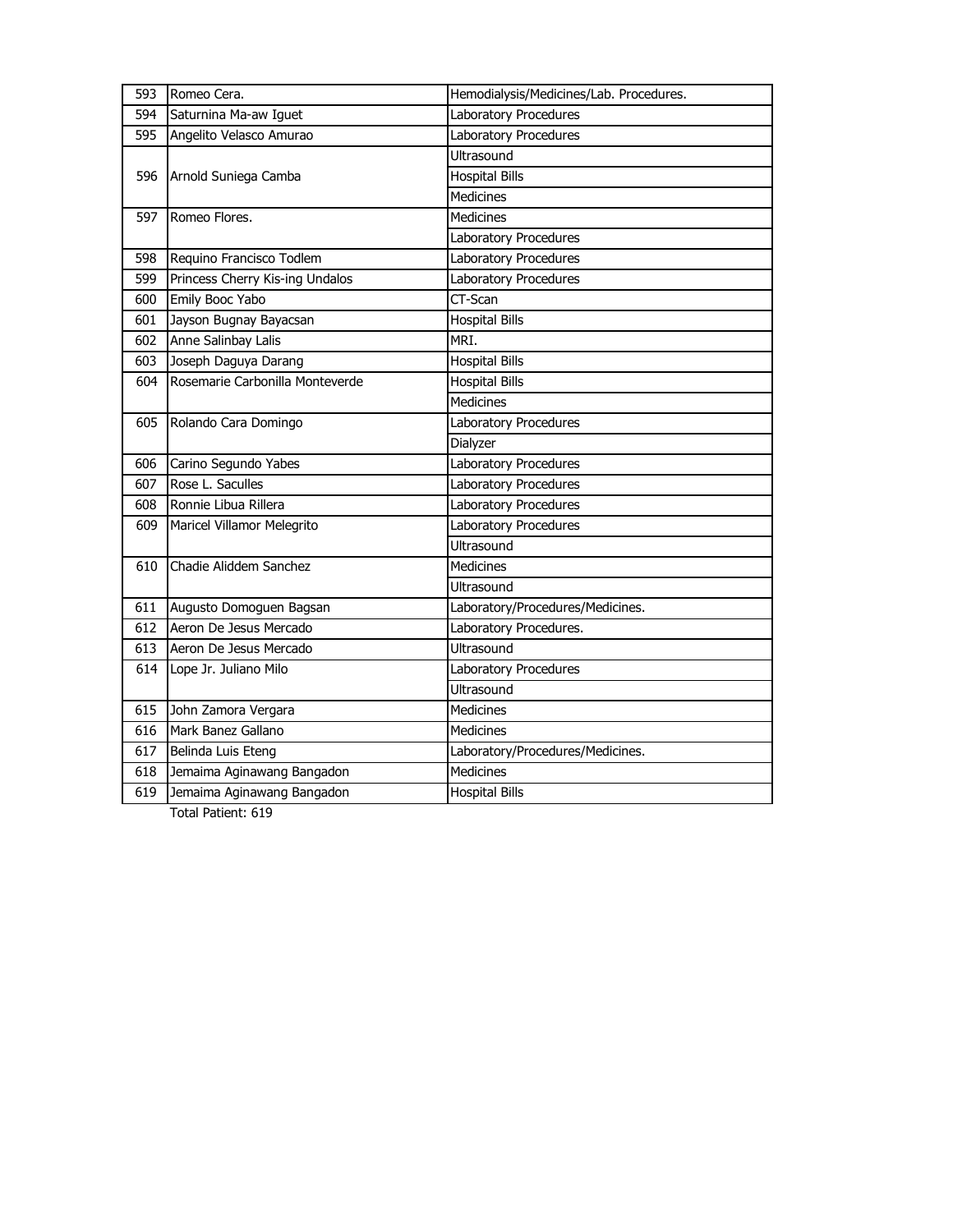

# **Republic of the Philippines Department of Health MEDICAL ASSISTANCE PROGRAM**

### BAGUIO GENERAL HOSPITAL AND MEDICAL CENTER For the month of June year 2020

| No# | <b>Name of Patient</b>     | Assistance                                                              |
|-----|----------------------------|-------------------------------------------------------------------------|
| 1   | Roland R. Salazar          | Laboratory Procedures                                                   |
| 2   | Christin Tinaza Gengania   | CT-Scan                                                                 |
| 3   | Baby Boy Sotelo Urbien     | <b>Medicines</b>                                                        |
| 4   | Martina B. Garcia          | Dialysis, Dialyzer, PD Solution, Procedures, Medicines<br>& Laboratory. |
| 5   | Rex O. Balangitan          | Dialysis, Dialyzer, PD Solution, Procedures, Medicines<br>& Laboratory. |
| 6   | Palman Mamalao Lumatac     | <b>Hospital Bills</b>                                                   |
|     |                            | Medicines                                                               |
|     |                            | Dialyzer                                                                |
| 7   | Leon A. Comicho            | <b>Medicines</b>                                                        |
|     |                            | Laboratory Procedures                                                   |
| 8   | Mariano A. Carbonell       | Ultrasound                                                              |
| 9   | Alberto Mandinguiado Salas | Laboratory Procedures                                                   |
| 10  | Romeo Zeta Relativo        | Medicines                                                               |
| 11  | Rolly Canja Herida         | <b>Medicines</b>                                                        |
| 12  | Memeo Escomendo Jacob      | <b>Medicines</b>                                                        |
| 13  | Bernardino Tejero Jr.      | Laboratory Procedures                                                   |
| 14  | Jemaima Gac-oy             | Laboratory Procedures                                                   |
| 15  | Ben Lausa Raganas          | <b>Medicines</b>                                                        |
|     |                            | Dialyzer                                                                |
| 16  | <b>Marites Felipe</b>      | Laboratory Procedures                                                   |
| 17  | Jordan Docallas Mico       | Laboratory Procedures.                                                  |
| 18  | Napoleon Dagasen Napadawan | Laboratory and Medicines                                                |
| 19  | Linda A. Severo            | Laboratory Procedures                                                   |
|     |                            | <b>Hospital Bills</b>                                                   |
| 20  | Julita Dacumos Raganas     | Medicines                                                               |
| 21  | Anita Saldivar Abalos      | DIALYZER/LABORATORY/DIETARY/MEDICINES.                                  |
| 22  | Errol Tao-ey Logawe        | Laboratory Procedures                                                   |
| 23  | Edward Melton Nabusan      | Dialyzer                                                                |
| 24  | Raul Bautista Tejero       | Laboratory Procedures                                                   |
| 25  | Christian Rivera Nisperos  | Laboratory Procedures                                                   |
| 26  | Lilia Dumot Boadilla       | Laboratory Procedures                                                   |
| 27  | Roger Cales Simeon         | Laboratory Procedures.                                                  |
| 28  | Romulo Marcelo Dawe        | Laboratory Procedures                                                   |
| 29  | Roel Cruz                  | Laboratory Procedures                                                   |
| 30  | Carmen Medina Aspilan      | Laboratory Procedures                                                   |
| 31  | Maritess Espino Maon       | Ultrasound                                                              |
| 32  | Jimelyn Galve Fernandez    | Laboratory Procedures                                                   |
| 33  | Jeffrey Dalmin Darines     | Laboratory Procedures                                                   |
| 34  | Aurora M. Inopia           | Laboratory/Procedures/Medicines.                                        |
| 35  | Janet Kimakim Lopez.       | Laboratory Procedures                                                   |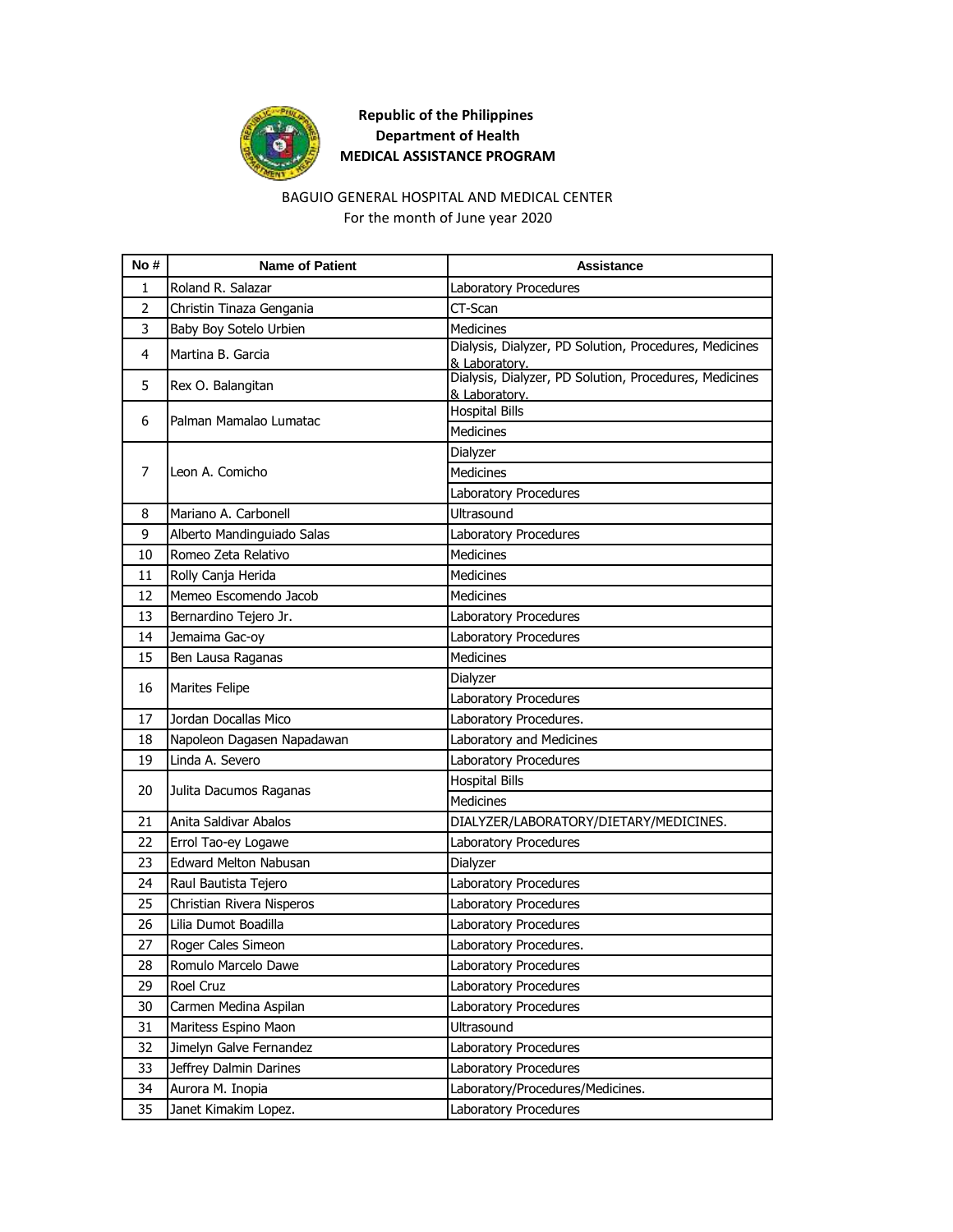| 36 | Lyra Manigo Allig            | Dialyzer                                                                |
|----|------------------------------|-------------------------------------------------------------------------|
| 37 | Henry Asil Jr.               | Laboratory/Procedures/Medicines.                                        |
| 38 |                              | CT-Scan                                                                 |
|    | Arnold Suniega Camba         | 2 D echo.                                                               |
| 39 | Jaypee Cuales Ladia          | <b>Medicines</b>                                                        |
| 40 | Bella Dela Pena Dela Cruz.   | <b>Hospital Bills</b>                                                   |
| 41 | Maria Teresa Lerio Julian    | Laboratory/Procedures/Medicines.                                        |
| 42 | Maricel Villamor Melegrito   | Laboratory Procedures                                                   |
| 43 | Bernadette Hull Arcangel     | Medicines                                                               |
|    |                              | Ultrasound/X-ray.                                                       |
| 44 | John Pacio Cawayan           | Laboratory/Procedures/Medicines.                                        |
| 45 | Linda Deo-ay Gatudan         | Laboratory Procedures                                                   |
| 46 | Mylene Munsad Lakadwe        | <b>Hospital Bills</b>                                                   |
| 47 | Maria Teresa Lerio Julian    | <b>Hospital Bills</b>                                                   |
| 48 | Maria Victoria Lim           | <b>Medicines</b>                                                        |
|    |                              | Laboratory/Procedures/Medicines.                                        |
| 49 | Jimmy Adcoyan Anapen         | laboratory/medicines/central supplies.                                  |
| 50 | Delfin C. Calayon            | Laboratory/Procedures/Medicines.                                        |
| 51 | Emmanuel Orante Ventura      | Laboratory/Procedures/Medicines.                                        |
| 52 | Eddie P. Amuasen             | Laboratory Procedures                                                   |
| 53 | Patrick C. Fachichi          | Laboratory/Procedures/Medicines.                                        |
| 54 | John Kennedy Solang Sagmayao | Laboratory Procedures                                                   |
| 55 | Imelda Dacanay Roma          | Laboratory/Procedures/Medicines.                                        |
| 56 | Florante O. Astudillo        | Laboratory/Procedures/Medicines.                                        |
| 57 | Nicholas Kongoy Oyangwa      | Laboratory Procedures                                                   |
| 58 | Donald Buya Abuel            | Laboratory Procedures                                                   |
| 59 | Francis Wailan               | Laboratory/Procedures/Medicines.                                        |
| 60 | Ruth Allibang Bakilog        | Laboratory/Procedures/Medicines.                                        |
| 61 | Mario Labonete Ringor        | Laboratory/Procedures/Medicines.                                        |
| 62 | Marilyn Costales Lopez       | Laboratory / Ultrasound / Check up                                      |
| 63 | Rexon Evasco Codli           | <b>Hospital Bills</b>                                                   |
| 64 | Jojo Ferion Hijapon          |                                                                         |
| 65 |                              | <b>Hospital Bills</b>                                                   |
|    | Lolita Orgeta Atanacio       | CT-Scan                                                                 |
| 66 | Roger Angway                 | Laboratory Procedures                                                   |
| 67 | Artemio Dorot Doman          | Medicines                                                               |
| 68 | Florante Frejillana Garcia   | <b>Hospital Bills</b>                                                   |
| 69 | Doriza Dapnit Palisoc        | <b>Hospital Bills</b>                                                   |
| 70 | Celine Galuba Galdo          | Dialyzer                                                                |
| 71 | Rico M. Miranda              | Dialysis, Dialyzer, PD Solution, Procedures, Medicines                  |
|    |                              | & Laboratory.                                                           |
| 72 | Luis Damayan Cajigan         | <b>Hospital Bills</b>                                                   |
| 73 | Artos Marquez Generoso       | Laboratory Procedures                                                   |
| 74 | John Pacio Cawayan           | Treatment/Medicines.                                                    |
| 75 | Noel Chiday Galong           | Laboratory Procedures                                                   |
| 76 | Rose Mendigorin Jaca         | 2 D echo.                                                               |
|    |                              | ECG/ LABORATORY/ MEDICINES                                              |
| 77 | Czarina Camille Say Nalos    | Dialysis, Dialyzer, PD Solution, Procedures, Medicines<br>& Laboratory. |
| 78 | Federico Daiwey              | Dialysis, Dialyzer, PD Solution, Procedures, Medicines                  |
| 79 | John Pacio Cawayan           | & Laboratory.<br>Dialysis, Dialyzer, PD Solution, Procedures, Medicines |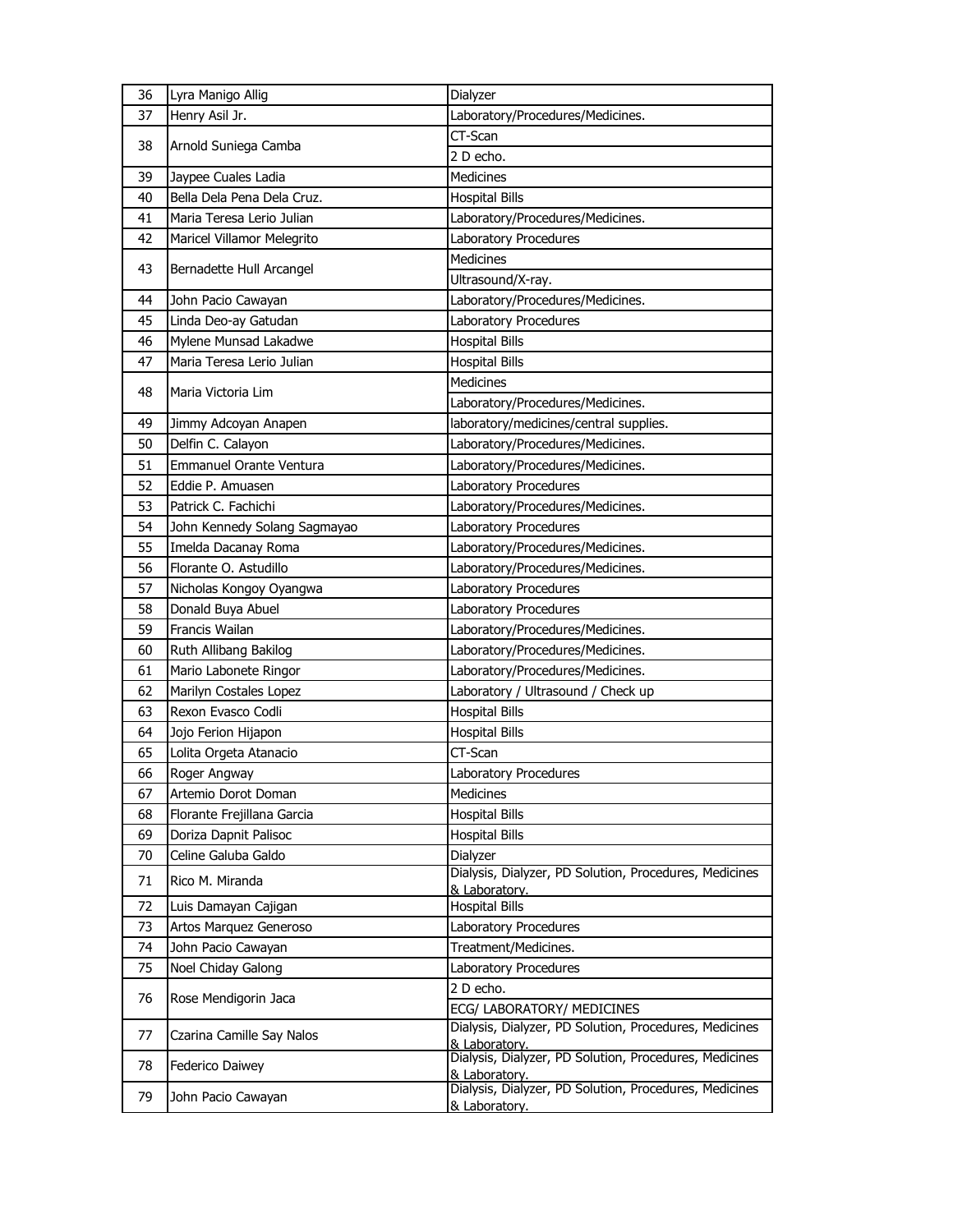| 80  | Marcelina Emengga             | Dialysis, Dialyzer, PD Solution, Procedures, Medicines<br>& Laboratory. |
|-----|-------------------------------|-------------------------------------------------------------------------|
| 81  | Marivic M. Antonio            | Dialysis, Dialyzer, PD Solution, Procedures, Medicines<br>& Laboratory. |
| 82  | Elvis Kitan Salio             | Laboratory Procedures                                                   |
| 83  | Rosalina P. Perez             | Dialysis, Dialyzer, PD Solution, Procedures, Medicines<br>& Laboratory. |
| 84  | Castora Simbajon Ramos        | Ultrasound                                                              |
| 85  | Ian Javillonar Gabia          | <b>Hospital Bills</b>                                                   |
| 86  | Joven Corpuz Lagatoc          | Laboratory Procedures                                                   |
| 87  | Francis Sebastian Oredo Gacad | <b>Hospital Bills</b>                                                   |
| 88  | Rosita Biag Almirol           | <b>Medicines</b>                                                        |
| 89  | Devine Criss Liclican         | <b>Hospital Bills</b>                                                   |
| 90  | Romualdo Hingpit Guibone      | <b>Medicines</b>                                                        |
| 91  | Manuel Agyao Cangyas          | Laboratory Procedures                                                   |
| 92  | Benjie Bagusao Andaya         | CT-Scan                                                                 |
| 93  | Catherine Bagsiyao Dowen      | Ultrasound                                                              |
| 94  | Nelson Sanchez Bangasan       | Laboratory Procedures                                                   |
| 95  | Noel Fermato                  | Laboratory Procedures                                                   |
| 96  | Loreta Bilog Sito             | Laboratory Procedures                                                   |
| 97  | Marigale Rosario Pabona       | <b>Ultrasound</b>                                                       |
| 98  | Rolando Cara Domingo          | <b>Medicines</b>                                                        |
| 99  | Chester Tayab Salio-an        | <b>Hospital Bills</b>                                                   |
| 100 | Jinky Libalib Vicente         | <b>Medicines</b>                                                        |
| 101 | Larry Rimando Aguilar         | Laboratory Procedures                                                   |
| 102 | Tresina Labbot Macario        | <b>Medicines</b>                                                        |
| 103 | Jinky Libalib Vicente         | Laboratory Procedures                                                   |
| 104 | Jovelyn Africano Alinan       | Laboratory Procedures                                                   |
| 105 | Melinda Rejuso Enosa          | <b>Medicines</b>                                                        |
| 106 | Gemma Continente Ladia        | 2D ECHO.                                                                |
|     |                               | CT-Scan                                                                 |
| 107 | Ursula Berganio Posidio       | Laboratory Procedures                                                   |
| 108 | Mary Grace Casipit Rimando    | Laboratory Procedures                                                   |
| 109 | Aurora M. Inopia              | <b>Hospital Bills</b>                                                   |
| 110 | Rocky Comila Recile           | Laboratory Procedures                                                   |
|     |                               | Laboratory Procedures.                                                  |
| 111 | Manny De Vera Caldito         | Ultrasound                                                              |
|     |                               | Medicines                                                               |
| 112 | Rodolfo De Vera Evaristo      | Medicines                                                               |
|     |                               | Laboratory Procedures                                                   |
| 113 | Jose G. Bangwa                | Dialyzer                                                                |
|     |                               | Laboratory Procedures                                                   |
| 114 | Mark Ginez Castaneda          | Ultrasound                                                              |
|     |                               | Medicines                                                               |
| 115 | Nora S. Quiambao              | Laboratory Procedures                                                   |
| 116 | Abdon Pakway Ampal            | Laboratory Procedures                                                   |
|     |                               | <b>Hospital Bills</b>                                                   |
| 117 | Josie Galang Caniezo          | 2D ECHO.                                                                |
| 118 | Ramon Calahe Naoha            | CT-Scan                                                                 |
| 119 | Rowena Quinto Rebutoc         | Laboratory Procedures                                                   |
| 120 | Jordan Docallas Mico          | laboratory/medicines/central supplies.                                  |
| 121 | Aurora Duatin Manzon          | Laboratory Procedures                                                   |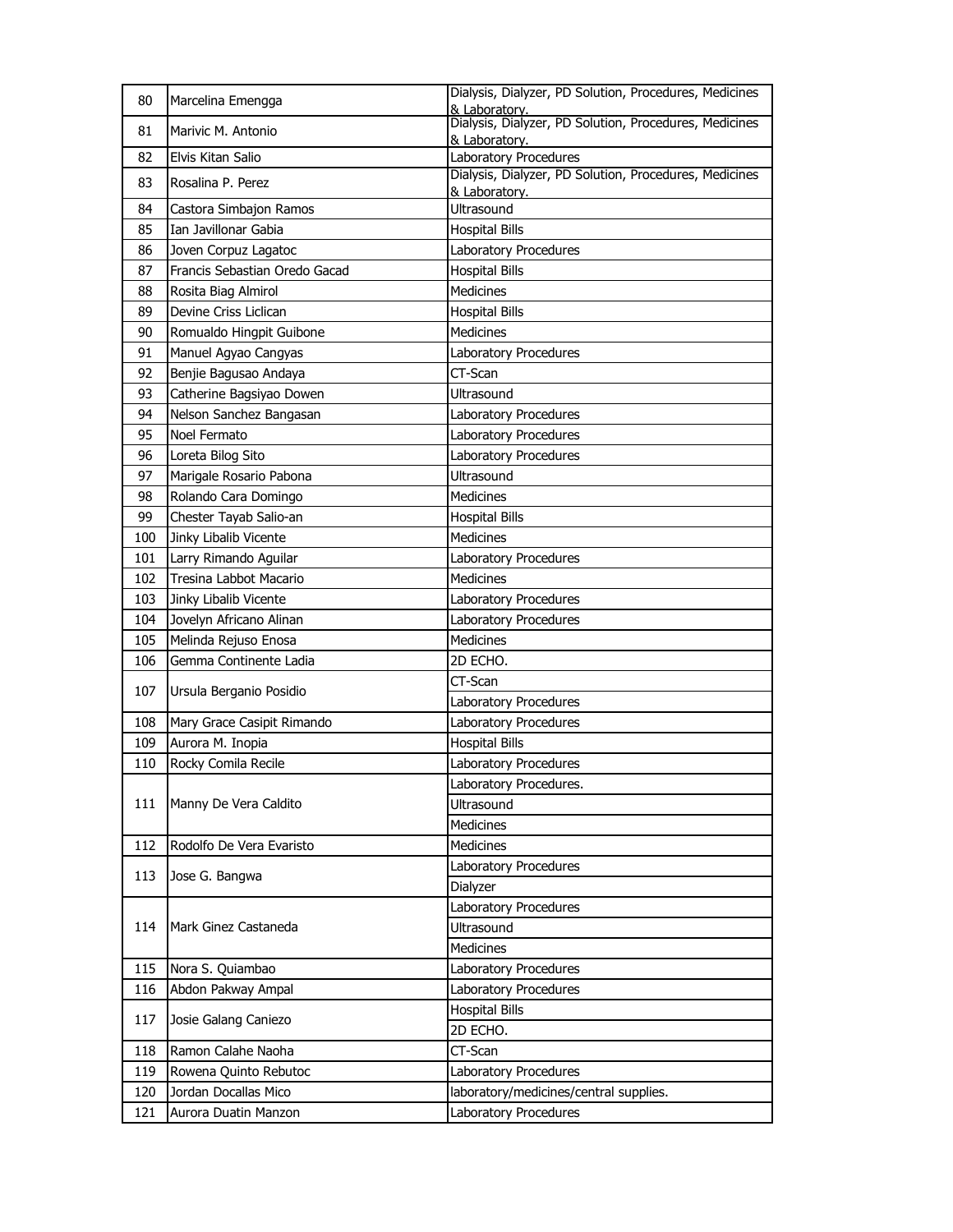| 122 | Flordeliza Bambico Montemayor   | Medicines                                                               |
|-----|---------------------------------|-------------------------------------------------------------------------|
|     |                                 | Laboratory Procedures.                                                  |
| 123 | Lyra Manigo Allig               | Laboratory Procedures                                                   |
| 124 | Genelyn Sistoso Barrameda       | <b>Ultrasound</b>                                                       |
| 125 | Czarina Camille Nalos           | Dialysis, Dialyzer, PD Solution, Procedures, Medicines<br>& Laboratory. |
| 126 | Nelson Bangasan.                | Dialysis, Dialyzer, PD Solution, Procedures, Medicines<br>& Laboratory. |
| 127 | Lilibeth Wenceslao Amoroso      | <b>Hospital Bills</b>                                                   |
| 128 | Renato Francisco Viray Catolico | Laboratory Procedures.                                                  |
| 129 | Marcelo A. Bacud Sr             | Laboratory Procedures                                                   |
| 130 | Reico Tangeb Ticnang            | <b>Hospital Bills</b>                                                   |
| 131 | Melina Lamsis Landini           | <b>Hospital Bills</b>                                                   |
| 132 | Lilibeth Wenceslao Amoroso      | <b>Hospital Bills</b>                                                   |
| 133 | Perpetua Padilla Genova.        | Laboratory Procedures                                                   |
| 134 | Nilda Baay Serame               | Laboratory Procedures                                                   |
| 135 | Rose Lo-oy Bugtong              | Laboratory Procedures                                                   |
| 136 | Lilibeth Wenceslao Amoroso      | <b>Hospital Bills</b>                                                   |
| 137 | Marcia Padalla Beswayan         | Laboratory Procedures                                                   |
| 138 | Rose Lo-oy Bugtong              | Laboratory Procedures                                                   |
| 139 | Ronald Delson Lawan             | Laboratory Procedures                                                   |
| 140 | Elvira Olpindo Dizon            | <b>Hospital Bills</b>                                                   |
| 141 | Jovelyn Africano Alinan         | <b>Hospital Bills</b>                                                   |
| 142 | Adela Manglib Aydinan           | Laboratory Procedures                                                   |
| 143 | Arnel Laruan Demot              | Laboratory Procedures                                                   |
| 144 | Wally Padong Dupais             | Laboratory Procedures                                                   |
| 145 | Joshua Suyon Bowaken            | Laboratory Procedures                                                   |
| 146 | Novelyn Lih-ubon Pagaddut       | Dialyzer                                                                |
| 147 | Feliza Lagayan La Madrid        | <b>Hospital Bills</b>                                                   |
| 148 | Marilyn Costales Lopez          | Laboratory Procedures                                                   |
| 149 | Marilyn Costales Lopez          | CT-Scan                                                                 |
| 150 | Nilda Baay Serame               | 2 D echo.                                                               |
| 151 | Mark Julius Carrera Esguerra    | Laboratory Procedures                                                   |
| 152 | Reynaldo Viscaya Ticuan         | Ultrasound                                                              |
| 153 | Abdon Pakway Ampal              | Medicines                                                               |
| 154 | Valentino Atas                  | Medicines / Dialysis.                                                   |
| 155 | Nelson Sanchez Bangasan         | Medicines / Dialysis.                                                   |
| 156 | Czarina Camille Nalos           | Dialysis, Dialyzer, PD Solution, Procedures, Medicines<br>& Laboratory. |
| 157 | Thelma Dangcalan Tiangao        | Laboratory Procedures<br>Medicines                                      |
| 158 | Ann Grace Kitong Cabbab         | <b>Hospital Bills</b>                                                   |
| 159 | Renato Borilla Molines          | Procedures                                                              |
|     |                                 | Laboratory Procedures                                                   |
| 160 | Clariz Bacani Dagdag            | Ultrasound                                                              |
| 161 | Robert Young Toledo             | Laboratory Procedures                                                   |
| 162 | Mario Bilao Balegan             | Laboratory Procedures                                                   |
| 163 | Thelma Dangcalan Tiangao        | <b>Hospital Bills</b>                                                   |
| 164 | Henry Asil Jr.                  | Hospital Bill / Laboratory / Procedures / Medicine.                     |
| 165 | Edna Paredes Javier             | <b>Hospital Bills</b>                                                   |
|     |                                 | Medicines                                                               |
| 166 | I ourdee Ditona Dumolyon        | Procedures                                                              |
|     |                                 |                                                                         |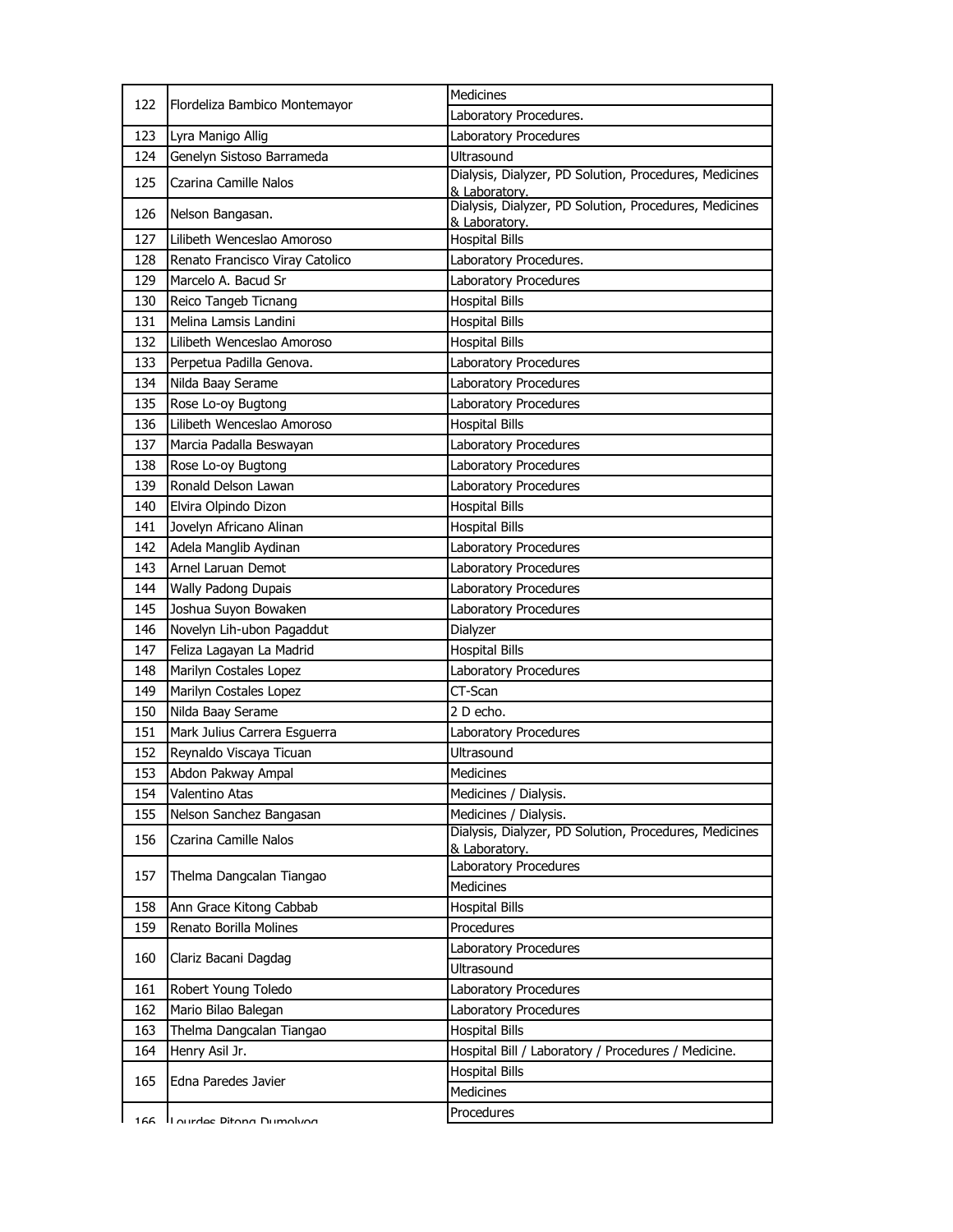| שט⊥ | Louited Fitchly Durinoryog           | X-Ray                                                  |
|-----|--------------------------------------|--------------------------------------------------------|
|     |                                      | <b>Hospital Bills</b>                                  |
| 167 | Filomena Tabilog Agoot               | <b>Medicines</b>                                       |
| 168 | Filomena Tabilog Agoot               | <b>Hospital Bills</b>                                  |
|     |                                      | <b>Hospital Bills</b>                                  |
| 169 | Joyce Padsing Gaspan                 | <b>Medicines</b>                                       |
| 170 | Selverio Alida Saysayap              | X-Ray                                                  |
| 171 | Rojan Caccam Reyes                   | <b>Hospital Bills</b>                                  |
| 172 | Marissa Gatchalian Del Rosario       | <b>Hospital Bills</b>                                  |
| 173 | Loraine Khayte Delos Santos Quinto   | <b>Hospital Bills</b>                                  |
|     |                                      | ECG                                                    |
| 174 | Rodolfo. Fernando Flores.            | Laboratory Procedures                                  |
|     |                                      | X-ray and Laboratory                                   |
| 175 | Vicente L. Ekwey                     | Dialysis, Dialyzer, PD Solution, Procedures, Medicines |
| 176 | Norma Calidro Urbano                 | & Laboratory.<br>X-Ray                                 |
| 177 | Manuel Agyao Cangyas                 | Laboratory/Medicines/Medical Assistance                |
| 178 | John Carlo Serafica Lacuata          | Laboratory Procedures                                  |
| 179 | Agustin Ciano Panisigan              | Laboratory Procedures                                  |
| 180 | Davis Terio Martini                  | MRI with Contrast                                      |
|     |                                      | Partial Tromboplastin Time                             |
| 181 | Jimelyn Galve Fernandez              | Medicines                                              |
|     |                                      | Laboratory Procedures                                  |
| 182 | Jocelyn Diocares Soriano             | <b>Ultrasound</b>                                      |
| 183 | Maureen Heidi Jose Mangaoag          | Laboratory Procedures                                  |
| 184 | Julius Cesar Ventura Mendoza         | Laboratory Procedures                                  |
| 185 | Jacqueline Fernandez Baruzo          | <b>Ultrasound</b>                                      |
| 186 | Marichu Joy Callejo                  | Hospital Bill / Laboratory / Procedures / Medicine.    |
| 187 | Joseph Tingbao Lang-ayan             | Laboratory Procedures                                  |
| 188 | Carlos Quino Galboy Sr.              | Laboratory Procedures                                  |
| 189 | Bella Dela Pena Dela Cruz.           | <b>Laboratory Procedures</b>                           |
| 190 | Daniel P. Bannagao Jr.               | Laboratory Procedures                                  |
| 191 | Rinalyn Ponso Banglay                | <b>Hospital Bills</b>                                  |
| 192 | Catherine Bagsiyao Dowen             | Laboratory Procedures                                  |
| 193 | Aristotle Olayan Oide                | Laboratory Procedures                                  |
| 194 | Marisa Issican Totanes               | Laboratory Procedures                                  |
| 195 | Errol Tao-ey Logawe                  | Dialyzer                                               |
| 196 | Cristino Langtiwan Cadsap            | Medicines                                              |
| 197 | Armando. Fernandez David.            | Ultrasound                                             |
|     |                                      | Medicines                                              |
| 198 | Julian Paul Dickman Balanga          | <b>Hospital Bills</b>                                  |
|     |                                      | Medicines                                              |
| 199 | Rey Colisteng Quilladas              | <b>Hospital Bills</b>                                  |
|     |                                      | Medicines                                              |
| 200 | Yael Jheryl Latawan Balog-ang        | <b>Hospital Bills</b>                                  |
| 201 | Larry Daping Bayag-o                 | <b>Hospital Bills</b>                                  |
| 202 | Junie Wanawan Aspilan                | Laboratory Procedures                                  |
| 203 | Rex O. Balangitan                    | Laboratory Procedures                                  |
| 204 | Michaelly Nijelle Del Rosario Santos | <b>Hospital Bills</b>                                  |
|     |                                      | Medicines                                              |
| 205 | Arnel Laruan Demot                   | Laboratory Procedures                                  |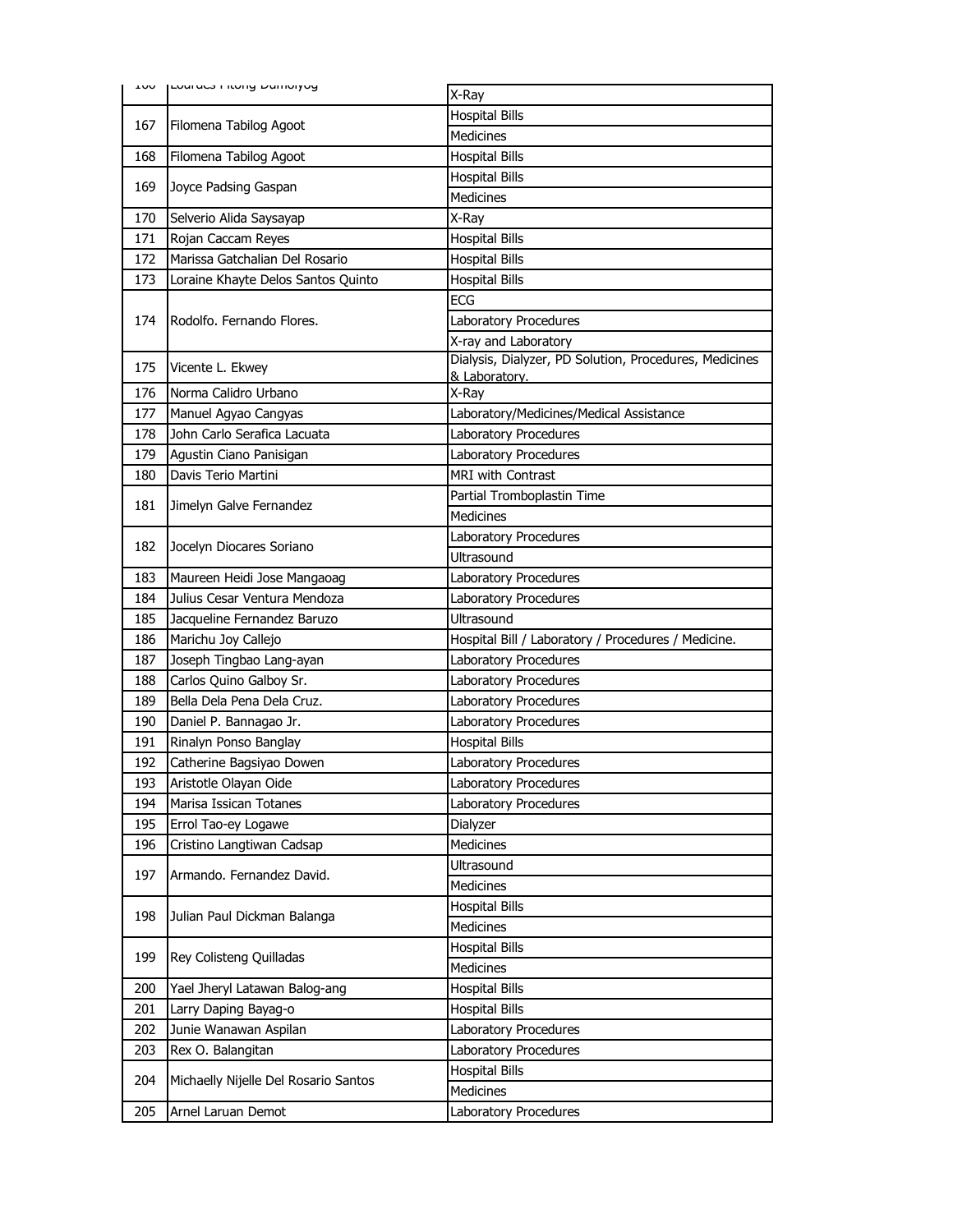| <b>Hospital Bills</b><br>207<br>Jubillee Padilla Guerrero<br><b>Medicines</b><br>208<br><b>Hospital Bills</b><br>Maria Melody - Boado<br><b>Hospital Bills</b><br>209<br>Rudizendo Dulay De Guzman<br><b>Medicines</b><br>210<br>Julito Mendoza Arguilla<br><b>Hospital Bills</b><br><b>Hospital Bills</b><br>211<br>Vladymoore Milanes Estolas<br><b>Medicines</b><br><b>Hospital Bills</b><br>212<br>Gloria Siquino Bitol<br>Medicines<br><b>Medicines</b><br>213<br>Jennifer Misador De Guzman<br>214<br>Susana Boado Catacutan<br>Laboratory Procedures<br><b>Medicines</b><br>Madeline P. Labuni<br>215<br>Jeffrey Velarde Celes<br><b>Hospital Bills</b><br>216<br>217<br>Cresencio Calaunan Aficial<br>Medicines | 206 | Michael Raymundo Abrazaldo Santos | Medicines             |
|-------------------------------------------------------------------------------------------------------------------------------------------------------------------------------------------------------------------------------------------------------------------------------------------------------------------------------------------------------------------------------------------------------------------------------------------------------------------------------------------------------------------------------------------------------------------------------------------------------------------------------------------------------------------------------------------------------------------------|-----|-----------------------------------|-----------------------|
|                                                                                                                                                                                                                                                                                                                                                                                                                                                                                                                                                                                                                                                                                                                         |     |                                   |                       |
|                                                                                                                                                                                                                                                                                                                                                                                                                                                                                                                                                                                                                                                                                                                         |     |                                   |                       |
|                                                                                                                                                                                                                                                                                                                                                                                                                                                                                                                                                                                                                                                                                                                         |     |                                   |                       |
|                                                                                                                                                                                                                                                                                                                                                                                                                                                                                                                                                                                                                                                                                                                         |     |                                   |                       |
|                                                                                                                                                                                                                                                                                                                                                                                                                                                                                                                                                                                                                                                                                                                         |     |                                   |                       |
|                                                                                                                                                                                                                                                                                                                                                                                                                                                                                                                                                                                                                                                                                                                         |     |                                   |                       |
|                                                                                                                                                                                                                                                                                                                                                                                                                                                                                                                                                                                                                                                                                                                         |     |                                   |                       |
|                                                                                                                                                                                                                                                                                                                                                                                                                                                                                                                                                                                                                                                                                                                         |     |                                   |                       |
|                                                                                                                                                                                                                                                                                                                                                                                                                                                                                                                                                                                                                                                                                                                         |     |                                   |                       |
|                                                                                                                                                                                                                                                                                                                                                                                                                                                                                                                                                                                                                                                                                                                         |     |                                   |                       |
|                                                                                                                                                                                                                                                                                                                                                                                                                                                                                                                                                                                                                                                                                                                         |     |                                   |                       |
|                                                                                                                                                                                                                                                                                                                                                                                                                                                                                                                                                                                                                                                                                                                         |     |                                   |                       |
|                                                                                                                                                                                                                                                                                                                                                                                                                                                                                                                                                                                                                                                                                                                         |     |                                   |                       |
|                                                                                                                                                                                                                                                                                                                                                                                                                                                                                                                                                                                                                                                                                                                         |     |                                   |                       |
|                                                                                                                                                                                                                                                                                                                                                                                                                                                                                                                                                                                                                                                                                                                         |     |                                   |                       |
|                                                                                                                                                                                                                                                                                                                                                                                                                                                                                                                                                                                                                                                                                                                         | 218 | Karen Bautista Baday              | Laboratory Procedures |
| Bonifacio Caragay Pablo<br>219<br>Laboratory Procedures                                                                                                                                                                                                                                                                                                                                                                                                                                                                                                                                                                                                                                                                 |     |                                   |                       |
| Manuel Resada Rasalan<br>Ultrasound / Mammography<br>220                                                                                                                                                                                                                                                                                                                                                                                                                                                                                                                                                                                                                                                                |     |                                   |                       |
| 221<br>Decerin Apila Mercadal<br>Ultrasound / Mammography                                                                                                                                                                                                                                                                                                                                                                                                                                                                                                                                                                                                                                                               |     |                                   |                       |
| Laboratory Procedures<br>222<br>Daniel L. Coyepyep                                                                                                                                                                                                                                                                                                                                                                                                                                                                                                                                                                                                                                                                      |     |                                   |                       |
| Laboratory Procedures                                                                                                                                                                                                                                                                                                                                                                                                                                                                                                                                                                                                                                                                                                   |     |                                   |                       |
| 223<br>Gaudioso Hermida Villanueva<br><b>Medicines</b>                                                                                                                                                                                                                                                                                                                                                                                                                                                                                                                                                                                                                                                                  |     |                                   |                       |
| 224<br>Laboratory Procedures<br>Valeriano Pedrozo Palapar                                                                                                                                                                                                                                                                                                                                                                                                                                                                                                                                                                                                                                                               |     |                                   |                       |
| 225<br>Robert Sito Camhit<br><b>Hospital Bills</b>                                                                                                                                                                                                                                                                                                                                                                                                                                                                                                                                                                                                                                                                      |     |                                   |                       |
| 226<br>Gil Dela Cruz Miguel<br>Laboratory/Procedures/Medicines.                                                                                                                                                                                                                                                                                                                                                                                                                                                                                                                                                                                                                                                         |     |                                   |                       |
| Norberto D. Suanding<br>Laboratory Procedures<br>227                                                                                                                                                                                                                                                                                                                                                                                                                                                                                                                                                                                                                                                                    |     |                                   |                       |
| Rey Dave Kines Gal-ud<br>228<br>Laboratory Procedures                                                                                                                                                                                                                                                                                                                                                                                                                                                                                                                                                                                                                                                                   |     |                                   |                       |
| Roberto E. Aldaba<br><b>Medicines</b><br>229                                                                                                                                                                                                                                                                                                                                                                                                                                                                                                                                                                                                                                                                            |     |                                   |                       |
| Ultrasound / Mammography                                                                                                                                                                                                                                                                                                                                                                                                                                                                                                                                                                                                                                                                                                |     |                                   |                       |
| 230<br>Leonora Gallarin Eco<br>X-Ray                                                                                                                                                                                                                                                                                                                                                                                                                                                                                                                                                                                                                                                                                    |     |                                   |                       |
| 231<br>Ma. Victoria Balla De Vera<br><b>Medicines</b>                                                                                                                                                                                                                                                                                                                                                                                                                                                                                                                                                                                                                                                                   |     |                                   |                       |
| 232<br>Jomar D. Hagnaya<br>Laboratory Procedures.                                                                                                                                                                                                                                                                                                                                                                                                                                                                                                                                                                                                                                                                       |     |                                   |                       |
| 233<br>Rodolfo Molina Castillo<br>Laboratory Procedures                                                                                                                                                                                                                                                                                                                                                                                                                                                                                                                                                                                                                                                                 |     |                                   |                       |
| 234<br>Agustin Ciano Panisigan<br>Medicines                                                                                                                                                                                                                                                                                                                                                                                                                                                                                                                                                                                                                                                                             |     |                                   |                       |
| 235<br>Gaspar Idong Oticao<br><b>Hospital Bills</b>                                                                                                                                                                                                                                                                                                                                                                                                                                                                                                                                                                                                                                                                     |     |                                   |                       |
| John Joshua De Guzman Pua<br><b>Hospital Bills</b><br>236                                                                                                                                                                                                                                                                                                                                                                                                                                                                                                                                                                                                                                                               |     |                                   |                       |
| Dialysis, Dialyzer, PD Solution, Procedures, Medicines<br>237<br>Henry D. Asil Jr.                                                                                                                                                                                                                                                                                                                                                                                                                                                                                                                                                                                                                                      |     |                                   |                       |
| & Laboratory.<br>Dialysis, Dialyzer, PD Solution, Procedures, Medicines                                                                                                                                                                                                                                                                                                                                                                                                                                                                                                                                                                                                                                                 |     |                                   |                       |
| 238<br>Geraldyn Palma Batara<br>& Laboratory.                                                                                                                                                                                                                                                                                                                                                                                                                                                                                                                                                                                                                                                                           |     |                                   |                       |
| CT-Scan.<br>239<br>Castora Rarela Mergal                                                                                                                                                                                                                                                                                                                                                                                                                                                                                                                                                                                                                                                                                |     |                                   |                       |
| Laboratory Procedures                                                                                                                                                                                                                                                                                                                                                                                                                                                                                                                                                                                                                                                                                                   |     |                                   |                       |
| 240<br>Rosario Antonio Frondozo<br>Xray/ECG                                                                                                                                                                                                                                                                                                                                                                                                                                                                                                                                                                                                                                                                             |     |                                   |                       |
| Ultrasound / Mammography                                                                                                                                                                                                                                                                                                                                                                                                                                                                                                                                                                                                                                                                                                |     |                                   |                       |
| Medicines<br>241<br>Selverio Alida Saysayap                                                                                                                                                                                                                                                                                                                                                                                                                                                                                                                                                                                                                                                                             |     |                                   |                       |
| Laboratory Procedures<br>242<br>Joey Lumdang Dumal-in                                                                                                                                                                                                                                                                                                                                                                                                                                                                                                                                                                                                                                                                   |     |                                   |                       |
| 243<br>Tessie I. Salazar<br>Laboratory Procedures                                                                                                                                                                                                                                                                                                                                                                                                                                                                                                                                                                                                                                                                       |     |                                   |                       |
| Cresencio Calaunan Aficial<br>244<br>Laboratory Procedures                                                                                                                                                                                                                                                                                                                                                                                                                                                                                                                                                                                                                                                              |     |                                   |                       |
| 245<br>Romeo Cera<br>Laboratory Procedures                                                                                                                                                                                                                                                                                                                                                                                                                                                                                                                                                                                                                                                                              |     |                                   |                       |
| 246<br>Donna D. Sarol<br>Laboratory Procedures                                                                                                                                                                                                                                                                                                                                                                                                                                                                                                                                                                                                                                                                          |     |                                   |                       |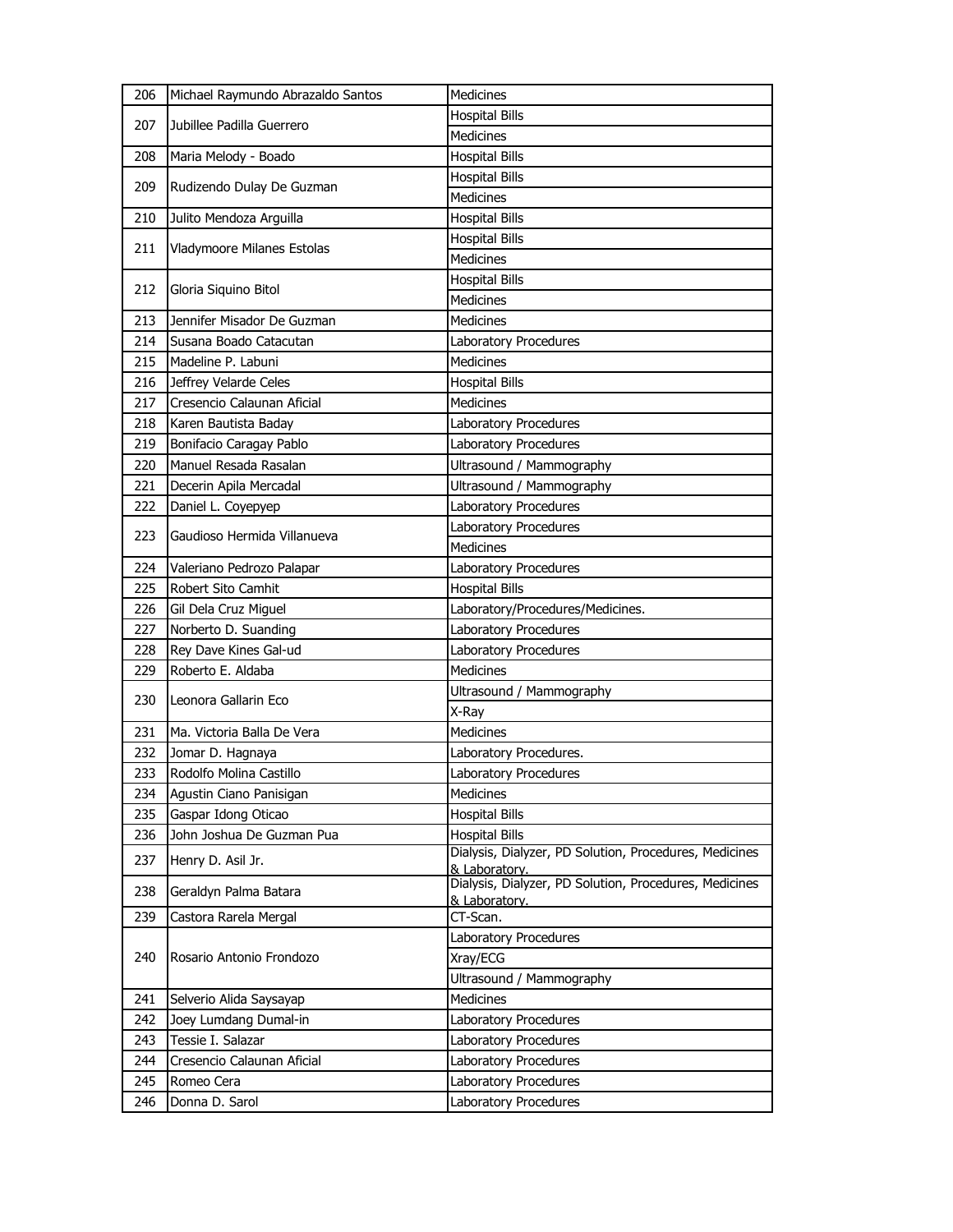| 247 | Gemma Bananal                   | Laboratory Procedures.                              |
|-----|---------------------------------|-----------------------------------------------------|
| 248 | Girlie Bulan Lim                | Laboratory Procedures                               |
| 249 | Wagner Wagayan                  | Laboratory Procedures.                              |
| 250 | John Joshua De Guzman Pua       | <b>Medicines</b>                                    |
|     |                                 | Medicines                                           |
| 251 | Sherwin Tiologo Soriano         | Ultrasound                                          |
|     |                                 | Laboratory Procedures                               |
| 252 | Susana Boado Catacutan          | <b>Hospital Bills</b>                               |
| 253 | Mars Soliven Tuazon             | <b>Hospital Bills</b>                               |
| 254 | Amy Mangay-ayam Tayaban         | X-Ray                                               |
| 255 | Ignacio Chugsayan Cosme         | <b>Medicines</b>                                    |
| 256 | Abigail Cosme Quinones          | <b>Medicines</b>                                    |
| 257 | Manuel, Resada Rasalan          | Laboratory Procedures                               |
| 258 | Emmanuel Austria Ariz           | <b>Medicines</b>                                    |
| 259 | Jasmine Capusi Bascon           | Laboratory Procedures                               |
| 260 | Teresita Dugang Empleo          | <b>Medicines</b>                                    |
| 261 | Robert K. Arciaga               | Laboratory Procedures.                              |
| 262 | Zosima Leal Castillo            | Medicines                                           |
| 263 | Ivan Carlo Crimpo Estabillo     | <b>Medicines</b>                                    |
|     |                                 | <b>Hospital Bills</b>                               |
| 264 | Estelito Salvador Malinana      | <b>Medicines</b>                                    |
|     |                                 | CT-Scan                                             |
|     |                                 | <b>Medicines</b>                                    |
| 265 | Rino Prado Naguilles            | <b>Hospital Bills</b>                               |
| 266 | Rogelio Te-em Kange-et          | Laboratory Procedures                               |
| 267 | Conchita Guimbongan Tabones     | Laboratory Procedures                               |
| 268 | Donna Carlos Kalang-ad          | Laboratory Procedures                               |
| 269 | Anabelle Lalong Rodriguez.      | Laboratory Procedures                               |
| 270 | Jose Solomon Galera             | <b>Medicines</b>                                    |
| 271 | Daisy Wandagan Palos            | Medicines                                           |
| 272 | Princes Diane Arroyo Alunos     | <b>Hospital Bills</b>                               |
|     |                                 | <b>Medicines</b>                                    |
| 273 | Judith Ballena Ulao             | <b>Hospital Bills</b>                               |
| 274 | <b>Emeral Jagonase Gonzales</b> | Medicines                                           |
| 275 | Sheilalaine Gahid Dawis         | Medicines                                           |
| 276 | Fred Palubos Sebio              | Medicines                                           |
| 277 | Dennison Basilio Rimando        | Ultrasound                                          |
| 278 | Sixto Caballero Perez           | Laboratory Procedures                               |
| 279 | Estela Del Val                  | Hospital Bill / Laboratory / Procedures / Medicine. |
| 280 | Dennis Talavera Palengleng      | <b>Hospital Bills</b>                               |
| 281 | Aurora Duatin Manzon            | Laboratory Procedures                               |
| 282 | Julito Mendoza Arguilla         | Laboratory Procedures                               |
| 283 | Charlito Catipon Mingua         | <b>Hospital Bills</b>                               |
|     |                                 | Medicines                                           |
| 284 | Mary Ann Ellinger Puno          | <b>Hospital Bills</b>                               |
| 285 | Patricia Salabao Agliam         | Laboratory Procedures                               |
| 286 | Evangeline Vicencio Co          | Laboratory Procedures                               |
| 287 | Joselito Samson Mangahas        | <b>IJ Catheter</b>                                  |
| 288 | Marvy Jadormio Florendo         | <b>Biopsy</b>                                       |
| ገՋዐ | Naria Canalac Hntalan           | Laboratory Procedures                               |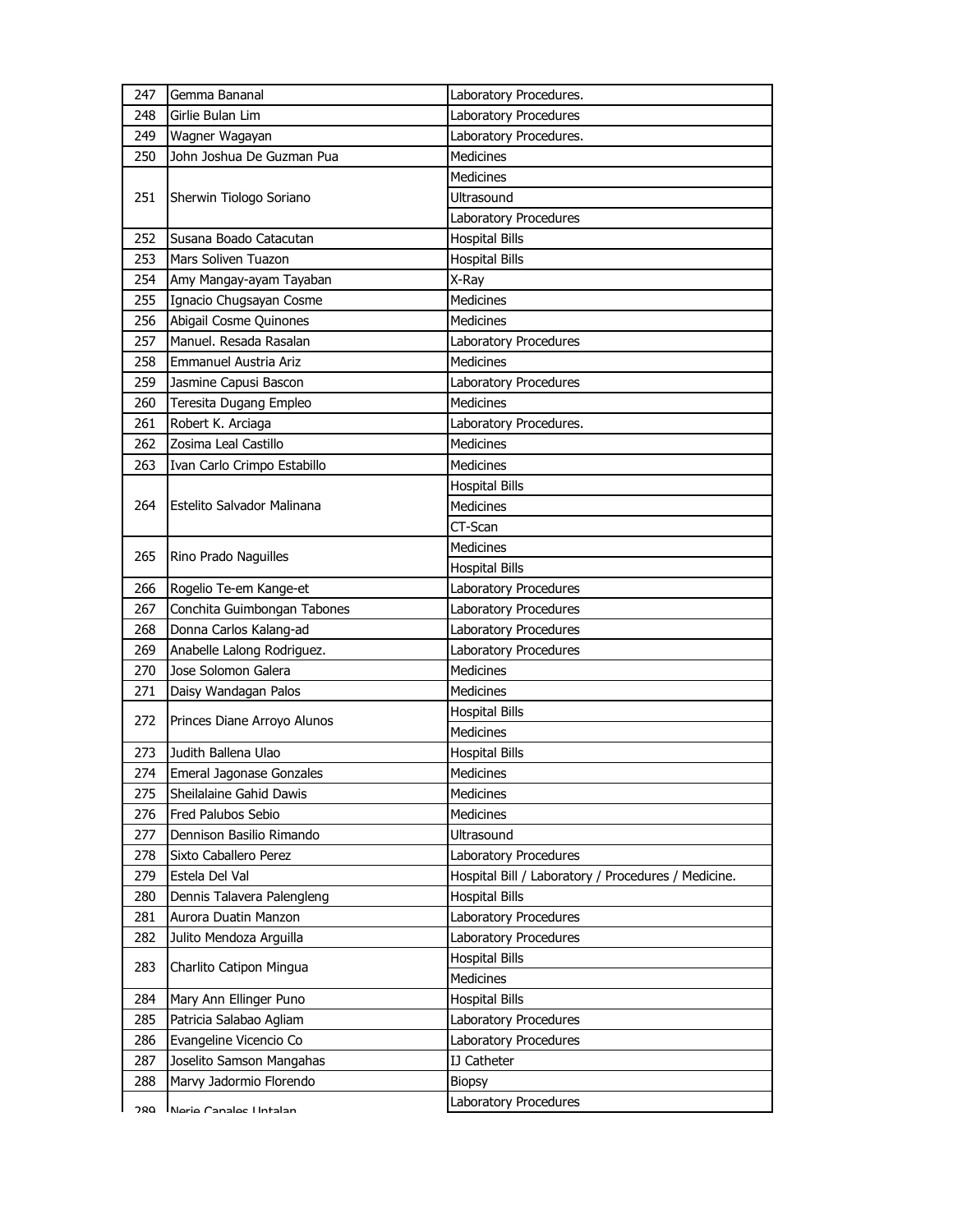| כטב        | <b>INCITE Capaics UTILGIQIT</b> | Ultrasound                                 |
|------------|---------------------------------|--------------------------------------------|
| 290        | Princess Cherry Kis-ing Undalos | <b>Medicines</b>                           |
| 291        | Rexon Evasco Codli              | <b>Hospital Bills</b>                      |
|            |                                 | Laboratory Procedures                      |
| 292        | Chester Tayab Salio-an          | <b>Medicines</b>                           |
| 293        | Margarita Canol Waig            | Ultrasound                                 |
| 294        | Princess Kylie Calub Tuvera     | <b>Medicines</b>                           |
|            |                                 | <b>Medicines</b>                           |
| 295        | Aurora De Vera Durante          | Laboratory Procedures                      |
| 296        | Elma Gacusana Duque             | Laboratory Procedures                      |
| 297        | Rommel Garces Barrientos        | 2 D echo.                                  |
| 298        | Violeta S. Gatchalian           | Dialysis/Medicine.                         |
| 299        | Myracle C. Caloscos             | Dialysis/Medicine.                         |
| 300        | Martina Garcia.                 | Dialysis/Medicine.                         |
| 301        | Lyra Manigo Allig               | Laboratory Procedures                      |
| 302        | Rosita Biag Almirol             | <b>Medicines</b>                           |
|            |                                 | <b>Medicines</b>                           |
| 303        | John B. Mang-usan               | Peritoneal Dialysis                        |
| 304        | Pacita Corpuz Soriano           | <b>Medicines</b>                           |
| 305        | Roberto Pastrana Dela Cruz      | Laboratory Procedures                      |
| 306        | Louie Forio Uy                  | <b>Medicines</b>                           |
| 307        | Conchita Baradi Doque           | <b>Medicines</b>                           |
| 308        | Angelita Bagalay Chorachor      | <b>Hospital Bills</b>                      |
|            |                                 | Laboratory Procedures                      |
| 309        | Juvylyn Santos Obra             | <b>Medicines</b>                           |
|            |                                 |                                            |
| 310        | Vladimer V. Singson             | Laboratory Procedures                      |
| 311        | Tessie I. Salazar               | Dialyzer                                   |
|            |                                 | Medicines                                  |
| 312        | Leona Madegyem Ticagan          | Laboratory Procedures                      |
| 313        | Rowena M. Quiadez               | Laboratory Procedures                      |
| 314        | Clarita Pagaduan Pais           | <b>Medicines</b>                           |
| 315        | Agapito Wales Kingay            | <b>Hospital Bills</b>                      |
| 316        | Errol Tao-ey Logawe             | Laboratory Procedures                      |
| 317        | Fe Duran Rimando                | Medicines                                  |
|            |                                 | Laboratory Procedures                      |
| 318        | Vicente Bad-e Biniahan          | <b>Medicines</b>                           |
| 319        | Karen Grace A. Bandong          | Dialyzer                                   |
|            |                                 | Laboratory Procedures                      |
| 320        | Guigeon Falingchan Tumingeb     | <b>Medicines</b>                           |
| 321        | Romeo Gumabay Casilen           | Laboratory Procedures                      |
| 322        | Freddie Timboloy Dela Cruz      | Laboratory Procedures.                     |
| 323        | Fe Duran Rimando                | <b>Medicines</b>                           |
| 324        | Edwina Baliosan Silam           | laboratory/medicines/central supplies.     |
| 325        | Elmer Caluza Bananal            | Medicines                                  |
| 326        | Roberto Pastrana Dela Cruz      | Medicines                                  |
| 327        | Noel Chiday Galong              | Laboratory Procedures                      |
| 328        | Giovanni Bringuela Mende        | Laboratory Procedures                      |
|            |                                 | <b>Hospital Bills</b>                      |
| 329<br>330 | Julia Tubao                     | Medicines<br>MEDICINE AND MEDICAL SUPPLIES |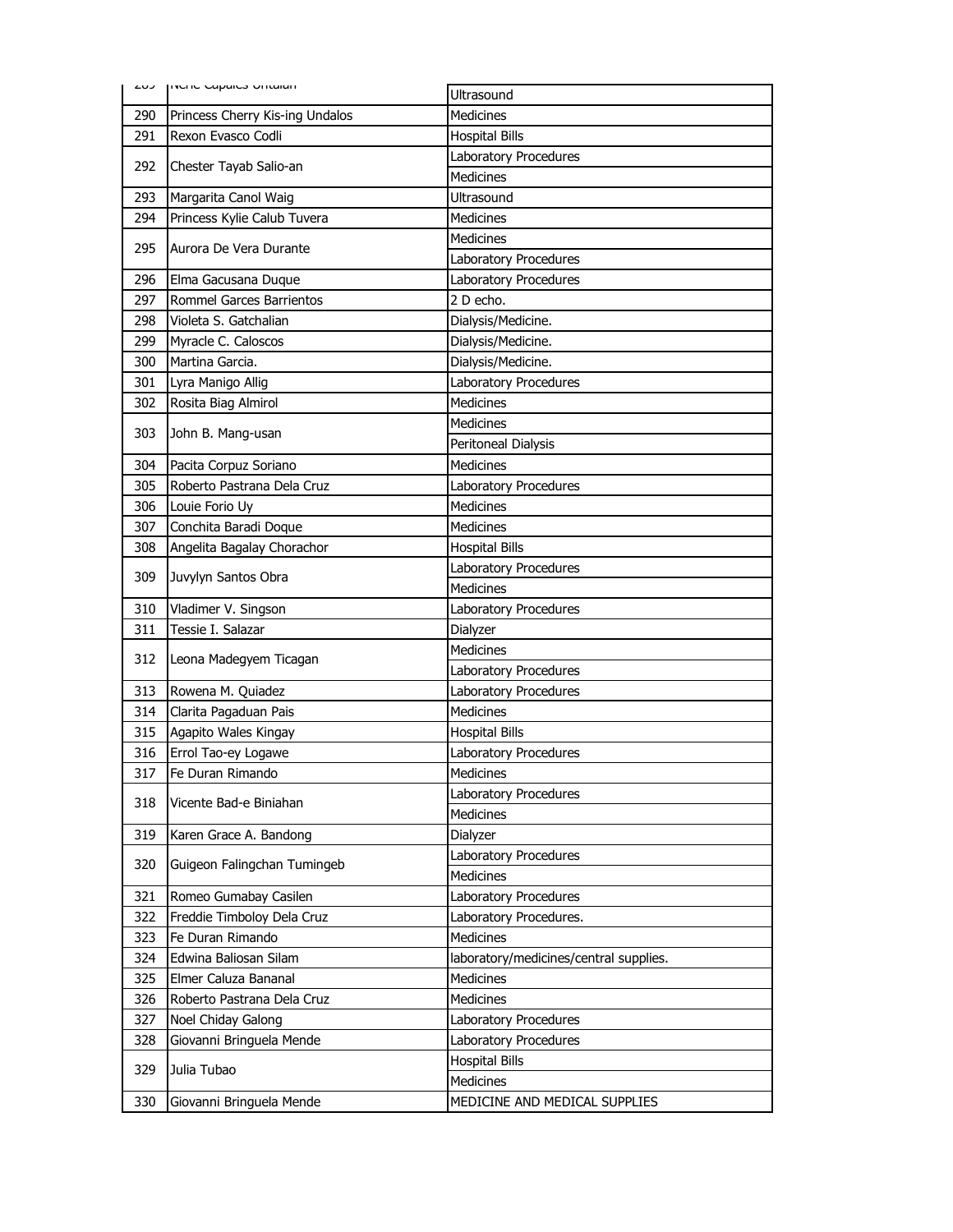| 331 | Sophia Loren Cruz              | CT-Scan                          |
|-----|--------------------------------|----------------------------------|
| 332 | Dick Docyapeo                  | Laboratory Procedures            |
| 333 | Flordeliza Bambico Montemayor  | <b>Medicines</b>                 |
| 334 | Bonifacio Tomas Plaida         | Laboratory Procedures            |
| 335 | Myracle Cawi Caloscos          | Laboratory Procedures            |
| 336 | Bonifacio Tomas Plaida         | <b>Medicines</b>                 |
| 337 | Francis G. Casilen Jr.         | Laboratory Procedures            |
| 338 | Catherine, Pacnos, Ramos,      | Procedures                       |
| 339 | Anastacio Cagayan Cajigan      | <b>Hospital Bills</b>            |
| 340 | Diana Gonzales De Guzman       | Laboratory Procedures            |
| 341 | Ericson Oyagon Benito          | <b>Hospital Bills</b>            |
| 342 | Donald Buya Abuel              | <b>Hospital Bills</b>            |
| 343 | Tara Lalaine Belvis Natividad  | MRI.                             |
| 344 | Noario L. Bumatnong            | Laboratory Procedures            |
| 345 | Marlon M. Viray                | <b>Medicines</b>                 |
| 346 |                                | <b>Hospital Bills</b>            |
|     | Ruth Anne Balingao Dogwe       | <b>Medicines</b>                 |
| 347 | Carlo. Mapalo                  | <b>Hospital Bills</b>            |
| 348 | Cassandra Anthea Kimay Basilio | <b>Hospital Bills</b>            |
| 349 | Pacita. Sarmiento Castillo.    | <b>Hospital Bills</b>            |
|     |                                | X-RAY.                           |
| 350 | Rowena. Lapig Marquez.         | Laboratory Procedures            |
| 351 | Lindsay Gallego Bueno          | <b>Hospital Bills</b>            |
| 352 | Greece Lagrana Budao           | <b>Hospital Bills</b>            |
| 353 | Jubillee Padilla Guerrero      | Laboratory Procedures            |
| 354 | Saturnino C. De Mesa           | Laboratory Procedures            |
|     |                                | <b>Medicines</b>                 |
| 355 | Jason Culhi Tocdaan            | <b>Hospital Bills</b>            |
| 356 | Princess Chloe Dayday Carino   | Laboratory Procedures            |
| 357 | Abe Tacdoy Aplasen             | Medicine & Laboratory            |
| 358 | Danny Ranjo Babalan            | <b>Hospital Bills</b>            |
| 359 | Beverly Hill Delos Santos      | <b>Medicines</b>                 |
| 360 | Babylen Madriaga Escobanas     | <b>Hospital Bills</b>            |
| 361 | Rosemarie Sabio Nicodemus      | <b>Hospital Bills</b>            |
| 362 | <b>Benito Alegre Cantos</b>    | <b>Hospital Bills</b>            |
|     |                                | Medicines                        |
| 363 | Rotchie Igaras Hallado         | <b>Ultrasound</b>                |
| 364 | Ofelia Pascua Tilos            | Medicines                        |
| 365 | Jefferson As-il Kiaki          | <b>Hospital Bills</b>            |
| 366 | Rosita Biag Almirol            | <b>Medicines</b>                 |
| 367 | Christopher Rimando Aguilar    | Laboratory Procedures            |
| 368 | Rosita Dacdaco Abance          | Laboratory Procedures            |
| 369 | Chrysa Jem Felipe Lapas        | <b>Hospital Bills</b>            |
| 370 | Ace Axel Lopez Collado         | Laboratory/Procedures/Medicines. |
| 371 | Ryan Kevin Panganiban Belen    | <b>Hospital Bills</b>            |
|     |                                | <b>Medicines</b>                 |
|     |                                | Medicines                        |
| 372 | Bernalda Sultan Verzosa        | Laboratory Procedures            |
|     |                                | X-Ray                            |
| 373 | Lina Pataras Lay-at            | <b>Hospital Bills</b>            |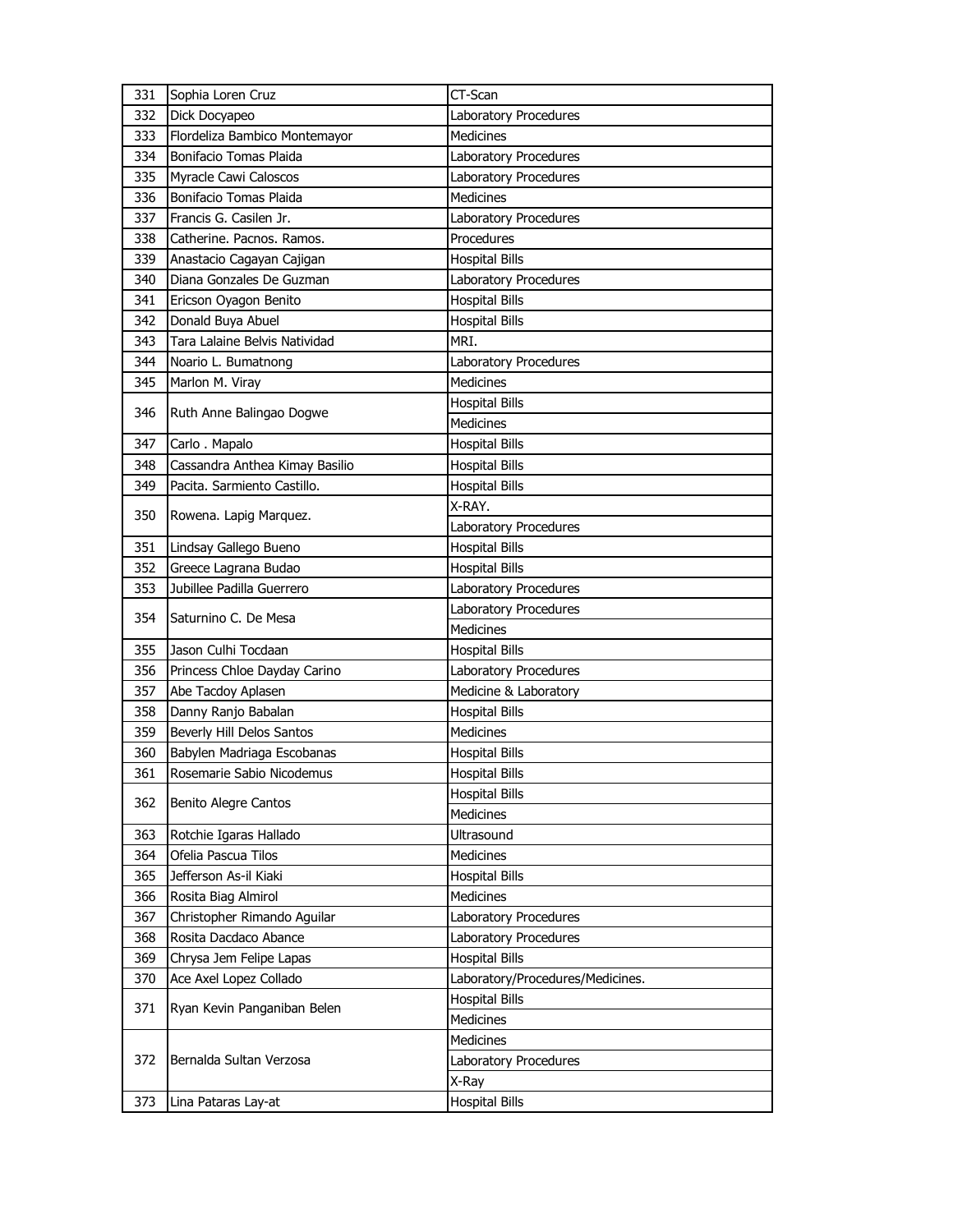| <b>Medicines</b><br>374<br>Michaelly Nijelle Del Rosario Santos<br>X-Ray<br><b>Medicines</b><br>375<br>Ronnie Libua Rillera<br><b>Ultrasound</b><br>Nonita Escalante Feniza<br>Laboratory/Procedures/Medicines.<br>376<br><b>Hospital Bills</b><br>377<br>Lolita Acosta Duclayan<br>CT-Scan<br>Medicines<br>378<br>Liam Stan Ongkiko Tan<br>Laboratory Procedures<br>379<br>Demetrio Arzadon Prieto<br>X-Ray<br>Rillera Libua Ronnie<br>Laboratory/Procedures/Medicines.<br>380<br>Medicines<br>381<br>Antonio Paldo Cutay.<br>382<br>Eduardo Cabangisan Fernandez Sr.<br>Laboratory Procedures<br>Eduardo Cabangisan Fernandez Sr.<br>Laboratory/Procedures/Medicines.<br>383<br>Marilyn C. Fernandez,<br>Laboratory Procedures<br>384<br>Ultrasound<br>385<br>Angel Lyka Ferrer Juanata<br>Laboratory Procedures<br>386<br>Jessa Marie Carias Ortiz<br>Ultrasound<br>387<br>Rosario Meneses Toledo<br>X-Ray<br>Laboratory Procedures<br>388<br>Virginia Depayso Juliano<br>Ultrasound<br>389<br>Zenaida Pasag Carbonell<br>Laboratory Procedures<br><b>Hospital Bills</b><br>390<br>Carlito Rabang Gali<br><b>Medicines</b><br><b>ECG</b><br>391<br>Napoleon Lee Lee<br>Laboratory Procedures<br>Ultrasound<br>392<br>Laboratory Procedures<br>Margie Mateo Banos<br>Kenneth George Buli-e Antonio<br><b>Medicines</b><br>393<br>Ma. Victoria Balla De Vera<br>394<br><b>Medicines</b><br>Farelane Roldan<br>395<br>Laboratory Procedures<br>CT-Scan<br>396<br>Rufino Pucay Parisa<br>397<br>Margarita Canol Waig<br>X-Ray<br>398<br>Danilo Lagasca Libatique<br>Medicines<br>399<br>Myrna Valdez Prado<br><b>Hospital Bills</b><br><b>Hospital Bills</b><br>400<br>Teresa Cambis Balingit<br>Laboratory Procedures<br>401<br>Catherine Bagsiyao Dowen<br>X-Ray<br>402<br>Laboratory Procedures<br>Arlene Estrella Moya<br>Medicines<br>403<br>Tessie I. Salazar<br>Laboratory Procedures<br>404<br>Mary Ann Esteves Piano<br>Ultrasound<br>405<br>Margarita Canol Waig<br>Ultrasound<br>406<br>Ryan Lorenzo Tolentino Constancio<br>Laboratory Procedures<br>407<br>Maria Teresa Lerio Julian<br>Ultrasound<br>408<br>Lea Tanega Espiritu<br>laboratory/medicines/central supplies. |
|----------------------------------------------------------------------------------------------------------------------------------------------------------------------------------------------------------------------------------------------------------------------------------------------------------------------------------------------------------------------------------------------------------------------------------------------------------------------------------------------------------------------------------------------------------------------------------------------------------------------------------------------------------------------------------------------------------------------------------------------------------------------------------------------------------------------------------------------------------------------------------------------------------------------------------------------------------------------------------------------------------------------------------------------------------------------------------------------------------------------------------------------------------------------------------------------------------------------------------------------------------------------------------------------------------------------------------------------------------------------------------------------------------------------------------------------------------------------------------------------------------------------------------------------------------------------------------------------------------------------------------------------------------------------------------------------------------------------------------------------------------------------------------------------------------------------------------------------------------------------------------------------------------------------------------------------------------------------------------------------------------------------------------------------------------------------------------------------------------------------------------------------------------------------------------------|
|                                                                                                                                                                                                                                                                                                                                                                                                                                                                                                                                                                                                                                                                                                                                                                                                                                                                                                                                                                                                                                                                                                                                                                                                                                                                                                                                                                                                                                                                                                                                                                                                                                                                                                                                                                                                                                                                                                                                                                                                                                                                                                                                                                                        |
|                                                                                                                                                                                                                                                                                                                                                                                                                                                                                                                                                                                                                                                                                                                                                                                                                                                                                                                                                                                                                                                                                                                                                                                                                                                                                                                                                                                                                                                                                                                                                                                                                                                                                                                                                                                                                                                                                                                                                                                                                                                                                                                                                                                        |
|                                                                                                                                                                                                                                                                                                                                                                                                                                                                                                                                                                                                                                                                                                                                                                                                                                                                                                                                                                                                                                                                                                                                                                                                                                                                                                                                                                                                                                                                                                                                                                                                                                                                                                                                                                                                                                                                                                                                                                                                                                                                                                                                                                                        |
|                                                                                                                                                                                                                                                                                                                                                                                                                                                                                                                                                                                                                                                                                                                                                                                                                                                                                                                                                                                                                                                                                                                                                                                                                                                                                                                                                                                                                                                                                                                                                                                                                                                                                                                                                                                                                                                                                                                                                                                                                                                                                                                                                                                        |
|                                                                                                                                                                                                                                                                                                                                                                                                                                                                                                                                                                                                                                                                                                                                                                                                                                                                                                                                                                                                                                                                                                                                                                                                                                                                                                                                                                                                                                                                                                                                                                                                                                                                                                                                                                                                                                                                                                                                                                                                                                                                                                                                                                                        |
|                                                                                                                                                                                                                                                                                                                                                                                                                                                                                                                                                                                                                                                                                                                                                                                                                                                                                                                                                                                                                                                                                                                                                                                                                                                                                                                                                                                                                                                                                                                                                                                                                                                                                                                                                                                                                                                                                                                                                                                                                                                                                                                                                                                        |
|                                                                                                                                                                                                                                                                                                                                                                                                                                                                                                                                                                                                                                                                                                                                                                                                                                                                                                                                                                                                                                                                                                                                                                                                                                                                                                                                                                                                                                                                                                                                                                                                                                                                                                                                                                                                                                                                                                                                                                                                                                                                                                                                                                                        |
|                                                                                                                                                                                                                                                                                                                                                                                                                                                                                                                                                                                                                                                                                                                                                                                                                                                                                                                                                                                                                                                                                                                                                                                                                                                                                                                                                                                                                                                                                                                                                                                                                                                                                                                                                                                                                                                                                                                                                                                                                                                                                                                                                                                        |
|                                                                                                                                                                                                                                                                                                                                                                                                                                                                                                                                                                                                                                                                                                                                                                                                                                                                                                                                                                                                                                                                                                                                                                                                                                                                                                                                                                                                                                                                                                                                                                                                                                                                                                                                                                                                                                                                                                                                                                                                                                                                                                                                                                                        |
|                                                                                                                                                                                                                                                                                                                                                                                                                                                                                                                                                                                                                                                                                                                                                                                                                                                                                                                                                                                                                                                                                                                                                                                                                                                                                                                                                                                                                                                                                                                                                                                                                                                                                                                                                                                                                                                                                                                                                                                                                                                                                                                                                                                        |
|                                                                                                                                                                                                                                                                                                                                                                                                                                                                                                                                                                                                                                                                                                                                                                                                                                                                                                                                                                                                                                                                                                                                                                                                                                                                                                                                                                                                                                                                                                                                                                                                                                                                                                                                                                                                                                                                                                                                                                                                                                                                                                                                                                                        |
|                                                                                                                                                                                                                                                                                                                                                                                                                                                                                                                                                                                                                                                                                                                                                                                                                                                                                                                                                                                                                                                                                                                                                                                                                                                                                                                                                                                                                                                                                                                                                                                                                                                                                                                                                                                                                                                                                                                                                                                                                                                                                                                                                                                        |
|                                                                                                                                                                                                                                                                                                                                                                                                                                                                                                                                                                                                                                                                                                                                                                                                                                                                                                                                                                                                                                                                                                                                                                                                                                                                                                                                                                                                                                                                                                                                                                                                                                                                                                                                                                                                                                                                                                                                                                                                                                                                                                                                                                                        |
|                                                                                                                                                                                                                                                                                                                                                                                                                                                                                                                                                                                                                                                                                                                                                                                                                                                                                                                                                                                                                                                                                                                                                                                                                                                                                                                                                                                                                                                                                                                                                                                                                                                                                                                                                                                                                                                                                                                                                                                                                                                                                                                                                                                        |
|                                                                                                                                                                                                                                                                                                                                                                                                                                                                                                                                                                                                                                                                                                                                                                                                                                                                                                                                                                                                                                                                                                                                                                                                                                                                                                                                                                                                                                                                                                                                                                                                                                                                                                                                                                                                                                                                                                                                                                                                                                                                                                                                                                                        |
|                                                                                                                                                                                                                                                                                                                                                                                                                                                                                                                                                                                                                                                                                                                                                                                                                                                                                                                                                                                                                                                                                                                                                                                                                                                                                                                                                                                                                                                                                                                                                                                                                                                                                                                                                                                                                                                                                                                                                                                                                                                                                                                                                                                        |
|                                                                                                                                                                                                                                                                                                                                                                                                                                                                                                                                                                                                                                                                                                                                                                                                                                                                                                                                                                                                                                                                                                                                                                                                                                                                                                                                                                                                                                                                                                                                                                                                                                                                                                                                                                                                                                                                                                                                                                                                                                                                                                                                                                                        |
|                                                                                                                                                                                                                                                                                                                                                                                                                                                                                                                                                                                                                                                                                                                                                                                                                                                                                                                                                                                                                                                                                                                                                                                                                                                                                                                                                                                                                                                                                                                                                                                                                                                                                                                                                                                                                                                                                                                                                                                                                                                                                                                                                                                        |
|                                                                                                                                                                                                                                                                                                                                                                                                                                                                                                                                                                                                                                                                                                                                                                                                                                                                                                                                                                                                                                                                                                                                                                                                                                                                                                                                                                                                                                                                                                                                                                                                                                                                                                                                                                                                                                                                                                                                                                                                                                                                                                                                                                                        |
|                                                                                                                                                                                                                                                                                                                                                                                                                                                                                                                                                                                                                                                                                                                                                                                                                                                                                                                                                                                                                                                                                                                                                                                                                                                                                                                                                                                                                                                                                                                                                                                                                                                                                                                                                                                                                                                                                                                                                                                                                                                                                                                                                                                        |
|                                                                                                                                                                                                                                                                                                                                                                                                                                                                                                                                                                                                                                                                                                                                                                                                                                                                                                                                                                                                                                                                                                                                                                                                                                                                                                                                                                                                                                                                                                                                                                                                                                                                                                                                                                                                                                                                                                                                                                                                                                                                                                                                                                                        |
|                                                                                                                                                                                                                                                                                                                                                                                                                                                                                                                                                                                                                                                                                                                                                                                                                                                                                                                                                                                                                                                                                                                                                                                                                                                                                                                                                                                                                                                                                                                                                                                                                                                                                                                                                                                                                                                                                                                                                                                                                                                                                                                                                                                        |
|                                                                                                                                                                                                                                                                                                                                                                                                                                                                                                                                                                                                                                                                                                                                                                                                                                                                                                                                                                                                                                                                                                                                                                                                                                                                                                                                                                                                                                                                                                                                                                                                                                                                                                                                                                                                                                                                                                                                                                                                                                                                                                                                                                                        |
|                                                                                                                                                                                                                                                                                                                                                                                                                                                                                                                                                                                                                                                                                                                                                                                                                                                                                                                                                                                                                                                                                                                                                                                                                                                                                                                                                                                                                                                                                                                                                                                                                                                                                                                                                                                                                                                                                                                                                                                                                                                                                                                                                                                        |
|                                                                                                                                                                                                                                                                                                                                                                                                                                                                                                                                                                                                                                                                                                                                                                                                                                                                                                                                                                                                                                                                                                                                                                                                                                                                                                                                                                                                                                                                                                                                                                                                                                                                                                                                                                                                                                                                                                                                                                                                                                                                                                                                                                                        |
|                                                                                                                                                                                                                                                                                                                                                                                                                                                                                                                                                                                                                                                                                                                                                                                                                                                                                                                                                                                                                                                                                                                                                                                                                                                                                                                                                                                                                                                                                                                                                                                                                                                                                                                                                                                                                                                                                                                                                                                                                                                                                                                                                                                        |
|                                                                                                                                                                                                                                                                                                                                                                                                                                                                                                                                                                                                                                                                                                                                                                                                                                                                                                                                                                                                                                                                                                                                                                                                                                                                                                                                                                                                                                                                                                                                                                                                                                                                                                                                                                                                                                                                                                                                                                                                                                                                                                                                                                                        |
|                                                                                                                                                                                                                                                                                                                                                                                                                                                                                                                                                                                                                                                                                                                                                                                                                                                                                                                                                                                                                                                                                                                                                                                                                                                                                                                                                                                                                                                                                                                                                                                                                                                                                                                                                                                                                                                                                                                                                                                                                                                                                                                                                                                        |
|                                                                                                                                                                                                                                                                                                                                                                                                                                                                                                                                                                                                                                                                                                                                                                                                                                                                                                                                                                                                                                                                                                                                                                                                                                                                                                                                                                                                                                                                                                                                                                                                                                                                                                                                                                                                                                                                                                                                                                                                                                                                                                                                                                                        |
|                                                                                                                                                                                                                                                                                                                                                                                                                                                                                                                                                                                                                                                                                                                                                                                                                                                                                                                                                                                                                                                                                                                                                                                                                                                                                                                                                                                                                                                                                                                                                                                                                                                                                                                                                                                                                                                                                                                                                                                                                                                                                                                                                                                        |
|                                                                                                                                                                                                                                                                                                                                                                                                                                                                                                                                                                                                                                                                                                                                                                                                                                                                                                                                                                                                                                                                                                                                                                                                                                                                                                                                                                                                                                                                                                                                                                                                                                                                                                                                                                                                                                                                                                                                                                                                                                                                                                                                                                                        |
|                                                                                                                                                                                                                                                                                                                                                                                                                                                                                                                                                                                                                                                                                                                                                                                                                                                                                                                                                                                                                                                                                                                                                                                                                                                                                                                                                                                                                                                                                                                                                                                                                                                                                                                                                                                                                                                                                                                                                                                                                                                                                                                                                                                        |
|                                                                                                                                                                                                                                                                                                                                                                                                                                                                                                                                                                                                                                                                                                                                                                                                                                                                                                                                                                                                                                                                                                                                                                                                                                                                                                                                                                                                                                                                                                                                                                                                                                                                                                                                                                                                                                                                                                                                                                                                                                                                                                                                                                                        |
|                                                                                                                                                                                                                                                                                                                                                                                                                                                                                                                                                                                                                                                                                                                                                                                                                                                                                                                                                                                                                                                                                                                                                                                                                                                                                                                                                                                                                                                                                                                                                                                                                                                                                                                                                                                                                                                                                                                                                                                                                                                                                                                                                                                        |
|                                                                                                                                                                                                                                                                                                                                                                                                                                                                                                                                                                                                                                                                                                                                                                                                                                                                                                                                                                                                                                                                                                                                                                                                                                                                                                                                                                                                                                                                                                                                                                                                                                                                                                                                                                                                                                                                                                                                                                                                                                                                                                                                                                                        |
|                                                                                                                                                                                                                                                                                                                                                                                                                                                                                                                                                                                                                                                                                                                                                                                                                                                                                                                                                                                                                                                                                                                                                                                                                                                                                                                                                                                                                                                                                                                                                                                                                                                                                                                                                                                                                                                                                                                                                                                                                                                                                                                                                                                        |
|                                                                                                                                                                                                                                                                                                                                                                                                                                                                                                                                                                                                                                                                                                                                                                                                                                                                                                                                                                                                                                                                                                                                                                                                                                                                                                                                                                                                                                                                                                                                                                                                                                                                                                                                                                                                                                                                                                                                                                                                                                                                                                                                                                                        |
|                                                                                                                                                                                                                                                                                                                                                                                                                                                                                                                                                                                                                                                                                                                                                                                                                                                                                                                                                                                                                                                                                                                                                                                                                                                                                                                                                                                                                                                                                                                                                                                                                                                                                                                                                                                                                                                                                                                                                                                                                                                                                                                                                                                        |
|                                                                                                                                                                                                                                                                                                                                                                                                                                                                                                                                                                                                                                                                                                                                                                                                                                                                                                                                                                                                                                                                                                                                                                                                                                                                                                                                                                                                                                                                                                                                                                                                                                                                                                                                                                                                                                                                                                                                                                                                                                                                                                                                                                                        |
|                                                                                                                                                                                                                                                                                                                                                                                                                                                                                                                                                                                                                                                                                                                                                                                                                                                                                                                                                                                                                                                                                                                                                                                                                                                                                                                                                                                                                                                                                                                                                                                                                                                                                                                                                                                                                                                                                                                                                                                                                                                                                                                                                                                        |
|                                                                                                                                                                                                                                                                                                                                                                                                                                                                                                                                                                                                                                                                                                                                                                                                                                                                                                                                                                                                                                                                                                                                                                                                                                                                                                                                                                                                                                                                                                                                                                                                                                                                                                                                                                                                                                                                                                                                                                                                                                                                                                                                                                                        |
|                                                                                                                                                                                                                                                                                                                                                                                                                                                                                                                                                                                                                                                                                                                                                                                                                                                                                                                                                                                                                                                                                                                                                                                                                                                                                                                                                                                                                                                                                                                                                                                                                                                                                                                                                                                                                                                                                                                                                                                                                                                                                                                                                                                        |
|                                                                                                                                                                                                                                                                                                                                                                                                                                                                                                                                                                                                                                                                                                                                                                                                                                                                                                                                                                                                                                                                                                                                                                                                                                                                                                                                                                                                                                                                                                                                                                                                                                                                                                                                                                                                                                                                                                                                                                                                                                                                                                                                                                                        |
|                                                                                                                                                                                                                                                                                                                                                                                                                                                                                                                                                                                                                                                                                                                                                                                                                                                                                                                                                                                                                                                                                                                                                                                                                                                                                                                                                                                                                                                                                                                                                                                                                                                                                                                                                                                                                                                                                                                                                                                                                                                                                                                                                                                        |
|                                                                                                                                                                                                                                                                                                                                                                                                                                                                                                                                                                                                                                                                                                                                                                                                                                                                                                                                                                                                                                                                                                                                                                                                                                                                                                                                                                                                                                                                                                                                                                                                                                                                                                                                                                                                                                                                                                                                                                                                                                                                                                                                                                                        |
|                                                                                                                                                                                                                                                                                                                                                                                                                                                                                                                                                                                                                                                                                                                                                                                                                                                                                                                                                                                                                                                                                                                                                                                                                                                                                                                                                                                                                                                                                                                                                                                                                                                                                                                                                                                                                                                                                                                                                                                                                                                                                                                                                                                        |
| 409<br>Cecille Larin Roque<br>Laboratory Procedures                                                                                                                                                                                                                                                                                                                                                                                                                                                                                                                                                                                                                                                                                                                                                                                                                                                                                                                                                                                                                                                                                                                                                                                                                                                                                                                                                                                                                                                                                                                                                                                                                                                                                                                                                                                                                                                                                                                                                                                                                                                                                                                                    |
| Tony Rose Rile Castillo<br>Laboratory Procedures<br>410                                                                                                                                                                                                                                                                                                                                                                                                                                                                                                                                                                                                                                                                                                                                                                                                                                                                                                                                                                                                                                                                                                                                                                                                                                                                                                                                                                                                                                                                                                                                                                                                                                                                                                                                                                                                                                                                                                                                                                                                                                                                                                                                |
| 411<br>Ramon Dimailig Abreo<br>Laboratory Procedures.                                                                                                                                                                                                                                                                                                                                                                                                                                                                                                                                                                                                                                                                                                                                                                                                                                                                                                                                                                                                                                                                                                                                                                                                                                                                                                                                                                                                                                                                                                                                                                                                                                                                                                                                                                                                                                                                                                                                                                                                                                                                                                                                  |
| 412<br>Lolly Bitaga Paplinit<br><b>Hospital Bills</b>                                                                                                                                                                                                                                                                                                                                                                                                                                                                                                                                                                                                                                                                                                                                                                                                                                                                                                                                                                                                                                                                                                                                                                                                                                                                                                                                                                                                                                                                                                                                                                                                                                                                                                                                                                                                                                                                                                                                                                                                                                                                                                                                  |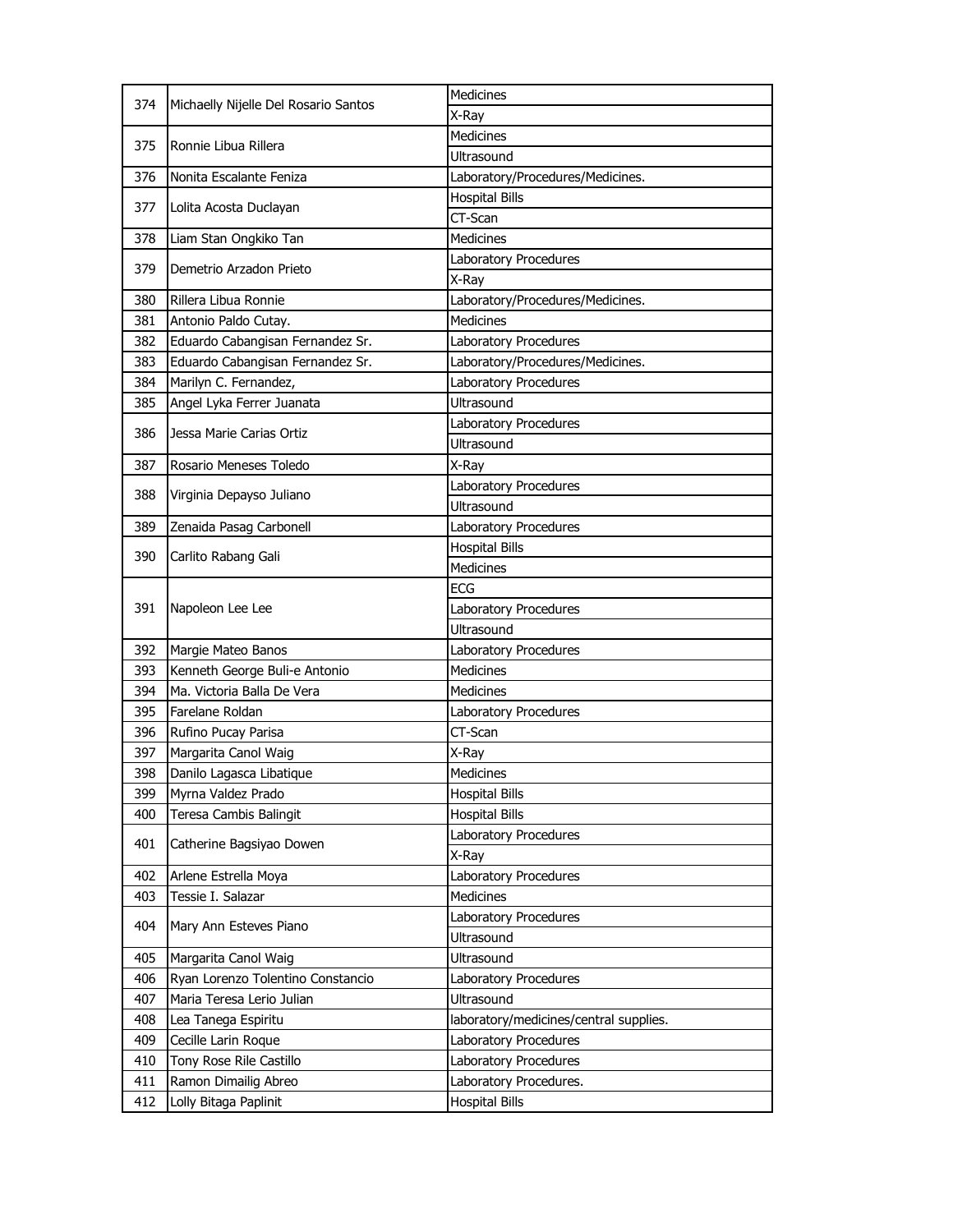| 413 | Joe Vincent Aguilar Galang      | <b>Hospital Bills</b>               |
|-----|---------------------------------|-------------------------------------|
| 414 | Ian Clyde Gonayon Dumalsing     | Ultrasound                          |
| 415 | Marifely M. Ibong               | Laboratory, Radiolological          |
| 416 | Bernardo Narag Torcedo          | Laboratory Procedures               |
| 417 | John Constantine Blanza Magaway | Laboratory Procedures               |
| 418 | Gemma Continente Ladia          | Laboratory Procedures               |
|     |                                 | Laboratory Procedures               |
| 419 | Francis Dungo Nery              | <b>Medicines</b>                    |
| 420 | Ellanel Rante Orpilla           | <b>Ultrasound</b>                   |
| 421 | Alberto Camases Moran           | X-ray / ECG / Laboratory Procedures |
| 422 | Princess Cherry Kis-ing Undalos | Medicines                           |
|     |                                 | <b>Medicines</b>                    |
| 423 | Aurora Mendoza Dizon            | Laboratory Procedures               |
| 424 | Grace Joy Karganilla Ilalim     | X-Ray                               |
| 425 | Carmelita Lumbag Deang          | X-Ray                               |
| 426 | Bernardo Jr. De Guzman Dalit    | Laboratory Procedures               |
| 427 | Elpidio Pangusban Dongayao      | <b>Medicines</b>                    |
| 428 | Aurora De Vera Durante          | <b>Medicines</b>                    |
| 429 | Fevie Patigara Rosete           | <b>Hospital Bills</b>               |
| 430 | Blessing Sumilao Yogcayog       | Ultrasound                          |
| 431 | Mark Joseph Alvarado Tayoan     | Laboratory Procedures               |
|     |                                 | <b>Medicines</b>                    |
| 432 | Merlyn Patricio Cabanilla       | Laboratory Procedures               |
|     |                                 | ECG                                 |
| 433 | Lloyd Mendoza Fernandez         | X-Ray                               |
|     |                                 | <b>Hospital Bills</b>               |
|     |                                 |                                     |
| 434 | Ediezen Gastador Baduria        | Medicines                           |
|     |                                 | Laboratory Procedures               |
| 435 | Prudencio D. Roque              | Medicines                           |
|     |                                 | <b>ECG</b>                          |
| 436 | Catherine Bagsiyao Dowen        | Laboratory Procedures               |
| 437 | Armando Ramos Denito            | X-Ray                               |
| 438 | Aurora Mendoza Dizon            | Medicines                           |
| 439 | Allan Secretario Malaguino      | <b>Hospital Bills</b>               |
| 440 | Tresina Labbot Macario          | Laboratory Procedures               |
| 441 | Nonita Escalante Feniza         | Laboratory Procedures               |
| 442 | Belen Lamsis Sapirao            | <b>Hospital Bills</b>               |
| 443 | Jerahlyn Barbosa Garcia         | LABORATORY AND X-RAY                |
| 444 | Jolly Galamgam Bautista         | Laboratory Procedures               |
| 445 | Thelma Maisog Arguilla          | Laboratory Procedures               |
| 446 | Jimmy. Ganzon Garcia            | Laboratory Procedures.              |
|     |                                 | Medicines                           |
| 447 | Mylene Pula Abalos              | <b>Hospital Bills</b>               |
| 448 | Connie De Vera Soriano          | Laboratory Procedures               |
|     |                                 | <b>Hospital Bills</b>               |
| 449 | John Ryan Coli Lasian           | Medicines                           |
| 450 | Humphrey U. Anuden              | Laboratory Procedures               |
| 451 | John Wilbur Dela Cruz Boado     | MRI.                                |
| 452 | George B. Calara                | Laboratory Procedures               |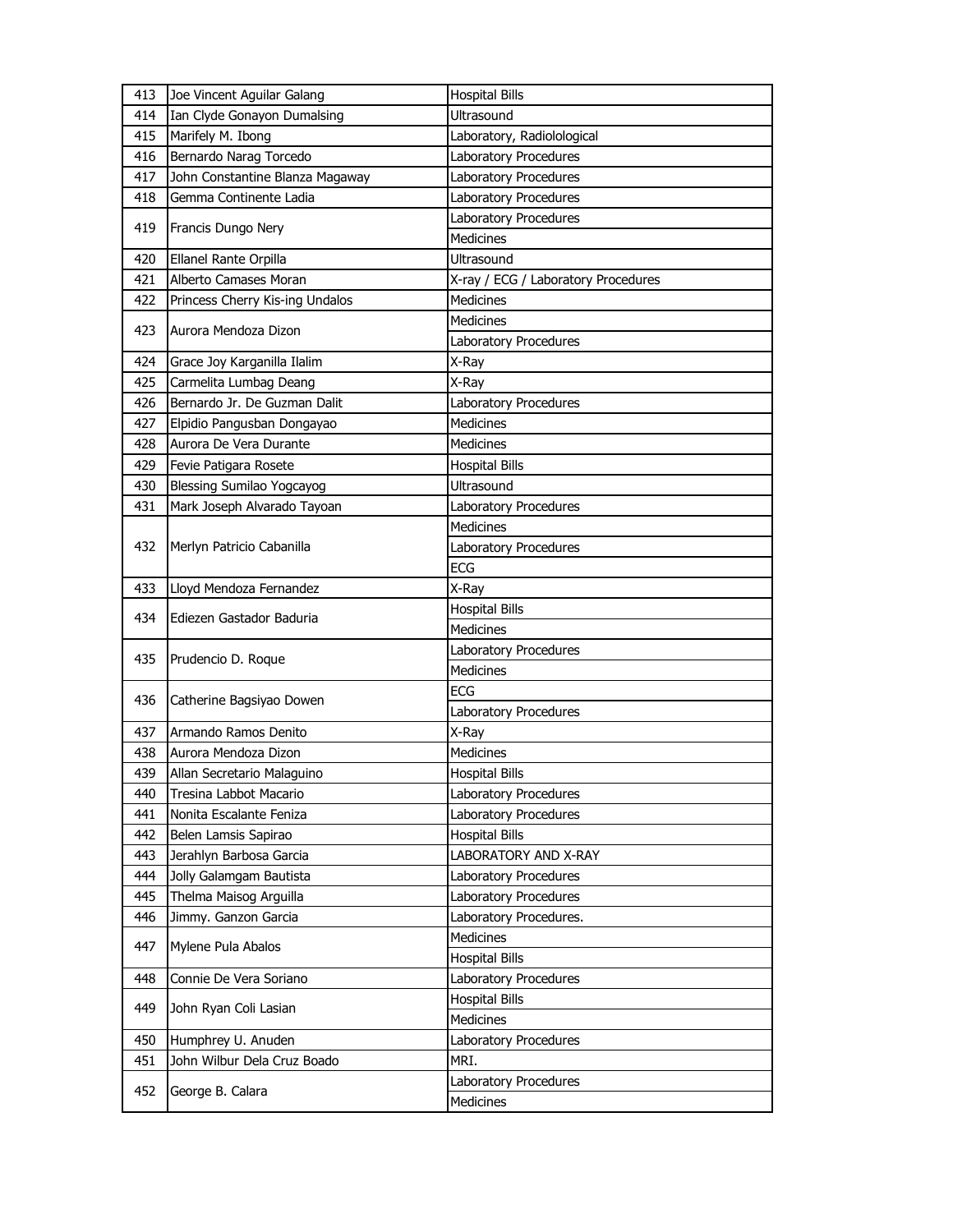| 453        | Jose G. Bangwa                                       | X-Ray                                                                   |
|------------|------------------------------------------------------|-------------------------------------------------------------------------|
| 454        | Fernando Gregorio Rufino                             | Laboratory Procedures                                                   |
|            |                                                      | Ultrasound                                                              |
| 455        | Janice Tavara Tejano                                 | Laboratory Procedures                                                   |
| 456        | Ma. Andrea Alcantara Marcelino                       | Laboratory Procedures                                                   |
| 457        | Aldrin Dulawen Liwaliw                               | CT-Scan                                                                 |
| 458        | Cynthia P. Oliva                                     | Laboratory Procedures                                                   |
| 459        | Rosalyn Lascano Rasalan                              | X-Ray                                                                   |
| 460        | Gemma Continente Ladia                               | <b>Hospital Bills</b>                                                   |
| 461        | Martina B. Garcia                                    | Hemodialysis/Medicines/Lab. Procedures.                                 |
| 462        | Myrna Valdez Prado                                   | CT-Scan                                                                 |
| 463        | Rosalina P. Perez                                    | Dialysis, Dialyzer, PD Solution, Procedures, Medicines<br>& Laboratory. |
| 464        | Arlien P. Bagyan                                     | Dialysis, Dialyzer, PD Solution, Procedures, Medicines<br>& Laboratory. |
| 465        | Marcelina Emengga                                    | Dialysis, Dialyzer, PD Solution, Procedures, Medicines<br>& Laboratory. |
| 466        | Guillermo S. Banasan Iii                             | Dialysis, Dialyzer, PD Solution, Procedures, Medicines<br>& Laboratory. |
| 467        | Ruth Allibang Bakilog                                | Dialysis, Dialyzer, PD Solution, Procedures, Medicines<br>& Laboratory. |
| 468        | Leon A. Comicho                                      | Dialysis, Dialyzer, PD Solution, Procedures, Medicines<br>& Laboratory. |
| 469        | John Joshua De Guzman Pua                            | Hospital bills / Medicines.                                             |
| 470        | Agapito Wales Kingay                                 | Hospital bills / Medicines.                                             |
| 471        | Arnulfo Tormino Eligado                              | Hospital bills / Medicines.                                             |
| 472        | Freddie Timboloy Dela Cruz                           | <b>Medicines</b>                                                        |
| 473        | Evangeline Sudiacal Esperon                          | Laboratory Procedures                                                   |
|            |                                                      |                                                                         |
| 474        | Denver Manew Fetalan                                 | Laboratory Procedures                                                   |
| 475        | Cherry Coline Aowing Gumpad                          | LABORATORY / X-RAY                                                      |
|            |                                                      | <b>Medicines</b>                                                        |
| 476        | Ricky Dogison Caoili                                 | <b>Hospital Bills</b>                                                   |
| 477        | Crisanto Gutierrez De Castro.                        | Medicines                                                               |
|            |                                                      | Laboratory Procedures                                                   |
| 478        | Teresita Balangui Limto                              | Medicines                                                               |
| 479        | Michael Alacdis Aglasi                               | Hospital Bill / Laboratory / Procedures / Medicine.                     |
| 480        | Dominga Lubo-ud Baniguen                             | Laboratory Procedures                                                   |
|            |                                                      | Laboratory Procedures                                                   |
| 481        | Gladys Areglado Dis-ing                              | Ultrasound                                                              |
| 482        | Danilo Ancheta Copa                                  | <b>Hospital Bills</b>                                                   |
| 483        | Noel Tengay Ngayodan                                 | Laboratory Procedures                                                   |
|            |                                                      | Procedures                                                              |
| 484        | Rogelio Pacquing Ancheta.                            | <b>EEG</b>                                                              |
|            |                                                      | Dialyzer                                                                |
| 485        | Christino Gueneden Baniguen                          | Laboratory Procedures                                                   |
| 486        | Amielyn Paganao Linggayo                             | <b>Hospital Bills</b>                                                   |
| 487        | Josefina Laga Balictan                               | X-Ray                                                                   |
| 488        | Luz Bengchu Umali Almario                            | Medicines                                                               |
| 489        | Oliver Mark Pandosen Onus                            | Medicines                                                               |
|            |                                                      | <b>Hospital Bills</b>                                                   |
| 490        | Girlie Bulan Lim                                     | Dialyzer                                                                |
| 491<br>492 | Albert Tugade Gabatin<br>Ryan Kevin Panganiban Belen | X-Ray<br>X-Ray                                                          |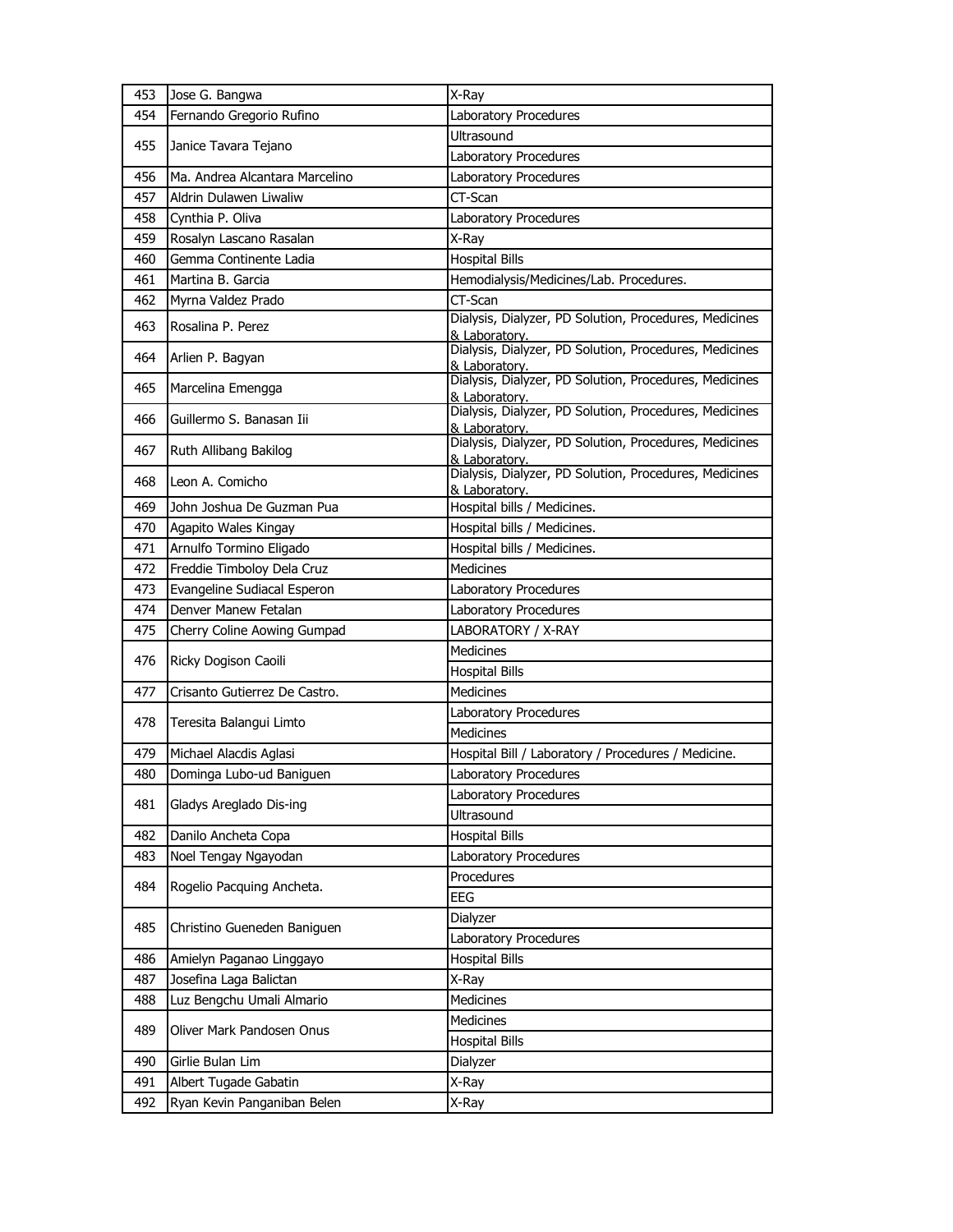| 493 | Ace Axel Lopez Collado          | Laboratory Procedures                                                         |
|-----|---------------------------------|-------------------------------------------------------------------------------|
| 494 | Faith Aguinsod Padngaran        | Laboratory Procedures                                                         |
| 495 | Zhoie Antipuesto Abalos         | Laboratory Procedures                                                         |
| 496 | Maribel, Pineda Garcia          | Laboratory Procedures                                                         |
| 497 | William Jake Balong-angey       | Laboratory Procedures                                                         |
| 498 | Delia Santos Lao-ing            | <b>Medicines</b>                                                              |
| 499 | Oliver Mark Pandosen Onus       | Ultrasound                                                                    |
| 500 | Renato Francisco Viray Catolico | Diagnostic & Lab. Procedures, Dialysis, Medicines &<br><b>Hospital Bills.</b> |
| 501 | Roselyn Bacod Aglasi            | Dialyzer                                                                      |
| 502 | Editha Cabunias Parrocha        | <b>Medicines</b>                                                              |
|     |                                 | Laboratory Procedures                                                         |
| 503 | Mariano A. Carbonell            | Laboratory Procedures                                                         |
| 504 | Editha Cabunias Parrocha        | <b>Medicines</b>                                                              |
| 505 | Marlon M. Viray                 | X-Ray                                                                         |
| 506 | Merlyn Patricio Cabanilla.      | Medicines                                                                     |
| 507 | Valentino Lee Babsa-ay          | CT Scan w/ Contrast                                                           |
| 508 | Edgardo Patricio Cabanilla Jr   | <b>Medicines</b>                                                              |
| 509 | Cesar Alonzo Campilan           | <b>Hospital Bills</b>                                                         |
|     |                                 | Medicines                                                                     |
| 510 | Julius Cesar Ventura Mendoza    | Medicines                                                                     |
|     |                                 | Dialyzer                                                                      |
| 511 | Jonabelle Tolentino             | Laboratory Procedures                                                         |
| 512 | Emily Bermudez Gundran          | Laboratory Procedures                                                         |
| 513 | Mary Roselle Guevara Luna       | <b>Medicines</b>                                                              |
| 514 | Renzo De Guzman Miraran         | Medicines                                                                     |
|     |                                 |                                                                               |
| 515 | Norma G. Pilor                  | <b>Medicines</b>                                                              |
|     |                                 | Laboratory Procedures                                                         |
| 516 | Ursula Berganio Posidio         | 2 D echo.                                                                     |
|     |                                 | CT-Scan                                                                       |
| 517 | Joey Lumdang Dumal-in           | 2 D echo.                                                                     |
| 518 | Ignacio Elwas Luken             | <b>Medicines</b>                                                              |
|     |                                 | Laboratory/Procedures/Medicines.                                              |
| 519 | Donna Carlos Kalang-ad          | <b>Medicines</b>                                                              |
|     |                                 | Laboratory/Procedures/Medicines.                                              |
| 520 | Donna Carlos Kalang-ad          | Medicines                                                                     |
| 521 | Rufino Bantic Garcia Jr.        | Laboratory Procedures                                                         |
| 522 | Betty Aydinan Balawit           | <b>Hospital Bills</b>                                                         |
| 523 | Mark Melvin Gomez Padernal      | <b>Hospital Bills</b>                                                         |
|     |                                 | <b>Hospital Bills</b>                                                         |
| 524 | Maria Donata Ariola Farinas     | <b>Medicines</b>                                                              |
| 525 | Javier Ivan Guenyawan Repomanta | <b>Hospital Bills</b>                                                         |
|     |                                 | <b>Medicines</b>                                                              |
| 526 | Antonio P. Alvarado             | Ultrasound                                                                    |
| 527 | Chadie Aliddem Sanchez          | Laboratory Procedures                                                         |
|     |                                 | <b>Medicines</b>                                                              |
| 528 | Florencia Tonang Daniel         | Laboratory Procedures                                                         |
| 529 | Arturo Milo Regacho             | Laboratory Procedures                                                         |
| 530 | Adoracion Geroca Ordas          | Medicines                                                                     |
| 531 | Generoso Hufalar Almirol        | Medicines<br>Laboratory Procedures                                            |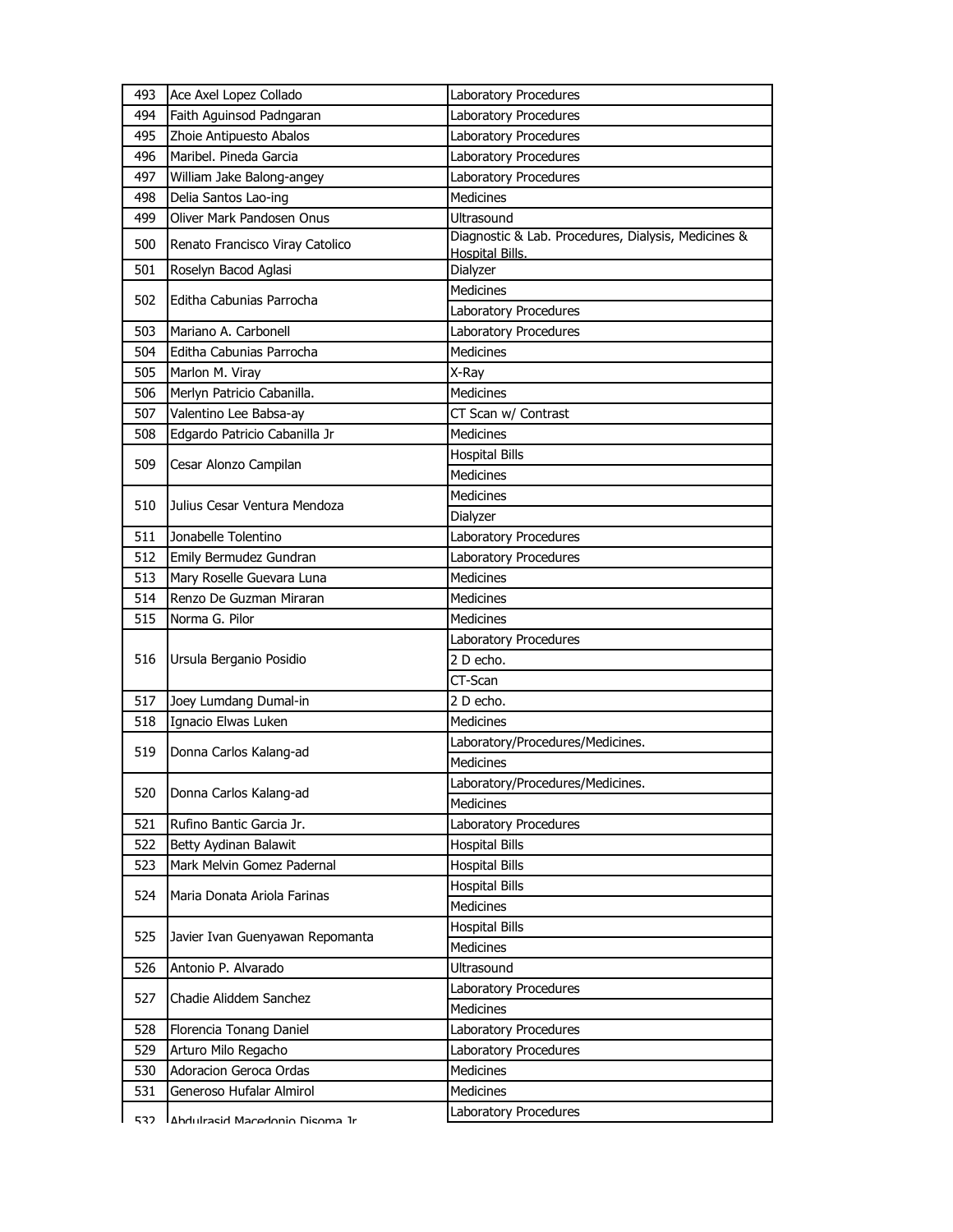| ے ں ر | . ונ סוווטכוש טוווטוסויו טוכס וואטרון | <b>Medicines</b>            |
|-------|---------------------------------------|-----------------------------|
| 533   | Teodoro Santosildes Poyaoan           | <b>Hospital Bills</b>       |
|       |                                       | X-ray / CT Scan.            |
| 534   | Josephine Gaspan Pesase               | Laboratory Procedures       |
| 535   | Delfin D Abad                         | <b>Medicines</b>            |
| 536   | Ritchie Samano Sampaga                | Laboratory Procedures       |
| 537   | Analyn. Eslopor Bandong               | Laboratory Procedures       |
| 538   | Jaevy Reign Buyagao Ubuan             | <b>Medicines</b>            |
|       |                                       | Laboratory Procedures       |
| 539   | Alejandro Iii Sembran Pagulayan       | <b>Medicines</b>            |
| 540   | Lyra Manigo Allig                     | Laboratory Procedures       |
| 541   | Rufino Dante Callo                    | Laboratory Procedures       |
| 542   | Yhane Bimmahat Bagsawan               | <b>Hospital Bills</b>       |
| 543   | Rey Dave Kines Gal-ud                 | <b>Medicines</b>            |
| 544   | Alex Saturno Melegrito                | Laboratory Procedures       |
| 545   | Noel Chiday Galong                    | <b>Hospital Bills</b>       |
| 546   | Rose L. Saculles                      | Medicines                   |
| 547   | Jaybert Pacocha Labay                 | <b>Hospital Bills</b>       |
| 548   | Benedick Aditan Banasi                | <b>Peritoneal Solutions</b> |
|       |                                       | <b>Medicines</b>            |
| 549   | Rose L. Saculles                      | Medicines                   |
| 550   | Baltazar Lacsigen Lingbawan           | X-Ray                       |
|       |                                       | <b>Ultrasound</b>           |
| 551   | Judith Cabading Barasbaras            | <b>Medicines</b>            |
|       |                                       | Laboratory Procedures       |
| 552   | Zian Dale Dagupen Silvino             | Laboratory Procedures       |
| 553   | Melchor Barrientos Abaoag             | <b>Medicines</b>            |
|       |                                       | Laboratory Procedures       |
| 554   | David Awas Diw-ayan                   | <b>Hospital Bills</b>       |
| 555   | Maria Victoria Codinera Ramos,        | <b>Hospital Bills</b>       |
| 556   | Loida Tumalip Tayan                   | <b>Medicines</b>            |
| 557   | Amy Cedillo Marteja                   | Laboratory Procedures       |
| 558   | Bonifacio Tomas Plaida                | Dialyzer                    |
| 559   | Riza Arcangel Tangbawan               | Laboratory Procedures       |
| 560   | Riza Arcangel Tangbawan               | Laboratory Procedures       |
| 561   | Gemma Bananal                         | Laboratory Procedures       |
| 562   | Jenifer Santiago Lopez                | <b>Medicines</b>            |
| 563   | Junalyne Lumiwes Faguingas            | <b>Hospital Bills</b>       |
|       |                                       | Laboratory Procedures       |
| 564   | Roberto. Heramia Prado                | ECG                         |
|       |                                       | <b>Medicines</b>            |
| 565   | Joe Vincent Aguilar Galang            | <b>Hospital Bills</b>       |
| 566   | Helena Cornelio Miranda               | Laboratory Procedures       |
|       |                                       | Laboratory Procedures       |
| 567   | Francisco Akilith Ballasiw            | X-Ray                       |
|       |                                       | <b>ECG</b>                  |
| 568   | Melody Penullar Garrote               | Laboratory Procedures       |
|       |                                       | Ultrasound                  |
| 569   | Jennylyn A. Dalisdis                  | Medicines                   |
| 570   | Gemma Continente Ladia                | Chest CT-Scan               |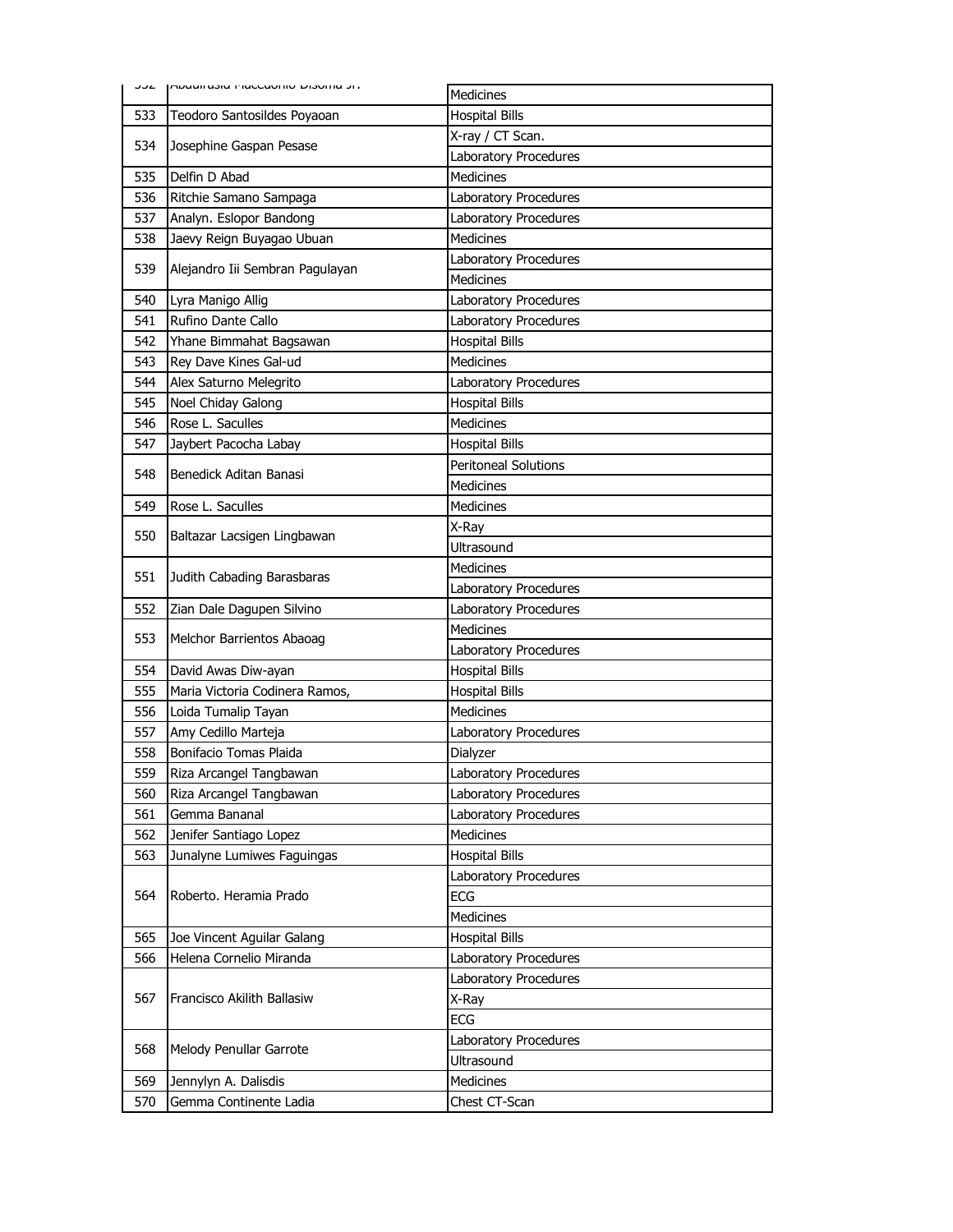| 571 | Lilian C. Farocanag               | Laboratory/Procedures/Medicines.                       |
|-----|-----------------------------------|--------------------------------------------------------|
| 572 | Leah Garcia Rioga.                | Laboratory/Procedures/Medicines.                       |
| 573 | Christino Gueneden Baniguen       | Dialyzer                                               |
|     |                                   | Medicines                                              |
| 574 | Patricio Montero Movilla          | Laboratory Procedures                                  |
| 575 | Maria Corazon Aslor Rabuya        | Laboratory Procedures                                  |
| 576 | Felix Caoile Diego.               | Laboratory Procedures                                  |
| 577 | Maria Teresa Lerio Julian         | Laboratory Procedures                                  |
| 578 | Maria Teresa Lerio Julian         | Laboratory Procedures                                  |
| 579 | Margarita Bustillo                | Ultrasound                                             |
| 580 | Alejandro Iii Sembran Pagulayan   | Ultrasound                                             |
|     |                                   | Ct Scan with Contrast.                                 |
| 581 | Jamie Kathryn Badajos Monterde    | Laboratory Procedures                                  |
|     |                                   | X-Ray                                                  |
| 582 | Helena Cornelio Miranda           | <b>Medicines</b>                                       |
|     |                                   | ECG                                                    |
| 583 | Eduardo Aquino Genetiano          | Laboratory Procedures                                  |
| 584 | Roger Cales Simeon                | Dialyzer                                               |
| 585 | Jeremy Acfiawen Calawen           | <b>Hospital Bills</b>                                  |
| 586 | Jenilyn Y. Tenias                 | Dialysis, Dialyzer, PD Solution, Procedures, Medicines |
|     |                                   | & Laboratory.                                          |
| 587 | Billy Par-ong Eswat               | Laboratory Procedures                                  |
| 588 | Sofia Bayan David                 | CT-Scan                                                |
| 589 | Judith Cabading Barasbaras        | Laboratory Procedures                                  |
| 590 | Elizabeth Delantar Samonte        | Ultrasound                                             |
| 591 | Iza Miriam Lao-ing Dumawing       | Laboratory/Procedures/Medicines.                       |
| 592 | Virginia. Seguin Santos.          | Laboratory/Procedures/Medicines.                       |
| 593 | Rexon Evasco Codli                | <b>Hospital Bills</b>                                  |
| 594 | Josefina Bacali Maximo            | Medicines                                              |
| 595 | Agustin Jr Fettar Awilan          | Laboratory Procedures                                  |
| 596 | John Atommon Padalla              | MRI.                                                   |
| 597 | Edgar Sena Berja                  | Hospital bills / Medicines.                            |
| 598 | Joe Vincent Aguilar Galang.       | Laboratory/Procedures/Medicines.                       |
| 599 | Lydia Dela Cruz Marcelino.        | Chemotherapy & Medicines                               |
| 600 | Concepcion Dumapis Labon          | Laboratory Procedures                                  |
| 601 | Abelion Cuyangoan Bitaga          | Medicines                                              |
| 602 | Juanito Preposi Munar             | <b>Hospital Bills</b>                                  |
| 603 | Anna. Barrameda Villaflores       | Ultrasound, X-ray                                      |
| 604 | Rosario Decino Babsaay            | Laboratory Procedures                                  |
| 605 | Pablito Banana Javier             | <b>Hospital Bills</b>                                  |
| 606 | Genevieve Ramirez Lubrin          | <b>Hospital Bills</b>                                  |
|     |                                   | Medicines                                              |
| 607 | Florencio Cater Bo                | Laboratory Procedures                                  |
| 608 | Lea Tanega Espiritu               | X-Ray                                                  |
| 609 | Brigida Amoite Bustillo           | Laboratory Procedures.                                 |
| 610 | Freda Docallas Capis              | Laboratory Procedures                                  |
| 611 | Marie Gina Atilano De Guzman      | Laboratory Procedures                                  |
| 612 | Jhexie Anne Murray Marcelo Ellana | Medicines                                              |
| 613 | Daisy Wandagan Palos              | X-Ray                                                  |
| 614 | Eduard T. Cuilan, Jr.             | Chemotherapy & Medicines                               |
| 615 | Natividad Mugal Aypew             | X-Ray                                                  |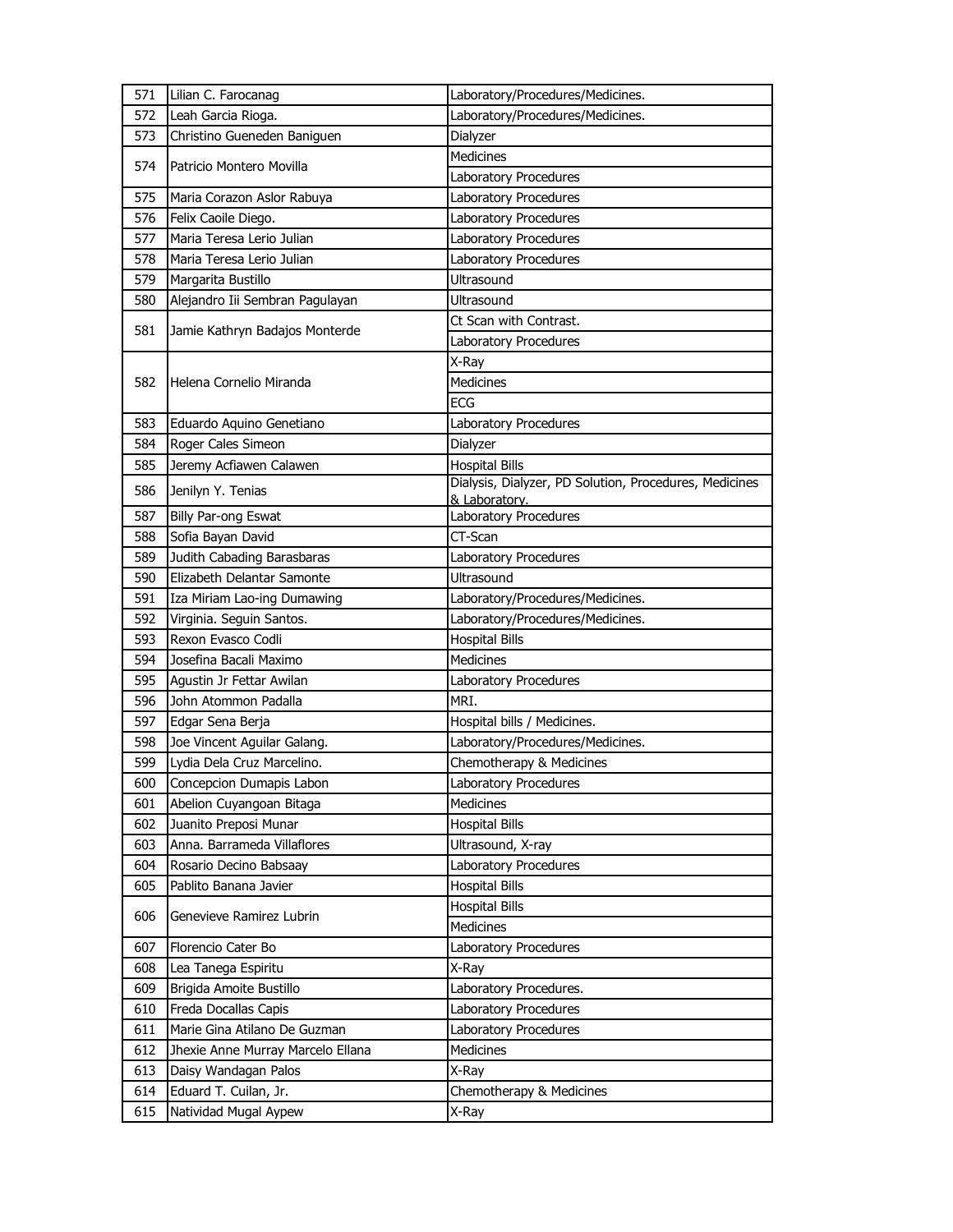| 616 | Maria Corazon Aslor Rabuya       | Laboratory Procedures                                                   |
|-----|----------------------------------|-------------------------------------------------------------------------|
| 617 | Perla. Rudio Peralta             | Laboratory Test                                                         |
| 618 | Dick Docyapeo                    | Dialyzer                                                                |
|     |                                  | Medicines                                                               |
| 619 | Abraham Lomasok Morareng         | <b>Hospital Bills</b>                                                   |
| 620 | Elizabeth Kaniteng Taule         | Laboratory Procedures                                                   |
| 621 | Jaychris Antonio Baggay          | X-Ray                                                                   |
| 622 | Bella Dela Pena Dela Cruz.       | <b>Hospital Bills</b>                                                   |
| 623 | Marife Marcelino Lictag.         | Laboratory/Procedures/Medicines.                                        |
| 624 | Roel Laguipo Cruz                | Dialyzer                                                                |
|     |                                  | ECG                                                                     |
| 625 | Eduardo. Aquino Genetiano        | Laboratory Procedures                                                   |
|     |                                  | X-Ray                                                                   |
| 626 | Zynjiru Riel Zeta De Guzman      | Medicines                                                               |
| 627 | Felix Caoile Diego.              | Laboratory Procedures                                                   |
| 628 | Rhoda Paz Siachongco.            | Laboratory/Procedures/Medicines.                                        |
| 629 | Ritchie Samano Sampaga           | CT-Scan                                                                 |
| 630 | Joshua Angelo Carena Dimaano     | <b>Hospital Bills</b>                                                   |
| 631 | Rubelyn Padilla Maniego          | Laboratory Procedures                                                   |
| 632 | Susana Boado Catacutan           | Laboratory Procedures                                                   |
| 633 | Jonathan Tavara                  | <b>Hospital Bills</b>                                                   |
| 634 | Gerlie. Bulan Lim                | <b>Medicines</b>                                                        |
| 635 | Juanito B. Kindipan              | <b>Medicines</b>                                                        |
| 636 | Jovelyn Africano Alinan          | Laboratory/Procedures/Medicines.                                        |
| 637 | Leonida Francisco Cristobal      | X-Ray                                                                   |
| 638 | Lourdes Fernandez Cerezo.        | 2 D echo.                                                               |
| 639 | Shyryll Bryne Quitolbo Inong     | <b>Hospital Bills</b>                                                   |
|     |                                  | Medicines                                                               |
| 640 | Maribel Lomboy Miravalles        | <b>Hospital Bills</b>                                                   |
| 641 | Czarina Camille Nalos            | Medicine & Laboratory                                                   |
| 642 | Ginalyn F. Carino                | CHEMODRUGS/CHEMOTHERAPY/MEDICINES.                                      |
| 643 | Alex Saturno Melegrito           | Laboratory Procedures                                                   |
| 644 | Boy Joey Kimmayong Castanales    | <b>EEG</b>                                                              |
| 645 | Beverly Balbina But-ogan Subilla | Hospital Bill / Laboratory / Procedures / Medicine.                     |
| 646 | Daniel Ta-ao Pontino Sr.         | Diagnostic & Lab. Procedures, Dialysis, Medicines &<br>Hospital Bills.  |
| 647 | Estela Del Val                   | Hospital Bill / Laboratory / Procedures / Medicine.                     |
|     |                                  | Laboratory Procedures                                                   |
| 648 | Tomas Gaerlan Acosta             | Medicines                                                               |
| 649 | Martina B. Garcia                | Injectables/Medicines/Laboratory/Dialysis/Dialyzer                      |
| 650 | Francisco Ng Fung                | Hospital Bill / Laboratory / Procedures / Medicine.                     |
| 651 | Maureen Heidi Jose Mangaoag      | Laboratory Procedures                                                   |
| 652 | Hipolito Cardeoo Santos          | X-Ray                                                                   |
| 653 | Rex O. Balangitan                | Dialysis, Dialyzer, PD Solution, Procedures, Medicines<br>& Laboratory. |
| 654 | Mary Jane Gawey Kilayon          | X-Ray                                                                   |
| 655 | Ronnie Libua Rillera             | Medicines                                                               |
| 656 | Rustom Castor Manzano            | Laboratory Procedures                                                   |
| 657 | Mary Jane Cirino Galeno          | X-Ray                                                                   |
|     |                                  | X-Ray                                                                   |
| 658 | Janrold Gonzaga Dela Trinidad    | Laboratory Procedures                                                   |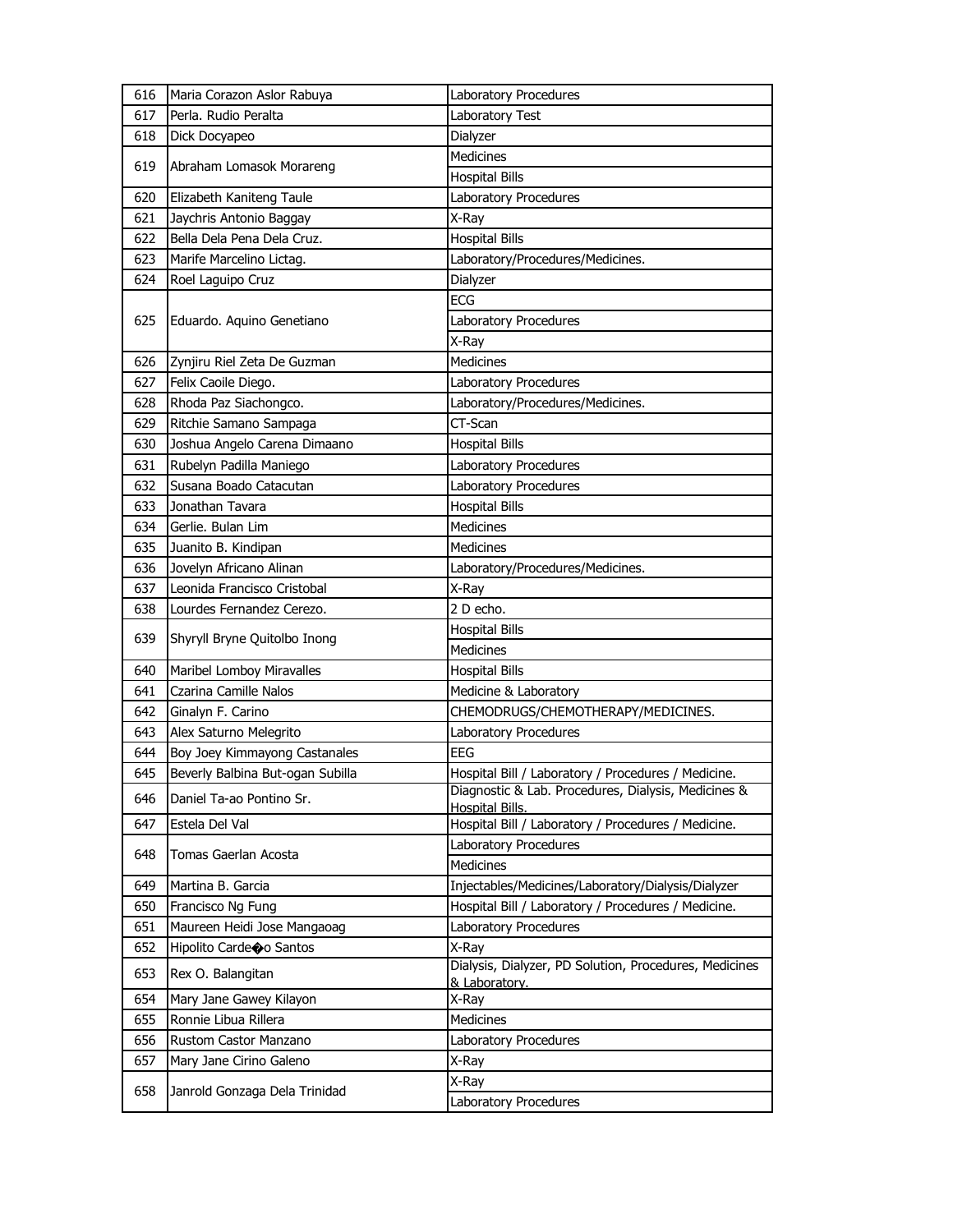| 659 | Rex O. Balangitan           | Injectables/Medicines/Laboratory/Dialysis/Dialyzer                            |
|-----|-----------------------------|-------------------------------------------------------------------------------|
| 660 | Florita Madansi Langpawen   | Ultrasound                                                                    |
| 661 | Myracle C. Caloscos         | Laboratory/Procedures/Medicines.                                              |
| 662 | Matthew S. Bayacsan         | Laboratory Procedures                                                         |
| 663 | Oscar Maliton Opigan        | Laboratory Procedures                                                         |
| 664 | Fred Ngansayna Joseph       | Medicines                                                                     |
| 665 | Antonia Locotan Guinid      | CT-Scan                                                                       |
| 666 | Aibby Noreen P. Javier      | X-Ray                                                                         |
| 667 | Malou Baggayan Balangui     | Laboratory Procedures                                                         |
| 668 | Oliver Mark Pandosen Onus   | <b>Ultrasound</b>                                                             |
| 669 | Rolando Cara Domingo        | Laboratory Procedures                                                         |
| 670 | Rose Mendigorin Jaca        | <b>Medicines</b>                                                              |
| 671 | Eddie P. Amuasen            | Laboratory Procedures                                                         |
|     |                             | <b>Medicines</b>                                                              |
| 672 | Carmen Medina Aspilan       | Laboratory Procedures                                                         |
| 673 | Mina Amor Garcia Castro     | <b>Hospital Bills</b>                                                         |
| 674 | John Angyab Wallang         | Dialysis, Dialyzer, PD Solution, Procedures, Medicines                        |
|     |                             | & Laboratory.<br><b>Hospital Bills</b>                                        |
| 675 | Abello Guinomon Dada-an     | <b>Medicines</b>                                                              |
| 676 | Angelica Liago Sangoy       | <b>Hospital Bills</b>                                                         |
|     |                             | <b>Hospital Bills</b>                                                         |
| 677 | Esolde Estaquio Wanden      | <b>Medicines</b>                                                              |
| 678 | Roger Mabitazan Nalupa      | <b>Hospital Bills</b>                                                         |
| 679 | Ian Zyke Cabusao            | <b>Hospital Bills</b>                                                         |
| 680 | Antonio Sr. Gomez Cabigting | <b>Hospital Bills</b>                                                         |
|     |                             | <b>Medicines</b>                                                              |
| 681 | Emma Regalado Zarate        | <b>Hospital Bills</b>                                                         |
|     |                             | <b>Hospital Bills</b>                                                         |
| 682 | John Kyle Mercado Malong    | <b>Medicines</b>                                                              |
| 683 | Nevin Lei Patague Saure     | Laboratory Procedures                                                         |
|     |                             | Dialysis, Dialyzer, PD Solution, Procedures, Medicines                        |
| 684 | Geraldyn Palma Batara       | & Laboratory.                                                                 |
| 685 | Leon A. Comicho             | Diagnostic & Lab. Procedures, Dialysis, Medicines &<br><b>Hospital Bills.</b> |
|     |                             | Diagnostic & Lab. Procedures, Dialysis, Medicines &                           |
| 686 | Generoso M. Artos           | <b>Hospital Bills.</b>                                                        |
| 687 | Augusto Domoguen Bagsan     | Diagnostic & Lab. Procedures, Dialysis, Medicines &<br>Hospital Bills.        |
|     |                             | Diagnostic & Lab. Procedures, Dialysis, Medicines &                           |
| 688 | Mario Labonete Ringor       | Hospital Bills.                                                               |
| 689 | Pascual M. Benbenen Jr.     | Dialysis, Dialyzer, PD Solution, Procedures, Medicines                        |
|     |                             | & Laboratory.<br>Diagnostic & Lab. Procedures, Dialysis, Medicines &          |
| 690 | Willy Mariano Agnawa        | Hospital Bills.                                                               |
| 691 | Hipolito Gapuz Ramos        | Diagnostic & Lab. Procedures, Dialysis, Medicines &                           |
|     |                             | Hospital Bills.<br>Diagnostic & Lab. Procedures, Dialysis, Medicines &        |
| 692 | Vicente L. Ekwey            | Hospital Bills.                                                               |
| 693 | Reynaldo Ticuan             | Diagnostic & Lab. Procedures, Dialysis, Medicines &                           |
| 694 | John Alfred Valdez Salcedo  | Hospital Bills.<br>Laboratory/Procedures/Medicines.                           |
|     |                             | Diagnostic & Lab. Procedures, Dialysis, Medicines &                           |
| 695 | Yel Sibaen                  | <b>Hospital Bills.</b>                                                        |
| 696 | Alberto B. Beninsig         | Diagnostic & Lab. Procedures, Dialysis, Medicines &                           |
|     |                             | Hospital Bills.                                                               |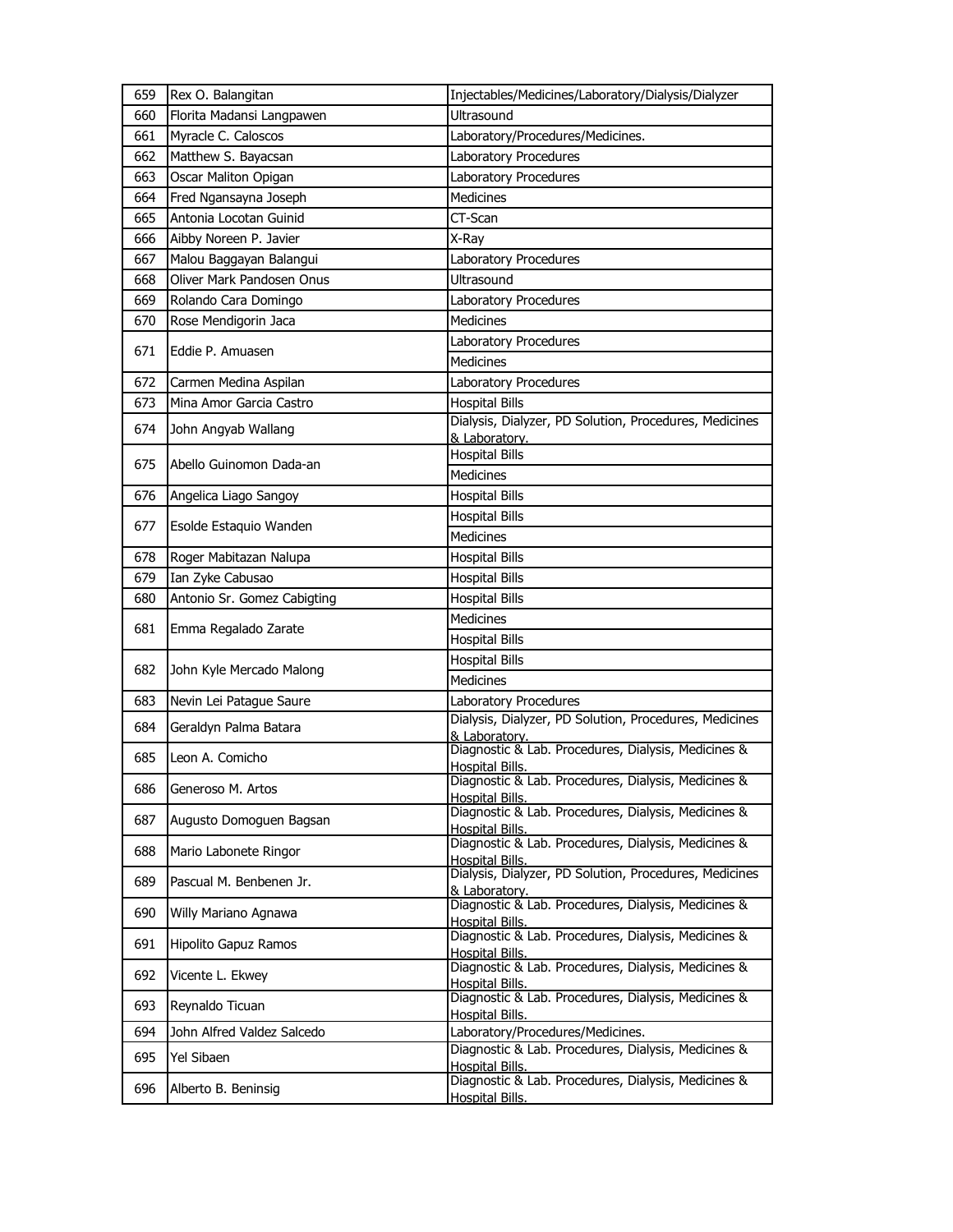| 697 | Ruth Allibang Bakilog                 | Dialysis, Dialyzer, PD Solution, Procedures, Medicines<br>& Laboratory. |
|-----|---------------------------------------|-------------------------------------------------------------------------|
| 698 | Saturina Ma-aw Iguet                  | Dialysis, Dialyzer, PD Solution, Procedures, Medicines<br>& Laboratory. |
| 699 | Ajiludin Mendez Tallar                | LABORATORY AND X-RAY                                                    |
| 700 | Wilson O. Bacod                       | Dialysis, Dialyzer, PD Solution, Procedures, Medicines<br>& Laboratory. |
| 701 | Quintin Liken Masa-ad                 | Laboratory Procedures                                                   |
| 702 | Hilda Solano                          | Laboratory Procedures                                                   |
|     |                                       | <b>Medicines</b>                                                        |
| 703 | Jennifer Santiago Lopez.              | Peritoneal Dialysis Solution                                            |
|     |                                       | <b>ECG</b>                                                              |
| 704 | Leonida Niniel Domingo.               | Laboratory Procedures                                                   |
| 705 | Evangeline Tuvera Pastor              | Laboratory/Procedures/Medicines.                                        |
| 706 | John Anthony Damasco Geron            | CT-Scan                                                                 |
| 707 | Carmen Medina Aspilan                 | Diagnostic & Lab. Procedures, Dialysis, Medicines &                     |
|     |                                       | <b>Hospital Bills.</b>                                                  |
| 708 | Prudencio Hinayo Miranda.             | Laboratory/Procedures/Medicines.                                        |
| 709 | Josefina Bagonhasa Agulay             | <b>Ultrasound</b>                                                       |
|     |                                       | Laboratory Procedures.                                                  |
| 710 | Pascual Benbenen Jr                   | Dialyzer<br>Dialysis, Dialyzer, PD Solution, Procedures, Medicines      |
| 711 | Adela B. Enrade                       | & Laboratory.                                                           |
| 712 | Carmen Medina Aspilan                 | Dialysis, Dialyzer, PD Solution, Procedures, Medicines<br>& Laboratory. |
| 713 | Sheila A. Olban                       | Dialysis, Dialyzer, PD Solution, Procedures, Medicines<br>& Laboratory. |
| 714 | Pascual Benbenen Jr                   | Laboratory Procedures                                                   |
| 715 | Rose L. Saculles                      | Laboratory Procedures                                                   |
| 716 | Karen Kristen Barrer Cadaon           | X-RAY.                                                                  |
| 717 | Annabel L. Alicando                   | Dialysis, Dialyzer, PD Solution, Procedures, Medicines<br>& Laboratory. |
| 718 | Jordan Fianza Pal-ang                 | Laboratory Procedures                                                   |
| 719 | Gil. Bastiano Castillo                | Laboratory Procedures                                                   |
| 720 | Agustina Wasian Albing                | CT-Scan                                                                 |
| 721 | Amber Izabelle. Laigo Galvan          | Ultrasound.                                                             |
|     |                                       | 2D Echo w/ Doppler.                                                     |
| 722 | Linda Florendo Mendavia               | <b>Hospital Bills</b>                                                   |
|     |                                       | Medicines                                                               |
| 723 | Manuel Nanam Boaging                  | Laboratory Procedures                                                   |
| 724 | Jenyline Lumas-e Gomez                | X-RAY.                                                                  |
| 725 | Bernardino H. Tejero Jr.              | Laboratory Procedures                                                   |
|     |                                       | Dialyzer                                                                |
| 726 | Tomas Binocyad Buclay                 | Laboratory Procedures                                                   |
| 727 | Michaelly Nijelle Del Rosario Santos. | Laboratory/Procedures/Medicines.                                        |
| 728 | Veneranda Murillo                     | Laboratory Procedures                                                   |
| 729 | Akisa Magadapa Muda                   | <b>Hospital Bills</b>                                                   |
| 730 | Florida Padera Biano                  | Ultrasound                                                              |
| 731 | Ansari Magadapa Muda                  | <b>Hospital Bills</b>                                                   |
| 732 | Mariano A. Carbonell                  | ECG                                                                     |
|     |                                       | X-RAY.                                                                  |
| 733 | Luzviminda Bantayan Taduran           | Laboratory Procedures                                                   |
| 734 | Allen Palangeo Saleo-an               | X-Ray                                                                   |
| 735 | Michael Alacdis Aglasi                | Dialysis, Dialyzer, PD Solution, Procedures, Medicines<br>& Laboratory. |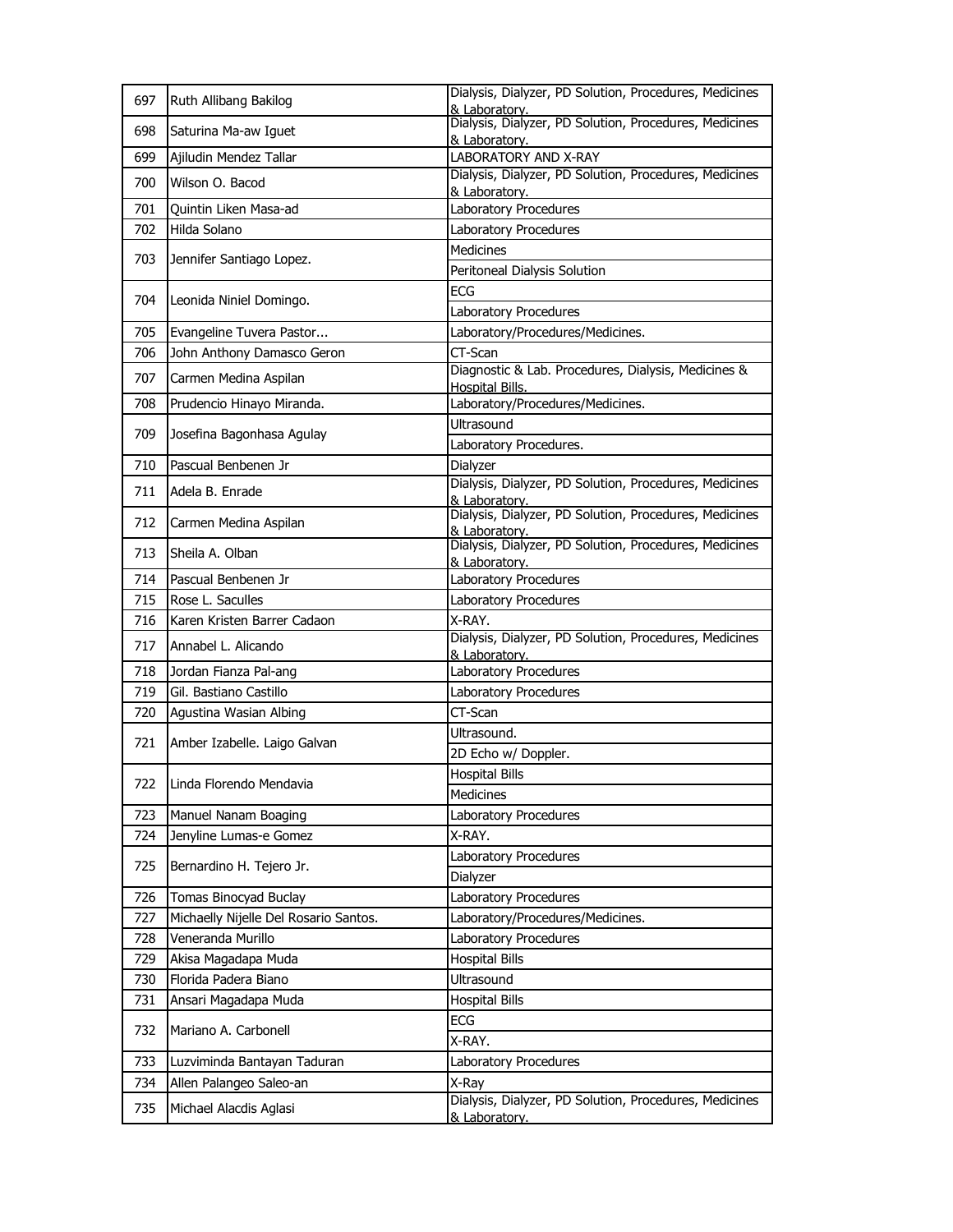| 736 | Henry Asil Jr.                  | Dialysis, Dialyzer, PD Solution, Procedures, Medicines                  |
|-----|---------------------------------|-------------------------------------------------------------------------|
|     |                                 | & Laboratory.                                                           |
| 737 | Myracle C. Caloscos             | Laboratory/Procedures/Medicines.                                        |
| 738 | Jovelyn Africano Alinan.        | Laboratory/Procedures/Medicines.                                        |
| 739 | Marvy Jadromio Florendo.        | Laboratory/Procedures/Medicines.                                        |
| 740 | Yel Dalmacio Sibaen             | Laboratory Procedures                                                   |
| 741 | Geraldyn Palma Batara           | Laboratory Procedures                                                   |
| 742 | Jessie Terrano Maningding       | Laboratory Procedures                                                   |
| 743 | Sylvia Atos Saberon             | Laboratory Procedures                                                   |
| 744 | Gloria Dulay Pating             | ECG                                                                     |
|     |                                 | 2 D echo.                                                               |
| 745 | Loreta Bilog Sito               | Laboratory Procedures.                                                  |
| 746 | Myracle C. Caloscos             | Dialysis, Dialyzer, PD Solution, Procedures, Medicines<br>& Laboratory. |
| 747 | Helena Cornelio Miranda         | <b>Medicines</b>                                                        |
| 748 | Segundina Salbay Ngade.         | Laboratory/Procedures/Medicines.                                        |
| 749 | Roland Ramos Obello             | <b>Hospital Bills</b>                                                   |
| 750 | Saturnina Ma-aw Iguet           | Laboratory Procedures                                                   |
| 751 | Daniel Buyayo Ibat              | Laboratory Procedures                                                   |
| 752 | Silahis Garcia Subida           | Laboratory Procedures                                                   |
| 753 | Lloyd Mendoza Fernandez         | <b>Ultrasound</b>                                                       |
| 754 | Jordan Docallas Mico            | Laboratory/Procedures/Medicines.                                        |
| 755 | Arlien P. Bagyan                | Dialysis, Dialyzer, PD Solution, Procedures, Medicines<br>& Laboratory. |
| 756 | Augusto Domoguen Bagsan         | Laboratory Procedures                                                   |
| 757 | Roger Angway                    | Laboratory Procedures                                                   |
| 758 | Memeo Escomiendo Jacob.         | <b>Medicines</b>                                                        |
| 759 | Lyra M. Allig                   | Dialysis, Dialyzer, PD Solution, Procedures, Medicines<br>& Laboratory. |
| 760 | Willy Mariano Agnawa            | Dialysis, Dialyzer, PD Solution, Procedures, Medicines<br>& Laboratory. |
| 761 | Benedick Aditan Banasi          | <b>Peritoneal Solutions</b>                                             |
| 762 | Bernardo Corpuz Jacinto         | Laboratory/Procedures/Medicines.                                        |
| 763 | Vivian. Mabunga Mendoza.        | Medicines                                                               |
| 764 | Garry Esteban Carbonell         | Medicines.                                                              |
|     |                                 | Laboratory Procedures                                                   |
| 765 | Rachelle Gutierrez Suguitan     | Medicines                                                               |
| 766 | Relyn Lavarias Cataluna         | Medicines                                                               |
|     |                                 |                                                                         |
| 767 | John Pacio Cawayan              | Laboratory Procedures<br>Dialyzer                                       |
|     |                                 |                                                                         |
| 768 | John Kennedy Solang Sagmayao    | Laboratory Procedures                                                   |
| 769 | Jose Pascual Soda               | Ultrasound                                                              |
| 770 | Olivia Alcido Subaday           | Hospital Bill / Laboratory / Procedures / Medicine.                     |
| 771 | Freddie Timboloy Dela Cruz      | Laboratory Procedures                                                   |
| 772 | Generoso M. Artos               | Laboratory Procedures                                                   |
| 773 | Renato Francisco Viray Catolico | Hospital Bill / Laboratory / Procedures / Medicine.                     |
| 774 | Art Jeffrey Abiado Almoda       | Laboratory/Procedures/Medicines.                                        |
| 775 | Marcelo Agbunag Bacud           | Laboratory Procedures                                                   |
| 776 | Rubelyn Padilla Maniego         | Ultrasound                                                              |
| 777 | Juan Lupais Angngiw             | Medicines                                                               |
| 778 | Kevin Lumdang Bang-asan         | <b>Hospital Bills</b>                                                   |
|     |                                 | Medicines                                                               |
| 779 | Kinah Mae Buko Coloma           | Medicines                                                               |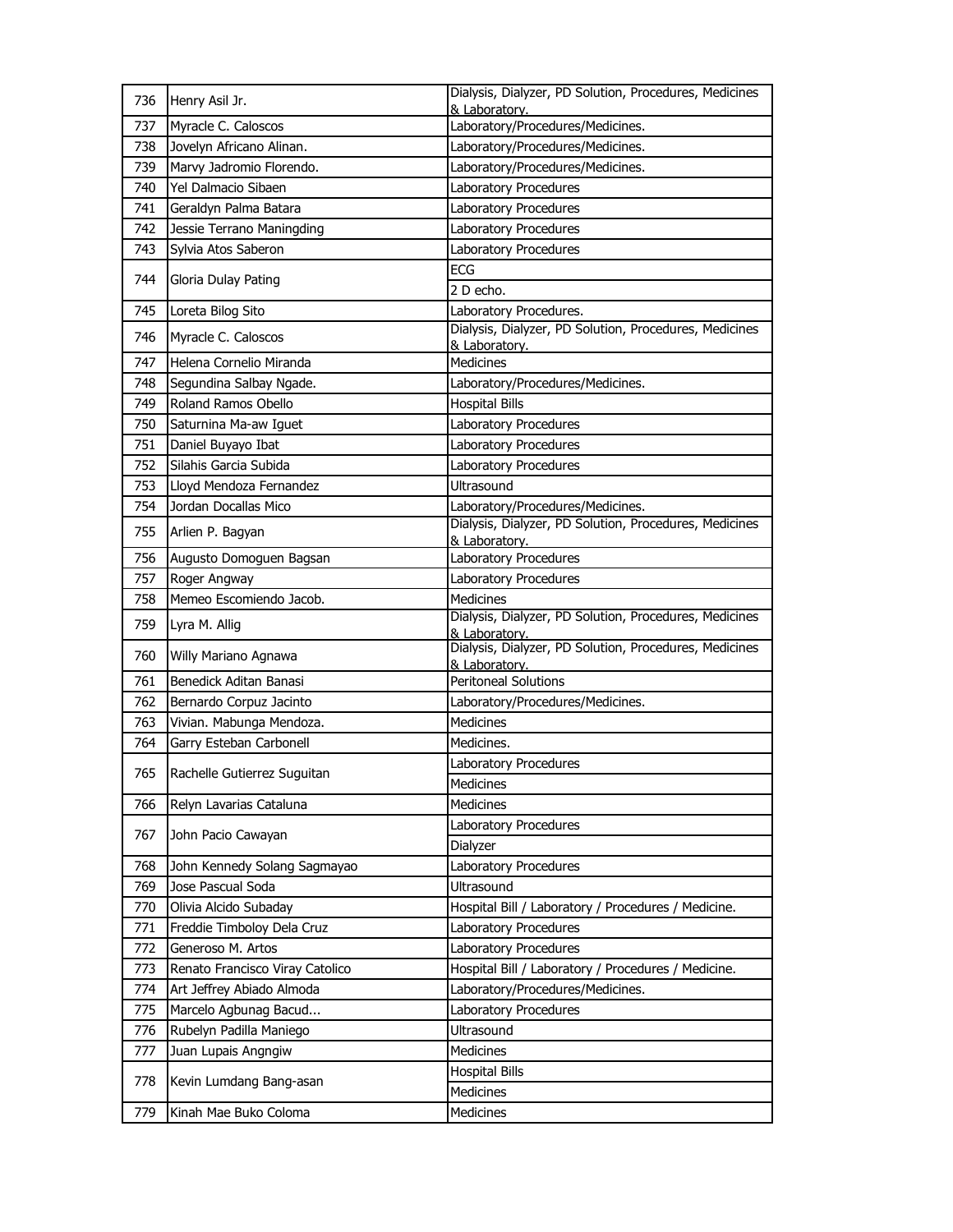| 780 | Silahis Garcia Subida        | <b>Medicines</b>                 |
|-----|------------------------------|----------------------------------|
|     |                              | ECG                              |
|     |                              | Laboratory Procedures            |
| 781 | Pedro Tantay Abalos          | Laboratory Procedures            |
| 782 | Bonifacio Estrada Caridad    | Laboratory Procedures.           |
| 783 | Rodolfo Padua Eustaquio      | <b>Medicines</b>                 |
| 784 | Tessie I. Salazar            | Laboratory Procedures            |
| 785 | Gan Joano Gallano Calica     | Laboratory Procedures.           |
| 786 | Requino Francisco Todlem     | Laboratory Procedures            |
| 787 | Fred Ngansayna Joseph        | <b>Medicines</b>                 |
| 788 | Paul Segovia Lee             | Laboratory/Procedures/Medicines. |
| 789 | Rogelio Te-em Kange-et       | Laboratory Procedures            |
| 790 | Daisy Douglas Cachero        | Medicines                        |
|     |                              | Ultrasound                       |
| 791 | Rex Olban Balangitan         | Laboratory Procedures            |
| 792 | Julie Ann Mallari Lardizabal | Laboratory Procedures            |
| 793 | Juliet Gapnan Calbong        | Laboratory/Procedures/Medicines. |
| 794 | Erwin Faed Balangon          | Neck Ultrasound                  |
|     |                              | Laboratory Procedures            |
| 795 | Marcelo Agbunag Bacud        | Laboratory/Procedures/Medicines. |
| 796 | Nicholas Kongoy Oyangwa      | Laboratory Procedures            |
| 797 | Alicia Dalalo Labon          | <b>Hospital Bills</b>            |
| 798 | Maria Teres Dait Dait        | <b>Hospital Bills</b>            |
| 799 | Thelma Dangcalan Tiangao     | Laboratory Procedures            |
|     | Doris Butali                 | Dialyzer                         |
| 800 |                              | Laboratory Procedures            |

Total Patient: 800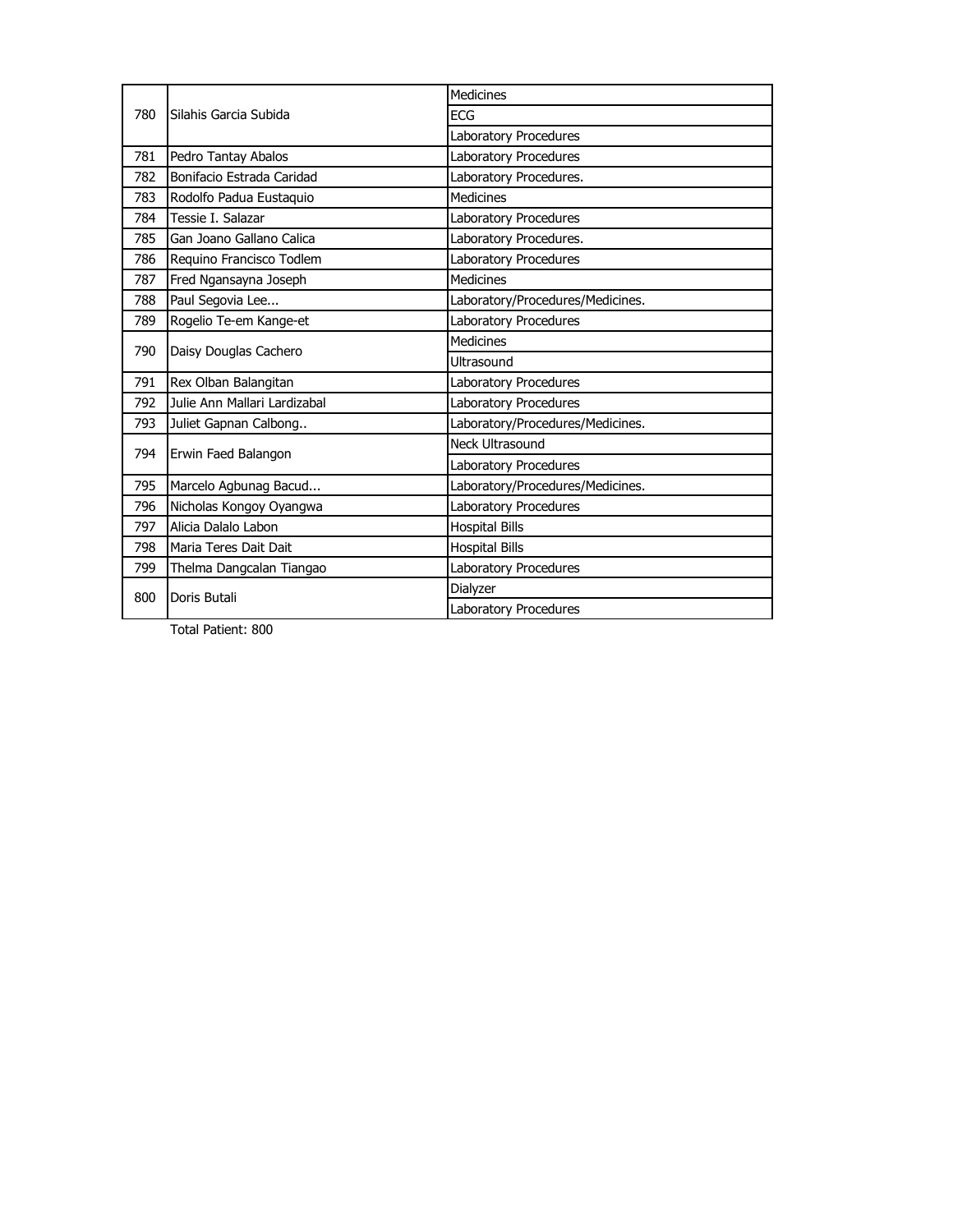

## **Republic of the Philippines Department of Health MEDICAL ASSISTANCE PROGRAM**

## BAGUIO GENERAL HOSPITAL AND MEDICAL CENTER For the month of July year 2020

| No#            | <b>Name of Patient</b>          | Assistance                                                              |
|----------------|---------------------------------|-------------------------------------------------------------------------|
| 1              | <b>Edward Melton Nabusan</b>    | Laboratory Procedures                                                   |
| $\overline{2}$ | Freda Docallas Capis            | Supplies                                                                |
| 3              | Andrea Faith Caluag Alamar      | Ultrasound.                                                             |
| 4              | Airon Dave Divina Paulino       | MRI.                                                                    |
| 5              | Bella Sibayan Fines             | Laboratory Procedures                                                   |
| 6              | Betsy Aliping Padcayan          | Laboratory Procedures                                                   |
| 7              | Emmanuel. O. Ventura            | Laboratory Procedures                                                   |
| 8              | Elizabeth Dalmin Lachica        | Laboratory Procedures                                                   |
| 9              | Noel Chiday Galong              | Laboratory Procedures                                                   |
| 10             | Noel Dauz Nunez                 | Laboratory Procedures                                                   |
| 11             | Annabel Alicando                | Dialysis, Dialyzer, PD Solution, Procedures, Medicines<br>& Laboratory. |
| 12             | Rotchel Abenion                 | <b>Hospital Bills</b>                                                   |
| 13             | Merle Araos Laluan              | CT Scan Orbit                                                           |
| 14             | Armando Ramos Denito            | 2 D echo.                                                               |
| 15             | Humphrey Udan Anuden            | <b>Medicines</b>                                                        |
| 16             | Edgar Arellano Capacite         | X-Ray                                                                   |
| 17             | Perry Ancheta Agustin.          | Laboratory Test                                                         |
|                |                                 | Dialysis                                                                |
| 18             | Daniel Falag-ey                 | Laboratory Procedures                                                   |
| 19             | Felipe Bao-an Bag-oyan          | Laboratory Procedures                                                   |
| 20             | Roel Laguipo Cruz               | Laboratory Procedures                                                   |
| 21             | Marilen Alarcon Lapaz           | <b>Medicines</b>                                                        |
| 22             | Cristino Leyaley David          | Laboratory Procedures                                                   |
| 23             | Carmen Medina Aspilan           | <b>Medicines</b>                                                        |
| 24             | Nelson Sanchez Bangasan         | Laboratory Procedures                                                   |
| 25             | Jethro Nathaniel Aro Cigaral    | Medicines.                                                              |
| 26             | Dominga Dulay Mateo             | Laboratory Procedures                                                   |
|                |                                 | <b>Medicines</b>                                                        |
| 27             | Doria Pugong Piaoan             | Laboratory Procedures                                                   |
|                |                                 | X-Ray                                                                   |
| 28             | Rosita Garcia Dulay             | Laboratory Procedures                                                   |
| 29             | Norma Juan Datuin               | <b>Medicines</b>                                                        |
| 30             | Marissa Aquino Cancino          | Laboratory Procedures                                                   |
| 31             | Willy Mariano Agnawa            | 2. Dialysis/Dialyzer/Medicines/Laboratory/Hospital Bill.                |
| 32             | Czarina Camille Say Nalos       | 2. Dialysis/Dialyzer/Medicines/Laboratory/Hospital Bill.                |
| 33             | Modesto Doculan Dela Cruz       | Medicines                                                               |
| 34             | Ofelia Cayabyab                 | Laboratory Procedures                                                   |
|                |                                 | Medicines                                                               |
| 35             | Manuel Agyao Cangyas            | Laboratory Procedures.                                                  |
| 36             | l Claudia I ouice Galver Caoili | X-Ray                                                                   |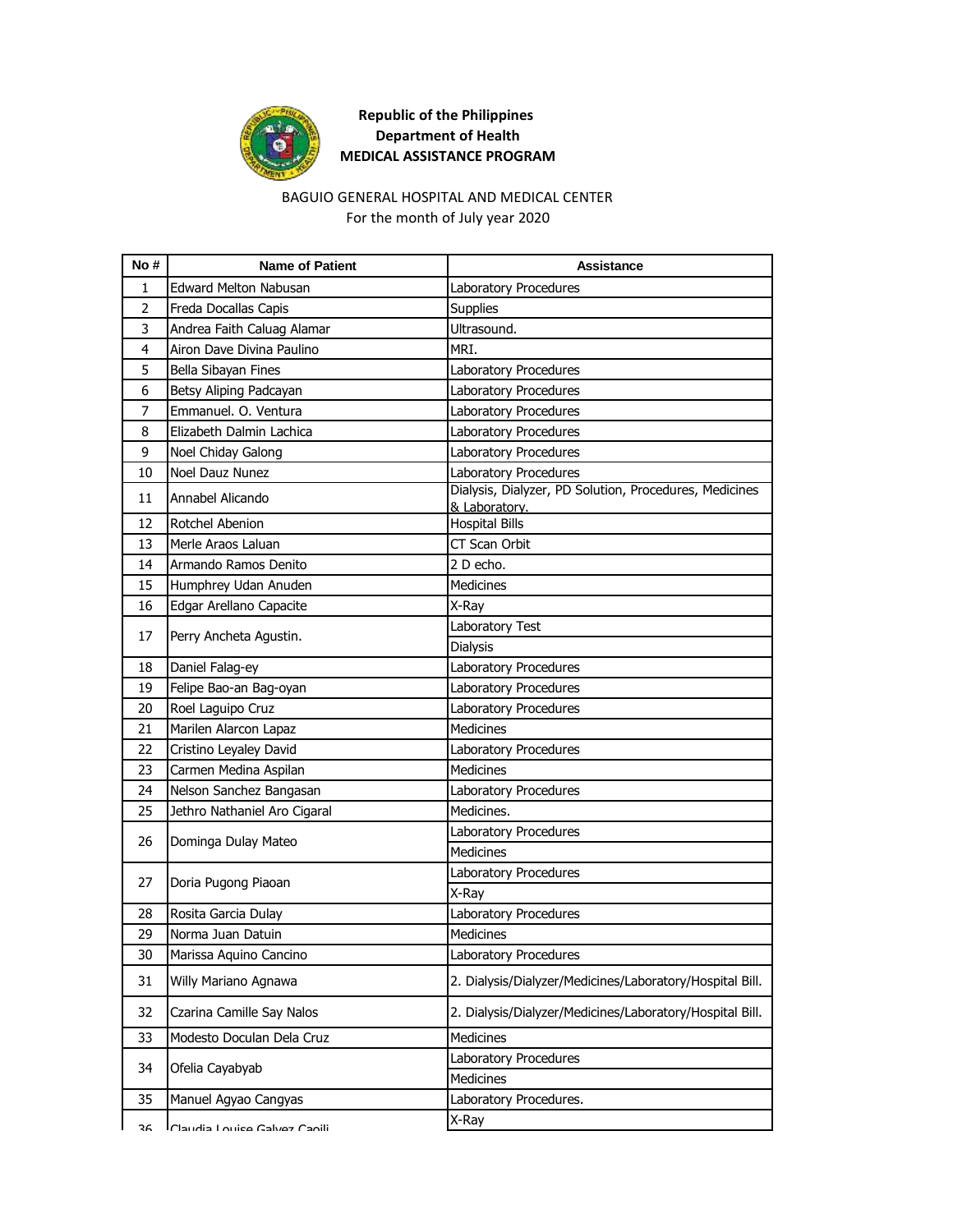| ںر | Clandia Ludisc Gailer Canil     | Laboratory Procedures                                    |
|----|---------------------------------|----------------------------------------------------------|
|    |                                 | Laboratory Procedures                                    |
| 37 | Marilyn Baaten Balacdao         | X-Ray                                                    |
| 38 | Rexon Evasco Codli              | <b>Hospital Bills</b>                                    |
|    |                                 | <b>ECG</b>                                               |
| 39 | Vailynn James Cortez            | Laboratory Procedures                                    |
| 40 | Aurora M. Inopia                | <b>Hospital Bills</b>                                    |
| 41 | Millar Wassig Bensilan          | <b>Hospital Bills</b>                                    |
|    |                                 | Laboratory Procedures                                    |
| 42 | Elmira Colbe Vilasco            | Ultrasound                                               |
| 43 | Arnold Simeon Ngileg            | Laboratory Procedures                                    |
|    |                                 | Laboratory Procedures.                                   |
| 44 | Nora S. Quiambao                | Dialyzer                                                 |
| 45 | Mario Labonete Ringor           | Laboratory Procedures                                    |
| 46 | Leon A. Comicho                 | 2. Dialysis/Dialyzer/Medicines/Laboratory/Hospital Bill. |
| 47 | Michael Alacdis Aglasi          | 2. Dialysis/Dialyzer/Medicines/Laboratory/Hospital Bill. |
| 48 | Edna Pulmano Delinela           | Laboratory Procedures                                    |
| 49 | Denver Manew Fetalan            | Laboratory Procedures                                    |
| 50 | Marvie Antipuesto Tara          | X-Ray                                                    |
| 51 | Hipolito Gapuz Ramos            | Laboratory Procedures                                    |
| 52 | Maureen Grace Muyalde           | <b>Medicines</b>                                         |
| 53 | Zephannaiah Lye Ambaked Logro   | Laboratory Procedures                                    |
| 54 | Daniel P. Bannagao Jr.          | Laboratory Procedures                                    |
| 55 | Novelyn Lih-ubon Pagaddut       | Laboratory Procedures                                    |
| 56 | Francis Socito Echala           | X-Ray                                                    |
| 57 | Francisco Ng Fung               | Hospital Bill / Laboratory / Procedures / Medicine.      |
| 58 | Lyra Manigo Allig               | Laboratory Procedures                                    |
| 59 | Arnel Laruan Demot              | Laboratory Procedures                                    |
| 60 | Sofia Bayan David               | Gastroscopy                                              |
|    |                                 | <b>Supplies</b>                                          |
| 61 | Athena Maven De Guzman Calimlim | Laboratory Procedures                                    |
| 62 | Charles Arbollente Llarenas     | Laboratory Procedures                                    |
| 63 | Joseph Zachary Nonong Calapis   | <b>Hospital Bills</b>                                    |
|    |                                 | Medicines                                                |
| 64 | David Lucas Lopez               | <b>Hospital Bills</b>                                    |
|    |                                 | Medicines                                                |
| 65 | Helena Cornelio Miranda         | Ultrasound                                               |
|    |                                 | Medicines                                                |
|    |                                 | Medicines                                                |
| 66 | Moran Zacharias Mapili          | Laboratory Procedures                                    |
| 67 | Carmencita Caya-as Bantic       | Ultrasound                                               |
|    |                                 | ECG                                                      |
| 68 |                                 | <b>Medicines</b>                                         |
|    | Lyca Anne Alegado Simsuangco    | Ultrasound                                               |
|    |                                 | Laboratory Procedures                                    |
| 69 | Jovencio C. Estandian           | Laboratory Procedures                                    |
| 70 | Joshua Suyon Bowaken            | Laboratory Procedures                                    |
| 71 | Leon A. Comicho                 | Diagnostic & Lab. Procedures, Dialysis, Medicines &      |
|    |                                 | Hospital Bills.                                          |
| רד | Nita Nampenan Dalamo            | Medicines                                                |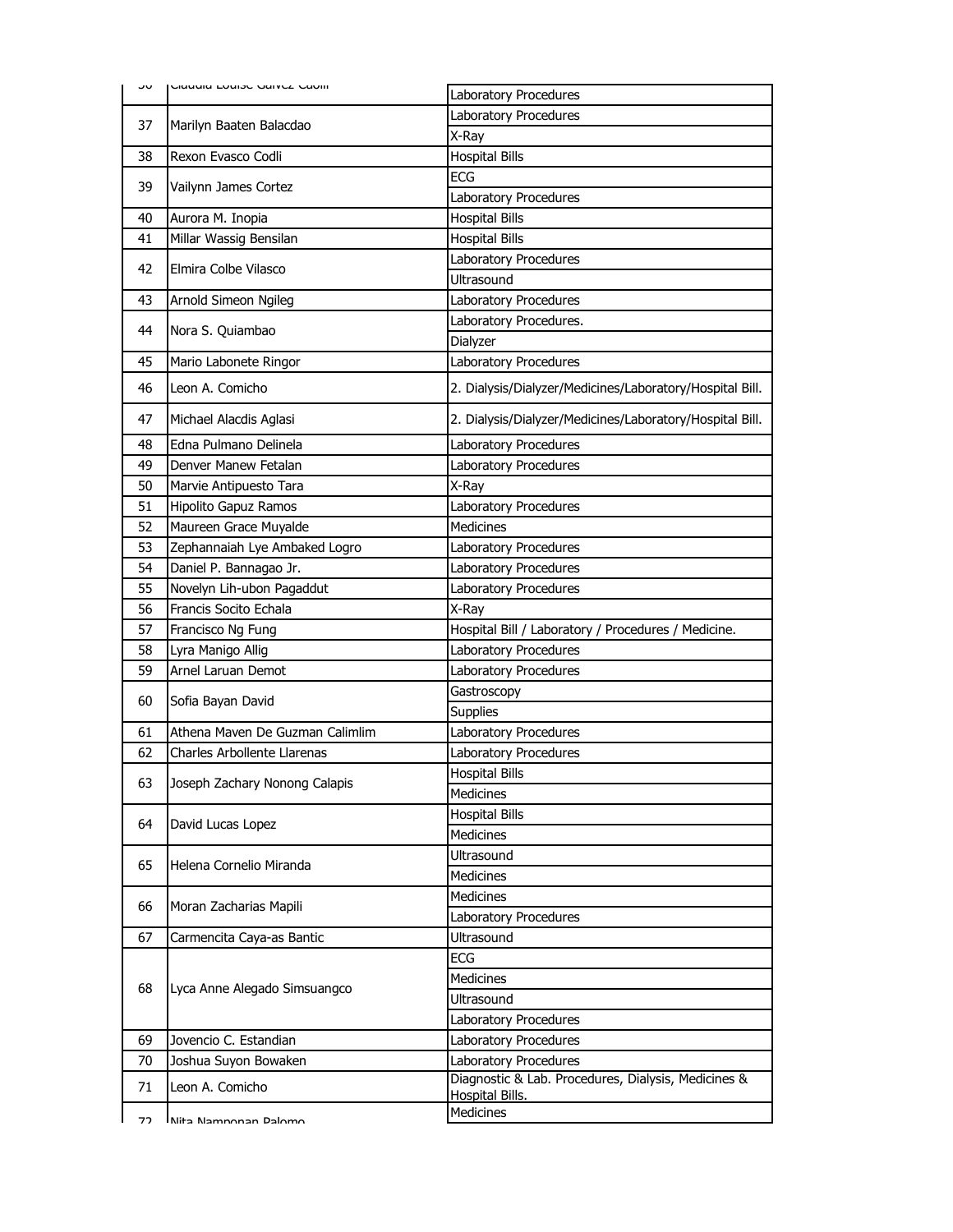| 16  | <b>INICE INCITIQUIED IT CHUITIU</b> |                                                                                     |
|-----|-------------------------------------|-------------------------------------------------------------------------------------|
|     |                                     | X-Ray                                                                               |
| 73  | Martina B. Garcia                   | Laboratory Procedures                                                               |
| 74  | Renato Francisco Viray Catolico     | Laboratory Procedures                                                               |
| 75  | Daren Dumo Siyang                   | Laboratory Procedures                                                               |
| 76  | Daniel. Lupian Coyepyep             | Laboratory Procedures                                                               |
| 77  | Audrey Nathalie Ligpit              | Laboratory Procedures                                                               |
| 78  | Cecilia Nalangan                    | Medicines                                                                           |
| 79  | Cristita Yecyec Cahanap             | Laboratory Procedures                                                               |
|     |                                     | <b>Ultrasound</b>                                                                   |
| 80  | Ruth Allibang Bakilog               | Laboratory Procedures                                                               |
| 81  | Girlie Bulan Lim                    | Laboratory Procedures                                                               |
|     |                                     | Medicines                                                                           |
| 82  | Angelita Bagalay Chorachor          | <b>Hospital Bills</b>                                                               |
| 83  | Elisa Roldan Pasana                 | Laboratory Procedures                                                               |
| 84  | Wilson O. Bacod                     | HOSPITAL BILL/ MEDICINES/ LABORATORIES/<br>MEDICAL SUPPLIES/ DIAGNOSTIC PROCEDURES. |
| 85  | Arnold Simeon Ngileg                | Diagnostic & Lab. Procedures, Dialysis, Medicines &                                 |
|     |                                     | Hospital Bills.                                                                     |
| 86  | Delfin C. Calayon                   | Diagnostic & Lab. Procedures, Dialysis, Medicines &<br><b>Hospital Bills.</b>       |
| 87  | Lydia B. De Castro                  | Dialysis, Dialyzer, PD Solution, Procedures, Medicines                              |
|     |                                     | & Laboratory.<br>Diagnostic & Lab. Procedures, Dialysis, Medicines &                |
| 88  | Reanto Francisco Catolico           | Hospital Bills.                                                                     |
| 89  | Jude Abad Domoguen                  | Dialysis, Dialyzer, PD Solution, Procedures, Medicines                              |
|     |                                     | & Laboratory.<br>Dialysis, Dialyzer, PD Solution, Procedures, Medicines             |
| 90  | Willy Mariano Agnawa                | & Laboratory.                                                                       |
| 91  | Mario Labonete Ringor               | Dialysis, Dialyzer, PD Solution, Procedures, Medicines                              |
|     |                                     | & Laboratory.<br>Dialysis, Dialyzer, PD Solution, Procedures, Medicines             |
| 92  | Augusto Domoguen Bagsan             | & Laboratory.                                                                       |
| 93  | Juanito Buh-ling                    | Dialysis, Dialyzer, PD Solution, Procedures, Medicines                              |
|     |                                     | & Laboratorv.<br>Dialysis, Dialyzer, PD Solution, Procedures, Medicines             |
| 94  | Generoso Artos                      | & Laboratory.                                                                       |
| 95  | Abdon Pakway Ampal                  | Laboratory Procedures                                                               |
| 96  | Angelito Velasco Amurao             | Laboratory Procedures                                                               |
|     |                                     | <b>Medicines</b>                                                                    |
| 97  | Emmanuel Gom-o Pucay                | Laboratory Procedures                                                               |
| 98  | Maureen Joy Villafuerte Muyalde     | <b>Medicines</b>                                                                    |
| 99  | Florencia Tonang Daniel             | Laboratory Procedures                                                               |
| 100 | Emilia Alisto Quito                 | X-Ray                                                                               |
| 101 | Carmen Medina Aspilan               | Hospital bills / Medicines.                                                         |
| 102 | Leon A. Comicho                     | Dialysis, Dialyzer, PD Solution, Procedures, Medicines<br>& Laboratory.             |
| 103 | Tresina Labbot Macario              | Laboratory Procedures                                                               |
| 104 | Augusto Isip Alvarado               | Medicines                                                                           |
| 105 | Roland Manipon Guanzon              | <b>Hospital Bills</b>                                                               |
| 106 | Arlene. Ganzon Soriano.             | Laboratory Procedures                                                               |
|     |                                     | <b>Ultrasound</b>                                                                   |
| 107 | Diana Gonzales De Guzman            | Laboratory Procedures                                                               |
| 108 | Genaro Nebres Karganilla            | Laboratory Procedures                                                               |
| 109 | Rosita Garcia Dulay                 | Medicines                                                                           |
| 110 | Dominga Dulay Mateo                 | <b>Medicines</b>                                                                    |
| 111 | Thalma Maicon Armuilla              | Laboratory Procedures                                                               |
|     |                                     |                                                                                     |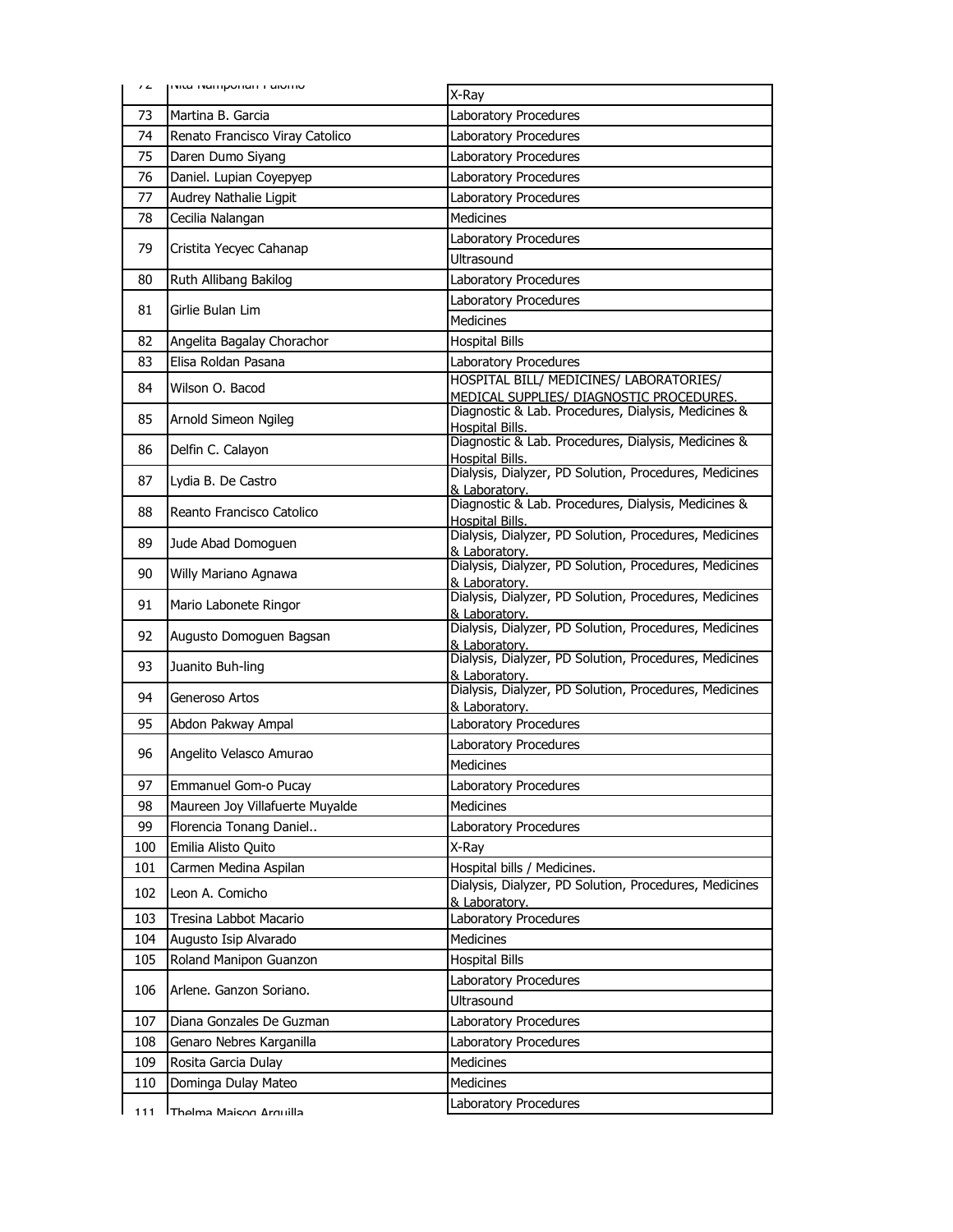| 고 고 고 | <b>ITTICITIO PIOISOY AT YUTTO</b> | ECG                                                    |
|-------|-----------------------------------|--------------------------------------------------------|
|       |                                   | X-Ray                                                  |
| 112   | Eusebio Agoo Tanicala             | Laboratory Procedures                                  |
|       |                                   | Laboratory Procedures                                  |
| 113   | Adelaida Delizo Maon              | <b>ECG</b>                                             |
|       |                                   | X-Ray                                                  |
| 114   | Sid Ernie Duran Sagun             | Laboratory Procedures                                  |
| 115   | Cristina Bonoy                    | Laboratory Procedures                                  |
| 116   | Cherry Lyn Capistrano Tadi        | <b>Medicines</b>                                       |
|       |                                   | Laboratory Procedures                                  |
| 117   | John Khudyam Ayungo               | <b>ECG</b>                                             |
|       |                                   | Medicines                                              |
| 118   | Renato Jr Mapa Gonzales           | Medicines                                              |
| 119   | Arjen Kent Bryan Angway Baniaga   | Laboratory Procedures                                  |
| 120   | Marie Gina Antilano De Guzman     | <b>Laboratory Procedures</b>                           |
| 121   | Thomasa Pocrao Nam-mah            | Laboratory Procedures                                  |
| 122   | Henry Guimbatan Pahicnadon        | <b>Medicines</b>                                       |
| 123   | Perfecta Pate Bermiza             | Ultrasound                                             |
| 124   | Loureen Mae Bonayog Tabrilla      | Laboratory and Ultrasound                              |
| 125   | Sophia Loren Cruz                 | <b>Hospital Bills</b>                                  |
| 126   | Francis L. Lumiwan Wailan         | Laboratory Procedures                                  |
|       |                                   | Laboratory Procedures.                                 |
| 127   | Romulo Carias Babsaay             | ECG                                                    |
|       |                                   | <b>Medicines</b>                                       |
| 128   | Rocky C. Recile                   | Laboratory Procedures                                  |
|       |                                   |                                                        |
| 129   |                                   | <b>Medicines</b>                                       |
|       | Beverly Pumihic Manghi            | <b>Hospital Bills</b>                                  |
| 130   | Carlito Mala                      | Laboratory Procedures                                  |
| 131   | Jemaima A. Gac-oy                 | Laboratory Procedures                                  |
| 132   | Guillermo Delos Reyes Manuel      | Laboratory Procedures                                  |
| 133   | Melanie Ostil Parone              | <b>Medicines</b>                                       |
| 134   | Marilou B. Bantulo                | Laboratory Procedures                                  |
| 135   | Salvador Maladada Diso            | <b>Medicines</b>                                       |
| 136   | Benjamin Edrada Tabbal            | <b>Medicines</b>                                       |
| 137   | Gemma Bananal                     | Laboratory Procedures                                  |
| 138   | Gemma Rabina Boton                | Medicines                                              |
| 139   | Manuel Castillo Natura            | <b>Medicines</b>                                       |
| 140   | Domay Cabfit Donato               | Laboratory Procedures                                  |
|       |                                   | X-Ray                                                  |
| 141   | Jeffrey Sr Dalmin Darines         | Medicines                                              |
| 142   | Glory D. Eban                     | Dialysis, Dialyzer, PD Solution, Procedures, Medicines |
| 143   | Edward L. Jacinto                 | & Laboratory.<br>Laboratory Procedures                 |
| 144   | Jimmy Adcoyan Anapen              | Diagnostic & Lab. Procedures, Dialysis, Medicines &    |
|       |                                   | <b>Hospital Bills.</b><br>Laboratory Procedures        |
| 145   | Edwin, Garcia Garcia              | <b>Medicines</b>                                       |
| 146   | Marilou Saltat Bungos             | <b>Hospital Bills</b>                                  |
|       |                                   | Laboratory Procedures                                  |
| 147   | Gina Serrano Guiling              | Ultrasound                                             |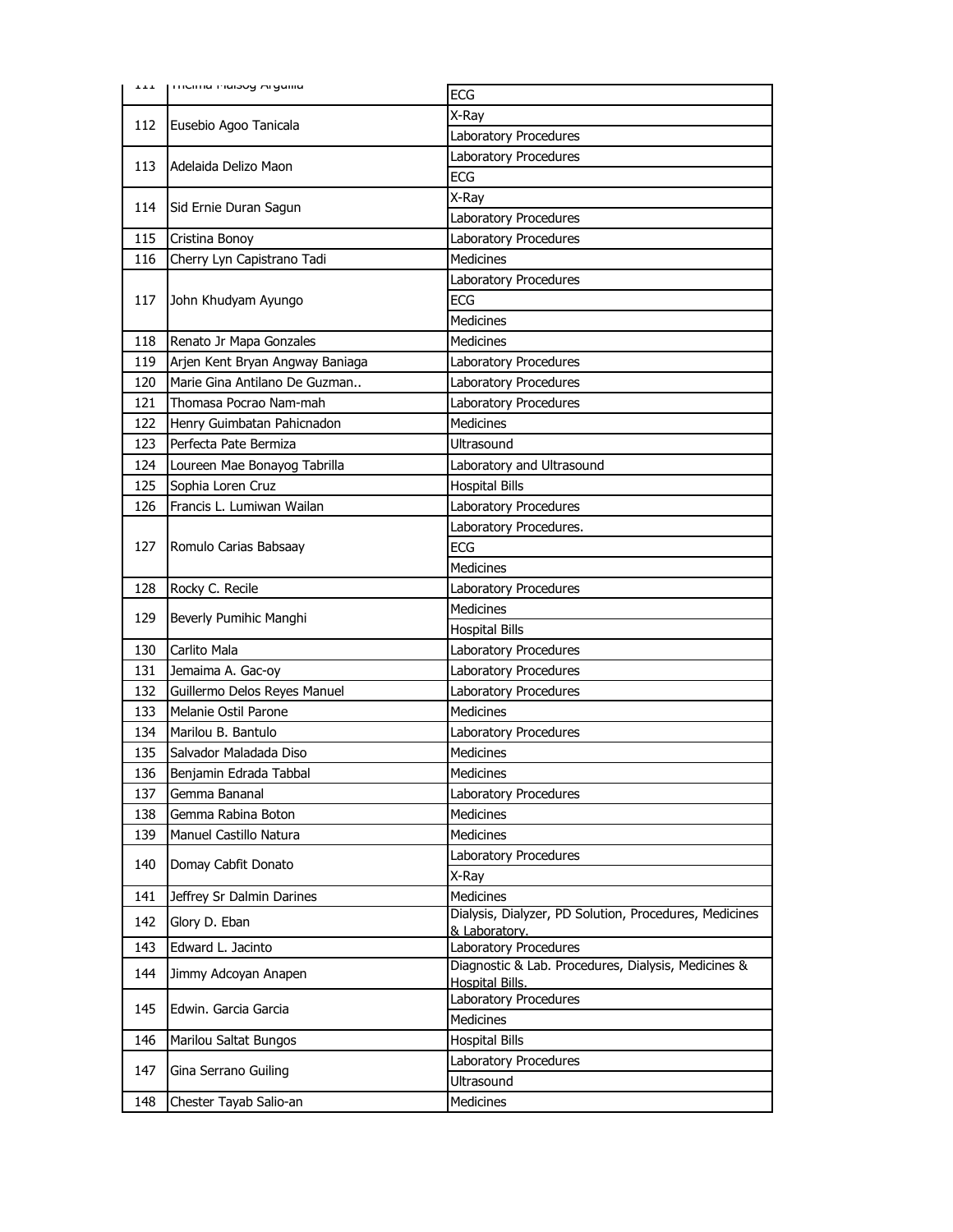| 149 | Julius Cesar V. Mendoza          | Laboratory Procedures                                                   |
|-----|----------------------------------|-------------------------------------------------------------------------|
| 150 | Imelda Dacanay Roma              | Laboratory Procedures                                                   |
| 151 | Bonifacio Tomas Plaida           | Laboratory Procedures                                                   |
| 152 | Jimmy Adcoyan Anapen             | Laboratory Procedures                                                   |
| 153 | James Malasmas Wakat             | <b>Medicines</b>                                                        |
| 154 | Thomasa Pocrao Nam-mah           | Laboratory Procedures                                                   |
|     |                                  | <b>Medicines</b>                                                        |
| 155 | Sonia Omesto Wong                | X-Ray                                                                   |
|     |                                  | Laboratory Procedures                                                   |
| 156 | Nichole Ivy Ocampo Rebolledo     | <b>Medicines</b>                                                        |
| 157 | Sofia Bayan David                | Laboratory Procedures                                                   |
| 158 | Romando Madriaga Refugia         | X-Ray                                                                   |
| 159 | Leon A. Comicho                  | Laboratory Procedures                                                   |
| 160 | Lyndon Ubay Ramos                | <b>Hospital Bills</b>                                                   |
| 161 | Wilson O. Bacod                  | Dialysis, Dialyzer, PD Solution, Procedures, Medicines<br>& Laboratory. |
| 162 | Dominga Madriaga Refugia         | X-Rav                                                                   |
| 163 | Michael Alacdis Aglasi           | Dialysis, Dialyzer, PD Solution, Procedures, Medicines                  |
| 164 | Valerie Rose Billiones De Guzman | & Laboratory.<br>Laboratory Procedures                                  |
| 165 | Caesar N. Calica                 | Dialysis, Dialyzer, PD Solution, Procedures, Medicines                  |
|     |                                  | & Laboratory.<br>Dialysis, Dialyzer, PD Solution, Procedures, Medicines |
| 166 | Donna Carlos Kalang-ad           | & Laboratory.                                                           |
| 167 | Kenneth George Buli-e Antonio    | Medicines                                                               |
| 168 | Perpetua Padilla Genova          | Laboratory Procedures                                                   |
| 169 | Joshua Suyon Bowaken             | Dialyzer                                                                |
| 170 | Edmer Tuclab Wadwadan            | Medicines                                                               |
|     |                                  | Laboratory Procedures                                                   |
| 171 | Marie Llyoda Dawas Malecdan      | Ultrasound                                                              |
| 172 | Lydia Payo-os Ruiz               | Laboratory Procedures                                                   |
|     |                                  | <b>Medicines</b>                                                        |
| 173 | Elvera Navalta Salcedo           | Ultrasound                                                              |
|     |                                  | Laboratory Procedures                                                   |
| 174 | Larry Rimando Aguilar            | Laboratory Procedures                                                   |
| 175 | Elvis Kitan Salio                | Laboratory Procedures                                                   |
| 176 | Manuel Nanam Boaging             | Dialyzer                                                                |
| 177 | Marcia Padalla Beswayan          | Laboratory Procedures                                                   |
| 178 | Joel Quinto Soriano              | <b>Hospital Bills</b>                                                   |
| 179 | Rhian Neniel Serrano             | <b>Hospital Bills</b>                                                   |
| 180 | Mark Anthony De Guzman Alvior    | <b>Hospital Bills</b><br>Medicines                                      |
| 181 | Julio Galinato Catian            | Laboratory, Medicine, radiology, procedure, covid                       |
|     |                                  | testing.<br><b>Medicines</b>                                            |
| 182 | Mario Lassig Paguli              |                                                                         |
| 183 | Isma Nur Azura Balao             | Medicines                                                               |
| 184 | Jessabel Magracia Supolmo        | <b>Hospital Bills</b>                                                   |
| 185 | Josh Lee Sial Dawiguey           | <b>Hospital Bills</b>                                                   |
| 186 | Arman Villas Galarosa            | X-Ray                                                                   |
| 187 | Elvis Kitan Salio                | Dialyzer                                                                |
| 188 | Gemma Continente Ladia           | Laboratory Procedures.                                                  |
| 189 | Karen Bautista Baday             | Laboratory Procedures                                                   |
| 190 | Susan Reduca                     | Ultrasound                                                              |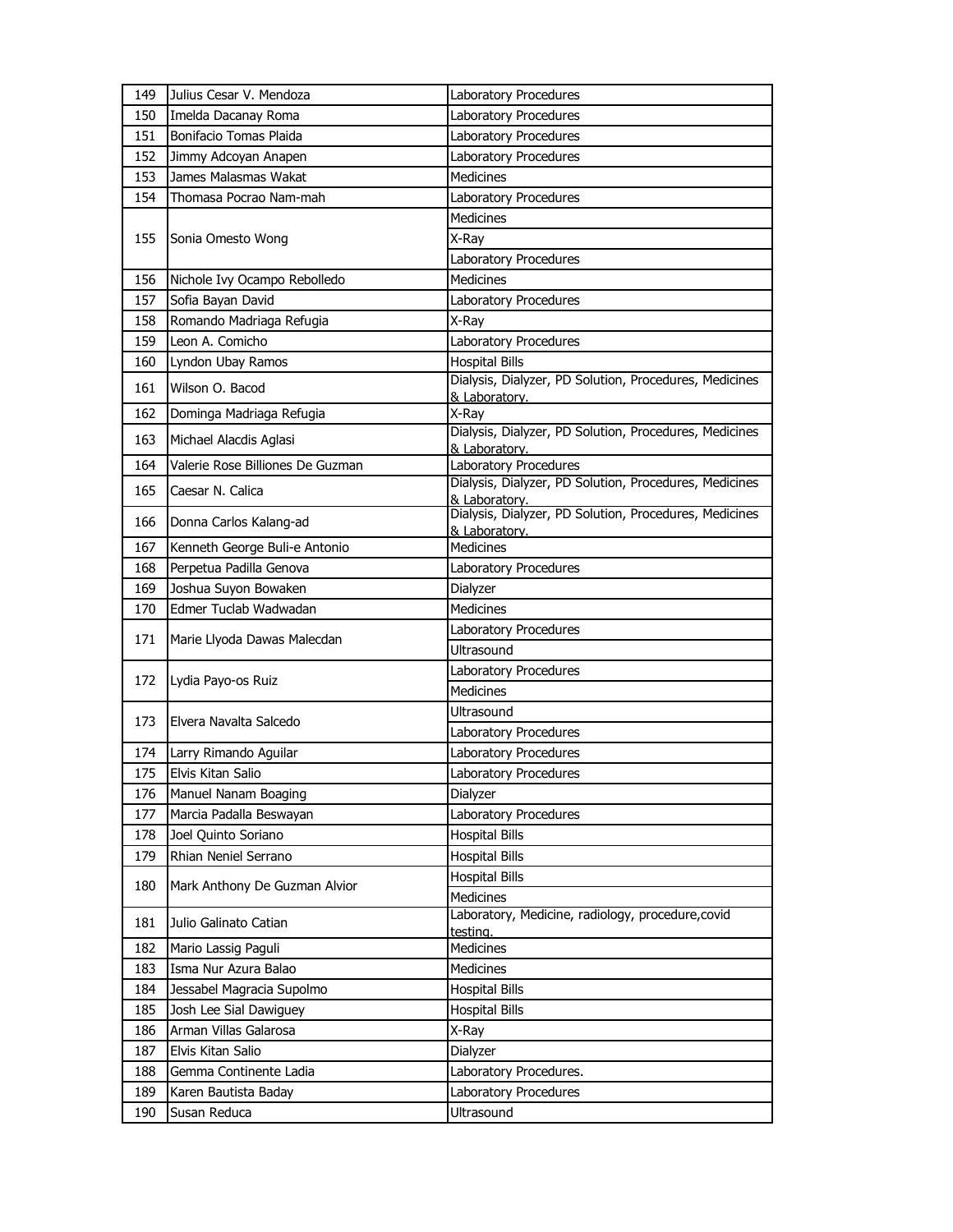| 191 | Paul Steve Aquino Bueno     | Laboratory Procedures  |
|-----|-----------------------------|------------------------|
| 192 | Christino Gueneden Baniguen | Laboratory Procedures  |
| 193 | <b>Eddie Garcia Santos</b>  | X-Ray                  |
| 194 | Linda Agonan Severo         | Laboratory Procedures  |
| 195 | Dante Abrigo Esperenza      | <b>Medicines</b>       |
| 196 | Cecilia Gemido Beleno       | X-Ray                  |
| 197 | Maria Paz Mamaril Bucao     | Laboratory Procedures  |
| 198 | Bautista Oyzon Macky        | X-Ray                  |
| 199 | Angelita Codli Api-it       | CT-Scan                |
| 200 | Valentino Lee Babsa-ay      | Laboratory Procedures  |
| 201 | Rexon Evasco Codli          | <b>Hospital Bills</b>  |
| 202 | Tyler Bergavera Banquite    | MRI.                   |
| 203 | Ursula Berganio Posidio     | Laboratory Procedures. |
| 204 | Julieta Posadas Adion       | Laboratory Procedures  |
| 205 | Tresina Labbot Macario      | Medicines              |
| 206 | Valentino Lee Babsa-ay      | Laboratory Procedures  |
|     | Lilieth Almuete Villanueva  | <b>Hospital Bills</b>  |
| 207 |                             | Medicines              |
| 208 | Errol T. Logawe             | Laboratory Procedures  |
| 209 | Erwin Jr. Tagapong Calma    | <b>Hospital Bills</b>  |
| 210 | Marlo Aliteg Sidero         | <b>Hospital Bills</b>  |
| 211 | Jay Budod Ladiwan           | <b>Hospital Bills</b>  |
| 212 | Romualdo Hingpit Guibone    | <b>Medicines</b>       |
| 213 | Dominador Rimando Rillera   | Medicines              |
| 214 | Roxanne Paler Guia          | X-Ray                  |
| 215 | Federico Espiritu           | Laboratory Procedures  |
| 216 | Jaime Taynan Bentican       | <b>Hospital Bills</b>  |
| 217 | Syra Mae Tejero Hallado     | <b>Hospital Bills</b>  |
| 218 | Dick Docyapeo               | Laboratory Procedures  |
| 219 | Sixto L. Cubangay           | CT-Scan                |
| 220 | Wilson Pascua Dalisay       | Laboratory Procedures  |
| 221 | John Angyab Wallang         | X-Ray                  |
|     |                             | X-Ray                  |
| 222 | Carlos Cudiamat Calixto     | Ultrasound             |
|     |                             | Laboratory Procedures  |
| 223 | Cindy Garces Dela Cruz      | X-Ray                  |
| 224 | Alex. Bacud Cabading        | Medicines              |
| 225 | Lito Perito Daza            | CT-Scan                |
| 226 | Edward L. Jacinto           | <b>Medicines</b>       |
| 227 | Dominador Rimando Rillera   | Laboratory Procedures  |
| 228 | Marisa Issican Totanes      | Laboratory Procedures  |
| 229 | Analyn Baronda Kinanahan    | Ultrasound             |
|     |                             | Laboratory Procedures  |
| 230 | Flordeliza Santos Espiritu  | Laboratory Procedures  |
| 231 | Helena Cornelio Miranda     | Medicines              |
|     |                             | X-Ray                  |
| 232 | John Paul Pablo Siblon      | Laboratory Procedures  |
| 233 | Nimba Tino Albacio          | CT-Scan.               |
| 234 | Arnel Laruan Demot          | Laboratory Procedures  |
| 235 | Vladimer V. Singson         | Laboratory Procedures  |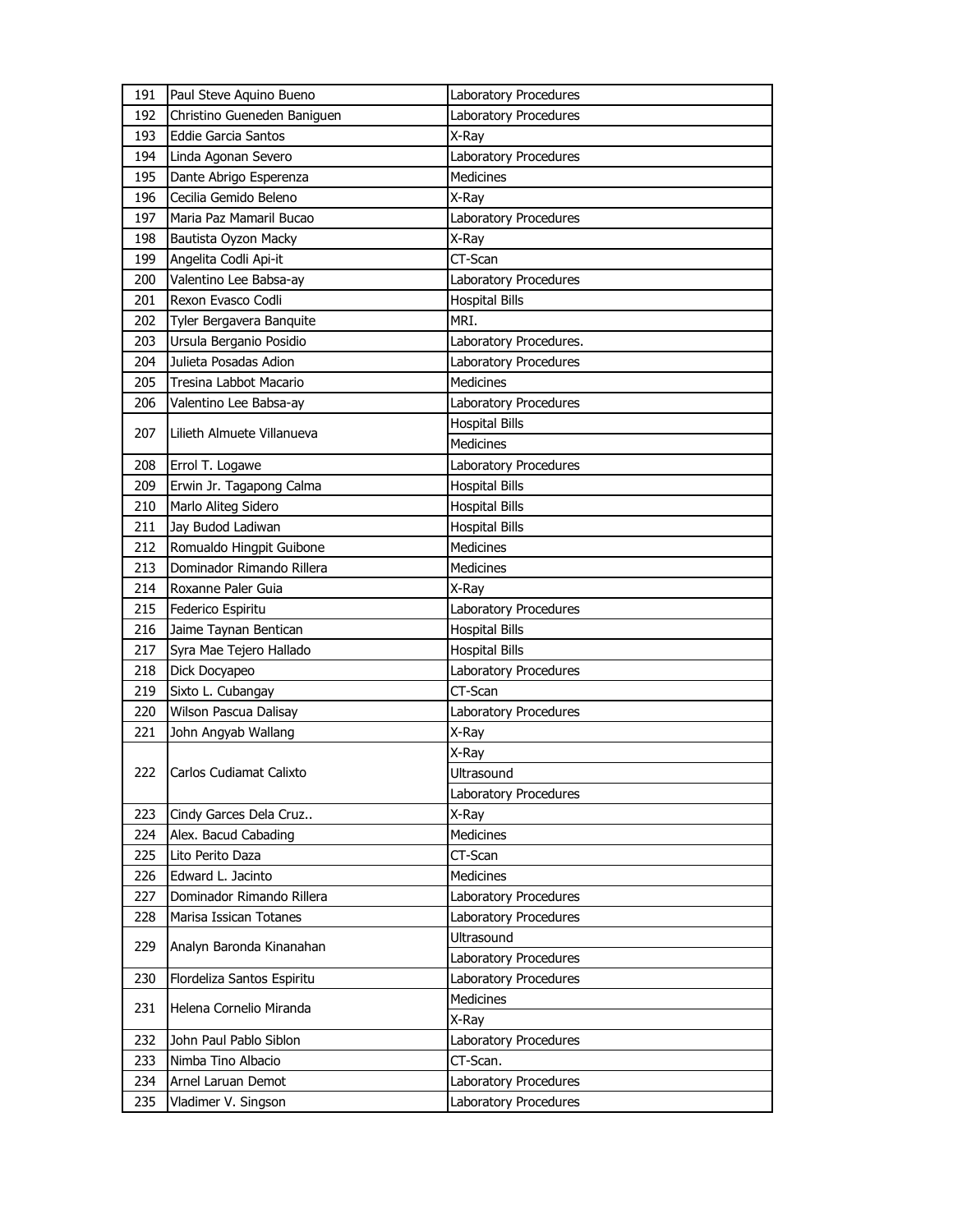| 236 | Amy Ongyao Din-as               | <b>Hospital Bills</b>                                                       |
|-----|---------------------------------|-----------------------------------------------------------------------------|
| 237 | Noel Illuminado S. Acfiawen     | Medicines                                                                   |
| 238 | Richard Serren Aganon           | laboratory/medicines/central supplies.                                      |
| 239 | Renzo De Guzman Miraran         | <b>Medicines</b>                                                            |
| 240 | Richard Serren Aganon           | ECG                                                                         |
| 241 | Lilia A. Oriente                | Medicines                                                                   |
| 242 | Kriscelle Adirias Bautista      | Medicines                                                                   |
| 243 | Francis Jr Gumabay Casilen      | <b>Medicines</b>                                                            |
| 244 | Carmelita Dakiwas Patras        | X-Ray                                                                       |
| 245 | Mario Labonete Ringor           | Laboratory Procedures                                                       |
| 246 | Willy Mariano Agnawa            | Laboratory Procedures                                                       |
| 247 | Maria Paz Mamaril Bucao         | Laboratory Procedures                                                       |
| 248 | Christopher Aguilar             | Laboratory Procedures                                                       |
| 249 | Clemencia Macayda Leo           | Laboratory Procedures                                                       |
| 250 | <b>Wally Padong Dupais</b>      | Laboratory Procedures                                                       |
| 251 | Conchito Rojo Gamboa.           | Laboratory Procedures                                                       |
| 252 | Allan Cagumbay Caranguian       | Laboratory Procedures                                                       |
| 253 | Francisca Dalondonan Nonong     | <b>Hospital Bills</b>                                                       |
| 254 | Francisca Dalondonan Nonong     | <b>Hospital Bills</b>                                                       |
|     |                                 | Ultrasound                                                                  |
| 255 | Analisa Mangiam Hermocilla      | Laboratory Procedures                                                       |
| 256 | Lynda Sibayan Andres            | Laboratory Procedures                                                       |
| 257 | Athena Maven De Guzman Calimlim | Laboratory Procedures                                                       |
| 258 | Romeo Abarquez Agbuya           | Laboratory Procedures                                                       |
|     |                                 | <b>Medicines</b>                                                            |
| 259 | Rosario Eugenio Lacsamana       | Laboratory Procedures                                                       |
| 260 | Rose Mangibong Mansanades       | Laboratory Procedures                                                       |
| 261 | Ansanoden Sumlay Ali            | X-Ray                                                                       |
| 262 | Abdul Rasid Macedonio Disoma    | Ct Scan with Contrast.                                                      |
| 263 | Precilla Rimando                | Medicines                                                                   |
| 264 | Excel Langiden Malala           | X-Ray                                                                       |
| 265 | Alberto Camases Moran           | <b>Medicines</b>                                                            |
| 266 | Caesar N. Calica                | Diagnostic & Lab. Procedures, Dialysis, Medicines &                         |
|     |                                 | Hospital Bills.                                                             |
| 267 | Jennifer Santiago Lopez.        | Medicines                                                                   |
|     |                                 | Peritoneal Solutions<br>Diagnostic & Lab. Procedures, Dialysis, Medicines & |
| 268 | Rey Dave Kines Gal-ud           | Hospital Bills.                                                             |
| 269 | Wilson Pascua Dalisay           | Laboratory Procedures                                                       |
| 270 | Noel Illuminado S. Acfiawen     | Laboratory Procedures                                                       |
|     |                                 | X-Ray                                                                       |
| 271 | Wagner Wagayan                  | Laboratory Procedures                                                       |
| 272 | Mark Joseph Alvarado Tayoan     | Laboratory Procedures                                                       |
|     |                                 | Medicines                                                                   |
| 273 | Renato Francisco Viray Catolico | Dialysis, Dialyzer, PD Solution, Procedures, Medicines                      |
| 274 | Salvador Alo Castro             | & Laboratory.<br>Medicines                                                  |
| 275 | June Tafaleng Talusig           | CT-Scan                                                                     |
| 276 | Samantha Dela Paz Mallare       | <b>Hospital Bills</b>                                                       |
| 277 | Marisa Issican Totanes          | Dialyzer                                                                    |
| 278 | Gemma Continente Ladia          | <b>Hospital Bills</b>                                                       |
| 279 | Julio Wagsayen Loyosen          | Laboratory Procedures.                                                      |
|     |                                 |                                                                             |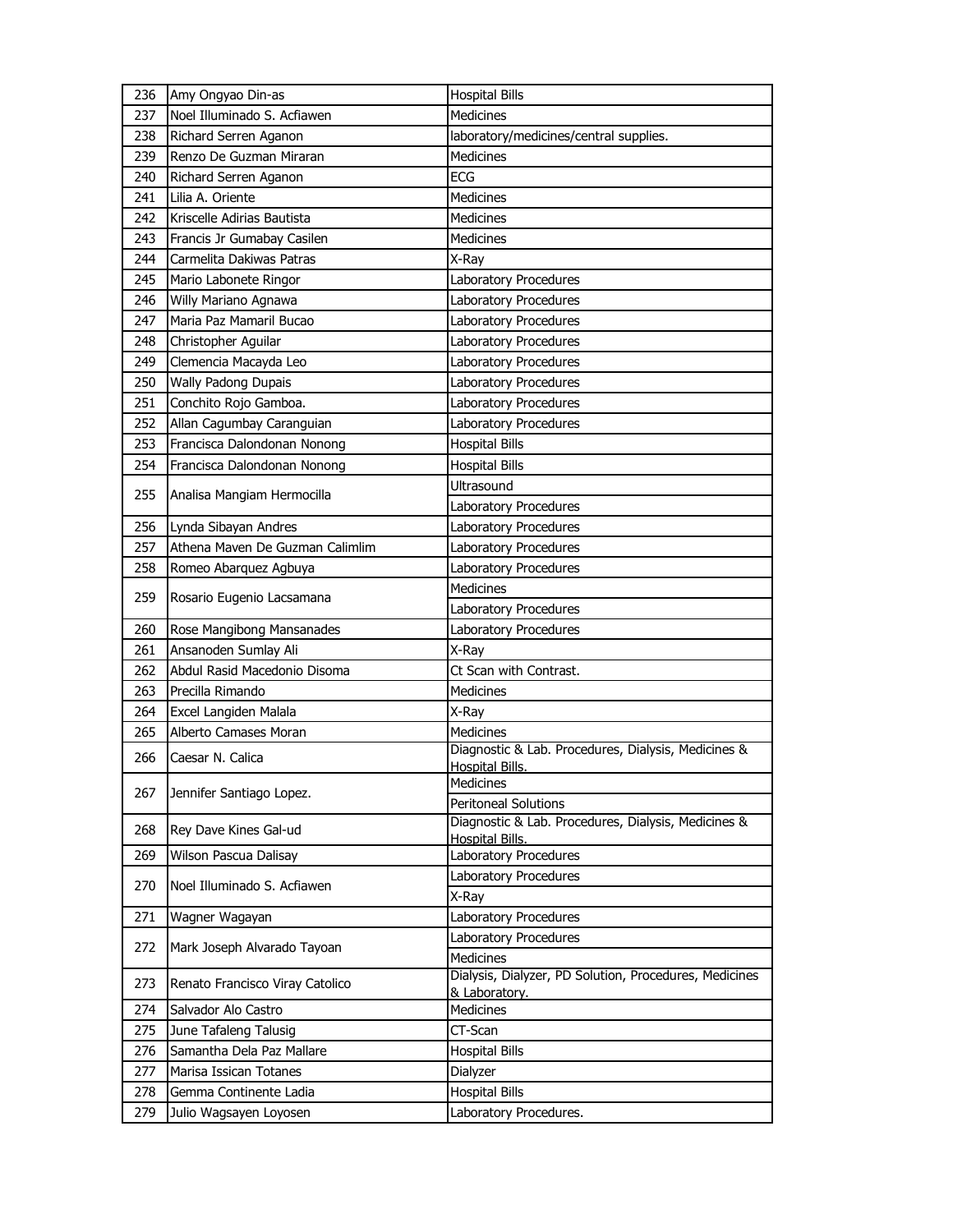| 280 | Leon A. Comicho                | Dialysis, Dialyzer, PD Solution, Procedures, Medicines<br>& Laboratory. |
|-----|--------------------------------|-------------------------------------------------------------------------|
|     |                                | <b>Medicines</b>                                                        |
| 281 | Leona. Luengas                 | <b>Hospital Bills</b>                                                   |
| 282 | Romeo Macadangdang Ramos.,.    | Laboratory Procedures                                                   |
|     |                                | Ultrasound                                                              |
| 283 | Robert Young Toledo            | Laboratory Procedures.                                                  |
| 284 | Mar Dominic Antenor Cocal      | <b>Medicines</b>                                                        |
| 285 | Joseph Agapito Cabinta         | MRI.                                                                    |
| 286 | Saturnino De Guzman Fortes     | <b>Hospital Bills</b>                                                   |
| 287 | Ambrocio Datuin De Vera        | X-Ray                                                                   |
| 288 | Ma. Andrea Alcantara Marcelino | HER2 (Human Epidermal Growth Factor Receptor 2                          |
| 289 | Domingo Floro Hernandez        | Laboratory Procedures<br>ECG                                            |
|     |                                | Dialysis, Dialyzer, PD Solution, Procedures, Medicines                  |
| 290 | Rose Lo-oy Bugtong             | & Laboratory.                                                           |
| 291 | Dominga Lubo-ud Baniguen       | Laboratory Procedures                                                   |
| 292 | Ma. Teresa Solidon De Vera     | Laboratory Procedures                                                   |
| 293 | Mardie Padilla Ulanday         | <b>Laboratory Procedures</b>                                            |
| 294 | Analisa Mangiam Hermocilla     | <b>ECG</b>                                                              |
| 295 | Marcela Araceli Manzanero Lee  | Medicines                                                               |
|     |                                | Laboratory Procedures                                                   |
| 296 | Juliana Rivera Jacob           | Medicines                                                               |
|     |                                | Laboratory Procedures                                                   |
| 297 | Rose L. Saculles               | <b>Medicines</b>                                                        |
|     |                                | Medicines                                                               |
| 298 | Lee Boneng Piluden             | <b>ECG</b>                                                              |
|     |                                | Laboratory Procedures                                                   |
|     |                                | Medicines                                                               |
| 299 | Marina Angyab Wallang          | <b>ECG</b>                                                              |
|     |                                | Laboratory Procedures                                                   |
| 300 | Roger Cales Simeon             | Laboratory Procedures                                                   |
| 301 | Andrea Lobitos Manahan         | T-Tube Cholangiogram                                                    |
| 302 | Wilson P. Lopez                | Laboratory Procedures                                                   |
| 303 | Mario Dodoy Eyang              | ECG                                                                     |
|     |                                | X-Ray                                                                   |
| 304 | Ronald Delson Lawan            | Laboratory Procedures                                                   |
| 305 | Mariano A. Carbonell           | X-Ray                                                                   |
|     |                                | Medicines                                                               |
| 306 | Evelyn Nicar Ochoco            | <b>Hospital Bills</b>                                                   |
|     |                                | Medicines                                                               |
| 307 | Aurora Baterina Fronda         | <b>Hospital Bills</b><br>Medicines                                      |
| 308 | Liberato Itliong Arciaga       | <b>Hospital Bills</b>                                                   |
|     |                                | <b>Hospital Bills</b>                                                   |
| 309 | Salvador Maladada Diso Sr.     | Medicines                                                               |
| 310 | Flordeliza Bambico Montemayor  | Laboratory Procedures                                                   |
| 311 | Aurora Mendoza Dizon           | Medicines                                                               |
| 312 | Lara Dalagan Palaci            | <b>Hospital Bills</b>                                                   |
| 313 | Rudy Api-it Mendoza            | Laboratory Procedures                                                   |
|     |                                | <b>Hospital Bills</b>                                                   |
| 314 | Annie Rova Guznian             |                                                                         |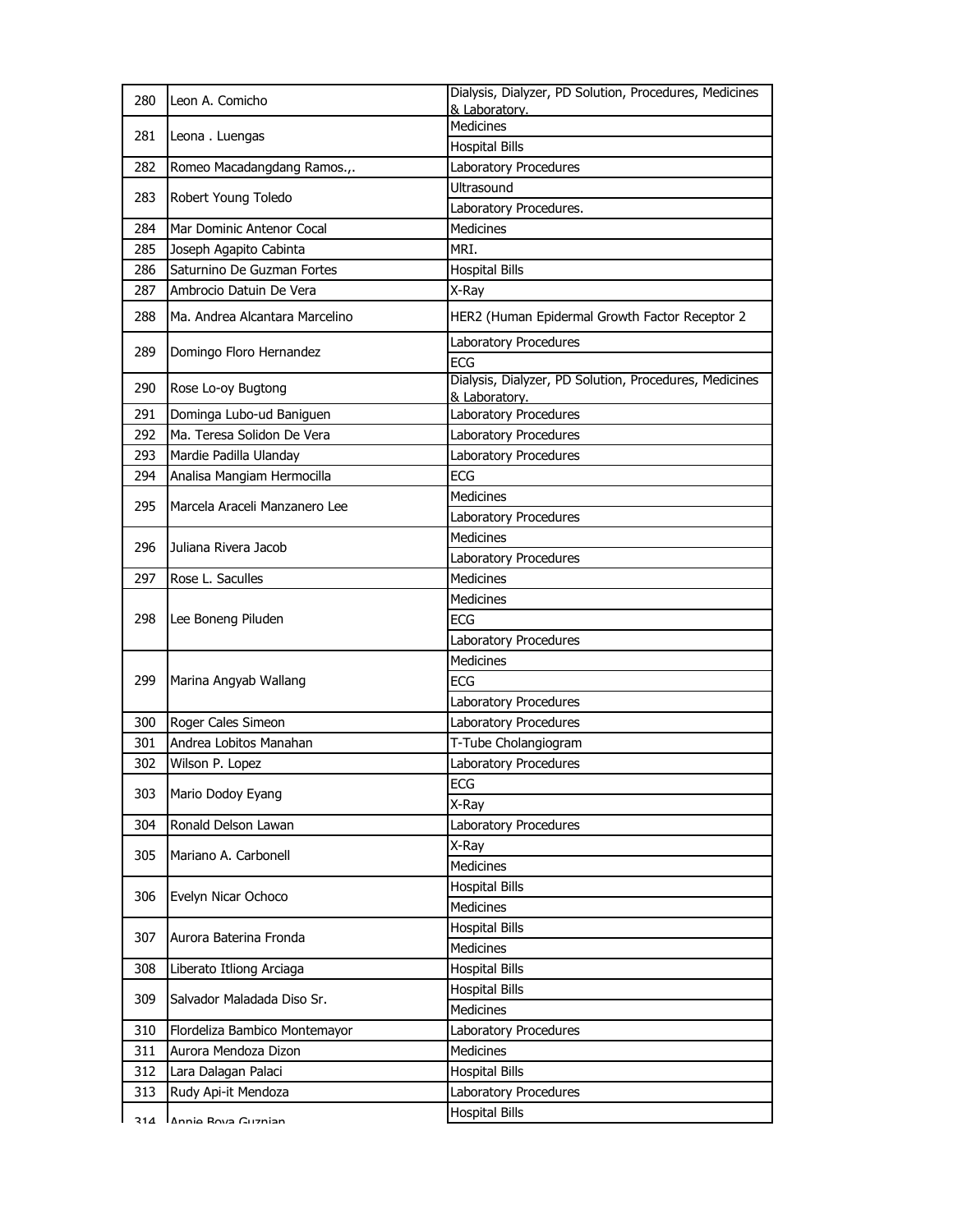|     | <b>ULL PUTTLE DOAG ONTIHIGHT</b>  | <b>Medicines</b>                                         |
|-----|-----------------------------------|----------------------------------------------------------|
| 315 | Rico M. Miranda                   | Laboratory Procedures                                    |
| 316 | Leny Bodando Sambayon             | <b>Hospital Bills</b>                                    |
| 317 | Donna Dulnuan Sarol               | Laboratory Procedures                                    |
| 318 | Ofelia Pascua Tilos               | <b>Medicines</b>                                         |
|     |                                   | Laboratory Procedures                                    |
| 319 | Cita Marcelo Lagayo               | CT-Scan                                                  |
| 320 | John Lamen Tumapang               | Laboratory Procedures                                    |
| 321 | Christopher Balangtad Inway       | <b>Hospital Bills</b>                                    |
| 322 | Marilen Alarcon Lapaz             | <b>Medicines</b>                                         |
| 323 | Ruth Allibang Bakilog             | Dialyzer                                                 |
| 324 | Richard Baluyot Mercado           | <b>Hospital Bills</b>                                    |
| 325 | Jeremiah Sito Mayomis             | <b>Hospital Bills</b>                                    |
| 326 | Marlon M. Viray                   | X-Ray                                                    |
| 327 | Hermogenes Fontanos Casuga        | Laboratory Procedures.                                   |
| 328 | Danilo Ancheta Copa               | <b>Hospital Bills</b>                                    |
| 329 | Arellano Yco Cruz Cerezo          | Laboratory Procedures                                    |
| 330 | Juremia Dolor Fernandez           | <b>Ultrasound</b>                                        |
|     |                                   | Laboratory Procedures                                    |
| 331 | Felipa Canipas Baweng             | X-Ray                                                    |
| 332 | Jimelyn Galve Fernandez           | Laboratory Procedures                                    |
| 333 | Mark Joseph A. Tayoan             | DIALIZER AND MEDICINE                                    |
| 334 | Cherry-ann Alam-am Pondare        | <b>Hospital Bills</b>                                    |
| 335 | Oscar Maliton Opigan              | PERIMETRY ANG MACULAR/DIAGNOSTIC<br>PROCEDURE/MEDICINES. |
|     |                                   | Ultrasound                                               |
| 336 | Sonia Omesto Wong                 | Physical Therapy                                         |
| 337 | Rexon Evasco Codli                | <b>Hospital Bills</b>                                    |
|     |                                   | Laboratory Procedures                                    |
| 338 | Audrey Nathalie Ligpit            | Skeletal Survey                                          |
|     |                                   | 2 D echo.                                                |
| 339 | Rowena Mabiasan Quiadez           | Laboratory Procedures                                    |
| 340 | Louie Sean Abraham Abalos Rimorin | Laboratory Procedures                                    |
|     |                                   | <b>Medicines</b>                                         |
| 341 | Fareed Navarra Oquendo            | X-Ray                                                    |
| 342 | Norma Angeles Bautista            | Medicines                                                |
| 343 | Emelita Gabaya Britanico          | PERIMETRY ANG MACULAR/DIAGNOSTIC<br>PROCEDURE/MEDICINES. |
|     | Benjamin Ledda Dacumos            | Laboratory Procedures                                    |
| 344 |                                   | Medicines                                                |
|     |                                   | <b>Hospital Bills</b>                                    |
| 345 | Ismael Lapitan Balase             | Medicines                                                |
| 346 | Elvera Navalta Salcedo            | Laboratory Procedures                                    |
| 347 | Thelma Maisog Arguilla            | <b>Medicines</b>                                         |
|     |                                   | <b>Hospital Bills</b>                                    |
| 348 | Luisa Tangalin Ulalan             | Medicines                                                |
| 349 | Timbel Banisa Lestino             | 2 D echo.                                                |
| 350 | Tita Mateo Tabday                 | Laboratory Procedures                                    |
| 351 | Merle Araos Laluan                | Laboratory Procedures                                    |
| 352 | Marie Llyoda Dawas Malecdan       | Laboratory Procedures                                    |
|     |                                   | Medicines                                                |
| つにつ | Vironto Rad-o Riniahan            |                                                          |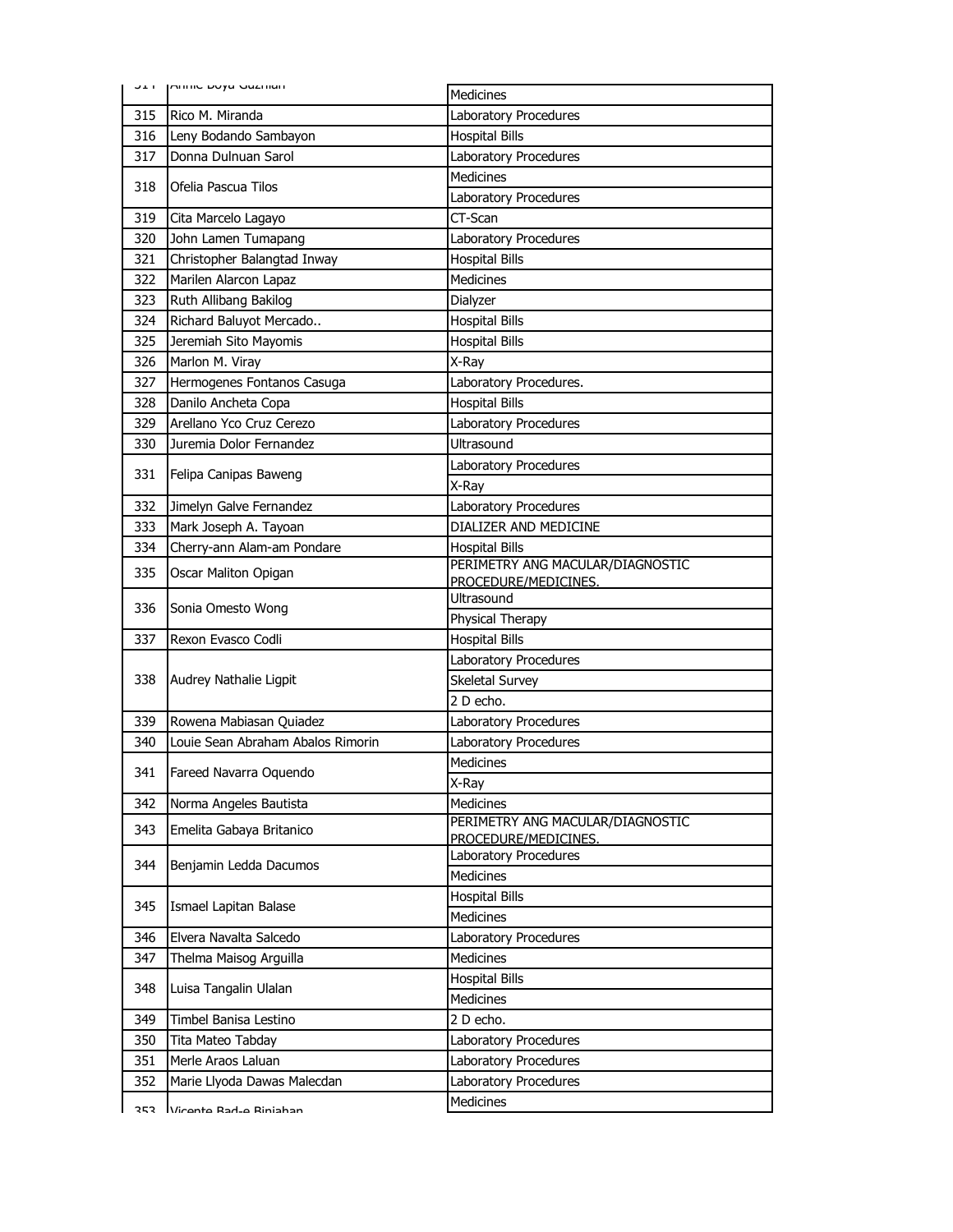|     | I VICCITIC DAY'S DIFFICITION<br>ر ر ر |                                  |
|-----|---------------------------------------|----------------------------------|
|     |                                       | Dialyzer                         |
| 354 | Ma. Gloria Cabangdi Bato              | Laboratory Procedures            |
|     |                                       | X-Ray                            |
| 355 | Marcelina Colingan Lingcayo           | <b>Hospital Bills</b>            |
|     |                                       | <b>Medicines</b>                 |
| 356 | Kenra Oriane Sibayan                  | <b>Medicines</b>                 |
| 357 | Joseph Faklangen Dao-ayan             | Medicines                        |
| 358 | Erma. Daroya Gali.                    | CT-Scan                          |
|     |                                       | Laboratory Procedures            |
| 359 | Susana Miguel Tugade                  | Laboratory Procedures            |
| 360 | Ronaldo Arnaiz Dela Pena, Sr.         | CT-Scan                          |
| 361 | Belinda Eteng Apalet                  | Laboratory Procedures            |
| 362 | Clarke Miana Sidamon                  | <b>Hospital Bills</b>            |
|     |                                       | <b>Medicines</b>                 |
| 363 | Myracle Cawi Caloscos                 | Dialyzer                         |
| 364 | Olivia Alcido Subaday                 | Laboratory Procedures            |
| 365 | Lydia Carlos Bacsal                   | <b>Medicines</b>                 |
|     |                                       | Laboratory Procedures            |
| 366 | Aeron De Jesus Mercado                | Laboratory Procedures            |
| 367 | Ruthlyn Pucay Mat-an                  | Laboratory/Procedures/Medicines. |
| 368 | Joseph Baliang Ledsey                 | Laboratory Procedures            |
|     |                                       | CT-Scan                          |
| 369 | Norma Benalio Madayag                 | Medicines                        |
| 370 | Alouh Ubongen Velasco                 | <b>Hospital Bills</b>            |
|     |                                       | <b>Medicines</b>                 |
| 371 | Benjamin Ledda Dacumos                | <b>Medicines</b>                 |
| 372 | Robert Young Toledo                   | X-Ray                            |
| 373 | Emma Asprec Dizon                     | Laboratory Procedures            |
| 374 | Jovencio C. Estandian                 | Laboratory Procedures            |
| 375 | Aeron De Jesus Mercado                | <b>Medicines</b>                 |
| 376 | Henry Dela Pena Sansano               | Laboratory Procedures            |
| 377 | Benjamin Ledda Dacumos                | Medicines                        |
| 378 | Marissa Contillo Dizon                | Laboratory Procedures            |
| 379 | Thelma Maisog Arguilla                | Medicines                        |
| 380 | Pedro Busa-ing Vicente                | X-Ray                            |
| 381 | Violeta Manuel Guevara                | Laboratory Procedures            |
|     |                                       | ECG                              |
| 382 | Jondy Flores Domin-eng                | Ultrasound                       |
| 383 | Chester O. Esteban                    | Laboratory Procedures            |
| 384 | Arellano Yco Cruz Cerezo              | Medicines                        |
| 385 | Timbel Banisa Lestino                 | <b>Hospital Bills</b>            |
| 386 | <b>Hipolito Gapuz Ramos</b>           | Laboratory Procedures            |
| 387 | Yancy Bryan Corral                    | <b>Hospital Bills</b>            |
| 388 | Michael John Gatchalian Soposop       | Medicines                        |
|     |                                       | <b>Hospital Bills</b>            |
| 389 | Emilio Bannas Daguyen                 | <b>Hospital Bills</b>            |
| 390 | Aljur Kennedy Frias Quezon            | Medicines                        |
| 391 | Marites Guelban Bang-ayan             | <b>Hospital Bills</b>            |
| 392 | Michael Estepa Dy                     | Medicines                        |
|     |                                       | Medicines                        |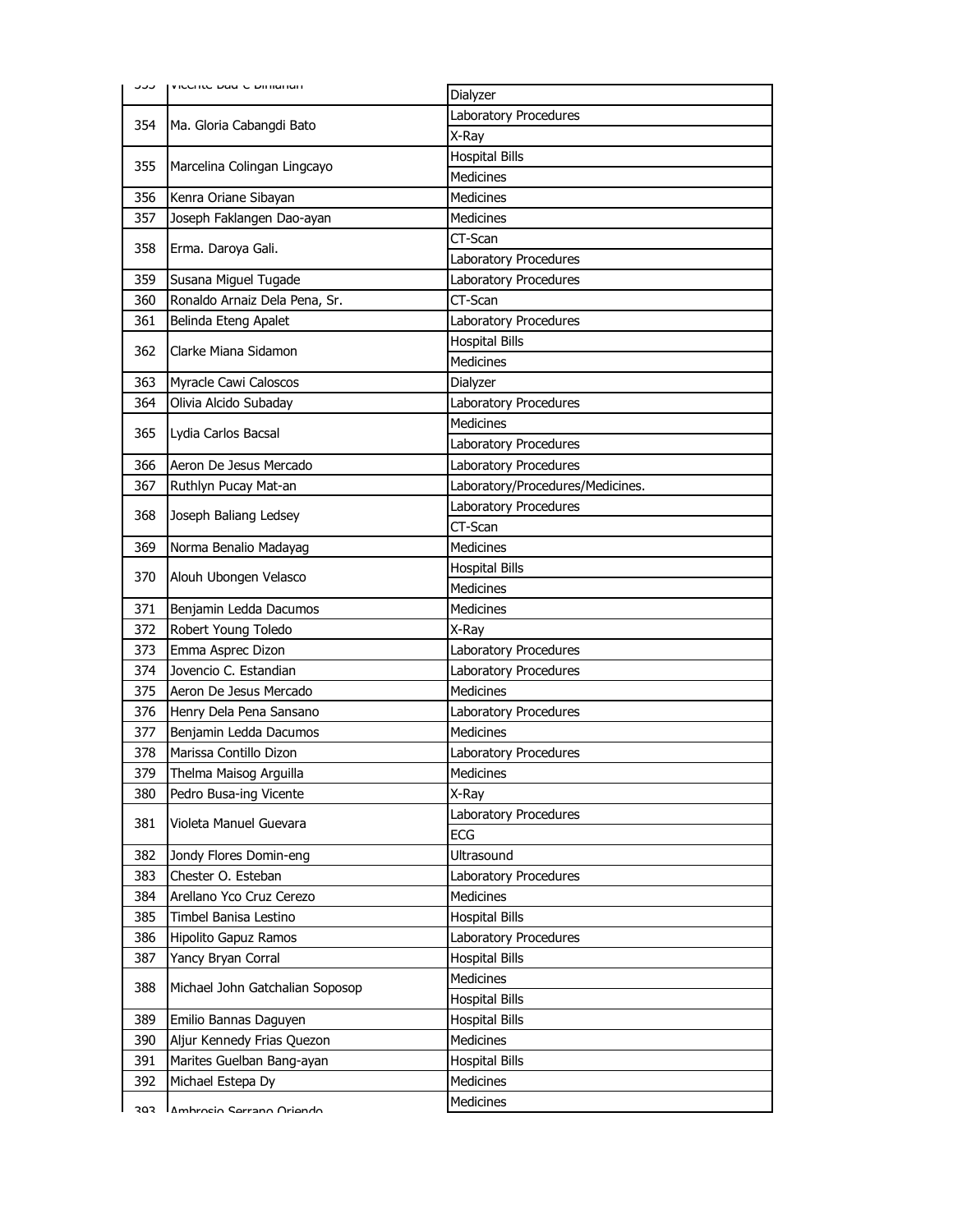| ر در | ואוואוסווער טונמווט אונוואן                     | <b>Hospital Bills</b>                                     |
|------|-------------------------------------------------|-----------------------------------------------------------|
| 394  | Marivic Pasking Biwot                           | <b>Hospital Bills</b>                                     |
| 395  | Ligaya Bernardez Lamadrid                       | Laboratory Procedures                                     |
| 396  | John B. Mang-usan                               | <b>Medicines</b>                                          |
| 397  | Andres Jr. Mana-a Agetyeng                      | Laboratory Procedures                                     |
| 398  | Ernesto Aquino Quinto                           | Laboratory Procedures                                     |
| 399  | Felipa Canipas Baweng                           | Laboratory Procedures                                     |
| 400  | Evelyn. Cruz Villanueva                         | Laboratory Procedures                                     |
| 401  | Sherwin Padilla Tuguinay                        | <b>Hospital Bills</b>                                     |
| 402  | Jayson Caluminga Isang                          | Hospital bills / Medicines.                               |
| 403  | Titus Domagay Monoten                           | <b>Hospital Bills</b>                                     |
| 404  | Judy Mora Corong                                | <b>Hospital Bills</b>                                     |
| 405  | Magdalena Pistola Nebsan                        | CT-Scan                                                   |
| 406  | Rudizendo Dulay De Guzman                       | 2D Echo / Laboratory.                                     |
| 407  | Jhemuel Wendell Camillo Javier                  | Laboratory Procedures                                     |
|      |                                                 | X-Rav                                                     |
| 408  | Chris Haley S. Ancheta                          | Laboratory Procedures                                     |
|      |                                                 | X-Ray                                                     |
| 409  | Ruthlyn Pucay Mat-an                            | <b>ER PR Tests</b>                                        |
|      |                                                 | Ultrasound/2D ECHO/X-Ray                                  |
| 410  | Bonifacio Caragay Pablo                         | Laboratory Procedures                                     |
| 411  | Josie Calpotura Ancheta                         | Laboratory Procedures                                     |
|      |                                                 | Medicines                                                 |
| 412  | Dominga Lubo-ud Baniguen                        | Dialyzer                                                  |
| 413  | Lorcily Magoncia San Jose                       | Hospital Bill / Laboratory / Procedures / Medicine.       |
|      |                                                 |                                                           |
| 414  | Alecia Jhayde Tabcao De Vera                    | Laboratory Procedures                                     |
| 415  | Juanita Sabiano Cerezo                          | Laboratory Procedures                                     |
| 416  | Gian Carla D. Matias                            | Medicines                                                 |
| 417  | Arnolfo Quijano Gubot                           | CT-Scan                                                   |
|      |                                                 | <b>Hospital Bills</b>                                     |
| 418  | Nardito Figueroa Macapagal                      | <b>Medicines</b>                                          |
| 419  | Judy Ann Puking Liddawa                         | <b>Hospital Bills</b>                                     |
| 420  | Angelito Esperanza                              | <b>Medicines</b>                                          |
| 421  | Roberto Taduran Sacbayana                       | Medicines                                                 |
| 422  | Romnick Manaois Lleva                           | X-Ray                                                     |
| 423  | Nerio Dublado Costales                          | <b>Hospital Bills</b>                                     |
| 424  | Jonalyn Licawen Fawagan                         | Laboratory Procedures                                     |
| 425  | Florencia Tonang Daniel                         | Dialyzer                                                  |
| 426  | Norma Pilor                                     | Medicines                                                 |
| 427  | Digna Dela Cruz Cerezo                          | Laboratory Procedures.                                    |
| 428  | Pedro Busa-ing Vicente                          | <b>Medicines</b>                                          |
| 429  | Francis Dungo Nery                              | Medicines                                                 |
| 430  | Jenny Lyn Lumba Dela Cruz.                      | <b>Hospital Bills</b>                                     |
| 431  | Julius Mortil Misa                              | <b>Hospital Bills</b>                                     |
| 432  | Charie Campita Lo                               | Medicines                                                 |
| 433  | Marcelo Agbunag Bacud                           | Laboratory/Procedures/Medicines.                          |
|      |                                                 | Laboratory/Procedures/Medicines.                          |
| 434  |                                                 | Laboratory/Procedures/Medicines.                          |
| 435  | Marcelo Agbunag Bacud<br>Brenda Bautista Lasala | Laboratory/Procedures/Medicines.<br>Laboratory Procedures |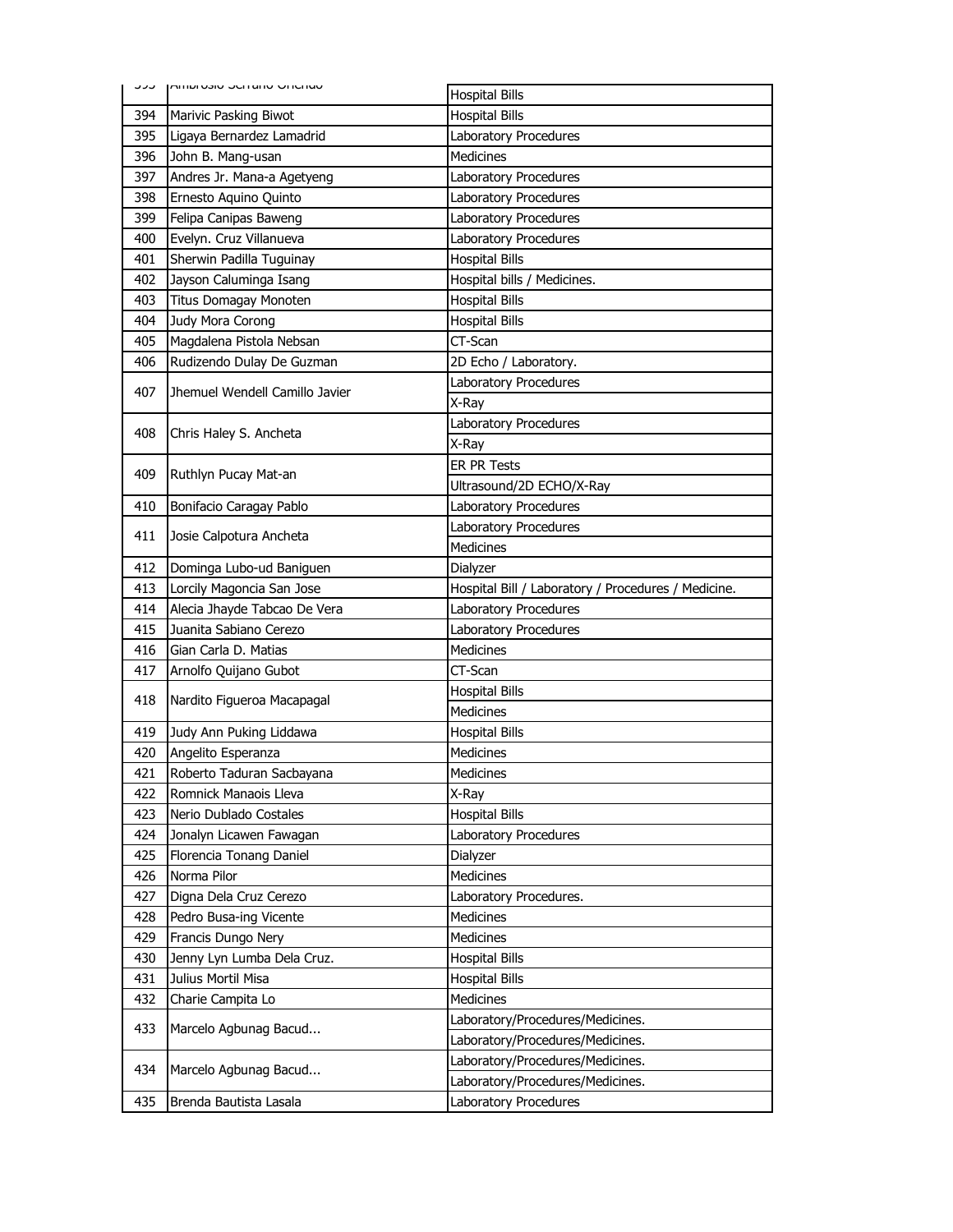| 436 | Rustom Castor Manzano     | X-Ray                                                                                                                    |
|-----|---------------------------|--------------------------------------------------------------------------------------------------------------------------|
| 437 | Henry Asil Jr.            | Dialysis, Dialyzer, PD Solution, Procedures, Medicines<br>& Laboratory.                                                  |
| 438 | Bernardo Narag Torcedo    | Diagnostic & Lab. Procedures, Dialysis, Medicines &<br><b>Hospital Bills.</b>                                            |
| 439 | Rustom Castor Manzano     | <b>Medicines</b>                                                                                                         |
| 440 | Romeo Zeta Relativo       | <b>Hospital Bills</b>                                                                                                    |
| 441 | Maria Luisa Valdez Ramos  | Hospital Bill / Laboratory / Procedures / Medicine.                                                                      |
| 442 | Mav-ann Pesnek Suclad     | LABORATORY/DIAGNOSTIC PROCEDURE, MEDICINES,<br>HOSPITAL BILL, Chemotherapy.                                              |
| 443 | Rey Dave Kines Gal-ud     | Medicines / Dialysis.                                                                                                    |
| 444 | Olivia Alcido Subaday     | Medicines / Dialysis.                                                                                                    |
| 445 | Victor A. Cadiay          | Dialyzer, Medicines Laboratory, Dialysis & Xray.                                                                         |
| 446 | Celmencia M. Leo          | Dialysis, Dialyzer, PD Solution, Procedures, Medicines<br>& Laboratory.                                                  |
| 447 | Dalton Aglasi             | Dialysis, Dialyzer, PD Solution, Procedures, Medicines<br>& Laboratory.<br>CT-SCAN / MEDICINES / LABORATORY / PROCEDURES |
| 448 | Lorcilyn M. San Jose      | / HOSPITAL BILL.                                                                                                         |
| 449 | Annabel Alicando          | Laboratory/Medicines/Injectables/Dialyzer/Dialysis                                                                       |
| 450 | Rey Dave Kines Gal-ud     | Dialysis, Dialyzer, PD Solution, Procedures, Medicines<br>& Laboratory.                                                  |
| 451 | Clemencia M. Leo          | Dialysis, Dialyzer, PD Solution, Procedures, Medicines<br>& Laboratory.                                                  |
| 452 | Christopher Aguilar       | Laboratory/Medicines/Injectables/Dialyzer/Dialysis                                                                       |
| 453 | Remedios Bobis            | Hospital Bill / Laboratory / Procedures / Medicine.                                                                      |
| 454 | Leon A. Comicho           | Dialysis, Dialyzer, PD Solution, Procedures, Medicines<br>& Laboratory.                                                  |
| 455 | Dinah Castro Banaag       | <b>Hospital Bills</b>                                                                                                    |
| 456 | Allan Dayawon Banghuyao   | <b>Hospital Bills</b><br><b>Medicines</b>                                                                                |
| 457 | Marissa Samoranos Operana | <b>Hospital Bills</b>                                                                                                    |
| 458 | Efren Pineda Ronquillo    | <b>Hospital Bills</b>                                                                                                    |
| 459 | Efren Pineda Ronquillo    | Laboratory Procedures.                                                                                                   |
| 460 | Efren Pineda Ronguillo    | X-Ray                                                                                                                    |
| 461 | Cresencia Gacad Norial    | Laboratory/Procedures/Medicines.                                                                                         |
| 462 | Wilson O. Bacod           | Dialysis, Dialyzer, PD Solution, Procedures, Medicines<br>& Laboratory.                                                  |
| 463 | Roselyn Bacod Aglasi      | Diagnostic & Lab. Procedures, Dialysis, Medicines &<br>Hospital Bills.                                                   |
| 464 | Linda Agonan Severo       | Diagnostic & Lab. Procedures, Dialysis, Medicines &<br>Hospital Bills.                                                   |
| 465 | Caesar N. Calica          | MEDICINES/INJECTION/DIALYZER/LABORATORY/PRO<br>CEDURES/DIALYSIS.                                                         |
| 466 | Carmen Medina Aspilan     | MEDICINES/INJECTION/DIALYZER/LABORATORY/PRO<br>CEDURES/DIALYSIS.                                                         |
| 467 | Generoso M. Artos         | MEDICINES/INJECTION/DIALYZER/LABORATORY/PRO<br>CEDURES/DIALYSIS.                                                         |
| 468 | Genivieve Pacyaya         | MEDICINES/INJECTION/DIALYZER/LABORATORY/PRO<br>CEDURES/DIALYSIS.                                                         |
| 469 | Juantio B. Buhling        | MEDICINES/INJECTION/DIALYZER/LABORATORY/PRO<br>CEDURES/DIALYSIS.                                                         |
| 470 | Linda Agonan Severo       | MEDICINES/INJECTION/DIALYZER/LABORATORY/PRO<br>CEDURES/DIALYSIS.                                                         |
| 471 | Lydia B. De Castro        | MEDICINES/INJECTION/DIALYZER/LABORATORY/PRO<br>CEDURES/DIALYSIS.                                                         |
| 472 | Mario Labonete Ringor     | MEDICINES/INJECTION/DIALYZER/LABORATORY/PRO<br><u>CEDURES/DIALYSIS.</u>                                                  |
| 473 | Myracle Cawi Caloscos     | MEDICINES/INJECTION/DIALYZER/LABORATORY/PRO<br><u>CEDURES/DIALYSIS.</u>                                                  |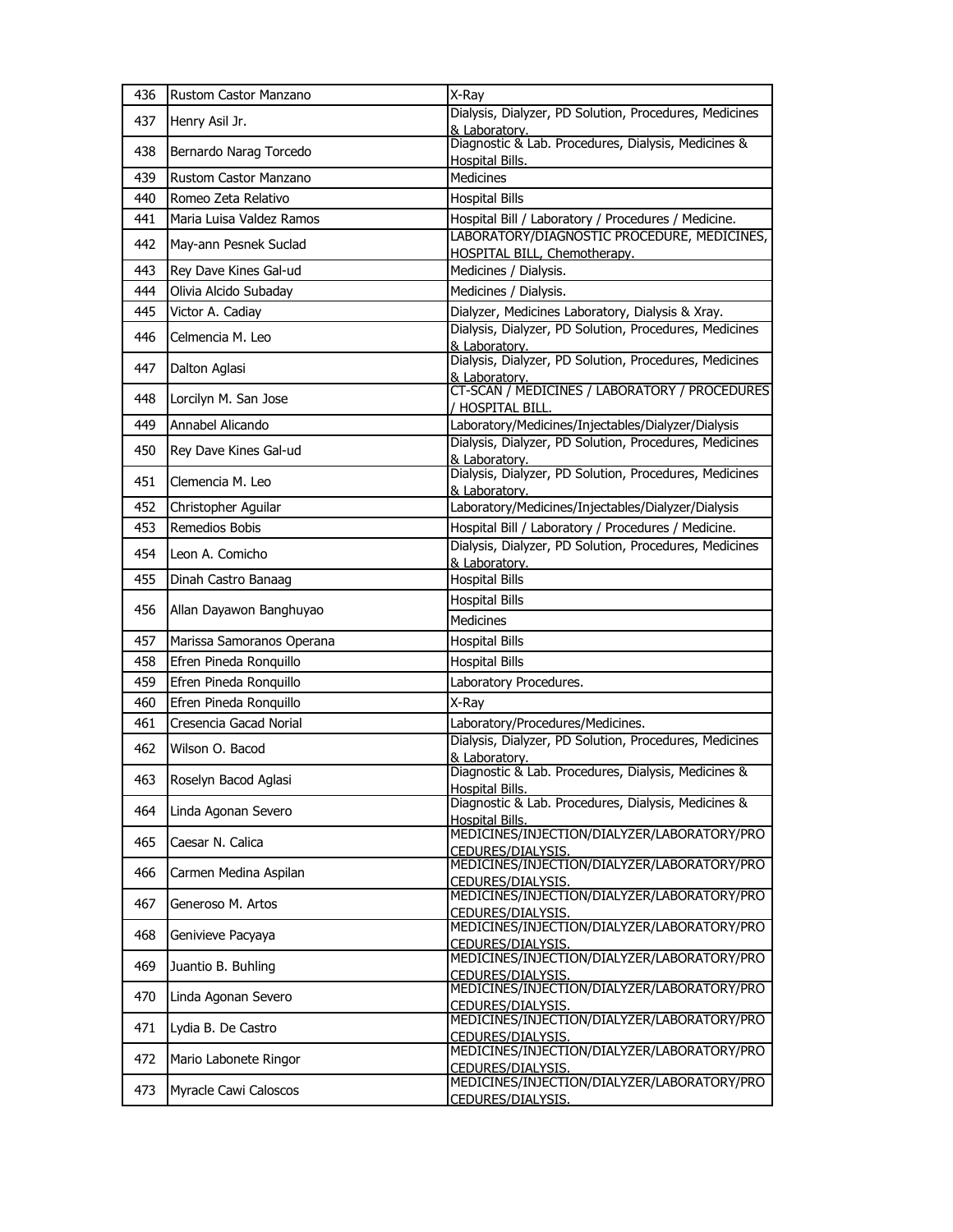| 474 | Rey Dave Kines Gal-ud     | MEDICINES/INJECTION/DIALYZER/LABORATORY/PRO<br>CEDURES/DIALYSIS.        |
|-----|---------------------------|-------------------------------------------------------------------------|
| 475 | Michael Alacdis Aglasi    | Dialysis, Dialyzer, PD Solution, Procedures, Medicines<br>& Laboratorv. |
| 476 | Willy Mariano Agnawa      | Dialysis, Dialyzer, PD Solution, Procedures, Medicines<br>& Laboratory. |
| 477 | Dalton Taplin Aglasi      | Dialysis, Dialyzer, PD Solution, Procedures, Medicines<br>& Laboratory. |
| 478 | Larry Rimando Aguilar     | Dialysis, Dialyzer, PD Solution, Procedures, Medicines<br>& Laboratory. |
| 479 | Perry A. Agustin Jr.      | Dialysis, Dialyzer, PD Solution, Procedures, Medicines<br>& Laboratory. |
| 480 | Annabel L. Alicando       | Dialysis, Dialyzer, PD Solution, Procedures, Medicines<br>& Laboratory. |
| 481 | Abe Tacdoy Aplasen        | Dialysis, Dialyzer, PD Solution, Procedures, Medicines<br>& Laboratorv. |
| 482 | Carmen Medina Aspilan     | Dialysis, Dialyzer, PD Solution, Procedures, Medicines<br>& Laboratory. |
| 483 | Florante O. Astudillo     | Dialysis, Dialyzer, PD Solution, Procedures, Medicines<br>& Laboratory. |
| 484 | Karen Bautista Baday      | Dialysis, Dialyzer, PD Solution, Procedures, Medicines<br>& Laboratory. |
| 485 | Satornino Mariano Balabal | Dialysis, Dialyzer, PD Solution, Procedures, Medicines<br>& Laboratory. |
| 486 | James Cablinan Ballogat   | Dialysis, Dialyzer, PD Solution, Procedures, Medicines<br>& Laboratory. |
| 487 | Karen Grace A. Bandong    | Dialysis, Dialyzer, PD Solution, Procedures, Medicines<br>& Laboratorv. |
| 488 | Daniel P. Bannagao Jr.    | Dialysis, Dialyzer, PD Solution, Procedures, Medicines<br>& Laboratory. |
| 489 | May Millare Benedito      | Dialysis, Dialyzer, PD Solution, Procedures, Medicines<br>& Laboratory. |
| 490 | Lee P. Beswayan           | Dialysis, Dialyzer, PD Solution, Procedures, Medicines<br>& Laboratorv. |
| 491 | Warren Killi Biag         | Dialysis, Dialyzer, PD Solution, Procedures, Medicines<br>& Laboratory. |
| 492 | Tomas Binocyad Buclay     | Dialysis, Dialyzer, PD Solution, Procedures, Medicines<br>& Laboratory. |
| 493 | Rose Lo-oy Bugtong        | Dialysis, Dialyzer, PD Solution, Procedures, Medicines<br>& Laboratory. |
| 494 | Amor A. Cahanap           | Dialysis, Dialyzer, PD Solution, Procedures, Medicines<br>& Laboratory. |
| 495 | Myracle C. Caloscos       | Dialysis, Dialyzer, PD Solution, Procedures, Medicines<br>& Laboratory. |
| 496 | Leonila C. Calpotura      | Dialysis, Dialyzer, PD Solution, Procedures, Medicines<br>& Laboratory. |
| 497 | Neil Stephen N. Camba     | Dialysis, Dialyzer, PD Solution, Procedures, Medicines<br>& Laboratorv. |
| 498 | Manuel Agyao Cangyas      | Dialysis, Dialyzer, PD Solution, Procedures, Medicines<br>& Laboratory. |
| 499 | Leonora Bamba Catipon     | Dialysis, Dialyzer, PD Solution, Procedures, Medicines<br>& Laboratory. |
| 500 | Romeo Cera                | Dialysis, Dialyzer, PD Solution, Procedures, Medicines<br>& Laboratorv. |
| 501 | Leon A. Comicho           | Dialysis, Dialyzer, PD Solution, Procedures, Medicines<br>& Laboratory. |
| 502 | Roel Laguipo Cruz         | Dialysis, Dialyzer, PD Solution, Procedures, Medicines<br>& Laboratory. |
| 503 | Florencia Tonang Daniel   | Dialysis, Dialyzer, PD Solution, Procedures, Medicines<br>& Laboratorv. |
| 504 | Sylvia P. Daniel,         | Dialysis, Dialyzer, PD Solution, Procedures, Medicines<br>& Laboratory. |
| 505 | Arnel Laruan Demot        | Dialysis, Dialyzer, PD Solution, Procedures, Medicines<br>& Laboratory. |
| 506 | Rolando Cara Domingo      | Dialysis, Dialyzer, PD Solution, Procedures, Medicines<br>& Laboratory. |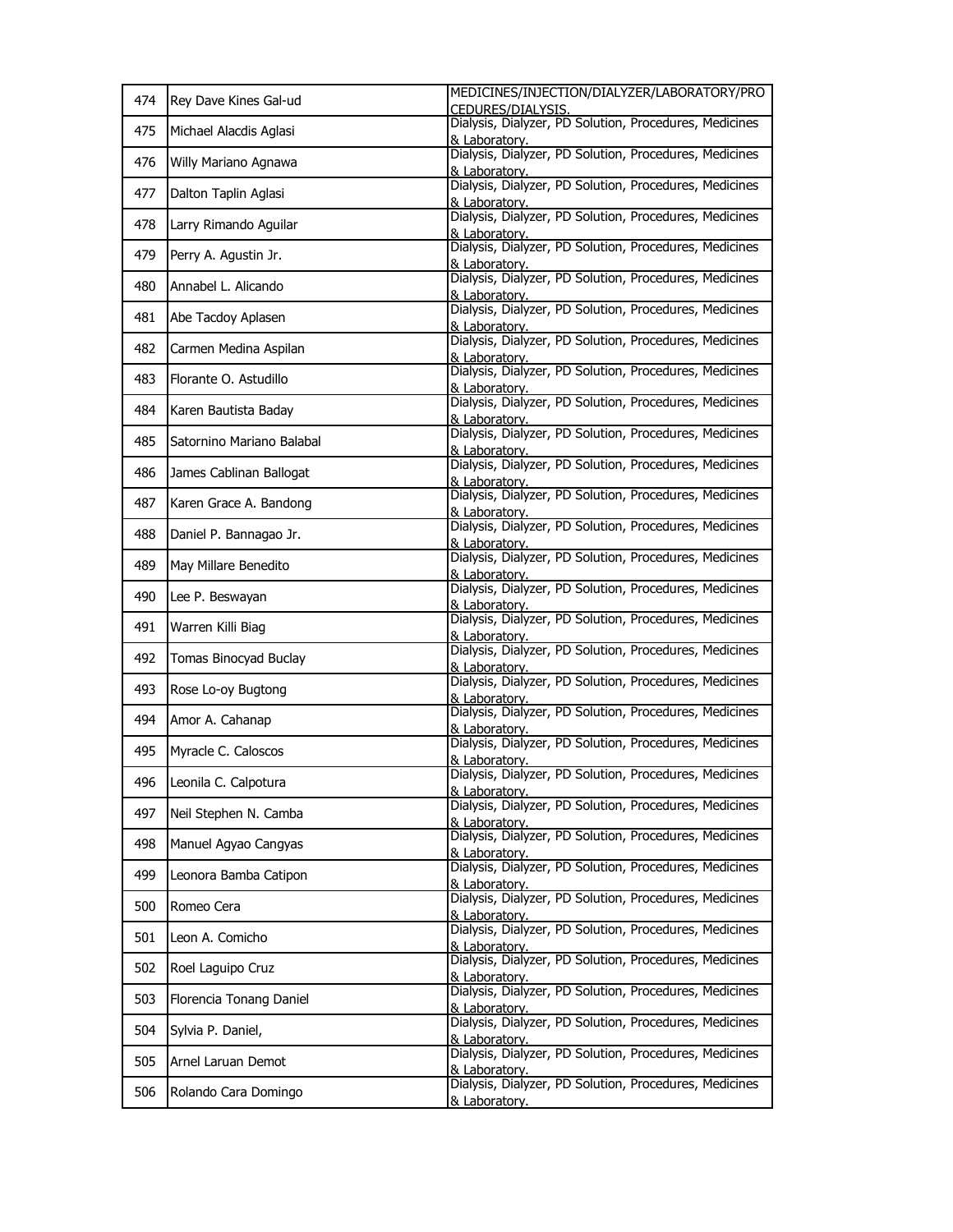| 507 | Denver M. Fetalan         | Dialysis, Dialyzer, PD Solution, Procedures, Medicines<br>& Laboratory. |
|-----|---------------------------|-------------------------------------------------------------------------|
| 508 | Yohan Chase F. Franco     | Chemotherapy & Medicines                                                |
| 509 | Jemaima A. Gac-oy         | Dialysis, Dialyzer, PD Solution, Procedures, Medicines<br>& Laboratory. |
| 510 | Noel Chiday Galong        | Dialysis, Dialyzer, PD Solution, Procedures, Medicines<br>& Laboratory. |
| 511 | Ray Dave K. Gal-ud        | Dialysis, Dialyzer, PD Solution, Procedures, Medicines<br>& Laboratory. |
| 512 | Martina B. Garcia         | Dialysis, Dialyzer, PD Solution, Procedures, Medicines<br>& Laboratory. |
| 513 | Violeta S. Gathalian      | Dialysis, Dialyzer, PD Solution, Procedures, Medicines<br>& Laboratory. |
| 514 | Jones Siegred Jueves      | Dialysis, Dialyzer, PD Solution, Procedures, Medicines<br>& Laboratory. |
| 515 | Donna Carlos Kalang-ad    | Dialysis, Dialyzer, PD Solution, Procedures, Medicines<br>& Laboratorv. |
| 516 | Genero N. Karganilla      | Dialysis, Dialyzer, PD Solution, Procedures, Medicines<br>& Laboratory. |
| 517 | Ramsey Lino Laurian       | Dialysis, Dialyzer, PD Solution, Procedures, Medicines<br>& Laboratory. |
| 518 | Clemencia M. Leo          | Dialysis, Dialyzer, PD Solution, Procedures, Medicines<br>& Laboratory. |
| 519 | Girlie Bulan Lim          | Dialysis, Dialyzer, PD Solution, Procedures, Medicines<br>& Laboratory. |
| 520 | Quakelyn Canutab Lisayen  | Dialysis, Dialyzer, PD Solution, Procedures, Medicines<br>& Laboratory. |
| 521 | Errol T. Logawe           | Dialysis, Dialyzer, PD Solution, Procedures, Medicines<br>& Laboratory. |
| 522 | Wilson P. Lopez           | Dialysis, Dialyzer, PD Solution, Procedures, Medicines<br>& Laboratory. |
| 523 | Frank M. Monang           | Dialysis, Dialyzer, PD Solution, Procedures, Medicines<br>& Laboratory. |
| 524 | Czarina Camille Say Nalos | Dialysis, Dialyzer, PD Solution, Procedures, Medicines<br>& Laboratory. |
| 525 | Sheila A. Oblan           | Dialysis, Dialyzer, PD Solution, Procedures, Medicines<br>& Laboratory. |
| 526 | Novelyn Lih-ubon Pagaddut | Dialysis, Dialyzer, PD Solution, Procedures, Medicines<br>& Laboratory. |
| 527 | Rowena Q. Rebutoc,        | Dialysis, Dialyzer, PD Solution, Procedures, Medicines<br>& Laboratory. |
| 528 | Romel B. Rimorin          | Dialysis, Dialyzer, PD Solution, Procedures, Medicines<br>& Laboratory. |
| 529 | April Vicente Sakiwat     | Dialysis, Dialyzer, PD Solution, Procedures, Medicines<br>& Laboratory. |
| 530 | Elvis Kitan Salio         | Dialysis, Dialyzer, PD Solution, Procedures, Medicines<br>& Laboratory. |
| 531 | Donna D. Sarol            | Dialysis, Dialyzer, PD Solution, Procedures, Medicines<br>& Laboratory. |
| 532 | Yel Dalmacio Sibaen       | Dialysis, Dialyzer, PD Solution, Procedures, Medicines<br>& Laboratory. |
| 533 | Hilda Solano              | Dialysis, Dialyzer, PD Solution, Procedures, Medicines<br>& Laboratory. |
| 534 | Mark Joseph A. Tayoan     | Dialysis, Dialyzer, PD Solution, Procedures, Medicines<br>& Laboratory. |
| 535 | Raul Bautista Tejero      | Dialysis, Dialyzer, PD Solution, Procedures, Medicines<br>& Laboratory. |
| 536 | Reynaldo Viscaya Ticuan   | Dialysis, Dialyzer, PD Solution, Procedures, Medicines<br>& Laboratory. |
| 537 | Rowena Galas Valdez       | Dialysis, Dialyzer, PD Solution, Procedures, Medicines<br>& Laboratory. |
| 538 | Jinky Libalib Vicente     | Dialysis, Dialyzer, PD Solution, Procedures, Medicines<br>& Laboratory. |
| 539 | John Angyab Wallang       | Dialysis, Dialyzer, PD Solution, Procedures, Medicines<br>& Laboratory. |
| 540 | Bernardo Narag Torcedo    | Dialysis, Dialyzer, PD Solution, Procedures, Medicines<br>& Laboratory. |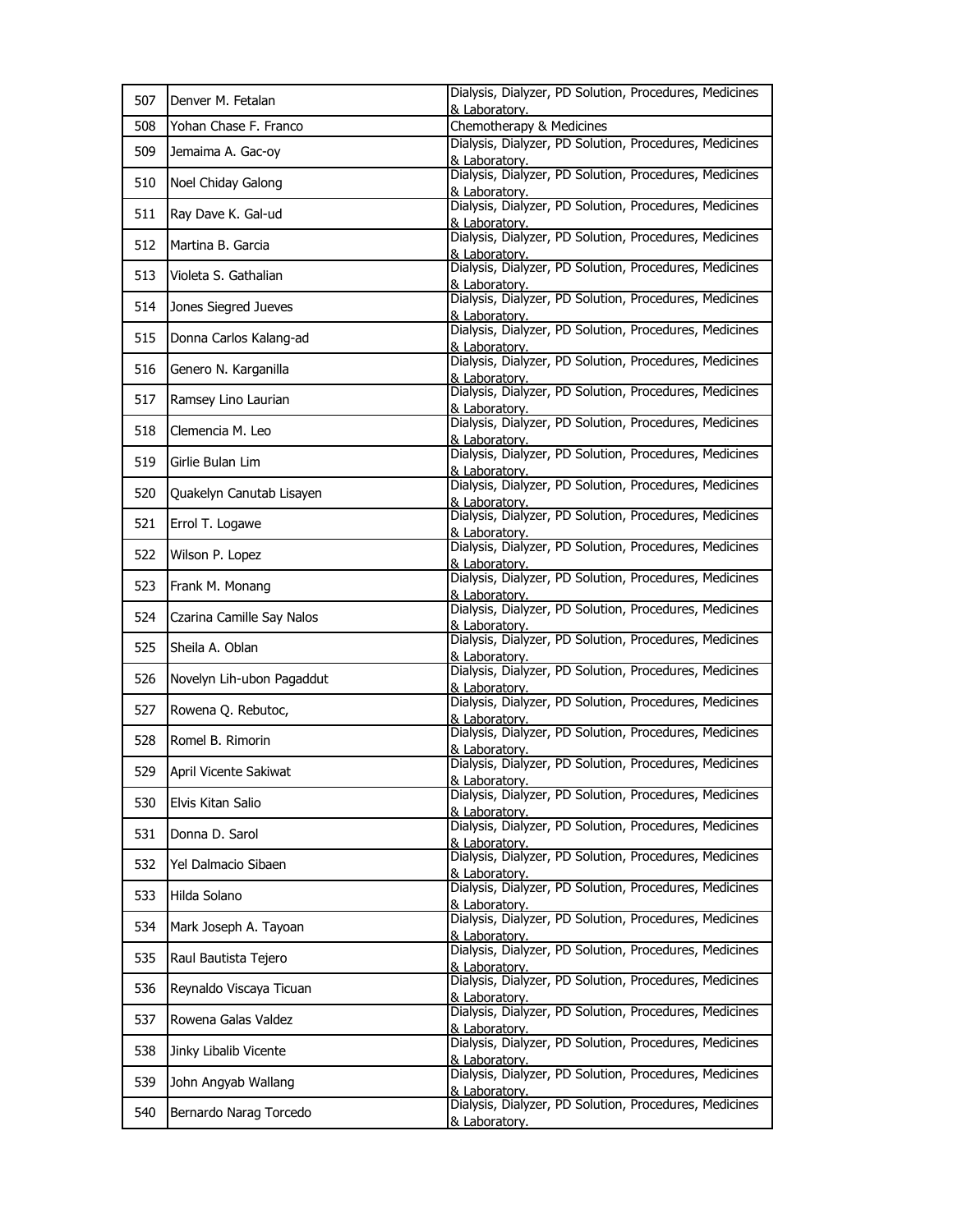| 541 | Christopher Aguilar       | Dialysis, Dialyzer, PD Solution, Procedures, Medicines<br>& Laboratory. |
|-----|---------------------------|-------------------------------------------------------------------------|
| 542 | Adela Enrade              | Medicines / Dialysis.                                                   |
| 543 | Lyra M. Allig             | Medicines / Dialysis.                                                   |
| 544 | Frank M. Monang           | CHEMOTHRAPY/MEDICINE/LABORATORY.                                        |
| 545 | Jomel Tordesillas Ponsica | Diagnostic & Lab. Procedures, Dialysis, Medicines &<br>Hospital Bills.  |
| 546 | Christopher Aguilar       | Dialysis, Dialyzer, PD Solution, Procedures, Medicines<br>& Laboratory. |
| 547 | Richard Awingan Justo     | Dialysis, Dialyzer, PD Solution, Procedures, Medicines<br>& Laboratory. |
| 548 | <b>Edward Olat</b>        | Dialysis, Dialyzer, PD Solution, Procedures, Medicines<br>& Laboratory. |
| 549 | Jordan Docallas Mico      | Dialysis, Dialyzer, PD Solution, Procedures, Medicines<br>& Laboratory. |
| 550 | Ruth Allibang Bakilog     | Dialysis, Dialyzer, PD Solution, Procedures, Medicines<br>& Laboratory. |
| 551 | Doris Paggad Butali       | Dialysis, Dialyzer, PD Solution, Procedures, Medicines<br>& Laboratory. |
| 552 | Martina B. Garcia         | diagnostic/laboratory/procedures/hospital<br>bills/medicines/dialysis.  |
| 553 | Annie Andawi David        | <b>Medicines</b>                                                        |
| 554 | Bernardo Corpuz Jacinto   | Chemotherapy & Medicines                                                |
| 555 | Manuel Nanam Boaging      | Dialysis, Dialyzer, PD Solution, Procedures, Medicines<br>& Laboratory. |
| 556 | Marivic M. Antonio        | Dialysis, Dialyzer, PD Solution, Procedures, Medicines<br>& Laboratory. |
| 557 | Julia L. Cabintos         | Dialysis, Dialyzer, PD Solution, Procedures, Medicines<br>& Laboratory. |
| 558 | Arnold Simeon Ngileg      | Dialysis, Dialyzer, PD Solution, Procedures, Medicines<br>& Laboratory. |
| 559 | John Calugan Calos        | Dialysis, Dialyzer, PD Solution, Procedures, Medicines<br>& Laboratory. |
| 560 | Joshua Suyon Bowaken      | Dialysis, Dialyzer, PD Solution, Procedures, Medicines<br>& Laboratory. |
| 561 | Francis Wailan            | Dialysis, Dialyzer, PD Solution, Procedures, Medicines<br>& Laboratorv. |
| 562 | Farelane Roldan           | Dialysis, Dialyzer, PD Solution, Procedures, Medicines<br>& Laboratory. |
| 563 | Abegail Dulay Abellera    | Dialysis, Dialyzer, PD Solution, Procedures, Medicines<br>& Laboratory. |
| 564 | Dorie M. Kigangan         | Dialysis, Dialyzer, PD Solution, Procedures, Medicines<br>& Laboratory. |
| 565 | Clemencia M. Leo          | Dialysis, Dialyzer, PD Solution, Procedures, Medicines<br>& Laboratory. |
| 566 | Dalton Taplin Aglasi      | Dialysis, Dialyzer, PD Solution, Procedures, Medicines<br>& Laboratory. |
| 567 | Marichu Joy Callejo       | Hospital Bill / Laboratory / Procedures / Medicine.                     |
| 568 | Lucia Sabaut Calonge      | CT-Scan                                                                 |
| 569 | Jeric K. Amiao            | Dialysis, Dialyzer, PD Solution, Procedures, Medicines<br>& Laboratory. |
| 570 | Cesario Besara Sapdit     | Dialysis, Dialyzer, PD Solution, Procedures, Medicines<br>& Laboratory. |
| 571 | Fausta B. Hipolito        | Dialysis, Dialyzer, PD Solution, Procedures, Medicines<br>& Laboratory. |
| 572 | Valentino Atas            | Dialysis, Dialyzer, PD Solution, Procedures, Medicines<br>& Laboratory. |
| 573 | Bernard Basilio           | Dialysis, Dialyzer, PD Solution, Procedures, Medicines<br>& Laboratory. |
| 574 | Willy Mariano Agnawa      | Dialysis, Dialyzer, PD Solution, Procedures, Medicines<br>& Laboratory. |
| 575 | Jane Padsongay Martin     | Dialysis, Dialyzer, PD Solution, Procedures, Medicines<br>& Laboratory. |
| 576 | Vicente L. Ekwey          | Dialysis, Dialyzer, PD Solution, Procedures, Medicines<br>& Laboratory. |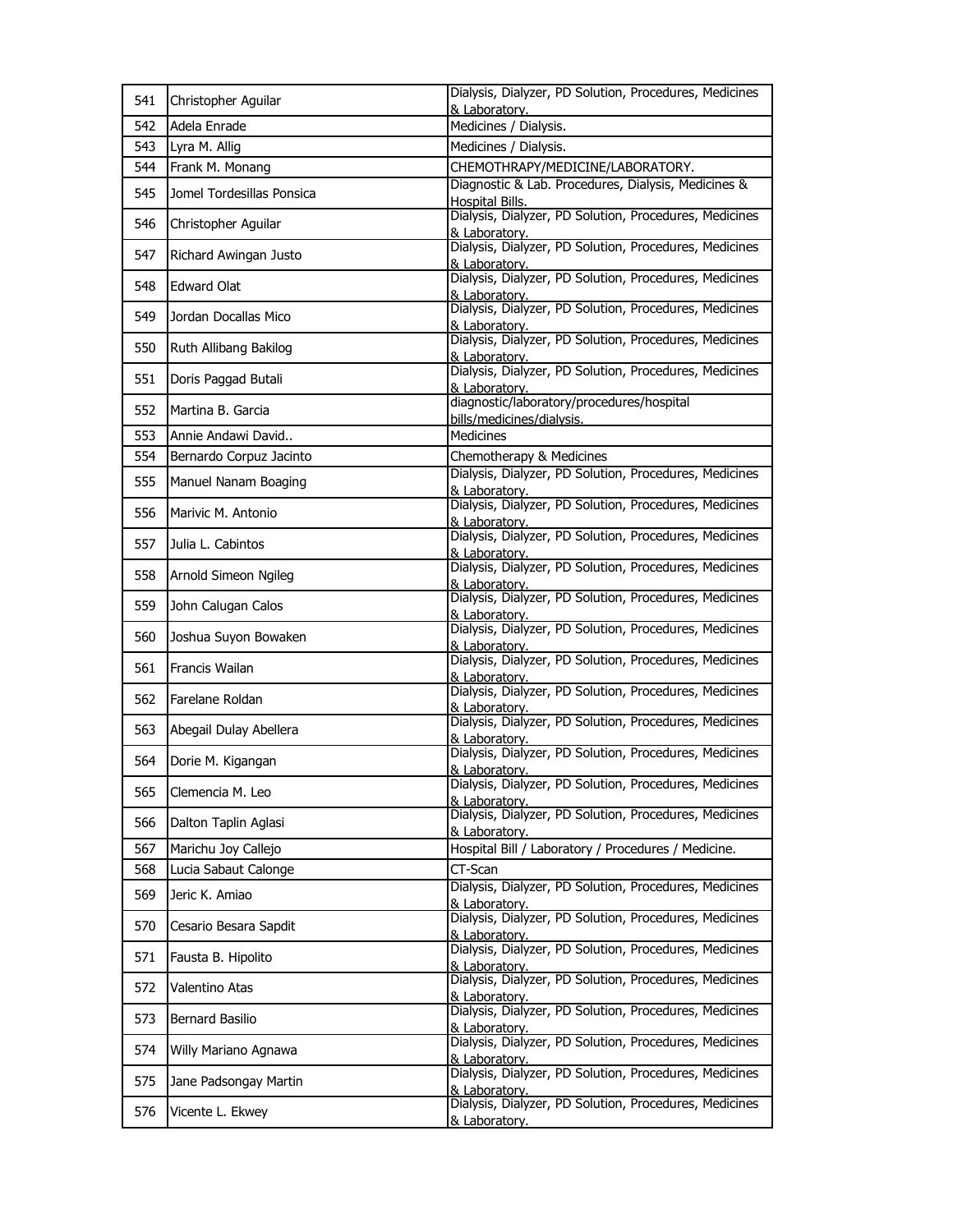| 577 | Humphrey U. Anuden              | Dialysis, Dialyzer, PD Solution, Procedures, Medicines<br>& Laboratory.                                                           |
|-----|---------------------------------|-----------------------------------------------------------------------------------------------------------------------------------|
| 578 | John Kennedy Solang Sagmayao    | Dialysis, Dialyzer, PD Solution, Procedures, Medicines<br>& Laboratory.                                                           |
| 579 | Yohan Chase F. Franco           | chemotherapy / Hospital bills / Medicines / Laboratory.                                                                           |
| 580 | Jolly Galamgam Bautista         | CT-Scan                                                                                                                           |
| 581 | Edwina Baliosan Silam           | X-Ray<br>Dialysis, Dialyzer, PD Solution, Procedures, Medicines                                                                   |
|     |                                 | & Laboratory.<br>Dialysis, Dialyzer, PD Solution, Procedures, Medicines                                                           |
| 582 | Loreta Bilog Sito               | & Laboratory.                                                                                                                     |
| 583 | Lydia G. Dumansi                | Dialysis, Dialyzer, PD Solution, Procedures, Medicines<br>& Laboratory.                                                           |
| 584 | Marcos Diwas Jr.                | Dialysis, Dialyzer, PD Solution, Procedures, Medicines<br>& Laboratory.                                                           |
| 585 | Ron P. Dapiawen                 | Dialysis, Dialyzer, PD Solution, Procedures, Medicines<br>& Laboratory.                                                           |
| 586 | Tom Paulino Paran               | Dialysis, Dialyzer, PD Solution, Procedures, Medicines<br>& Laboratory.                                                           |
| 587 | Benita O. Diego                 | Dialysis, Dialyzer, PD Solution, Procedures, Medicines<br>& Laboratory.                                                           |
| 588 | Isabel C. Pinas                 | Dialysis, Dialyzer, PD Solution, Procedures, Medicines<br>& Laboratory.                                                           |
| 589 | Noria A. Maliones               | Dialysis, Dialyzer, PD Solution, Procedures, Medicines<br>& Laboratory.                                                           |
| 590 | Enrique Narciso                 | Dialysis, Dialyzer, PD Solution, Procedures, Medicines<br>& Laboratory.                                                           |
| 591 | Jomel Tordesillas Ponsica       | Diagnostic Procedure/ Laboratory Procedures/<br>Medicines/ Hospital Bill.                                                         |
| 592 | Rex Balangitan                  | Hemodialysis/Medicines/Lab. Procedures.                                                                                           |
| 593 | Hipolito Gapuz Ramos            | <b>Hospital Bills</b>                                                                                                             |
|     |                                 |                                                                                                                                   |
| 594 | Ar-vi S. Daus                   | CHEMOTHERAPY/CHEMODRUGS/MEDICINES.                                                                                                |
| 595 | Diana Gonzales De Guzman        | Hemodialysis/Medicines.                                                                                                           |
| 596 | Wilma P. Laoangen,              | Hemodialysis.                                                                                                                     |
| 597 | Geraldyn Batara                 | Hemodialysis/Medicines.                                                                                                           |
| 598 | Dominga Madriaga Refugia        | Medicines                                                                                                                         |
| 599 | Violeta S. Gatchalian           | Laboratory/Procedures/Medicines.                                                                                                  |
| 600 | Renato Francisco Viray Catolico | Laboratory/Procedures/Medicines.                                                                                                  |
| 601 | Olivia Alcido Subaday           | Dialysis, Dialyzer, PD Solution, Procedures, Medicines                                                                            |
| 602 | Rey Dave Kines Gal-ud           | & Laboratory.<br>Dialysis, Dialyzer, PD Solution, Procedures, Medicines<br>& Laboratory.                                          |
| 603 | Marcelina Emengga               | Diagnostic & Lab. Procedures, Dialysis, Medicines &<br>Hospital Bills.                                                            |
| 604 | Lolita C. Esyaben               | Dialysis, Dialyzer, PD Solution, Procedures, Medicines<br>& Laboratory.                                                           |
| 605 | Flordeliza Bambico Montemayor   | Dialysis, Dialyzer, PD Solution, Procedures, Medicines<br>& Laboratory.                                                           |
| 606 | Jeffrey Dalmin Darines          | Dialysis, Dialyzer, PD Solution, Procedures, Medicines<br>& Laboratory.                                                           |
| 607 | Alex Cayap                      | Dialysis, Dialyzer, PD Solution, Procedures, Medicines<br>& Laboratory.                                                           |
| 608 | Donald B. Abuel                 | Dialysis, Dialyzer, PD Solution, Procedures, Medicines<br>& Laboratorv.                                                           |
| 609 | Napoleon Napadawan              | Dialysis, Dialyzer, PD Solution, Procedures, Medicines<br>& Laboratory.                                                           |
| 610 | Federico G. Napadawan Jr.       | Dialysis, Dialyzer, PD Solution, Procedures, Medicines<br>& Laboratory.                                                           |
| 611 | Abdon P. Ampal                  | Dialysis, Dialyzer, PD Solution, Procedures, Medicines<br>& Laboratory.<br>Dialysis, Dialyzer, PD Solution, Procedures, Medicines |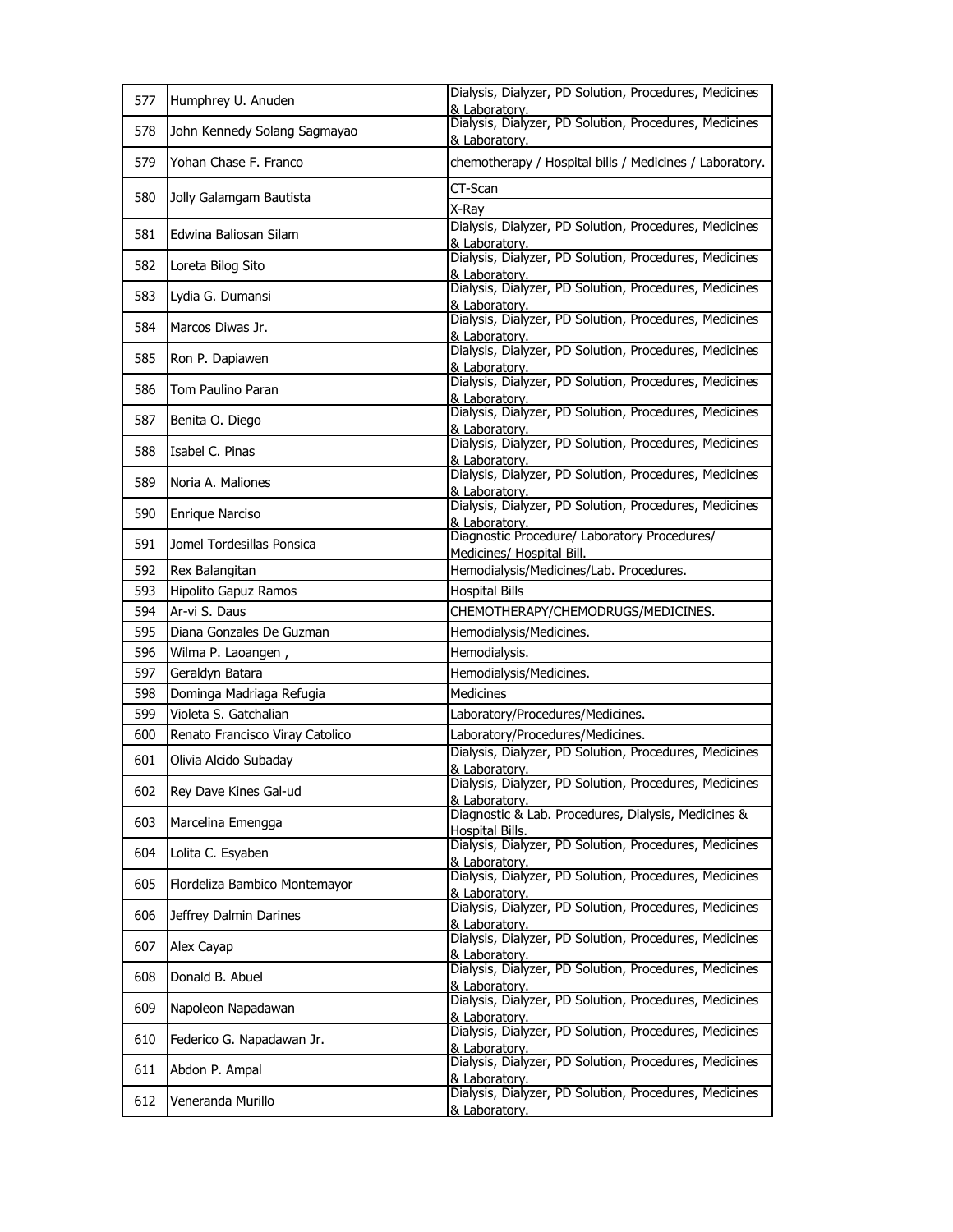| 613 | Michael Alacdis Aglasi       | Dialysis, Dialyzer, PD Solution, Procedures, Medicines<br>& Laboratory. |
|-----|------------------------------|-------------------------------------------------------------------------|
| 614 | Bee Jay Joseph Santos Gavino | Dialysis, Dialyzer, PD Solution, Procedures, Medicines<br>& Laboratory. |
| 615 | Wilma P. Laoangen            | Dialysis, Dialyzer, PD Solution, Procedures, Medicines<br>& Laboratory. |
| 616 | Alfredo Amok Awichen         | Dialysis, Dialyzer, PD Solution, Procedures, Medicines<br>& Laboratory. |
| 617 | Norma G. Pilor               | Dialysis, Dialyzer, PD Solution, Procedures, Medicines<br>& Laboratory. |
| 618 | Aaron T. Gal-o               | Dialysis, Dialyzer, PD Solution, Procedures, Medicines<br>& Laboratory. |
| 619 | Marlon Kimbongan Milo        | Dialysis, Dialyzer, PD Solution, Procedures, Medicines<br>& Laboratory. |
| 620 | Sheila A. Olban              | Dialysis, Dialyzer, PD Solution, Procedures, Medicines                  |
| 621 | Arlein P. Bagyan             | & Laboratory.<br>Dialysis, Dialyzer, PD Solution, Procedures, Medicines |
| 622 | Ramil Dimayhag Mejares       | & Laboratory.<br>Dialysis, Dialyzer, PD Solution, Procedures, Medicines |
| 623 | Nathaniel Tajon Guillermo    | & Laboratory.<br>Dialysis, Dialyzer, PD Solution, Procedures, Medicines |
| 624 | Rafael P. Montes             | & Laboratory.<br>Dialysis, Dialyzer, PD Solution, Procedures, Medicines |
| 625 | Bonifacio Caragay Pablo      | & Laboratory.<br>Dialysis, Dialyzer, PD Solution, Procedures, Medicines |
| 626 | Marie Joy Ligudon            | & Laboratory.<br>Dialysis, Dialyzer, PD Solution, Procedures, Medicines |
| 627 | Brenda Bautista Lasala       | & Laboratorv.<br>Dialysis, Dialyzer, PD Solution, Procedures, Medicines |
| 628 | Donald Frank K. Tamiray      | & Laboratory.<br>Dialysis, Dialyzer, PD Solution, Procedures, Medicines |
| 629 | John Pacio Cawayan           | & Laboratory.<br>Medical Supplies / Laboratory / Medicines.             |
|     |                              | Dialysis, Dialyzer, PD Solution, Procedures, Medicines                  |
| 630 | Romeo Abarquez Agbuya        | & Laboratory.                                                           |
| 631 | Florencio Cater Bo           | Dialysis, Dialyzer, PD Solution, Procedures, Medicines<br>& Laboratory. |
| 632 | Ruth Tukiad                  | Dialysis, Dialyzer, PD Solution, Procedures, Medicines<br>& Laboratory. |
| 633 | Cresin B. Pastor             | Dialysis, Dialyzer, PD Solution, Procedures, Medicines<br>& Laboratory. |
| 634 | Saturnina M. Iquet           | Dialysis, Dialyzer, PD Solution, Procedures, Medicines<br>& Laboratory. |
| 635 | Elizabeth Dalmin Lachica     | Dialysis, Dialyzer, PD Solution, Procedures, Medicines<br>& Laboratory. |
| 636 | Joey Lumdang Dumal-in        | Dialysis, Dialyzer, PD Solution, Procedures, Medicines<br>& Laboratory. |
| 637 | Anita Saldivar Abalos        | Dialysis, Dialyzer, PD Solution, Procedures, Medicines<br>& Laboratory. |
| 638 | Estrellita N. Jacoage        | Dialysis, Dialyzer, PD Solution, Procedures, Medicines<br>& Laboratorv. |
| 639 | Wilson Pascua                | Dialysis, Dialyzer, PD Solution, Procedures, Medicines<br>& Laboratory. |
| 640 | John Paul Pablo Siblon       | Dialysis, Dialyzer, PD Solution, Procedures, Medicines<br>& Laboratory. |
| 641 | Gina D. Glory                | Dialysis, Dialyzer, PD Solution, Procedures, Medicines<br>& Laboratory. |
| 642 | Ryan F. Pascual              | Hospital Bill / Laboratory / Procedures / Medicine.                     |
|     |                              | DIALYSIS/DIAGNOSTIC                                                     |
| 643 | Leon A. Comicho              | PROCEDURES/MEDICINES/HOSPITAL<br>BILLS/LAB.PROCEDURES.                  |
| 644 |                              | DIALYSIS/DIAGNOSTIC<br>PROCEDURES/MEDICINES/HOSPITAL                    |
|     | Dalton Taplin Aglasi         | BILLS/LAB.PROCEDURES.                                                   |
|     |                              | DIALYSIS/DIAGNOSTIC                                                     |
| 645 | Clemencia M. Leo             | PROCEDURES/MEDICINES/HOSPITAL<br>BILLS/LAB.PROCEDURES.                  |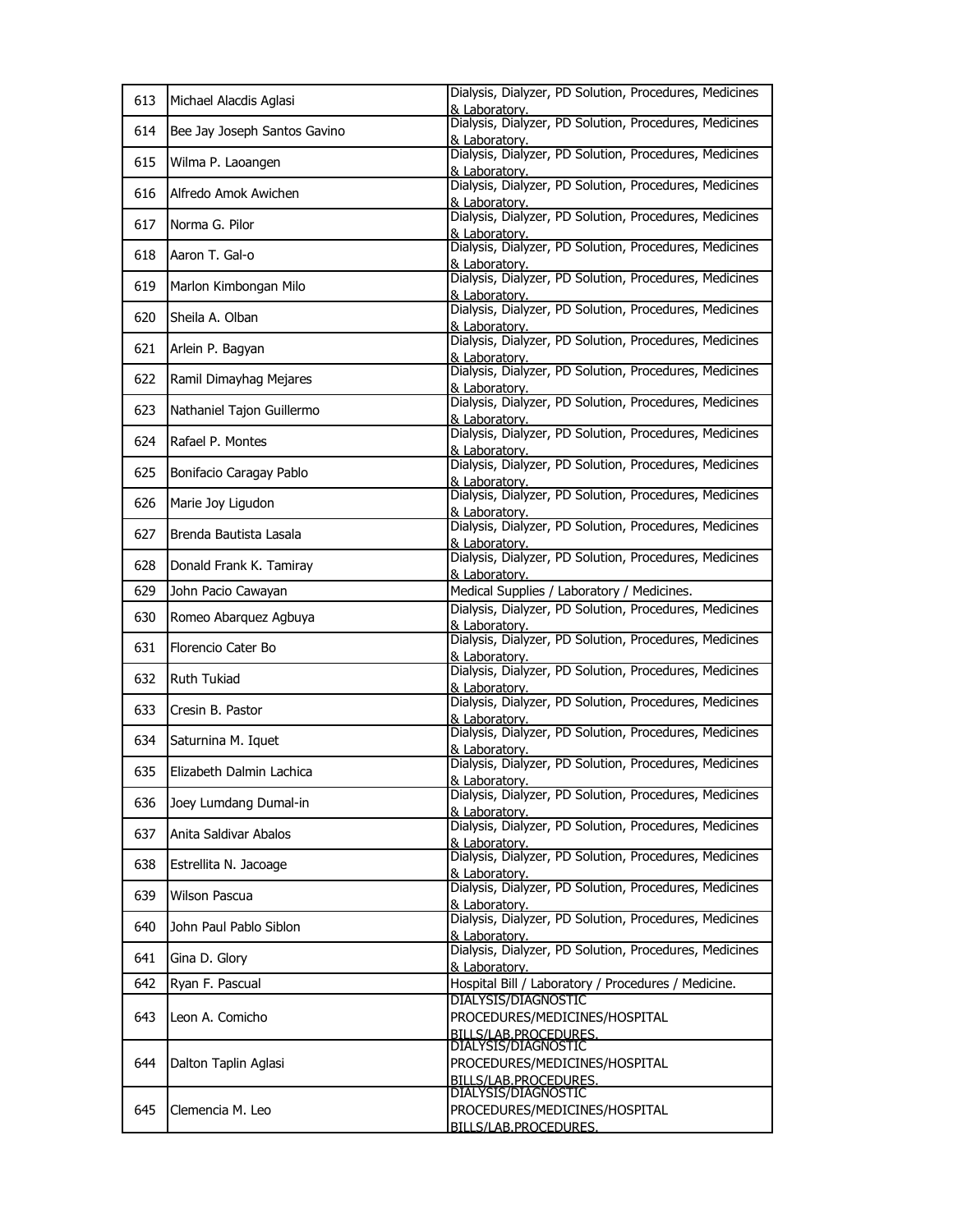| & Laboratory.<br>Dialysis, Dialyzer, PD Solution, Procedures, Medicines<br>Carmen Medina Aspilan<br>647<br>& Laboratory.<br>Dialysis, Dialyzer, PD Solution, Procedures, Medicines<br>648<br>Generoso Artos<br>& Laboratory.<br>Dialysis, Dialyzer, PD Solution, Procedures, Medicines<br>649<br>Juanito Buh-ling<br>& Laboratory.<br>Dialysis, Dialyzer, PD Solution, Procedures, Medicines<br>650<br>Jude Abad Domoguen<br>& Laboratory.<br>Dialysis, Dialyzer, PD Solution, Procedures, Medicines<br>651<br>Linda Agonan Severo<br>& Laboratory.<br>Dialysis, Dialyzer, PD Solution, Procedures, Medicines<br>652<br>Lydia B. De Castro<br>& Laboratory.<br>Dialysis, Dialyzer, PD Solution, Procedures, Medicines<br>653<br>Marcelina Emengga<br>& Laboratory.<br>Dialysis, Dialyzer, PD Solution, Procedures, Medicines<br>654<br>Mario Labonete Ringor<br>& Laboratory.<br>Dialysis, Dialyzer, PD Solution, Procedures, Medicines<br>655<br>Sheila A. Olban<br>& Laboratory.<br>Dialysis, Dialyzer, PD Solution, Procedures, Medicines | 646 | Augusto Domoguen Bagsan | Dialysis, Dialyzer, PD Solution, Procedures, Medicines |
|----------------------------------------------------------------------------------------------------------------------------------------------------------------------------------------------------------------------------------------------------------------------------------------------------------------------------------------------------------------------------------------------------------------------------------------------------------------------------------------------------------------------------------------------------------------------------------------------------------------------------------------------------------------------------------------------------------------------------------------------------------------------------------------------------------------------------------------------------------------------------------------------------------------------------------------------------------------------------------------------------------------------------------------------|-----|-------------------------|--------------------------------------------------------|
|                                                                                                                                                                                                                                                                                                                                                                                                                                                                                                                                                                                                                                                                                                                                                                                                                                                                                                                                                                                                                                              |     |                         |                                                        |
|                                                                                                                                                                                                                                                                                                                                                                                                                                                                                                                                                                                                                                                                                                                                                                                                                                                                                                                                                                                                                                              |     |                         |                                                        |
|                                                                                                                                                                                                                                                                                                                                                                                                                                                                                                                                                                                                                                                                                                                                                                                                                                                                                                                                                                                                                                              |     |                         |                                                        |
|                                                                                                                                                                                                                                                                                                                                                                                                                                                                                                                                                                                                                                                                                                                                                                                                                                                                                                                                                                                                                                              |     |                         |                                                        |
|                                                                                                                                                                                                                                                                                                                                                                                                                                                                                                                                                                                                                                                                                                                                                                                                                                                                                                                                                                                                                                              |     |                         |                                                        |
|                                                                                                                                                                                                                                                                                                                                                                                                                                                                                                                                                                                                                                                                                                                                                                                                                                                                                                                                                                                                                                              |     |                         |                                                        |
|                                                                                                                                                                                                                                                                                                                                                                                                                                                                                                                                                                                                                                                                                                                                                                                                                                                                                                                                                                                                                                              |     |                         |                                                        |
|                                                                                                                                                                                                                                                                                                                                                                                                                                                                                                                                                                                                                                                                                                                                                                                                                                                                                                                                                                                                                                              |     |                         |                                                        |
|                                                                                                                                                                                                                                                                                                                                                                                                                                                                                                                                                                                                                                                                                                                                                                                                                                                                                                                                                                                                                                              |     |                         |                                                        |
|                                                                                                                                                                                                                                                                                                                                                                                                                                                                                                                                                                                                                                                                                                                                                                                                                                                                                                                                                                                                                                              |     |                         |                                                        |
|                                                                                                                                                                                                                                                                                                                                                                                                                                                                                                                                                                                                                                                                                                                                                                                                                                                                                                                                                                                                                                              |     |                         |                                                        |
|                                                                                                                                                                                                                                                                                                                                                                                                                                                                                                                                                                                                                                                                                                                                                                                                                                                                                                                                                                                                                                              |     |                         |                                                        |
|                                                                                                                                                                                                                                                                                                                                                                                                                                                                                                                                                                                                                                                                                                                                                                                                                                                                                                                                                                                                                                              |     |                         |                                                        |
|                                                                                                                                                                                                                                                                                                                                                                                                                                                                                                                                                                                                                                                                                                                                                                                                                                                                                                                                                                                                                                              |     |                         |                                                        |
|                                                                                                                                                                                                                                                                                                                                                                                                                                                                                                                                                                                                                                                                                                                                                                                                                                                                                                                                                                                                                                              |     |                         |                                                        |
|                                                                                                                                                                                                                                                                                                                                                                                                                                                                                                                                                                                                                                                                                                                                                                                                                                                                                                                                                                                                                                              |     |                         |                                                        |
|                                                                                                                                                                                                                                                                                                                                                                                                                                                                                                                                                                                                                                                                                                                                                                                                                                                                                                                                                                                                                                              |     |                         |                                                        |
|                                                                                                                                                                                                                                                                                                                                                                                                                                                                                                                                                                                                                                                                                                                                                                                                                                                                                                                                                                                                                                              |     |                         |                                                        |
|                                                                                                                                                                                                                                                                                                                                                                                                                                                                                                                                                                                                                                                                                                                                                                                                                                                                                                                                                                                                                                              |     |                         |                                                        |
|                                                                                                                                                                                                                                                                                                                                                                                                                                                                                                                                                                                                                                                                                                                                                                                                                                                                                                                                                                                                                                              |     | Wilson O. Bacod         |                                                        |
| & Laboratory.                                                                                                                                                                                                                                                                                                                                                                                                                                                                                                                                                                                                                                                                                                                                                                                                                                                                                                                                                                                                                                | 656 |                         |                                                        |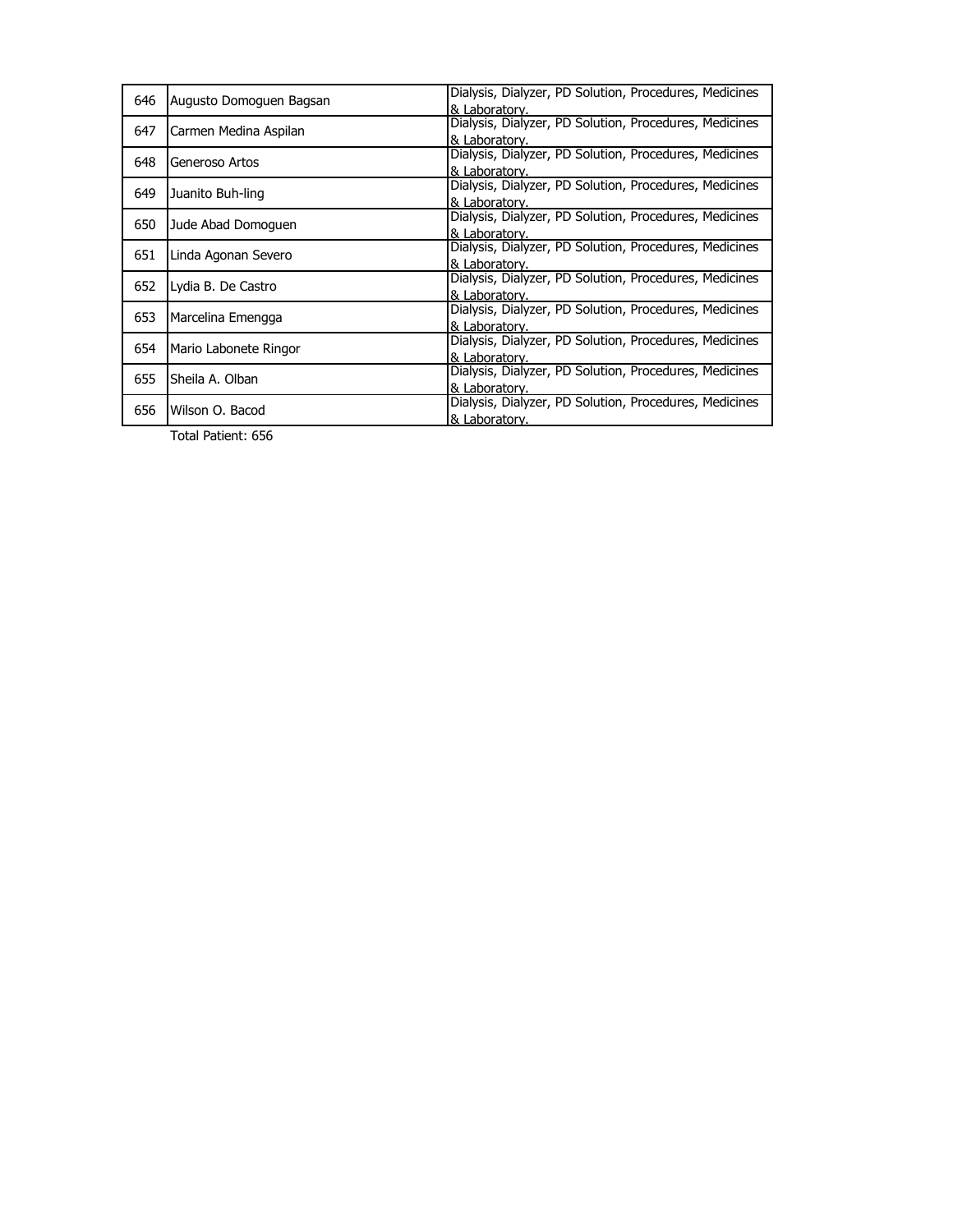

# **Republic of the Philippines Department of Health MEDICAL ASSISTANCE PROGRAM**

### BAGUIO GENERAL HOSPITAL AND MEDICAL CENTER For the month of August year 2020

| No# | <b>Name of Patient</b>        | <b>Assistance</b>                                                             |
|-----|-------------------------------|-------------------------------------------------------------------------------|
| 1   | Jordan D. Mico                | Dialysis, Dialyzer, PD Solution, Procedures, Medicines                        |
|     |                               | & Laboratory.                                                                 |
| 2   | Leonida Cordero Fernandez     | Laboratory Procedures.                                                        |
| 3   | Rey S. Joseph                 | Diagnostic Procedure/ Laboratory Procedures/<br>Medicines/ Hospital Bill.     |
| 4   | Jocelyn Bakian                | <b>Medicines</b>                                                              |
| 5   | Aaron Zain Nonan              | Hospital Bill / Laboratory / Procedures / Medicine.                           |
| 6   | Nelson Sanchez Bangasan       | <b>Hospital Bill/</b><br>Medicines/Laboratory/Procedure/hemodialysis.         |
| 7   | Macario Realin                | Hospital bills.                                                               |
| 8   | Imelda Pugyao                 | Hospital Bill / Laboratory / Procedures / Medicine.                           |
| 9   | Ernesto B. Alonzo             | Hospital Bill / Laboratory / Procedures / Medicine.                           |
| 10  | Rosalyn Aglasi                | DIALYSIS/MEDICINES/LAB.PROCEDURES/SUPPLIES/H<br><b>OSPITAL BILLS.</b>         |
| 11  | Liam Rain G. Balanaque        | Hospital bills.                                                               |
| 12  | Enrol Lagawe                  | Dialysis, Dialyzer, PD Solution, Procedures, Medicines<br>& Laboratory.       |
| 13  | Enrol Lagawe                  | Dialysis, Dialyzer, PD Solution, Procedures, Medicines<br>& Laboratory.       |
| 14  | Roselyn Bacod Aglasi          | Dialysis, Dialyzer, PD Solution, Procedures, Medicines<br>& Laboratory.       |
| 15  | Jemaima Gac-oy                | Dialysis, Dialyzer, PD Solution, Procedures, Medicines<br>& Laboratory.       |
| 16  | Jemaima Gac-oy                | Dialysis, Dialyzer, PD Solution, Procedures, Medicines<br>& Laboratory.       |
| 17  | Bernardo Narag Torcedo        | 2. Dialysis/Dialyzer/Medicines/Laboratory/Hospital Bill.                      |
| 18  | Denver Manew Fetalan          | 2. Dialysis/Dialyzer/Medicines/Laboratory/Hospital Bill.                      |
| 19  | Linda Agonan Severo           | 2. Dialysis/Dialyzer/Medicines/Laboratory/Hospital Bill.                      |
| 20  | Jemaima A. Gac-oy             | Dialysis, Dialyzer, PD Solution, Procedures, Medicines<br>& Laboratory.       |
| 21  | Denver Manew Fetalan          | Erythropoietin, Dialyzer, Laboratory Procedures and<br><b>Medicines</b>       |
| 22  | Clemencia Macayda Leo         | Injectables/Laboratory/Medicines/Dialysis/Dialyzer/proc<br>edures/diagnostic. |
| 23  | Bernardo Narag Torcedo        | Dialysis, Dialyzer, PD Solution, Procedures, Medicines<br>& Laboratory.       |
| 24  | Elijah Aliga Guzman           | Hospital bills.                                                               |
| 25  | Henry D. Asil Jr.             | Hemodialysis/Medicines/Lab. Procedures.                                       |
| 26  | Rodolfo De Guzman Orlando, Sr | Hospital bills.                                                               |
| 27  | Christopher R. Aguilar        | Dialysis, Dialyzer, PD Solution, Procedures, Medicines<br>& Laboratory.       |
| 28  | Raul Bautista Tejero          | 2. Dialysis/Dialyzer/Medicines/Laboratory/Hospital Bill.                      |
| 29  | Rosalyn Aglasi                | 2. Dialysis/Dialyzer/Medicines/Laboratory/Hospital Bill.                      |
| 30  | Reynaldo M. Belarmino         | Medicines                                                                     |
| 31  | Guigeon Falingchan Tumingeb   | <b>Medicines</b>                                                              |
| 32  | Lucia Sabaut Calonge          | Laboratory Procedures                                                         |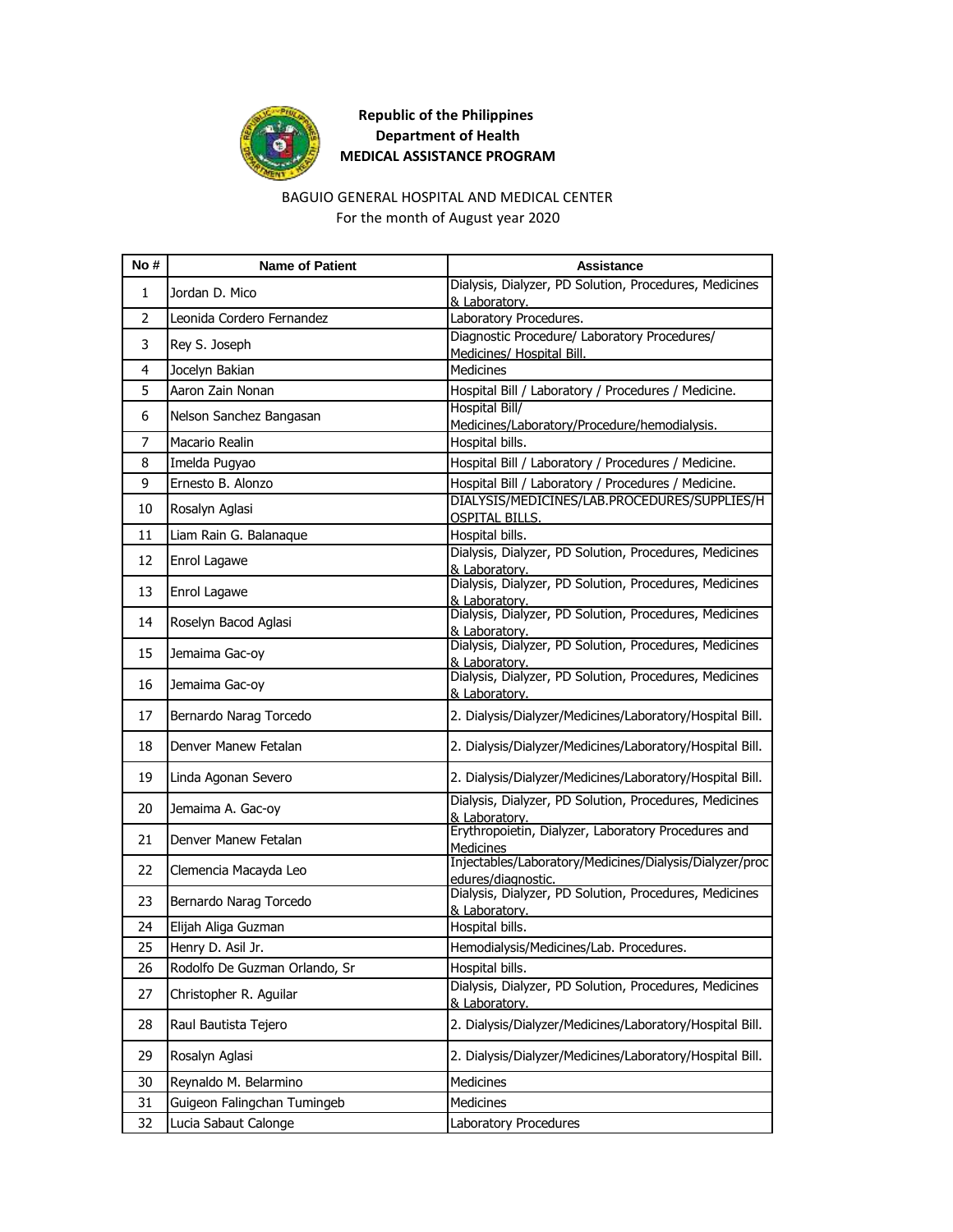| Dialysis, Dialyzer, PD Solution, Procedures, Medicines<br>34<br>Denver Petalan<br>& Laboratory.<br>Dialysis, Dialyzer, PD Solution, Procedures, Medicines<br>35<br>Raul Bautista Tejero<br>& Laboratory.<br>Dialysis, Dialyzer, PD Solution, Procedures, Medicines<br>36<br>Jarel Jee Baldaen Omalio<br>& Laboratory.<br>Laboratory/Procedures/Medicines.<br>37<br><b>Wally Dupais</b><br>Dialysis, Dialyzer, PD Solution, Procedures, Medicines<br>38<br>Jemaima A. Gac-oy<br>& Laboratory.<br>Dialysis, Dialyzer, PD Solution, Procedures, Medicines<br>39<br>Wally,. Dupais<br>& Laboratory.<br>Hospital bills / Medicines.<br>40<br>Jamie Jesus A. Bringas<br>Dialysis, Dialyzer, PD Solution, Procedures, Medicines<br>41<br>Roselyn Bacod Aglasi<br>& Laboratory.<br>Hospital Bill / Laboratory / Procedures / Medicine.<br>42<br>Marichu Joy Callejo<br>Henry Asil Jr.<br>43<br>Hospital Bill / Laboratory / Procedures / Medicine.<br>Dialysis, Dialyzer, PD Solution, Procedures, Medicines<br>44<br>Arlien P. Bagyan<br>& Laboratory.<br>Dialysis, Dialyzer, PD Solution, Procedures, Medicines<br>45<br>Caesar N. Calica<br>& Laboratory.<br>Dialysis, Dialyzer, PD Solution, Procedures, Medicines<br>46<br>Daniel Ta-ao Pontino Sr.<br>& Laboratory.<br>Dialysis, Dialyzer, PD Solution, Procedures, Medicines<br>47<br>Genevieve Cupido Pacyaya<br>& Laboratory.<br>Dialysis, Dialyzer, PD Solution, Procedures, Medicines<br>48<br>Geraldyn Batara<br>& Laboratory.<br>Dialysis, Dialyzer, PD Solution, Procedures, Medicines<br>49<br>Leon A. Comicho<br>& Laboratory.<br>Dialysis, Dialyzer, PD Solution, Procedures, Medicines<br>50<br>Christopher Aguilar<br>& Laboratory.<br>Medicines/Dialysis/Laboratory Procedures /HOSPITAL<br>51<br>Aurelio Lopez Sr.<br><b>BILLS.</b><br>Medicines/Dialysis/Laboratory Procedures /Radiation<br>52<br>Alma Willy<br>Therapy.<br>Dialysis, Dialyzer, PD Solution, Procedures, Medicines<br>53<br>Jones Siegred Jueves<br>& Laboratory.<br>54<br>Hospital Bill / Laboratory / Procedures / Medicine.<br>Hariette Kate Maspil Ayag<br>55<br>Denver Manew Fetalan<br>Hemodialysis/Medicines/Lab. Procedures.<br>56<br>Hemodialysis/Medicines/Lab. Procedures.<br>Satornino Mariano Balabal<br>Hemodialysis/Medicines/Lab. Procedures.<br>57<br>Denver Manew Fetalan<br>58<br><b>Wally Dupais</b><br>Hemodialysis/Medicines/Lab. Procedures.<br>59<br>Donald Frank K. Tamiray<br>Hemodialysis/Medicines/Lab. Procedures.<br>60<br>Cesario Besara Sapdit<br>Hemodialysis/Medicines/Lab. Procedures.<br>Dialysis, Dialyzer, PD Solution, Procedures, Medicines<br>61<br>Glory Eban<br>& Laboratory.<br>CHEMOTHERAPY/HOSPITAL<br>62<br>Jaime Jesus A. Bringas<br>BILL/LABORATORY/MEDICINES.<br>Dialysis, Dialyzer, PD Solution, Procedures, Medicines<br>63<br>Wally,. Dupais<br>& Laboratory.<br>Hemodialysis/Medicines/Lab. Procedures.<br>64<br>Vladimer V. Singson<br>65<br>Rex O. Balangitan<br>Hemodialysis/Medicines/Lab. Procedures.<br>Dialysis, Dialyzer, PD Solution, Procedures, Medicines<br>66<br>Glory D. Eban<br>& Laboratory.<br>Dialysis, Dialyzer, PD Solution, Procedures, Medicines<br>67<br>Manuel R. Ritumalta<br>& Laboratory.<br>Hospital Bill / Laboratory / Procedures / Medicine.<br>Deomedes Ellasos Watwat<br>68<br>69<br>Shirley Calixto Leano<br>Laboratory/Procedures/Medicines.<br>70<br>Jaime Jesus A. Bringas<br>Hospital Bill / Laboratory / Procedures / Medicine.<br>Dialysis, Dialyzer, PD Solution, Procedures, Medicines<br>71<br>Bernardo Narag Torcedo<br>& Laboratory. | 33 | Shiela Oblan | Dialysis, Dialyzer, PD Solution, Procedures, Medicines<br>& Laboratory. |
|------------------------------------------------------------------------------------------------------------------------------------------------------------------------------------------------------------------------------------------------------------------------------------------------------------------------------------------------------------------------------------------------------------------------------------------------------------------------------------------------------------------------------------------------------------------------------------------------------------------------------------------------------------------------------------------------------------------------------------------------------------------------------------------------------------------------------------------------------------------------------------------------------------------------------------------------------------------------------------------------------------------------------------------------------------------------------------------------------------------------------------------------------------------------------------------------------------------------------------------------------------------------------------------------------------------------------------------------------------------------------------------------------------------------------------------------------------------------------------------------------------------------------------------------------------------------------------------------------------------------------------------------------------------------------------------------------------------------------------------------------------------------------------------------------------------------------------------------------------------------------------------------------------------------------------------------------------------------------------------------------------------------------------------------------------------------------------------------------------------------------------------------------------------------------------------------------------------------------------------------------------------------------------------------------------------------------------------------------------------------------------------------------------------------------------------------------------------------------------------------------------------------------------------------------------------------------------------------------------------------------------------------------------------------------------------------------------------------------------------------------------------------------------------------------------------------------------------------------------------------------------------------------------------------------------------------------------------------------------------------------------------------------------------------------------------------------------------------------------------------------------------------------------------------------------------------------------------------------------------------------------------------------------------------------------------------------------------------------------------------------------------------------------------------------------------------------------------------------------------------------------------------------------------------------------------------|----|--------------|-------------------------------------------------------------------------|
|                                                                                                                                                                                                                                                                                                                                                                                                                                                                                                                                                                                                                                                                                                                                                                                                                                                                                                                                                                                                                                                                                                                                                                                                                                                                                                                                                                                                                                                                                                                                                                                                                                                                                                                                                                                                                                                                                                                                                                                                                                                                                                                                                                                                                                                                                                                                                                                                                                                                                                                                                                                                                                                                                                                                                                                                                                                                                                                                                                                                                                                                                                                                                                                                                                                                                                                                                                                                                                                                                                                                                                        |    |              |                                                                         |
|                                                                                                                                                                                                                                                                                                                                                                                                                                                                                                                                                                                                                                                                                                                                                                                                                                                                                                                                                                                                                                                                                                                                                                                                                                                                                                                                                                                                                                                                                                                                                                                                                                                                                                                                                                                                                                                                                                                                                                                                                                                                                                                                                                                                                                                                                                                                                                                                                                                                                                                                                                                                                                                                                                                                                                                                                                                                                                                                                                                                                                                                                                                                                                                                                                                                                                                                                                                                                                                                                                                                                                        |    |              |                                                                         |
|                                                                                                                                                                                                                                                                                                                                                                                                                                                                                                                                                                                                                                                                                                                                                                                                                                                                                                                                                                                                                                                                                                                                                                                                                                                                                                                                                                                                                                                                                                                                                                                                                                                                                                                                                                                                                                                                                                                                                                                                                                                                                                                                                                                                                                                                                                                                                                                                                                                                                                                                                                                                                                                                                                                                                                                                                                                                                                                                                                                                                                                                                                                                                                                                                                                                                                                                                                                                                                                                                                                                                                        |    |              |                                                                         |
|                                                                                                                                                                                                                                                                                                                                                                                                                                                                                                                                                                                                                                                                                                                                                                                                                                                                                                                                                                                                                                                                                                                                                                                                                                                                                                                                                                                                                                                                                                                                                                                                                                                                                                                                                                                                                                                                                                                                                                                                                                                                                                                                                                                                                                                                                                                                                                                                                                                                                                                                                                                                                                                                                                                                                                                                                                                                                                                                                                                                                                                                                                                                                                                                                                                                                                                                                                                                                                                                                                                                                                        |    |              |                                                                         |
|                                                                                                                                                                                                                                                                                                                                                                                                                                                                                                                                                                                                                                                                                                                                                                                                                                                                                                                                                                                                                                                                                                                                                                                                                                                                                                                                                                                                                                                                                                                                                                                                                                                                                                                                                                                                                                                                                                                                                                                                                                                                                                                                                                                                                                                                                                                                                                                                                                                                                                                                                                                                                                                                                                                                                                                                                                                                                                                                                                                                                                                                                                                                                                                                                                                                                                                                                                                                                                                                                                                                                                        |    |              |                                                                         |
|                                                                                                                                                                                                                                                                                                                                                                                                                                                                                                                                                                                                                                                                                                                                                                                                                                                                                                                                                                                                                                                                                                                                                                                                                                                                                                                                                                                                                                                                                                                                                                                                                                                                                                                                                                                                                                                                                                                                                                                                                                                                                                                                                                                                                                                                                                                                                                                                                                                                                                                                                                                                                                                                                                                                                                                                                                                                                                                                                                                                                                                                                                                                                                                                                                                                                                                                                                                                                                                                                                                                                                        |    |              |                                                                         |
|                                                                                                                                                                                                                                                                                                                                                                                                                                                                                                                                                                                                                                                                                                                                                                                                                                                                                                                                                                                                                                                                                                                                                                                                                                                                                                                                                                                                                                                                                                                                                                                                                                                                                                                                                                                                                                                                                                                                                                                                                                                                                                                                                                                                                                                                                                                                                                                                                                                                                                                                                                                                                                                                                                                                                                                                                                                                                                                                                                                                                                                                                                                                                                                                                                                                                                                                                                                                                                                                                                                                                                        |    |              |                                                                         |
|                                                                                                                                                                                                                                                                                                                                                                                                                                                                                                                                                                                                                                                                                                                                                                                                                                                                                                                                                                                                                                                                                                                                                                                                                                                                                                                                                                                                                                                                                                                                                                                                                                                                                                                                                                                                                                                                                                                                                                                                                                                                                                                                                                                                                                                                                                                                                                                                                                                                                                                                                                                                                                                                                                                                                                                                                                                                                                                                                                                                                                                                                                                                                                                                                                                                                                                                                                                                                                                                                                                                                                        |    |              |                                                                         |
|                                                                                                                                                                                                                                                                                                                                                                                                                                                                                                                                                                                                                                                                                                                                                                                                                                                                                                                                                                                                                                                                                                                                                                                                                                                                                                                                                                                                                                                                                                                                                                                                                                                                                                                                                                                                                                                                                                                                                                                                                                                                                                                                                                                                                                                                                                                                                                                                                                                                                                                                                                                                                                                                                                                                                                                                                                                                                                                                                                                                                                                                                                                                                                                                                                                                                                                                                                                                                                                                                                                                                                        |    |              |                                                                         |
|                                                                                                                                                                                                                                                                                                                                                                                                                                                                                                                                                                                                                                                                                                                                                                                                                                                                                                                                                                                                                                                                                                                                                                                                                                                                                                                                                                                                                                                                                                                                                                                                                                                                                                                                                                                                                                                                                                                                                                                                                                                                                                                                                                                                                                                                                                                                                                                                                                                                                                                                                                                                                                                                                                                                                                                                                                                                                                                                                                                                                                                                                                                                                                                                                                                                                                                                                                                                                                                                                                                                                                        |    |              |                                                                         |
|                                                                                                                                                                                                                                                                                                                                                                                                                                                                                                                                                                                                                                                                                                                                                                                                                                                                                                                                                                                                                                                                                                                                                                                                                                                                                                                                                                                                                                                                                                                                                                                                                                                                                                                                                                                                                                                                                                                                                                                                                                                                                                                                                                                                                                                                                                                                                                                                                                                                                                                                                                                                                                                                                                                                                                                                                                                                                                                                                                                                                                                                                                                                                                                                                                                                                                                                                                                                                                                                                                                                                                        |    |              |                                                                         |
|                                                                                                                                                                                                                                                                                                                                                                                                                                                                                                                                                                                                                                                                                                                                                                                                                                                                                                                                                                                                                                                                                                                                                                                                                                                                                                                                                                                                                                                                                                                                                                                                                                                                                                                                                                                                                                                                                                                                                                                                                                                                                                                                                                                                                                                                                                                                                                                                                                                                                                                                                                                                                                                                                                                                                                                                                                                                                                                                                                                                                                                                                                                                                                                                                                                                                                                                                                                                                                                                                                                                                                        |    |              |                                                                         |
|                                                                                                                                                                                                                                                                                                                                                                                                                                                                                                                                                                                                                                                                                                                                                                                                                                                                                                                                                                                                                                                                                                                                                                                                                                                                                                                                                                                                                                                                                                                                                                                                                                                                                                                                                                                                                                                                                                                                                                                                                                                                                                                                                                                                                                                                                                                                                                                                                                                                                                                                                                                                                                                                                                                                                                                                                                                                                                                                                                                                                                                                                                                                                                                                                                                                                                                                                                                                                                                                                                                                                                        |    |              |                                                                         |
|                                                                                                                                                                                                                                                                                                                                                                                                                                                                                                                                                                                                                                                                                                                                                                                                                                                                                                                                                                                                                                                                                                                                                                                                                                                                                                                                                                                                                                                                                                                                                                                                                                                                                                                                                                                                                                                                                                                                                                                                                                                                                                                                                                                                                                                                                                                                                                                                                                                                                                                                                                                                                                                                                                                                                                                                                                                                                                                                                                                                                                                                                                                                                                                                                                                                                                                                                                                                                                                                                                                                                                        |    |              |                                                                         |
|                                                                                                                                                                                                                                                                                                                                                                                                                                                                                                                                                                                                                                                                                                                                                                                                                                                                                                                                                                                                                                                                                                                                                                                                                                                                                                                                                                                                                                                                                                                                                                                                                                                                                                                                                                                                                                                                                                                                                                                                                                                                                                                                                                                                                                                                                                                                                                                                                                                                                                                                                                                                                                                                                                                                                                                                                                                                                                                                                                                                                                                                                                                                                                                                                                                                                                                                                                                                                                                                                                                                                                        |    |              |                                                                         |
|                                                                                                                                                                                                                                                                                                                                                                                                                                                                                                                                                                                                                                                                                                                                                                                                                                                                                                                                                                                                                                                                                                                                                                                                                                                                                                                                                                                                                                                                                                                                                                                                                                                                                                                                                                                                                                                                                                                                                                                                                                                                                                                                                                                                                                                                                                                                                                                                                                                                                                                                                                                                                                                                                                                                                                                                                                                                                                                                                                                                                                                                                                                                                                                                                                                                                                                                                                                                                                                                                                                                                                        |    |              |                                                                         |
|                                                                                                                                                                                                                                                                                                                                                                                                                                                                                                                                                                                                                                                                                                                                                                                                                                                                                                                                                                                                                                                                                                                                                                                                                                                                                                                                                                                                                                                                                                                                                                                                                                                                                                                                                                                                                                                                                                                                                                                                                                                                                                                                                                                                                                                                                                                                                                                                                                                                                                                                                                                                                                                                                                                                                                                                                                                                                                                                                                                                                                                                                                                                                                                                                                                                                                                                                                                                                                                                                                                                                                        |    |              |                                                                         |
|                                                                                                                                                                                                                                                                                                                                                                                                                                                                                                                                                                                                                                                                                                                                                                                                                                                                                                                                                                                                                                                                                                                                                                                                                                                                                                                                                                                                                                                                                                                                                                                                                                                                                                                                                                                                                                                                                                                                                                                                                                                                                                                                                                                                                                                                                                                                                                                                                                                                                                                                                                                                                                                                                                                                                                                                                                                                                                                                                                                                                                                                                                                                                                                                                                                                                                                                                                                                                                                                                                                                                                        |    |              |                                                                         |
|                                                                                                                                                                                                                                                                                                                                                                                                                                                                                                                                                                                                                                                                                                                                                                                                                                                                                                                                                                                                                                                                                                                                                                                                                                                                                                                                                                                                                                                                                                                                                                                                                                                                                                                                                                                                                                                                                                                                                                                                                                                                                                                                                                                                                                                                                                                                                                                                                                                                                                                                                                                                                                                                                                                                                                                                                                                                                                                                                                                                                                                                                                                                                                                                                                                                                                                                                                                                                                                                                                                                                                        |    |              |                                                                         |
|                                                                                                                                                                                                                                                                                                                                                                                                                                                                                                                                                                                                                                                                                                                                                                                                                                                                                                                                                                                                                                                                                                                                                                                                                                                                                                                                                                                                                                                                                                                                                                                                                                                                                                                                                                                                                                                                                                                                                                                                                                                                                                                                                                                                                                                                                                                                                                                                                                                                                                                                                                                                                                                                                                                                                                                                                                                                                                                                                                                                                                                                                                                                                                                                                                                                                                                                                                                                                                                                                                                                                                        |    |              |                                                                         |
|                                                                                                                                                                                                                                                                                                                                                                                                                                                                                                                                                                                                                                                                                                                                                                                                                                                                                                                                                                                                                                                                                                                                                                                                                                                                                                                                                                                                                                                                                                                                                                                                                                                                                                                                                                                                                                                                                                                                                                                                                                                                                                                                                                                                                                                                                                                                                                                                                                                                                                                                                                                                                                                                                                                                                                                                                                                                                                                                                                                                                                                                                                                                                                                                                                                                                                                                                                                                                                                                                                                                                                        |    |              |                                                                         |
|                                                                                                                                                                                                                                                                                                                                                                                                                                                                                                                                                                                                                                                                                                                                                                                                                                                                                                                                                                                                                                                                                                                                                                                                                                                                                                                                                                                                                                                                                                                                                                                                                                                                                                                                                                                                                                                                                                                                                                                                                                                                                                                                                                                                                                                                                                                                                                                                                                                                                                                                                                                                                                                                                                                                                                                                                                                                                                                                                                                                                                                                                                                                                                                                                                                                                                                                                                                                                                                                                                                                                                        |    |              |                                                                         |
|                                                                                                                                                                                                                                                                                                                                                                                                                                                                                                                                                                                                                                                                                                                                                                                                                                                                                                                                                                                                                                                                                                                                                                                                                                                                                                                                                                                                                                                                                                                                                                                                                                                                                                                                                                                                                                                                                                                                                                                                                                                                                                                                                                                                                                                                                                                                                                                                                                                                                                                                                                                                                                                                                                                                                                                                                                                                                                                                                                                                                                                                                                                                                                                                                                                                                                                                                                                                                                                                                                                                                                        |    |              |                                                                         |
|                                                                                                                                                                                                                                                                                                                                                                                                                                                                                                                                                                                                                                                                                                                                                                                                                                                                                                                                                                                                                                                                                                                                                                                                                                                                                                                                                                                                                                                                                                                                                                                                                                                                                                                                                                                                                                                                                                                                                                                                                                                                                                                                                                                                                                                                                                                                                                                                                                                                                                                                                                                                                                                                                                                                                                                                                                                                                                                                                                                                                                                                                                                                                                                                                                                                                                                                                                                                                                                                                                                                                                        |    |              |                                                                         |
|                                                                                                                                                                                                                                                                                                                                                                                                                                                                                                                                                                                                                                                                                                                                                                                                                                                                                                                                                                                                                                                                                                                                                                                                                                                                                                                                                                                                                                                                                                                                                                                                                                                                                                                                                                                                                                                                                                                                                                                                                                                                                                                                                                                                                                                                                                                                                                                                                                                                                                                                                                                                                                                                                                                                                                                                                                                                                                                                                                                                                                                                                                                                                                                                                                                                                                                                                                                                                                                                                                                                                                        |    |              |                                                                         |
|                                                                                                                                                                                                                                                                                                                                                                                                                                                                                                                                                                                                                                                                                                                                                                                                                                                                                                                                                                                                                                                                                                                                                                                                                                                                                                                                                                                                                                                                                                                                                                                                                                                                                                                                                                                                                                                                                                                                                                                                                                                                                                                                                                                                                                                                                                                                                                                                                                                                                                                                                                                                                                                                                                                                                                                                                                                                                                                                                                                                                                                                                                                                                                                                                                                                                                                                                                                                                                                                                                                                                                        |    |              |                                                                         |
|                                                                                                                                                                                                                                                                                                                                                                                                                                                                                                                                                                                                                                                                                                                                                                                                                                                                                                                                                                                                                                                                                                                                                                                                                                                                                                                                                                                                                                                                                                                                                                                                                                                                                                                                                                                                                                                                                                                                                                                                                                                                                                                                                                                                                                                                                                                                                                                                                                                                                                                                                                                                                                                                                                                                                                                                                                                                                                                                                                                                                                                                                                                                                                                                                                                                                                                                                                                                                                                                                                                                                                        |    |              |                                                                         |
|                                                                                                                                                                                                                                                                                                                                                                                                                                                                                                                                                                                                                                                                                                                                                                                                                                                                                                                                                                                                                                                                                                                                                                                                                                                                                                                                                                                                                                                                                                                                                                                                                                                                                                                                                                                                                                                                                                                                                                                                                                                                                                                                                                                                                                                                                                                                                                                                                                                                                                                                                                                                                                                                                                                                                                                                                                                                                                                                                                                                                                                                                                                                                                                                                                                                                                                                                                                                                                                                                                                                                                        |    |              |                                                                         |
|                                                                                                                                                                                                                                                                                                                                                                                                                                                                                                                                                                                                                                                                                                                                                                                                                                                                                                                                                                                                                                                                                                                                                                                                                                                                                                                                                                                                                                                                                                                                                                                                                                                                                                                                                                                                                                                                                                                                                                                                                                                                                                                                                                                                                                                                                                                                                                                                                                                                                                                                                                                                                                                                                                                                                                                                                                                                                                                                                                                                                                                                                                                                                                                                                                                                                                                                                                                                                                                                                                                                                                        |    |              |                                                                         |
|                                                                                                                                                                                                                                                                                                                                                                                                                                                                                                                                                                                                                                                                                                                                                                                                                                                                                                                                                                                                                                                                                                                                                                                                                                                                                                                                                                                                                                                                                                                                                                                                                                                                                                                                                                                                                                                                                                                                                                                                                                                                                                                                                                                                                                                                                                                                                                                                                                                                                                                                                                                                                                                                                                                                                                                                                                                                                                                                                                                                                                                                                                                                                                                                                                                                                                                                                                                                                                                                                                                                                                        |    |              |                                                                         |
|                                                                                                                                                                                                                                                                                                                                                                                                                                                                                                                                                                                                                                                                                                                                                                                                                                                                                                                                                                                                                                                                                                                                                                                                                                                                                                                                                                                                                                                                                                                                                                                                                                                                                                                                                                                                                                                                                                                                                                                                                                                                                                                                                                                                                                                                                                                                                                                                                                                                                                                                                                                                                                                                                                                                                                                                                                                                                                                                                                                                                                                                                                                                                                                                                                                                                                                                                                                                                                                                                                                                                                        |    |              |                                                                         |
|                                                                                                                                                                                                                                                                                                                                                                                                                                                                                                                                                                                                                                                                                                                                                                                                                                                                                                                                                                                                                                                                                                                                                                                                                                                                                                                                                                                                                                                                                                                                                                                                                                                                                                                                                                                                                                                                                                                                                                                                                                                                                                                                                                                                                                                                                                                                                                                                                                                                                                                                                                                                                                                                                                                                                                                                                                                                                                                                                                                                                                                                                                                                                                                                                                                                                                                                                                                                                                                                                                                                                                        |    |              |                                                                         |
|                                                                                                                                                                                                                                                                                                                                                                                                                                                                                                                                                                                                                                                                                                                                                                                                                                                                                                                                                                                                                                                                                                                                                                                                                                                                                                                                                                                                                                                                                                                                                                                                                                                                                                                                                                                                                                                                                                                                                                                                                                                                                                                                                                                                                                                                                                                                                                                                                                                                                                                                                                                                                                                                                                                                                                                                                                                                                                                                                                                                                                                                                                                                                                                                                                                                                                                                                                                                                                                                                                                                                                        |    |              |                                                                         |
|                                                                                                                                                                                                                                                                                                                                                                                                                                                                                                                                                                                                                                                                                                                                                                                                                                                                                                                                                                                                                                                                                                                                                                                                                                                                                                                                                                                                                                                                                                                                                                                                                                                                                                                                                                                                                                                                                                                                                                                                                                                                                                                                                                                                                                                                                                                                                                                                                                                                                                                                                                                                                                                                                                                                                                                                                                                                                                                                                                                                                                                                                                                                                                                                                                                                                                                                                                                                                                                                                                                                                                        |    |              |                                                                         |
|                                                                                                                                                                                                                                                                                                                                                                                                                                                                                                                                                                                                                                                                                                                                                                                                                                                                                                                                                                                                                                                                                                                                                                                                                                                                                                                                                                                                                                                                                                                                                                                                                                                                                                                                                                                                                                                                                                                                                                                                                                                                                                                                                                                                                                                                                                                                                                                                                                                                                                                                                                                                                                                                                                                                                                                                                                                                                                                                                                                                                                                                                                                                                                                                                                                                                                                                                                                                                                                                                                                                                                        |    |              |                                                                         |
|                                                                                                                                                                                                                                                                                                                                                                                                                                                                                                                                                                                                                                                                                                                                                                                                                                                                                                                                                                                                                                                                                                                                                                                                                                                                                                                                                                                                                                                                                                                                                                                                                                                                                                                                                                                                                                                                                                                                                                                                                                                                                                                                                                                                                                                                                                                                                                                                                                                                                                                                                                                                                                                                                                                                                                                                                                                                                                                                                                                                                                                                                                                                                                                                                                                                                                                                                                                                                                                                                                                                                                        |    |              |                                                                         |
|                                                                                                                                                                                                                                                                                                                                                                                                                                                                                                                                                                                                                                                                                                                                                                                                                                                                                                                                                                                                                                                                                                                                                                                                                                                                                                                                                                                                                                                                                                                                                                                                                                                                                                                                                                                                                                                                                                                                                                                                                                                                                                                                                                                                                                                                                                                                                                                                                                                                                                                                                                                                                                                                                                                                                                                                                                                                                                                                                                                                                                                                                                                                                                                                                                                                                                                                                                                                                                                                                                                                                                        |    |              |                                                                         |
|                                                                                                                                                                                                                                                                                                                                                                                                                                                                                                                                                                                                                                                                                                                                                                                                                                                                                                                                                                                                                                                                                                                                                                                                                                                                                                                                                                                                                                                                                                                                                                                                                                                                                                                                                                                                                                                                                                                                                                                                                                                                                                                                                                                                                                                                                                                                                                                                                                                                                                                                                                                                                                                                                                                                                                                                                                                                                                                                                                                                                                                                                                                                                                                                                                                                                                                                                                                                                                                                                                                                                                        |    |              |                                                                         |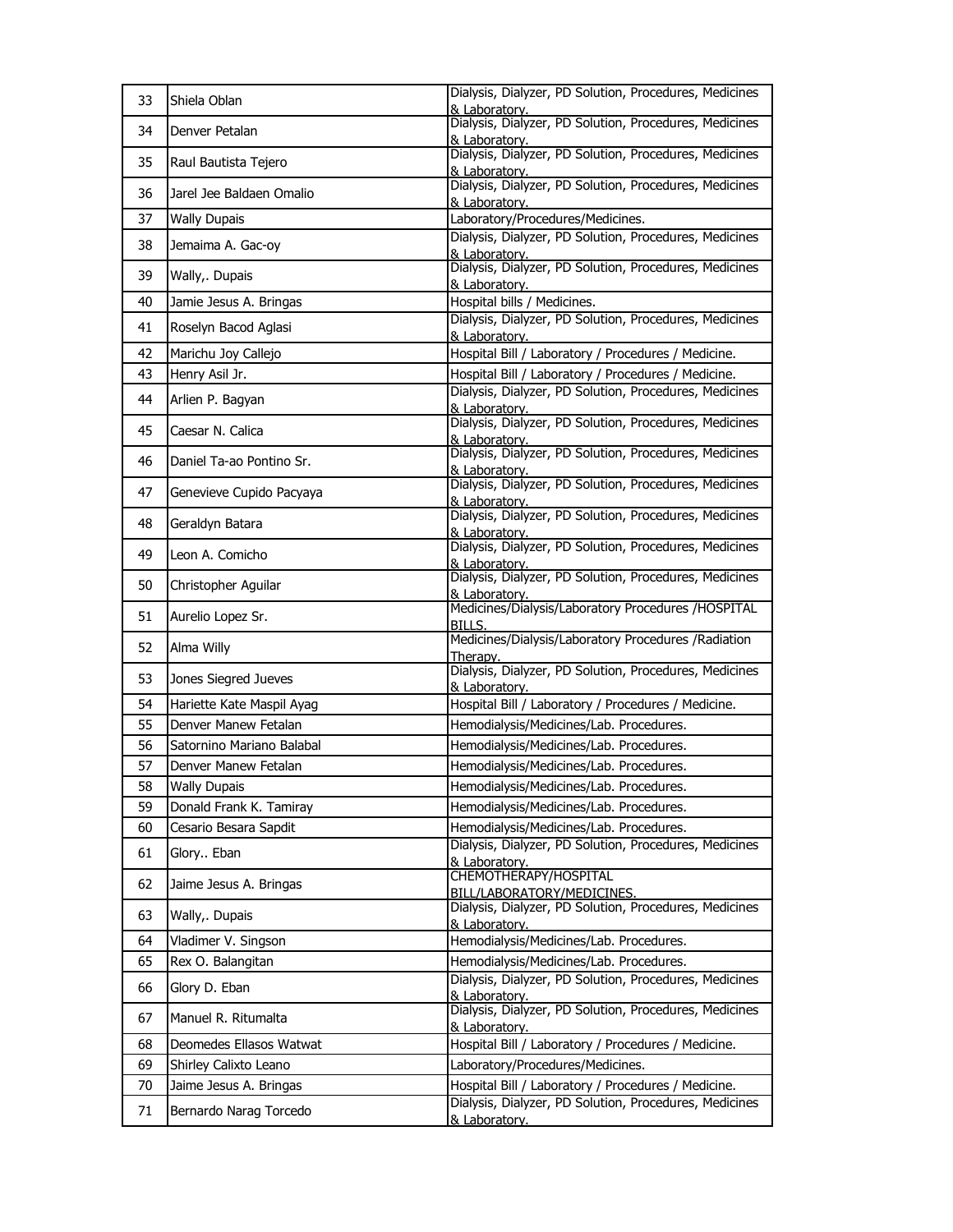| Raul Bautista Tejero | Dialysis, Dialyzer, PD Solution, Procedures, Medicines<br>& Laboratory. |
|----------------------|-------------------------------------------------------------------------|
| Manuel R. Ritumalta  | Dialysis, Dialyzer, PD Solution, Procedures, Medicines<br>& Laboratory. |
| Glory D. Eban        | Dialysis, Dialyzer, PD Solution, Procedures, Medicines<br>& Laboratory. |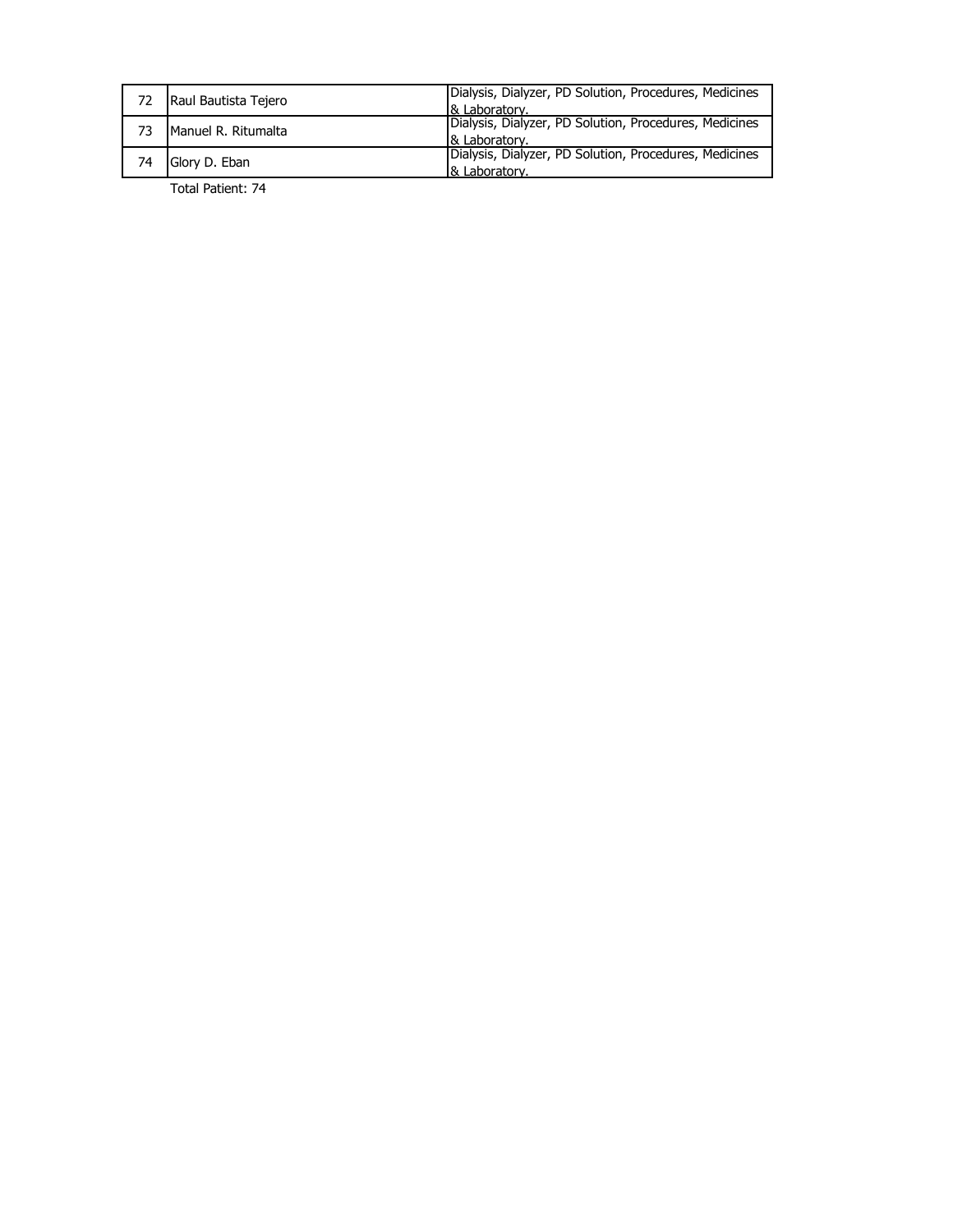

# **Republic of the Philippines Department of Health MEDICAL ASSISTANCE PROGRAM**

### BAGUIO GENERAL HOSPITAL AND MEDICAL CENTER For the month of September year 2020

| No#            | <b>Name of Patient</b>   | <b>Assistance</b>                                                       |
|----------------|--------------------------|-------------------------------------------------------------------------|
| 1              | Rolando Cara Domingo     | Dialysis, Dialyzer, PD Solution, Procedures, Medicines<br>& Laboratory. |
| $\overline{2}$ | Adela Baldomero Enrade   | Hemodialysis solutions / Medicines.                                     |
| 3              | Generoso Artos           | Hemodialysis/Medicine                                                   |
| 4              | John Paul Pablo Siblon   | Hemodialysis/Medicine                                                   |
| 5              | Marcia Padalla Beswayan  | Dialysis, Dialyzer, PD Solution, Procedures, Medicines<br>& Laboratory. |
| 6              | Alfredo Amok Awichen     | Hospital bills.                                                         |
| 7              | <b>Ronald Diso</b>       | MRI/MEDICINES.                                                          |
| 8              | Jarel Jee Baldaen Omalio | Medicines / Dialysis.                                                   |
| 9              | Jones Siegred C. Jueves  | Medicines / Dialysis.                                                   |
| 10             |                          | <b>Medicines</b>                                                        |
|                | Quakelyn Canutab Lisayen | Hemodialysis.                                                           |
| 11             | Manuel Agyao Cangyas     | Hemodialysis/Medicines/Lab. Procedures.                                 |
| 12             | Franklin Ackut Manganip  | Dialysis / Medicines / Laboratory.                                      |
| 13             | Andres Agetyeng Jr.      | Dialysis/Medicine.                                                      |
| 14             | <b>Edward Olat</b>       | Dialysis/Medicine.                                                      |
| 15             | Marie Joy Ligudon        | Dialysi/Laboratory/Medicines/Rehab.                                     |
| 16             | Dave V. De Vera          | Dialysis/Medicine.                                                      |
| 17             | Ortega Taran Landocan    | Dialysis/Medicine.                                                      |
| 18             | Anita Saldivar Abalos    | Dialysis/Medicine.                                                      |
| 19             | Mark Joseph A. Tayoan    | Dialysis/Medicine.                                                      |
| 20             | Annabel L. Alicando      | Dialysis/Medicine.                                                      |
| 21             | Violeta S. Gatchalian    | Dialysis/Medicine/Laboratory Procedure.                                 |
| 22             | Elizabeth Dalmin Lachica | Dialysis/Medicine.                                                      |
| 23             | Lee Padalla Beswayan     | Dialysis/Medicine.                                                      |
| 24             | Doris Butali             | Dialysis/Medicine.                                                      |
| 25             | Lyra Manigo Allig        | Dialysis/Medicine.                                                      |
| 26             | Karen Bautista Baday     | Dialysis/Medicine.                                                      |
| 27             | James Cablinan Ballogat  | Dialysis/Medicine.                                                      |
| 28             | Florante O. Astudillo    | Dialysis/Medicine.                                                      |
| 29             | Fausta B. Hipolito       | Dialysis/Medicine.                                                      |
| 30             | Jeric K. Amiao           | Dialysis/Medicine.                                                      |
| 31             | Larry Rimando Aguilar    | Hospital Bill/Diagnostic Procedure/Medicines                            |
| 32             | Jones Siegred C. Jueves  | Laboratory/Procedures/Medicines.                                        |
| 33             | Jones Siegred C. Jueves  | Laboratory/Procedures/Medicines.                                        |
| 34             | Cristian Rivera Nisperos | Dialysis, Dialyzer, PD Solution, Procedures, Medicines<br>& Laboratory. |
| 35             | Leonides Lopez           | Hospital Bill / Laboratory / Procedures / Medicine.                     |
| 36             | Randolf Mercado Palis    | <b>Hospital Bills</b>                                                   |
| 37             | Jobel Lopez Tavera       | Laboratory Procedures.                                                  |
| 38             | Jobel Lopez Tavera       | Laboratory Procedures                                                   |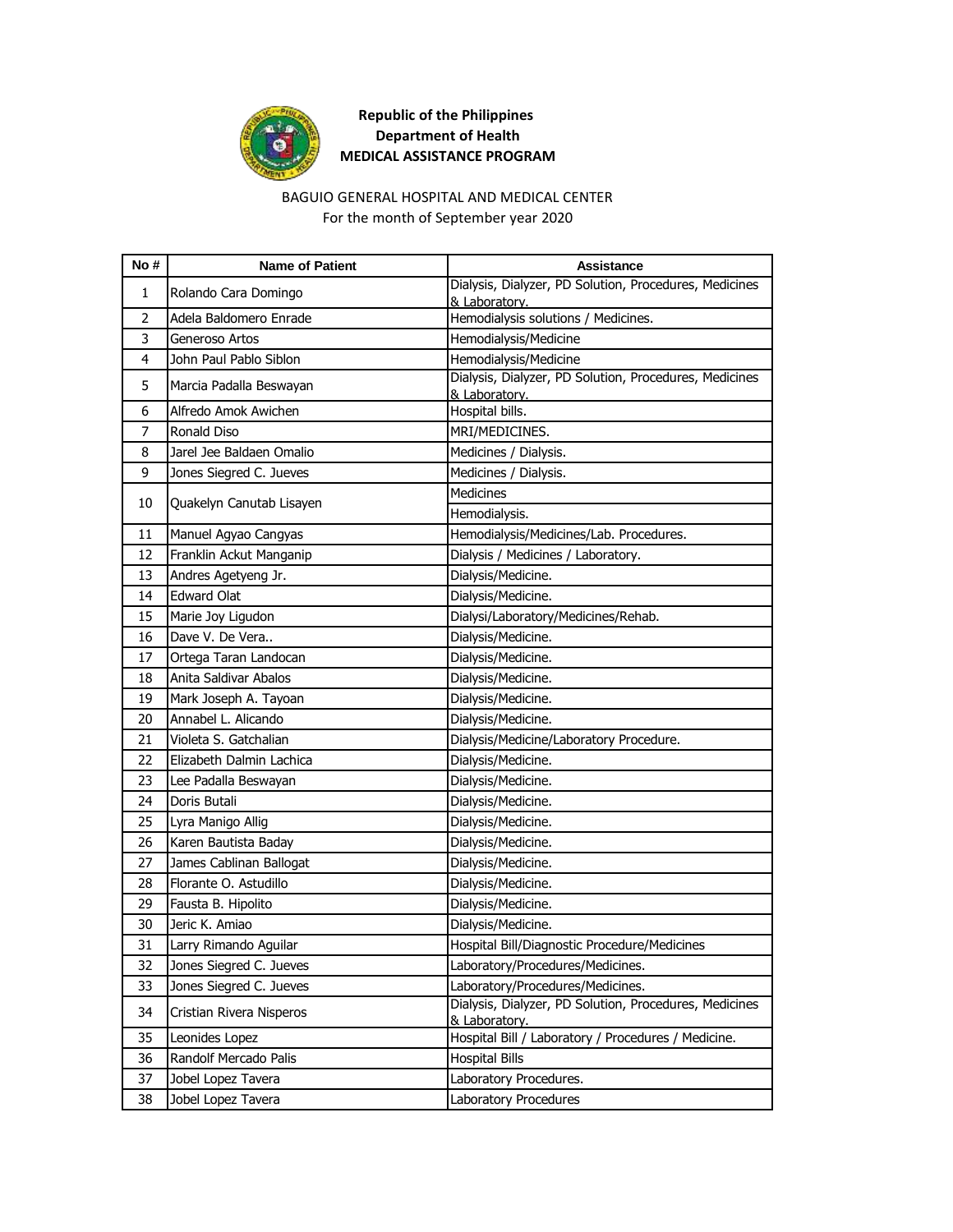| 39 | Dorsey Sagadoy                   | Dialysis, Dialyzer, PD Solution, Procedures, Medicines<br>& Laboratory.            |
|----|----------------------------------|------------------------------------------------------------------------------------|
| 40 | Pauline Sia Fontanilla           | chemotherapy/laboratory/medicines.                                                 |
| 41 | Genevieve C. Pacyaya             | Hemodialysis/Medicines/Lab. Procedures.                                            |
| 42 | Leon A. Comcho                   | Hemodialysis/Medicines/Lab. Procedures.                                            |
| 43 | Daniel T. Pontino                | Hemodialysis/Medicines/Lab. Procedures.                                            |
| 44 | Carmen Medina Aspilan            | Hemodialysis/Medicines/Lab. Procedures.                                            |
| 45 | Raul Bautista Tejero             | Dialysis, Dialyzer, PD Solution, Procedures, Medicines<br>& Laboratory.            |
| 46 | Manuel R. Ritumalta              | Dialysis, Dialyzer, PD Solution, Procedures, Medicines<br>& Laboratory.            |
| 47 | Glory Eban                       | Dialysis, Dialyzer, PD Solution, Procedures, Medicines<br>& Laboratory.            |
| 48 | Czarina Camille Say Nalos        | 2. Dialysis/Dialyzer/Medicines/Laboratory/Hospital Bill.                           |
| 49 | Manuel R. Ritumalta              | 2. Dialysis/Dialyzer/Medicines/Laboratory/Hospital Bill.                           |
| 50 | Dalton Taplin Aglasi             | Hemodialysis/Medicines/Lab. Procedures.                                            |
| 51 | Abe Tacdoy Aplasen               | Hemodialysis/Medicines/Lab. Procedures.                                            |
| 52 | Czarina Camille Say Nalos        | Hemodialysis/Medicines/Lab. Procedures.                                            |
| 53 | Rosalinda L. Ng Fung             | Laboratory/Procedures/Medicines.                                                   |
| 54 | Marichu Joy Callejo              | RADIOTHERAPHY/MEDICINE/CHEMOTHERAPHY                                               |
| 55 | Romeo Abarquez Agbuya            | Medicines, Laboratory, Supplies, Hospital Bill, Dialysis,<br>Diagnostic Procedure. |
| 56 | Caesar N. Calica                 | Dialysis, Dialyzer, PD Solution, Procedures, Medicines<br>& Laboratory.            |
| 57 | Genevieve Cupido Pacyaya         | Dialysis, Dialyzer, PD Solution, Procedures, Medicines<br><u>&amp; Laboratory.</u> |
| 58 | Syrene Othrys Baterina Landingin | Hemodialysis/Medicines/Lab. Procedures.                                            |
| 59 | Francisca De Vera Moskito        | Hemodialysis/Medicines/Lab. Procedures.                                            |
| 60 | Jemaima Gay-oy                   | Hemodialysis/Medicines/Lab. Procedures.                                            |
| 61 | Dalton Aglasi                    | Hemodialysis/Medicines/Lab. Procedures.                                            |
| 62 | Jesler Catores Cadwising         | Hemodialysis/Medicines/Lab. Procedures.                                            |
| 63 | Wilson O. Bacod                  | Hemodialysis/Medicines/Lab. Procedures.                                            |
| 64 | Satornino Mariano                | Hemodialysis/Medicines/Lab. Procedures.                                            |
| 65 | Wally,. Dupais                   | Hemodialysis/Medicines/Lab. Procedures.                                            |
| 66 | Jarel Jee Baldaen Omalio         | Hemodialysis/Medicines/Lab. Procedures.                                            |
| 67 | Jaime Jesus A. Bringas           | 2. Dialysis/Dialyzer/Medicines/Laboratory/Hospital Bill.                           |
| 68 | Florencio G. Rosales             | 2. Dialysis/Dialyzer/Medicines/Laboratory/Hospital Bill.                           |
| 69 | Manuel R. Ritumalta              | Dialysis, Dialyzer, PD Solution, Procedures, Medicines<br>& Laboratory.            |
| 70 | Guigeon Tumingeb                 | Dialysis, Dialyzer, PD Solution, Procedures, Medicines<br>& Laboratory.            |
| 71 | Jimmy A. Annapen                 | Dialysis, Dialyzer, PD Solution, Procedures, Medicines<br>& Laboratory.            |
| 72 | Geraldyn Batara                  | Medicines                                                                          |
| 73 | John P. Cawayan                  | <b>Medicines</b>                                                                   |
| 74 | Martina B. Garcia                | Medicines                                                                          |
| 75 | Nelson Sanchez Bangasan          | <b>Medicines</b>                                                                   |
| 76 | Paul Steve Bueno                 | Medicines                                                                          |
| 77 | Rex O. Balangitan                | Medicines                                                                          |
| 78 | Michael Alacdis Aglasi           | Laboratory/Procedures/Medicines.                                                   |
| 79 | Adela B. Enrade                  | Medicines                                                                          |
| 80 | Leo M. Clemencia                 | Medicines                                                                          |
| 81 | Dalton Taplin Aglasi             | Medicines                                                                          |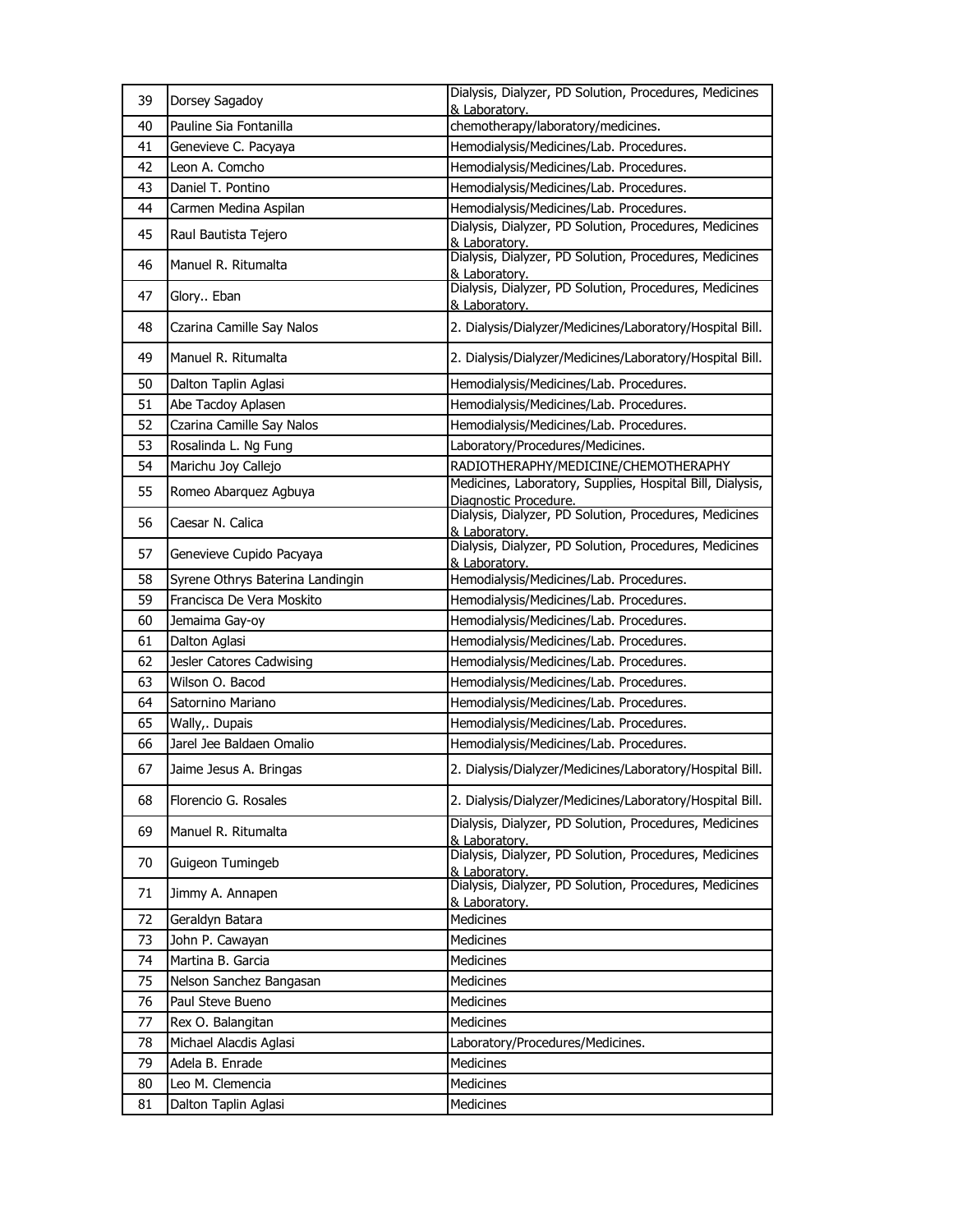| 82 | Roger C. Alsaen Sr.       | <b>Medicines</b>                                                         |
|----|---------------------------|--------------------------------------------------------------------------|
| 83 | <b>Wally Dupais</b>       | Dialysis, Dialyzer, PD Solution, Procedures, Medicines<br>& Laboratory.  |
| 84 | Lee P. Beswayan           | Hospital bills.                                                          |
| 85 | Alberto B. Asuncion       | Hospital Bill / Laboratory / Procedures / Medicine.                      |
| 86 | Daniel Falag-ey           | Dialysis, Dialyzer, PD Solution, Procedures, Medicines<br>& Laboratory.  |
| 87 | Gerardo R. Poon           | INJECTION/DIALYSIS                                                       |
| 88 | Jocelyn Balasbas Biadno   | Dialysis, Dialyzer, PD Solution, Procedures, Medicines<br>& Laboratory.  |
| 89 | Geraldyn Palma Batara     | Hemodialysis/Medicines/Lab. Procedures.                                  |
| 90 | Czarina Camille Say Nalos | Dialysis, Dialyzer, PD Solution, Procedures, Medicines<br>& Laboratory.  |
| 91 | Leon Aclopen Comicho      | Dialysis, Dialyzer, PD Solution, Procedures, Medicines<br>& Laboratory.  |
| 92 | Carmen Medina Aspilan     | Dialysis, Dialyzer, PD Solution, Procedures, Medicines<br>& Laboratory.  |
| 93 | Alex C. Pedile            | Dialysis, Dialyzer, PD Solution, Procedures, Medicines<br>& Laboratory.  |
| 94 | Ruth Allibang Bakilog     | 5) Hemodialysis / Dialyzer / Dialysis / Laboratory /<br><b>Medicines</b> |
| 95 | Saturnina Ma-aw Iguet     | 5) Hemodialysis / Dialyzer / Dialysis / Laboratory /<br><b>Medicines</b> |
| 96 | Gerardo R. Poon           | 2. Dialysis/Dialyzer/Medicines/Laboratory/Hospital Bill.                 |
| 97 | Concepcion E. Doles       | CHEMOTHRAPY/MEDICINE/LABORATORY.                                         |
| 98 | Marilou B. Bantulo        | 2. Dialysis/Dialyzer/Medicines/Laboratory/Hospital Bill.                 |
| 99 | Quakelyn Canutab Lisayen  | Hemodialysis/Medicines/Lab. Procedures.                                  |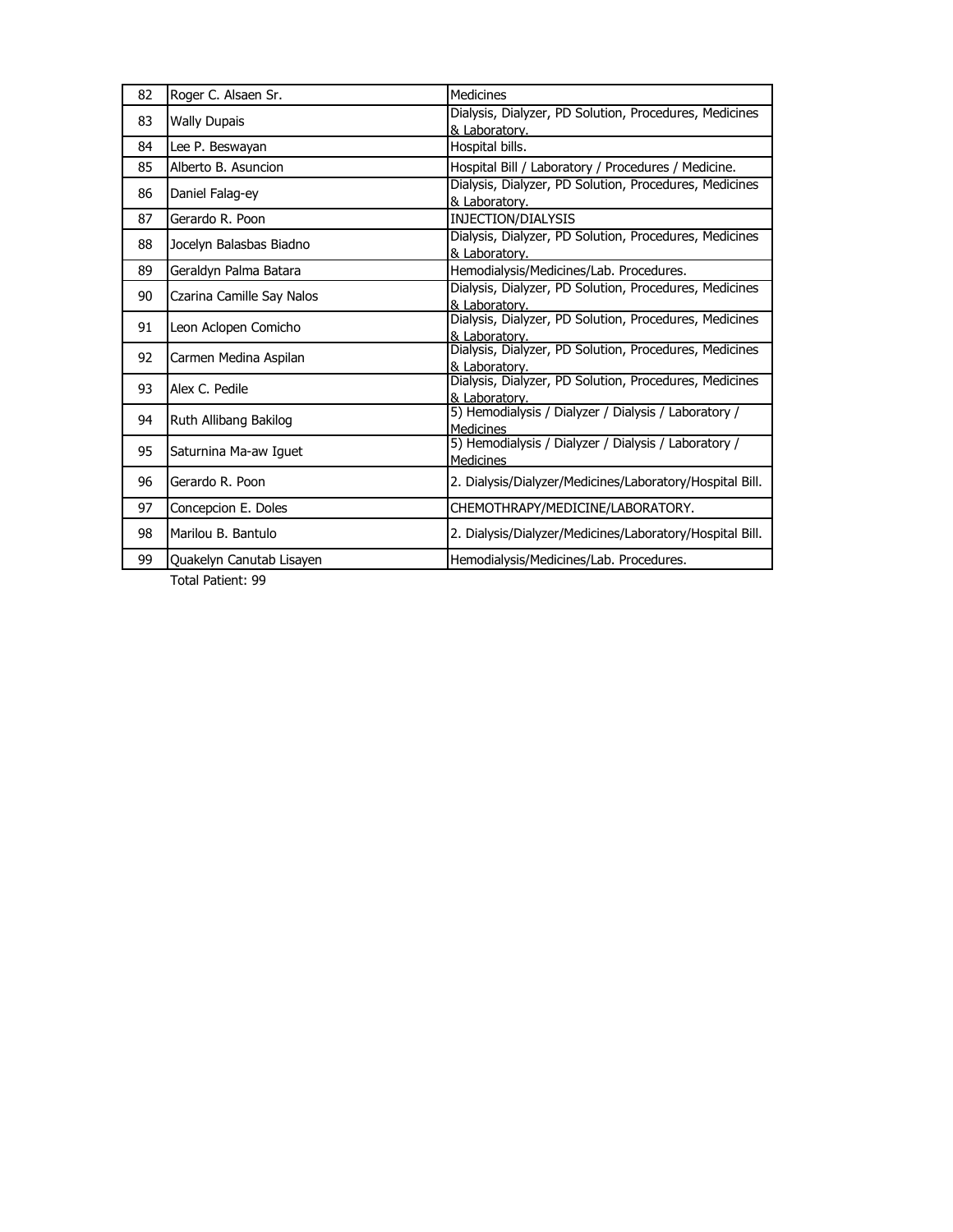

# **Republic of the Philippines Department of Health MEDICAL ASSISTANCE PROGRAM**

#### BAGUIO GENERAL HOSPITAL AND MEDICAL CENTER For the month of October year 2020

| No# | <b>Name of Patient</b>        | <b>Assistance</b>                                                          |
|-----|-------------------------------|----------------------------------------------------------------------------|
| 1   | Ma. Victoria Nisperos         | Dietary Supplement                                                         |
| 2   |                               | Hospital Bill / Laboratory / Procedures / Medicine.                        |
|     | Ma. Victoria Nisperos         | Dietary Supplement                                                         |
| 3   | Ronald Delson Lawan           | Dialysis, Dialyzer, PD Solution, Procedures, Medicines                     |
|     |                               | & Laboratory.                                                              |
| 4   | Marichu Joy Callejo           | radiotherapy/chemo./lab./meds/hospital bills.                              |
| 5.  | Daniel Bannagao Jr.           | Dialysis, Dialyzer, PD Solution, Procedures, Medicines<br>& Laboratory.    |
|     |                               | Dialysis, Dialyzer, PD Solution, Procedures, Medicines                     |
| 6   | Hilda Solano                  | & Laboratory.                                                              |
| 7   | Marjun Jornacion Batalla      | Dialysis, Dialyzer, PD Solution, Procedures, Medicines                     |
|     |                               | & Laboratory.                                                              |
| 8   | Marichu Joy Callejo           | Chemotherapy & Medicines                                                   |
| 9   | Marie Joana Orogo Cruz        | 3. Chemotherapy / Hospital Bill / Laboratory /<br>Procedures / Medicines.  |
|     |                               | 5) Hemodialysis / Dialyzer / Dialysis / Laboratory /                       |
| 10  | Sheila A. Olban               | <b>Medicines</b>                                                           |
| 11  | Andres Jr. Mana-a Agetyeng    | Dialysis, Dialyzer, PD Solution, Procedures, Medicines                     |
|     |                               | & Laboratory.<br>5) Hemodialysis / Dialyzer / Dialysis / Laboratory /      |
| 12  | <b>Wally Dupais</b>           | <b>Medicines</b>                                                           |
|     |                               | Dialysis, Dialyzer, PD Solution, Procedures, Medicines                     |
| 13  | Anita Abalos                  | & Laboratory.                                                              |
| 14  | Guillermo Sumalag Banasan Iii | 5) Hemodialysis / Dialyzer / Dialysis / Laboratory /                       |
|     |                               | <b>Medicines</b><br>Dialysis, Dialyzer, PD Solution, Procedures, Medicines |
| 15  | Cesario Besara Sapdit         | & Laboratory.                                                              |
| 16  | Christina Rivera Nisperos     | Dialysis, Dialyzer, PD Solution, Procedures, Medicines                     |
|     |                               | & Laboratory.                                                              |
| 17  | Dave Villanueva De Vera       | Dialysis, Dialyzer, PD Solution, Procedures, Medicines                     |
|     |                               | & Laboratory.<br>Dialysis, Dialyzer, PD Solution, Procedures, Medicines    |
| 18  | Donald Frank K. Tamiray       | & Laboratory.                                                              |
| 19  | Doris Butali                  | Dialysis, Dialyzer, PD Solution, Procedures, Medicines                     |
|     |                               | & Laboratory.<br>Dialysis, Dialyzer, PD Solution, Procedures, Medicines    |
| 20  | Dorsey M. Sagandoy            | & Laboratory.                                                              |
|     | <b>Edward Olat</b>            | Dialysis, Dialyzer, PD Solution, Procedures, Medicines                     |
| 21  |                               | & Laboratory.                                                              |
| 22  | Elizabeth Dalmin Lachica      | Dialysis, Dialyzer, PD Solution, Procedures, Medicines                     |
|     |                               | & Laboratory.<br>Dialysis, Dialyzer, PD Solution, Procedures, Medicines    |
| 23  | Federico G. Espiritu Jr.      | & Laboratory.                                                              |
| 24  | Florante O. Astudillo         | Dialysis, Dialyzer, PD Solution, Procedures, Medicines                     |
|     |                               | & Laboratorv.                                                              |
| 25  | Franklin Manganip             | Dialysis, Dialyzer, PD Solution, Procedures, Medicines<br>& Laboratory.    |
|     |                               | Dialysis, Dialyzer, PD Solution, Procedures, Medicines                     |
| 26  | Gerardo R. Poon               | & Laboratory.                                                              |
| 27  | Humphrey U. Anuden            | Dialysis, Dialyzer, PD Solution, Procedures, Medicines                     |
|     |                               | & Laboratory.<br>Dialysis, Dialyzer, PD Solution, Procedures, Medicines    |
| 28  | James Cablinan Ballogat       | & Laboratory.                                                              |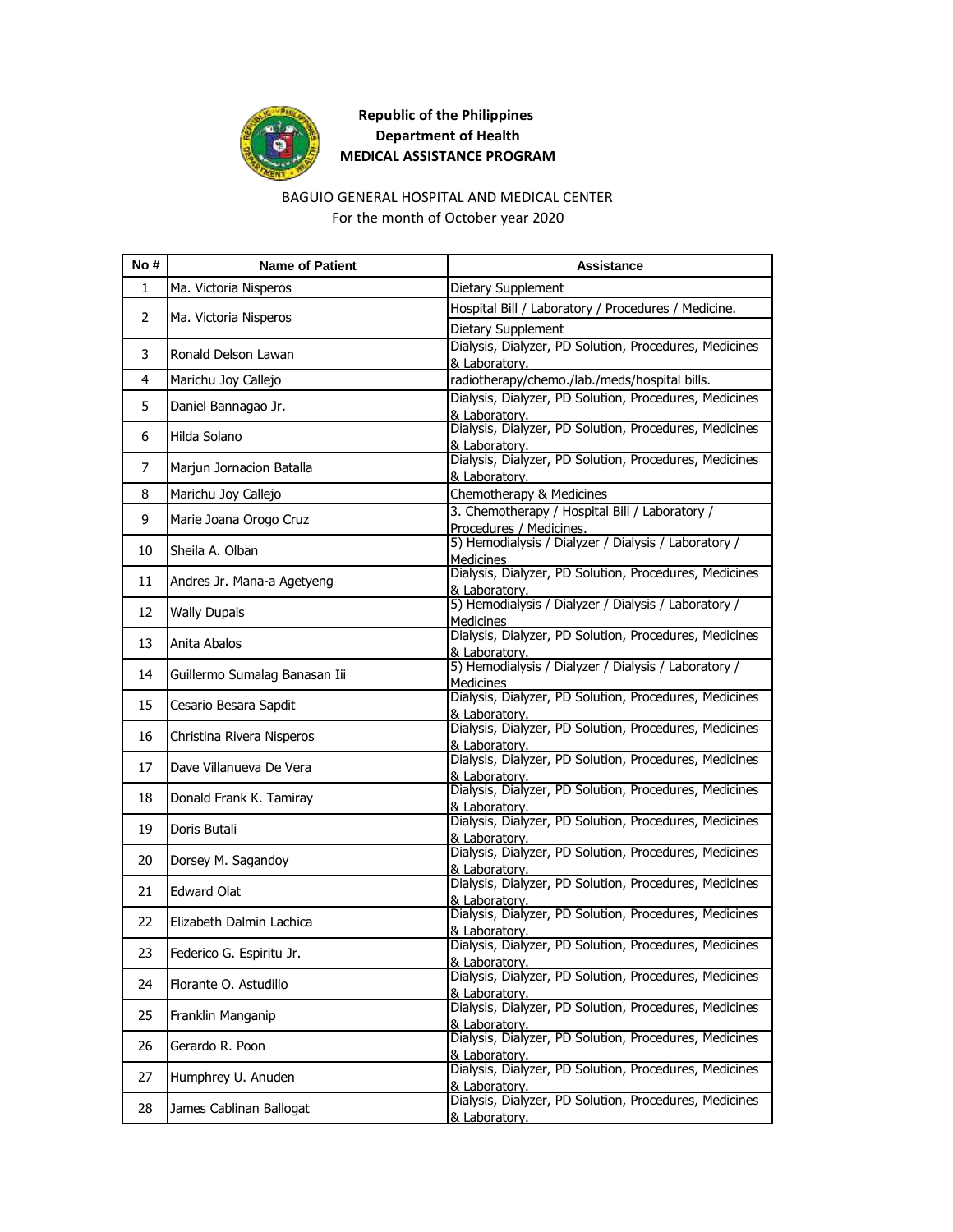| 29 | Jane P. Martin          | Dialysis, Dialyzer, PD Solution, Procedures, Medicines<br>& Laboratory.       |
|----|-------------------------|-------------------------------------------------------------------------------|
| 30 | Jerick K. Amiao         | Dialysis, Dialyzer, PD Solution, Procedures, Medicines<br>& Laboratorv.       |
| 31 | Jimelyn Galve Fernandez | Dialysis, Dialyzer, PD Solution, Procedures, Medicines<br>& Laboratory.       |
| 32 | Karen Bautista Baday    | Dialysis, Dialyzer, PD Solution, Procedures, Medicines<br>& Laboratory.       |
| 33 | Larry Rimando Aguilar   | Dialysis, Dialyzer, PD Solution, Procedures, Medicines<br>& Laboratory.       |
| 34 | Lee P. Beswayan         | Dialysis, Dialyzer, PD Solution, Procedures, Medicines<br>& Laboratory.       |
| 35 | Marie Joy Ligudon       | Dialysis, Dialyzer, PD Solution, Procedures, Medicines<br>& Laboratory.       |
| 36 | Mark Joseph A. Tayoan   | Dialysis, Dialyzer, PD Solution, Procedures, Medicines<br>& Laboratory.       |
| 37 | May Millare Benedito    | Dialysis, Dialyzer, PD Solution, Procedures, Medicines<br>& Laboratory.       |
| 38 | Noel Fermato            | Dialysis, Dialyzer, PD Solution, Procedures, Medicines<br>& Laboratory.       |
| 39 | Ortega T. Landocan      | Dialysis, Dialyzer, PD Solution, Procedures, Medicines<br>& Laboratorv.       |
| 40 | Robert K. Arciaga       | Dialysis, Dialyzer, PD Solution, Procedures, Medicines<br>& Laboratory.       |
| 41 | Tessie I. Salazar       | Dialysis, Dialyzer, PD Solution, Procedures, Medicines<br>& Laboratory.       |
| 42 | Violeta S. Gatchalian   | Dialysis, Dialyzer, PD Solution, Procedures, Medicines<br>& Laboratory.       |
| 43 | John Sermonia           | Hospital Bill / Laboratory / Procedures / Medicine.                           |
| 44 | Larry Rimando Aguilar   | Dialysis, Dialyzer, PD Solution, Procedures, Medicines<br>& Laboratory.       |
| 45 | Jenilyn Y. Tenias       | Chemotherapy / Hospital Bills/ Medicines / Laboratory<br>Procedures.          |
| 46 | Glory Eban              | Diagnostic & Lab. Procedures, Dialysis, Medicines &<br>Hospital Bills.        |
| 47 | Rolando C. Domingo      | Diagnostic & Lab. Procedures, Dialysis, Medicines &<br>Hospital Bills.        |
| 48 | Caesar N. Calica        | Diagnostic & Lab. Procedures, Dialysis, Medicines &<br><b>Hospital Bills.</b> |
| 49 | Genevieve C. Pacyaya    | Diagnostic & Lab. Procedures, Dialysis, Medicines &<br>Hospital Bills.        |
| 50 | Bonifacio Caragay Pablo | Dialysis, Dialyzer, PD Solution, Procedures, Medicines<br>& Laboratory.       |
| 51 | Marilou B. Bantulo      | Dialysis, Dialyzer, PD Solution, Procedures, Medicines<br>& Laboratory.       |
| 52 | Patrick C. Fachichi     | Dialysis, Dialyzer, PD Solution, Procedures, Medicines<br>& Laboratory.       |
| 53 | Ricardo Omaweng Wasing  | Dialysis, Dialyzer, PD Solution, Procedures, Medicines<br>& Laboratory.       |
| 54 | Neil Stephen N. Camba   | Diagnostic & Lab. Procedures, Dialysis, Medicines &<br>Hospital Bills.        |
| 55 | Hilda Solano            | Dialysis, Dialyzer, PD Solution, Procedures, Medicines<br>& Laboratory.       |
| 56 | James C. Ballogat       | Dialysis, Dialyzer, PD Solution, Procedures, Medicines<br>& Laboratory.       |
| 57 | Tessie I. Salazar       | Dialysis, Dialyzer, PD Solution, Procedures, Medicines<br>& Laboratory.       |
| 58 | Edward Olat             | Dialysis, Dialyzer, PD Solution, Procedures, Medicines<br>& Laboratory.       |
| 59 | Jane Martin             | Diagnostic & Lab. Procedures, Dialysis, Medicines &<br>Hospital Bills.        |
| 60 | Ortega Taran Landocan   | Diagnostic & Lab. Procedures, Dialysis, Medicines &<br>Hospital Bills.        |
| 61 | Anita Abalos            | Dialysis, Dialyzer, PD Solution, Procedures, Medicines<br>& Laboratory.       |
| 62 | Annabel L. Alicando     | Dialysis, Dialyzer, PD Solution, Procedures, Medicines<br>& Laboratory.       |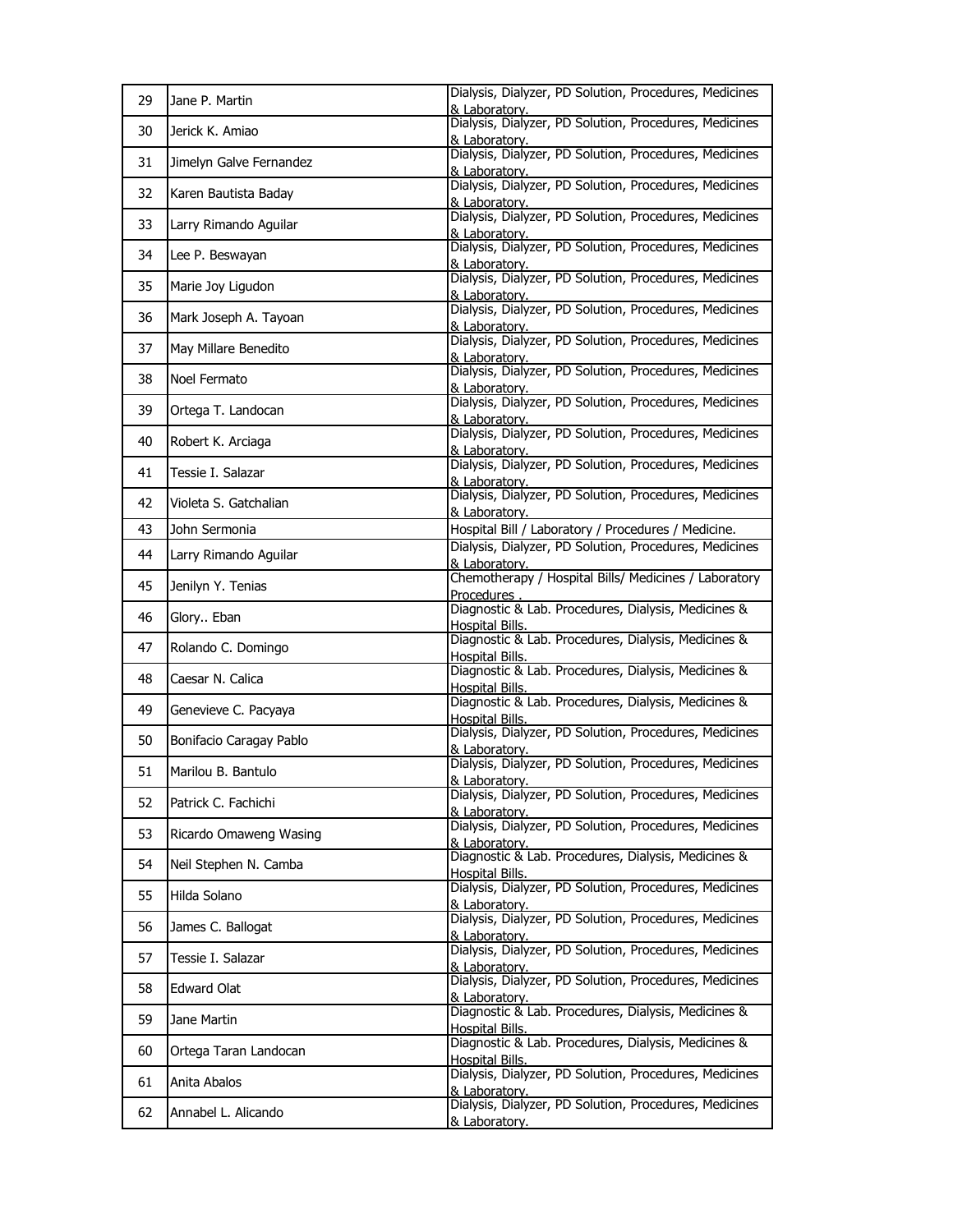| 63 | Violeta S. Gatchalian        | Dialysis, Dialyzer, PD Solution, Procedures, Medicines<br>& Laboratory.                  |
|----|------------------------------|------------------------------------------------------------------------------------------|
| 64 | Elizabeth Lachica            | Dialysis, Dialyzer, PD Solution, Procedures, Medicines<br>& Laboratory.                  |
| 65 | Lee Padalla Beswayan         | Dialysis, Dialyzer, PD Solution, Procedures, Medicines                                   |
| 66 | Lyra M. Allig                | & Laboratory.<br>Dialysis, Dialyzer, PD Solution, Procedures, Medicines                  |
|    |                              | & Laboratory.<br><b>Medicines</b>                                                        |
|    |                              | Laboratory / Procedures.                                                                 |
| 67 | Jeffrey Garcia Sotto         |                                                                                          |
|    |                              | Diagnostic Procedures, Laboratory Test and Medicines                                     |
|    |                              | <b>Dialysis</b>                                                                          |
| 68 | Glory D. Eban                | Laboratory / Procedures.                                                                 |
|    |                              | <b>Medicines</b>                                                                         |
| 69 | Roel Laguipo Cruz            | Hemodialysis                                                                             |
|    |                              | <b>Medicines</b>                                                                         |
| 70 | Daniel P. Bannagao Jr.       | Hemodialysis                                                                             |
|    |                              | <b>Medicines</b>                                                                         |
| 71 | Manuel R. Ritumalta          | Hemodialysis                                                                             |
|    |                              | <b>Medicines</b>                                                                         |
| 72 | Juditha I. Dela Cruz         | Hemodialysis                                                                             |
|    |                              | <b>Medicines</b>                                                                         |
| 73 | Jones Siegred C. Jueves      | Dialysis, Dialyzer, PD Solution, Procedures, Medicines<br>& Laboratory.                  |
|    |                              | Hemodialysis                                                                             |
| 74 | Cristian R. Nisperos         | Medicines                                                                                |
| 75 | Jocelyn Balasbas Biadno      | <b>Medicines</b>                                                                         |
| 76 | Raul Bautista Tejero         | Laboratory/Procedures/Medicines.                                                         |
| 77 | <b>Wally Dupais</b>          | Dialysis, Dialyzer, PD Solution, Procedures, Medicines                                   |
|    |                              | & Laboratory.                                                                            |
|    |                              |                                                                                          |
| 78 | Marilou B. Bantulo           | Hemodialysis                                                                             |
|    |                              | <b>Medicines</b>                                                                         |
| 79 | Hilda Solano                 | Hemodialysis                                                                             |
|    |                              | <b>Medicines</b>                                                                         |
| 80 | John Pacio Cawayan           | Hemodialysis                                                                             |
|    |                              | Medicines                                                                                |
| 81 | Andrei Jazz Bautista Tapaoan | Medicines                                                                                |
| 82 | Rose,. Bugtong               | Hemodialysis                                                                             |
|    |                              | Medicines                                                                                |
| 83 | Jones Siegred C. Jueves      | <b>Medicines</b>                                                                         |
| 84 | Annabel Alicando             | Dialysis, Dialyzer, PD Solution, Procedures, Medicines<br>& Laboratory.                  |
| 85 | Violeta S. Gatchalian        | Dialysis, Dialyzer, PD Solution, Procedures, Medicines<br>& Laboratory.                  |
| 86 | Lee P. Beswayan              | Dialysis, Dialyzer, PD Solution, Procedures, Medicines                                   |
| 87 | Elizabeth Dalmin Lachica     | & Laboratory.<br>Dialysis, Dialyzer, PD Solution, Procedures, Medicines                  |
| 88 | Doris Butali                 | & Laboratory.<br>Dialysis, Dialyzer, PD Solution, Procedures, Medicines                  |
| 89 | Lyra M. Allig                | & Laboratory.<br>Dialysis, Dialyzer, PD Solution, Procedures, Medicines                  |
| 90 | Karen Baday                  | & Laboratory.<br>Dialysis, Dialyzer, PD Solution, Procedures, Medicines                  |
| 91 | James Cablinan Ballogat      | & Laboratory.<br>Dialysis, Dialyzer, PD Solution, Procedures, Medicines<br>& Laboratory. |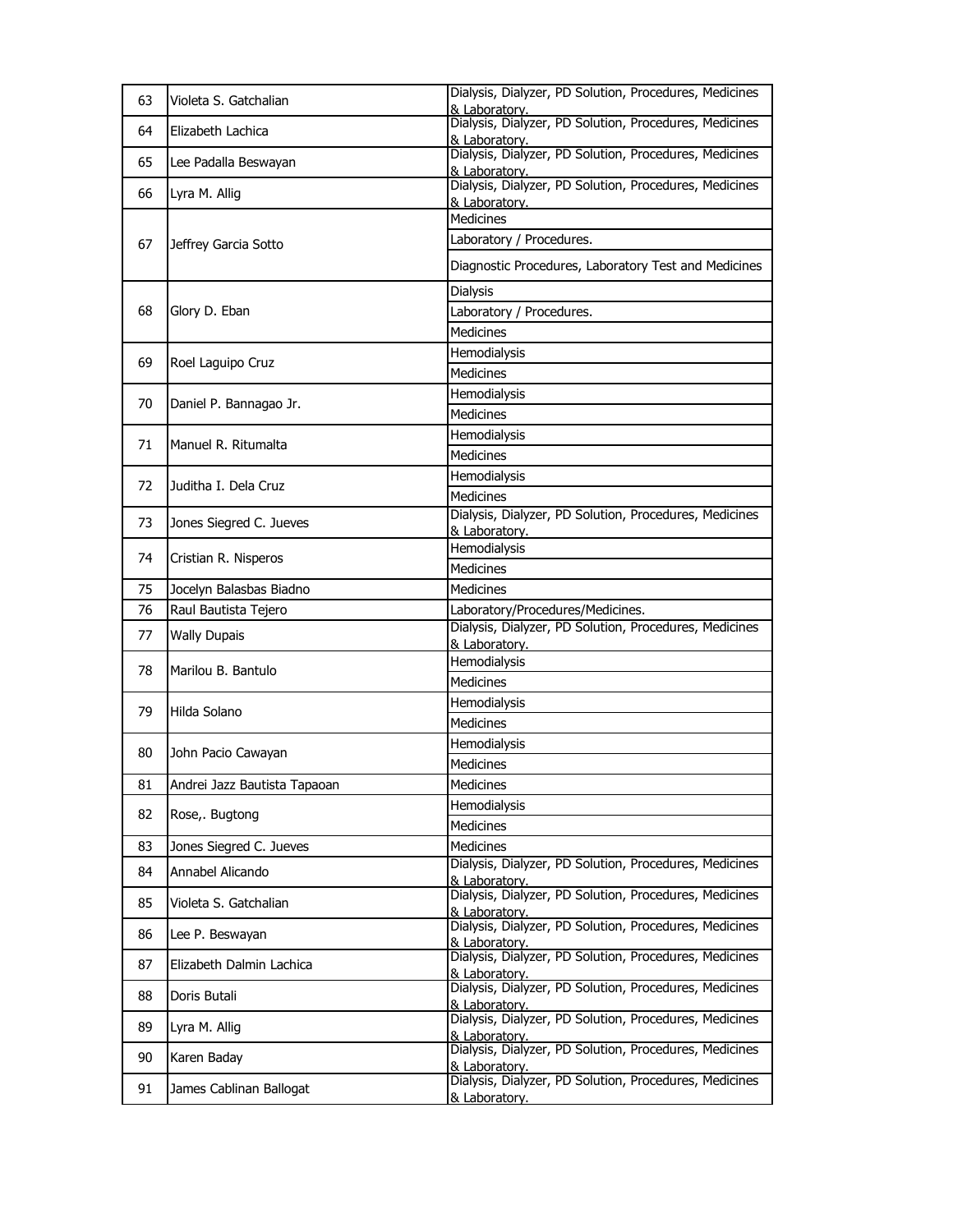| 92  | Florante O. Astudillo      | Dialysis, Dialyzer, PD Solution, Procedures, Medicines<br>& Laboratory.       |
|-----|----------------------------|-------------------------------------------------------------------------------|
| 93  | Fausta B. Hipolito         | Dialysis, Dialyzer, PD Solution, Procedures, Medicines<br>& Laboratory.       |
| 94  | Cesario Besara Sapdit      | Dialysis, Dialyzer, PD Solution, Procedures, Medicines<br>& Laboratory.       |
| 95  | Jerick K. Amiao            | Dialysis, Dialyzer, PD Solution, Procedures, Medicines<br>& Laboratory.       |
| 96  | Donald Frank K. Tamiray    | Dialysis, Dialyzer, PD Solution, Procedures, Medicines<br>& Laboratory.       |
| 97  | Dorsey Mantias Sagandoy    | Dialysis, Dialyzer, PD Solution, Procedures, Medicines<br>& Laboratory.       |
| 98  | Franklin Ackut Manganip    | Dialysis, Dialyzer, PD Solution, Procedures, Medicines<br>& Laboratory.       |
| 99  | Andres Agetyeng Jr.        | Dialysis, Dialyzer, PD Solution, Procedures, Medicines<br>& Laboratory.       |
| 100 | Tessie I. Salazar          | Dialysis, Dialyzer, PD Solution, Procedures, Medicines<br>& Laboratory.       |
| 101 | Humphrey U. Anuden         | Dialysis, Dialyzer, PD Solution, Procedures, Medicines<br>& Laboratory.       |
| 102 | Robert K. Arciaga          | Dialysis, Dialyzer, PD Solution, Procedures, Medicines<br>& Laboratorv.       |
| 103 | <b>Edward Olat</b>         | Dialysis, Dialyzer, PD Solution, Procedures, Medicines<br>& Laboratory.       |
| 104 | Marie Joy Ligudon          | Dialysis, Dialyzer, PD Solution, Procedures, Medicines<br>& Laboratory.       |
| 105 | Anita Saldivar Abalos      | Dialysis, Dialyzer, PD Solution, Procedures, Medicines<br>& Laboratorv.       |
| 106 | Ortega T. Landocan         | Dialysis, Dialyzer, PD Solution, Procedures, Medicines<br>& Laboratory.       |
| 107 | Mark Joseph A. Tayoan      | Dialysis, Dialyzer, PD Solution, Procedures, Medicines<br>& Laboratory.       |
| 108 | Noel Pugal Fermato         | Dialysis, Dialyzer, PD Solution, Procedures, Medicines<br>& Laboratorv.       |
| 109 | Marcia Padalla Beswayan    | Dialysis, Dialyzer, PD Solution, Procedures, Medicines<br>& Laboratory.       |
| 110 | May-ann Pesnek Suclad      | Chemotherapy & Medicines                                                      |
| 111 | Daniel B. Falag-ey         | Dialysis, Dialyzer, PD Solution, Procedures, Medicines<br>& Laboratory.       |
| 112 | Larry Rimando Aguilar      | Dialysis, Dialyzer, PD Solution, Procedures, Medicines<br>& Laboratory.       |
| 113 | Angelita Bagalay Chorachor | Hospital Bill / Laboratory / Procedures / Medicine.                           |
| 114 | Olivia Alcido Subaday      | Hemodialysis/Medicines/Lab. Procedures.                                       |
| 115 | Rey Dave Kines Gal-ud      | Hemodialysis/Medicines/Lab. Procedures.                                       |
| 116 | Dante Soriano Rivera       | <b>Medicines</b>                                                              |
| 117 | Marichu Joy Callejo        | RADIOTHERAPY AND CHEMOTHERAPY.                                                |
| 118 | Marilou Bantulo            | Dialysis, Dialyzer, PD Solution, Procedures, Medicines<br>& Laboratory.       |
| 119 | Ruth Serafin Soria         | <b>Hospital Bills</b>                                                         |
| 120 | Jarel Jee Baldaen Omalio   | Hospital Bill / Laboratory / Procedures / Medicine.                           |
| 121 | Glory Eban                 | Hospital Bill / Laboratory / Procedures / Medicine.                           |
| 122 | Maria Conchita Odcheo      | Chemotherapy & Medicines                                                      |
| 123 | Wilson Agapito Ingson      | Dialysis, Dialyzer, PD Solution, Procedures, Medicines<br>& Laboratory.       |
| 124 | Ricardo O. Wasing          | Dialysis, Dialyzer, PD Solution, Procedures, Medicines<br>& Laboratory.       |
| 125 | Leandro M. Tabilog         | Diagnostic & Lab. Procedures, Dialysis, Medicines &<br><b>Hospital Bills.</b> |
| 126 | Wilson Agapito Ingson      | 2. Dialysis/Dialyzer/Medicines/Laboratory/Hospital Bill.                      |
| 127 | Linda Agonan Severo        | Hemodialysis/Medicines/Lab. Procedures.                                       |
| 128 | Romeo Abarquez Agbuya      | Diagnostic & Lab. Procedures, Dialysis, Medicines &<br><b>Hospital Bills.</b> |